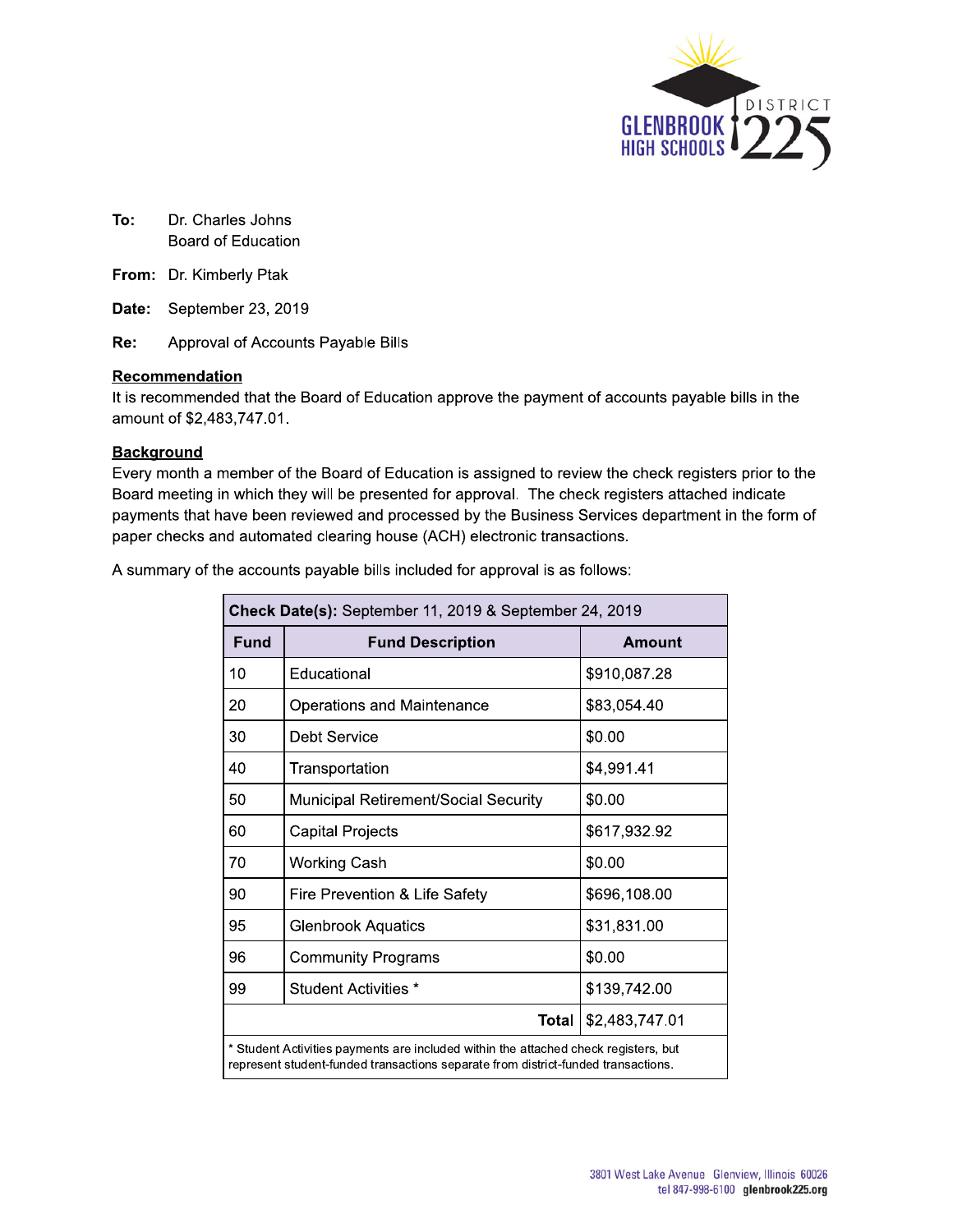#### NORTHFIELD TOWNSHIP HIGH SCHOOL DISTRICT NO. 225 PAYMENT OF ACCOUNTS PAYABLE BILLS

NORTHFIELD TOWNSHIP HIGH SCHOOL DISTRICT NO. 225<br>
PAYMENT OF ACCOUNTS PAYABLE BILLS<br>
WHEREAS Illinois School Code (105 ILCS 5/10-20.19) permits the school board to submit to the<br>
ra certified copy of board minutes, properl treasurer a certified copy of board minutes, properly signed by the secretary and president, showing all bills approved for payment by the board and clearly showing to whom, and for what purpose each payment is to be made by the treasurer, and to what budgetary item each payment shall be debited; and

WHEREAS the board minutes have not yet been approved by the Board of Education;

NOW, THEREFORE Be it Resolved by the Board of Education of Northfield Township High

Section 1: The amounts of money, as indicated on the Approval of Accounts Payable Bills attached to and made part of this document, shall be paid to the designated recipients.

treasurer a certified copy of board minutes, properly signed<br>bills approved for payment by the board and clearly showin<br>payment is to be made by the treasurer, and to what budge<br>WHEREAS the board minutes have not yet been Section 2: The President and Secretary are hereby authorized and directed to sign this Board Order and file or cause the same to be filed with the Treasurer of the Northfield Township School Treasurer Office.

Section 3: This Board Order shall be in full force and effect upon its adoption.

|          |     | Upon motion by Member _____________ to adopt the above Board Order, seconded by                                                                                                                                                                                                                                                |
|----------|-----|--------------------------------------------------------------------------------------------------------------------------------------------------------------------------------------------------------------------------------------------------------------------------------------------------------------------------------|
|          |     | Member _____________, a roll call vote was taken, and the Members voted as follows:                                                                                                                                                                                                                                            |
| AYES:    |     |                                                                                                                                                                                                                                                                                                                                |
| NAYS:    |     |                                                                                                                                                                                                                                                                                                                                |
| ABSTAIN: |     |                                                                                                                                                                                                                                                                                                                                |
| ABSENT:  |     |                                                                                                                                                                                                                                                                                                                                |
|          | By: | The President declared the Motion duly carried this 23rd day of September, 2019.<br>BOARD OF EDUCATION OF NORTHFIELD<br>TOWNSHIP HIGH SCHOOL DISTRICT NO. 225,<br>COOK COUNTY, ILLINOIS<br>the control of the control of the control of the control of the control of<br><b>Bruce Doughty</b><br>President, Board of Education |
|          |     |                                                                                                                                                                                                                                                                                                                                |

ortion duly carried this 23rd day of September, 2019.<br>
BOARD OF EDUCATION OF NORTHFIELD<br>
TOWNSHIP HIGH SCHOOL DISTRICT NO. 225,<br>
COOK COUNTY, ILLINOIS<br>
By:<br>
Fruce Doughty<br>
President, Board of Education dent declared the Motion duly carried this 23rd day o<br>
BOARD OF EDUCATION OF<br>
TOWNSHIP HIGH SCHOOL I<br>
COOK COUNTY, ILLINOIS<br>
By:<br>
Bruce Doughty<br>
President, Board of Equation

ATTEST:

PPPPPPPPPPPPPPPPPPPPPPPPPPPPPPPP #\$:"")! !:7\$#" Secretary, Board of Education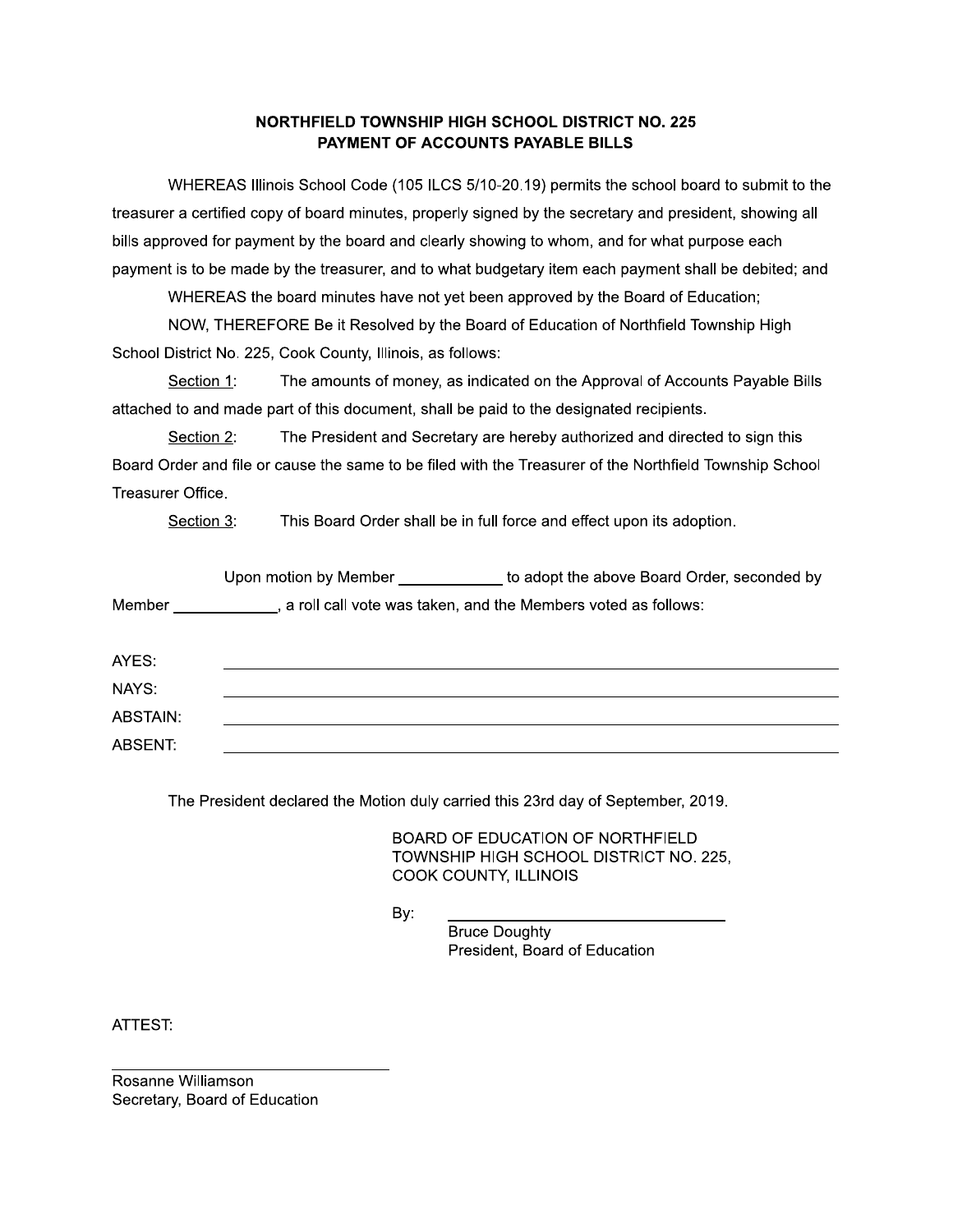|                       |                              | AP Run: AP-V-09/11/2019 ---- Post Date: 2019-09-11 - AP Run Type: R |                                |                               |                              |                              | <b>Glenbrook High School District 225</b> |
|-----------------------|------------------------------|---------------------------------------------------------------------|--------------------------------|-------------------------------|------------------------------|------------------------------|-------------------------------------------|
| <b>Check Date</b>     | <b>Check Number</b>          | <b>Payment Type</b>                                                 | <b>Name</b>                    |                               |                              |                              | <b>Check Amount</b>                       |
| 09/11/2019            | 108825                       | Check                                                               | Schroeder Asphalt Services Inc |                               |                              |                              | 69,097.00                                 |
| <b>Invoice Number</b> | <b>Description</b>           |                                                                     | <b>Invoice Date</b>            | <b>Invoice Amount Account</b> |                              |                              | Amount                                    |
| PayApp#5              | GBN - Tennis Lot Replacement |                                                                     | 07/31/2019                     | 69,097.00                     |                              |                              |                                           |
|                       |                              |                                                                     |                                |                               | 60 E 100 2530 5200 10 009823 |                              | 69,097.00                                 |
|                       |                              |                                                                     |                                |                               | Administraton                | <b>Construction Projects</b> |                                           |
|                       |                              |                                                                     |                                |                               |                              | Total:                       | \$69,097.00                               |
|                       |                              |                                                                     |                                |                               |                              | AP-V-09/11/2019 Summary      |                                           |
|                       |                              |                                                                     |                                |                               | <b>Type</b>                  | Count                        | Amount                                    |
|                       |                              |                                                                     |                                |                               | Regular                      |                              | 69,097.00                                 |
|                       |                              |                                                                     |                                |                               | <b>ACH Checks:</b>           | 0                            | 0.00                                      |
|                       |                              |                                                                     |                                |                               | Wire Transfers:              | 0                            | 0.00                                      |

**Total:**

**1**

**\$69,097.00**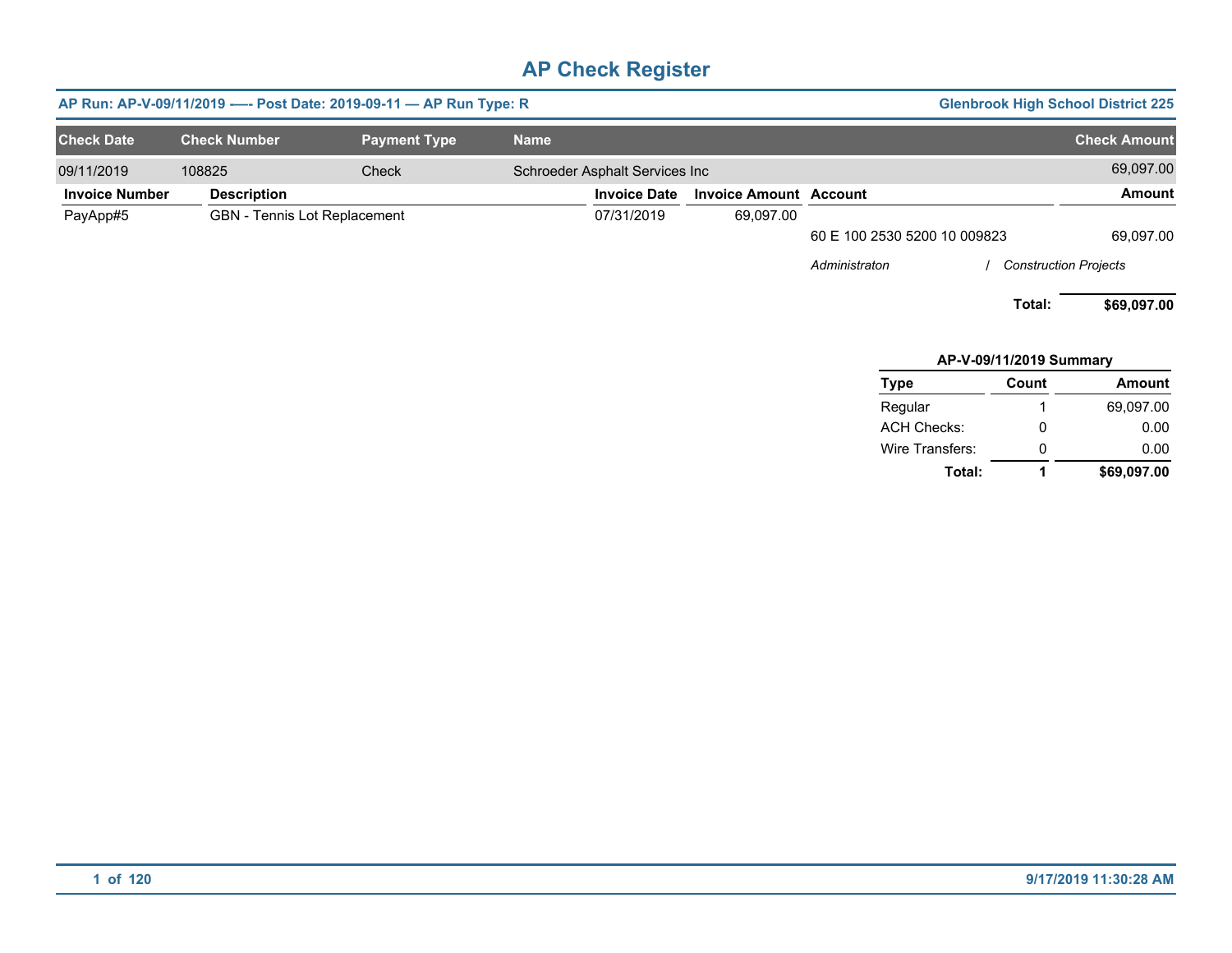|                       |                                 | AP Run: AP-V-09/24/2019 ---- Post Date: 2019-09-24 - AP Run Type: R |                     |                           |                               |                                                                                    | <b>Glenbrook High School District 225</b> |                     |
|-----------------------|---------------------------------|---------------------------------------------------------------------|---------------------|---------------------------|-------------------------------|------------------------------------------------------------------------------------|-------------------------------------------|---------------------|
| <b>Check Date</b>     | <b>Check Number</b>             | <b>Payment Type</b>                                                 | <b>Name</b>         |                           |                               |                                                                                    |                                           | <b>Check Amount</b> |
| 09/24/2019            | 108828                          | Check                                                               | 1st Ayd Corporation |                           |                               |                                                                                    |                                           | 2,812.62            |
| <b>Invoice Number</b> | <b>Description</b>              |                                                                     |                     | <b>Invoice Date</b>       | <b>Invoice Amount Account</b> |                                                                                    |                                           | <b>Amount</b>       |
| PSI296107             |                                 | GBN Custodial Supplies - Carpet Spotter, Liners, Gloves             |                     | 08/07/2019                | 2,576.64                      | 20 E 200 2542 4100 20 009010<br>Glenbrook North High School   Custodial Services   |                                           | 2,576.64            |
| PSI298873             | <b>GBN</b> - Custodial Supplies |                                                                     |                     | 08/19/2019                | 235.98                        | 20 E 200 2542 4100 20 009010<br>Glenbrook North High School   Custodial Services   |                                           | 235.98              |
| 09/24/2019            | 108829                          | Check                                                               |                     | 22nd Century Media LLC    |                               |                                                                                    |                                           | 58.10               |
| <b>Invoice Number</b> | <b>Description</b>              |                                                                     |                     | <b>Invoice Date</b>       | <b>Invoice Amount Account</b> |                                                                                    |                                           | <b>Amount</b>       |
| Inv #2019ci-8735      |                                 | Legal Ad for 2019/20 Tentative Budget                               |                     | 08/01/2019                | 58.10                         | 10 E 100 2510 3510 10 002510<br>Administraton                                      | <b>Business Services</b>                  | 58.10               |
| 09/24/2019            | 108830                          | Check                                                               |                     | 3D Molecular Designs, LLC |                               |                                                                                    |                                           | 100.38              |
| <b>Invoice Number</b> | <b>Description</b>              |                                                                     |                     | <b>Invoice Date</b>       | <b>Invoice Amount Account</b> |                                                                                    |                                           | <b>Amount</b>       |
| 19080102              |                                 | GBS - SELC Biology Supplies                                         |                     | 08/01/2019                | 100.38                        | 10 E 300 1130 4200 30 001055<br>Glenbrook South High School / Science              |                                           | 100.38              |
| 09/24/2019            | 108831                          | Check                                                               | AAA Lock & Key      |                           |                               |                                                                                    |                                           | 192.90              |
| <b>Invoice Number</b> | <b>Description</b>              |                                                                     |                     | <b>Invoice Date</b>       | <b>Invoice Amount Account</b> |                                                                                    |                                           | <b>Amount</b>       |
| 0000034989            | GBN - Key Blanks                |                                                                     |                     | 08/12/2019                | 94.80                         | 20 E 200 2544 4840 20 009050<br>Glenbrook North High School   Building Maintenance |                                           | 94.80               |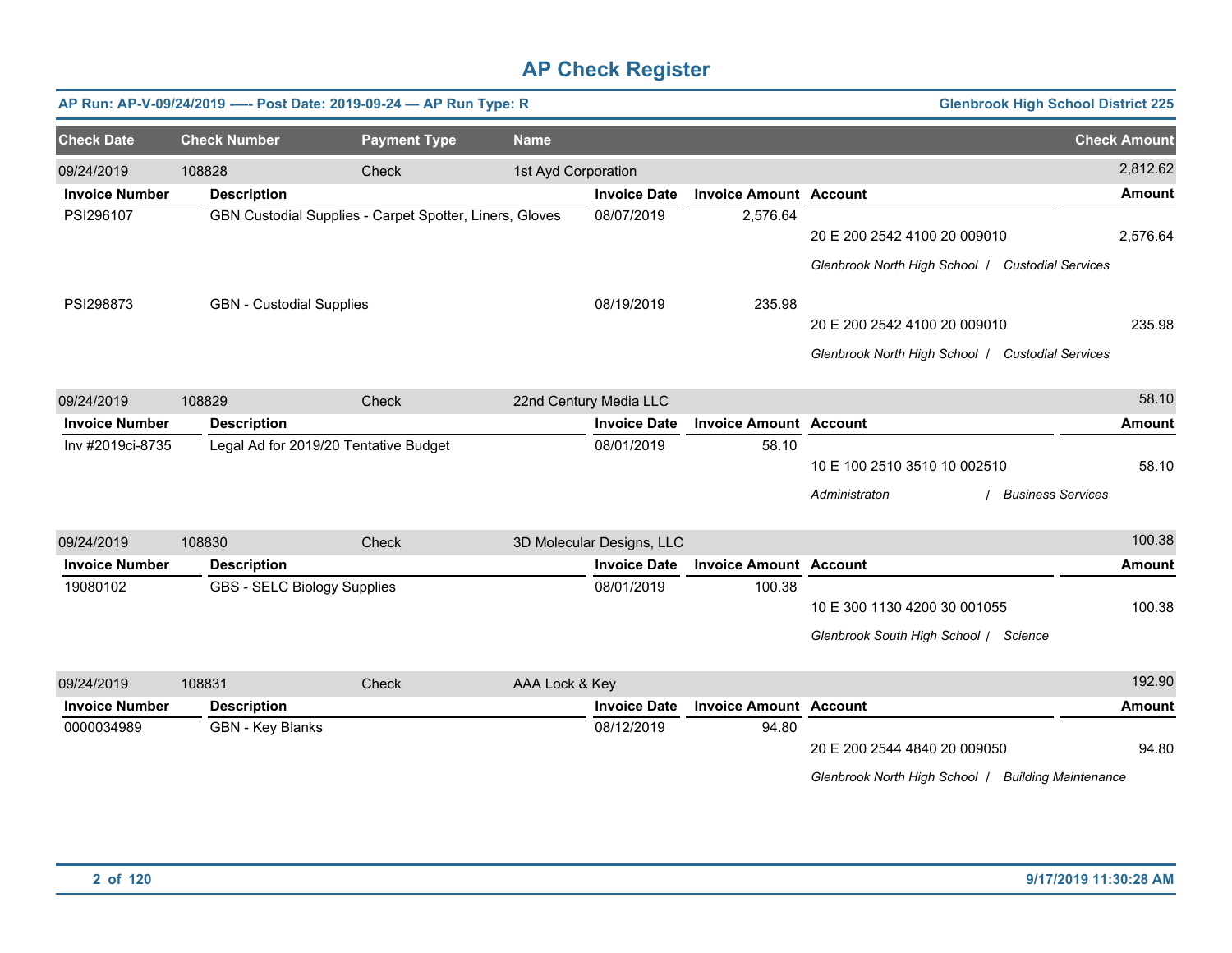|                       |                            | AP Run: AP-V-09/24/2019 ---- Post Date: 2019-09-24 - AP Run Type: R                            |                     |                     |                               |                                                    | <b>Glenbrook High School District 225</b> |
|-----------------------|----------------------------|------------------------------------------------------------------------------------------------|---------------------|---------------------|-------------------------------|----------------------------------------------------|-------------------------------------------|
| <b>Check Date</b>     | <b>Check Number</b>        | <b>Payment Type</b>                                                                            | <b>Name</b>         |                     |                               |                                                    | <b>Check Amount</b>                       |
| 09/24/2019            | 108831                     | Check                                                                                          | AAA Lock & Key      |                     |                               |                                                    | 192.90                                    |
| <b>Invoice Number</b> | <b>Description</b>         |                                                                                                |                     | <b>Invoice Date</b> | <b>Invoice Amount Account</b> |                                                    | <b>Amount</b>                             |
| 0000035016            | GBN - Key Blanks           |                                                                                                |                     | 08/19/2019          | 48.80                         | 20 E 200 2544 4840 20 009050                       | 48.80                                     |
|                       |                            |                                                                                                |                     |                     |                               | Glenbrook North High School   Building Maintenance |                                           |
| 0000035135            | Cabinets                   | GBN Key Blanks - Academy Lift and Student Services File                                        |                     | 09/11/2019          | 49.30                         |                                                    |                                           |
|                       |                            |                                                                                                |                     |                     |                               | 20 E 200 2544 4840 20 009050                       | 49.30                                     |
|                       |                            |                                                                                                |                     |                     |                               | Glenbrook North High School   Building Maintenance |                                           |
| 09/24/2019            | 108832                     | Check                                                                                          | Abdelrahim, Mohamed |                     |                               |                                                    | 201.00                                    |
| <b>Invoice Number</b> | <b>Description</b>         |                                                                                                |                     | <b>Invoice Date</b> | <b>Invoice Amount Account</b> |                                                    | Amount                                    |
| 08312019              | Lower Level 2 Games at GBN | Athletic Official for 08/31/2019 Tournament Soccer (Boys)                                      |                     | 08/31/2019          | 95.00                         |                                                    |                                           |
|                       |                            |                                                                                                |                     |                     |                               | 10 E 200 1510 3105 20 005245                       | 95.00                                     |
|                       |                            |                                                                                                |                     |                     |                               | Glenbrook North High School   Boys Soccer          |                                           |
| 09042019              | Varsity 2 Games at GBS     | Athletic Official for 09/04/2019 Tournament Soccer (Boys)                                      |                     | 09/04/2019          | 106.00                        |                                                    |                                           |
|                       |                            |                                                                                                |                     |                     |                               | 10 E 300 1510 3105 30 005245                       | 106.00                                    |
|                       |                            |                                                                                                |                     |                     |                               | Glenbrook South High School / Boys Soccer          |                                           |
| 09/24/2019            | 108833                     | Check                                                                                          | Abraham, Todd       |                     |                               |                                                    | 212.00                                    |
| <b>Invoice Number</b> | <b>Description</b>         |                                                                                                |                     | <b>Invoice Date</b> | <b>Invoice Amount</b>         | <b>Account</b>                                     | Amount                                    |
| 09042019              |                            | Athletic Official for 09/04/2019 Varsity, 2 Games, 2 or More<br>Officials Soccer (Boys) at GBS |                     | 09/04/2019          | 106.00                        |                                                    |                                           |
|                       |                            |                                                                                                |                     |                     |                               | 10 E 300 1510 3105 30 005245                       | 106.00                                    |
|                       |                            |                                                                                                |                     |                     |                               | Glenbrook South High School / Boys Soccer          |                                           |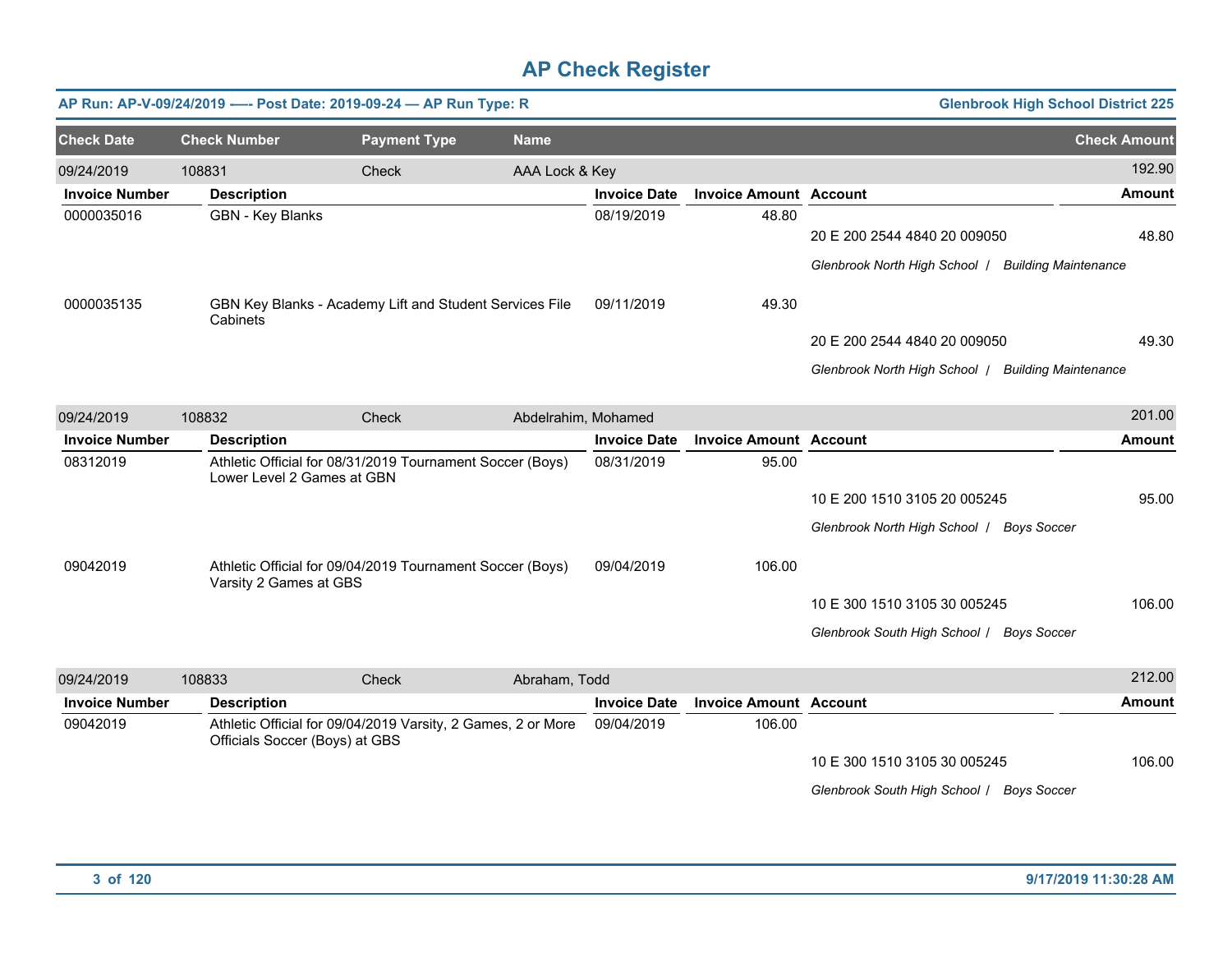|                       |                                | AP Run: AP-V-09/24/2019 ---- Post Date: 2019-09-24 - AP Run Type: R |               |                                  |                               |                                                                                                                                                    | <b>Glenbrook High School District 225</b> |
|-----------------------|--------------------------------|---------------------------------------------------------------------|---------------|----------------------------------|-------------------------------|----------------------------------------------------------------------------------------------------------------------------------------------------|-------------------------------------------|
| <b>Check Date</b>     | <b>Check Number</b>            | <b>Payment Type</b>                                                 | <b>Name</b>   |                                  |                               |                                                                                                                                                    | <b>Check Amount</b>                       |
| 09/24/2019            | 108833                         | <b>Check</b>                                                        | Abraham, Todd |                                  |                               |                                                                                                                                                    | 212.00                                    |
| <b>Invoice Number</b> | <b>Description</b>             |                                                                     |               | <b>Invoice Date</b>              | <b>Invoice Amount Account</b> |                                                                                                                                                    | <b>Amount</b>                             |
| 09052019              | Officials Soccer (Boys) at GBS | Athletic Official for 09/05/2019 Varsity, 2 Games, 2 or More        |               | 09/05/2019                       | 106.00                        | 10 E 300 1510 3105 30 005245<br>Glenbrook South High School / Boys Soccer                                                                          | 106.00                                    |
| 09/24/2019            | 108834                         | Check                                                               |               | <b>Accelerated Athletics LLC</b> |                               |                                                                                                                                                    | 32,378.65                                 |
| <b>Invoice Number</b> | <b>Description</b>             |                                                                     |               | <b>Invoice Date</b>              | <b>Invoice Amount Account</b> |                                                                                                                                                    | <b>Amount</b>                             |
| 1053                  |                                | GBS Athletics - Football Speed Program                              |               | 08/21/2019                       | 4,000.00                      | 99 L 990 1529 0000 30 830515<br><b>Student Based Activity</b><br>Account                                                                           | 4,000.00<br>/ Grid Account                |
| 1054                  | Payment 1 of 3                 | GBN & GBS Strength & Conditioning Contract for 2019/20 - 08/30/2019 |               |                                  | 28,378.65                     | 10 E 200 1510 3190 10 005100<br>Glenbrook North High School / Athletics<br>10 E 300 1510 3190 10 005100<br>Glenbrook South High School / Athletics | 14,189.32<br>14,189.33                    |
| 09/24/2019            | 108835                         | Check                                                               |               | Ace Northbrook Hardware          |                               |                                                                                                                                                    | 57.33                                     |
| <b>Invoice Number</b> | <b>Description</b>             |                                                                     |               | <b>Invoice Date</b>              | <b>Invoice Amount Account</b> |                                                                                                                                                    | <b>Amount</b>                             |
| 129872/1              |                                | GBN Grounds Supplies - Parking Lot Repair                           |               | 08/22/2019                       | 45.36                         | 20 E 200 2543 4820 20 009080<br>Glenbrook North High School   Grounds Maintenance                                                                  | 45.36                                     |
| 129881/1              |                                | GBN Grounds Supplies - Wasp and Hornet Spray                        |               | 08/22/2019                       | 11.97                         | 20 E 200 2543 4820 20 009080<br>Glenbrook North High School   Grounds Maintenance                                                                  | 11.97                                     |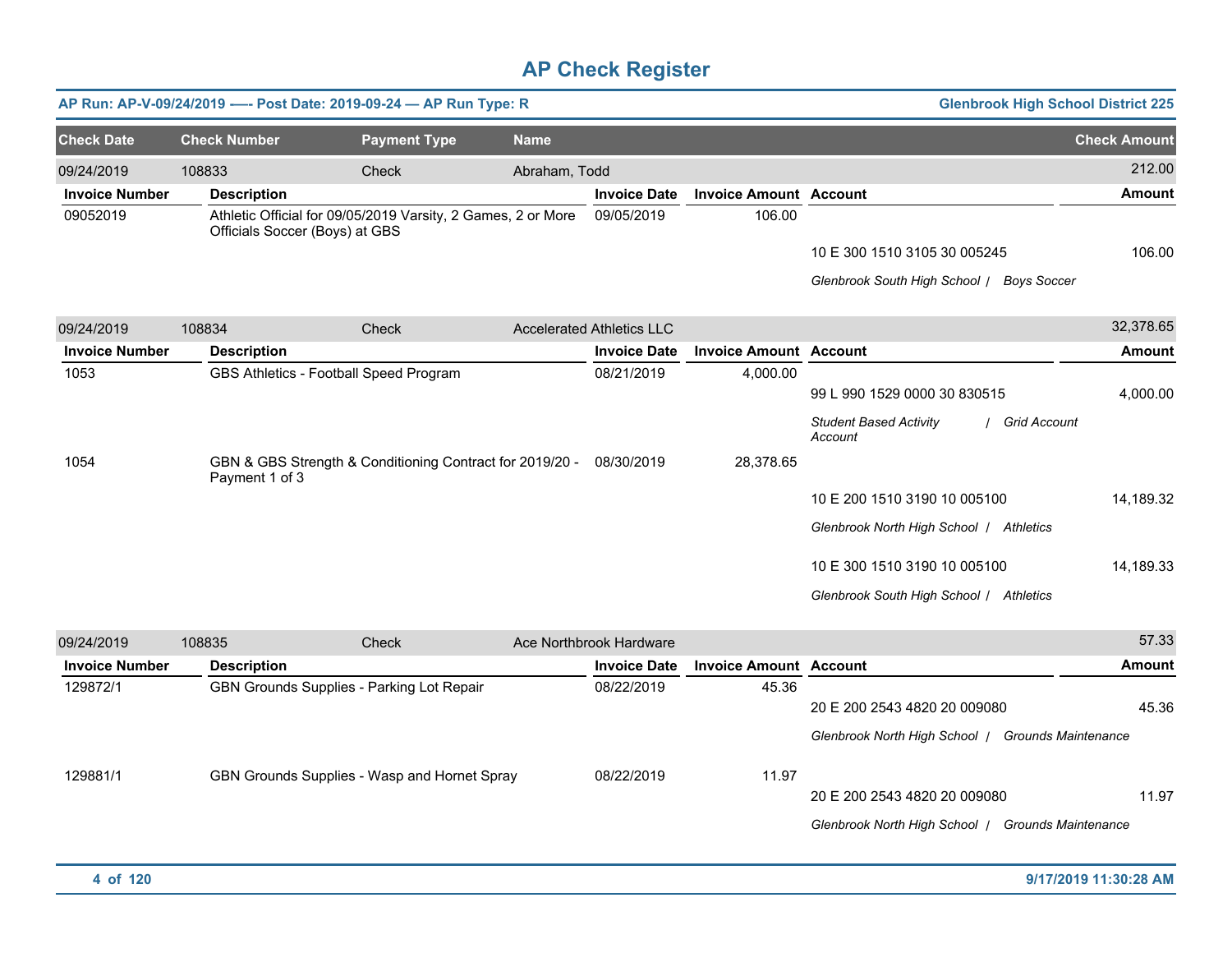|                       |                            | AP Run: AP-V-09/24/2019 ---- Post Date: 2019-09-24 - AP Run Type: R                          |                           |                             |                               |                                                   | <b>Glenbrook High School District 225</b> |
|-----------------------|----------------------------|----------------------------------------------------------------------------------------------|---------------------------|-----------------------------|-------------------------------|---------------------------------------------------|-------------------------------------------|
| <b>Check Date</b>     | <b>Check Number</b>        | <b>Payment Type</b>                                                                          | <b>Name</b>               |                             |                               |                                                   | <b>Check Amount</b>                       |
| 09/24/2019            | 108836                     | Check                                                                                        | <b>ACS</b>                |                             |                               |                                                   | 518.40                                    |
| <b>Invoice Number</b> | <b>Description</b>         |                                                                                              |                           | <b>Invoice Date</b>         | <b>Invoice Amount Account</b> |                                                   | <b>Amount</b>                             |
| 182810                | <b>Pleated Filters</b>     |                                                                                              |                           | 09/05/2019                  | 518.40                        |                                                   |                                           |
|                       |                            |                                                                                              |                           |                             |                               | 20 E 300 2544 4844 30 009050                      | 518.40                                    |
|                       |                            |                                                                                              |                           |                             |                               | Glenbrook South High School /                     | <b>Building Maintenance</b>               |
| 09/24/2019            | 108837                     | Check                                                                                        | <b>Advance Auto Parts</b> |                             |                               |                                                   | 134.16                                    |
| <b>Invoice Number</b> | <b>Description</b>         |                                                                                              |                           | <b>Invoice Date</b>         | <b>Invoice Amount Account</b> |                                                   | <b>Amount</b>                             |
| 7639922799517         | <b>GBN</b> - Vehicle Parts |                                                                                              |                           | 08/15/2019                  | 134.16                        |                                                   |                                           |
|                       |                            |                                                                                              |                           |                             |                               | 20 E 200 2543 4870 20 009080                      | 134.16                                    |
|                       |                            |                                                                                              |                           |                             |                               | Glenbrook North High School   Grounds Maintenance |                                           |
| 09/24/2019            | 108838                     | Check                                                                                        |                           | AHW/Arends Hogan Walker LLC |                               |                                                   | 492.12                                    |
| <b>Invoice Number</b> | <b>Description</b>         |                                                                                              |                           | <b>Invoice Date</b>         | <b>Invoice Amount Account</b> |                                                   | <b>Amount</b>                             |
| 1963251               |                            | GBN - John Deere Tractor Supplies                                                            |                           | 08/01/2019                  | 492.12                        |                                                   |                                           |
|                       |                            |                                                                                              |                           |                             |                               | 20 E 200 2543 4870 20 009080                      | 492.12                                    |
|                       |                            |                                                                                              |                           |                             |                               | Glenbrook North High School   Grounds Maintenance |                                           |
| 09/24/2019            | 108839                     | Check                                                                                        | Allred, Clyde W           |                             |                               |                                                   | 59.00                                     |
| <b>Invoice Number</b> | <b>Description</b>         |                                                                                              |                           | <b>Invoice Date</b>         | <b>Invoice Amount Account</b> |                                                   | <b>Amount</b>                             |
| 08302019              |                            | Athletic Official for 08/30/2019 Lower Level, 1 Game, 2 or<br>More Officials Football at GBS |                           |                             | 59.00                         |                                                   |                                           |
|                       |                            |                                                                                              |                           |                             |                               | 10 E 300 1510 3105 30 005225                      | 59.00                                     |

*Glenbrook South High School* / *Football*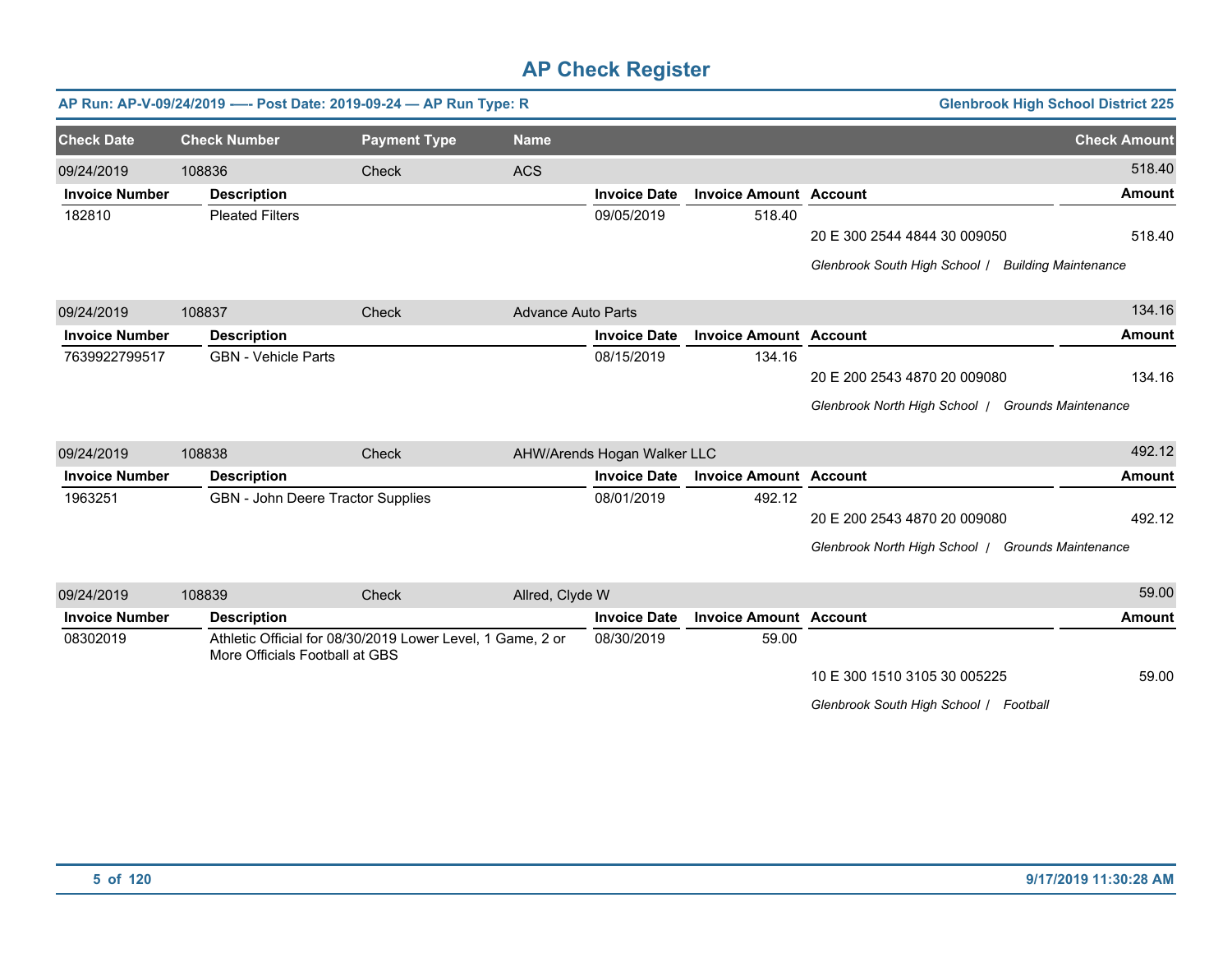|                       |                     | AP Run: AP-V-09/24/2019 ---- Post Date: 2019-09-24 - AP Run Type: R                               |             |                                           |                               |                                               | <b>Glenbrook High School District 225</b> |                     |
|-----------------------|---------------------|---------------------------------------------------------------------------------------------------|-------------|-------------------------------------------|-------------------------------|-----------------------------------------------|-------------------------------------------|---------------------|
| <b>Check Date</b>     | <b>Check Number</b> | <b>Payment Type</b>                                                                               | <b>Name</b> |                                           |                               |                                               |                                           | <b>Check Amount</b> |
| 09/24/2019            | 108840              | Check                                                                                             |             | <b>Amber Mechanical Contractors</b>       |                               |                                               |                                           | 1,535.25            |
| <b>Invoice Number</b> | <b>Description</b>  |                                                                                                   |             | <b>Invoice Date</b>                       | <b>Invoice Amount Account</b> |                                               |                                           | <b>Amount</b>       |
| C005667               |                     | GBA - HVAC Service Contract 9/19/19 - 12/18/19                                                    |             | 09/19/2019                                | 1,535.25                      | 20 E 100 2544 3234 10 009050<br>Administraton | / Building Maintenance                    | 1,535.25            |
| 09/24/2019            | 108841              | Check                                                                                             |             | American Heritage Protective Services Inc |                               |                                               |                                           | 8,699.28            |
| <b>Invoice Number</b> | <b>Description</b>  |                                                                                                   |             | <b>Invoice Date</b>                       | <b>Invoice Amount Account</b> |                                               |                                           | <b>Amount</b>       |
| 74358                 |                     | GBN & GBS Security Services - Week of 8/18/19 - 8/24/19                                           |             | 08/26/2019                                | 2,423.68                      | 10 E 100 2190 3770 10 002190<br>Administraton | / Supervision/Security                    | 2,423.68            |
| 74448                 |                     | GBN & GBS Security Services - Week of 8/25/19 - 8/31/19                                           |             | 08/30/2019                                | 2,423.68                      | 10 E 100 2190 3770 10 002190<br>Administraton | / Supervision/Security                    | 2,423.68            |
| 74526                 |                     | GBN & GBS Security Services - Week of 9/1/19 - 9/7/19                                             |             | 09/09/2019                                | 3,851.92                      | 10 E 100 2190 3770 10 002190<br>Administraton | / Supervision/Security                    | 3,851.92            |
| 09/24/2019            | 108842              | Check                                                                                             |             | Americaneagle.Com Inc                     |                               |                                               |                                           | 468.00              |
| <b>Invoice Number</b> | <b>Description</b>  |                                                                                                   |             | <b>Invoice Date</b>                       | <b>Invoice Amount Account</b> |                                               |                                           | <b>Amount</b>       |
| 294767                |                     | Monthly Fee for Hawk Search - August 2019                                                         |             | 08/31/2019                                | 200.00                        | 10 E 100 2660 3160 10 002660<br>Administraton | / Technology Services                     | 200.00              |
| 295522                |                     | Monthly Fee for Two Dedicated Servers & Imperva<br>Incapsula Small Business Plan - September 2019 |             | 09/10/2019                                | 268.00                        | 10 E 100 2660 3160 10 002660<br>Administraton | / Technology Services                     | 268.00              |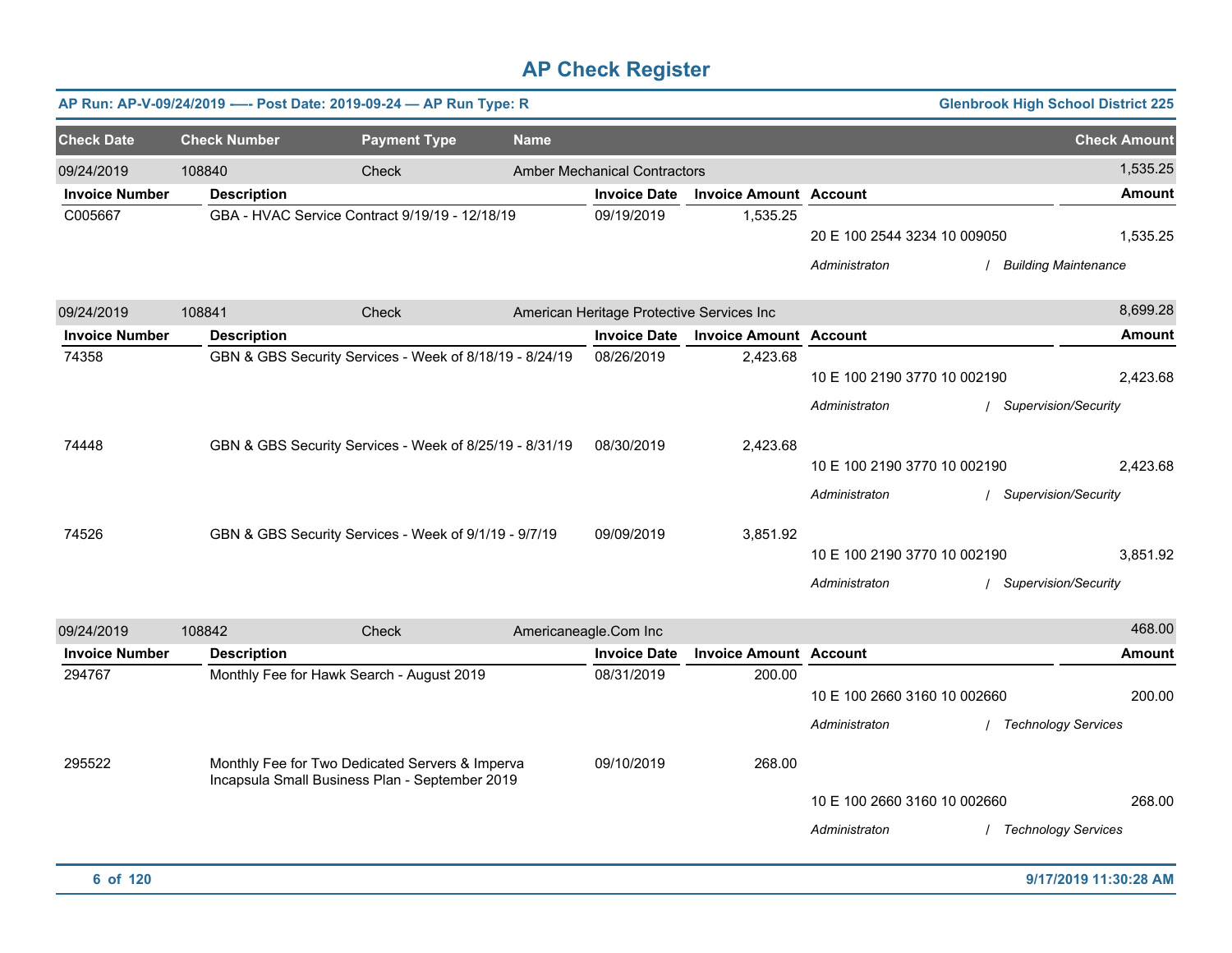|                       |                     | AP Run: AP-V-09/24/2019 ---- Post Date: 2019-09-24 - AP Run Type: R |             |                                |                               |                                                    | <b>Glenbrook High School District 225</b> |
|-----------------------|---------------------|---------------------------------------------------------------------|-------------|--------------------------------|-------------------------------|----------------------------------------------------|-------------------------------------------|
| <b>Check Date</b>     | <b>Check Number</b> | <b>Payment Type</b>                                                 | <b>Name</b> |                                |                               |                                                    | <b>Check Amount</b>                       |
| 09/24/2019            | 108843              | Check                                                               |             | <b>Anderson Pest Solutions</b> |                               |                                                    | 993.52                                    |
| <b>Invoice Number</b> | <b>Description</b>  |                                                                     |             | <b>Invoice Date</b>            | <b>Invoice Amount Account</b> |                                                    | <b>Amount</b>                             |
| 5335001               |                     | GBN - Pest Management Services - September 2019                     |             | 09/01/2019                     | 194.67                        | 20 E 200 2544 3270 20 009050                       | 194.67                                    |
|                       |                     |                                                                     |             |                                |                               | Glenbrook North High School   Building Maintenance |                                           |
| 5335002               |                     | GBS - Commercial Wasp Treatment - September 2019                    |             | 09/03/2019                     | 215.07                        |                                                    |                                           |
|                       |                     |                                                                     |             |                                |                               | 20 E 300 2544 3270 30 009050                       | 215.07                                    |
|                       |                     |                                                                     |             |                                |                               | Glenbrook South High School / Building Maintenance |                                           |
| 5336006               |                     | GBA - Pest Management Services - September 2019                     |             | 09/03/2019                     | 58.35                         |                                                    |                                           |
|                       |                     |                                                                     |             |                                |                               | 20 E 100 2543 3270 10 009080                       | 58.35                                     |
|                       |                     |                                                                     |             |                                |                               | Administraton                                      | <b>Grounds Maintenance</b>                |
| 5336008               |                     | GBA - Grass Areas Barrier Treatment - September 2019                |             | 09/03/2019                     | 103.00                        |                                                    |                                           |
|                       |                     |                                                                     |             |                                |                               | 20 E 100 2543 3270 10 009080                       | 103.00                                    |
|                       |                     |                                                                     |             |                                |                               | Administraton                                      | <b>Grounds Maintenance</b>                |
| 5336135               |                     | GBS - Pest Management Services - September 2019                     |             | 09/03/2019                     | 225.33                        |                                                    |                                           |
|                       |                     |                                                                     |             |                                |                               | 20 E 300 2544 3270 30 009050                       | 225.33                                    |
|                       |                     |                                                                     |             |                                |                               | Glenbrook South High School / Building Maintenance |                                           |
| 5337032               |                     | GBOC - Pest Management Services - September 2019                    |             | 09/03/2019                     | 72.10                         |                                                    |                                           |
|                       |                     |                                                                     |             |                                |                               | 20 E 500 2543 3270 10 009080                       | 72.10                                     |
|                       |                     |                                                                     |             |                                |                               | <b>Glenbrook Off Campus</b><br>Center              | <b>Grounds Maintenance</b>                |
| 5337035               |                     | GBOC - Grass Areas Barrier Treatment - September 2019               |             | 09/03/2019                     | 125.00                        |                                                    | 125.00                                    |
|                       |                     |                                                                     |             |                                |                               | 20 E 500 2543 3270 10 009080                       |                                           |
|                       |                     |                                                                     |             |                                |                               | Glenbrook Off Campus<br>Center                     | <b>Grounds Maintenance</b>                |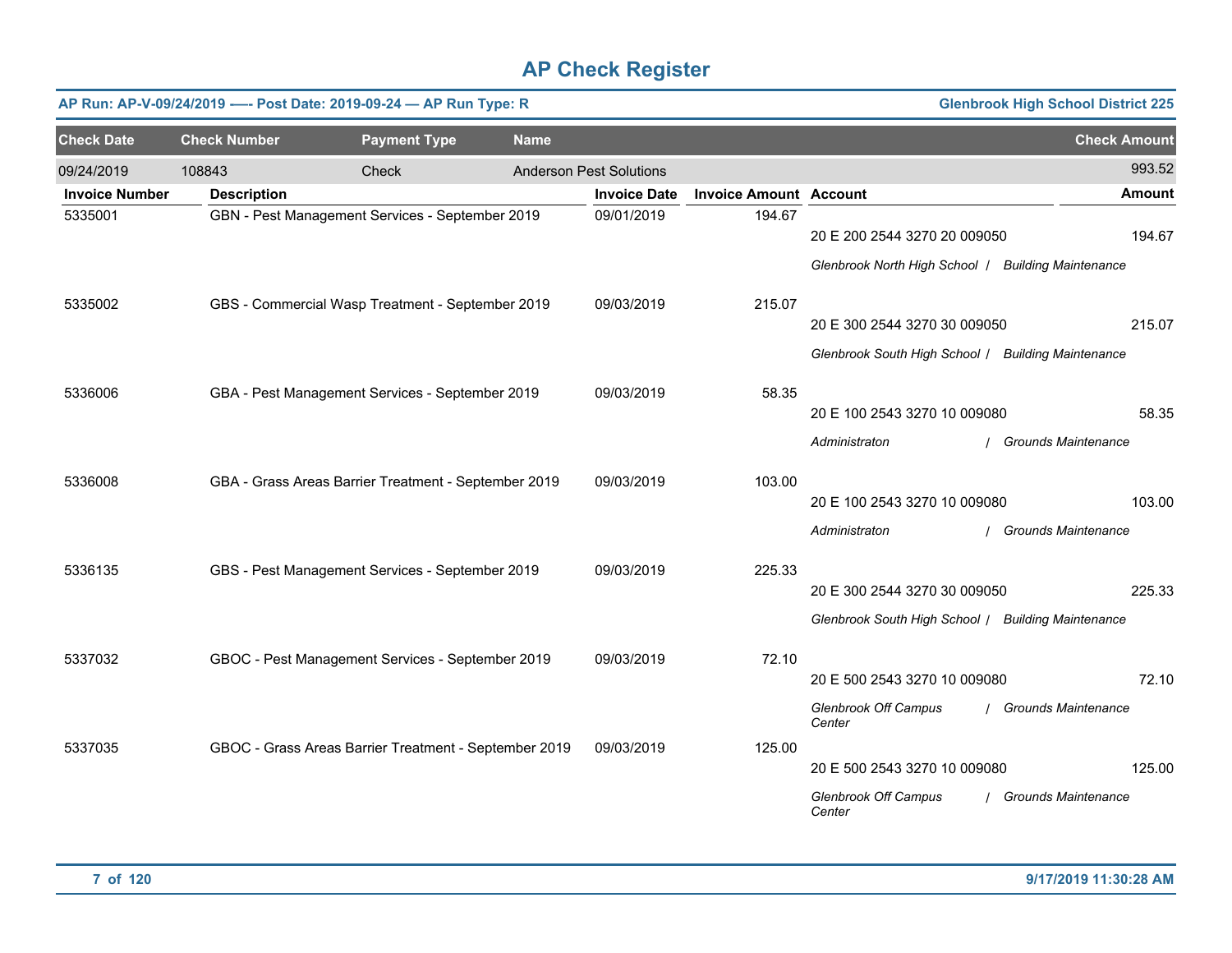|                             |                     | AP Run: AP-V-09/24/2019 ---- Post Date: 2019-09-24 - AP Run Type: R                            |                     |                     |                                           | <b>Glenbrook High School District 225</b>   |                     |
|-----------------------------|---------------------|------------------------------------------------------------------------------------------------|---------------------|---------------------|-------------------------------------------|---------------------------------------------|---------------------|
| <b>Check Date</b>           | <b>Check Number</b> | <b>Payment Type</b>                                                                            | <b>Name</b>         |                     |                                           |                                             | <b>Check Amount</b> |
| 09/24/2019                  | 108844              | <b>Check</b>                                                                                   | Anderson, John E    |                     |                                           |                                             | 171.00              |
| <b>Invoice Number</b>       | <b>Description</b>  |                                                                                                |                     | <b>Invoice Date</b> | <b>Invoice Amount Account</b>             |                                             | <b>Amount</b>       |
| 09032019                    |                     | Athletic Official for 09/03/2019 Varsity, 1 Game, 2 or More<br>Officials Soccer (Boys) at GBS  |                     | 09/03/2019          | 65.00                                     |                                             |                     |
|                             |                     |                                                                                                |                     |                     |                                           | 10 E 300 1510 3105 30 005245                | 65.00               |
|                             |                     |                                                                                                |                     |                     |                                           | Glenbrook South High School / Boys Soccer   |                     |
| 09072019                    |                     | Athletic Official for 09/07/2019 Varsity, 2 Games, 2 or More<br>Officials Soccer (Boys) at GBS |                     | 09/07/2019          | 106.00                                    |                                             |                     |
|                             |                     |                                                                                                |                     |                     |                                           | 10 E 300 1510 3105 30 005245                | 106.00              |
|                             |                     |                                                                                                |                     |                     |                                           | Glenbrook South High School / Boys Soccer   |                     |
|                             |                     |                                                                                                |                     |                     |                                           |                                             |                     |
| 09/24/2019                  | 108845              | Check                                                                                          | Antolovic, Halina M |                     |                                           |                                             | 16.99               |
| <b>Invoice Number</b>       | <b>Description</b>  |                                                                                                |                     | <b>Invoice Date</b> | <b>Invoice Amount Account</b>             |                                             | <b>Amount</b>       |
| Mileage - September<br>2019 | 8/19/19 - 8/29/19   | Employee Reimbursement - Mileage To/From Transition                                            |                     | 08/19/2019          | 16.99                                     |                                             |                     |
|                             |                     |                                                                                                |                     |                     |                                           | 10 E 100 1220 3323 10 001350                | 16.99               |
|                             |                     |                                                                                                |                     |                     |                                           | <b>Transition Services</b><br>Administraton |                     |
| 09/24/2019                  | 108846              | Check                                                                                          |                     |                     | ARML/American Regions Math League Chicago |                                             | 50.00               |
| <b>Invoice Number</b>       | <b>Description</b>  |                                                                                                |                     | <b>Invoice Date</b> | <b>Invoice Amount Account</b>             |                                             | <b>Amount</b>       |
| 19-017                      | 2019/20             | GBN Mathletes - Entry Fees - ARML Power Contest                                                |                     | 09/06/2019          | 50.00                                     |                                             |                     |
|                             |                     |                                                                                                |                     |                     |                                           | 10 E 200 1520 6500 20 005850                | 50.00               |
|                             |                     |                                                                                                |                     |                     |                                           | Glenbrook North High School   Mathletes     |                     |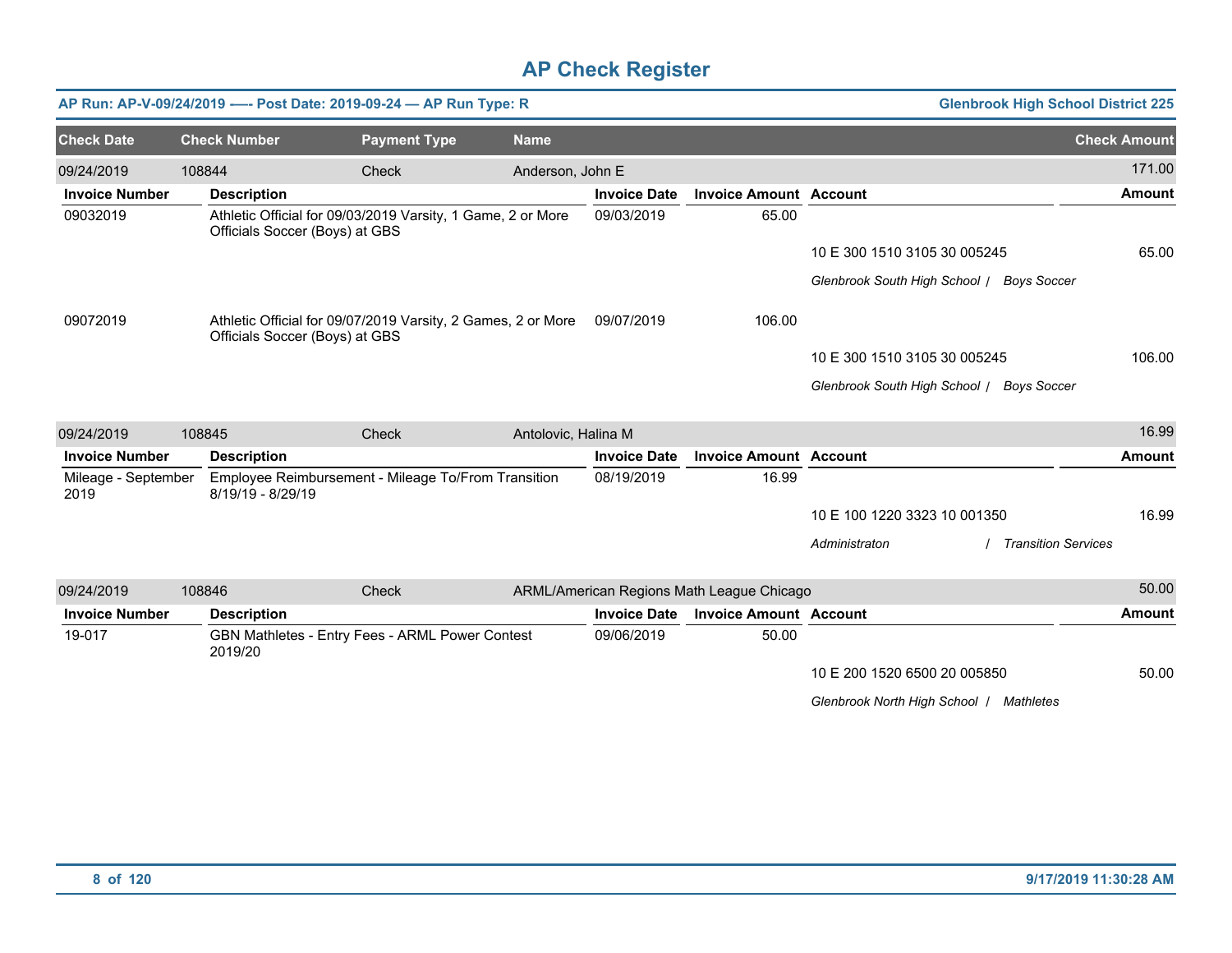|                       |                     | AP Run: AP-V-09/24/2019 ---- Post Date: 2019-09-24 - AP Run Type: R                               |                             |                     |                               | <b>Glenbrook High School District 225</b>                  |                     |
|-----------------------|---------------------|---------------------------------------------------------------------------------------------------|-----------------------------|---------------------|-------------------------------|------------------------------------------------------------|---------------------|
| <b>Check Date</b>     | <b>Check Number</b> | <b>Payment Type</b>                                                                               | <b>Name</b>                 |                     |                               |                                                            | <b>Check Amount</b> |
| 09/24/2019            | 108847              | Check                                                                                             | Aulisio, Jerry              |                     |                               |                                                            | 55.00               |
| <b>Invoice Number</b> | <b>Description</b>  |                                                                                                   |                             | <b>Invoice Date</b> | <b>Invoice Amount Account</b> |                                                            | <b>Amount</b>       |
| 09042019              |                     | Athletic Official for 09/04/2019 Lower Level, 1 Game, 2 or<br>More Officials Soccer (Boys) at GBS |                             | 09/04/2019          | 55.00                         |                                                            |                     |
|                       |                     |                                                                                                   |                             |                     |                               | 10 E 300 1510 3105 30 005245                               | 55.00               |
|                       |                     |                                                                                                   |                             |                     |                               | Glenbrook South High School / Boys Soccer                  |                     |
| 09/24/2019            | 108848              | Check                                                                                             | <b>Axess Transportation</b> |                     |                               |                                                            | 776.00              |
| <b>Invoice Number</b> | <b>Description</b>  |                                                                                                   |                             | <b>Invoice Date</b> | <b>Invoice Amount Account</b> |                                                            | <b>Amount</b>       |
| 190809                | - August 2019       | Transportation To/From School for Two Homeless Students                                           |                             | 09/09/2019          | 776.00                        |                                                            |                     |
|                       |                     |                                                                                                   |                             |                     |                               | 40 E 100 2550 3305 10 002550                               | 776.00              |
|                       |                     |                                                                                                   |                             |                     |                               | Administraton<br>Transportation                            |                     |
| 09/24/2019            | 108849              | <b>Check</b>                                                                                      | <b>BA Fundraising Inc</b>   |                     |                               |                                                            | 10,798.75           |
| <b>Invoice Number</b> | <b>Description</b>  |                                                                                                   |                             | <b>Invoice Date</b> | <b>Invoice Amount Account</b> |                                                            | <b>Amount</b>       |
| 9/8/19                |                     | <b>GBS Athletics - Football Fundraiser Cards</b>                                                  |                             | 09/08/2019          | 10,798.75                     | 99 L 990 1529 0000 30 830515                               | 10,798.75           |
|                       |                     |                                                                                                   |                             |                     |                               | <b>Student Based Activity</b><br>/ Grid Account<br>Account |                     |
| 09/24/2019            | 108850              | Check                                                                                             | Babolea, Dorin              |                     |                               |                                                            | 55.00               |
| <b>Invoice Number</b> | <b>Description</b>  |                                                                                                   |                             | <b>Invoice Date</b> | <b>Invoice Amount Account</b> |                                                            | <b>Amount</b>       |
| 09062019              |                     | Athletic Official for 09/06/2019 Lower Level, 1 Game, 2 or<br>More Officials Soccer (Boys) at GBN |                             | 09/06/2019          | 55.00                         |                                                            |                     |
|                       |                     |                                                                                                   |                             |                     |                               | 10 E 200 1510 3105 20 005245                               | 55.00               |
|                       |                     |                                                                                                   |                             |                     |                               | Glenbrook North High School   Boys Soccer                  |                     |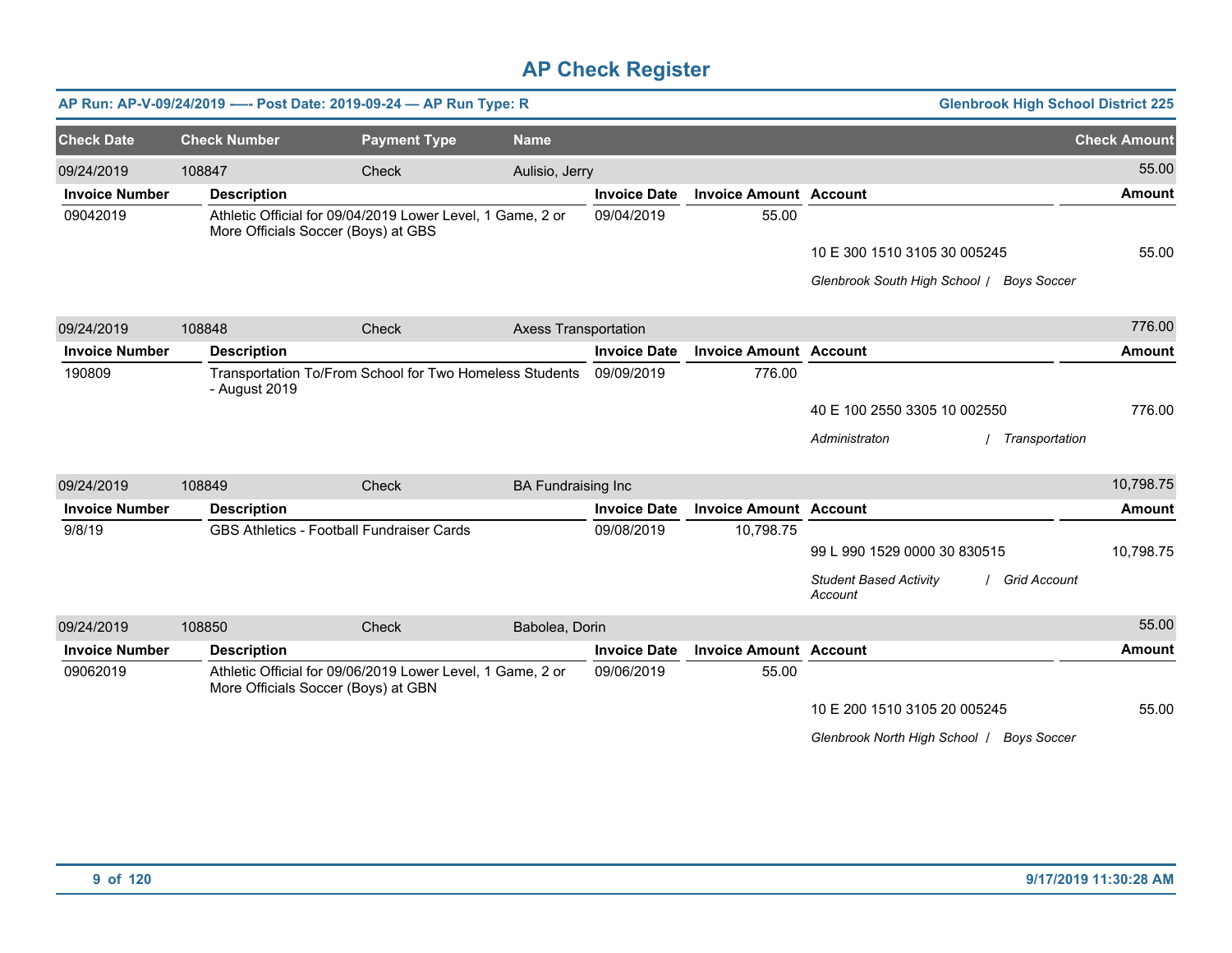|                       |                        | AP Run: AP-V-09/24/2019 ---- Post Date: 2019-09-24 - AP Run Type: R                           |                      |                     |                               | <b>Glenbrook High School District 225</b>      |                            |
|-----------------------|------------------------|-----------------------------------------------------------------------------------------------|----------------------|---------------------|-------------------------------|------------------------------------------------|----------------------------|
| <b>Check Date</b>     | <b>Check Number</b>    | <b>Payment Type</b>                                                                           | <b>Name</b>          |                     |                               |                                                | <b>Check Amount</b>        |
| 09/24/2019            | 108851                 | Check                                                                                         | Bargamian, Alex R    |                     |                               |                                                | 97.00                      |
| <b>Invoice Number</b> | <b>Description</b>     |                                                                                               |                      | <b>Invoice Date</b> | <b>Invoice Amount Account</b> |                                                | <b>Amount</b>              |
| 09142019              |                        | Athletic Official for 09/14/2019 Varsity, 1 Game, 2 or More<br>Officials Soccer (Boys) at GBN |                      | 09/14/2019          | 97.00                         |                                                |                            |
|                       |                        |                                                                                               |                      |                     |                               | 10 E 200 1510 3105 20 005245                   | 97.00                      |
|                       |                        |                                                                                               |                      |                     |                               | Glenbrook North High School   Boys Soccer      |                            |
| 09/24/2019            | 108852                 | Check                                                                                         | Basford, Stefanie M  |                     |                               |                                                | 920.00                     |
| <b>Invoice Number</b> | <b>Description</b>     |                                                                                               |                      | <b>Invoice Date</b> | <b>Invoice Amount Account</b> |                                                | Amount                     |
| TuitionSummer19       |                        | Employee Reimbursement - Tuition Summer 2019                                                  |                      | 09/16/2019          | 920.00                        |                                                |                            |
|                       |                        |                                                                                               |                      |                     |                               | 10 E 100 2210 2300 10 002210                   | 920.00                     |
|                       |                        |                                                                                               |                      |                     |                               | Administraton                                  | Improvement Of Instruction |
| 09/24/2019            | 108853                 | Check                                                                                         | Batorowicz, Piotr    |                     |                               |                                                | 96.00                      |
| <b>Invoice Number</b> | <b>Description</b>     |                                                                                               |                      | <b>Invoice Date</b> | <b>Invoice Amount Account</b> |                                                | Amount                     |
| 09072019              | Varsity 2 Games at GBN | Athletic Official for 09/07/2019 Tournament Volleyball (Girls)                                |                      | 09/07/2019          | 96.00                         |                                                |                            |
|                       |                        |                                                                                               |                      |                     |                               | 10 E 200 1510 3105 20 005395                   | 96.00                      |
|                       |                        |                                                                                               |                      |                     |                               | Glenbrook North High School   Girls Volleyball |                            |
| 09/24/2019            | 108854                 | Check                                                                                         | Beaver Shredding Inc |                     |                               |                                                | 376.00                     |
| <b>Invoice Number</b> | <b>Description</b>     |                                                                                               |                      | <b>Invoice Date</b> | <b>Invoice Amount Account</b> |                                                | <b>Amount</b>              |
| 46448                 |                        | GBS - Shredding of Documents from 2018/19 School Year                                         |                      | 08/27/2019          | 376.00                        |                                                |                            |
|                       |                        |                                                                                               |                      |                     |                               | 10 E 300 2111 3230 30 002110                   | 376.00                     |
|                       |                        |                                                                                               |                      |                     |                               | Glenbrook South High School   Dean's Office    |                            |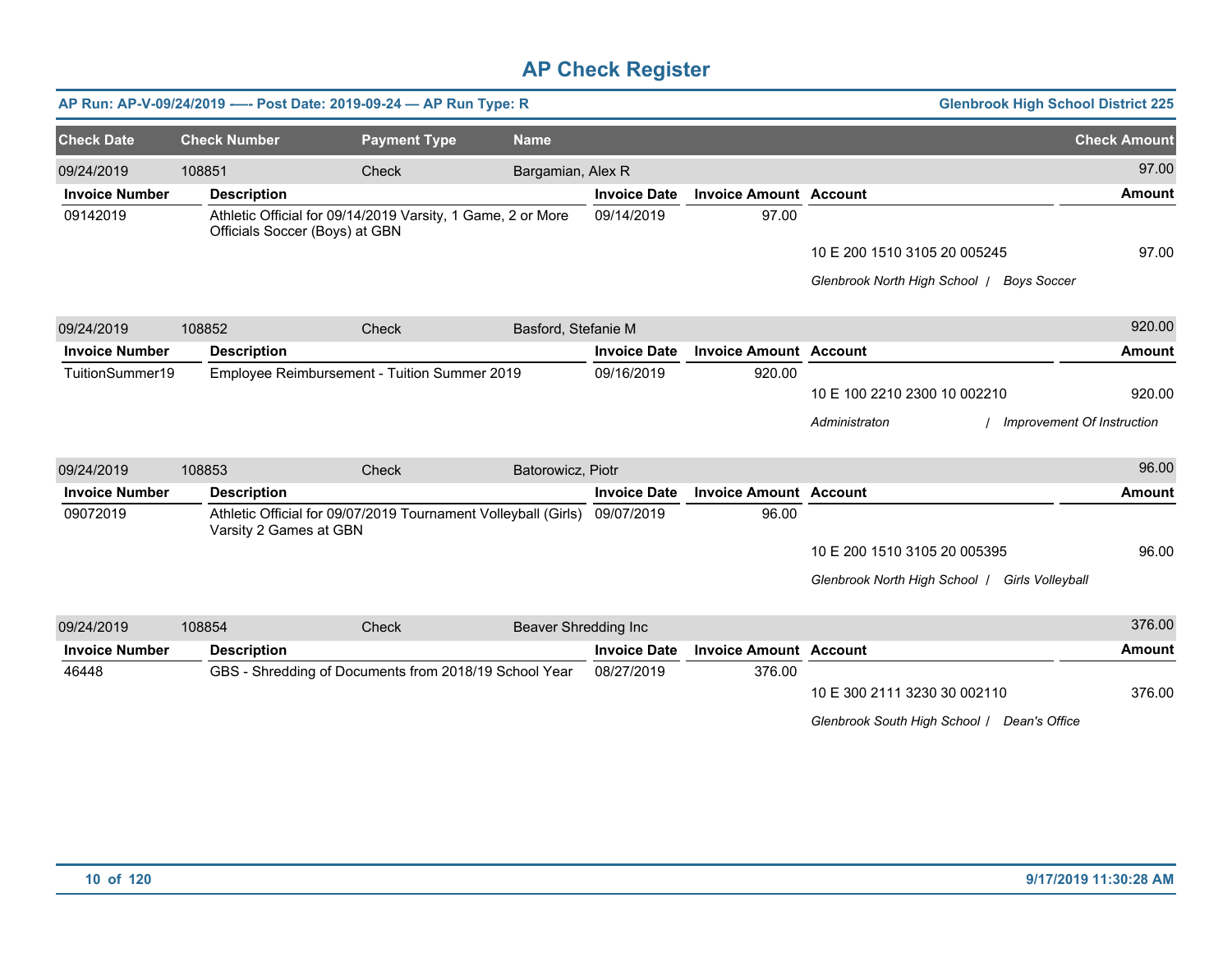|                       |                                | AP Run: AP-V-09/24/2019 ---- Post Date: 2019-09-24 - AP Run Type: R |                       |                       |                               |                                                                           | <b>Glenbrook High School District 225</b> |
|-----------------------|--------------------------------|---------------------------------------------------------------------|-----------------------|-----------------------|-------------------------------|---------------------------------------------------------------------------|-------------------------------------------|
| <b>Check Date</b>     | <b>Check Number</b>            | <b>Payment Type</b>                                                 | <b>Name</b>           |                       |                               |                                                                           | <b>Check Amount</b>                       |
| 09/24/2019            | 108855                         | Check                                                               | <b>Bellefaire JCB</b> |                       |                               |                                                                           | 20,069.43                                 |
| <b>Invoice Number</b> | <b>Description</b>             |                                                                     |                       | <b>Invoice Date</b>   | <b>Invoice Amount Account</b> |                                                                           | <b>Amount</b>                             |
| M007106               | 2019                           | Special Education - Tuition and Room & Board - August               |                       | 09/05/2019            | 20,069.43                     |                                                                           |                                           |
|                       |                                |                                                                     |                       |                       |                               | 10 E 100 1912 6707 10 001305                                              | 4,416.60                                  |
|                       |                                |                                                                     |                       |                       |                               | Administraton                                                             | <b>District SpEd Placements</b>           |
|                       |                                |                                                                     |                       |                       |                               | 10 E 100 1912 6710 10 001305                                              | 15,652.83                                 |
|                       |                                |                                                                     |                       |                       |                               | Administraton                                                             | <b>District SpEd Placements</b>           |
| 09/24/2019            | 108856                         | Check                                                               | Benyamin, Rommel      |                       |                               |                                                                           | 106.00                                    |
| <b>Invoice Number</b> | <b>Description</b>             |                                                                     |                       | <b>Invoice Date</b>   | <b>Invoice Amount Account</b> |                                                                           | Amount                                    |
| 09032019              | Officials Soccer (Boys) at GBS | Athletic Official for 09/03/2019 Varsity, 2 Games, 2 or More        |                       | 09/03/2019            | 106.00                        |                                                                           |                                           |
|                       |                                |                                                                     |                       |                       |                               | 10 E 300 1510 3105 30 005245                                              | 106.00                                    |
|                       |                                |                                                                     |                       |                       |                               | Glenbrook South High School / Boys Soccer                                 |                                           |
| 09/24/2019            | 108857                         | Check                                                               |                       | Block, Leanne Kuhlman |                               |                                                                           | 154.00                                    |
| <b>Invoice Number</b> | <b>Description</b>             |                                                                     |                       | <b>Invoice Date</b>   | <b>Invoice Amount Account</b> |                                                                           | <b>Amount</b>                             |
| Invoice09122019a      |                                | Employee Reimbursement - Art Department Supplies                    |                       | 07/12/2019            | 154.00                        | 10 E 200 1130 4200 20 001005<br>Glenbrook North High School   Visual Arts | 154.00                                    |
| 09/24/2019            | 108858                         | Check                                                               | Bohannan, Dennis      |                       |                               |                                                                           | 59.00                                     |
| <b>Invoice Number</b> | <b>Description</b>             |                                                                     |                       | <b>Invoice Date</b>   | <b>Invoice Amount Account</b> |                                                                           | <b>Amount</b>                             |
| 08302019              | More Officials Football at GBN | Athletic Official for 08/30/2019 Lower Level, 1 Game, 2 or          |                       | 08/30/2019            | 59.00                         |                                                                           |                                           |
|                       |                                |                                                                     |                       |                       |                               | 10 E 200 1510 3105 20 005225                                              | 59.00                                     |
|                       |                                |                                                                     |                       |                       |                               | Glenbrook North High School   Football                                    |                                           |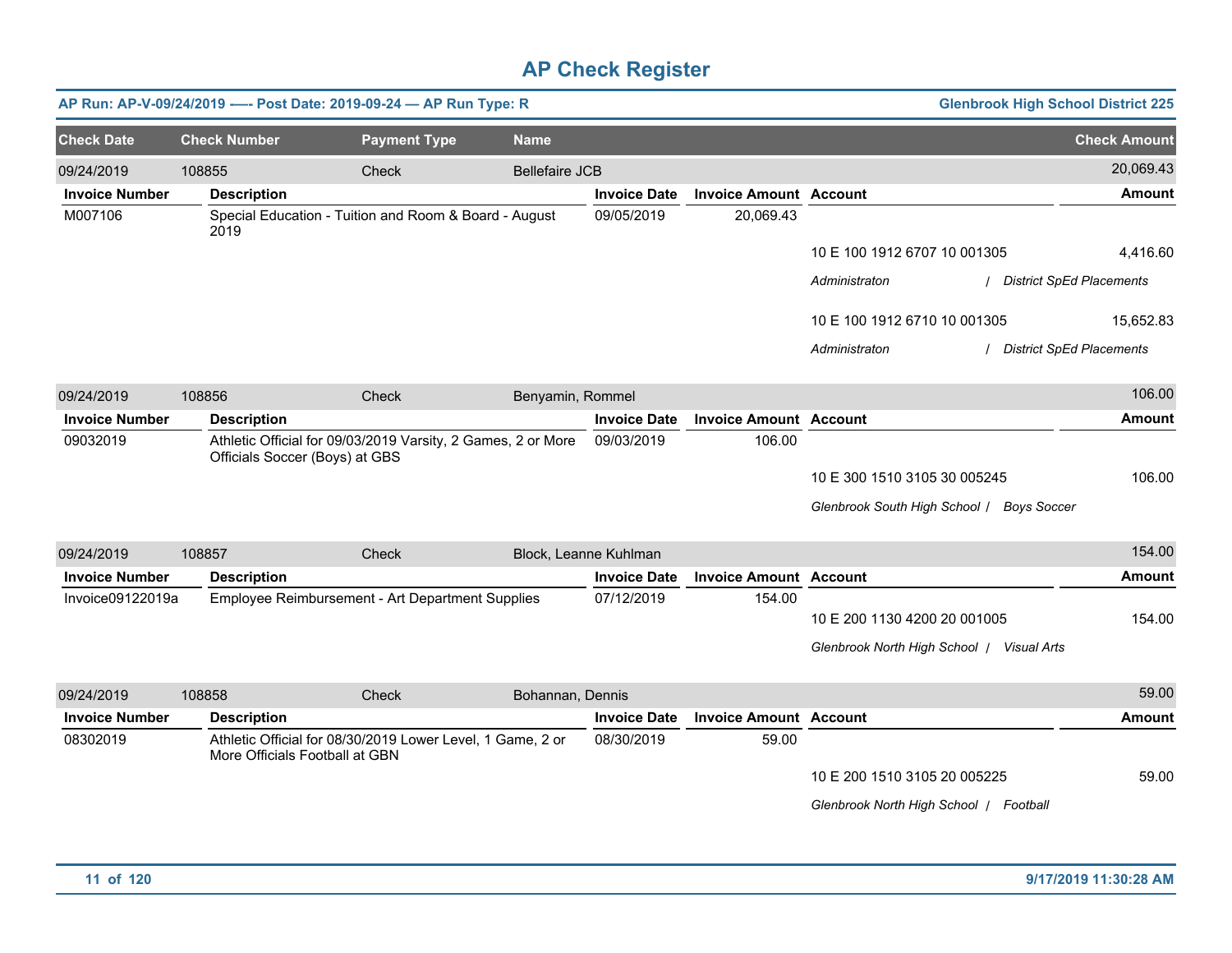|                       |                     |                                  | AP Run: AP-V-09/24/2019 ---- Post Date: 2019-09-24 - AP Run Type: R |               |                     |                                           | <b>Glenbrook High School District 225</b>          |                     |
|-----------------------|---------------------|----------------------------------|---------------------------------------------------------------------|---------------|---------------------|-------------------------------------------|----------------------------------------------------|---------------------|
| <b>Check Date</b>     | <b>Check Number</b> |                                  | <b>Payment Type</b>                                                 | <b>Name</b>   |                     |                                           |                                                    | <b>Check Amount</b> |
| 09/24/2019            | 108859              |                                  | Check                                                               | Boshold, Joe  |                     |                                           |                                                    | 137.00              |
| <b>Invoice Number</b> |                     | <b>Description</b>               |                                                                     |               | <b>Invoice Date</b> | <b>Invoice Amount Account</b>             |                                                    | <b>Amount</b>       |
| 09062019              |                     | Varsity 3 Games at GBN           | Athletic Official for 09/06/2019 Tournament Volleyball (Girls)      |               | 09/06/2019          | 137.00                                    |                                                    |                     |
|                       |                     |                                  |                                                                     |               |                     |                                           | 10 E 200 1510 3105 20 005395                       | 137.00              |
|                       |                     |                                  |                                                                     |               |                     |                                           | Glenbrook North High School   Girls Volleyball     |                     |
| 09/24/2019            | 108860              |                                  | Check                                                               | Brown, Mike   |                     |                                           |                                                    | 77.00               |
| <b>Invoice Number</b> |                     | <b>Description</b>               |                                                                     |               | <b>Invoice Date</b> | <b>Invoice Amount Account</b>             |                                                    | <b>Amount</b>       |
| 08302019              |                     | <b>Officials Football at GBN</b> | Athletic Official for 08/30/2019 Varsity, 1 Game, 2 or More         |               | 08/30/2019          | 77.00                                     |                                                    |                     |
|                       |                     |                                  |                                                                     |               |                     |                                           | 10 E 200 1510 3105 20 005225                       | 77.00               |
|                       |                     |                                  |                                                                     |               |                     |                                           | Glenbrook North High School   Football             |                     |
| 09/24/2019            | 108861              |                                  | Check                                                               | Brown, Rodney |                     |                                           |                                                    | 59.00               |
| <b>Invoice Number</b> |                     | <b>Description</b>               |                                                                     |               | <b>Invoice Date</b> | <b>Invoice Amount Account</b>             |                                                    | <b>Amount</b>       |
| 08302019              |                     | More Officials Football at GBN   | Athletic Official for 08/30/2019 Lower Level, 1 Game, 2 or          |               | 08/30/2019          | 59.00                                     |                                                    |                     |
|                       |                     |                                  |                                                                     |               |                     |                                           | 10 E 200 1510 3105 20 005225                       | 59.00               |
|                       |                     |                                  |                                                                     |               |                     |                                           | Glenbrook North High School   Football             |                     |
| 09/24/2019            | 108862              |                                  | Check                                                               |               |                     | Bsn Sport Supply Group Inc/Varsity Brands |                                                    | 9,717.03            |
| <b>Invoice Number</b> |                     | <b>Description</b>               |                                                                     |               | <b>Invoice Date</b> | <b>Invoice Amount Account</b>             |                                                    | Amount              |
| 905732582             | Uniforms            |                                  | GBS Athletics - Boys Basketball Summer School Coach                 |               | 08/06/2019          | 327.90                                    |                                                    |                     |
|                       |                     |                                  |                                                                     |               |                     |                                           | 10 E 300 1510 4130 10 005400                       | 327.90              |
|                       |                     |                                  |                                                                     |               |                     |                                           | Glenbrook South High School / Summer Athletic Camp |                     |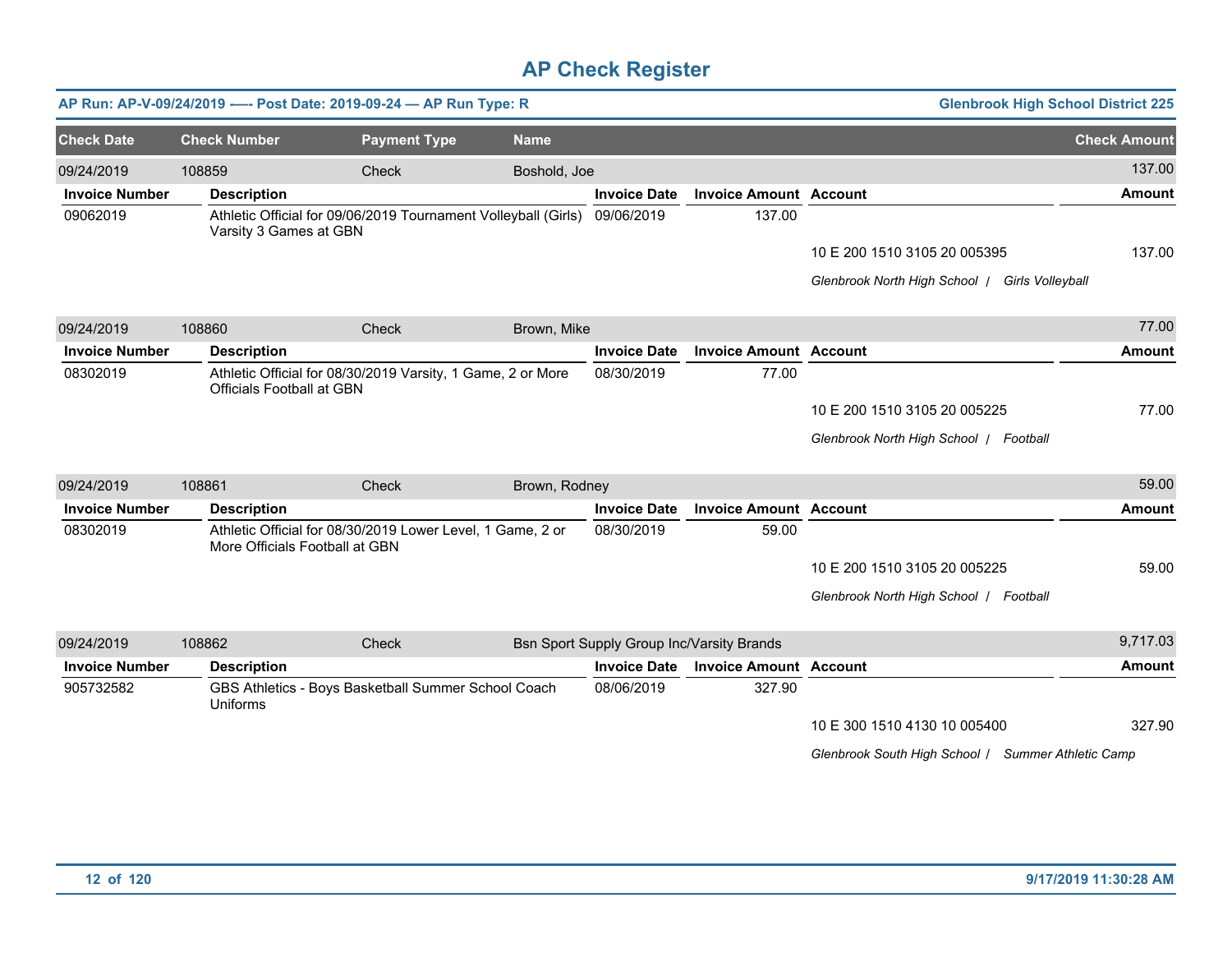|                       | <b>Glenbrook High School District 225</b><br>AP Run: AP-V-09/24/2019 ---- Post Date: 2019-09-24 - AP Run Type: R |                     |                                           |                               |                                                                           |                     |  |  |  |  |
|-----------------------|------------------------------------------------------------------------------------------------------------------|---------------------|-------------------------------------------|-------------------------------|---------------------------------------------------------------------------|---------------------|--|--|--|--|
| <b>Check Date</b>     | <b>Check Number</b>                                                                                              | <b>Payment Type</b> | <b>Name</b>                               |                               |                                                                           | <b>Check Amount</b> |  |  |  |  |
| 09/24/2019            | 108862                                                                                                           | Check               | Bsn Sport Supply Group Inc/Varsity Brands |                               |                                                                           | 9,717.03            |  |  |  |  |
| <b>Invoice Number</b> | <b>Description</b>                                                                                               |                     | <b>Invoice Date</b>                       | <b>Invoice Amount Account</b> |                                                                           | <b>Amount</b>       |  |  |  |  |
| 905930800             | <b>GBN - Soccer Tee</b>                                                                                          |                     | 08/27/2019                                | 19.30                         | 10 E 200 1510 4100 20 005245                                              | 19.30               |  |  |  |  |
|                       |                                                                                                                  |                     |                                           |                               | Glenbrook North High School   Boys Soccer                                 |                     |  |  |  |  |
| 905954041             | <b>GBS Athletics - Football Supplies</b>                                                                         |                     | 08/29/2019                                | 3,621.32                      |                                                                           |                     |  |  |  |  |
|                       |                                                                                                                  |                     |                                           |                               | 10 E 300 1510 4100 30 005225                                              | 3,621.32            |  |  |  |  |
|                       |                                                                                                                  |                     |                                           |                               | Glenbrook South High School / Football                                    |                     |  |  |  |  |
| 905966381             | GBS Athletics - Football Apparel                                                                                 |                     | 08/30/2019                                | 991.90                        |                                                                           |                     |  |  |  |  |
|                       |                                                                                                                  |                     |                                           |                               | 99 L 990 1529 0000 30 830515                                              | 991.90              |  |  |  |  |
|                       |                                                                                                                  |                     |                                           |                               | <b>Student Based Activity</b><br>/ Grid Account<br>Account                |                     |  |  |  |  |
| 905980339             | GBN - Boys Basketball Uniforms                                                                                   |                     | 08/31/2019                                | 4,112.65                      |                                                                           |                     |  |  |  |  |
|                       |                                                                                                                  |                     |                                           |                               | 10 E 200 1510 4130 20 005215                                              | 4,112.65            |  |  |  |  |
|                       |                                                                                                                  |                     |                                           |                               | Glenbrook North High School   Boys Basketball                             |                     |  |  |  |  |
| 906007972             | GBN - Coaches Apparel                                                                                            |                     | 09/04/2019                                | 206.86                        |                                                                           |                     |  |  |  |  |
|                       |                                                                                                                  |                     |                                           |                               | 10 E 200 1510 4100 20 005225                                              | 206.86              |  |  |  |  |
|                       |                                                                                                                  |                     |                                           |                               | Glenbrook North High School   Football                                    |                     |  |  |  |  |
| 906116866             | GBN - Coaches Apparel                                                                                            |                     | 09/12/2019                                | 437.10                        |                                                                           |                     |  |  |  |  |
|                       |                                                                                                                  |                     |                                           |                               | 99 L 990 1529 0000 20 820490                                              | 437.10              |  |  |  |  |
|                       |                                                                                                                  |                     |                                           |                               | <b>Student Based Activity</b><br><b>Gbn Sports Tournaments</b><br>Account |                     |  |  |  |  |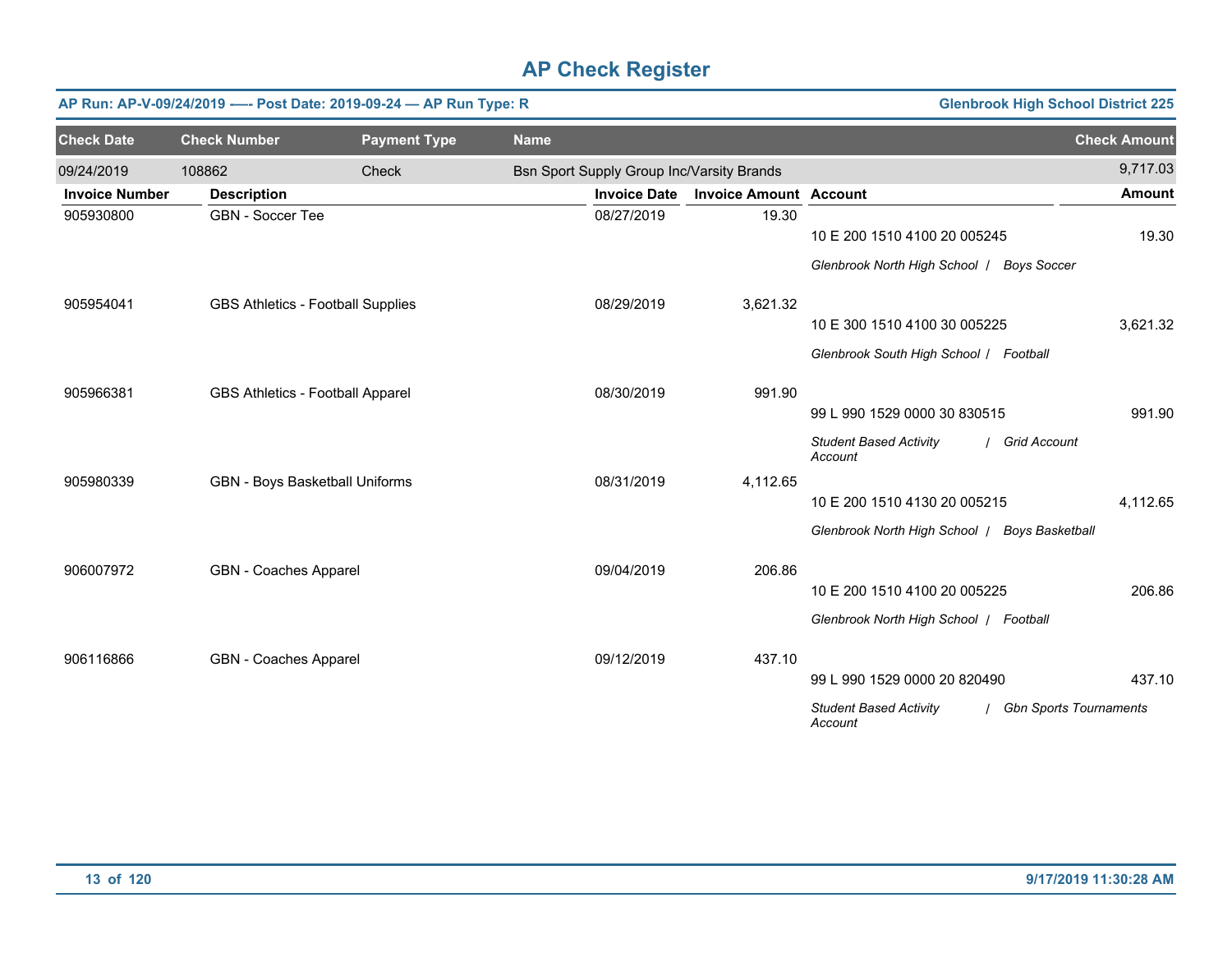|                            |                                | AP Run: AP-V-09/24/2019 ---- Post Date: 2019-09-24 - AP Run Type: R |                   |                            |                               |                                                                |           | <b>Glenbrook High School District 225</b>                          |
|----------------------------|--------------------------------|---------------------------------------------------------------------|-------------------|----------------------------|-------------------------------|----------------------------------------------------------------|-----------|--------------------------------------------------------------------|
| <b>Check Date</b>          | <b>Check Number</b>            | <b>Payment Type</b>                                                 | <b>Name</b>       |                            |                               |                                                                |           | <b>Check Amount</b>                                                |
| 09/24/2019                 | 108863                         | Check                                                               | Cable Matters Inc |                            |                               |                                                                |           | 7,374.81                                                           |
| <b>Invoice Number</b>      | <b>Description</b>             |                                                                     |                   | <b>Invoice Date</b>        | <b>Invoice Amount Account</b> |                                                                |           | <b>Amount</b>                                                      |
| IN20190723-2895            |                                | USB-C to VGA Cables - Six Feet Each for Staff                       |                   | 07/23/2019                 | 6,153.01                      | 10 E 100 2660 7411 10 002660<br>Administraton                  |           | 6,153.01<br><b>Technology Services</b>                             |
| IN20190813-3003            | USB-C to HDMI - 10 Feet Cables |                                                                     |                   | 08/13/2019                 | 634.20                        | 10 E 100 2660 7411 10 002660                                   |           | 634.20                                                             |
| IN20190815-3016            |                                | USB-C to HDMI and USB-C to VGA Adapters                             |                   | 08/15/2019                 | 587.60                        | Administraton<br>10 E 100 2660 7411 10 002660<br>Administraton |           | <b>Technology Services</b><br>587.60<br><b>Technology Services</b> |
| 09/24/2019                 | 108864                         | Check                                                               | Call One          |                            |                               |                                                                |           | 5,829.79                                                           |
| <b>Invoice Number</b>      | <b>Description</b>             |                                                                     |                   | <b>Invoice Date</b>        | <b>Invoice Amount Account</b> |                                                                |           | <b>Amount</b>                                                      |
| 1205947-1113201<br>09-2019 |                                | District-Wide Telephone Services 9/15/19 - 10/14/19                 |                   | 09/15/2019                 | 5,829.79                      | 10 E 100 2660 3430 10 002660<br>Administraton                  |           | 5,829.79<br><b>Technology Services</b>                             |
| 09/24/2019                 | 108865                         | Check                                                               |                   | Cam Commerce Solutions Inc |                               |                                                                |           | 502.36                                                             |
| <b>Invoice Number</b>      | <b>Description</b>             |                                                                     |                   | <b>Invoice Date</b>        | <b>Invoice Amount Account</b> |                                                                |           | <b>Amount</b>                                                      |
| 0000721741                 |                                | GBS Bookstore - Thermal Receipt Roll                                |                   | 08/26/2019                 | 502.36                        | 10 E 100 2570 4100 10 002573<br>Administraton                  | Bookstore | 502.36                                                             |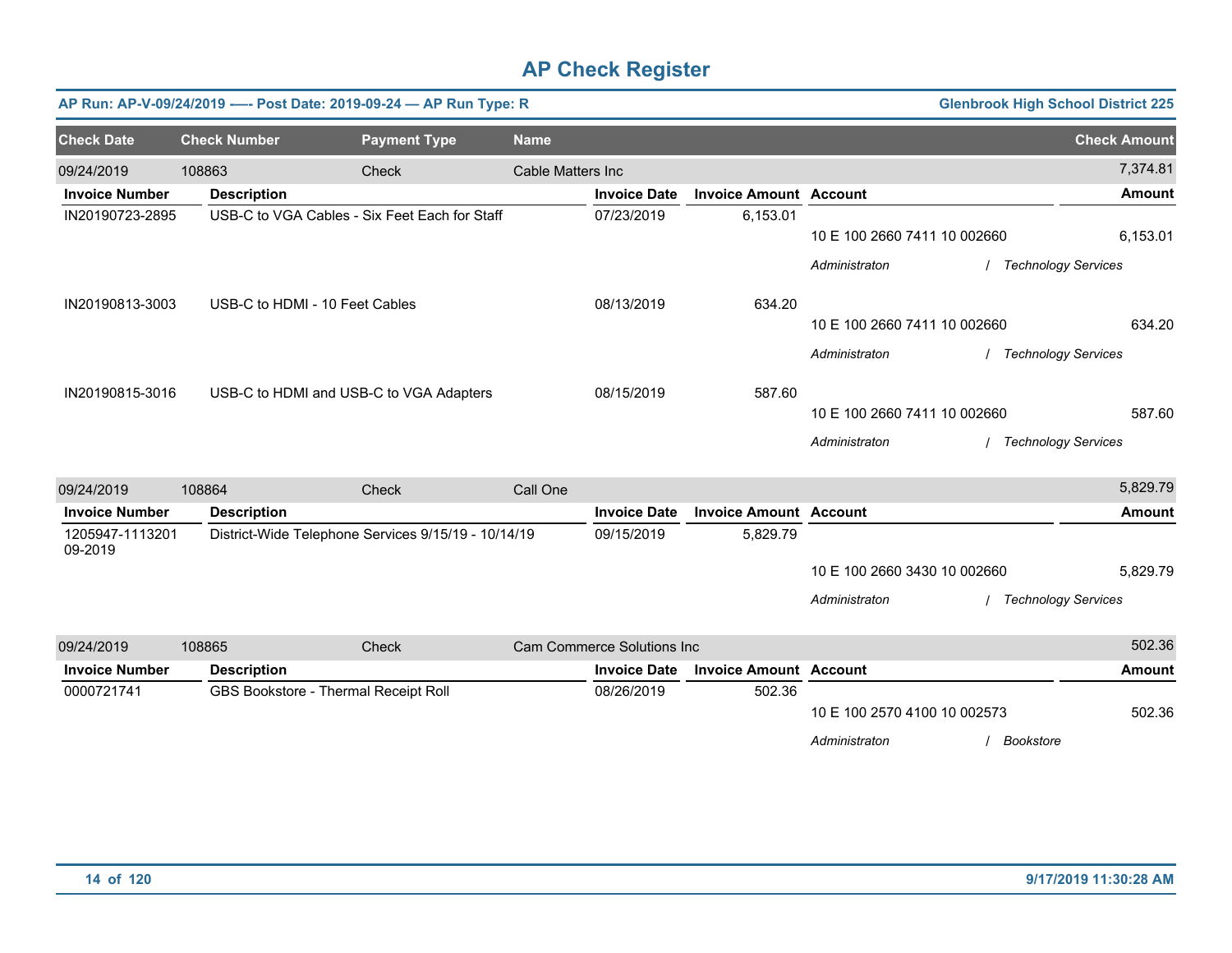|                       |                                | AP Run: AP-V-09/24/2019 ---- Post Date: 2019-09-24 - AP Run Type: R |                    |                               |                               |                                                        | <b>Glenbrook High School District 225</b> |
|-----------------------|--------------------------------|---------------------------------------------------------------------|--------------------|-------------------------------|-------------------------------|--------------------------------------------------------|-------------------------------------------|
| <b>Check Date</b>     | <b>Check Number</b>            | <b>Payment Type</b>                                                 | <b>Name</b>        |                               |                               |                                                        | <b>Check Amount</b>                       |
| 09/24/2019            | 108866                         | Check                                                               | Camacho, Lindsey S |                               |                               |                                                        | 630.00                                    |
| <b>Invoice Number</b> | <b>Description</b>             |                                                                     |                    | <b>Invoice Date</b>           | <b>Invoice Amount Account</b> |                                                        | <b>Amount</b>                             |
| TuitionSummer19       |                                | Employee Reimbursement - Tuition Summer 2019                        |                    | 09/03/2019                    | 630.00                        | 10 E 100 2210 2300 10 002210                           | 630.00                                    |
|                       |                                |                                                                     |                    |                               |                               | Administraton                                          | <b>Improvement Of Instruction</b>         |
| 09/24/2019            | 108867                         | Check                                                               | Campos, Luis R     |                               |                               |                                                        | 106.00                                    |
| <b>Invoice Number</b> | <b>Description</b>             |                                                                     |                    | <b>Invoice Date</b>           | <b>Invoice Amount Account</b> |                                                        | <b>Amount</b>                             |
| 09072019              | Officials Soccer (Boys) at GBS | Athletic Official for 09/07/2019 Varsity, 2 Games, 2 or More        |                    | 09/07/2019                    | 106.00                        |                                                        |                                           |
|                       |                                |                                                                     |                    |                               |                               | 10 E 300 1510 3105 30 005245                           | 106.00                                    |
|                       |                                |                                                                     |                    |                               |                               | Glenbrook South High School / Boys Soccer              |                                           |
| 09/24/2019            | 108868                         | Check                                                               |                    | Canon Solutions America, Inc. |                               |                                                        | 7,301.22                                  |
| <b>Invoice Number</b> | <b>Description</b>             |                                                                     |                    | <b>Invoice Date</b>           | <b>Invoice Amount Account</b> |                                                        | <b>Amount</b>                             |
| 162939561             |                                | Copier Attachment - GBS Bookstore                                   |                    | 08/30/2019                    | 1,454.15                      |                                                        |                                           |
|                       |                                |                                                                     |                    |                               |                               | 10 E 300 2574 7400 30 002574                           | 1,454.15                                  |
|                       |                                |                                                                     |                    |                               |                               | Glenbrook South High School / Printing and Duplicating |                                           |
| 4030305192            |                                | GBN Fleet #2426014 - Copier Usage 7/31/19 - 8/30/19                 |                    | 08/31/2019                    | 828.78                        |                                                        |                                           |
|                       |                                |                                                                     |                    |                               |                               | 10 E 200 2410 3230 20 002410                           | 828.78                                    |
|                       |                                |                                                                     |                    |                               |                               | Glenbrook North High School   Principal's Office       |                                           |
| 4030305193            |                                | GBN & GBS Fleet #2426015 7/31/19 - 8/30/19                          |                    | 08/31/2019                    | 946.00                        |                                                        |                                           |
|                       |                                |                                                                     |                    |                               |                               | 10 E 200 2410 3230 20 002410                           | 14.42                                     |
|                       |                                |                                                                     |                    |                               |                               | Glenbrook North High School   Principal's Office       |                                           |
|                       |                                |                                                                     |                    |                               |                               | 10 E 300 2574 3230 30 002574                           | 931.58                                    |
|                       |                                |                                                                     |                    |                               |                               | Glenbrook South High School / Printing and Duplicating |                                           |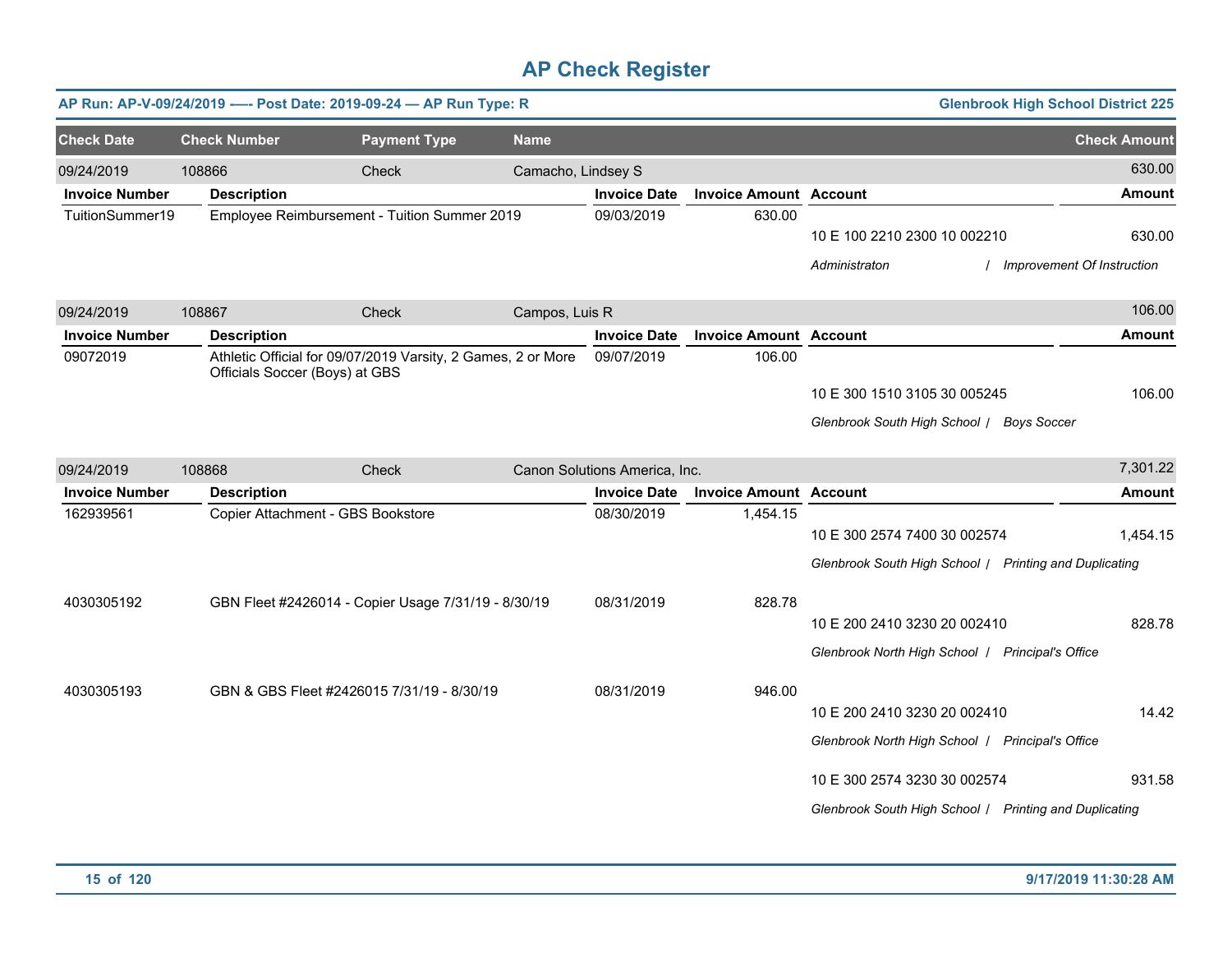|                       |                         | AP Run: AP-V-09/24/2019 ---- Post Date: 2019-09-24 - AP Run Type: R |             |                               |                               |                                                        | <b>Glenbrook High School District 225</b> |
|-----------------------|-------------------------|---------------------------------------------------------------------|-------------|-------------------------------|-------------------------------|--------------------------------------------------------|-------------------------------------------|
| <b>Check Date</b>     | <b>Check Number</b>     | <b>Payment Type</b>                                                 | <b>Name</b> |                               |                               |                                                        | <b>Check Amount</b>                       |
| 09/24/2019            | 108868                  | Check                                                               |             | Canon Solutions America, Inc. |                               |                                                        | 7,301.22                                  |
| <b>Invoice Number</b> | <b>Description</b>      |                                                                     |             | <b>Invoice Date</b>           | <b>Invoice Amount Account</b> |                                                        | <b>Amount</b>                             |
| 4030305194            | Usage 7/31/19 - 8/30/19 | Transition, GBOC, GBN & GBS Fleet #2426020 - Copier                 |             | 08/31/2019                    | 467.51                        |                                                        |                                           |
|                       |                         |                                                                     |             |                               |                               | 10 E 100 2660 3240 10 002660                           | 46.05                                     |
|                       |                         |                                                                     |             |                               |                               | Administraton                                          | / Technology Services                     |
|                       |                         |                                                                     |             |                               |                               | 10 E 200 2410 3230 20 002410                           | 10.05                                     |
|                       |                         |                                                                     |             |                               |                               | Glenbrook North High School   Principal's Office       |                                           |
|                       |                         |                                                                     |             |                               |                               | 10 E 300 2574 3230 30 002574                           | 366.97                                    |
|                       |                         |                                                                     |             |                               |                               | Glenbrook South High School / Printing and Duplicating |                                           |
|                       |                         |                                                                     |             |                               |                               | 10 E 500 2574 3240 10 002574                           | 44.44                                     |
|                       |                         |                                                                     |             |                               |                               | <b>Glenbrook Off Campus</b><br>Center                  | / Printing and Duplicating                |
| 4030305195            | 8/30/19                 | GBN & GBS Fleet #2426021 - Copier Usage 7/31/19 -                   |             | 08/31/2019                    | 2,789.59                      |                                                        |                                           |
|                       |                         |                                                                     |             |                               |                               | 10 E 200 2410 3230 20 002410                           | 943.96                                    |
|                       |                         |                                                                     |             |                               |                               | Glenbrook North High School   Principal's Office       |                                           |
|                       |                         |                                                                     |             |                               |                               | 10 E 300 2574 3230 30 002574                           | 1,845.63                                  |
|                       |                         |                                                                     |             |                               |                               | Glenbrook South High School / Printing and Duplicating |                                           |
| 4030305196            |                         | GBA Location #2148593 - Copier Usage 7/31/19 - 8/30/19              |             | 08/31/2019                    | 28.24                         |                                                        |                                           |
|                       |                         |                                                                     |             |                               |                               | 10 E 100 2660 3240 10 002660                           | 28.24                                     |
|                       |                         |                                                                     |             |                               |                               | Administraton                                          | / Technology Services                     |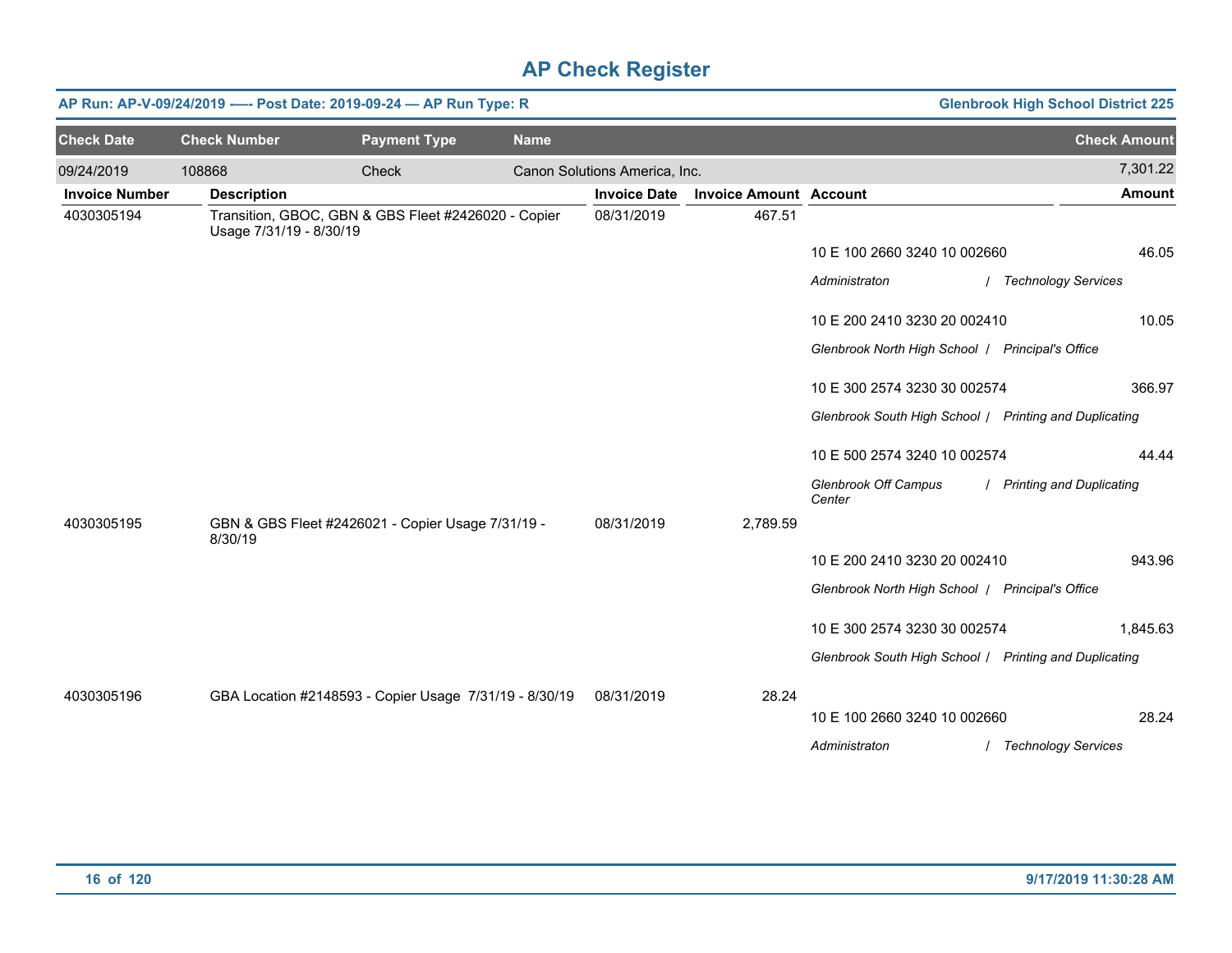|                       | AP Run: AP-V-09/24/2019 ---- Post Date: 2019-09-24 - AP Run Type: R |                                                                   | <b>Glenbrook High School District 225</b> |                               |                               |                                                        |                       |
|-----------------------|---------------------------------------------------------------------|-------------------------------------------------------------------|-------------------------------------------|-------------------------------|-------------------------------|--------------------------------------------------------|-----------------------|
| <b>Check Date</b>     | <b>Check Number</b>                                                 | <b>Payment Type</b>                                               | <b>Name</b>                               |                               |                               |                                                        | <b>Check Amount</b>   |
| 09/24/2019            | 108868                                                              | Check                                                             |                                           | Canon Solutions America, Inc. |                               |                                                        | 7,301.22              |
| <b>Invoice Number</b> | <b>Description</b>                                                  |                                                                   |                                           | <b>Invoice Date</b>           | <b>Invoice Amount Account</b> |                                                        | <b>Amount</b>         |
| 4030305197            | 7/31/19 - 8/30/19                                                   | GBA Location #2148593/SN #RZJ42706 - Copier Usage                 |                                           | 08/31/2019                    | 0.09                          |                                                        |                       |
|                       |                                                                     |                                                                   |                                           |                               |                               | 10 E 100 2660 3240 10 002660                           | 0.09                  |
|                       |                                                                     |                                                                   |                                           |                               |                               | Administraton                                          | / Technology Services |
| 4030305198            | 7/31/19 - 8/30/19                                                   | GBA Location #2148593/SN #RZJ42716 - Copier Usage                 |                                           | 08/31/2019                    | 4.78                          |                                                        |                       |
|                       |                                                                     |                                                                   |                                           |                               |                               | 10 E 300 2574 3230 30 002574                           | 4.78                  |
|                       |                                                                     |                                                                   |                                           |                               |                               | Glenbrook South High School / Printing and Duplicating |                       |
| 4030305201            |                                                                     | GBA Fleet #2426048 - Copier Usage 7/31/19 - 8/30/19               |                                           | 08/31/2019                    | 293.81                        |                                                        |                       |
|                       |                                                                     |                                                                   |                                           |                               |                               | 10 E 100 2660 3240 10 002660                           | 293.81                |
|                       |                                                                     |                                                                   |                                           |                               |                               | Administraton                                          | / Technology Services |
| 4030605191            | 8/30/19                                                             | GBA, GBN & GBS Fleet #2426009 - Copier Usage 7/31/19 - 08/31/2019 |                                           |                               | 488.27                        |                                                        |                       |
|                       |                                                                     |                                                                   |                                           |                               |                               | 10 E 100 2660 3240 10 002660                           | 274.30                |
|                       |                                                                     |                                                                   |                                           |                               |                               | Administraton                                          | / Technology Services |
|                       |                                                                     |                                                                   |                                           |                               |                               | 10 E 200 2410 3230 20 002410                           | 201.77                |
|                       |                                                                     |                                                                   |                                           |                               |                               | Glenbrook North High School   Principal's Office       |                       |
|                       |                                                                     |                                                                   |                                           |                               |                               | 10 E 300 2574 3230 30 002574                           | 12.20                 |
|                       |                                                                     |                                                                   |                                           |                               |                               | Glenbrook South High School   Printing and Duplicating |                       |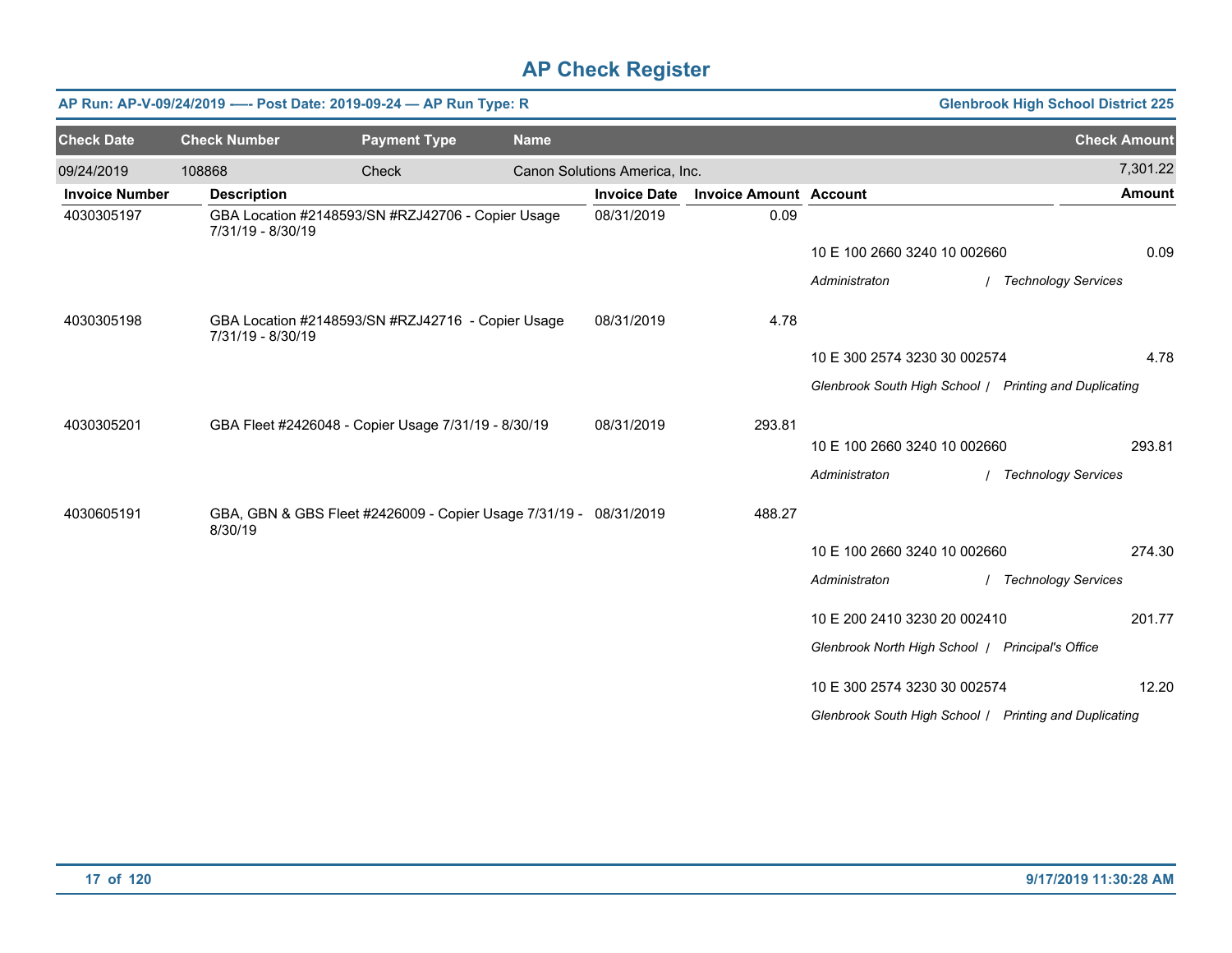|                       |                             | AP Run: AP-V-09/24/2019 ---- Post Date: 2019-09-24 - AP Run Type: R                                                                                                         |                    |                           |                               |                                                | <b>Glenbrook High School District 225</b> |
|-----------------------|-----------------------------|-----------------------------------------------------------------------------------------------------------------------------------------------------------------------------|--------------------|---------------------------|-------------------------------|------------------------------------------------|-------------------------------------------|
| <b>Check Date</b>     | <b>Check Number</b>         | <b>Payment Type</b>                                                                                                                                                         | <b>Name</b>        |                           |                               |                                                | <b>Check Amount</b>                       |
| 09/24/2019            | 108869                      | <b>Check</b>                                                                                                                                                                | Carey Electric Inc |                           |                               |                                                | 46,242.00                                 |
| <b>Invoice Number</b> | <b>Description</b>          |                                                                                                                                                                             |                    | <b>Invoice Date</b>       | <b>Invoice Amount Account</b> |                                                | <b>Amount</b>                             |
| 35328                 | Service to the Ticket Booth | GBS - Repair of Existing Underground Conduit to Provide<br>Electric Service to the Guard House & Installation of New<br>Underground Conduit to Provide Electric and Network |                    | 08/22/2019                | 46,242.00                     |                                                |                                           |
|                       |                             | Electric Work for Guard House and Ticket Booth at GBS                                                                                                                       |                    |                           |                               |                                                |                                           |
|                       |                             |                                                                                                                                                                             |                    |                           |                               | 10 E 100 2660 3120 10 002660                   | 39,748.00                                 |
|                       |                             |                                                                                                                                                                             |                    |                           |                               | Administraton                                  | <b>Technology Services</b>                |
|                       |                             |                                                                                                                                                                             |                    |                           |                               | 10 E 100 2660 3230 10 002660                   | 6,494.00                                  |
|                       |                             |                                                                                                                                                                             |                    |                           |                               | Administraton                                  | <b>Technology Services</b>                |
| 09/24/2019            | 108870                      | <b>Check</b>                                                                                                                                                                |                    | Carl Sandburg High School |                               |                                                | 875.00                                    |
| <b>Invoice Number</b> | <b>Description</b>          |                                                                                                                                                                             |                    | <b>Invoice Date</b>       | <b>Invoice Amount Account</b> |                                                | <b>Amount</b>                             |
| $5 - 19$              |                             | sandburg tourney 10- GBS - Registration for Sandburg Model UN 10/5/19                                                                                                       |                    | 09/13/2019                | 875.00                        |                                                |                                           |
|                       |                             |                                                                                                                                                                             |                    |                           |                               | 99 L 990 1529 0000 30 830715                   | 875.00                                    |
|                       |                             |                                                                                                                                                                             |                    |                           |                               | <b>Student Based Activity</b><br>Account       | / Model Un                                |
| 09/24/2019            | 108871                      | Check                                                                                                                                                                       |                    | Castro-Bruno, Zuleika     |                               |                                                | 44.99                                     |
| <b>Invoice Number</b> | <b>Description</b>          |                                                                                                                                                                             |                    | <b>Invoice Date</b>       | <b>Invoice Amount Account</b> |                                                | <b>Amount</b>                             |
| 090219                |                             | Employee Reimbursement - Safety Work Shoes                                                                                                                                  |                    | 09/02/2019                | 44.99                         | 20 E 200 2530 2310 10 009015                   | 44.99                                     |
|                       |                             |                                                                                                                                                                             |                    |                           |                               | Glenbrook North High School   Safety Committee |                                           |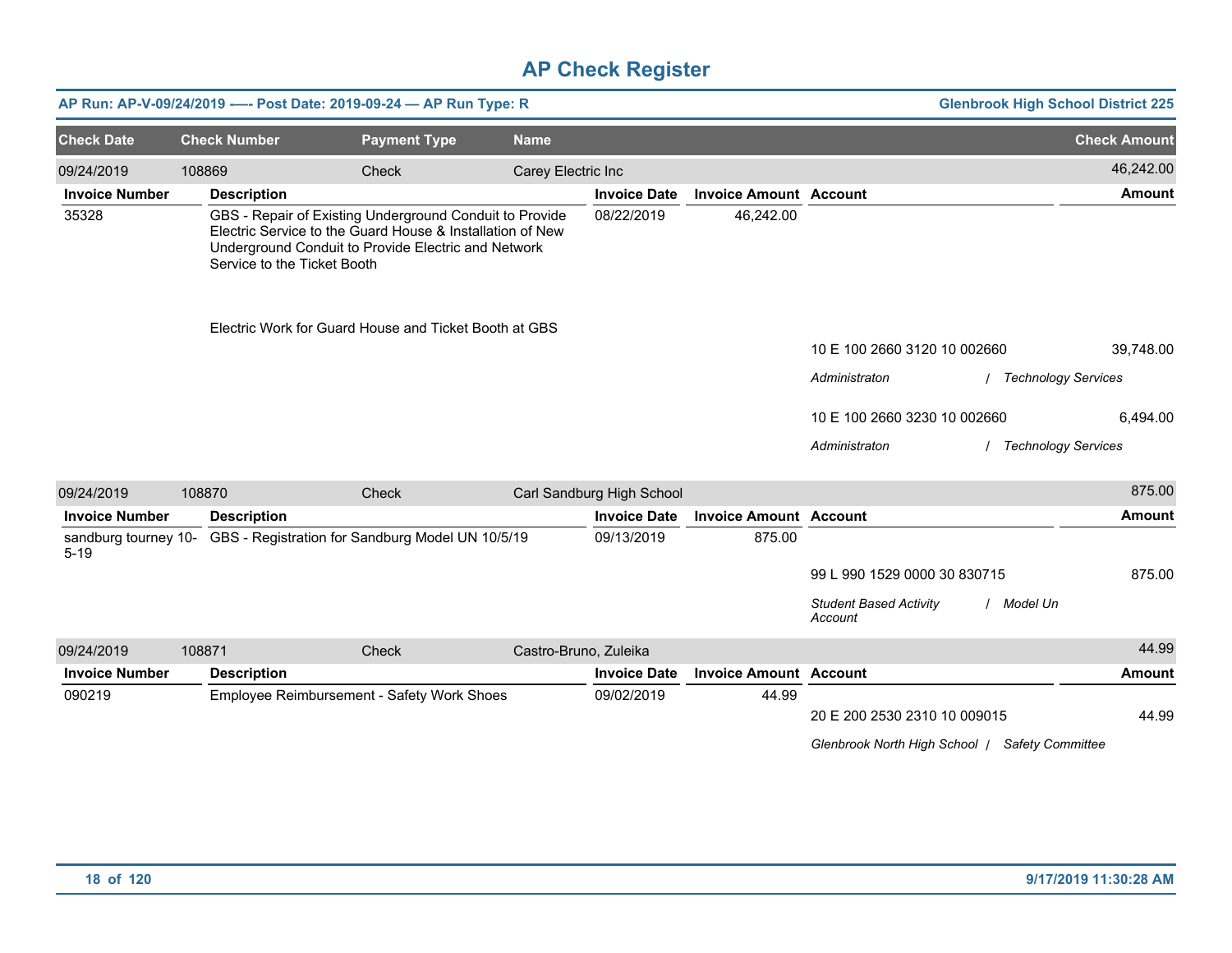|                                 |                     | AP Run: AP-V-09/24/2019 ---- Post Date: 2019-09-24 - AP Run Type: R |                           |                                   |                                        |                                                    | <b>Glenbrook High School District 225</b> |                     |
|---------------------------------|---------------------|---------------------------------------------------------------------|---------------------------|-----------------------------------|----------------------------------------|----------------------------------------------------|-------------------------------------------|---------------------|
| <b>Check Date</b>               | <b>Check Number</b> | <b>Payment Type</b>                                                 | <b>Name</b>               |                                   |                                        |                                                    |                                           | <b>Check Amount</b> |
| 09/24/2019                      | 108872              | Check                                                               | <b>Center on Deafness</b> |                                   |                                        |                                                    |                                           | 9,071.88            |
| <b>Invoice Number</b>           | <b>Description</b>  |                                                                     |                           | <b>Invoice Date</b>               | <b>Invoice Amount Account</b>          |                                                    |                                           | <b>Amount</b>       |
| August-19                       |                     | Special Education - Tuition - August 2019                           |                           | 08/31/2019                        | 9,071.88                               |                                                    |                                           |                     |
|                                 |                     |                                                                     |                           |                                   |                                        | 10 E 100 1912 6707 10 001305                       |                                           | 9,071.88            |
|                                 |                     |                                                                     |                           |                                   |                                        | Administraton                                      | <b>District SpEd Placements</b>           |                     |
| 09/24/2019                      | 108873              | Check                                                               | Choe, Mina or Kyung       |                                   |                                        |                                                    |                                           | 800.00              |
| <b>Invoice Number</b>           | <b>Description</b>  |                                                                     |                           | <b>Invoice Date</b>               | <b>Invoice Amount Account</b>          |                                                    |                                           | <b>Amount</b>       |
| 236611                          |                     | Parent Refund - Bus Pass 2019-20 Individual                         |                           | 09/05/2019                        | 800.00                                 |                                                    |                                           |                     |
|                                 |                     |                                                                     |                           |                                   |                                        | 40 R 100 1411 0000 00 002550                       |                                           | 800.00              |
|                                 |                     |                                                                     |                           |                                   |                                        | Administraton                                      | Transportation                            |                     |
| 09/24/2019                      | 108874              | Check                                                               | Cintas                    |                                   |                                        |                                                    |                                           | 106.46              |
| <b>Invoice Number</b>           | <b>Description</b>  |                                                                     |                           | <b>Invoice Date</b>               | <b>Invoice Amount Account</b>          |                                                    |                                           | <b>Amount</b>       |
| 5014518836                      |                     | <b>GBN - First Aid Kit Servicing</b>                                |                           | 09/05/2019                        | 106.46                                 |                                                    |                                           |                     |
|                                 |                     |                                                                     |                           |                                   |                                        | 20 E 200 2544 4100 20 009050                       |                                           | 106.46              |
|                                 |                     |                                                                     |                           |                                   |                                        | Glenbrook North High School   Building Maintenance |                                           |                     |
|                                 |                     |                                                                     |                           |                                   |                                        |                                                    |                                           | 276.43              |
| 09/24/2019                      | 108875              | Check                                                               |                           | City Welding Sales & Service Inc  |                                        |                                                    |                                           |                     |
| <b>Invoice Number</b><br>159137 | <b>Description</b>  | GBN - Cylinder Rentals for Art - August 2019                        |                           | <b>Invoice Date</b><br>08/31/2019 | <b>Invoice Amount Account</b><br>47.50 |                                                    |                                           | <b>Amount</b>       |
|                                 |                     |                                                                     |                           |                                   |                                        | 10 E 200 1130 3250 20 001005                       |                                           | 47.50               |
|                                 |                     |                                                                     |                           |                                   |                                        | Glenbrook North High School / Visual Arts          |                                           |                     |
| 159138                          |                     | GBN Grounds - Gas Cylinder Rental - August 2019                     |                           | 08/31/2019                        | 38.00                                  |                                                    |                                           |                     |
|                                 |                     |                                                                     |                           |                                   |                                        | 20 E 200 2543 4100 20 009080                       |                                           | 38.00               |
|                                 |                     |                                                                     |                           |                                   |                                        | Glenbrook North High School / Grounds Maintenance  |                                           |                     |
|                                 |                     |                                                                     |                           |                                   |                                        |                                                    |                                           |                     |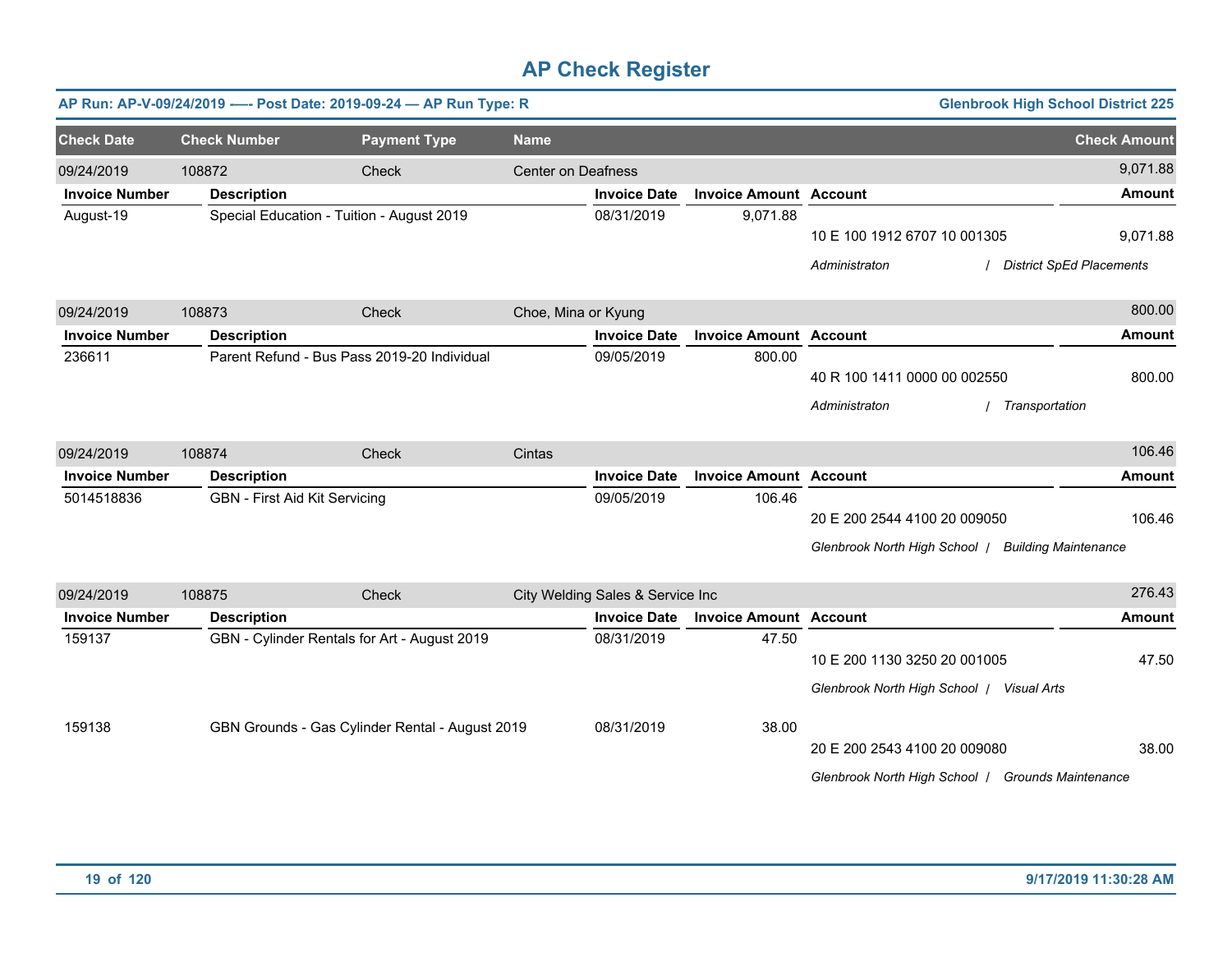|                       | AP Run: AP-V-09/24/2019 ---- Post Date: 2019-09-24 - AP Run Type: R |                                                   | <b>Glenbrook High School District 225</b> |                                  |                               |                                                   |                             |
|-----------------------|---------------------------------------------------------------------|---------------------------------------------------|-------------------------------------------|----------------------------------|-------------------------------|---------------------------------------------------|-----------------------------|
| <b>Check Date</b>     | <b>Check Number</b>                                                 | <b>Payment Type</b>                               | <b>Name</b>                               |                                  |                               |                                                   | <b>Check Amount</b>         |
| 09/24/2019            | 108875                                                              | Check                                             |                                           | City Welding Sales & Service Inc |                               |                                                   | 276.43                      |
| <b>Invoice Number</b> | <b>Description</b>                                                  |                                                   |                                           | <b>Invoice Date</b>              | <b>Invoice Amount Account</b> |                                                   | <b>Amount</b>               |
| 159139                | GBN - Oxygen Rental - August 2019                                   |                                                   |                                           | 08/31/2019                       | 99.43                         |                                                   |                             |
|                       |                                                                     |                                                   |                                           |                                  |                               | 10 E 200 1400 4200 20 001405                      | 99.43                       |
|                       |                                                                     |                                                   |                                           |                                  |                               | Glenbrook North High School /                     | <b>Technical Education</b>  |
| 159140                |                                                                     | GBS - Cylinder Rental for Auto Shop - August 2019 |                                           | 08/31/2019                       | 12.50                         |                                                   |                             |
|                       |                                                                     |                                                   |                                           |                                  |                               | 10 E 300 1400 4200 30 001405                      | 12.50                       |
|                       |                                                                     |                                                   |                                           |                                  |                               | Glenbrook South High School / Technical Education |                             |
| 159201                | GBS - Cylinder Rental - August 2019                                 |                                                   |                                           | 08/31/2019                       | 66.50                         |                                                   |                             |
|                       |                                                                     |                                                   |                                           |                                  |                               | 20 E 300 2544 4840 30 009050                      | 66.50                       |
|                       |                                                                     |                                                   |                                           |                                  |                               | Glenbrook South High School /                     | <b>Building Maintenance</b> |
| 159494                |                                                                     | GBS Art - Nitrogen Tank Rental - August 2019      |                                           | 08/31/2019                       | 12.50                         |                                                   |                             |
|                       |                                                                     |                                                   |                                           |                                  |                               | 10 E 300 1130 3230 30 001005                      | 12.50                       |
|                       |                                                                     |                                                   |                                           |                                  |                               | Glenbrook South High School /                     | Visual Arts                 |

| 09/24/2019            | 108876             | Check                                                                                          | Clark. Mark          |                     |                               |                               | 106.00        |
|-----------------------|--------------------|------------------------------------------------------------------------------------------------|----------------------|---------------------|-------------------------------|-------------------------------|---------------|
| <b>Invoice Number</b> | <b>Description</b> |                                                                                                |                      | <b>Invoice Date</b> | <b>Invoice Amount Account</b> |                               | <b>Amount</b> |
| 09072019              |                    | Athletic Official for 09/07/2019 Varsity, 2 Games, 2 or More<br>Officials Soccer (Boys) at GBS |                      | 09/07/2019          | 106.00                        |                               |               |
|                       |                    |                                                                                                |                      |                     |                               | 10 E 300 1510 3105 30 005245  | 106.00        |
|                       |                    |                                                                                                |                      |                     |                               | Glenbrook South High School / | Boys Soccer   |
| 09/24/2019            | 108877             | Check                                                                                          | Conserve Farm Supply |                     |                               |                               | 1,165.18      |
| <b>Invoice Number</b> | <b>Description</b> |                                                                                                |                      | <b>Invoice Date</b> | <b>Invoice Amount Account</b> |                               | <b>Amount</b> |

101012636 GBN Gasoline - Regular 68 GBN Gasoline - Regular 68/14/2019 68/14/2019 999.20 20 E 200 2543 4640 20 009080 *Glenbrook North High School* / *Grounds Maintenance*

999.20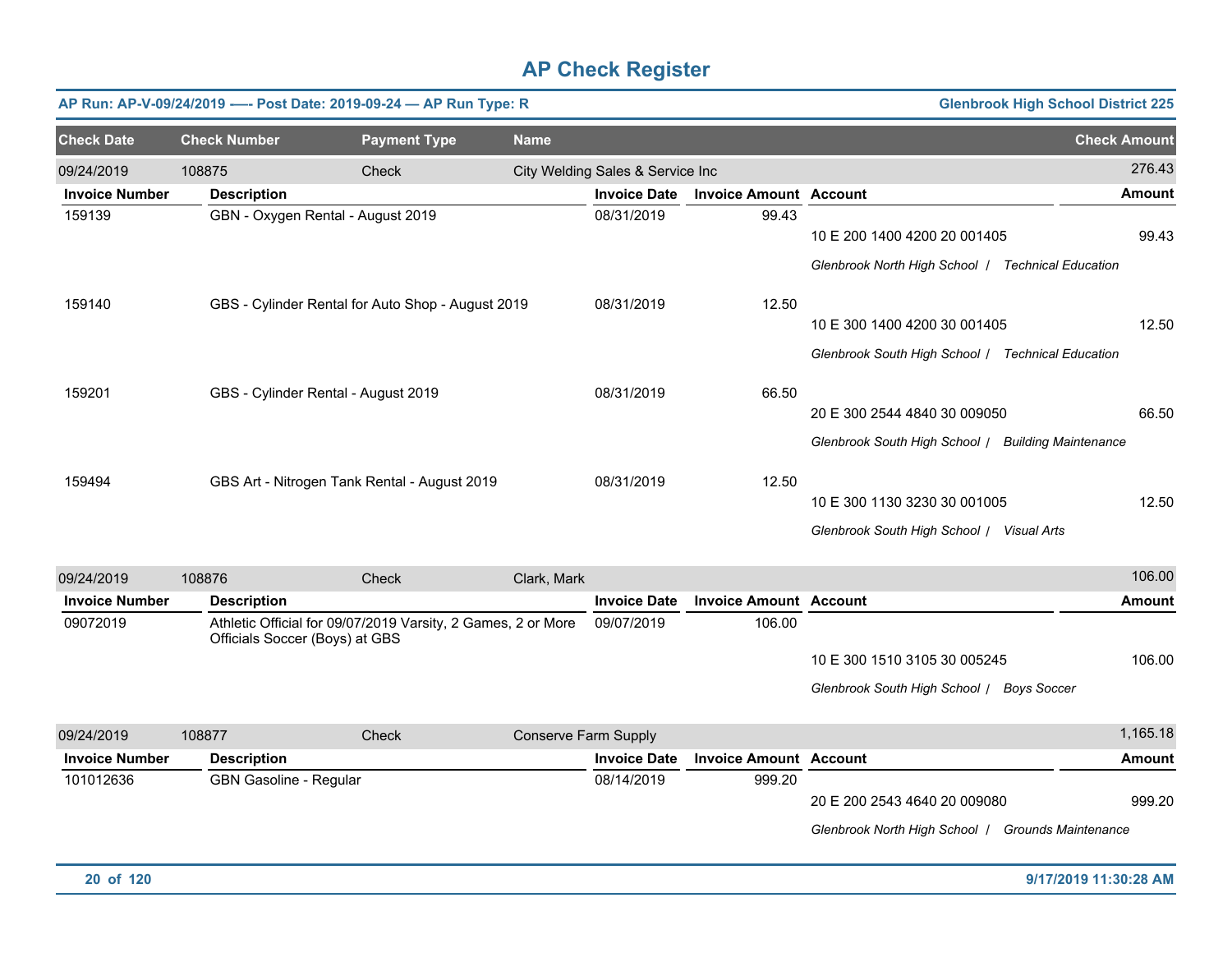|                       |                              | AP Run: AP-V-09/24/2019 ---- Post Date: 2019-09-24 - AP Run Type: R |                             |                                |                               |                                                                                        | <b>Glenbrook High School District 225</b> |
|-----------------------|------------------------------|---------------------------------------------------------------------|-----------------------------|--------------------------------|-------------------------------|----------------------------------------------------------------------------------------|-------------------------------------------|
| <b>Check Date</b>     | <b>Check Number</b>          | <b>Payment Type</b>                                                 | <b>Name</b>                 |                                |                               |                                                                                        | <b>Check Amount</b>                       |
| 09/24/2019            | 108877                       | Check                                                               | <b>Conserve Farm Supply</b> |                                |                               |                                                                                        | 1,165.18                                  |
| <b>Invoice Number</b> | <b>Description</b>           |                                                                     |                             | <b>Invoice Date</b>            | <b>Invoice Amount Account</b> |                                                                                        | <b>Amount</b>                             |
| 101012637             | GBN Gasoline - Dieselex Gold |                                                                     |                             | 08/14/2019                     | 165.98                        | 20 E 200 2543 4640 20 009080<br>Glenbrook North High School   Grounds Maintenance      | 165.98                                    |
| 09/24/2019            | 108878                       | Check                                                               |                             | Corporate Concepts Inc         |                               |                                                                                        | 4,325.76                                  |
| <b>Invoice Number</b> | <b>Description</b>           |                                                                     |                             | <b>Invoice Date</b>            | <b>Invoice Amount Account</b> |                                                                                        | <b>Amount</b>                             |
| 224428                |                              | GBS - Main Office Soft Seating                                      |                             | 08/28/2019                     | 4,325.76                      | 10 E 300 2410 7400 30 002410<br>Glenbrook South High School / Principal's Office       | 4,325.76                                  |
| 09/24/2019            | 108879                       | Check                                                               |                             | Creative Graphic Arts Inc      |                               |                                                                                        | 4,941.00                                  |
| <b>Invoice Number</b> | <b>Description</b>           |                                                                     |                             | <b>Invoice Date</b>            | <b>Invoice Amount Account</b> |                                                                                        | <b>Amount</b>                             |
| 81519-1               |                              | GBN - Student/Parent Handbook 2019/20                               |                             | 08/14/2019                     | 2,816.00                      | 10 E 200 2574 3600 20 002574<br>Glenbrook North High School   Printing and Duplicating | 2,816.00                                  |
| 81919-2               |                              | GBN - Athletic Handbooks 2019/20                                    |                             | 08/19/2019                     | 2,125.00                      | 10 E 200 1510 4100 20 005100<br>Glenbrook North High School / Athletics                | 2,125.00                                  |
| 09/24/2019            | 108880                       | Check                                                               |                             | Crystal Lake South High School |                               |                                                                                        | 100.00                                    |
| <b>Invoice Number</b> | <b>Description</b>           |                                                                     |                             | <b>Invoice Date</b>            | <b>Invoice Amount</b>         | <b>Account</b>                                                                         | <b>Amount</b>                             |
| 9/7/19                |                              | GBS - Entry Fees - Boys Cross Country 9/7/19                        |                             | 09/07/2019                     | 100.00                        | 10 E 300 1510 6500 30 005220<br>Glenbrook South High School / Boys Cross Country       | 100.00                                    |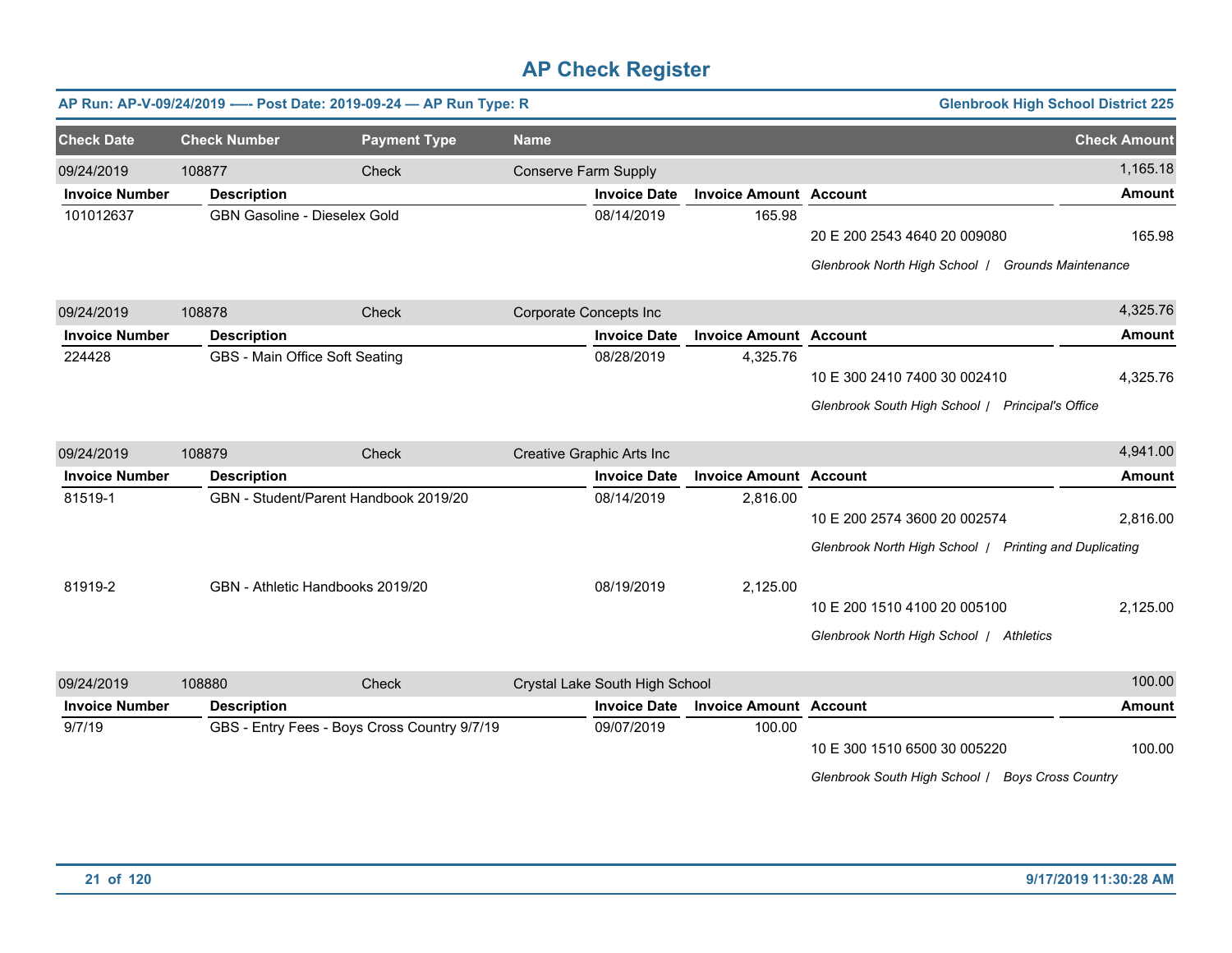|                       |                        | AP Run: AP-V-09/24/2019 ---- Post Date: 2019-09-24 - AP Run Type: R                               |                 |                         |                               | <b>Glenbrook High School District 225</b>      |                     |
|-----------------------|------------------------|---------------------------------------------------------------------------------------------------|-----------------|-------------------------|-------------------------------|------------------------------------------------|---------------------|
| <b>Check Date</b>     | <b>Check Number</b>    | <b>Payment Type</b>                                                                               | <b>Name</b>     |                         |                               |                                                | <b>Check Amount</b> |
| 09/24/2019            | 108881                 | Check                                                                                             | Curran, Anthony |                         |                               |                                                | 59.00               |
| <b>Invoice Number</b> | <b>Description</b>     |                                                                                                   |                 | <b>Invoice Date</b>     | <b>Invoice Amount Account</b> |                                                | Amount              |
| 08312019              |                        | Athletic Official for 08/31/2019 Lower Level, 1 Game, 2 or<br>More Officials Football at GBS      |                 | 08/31/2019              | 59.00                         |                                                |                     |
|                       |                        |                                                                                                   |                 |                         |                               | 10 E 300 1510 3105 30 005225                   | 59.00               |
|                       |                        |                                                                                                   |                 |                         |                               | Glenbrook South High School / Football         |                     |
| 09/24/2019            | 108882                 | Check                                                                                             | Czaja, Ryszard  |                         |                               |                                                | 55.00               |
| <b>Invoice Number</b> | <b>Description</b>     |                                                                                                   |                 | <b>Invoice Date</b>     | <b>Invoice Amount Account</b> |                                                | Amount              |
| 09062019              |                        | Athletic Official for 09/06/2019 Lower Level, 1 Game, 2 or<br>More Officials Soccer (Boys) at GBN |                 | 09/06/2019              | 55.00                         |                                                |                     |
|                       |                        |                                                                                                   |                 |                         |                               | 10 E 200 1510 3105 20 005245                   | 55.00               |
|                       |                        |                                                                                                   |                 |                         |                               | Glenbrook North High School   Boys Soccer      |                     |
| 09/24/2019            | 108883                 | <b>Check</b>                                                                                      |                 | De La Rosa Jr, Miguel J |                               |                                                | 233.00              |
| <b>Invoice Number</b> | <b>Description</b>     |                                                                                                   |                 | <b>Invoice Date</b>     | <b>Invoice Amount Account</b> |                                                | <b>Amount</b>       |
| 09062019              | Varsity 3 Games at GBN | Athletic Official for 09/06/2019 Tournament Volleyball (Girls)                                    |                 | 09/06/2019              | 137.00                        |                                                |                     |
|                       |                        |                                                                                                   |                 |                         |                               | 10 E 200 1510 3105 20 005395                   | 137.00              |
|                       |                        |                                                                                                   |                 |                         |                               | Glenbrook North High School   Girls Volleyball |                     |
| 09072019              | Varsity 2 Games at GBN | Athletic Official for 09/07/2019 Tournament Volleyball (Girls) 09/07/2019                         |                 |                         | 96.00                         |                                                |                     |
|                       |                        |                                                                                                   |                 |                         |                               | 10 E 200 1510 3105 20 005395                   | 96.00               |
|                       |                        |                                                                                                   |                 |                         |                               | Glenbrook North High School   Girls Volleyball |                     |
|                       |                        |                                                                                                   |                 |                         |                               |                                                |                     |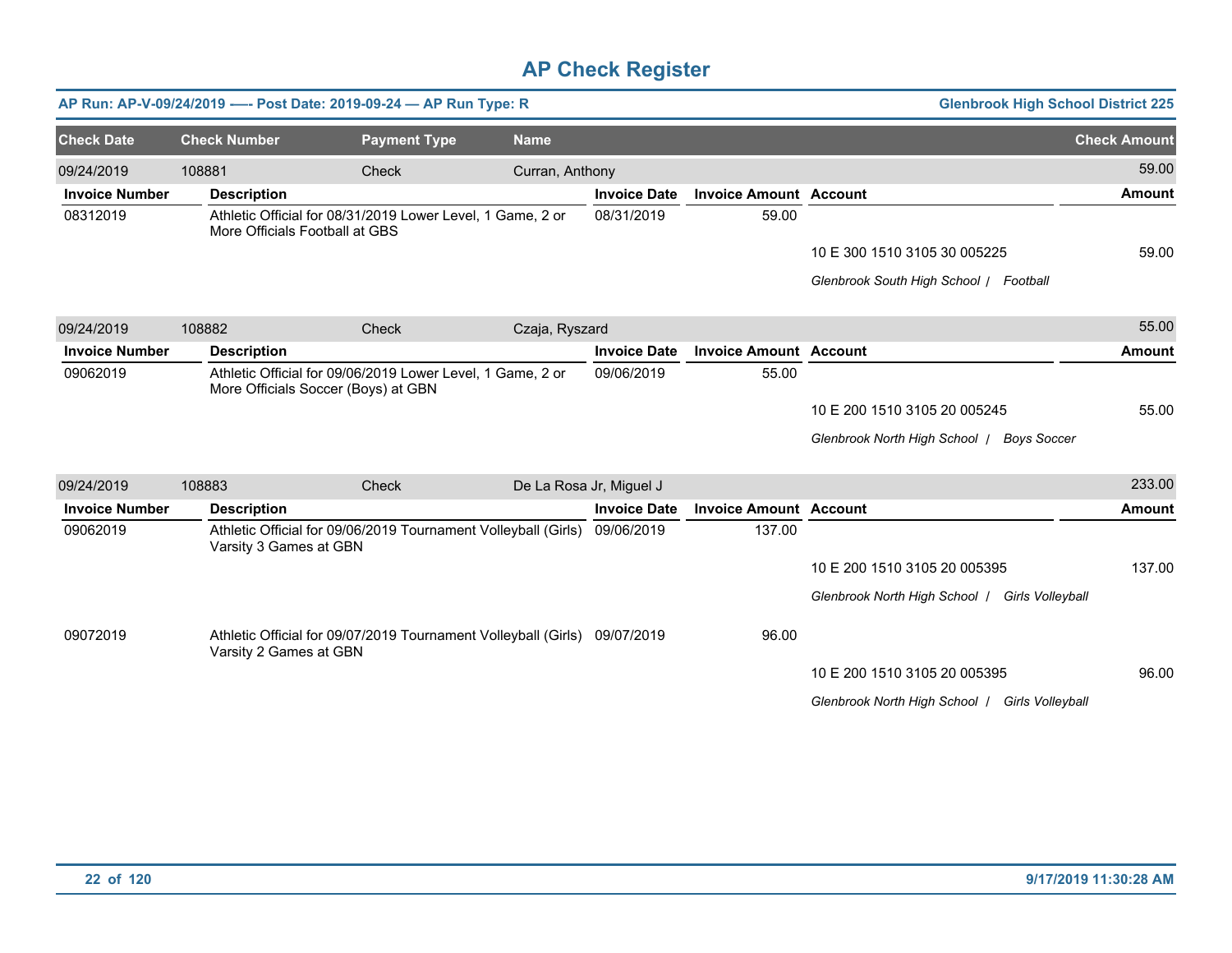|                                    |                                  | AP Run: AP-V-09/24/2019 ---- Post Date: 2019-09-24 - AP Run Type: R   |                       |                                  |                               | <b>Glenbrook High School District 225</b>                      |                     |
|------------------------------------|----------------------------------|-----------------------------------------------------------------------|-----------------------|----------------------------------|-------------------------------|----------------------------------------------------------------|---------------------|
| <b>Check Date</b>                  | <b>Check Number</b>              | <b>Payment Type</b>                                                   | <b>Name</b>           |                                  |                               |                                                                | <b>Check Amount</b> |
| 09/24/2019                         | 108884                           | Check                                                                 | Deerfield High School |                                  |                               |                                                                | 125.00              |
| <b>Invoice Number</b>              | <b>Description</b>               |                                                                       |                       | <b>Invoice Date</b>              | <b>Invoice Amount Account</b> |                                                                | <b>Amount</b>       |
| <b>GBS Scholastic Bowl</b><br>2019 |                                  | GBS - Scholastic Bowl Questions for 2019/20                           |                       | 09/16/2019                       | 125.00                        |                                                                |                     |
|                                    |                                  |                                                                       |                       |                                  |                               | 99 L 990 1529 0000 30 830040                                   | 125.00              |
|                                    |                                  |                                                                       |                       |                                  |                               | <b>Student Based Activity</b><br>/ Activity Tickets<br>Account |                     |
| 09/24/2019                         | 108885                           | Check                                                                 | Dekalb Mechanical Inc |                                  |                               |                                                                | 2,448.00            |
| <b>Invoice Number</b>              | <b>Description</b>               |                                                                       |                       | <b>Invoice Date</b>              | <b>Invoice Amount Account</b> |                                                                | <b>Amount</b>       |
| A17585                             | <b>GBN - Server Room Cooling</b> |                                                                       |                       | 09/06/2019                       | 2,448.00                      |                                                                |                     |
|                                    |                                  |                                                                       |                       |                                  |                               | 60 E 100 2530 5200 10 009823                                   | 2,448.00            |
|                                    |                                  |                                                                       |                       |                                  |                               | Administraton<br><b>Construction Projects</b>                  |                     |
|                                    |                                  |                                                                       |                       |                                  |                               |                                                                |                     |
| 09/24/2019                         | 108886                           | Check                                                                 |                       | DeltaMath Solutions, LLC         |                               |                                                                | 200.00              |
| <b>Invoice Number</b>              | <b>Description</b>               |                                                                       |                       | <b>Invoice Date</b>              | <b>Invoice Amount Account</b> |                                                                | <b>Amount</b>       |
| 1068                               |                                  | GBS Math - DeltaMath Plus Instructional Videos                        |                       | 09/10/2019                       | 200.00                        |                                                                |                     |
|                                    |                                  |                                                                       |                       |                                  |                               | 10 E 300 1130 3160 30 001040                                   | 200.00              |
|                                    |                                  |                                                                       |                       |                                  |                               | Glenbrook South High School / Mathematics                      |                     |
| 09/24/2019                         | 108887                           | Check                                                                 |                       | Desert Springs Water Company Inc |                               |                                                                | 420.00              |
| <b>Invoice Number</b>              | <b>Description</b>               |                                                                       |                       | <b>Invoice Date</b>              | <b>Invoice Amount Account</b> |                                                                | <b>Amount</b>       |
| 1740                               | 8/1/19 - 10/31/19                | GBN Student Services - Water Cooler Rental Services                   |                       | 07/31/2019                       | 150.00                        |                                                                |                     |
|                                    |                                  |                                                                       |                       |                                  |                               | 10 E 200 2130 4900 20 002130                                   | 150.00              |
|                                    |                                  |                                                                       |                       |                                  |                               | Glenbrook North High School   Health Services                  |                     |
|                                    |                                  |                                                                       |                       |                                  |                               |                                                                |                     |
| 1755                               | 11/30/19                         | GBN Social Studies - Water Cooler Rental Services 9/1/19 - 08/31/2019 |                       |                                  | 90.00                         |                                                                |                     |
|                                    |                                  |                                                                       |                       |                                  |                               | 10 E 200 1130 4900 20 001060                                   | 90.00               |
|                                    |                                  |                                                                       |                       |                                  |                               | Glenbrook North High School   Social Studies                   |                     |
|                                    |                                  |                                                                       |                       |                                  |                               |                                                                |                     |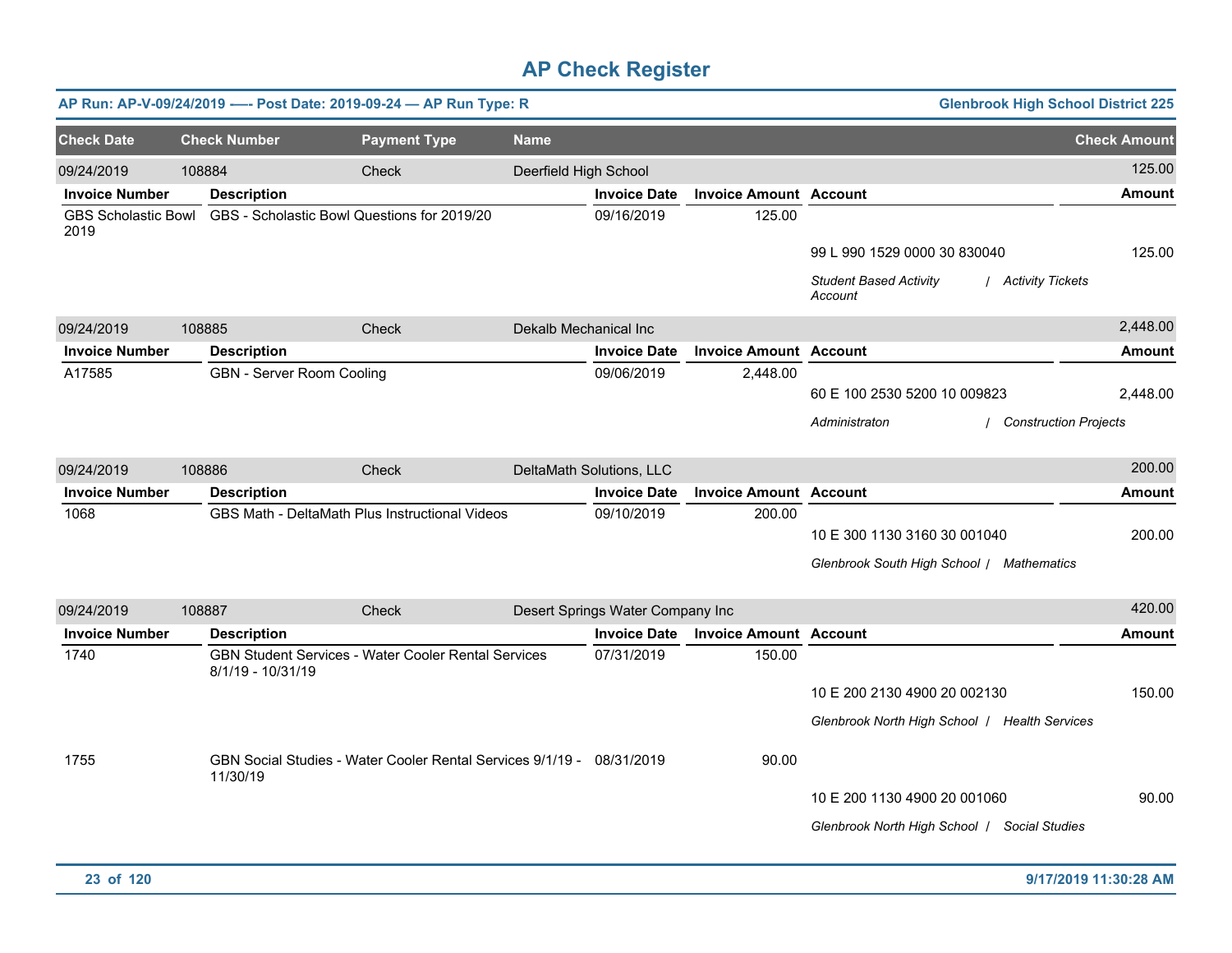|                       |                                | AP Run: AP-V-09/24/2019 ---- Post Date: 2019-09-24 - AP Run Type: R |                       |                                  |                               | <b>Glenbrook High School District 225</b>                  |                     |
|-----------------------|--------------------------------|---------------------------------------------------------------------|-----------------------|----------------------------------|-------------------------------|------------------------------------------------------------|---------------------|
| <b>Check Date</b>     | <b>Check Number</b>            | <b>Payment Type</b>                                                 | <b>Name</b>           |                                  |                               |                                                            | <b>Check Amount</b> |
| 09/24/2019            | 108887                         | <b>Check</b>                                                        |                       | Desert Springs Water Company Inc |                               |                                                            | 420.00              |
| <b>Invoice Number</b> | <b>Description</b>             |                                                                     |                       | <b>Invoice Date</b>              | <b>Invoice Amount Account</b> |                                                            | <b>Amount</b>       |
| 1756                  | 11/30/19                       | GBS Science - Water Cooler Rental Services 9/1/19 -                 |                       | 08/31/2019                       | 90.00                         |                                                            |                     |
|                       |                                |                                                                     |                       |                                  |                               | 99 L 990 1529 0000 30 830860                               | 90.00               |
|                       |                                |                                                                     |                       |                                  |                               | <b>Student Based Activity</b><br>/ Science Club<br>Account |                     |
| 1758                  | $9/1/19 - 11/30/19$            | GBS World Languages - Water Cooler Rental Services                  |                       | 08/31/2019                       | 90.00                         |                                                            |                     |
|                       |                                |                                                                     |                       |                                  |                               | 10 E 300 1130 4900 30 001030                               | 90.00               |
|                       |                                |                                                                     |                       |                                  |                               | Glenbrook South High School / World Language               |                     |
| 09/24/2019            | 108888                         | <b>Check</b>                                                        | <b>Dude Solutions</b> |                                  |                               |                                                            | 12,957.29           |
| <b>Invoice Number</b> | <b>Description</b>             |                                                                     |                       | <b>Invoice Date</b>              | <b>Invoice Amount Account</b> |                                                            | <b>Amount</b>       |
| INV-53785             | 10/31/20                       | Dude Solutions (fka SchoolDude) Renewal 11/1/19 -                   |                       | 09/01/2019                       | 12,957.29                     |                                                            |                     |
|                       |                                |                                                                     |                       |                                  |                               | 10 E 100 2660 3160 10 002660                               | 12,957.29           |
|                       |                                |                                                                     |                       |                                  |                               | Administraton<br><b>Technology Services</b>                |                     |
| 09/24/2019            | 108889                         | Check                                                               | Dykstra, Matt         |                                  |                               |                                                            | 59.00               |
| <b>Invoice Number</b> | <b>Description</b>             |                                                                     |                       | <b>Invoice Date</b>              | <b>Invoice Amount Account</b> |                                                            | <b>Amount</b>       |
| 08302019              | More Officials Football at GBS | Athletic Official for 08/30/2019 Lower Level, 1 Game, 2 or          |                       | 08/30/2019                       | 59.00                         |                                                            |                     |
|                       |                                |                                                                     |                       |                                  |                               | 10 E 300 1510 3105 30 005225                               | 59.00               |
|                       |                                |                                                                     |                       |                                  |                               | Glenbrook South High School   Football                     |                     |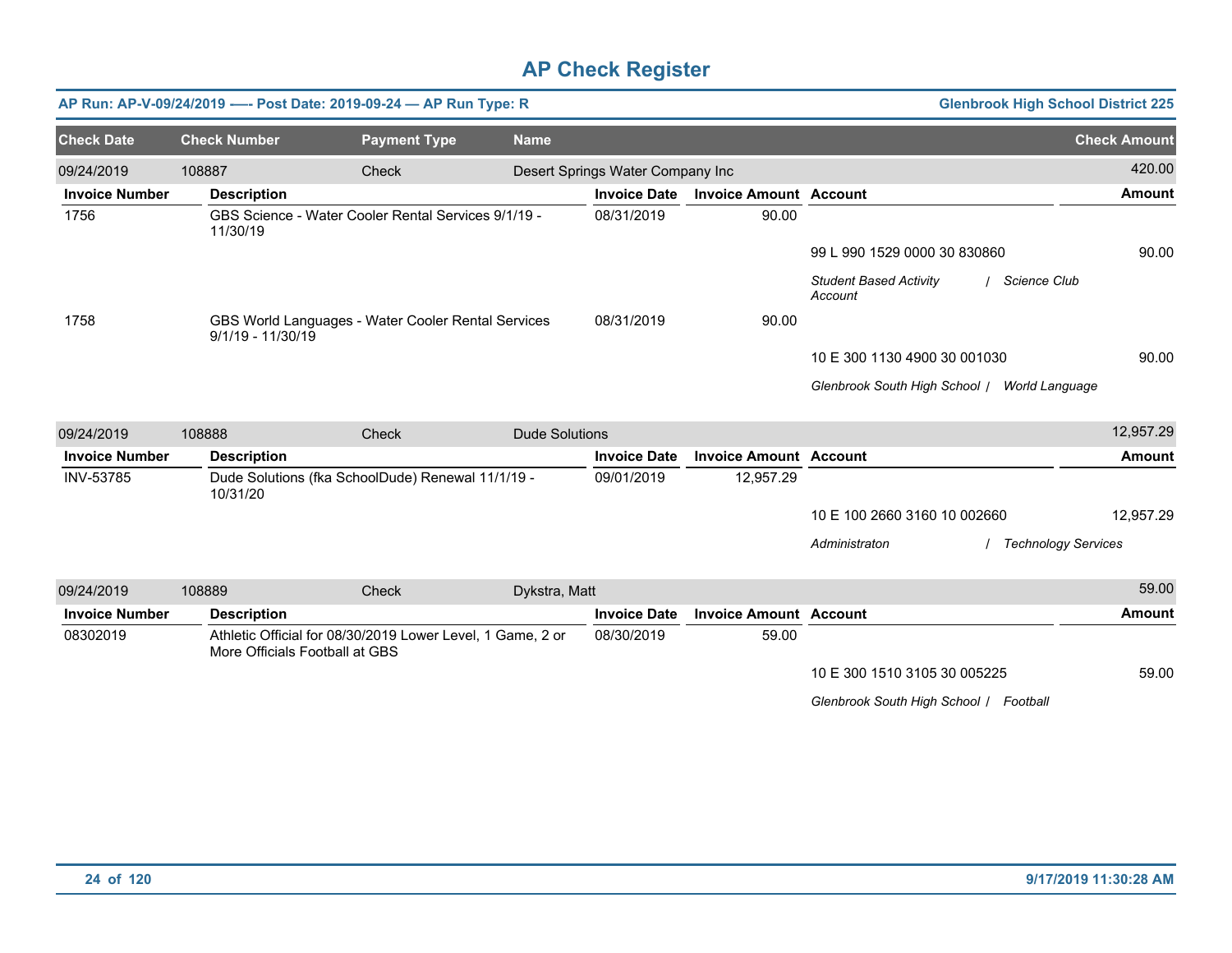|                       |                                    | AP Run: AP-V-09/24/2019 ---- Post Date: 2019-09-24 - AP Run Type: R |                      |                              |                               | <b>Glenbrook High School District 225</b>                                 |                     |
|-----------------------|------------------------------------|---------------------------------------------------------------------|----------------------|------------------------------|-------------------------------|---------------------------------------------------------------------------|---------------------|
| <b>Check Date</b>     | <b>Check Number</b>                | <b>Payment Type</b>                                                 | <b>Name</b>          |                              |                               |                                                                           | <b>Check Amount</b> |
| 09/24/2019            | 108890                             | <b>Check</b>                                                        | <b>Edgenuity Inc</b> |                              |                               |                                                                           | 11,000.00           |
| <b>Invoice Number</b> | <b>Description</b>                 |                                                                     |                      | <b>Invoice Date</b>          | <b>Invoice Amount Account</b> |                                                                           | <b>Amount</b>       |
| 58403                 | Administrator Software Renewal     | GBS - Concurrent User License Virtual Classroom and Web             |                      | 08/09/2019                   | 11,000.00                     |                                                                           |                     |
|                       |                                    |                                                                     |                      |                              |                               | 10 E 300 1250 3165 10 004300                                              | 11,000.00           |
|                       |                                    |                                                                     |                      |                              |                               | Glenbrook South High School   Title I - Basic                             |                     |
| 09/24/2019            | 108891                             | Check                                                               |                      | Encyclopaedia Britannica Inc |                               |                                                                           | 2,224.80            |
| <b>Invoice Number</b> | <b>Description</b>                 |                                                                     |                      | <b>Invoice Date</b>          | <b>Invoice Amount Account</b> |                                                                           | <b>Amount</b>       |
| 42453                 | $-6/30/20$                         | GBN & GBS - Britannica Online School Subscription 7/1/19            |                      | 08/29/2019                   | 2,224.80                      |                                                                           |                     |
|                       |                                    |                                                                     |                      |                              |                               | 10 E 100 2225 4310 10 002665                                              | 2,224.80            |
|                       |                                    |                                                                     |                      |                              |                               | Instructional Innovation<br>Administraton                                 |                     |
| 09/24/2019            | 108892                             | Check                                                               | Enda, Frank          |                              |                               |                                                                           | 77.00               |
| <b>Invoice Number</b> | <b>Description</b>                 |                                                                     |                      | <b>Invoice Date</b>          | <b>Invoice Amount Account</b> |                                                                           | <b>Amount</b>       |
| 08302019              | Football at GBN                    | Athletic Official for 08/30/2019 Varsity, 1 Game, 1 Official        |                      | 08/30/2019                   | 77.00                         |                                                                           |                     |
|                       |                                    |                                                                     |                      |                              |                               | 10 E 200 1510 3105 20 005225                                              | 77.00               |
|                       |                                    |                                                                     |                      |                              |                               | Glenbrook North High School   Football                                    |                     |
| 09/24/2019            | 108893                             | Check                                                               |                      | Engler Callaway Baasten LLC  |                               |                                                                           | 2,369.00            |
| <b>Invoice Number</b> | <b>Description</b>                 |                                                                     |                      | <b>Invoice Date</b>          | <b>Invoice Amount Account</b> |                                                                           | <b>Amount</b>       |
| 25386                 | Legal Services - Special Education |                                                                     |                      | 08/05/2019                   | 2,369.00                      | 10 E 100 2330 3180 10 001300<br>Administraton<br><b>Special Education</b> | 2,369.00            |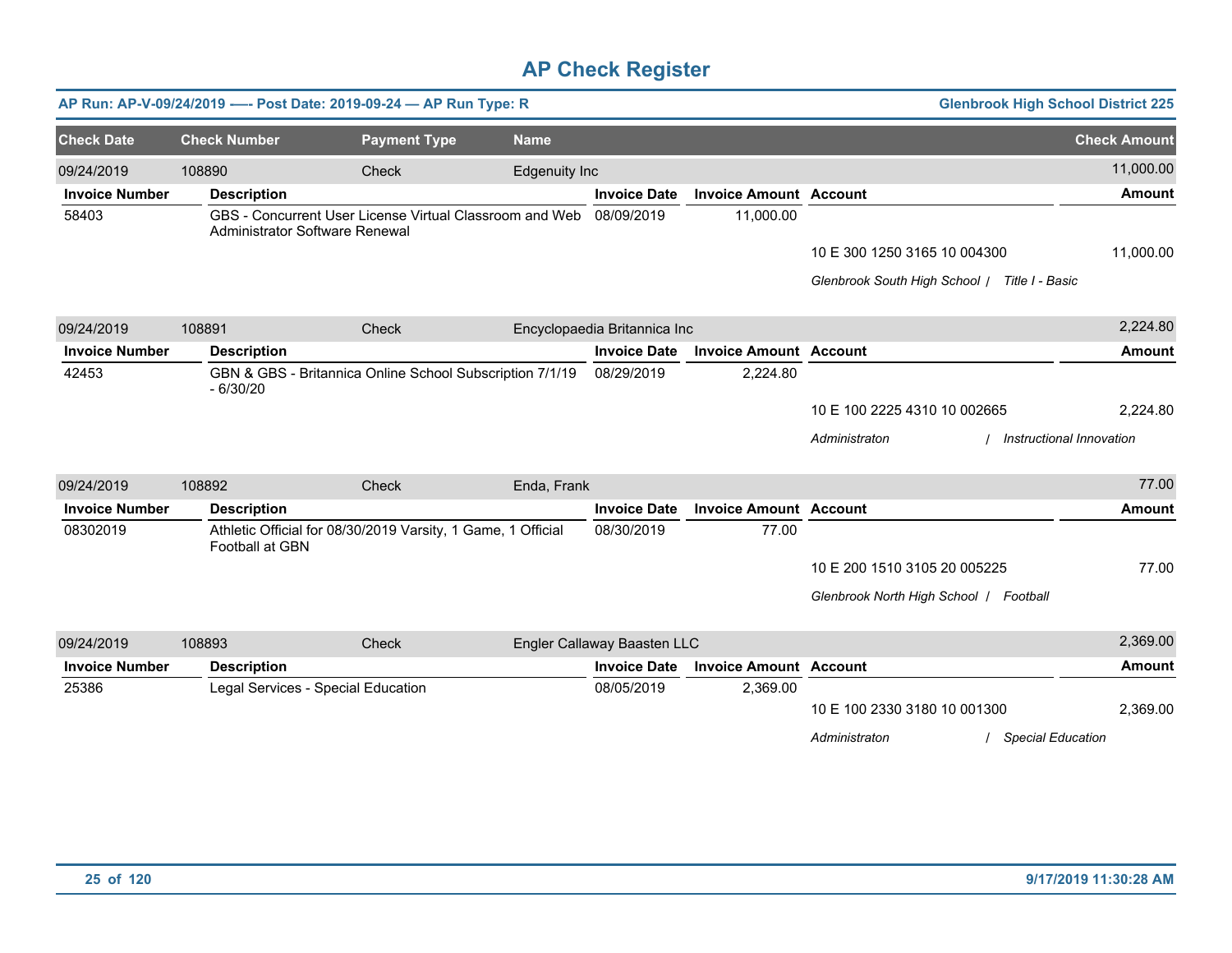|                       |                          | AP Run: AP-V-09/24/2019 ---- Post Date: 2019-09-24 - AP Run Type: R                               |                        |                                          |                               |                                                    | <b>Glenbrook High School District 225</b> |                     |
|-----------------------|--------------------------|---------------------------------------------------------------------------------------------------|------------------------|------------------------------------------|-------------------------------|----------------------------------------------------|-------------------------------------------|---------------------|
| <b>Check Date</b>     | <b>Check Number</b>      | <b>Payment Type</b>                                                                               | <b>Name</b>            |                                          |                               |                                                    |                                           | <b>Check Amount</b> |
| 09/24/2019            | 108894                   | Check                                                                                             |                        | <b>ENSOL Energy Management Solutions</b> |                               |                                                    |                                           | 1,392.00            |
| <b>Invoice Number</b> | <b>Description</b>       |                                                                                                   |                        | <b>Invoice Date</b>                      | <b>Invoice Amount Account</b> |                                                    |                                           | <b>Amount</b>       |
| 2598                  | <b>GBN</b> - Lamp Panels |                                                                                                   |                        | 09/04/2019                               | 1,392.00                      |                                                    |                                           |                     |
|                       |                          |                                                                                                   |                        |                                          |                               | 20 E 200 2544 4842 20 009050                       |                                           | 1,392.00            |
|                       |                          |                                                                                                   |                        |                                          |                               | Glenbrook North High School   Building Maintenance |                                           |                     |
| 09/24/2019            | 108895                   | <b>Check</b>                                                                                      | Enzinger, Paul         |                                          |                               |                                                    |                                           | 55.00               |
| <b>Invoice Number</b> | <b>Description</b>       |                                                                                                   |                        | <b>Invoice Date</b>                      | <b>Invoice Amount Account</b> |                                                    |                                           | <b>Amount</b>       |
| 08302019              |                          | Athletic Official for 08/30/2019 Lower Level, 1 Game, 2 or<br>More Officials Soccer (Boys) at GBN |                        | 08/30/2019                               | 55.00                         |                                                    |                                           |                     |
|                       |                          |                                                                                                   |                        |                                          |                               | 10 E 200 1510 3105 20 005245                       |                                           | 55.00               |
|                       |                          |                                                                                                   |                        |                                          |                               | Glenbrook North High School / Boys Soccer          |                                           |                     |
| 09/24/2019            | 108896                   | Check                                                                                             | Esser, Alan E          |                                          |                               |                                                    |                                           | 61.35               |
| <b>Invoice Number</b> | <b>Description</b>       |                                                                                                   |                        | <b>Invoice Date</b>                      | <b>Invoice Amount Account</b> |                                                    |                                           | <b>Amount</b>       |
| Dues20                |                          | Employee Reimbursement - Teacher Professional Dues                                                |                        | 09/11/2019                               | 61.35                         |                                                    |                                           |                     |
|                       |                          |                                                                                                   |                        |                                          |                               | 10 E 100 2640 2404 10 002645                       |                                           | 61.35               |
|                       |                          |                                                                                                   |                        |                                          |                               | Administraton                                      | <b>Employee Benefits</b>                  |                     |
| 09/24/2019            | 108897                   | Check                                                                                             | <b>Federal Express</b> |                                          |                               |                                                    |                                           | 70.64               |
| <b>Invoice Number</b> | <b>Description</b>       |                                                                                                   |                        | <b>Invoice Date</b>                      | <b>Invoice Amount Account</b> |                                                    |                                           | <b>Amount</b>       |
| 6-727-52816           |                          | Shipping of Special Education Settlement                                                          |                        | 09/04/2019                               | 70.64                         |                                                    |                                           |                     |
|                       |                          |                                                                                                   |                        |                                          |                               | 10 E 100 2574 3410 10 002574                       |                                           | 70.64               |
|                       |                          |                                                                                                   |                        |                                          |                               | Administraton                                      | <b>Printing and Duplicating</b>           |                     |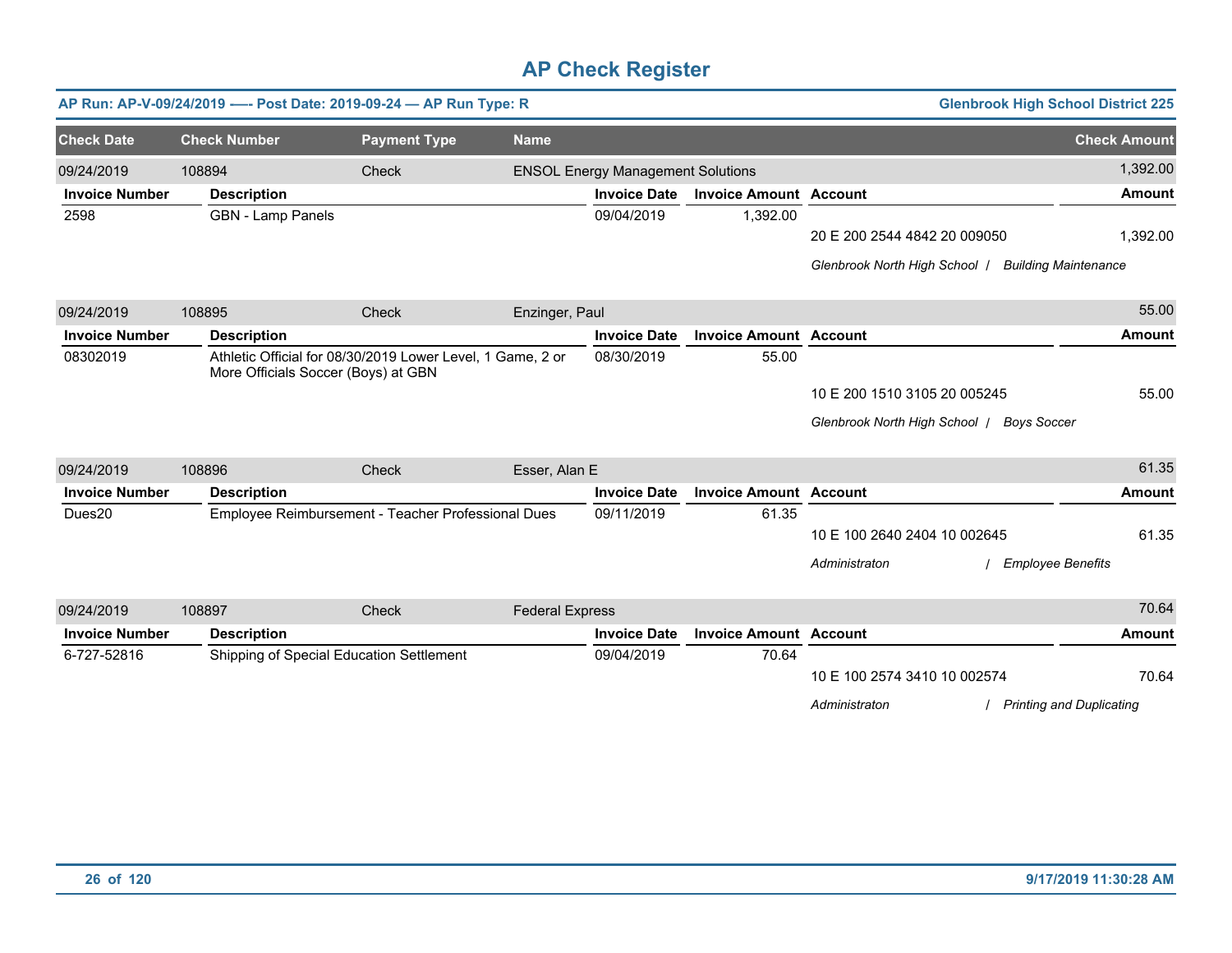|                       |                                  | AP Run: AP-V-09/24/2019 ---- Post Date: 2019-09-24 - AP Run Type: R |                             |                     |                               |                                      | <b>Glenbrook High School District 225</b>                                                                                                                                                                                                                                                                                                                                                            |                                 |
|-----------------------|----------------------------------|---------------------------------------------------------------------|-----------------------------|---------------------|-------------------------------|--------------------------------------|------------------------------------------------------------------------------------------------------------------------------------------------------------------------------------------------------------------------------------------------------------------------------------------------------------------------------------------------------------------------------------------------------|---------------------------------|
| <b>Check Date</b>     | <b>Check Number</b>              | <b>Payment Type</b>                                                 | <b>Name</b>                 |                     |                               |                                      |                                                                                                                                                                                                                                                                                                                                                                                                      | <b>Check Amount</b>             |
| 09/24/2019            | 108898                           | Check                                                               | <b>Felicity Schools LLC</b> |                     |                               |                                      |                                                                                                                                                                                                                                                                                                                                                                                                      | 11,837.60                       |
| <b>Invoice Number</b> | <b>Description</b>               |                                                                     |                             | <b>Invoice Date</b> | <b>Invoice Amount Account</b> |                                      |                                                                                                                                                                                                                                                                                                                                                                                                      | <b>Amount</b>                   |
| 1237                  |                                  | Special Education - Tuition - May & June 2019                       |                             | 06/08/2019          | 9,669.60                      |                                      |                                                                                                                                                                                                                                                                                                                                                                                                      |                                 |
|                       |                                  |                                                                     |                             |                     |                               | 10 E 100 1912 6707 10 001305         |                                                                                                                                                                                                                                                                                                                                                                                                      | 9,669.60                        |
|                       |                                  |                                                                     |                             |                     |                               | Administraton                        |                                                                                                                                                                                                                                                                                                                                                                                                      | <b>District SpEd Placements</b> |
| 1307                  |                                  | Special Education - Tuition - August 2019                           |                             | 08/31/2019          | 2,168.00                      |                                      |                                                                                                                                                                                                                                                                                                                                                                                                      |                                 |
|                       |                                  |                                                                     |                             |                     |                               | 10 E 100 1912 6707 10 001305         |                                                                                                                                                                                                                                                                                                                                                                                                      | 2,168.00                        |
|                       |                                  |                                                                     |                             |                     |                               | Administraton                        |                                                                                                                                                                                                                                                                                                                                                                                                      | <b>District SpEd Placements</b> |
| 09/24/2019            | 108899                           | Check                                                               | Fester, Katherine L         |                     |                               |                                      |                                                                                                                                                                                                                                                                                                                                                                                                      | 64.00                           |
| <b>Invoice Number</b> | <b>Description</b>               |                                                                     |                             | <b>Invoice Date</b> | <b>Invoice Amount Account</b> |                                      |                                                                                                                                                                                                                                                                                                                                                                                                      | <b>Amount</b>                   |
| maNiles 092819a       | Tournament 9/28/19               | Employee Meal Advance - Niles West Congress Debate                  |                             | 09/28/2019          | 32.00                         |                                      |                                                                                                                                                                                                                                                                                                                                                                                                      |                                 |
|                       |                                  |                                                                     |                             |                     |                               | 10 E 200 1520 3340 20 005820         |                                                                                                                                                                                                                                                                                                                                                                                                      | 32.00                           |
|                       |                                  |                                                                     |                             |                     |                               | Glenbrook North High School   Debate |                                                                                                                                                                                                                                                                                                                                                                                                      |                                 |
| maNT101219b           | Invitational 10/12/19 - 10/14/19 | Employee Meal Advance - GBN Debate - New Trier                      |                             | 10/12/2019          | 32.00                         |                                      |                                                                                                                                                                                                                                                                                                                                                                                                      |                                 |
|                       |                                  |                                                                     |                             |                     |                               | 10 E 200 1520 3340 20 005820         |                                                                                                                                                                                                                                                                                                                                                                                                      | 32.00                           |
|                       |                                  |                                                                     |                             |                     |                               | Glenbrook North High School   Debate |                                                                                                                                                                                                                                                                                                                                                                                                      |                                 |
| 09/24/2019            | 108900                           | Check                                                               | Finn, David or Jodi         |                     |                               |                                      |                                                                                                                                                                                                                                                                                                                                                                                                      | 300.00                          |
| <b>Invoice Number</b> | <b>Description</b>               |                                                                     |                             | <b>Invoice Date</b> | <b>Invoice Amount Account</b> |                                      |                                                                                                                                                                                                                                                                                                                                                                                                      | <b>Amount</b>                   |
| 210084                |                                  | Parent Refund - Parking GBN - Full Year                             |                             | 09/04/2019          | 300.00                        |                                      |                                                                                                                                                                                                                                                                                                                                                                                                      |                                 |
|                       |                                  |                                                                     |                             |                     |                               | 20 R 200 1721 0000 00 000000         |                                                                                                                                                                                                                                                                                                                                                                                                      | 300.00                          |
|                       |                                  |                                                                     |                             |                     |                               |                                      | $O(\frac{1}{2} + \frac{1}{2} + \frac{1}{2} + \frac{1}{2} + \frac{1}{2} + \frac{1}{2} + \frac{1}{2} + \frac{1}{2} + \frac{1}{2} + \frac{1}{2} + \frac{1}{2} + \frac{1}{2} + \frac{1}{2} + \frac{1}{2} + \frac{1}{2} + \frac{1}{2} + \frac{1}{2} + \frac{1}{2} + \frac{1}{2} + \frac{1}{2} + \frac{1}{2} + \frac{1}{2} + \frac{1}{2} + \frac{1}{2} + \frac{1}{2} + \frac{1}{2} + \frac{1}{2} + \frac{$ |                                 |

*Glenbrook North High School* / *Accrual/Summary Accounts*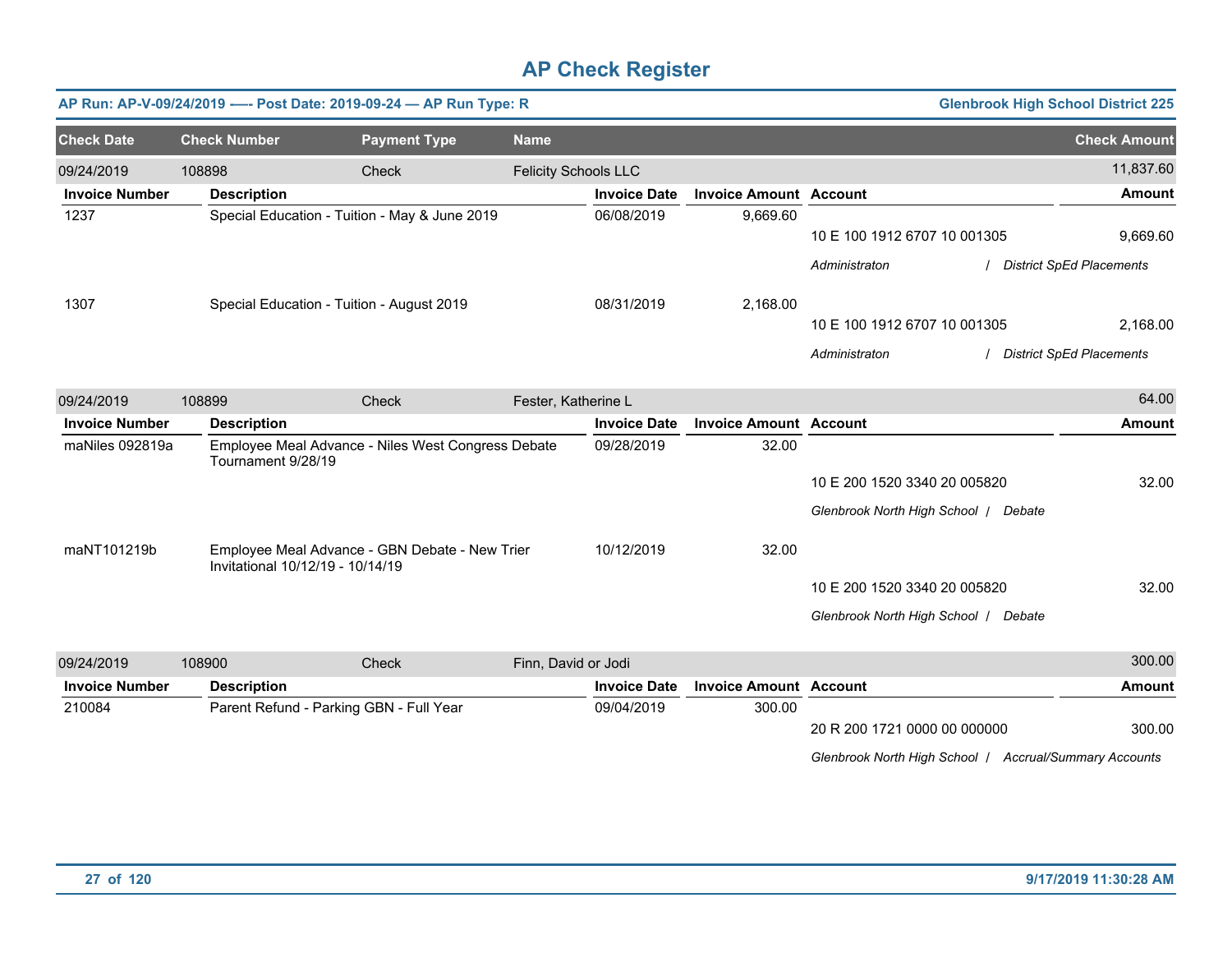|                       |                     |                                | AP Run: AP-V-09/24/2019 ---- Post Date: 2019-09-24 - AP Run Type: R |                  |                     |                               |                                        | <b>Glenbrook High School District 225</b> |                     |
|-----------------------|---------------------|--------------------------------|---------------------------------------------------------------------|------------------|---------------------|-------------------------------|----------------------------------------|-------------------------------------------|---------------------|
| <b>Check Date</b>     | <b>Check Number</b> |                                | <b>Payment Type</b>                                                 | <b>Name</b>      |                     |                               |                                        |                                           | <b>Check Amount</b> |
| 09/24/2019            | 108901              |                                | Check                                                               | Fiorio, Robert   |                     |                               |                                        |                                           | 61.00               |
| <b>Invoice Number</b> | <b>Description</b>  |                                |                                                                     |                  | <b>Invoice Date</b> | <b>Invoice Amount Account</b> |                                        |                                           | <b>Amount</b>       |
| 08312019              |                     | Official Soccer (Boys) at GBN  | Athletic Official for 08/31/2019 Lower Level, 1 Game, 1             |                  | 08/31/2019          | 61.00                         |                                        |                                           |                     |
|                       |                     |                                |                                                                     |                  |                     |                               | 10 E 200 1510 3105 20 005245           |                                           | 61.00               |
|                       |                     |                                |                                                                     |                  |                     |                               |                                        | Glenbrook North High School   Boys Soccer |                     |
| 09/24/2019            | 108902              |                                | Check                                                               | Fisher, Steven   |                     |                               |                                        |                                           | 77.00               |
| <b>Invoice Number</b> | <b>Description</b>  |                                |                                                                     |                  | <b>Invoice Date</b> | <b>Invoice Amount Account</b> |                                        |                                           | <b>Amount</b>       |
| 08302019              |                     | Officials Football at GBN      | Athletic Official for 08/30/2019 Varsity, 1 Game, 2 or More         |                  | 08/30/2019          | 77.00                         |                                        |                                           |                     |
|                       |                     |                                |                                                                     |                  |                     |                               | 10 E 200 1510 3105 20 005225           |                                           | 77.00               |
|                       |                     |                                |                                                                     |                  |                     |                               | Glenbrook North High School   Football |                                           |                     |
| 09/24/2019            | 108903              |                                | Check                                                               | Fitch, Danita M  |                     |                               |                                        |                                           | 150.00              |
| <b>Invoice Number</b> | <b>Description</b>  |                                |                                                                     |                  | <b>Invoice Date</b> | <b>Invoice Amount Account</b> |                                        |                                           | <b>Amount</b>       |
| Dues20                | Dues                |                                | Employee Reimbursement - Administrator Professional                 |                  | 09/09/2019          | 150.00                        |                                        |                                           |                     |
|                       |                     |                                |                                                                     |                  |                     |                               | 10 E 100 2640 2404 10 002645           |                                           | 150.00              |
|                       |                     |                                |                                                                     |                  |                     |                               | Administraton                          | / Employee Benefits                       |                     |
| 09/24/2019            | 108904              |                                | Check                                                               | Flayfel, Adnan M |                     |                               |                                        |                                           | 65.00               |
| <b>Invoice Number</b> | <b>Description</b>  |                                |                                                                     |                  | <b>Invoice Date</b> | <b>Invoice Amount Account</b> |                                        |                                           | <b>Amount</b>       |
| 09032019              |                     | Officials Soccer (Boys) at GBS | Athletic Official for 09/03/2019 Varsity, 1 Game, 2 or More         |                  | 09/03/2019          | 65.00                         |                                        |                                           |                     |
|                       |                     |                                |                                                                     |                  |                     |                               | 10 E 300 1510 3105 30 005245           |                                           | 65.00               |
|                       |                     |                                |                                                                     |                  |                     |                               |                                        | Glenbrook South High School / Boys Soccer |                     |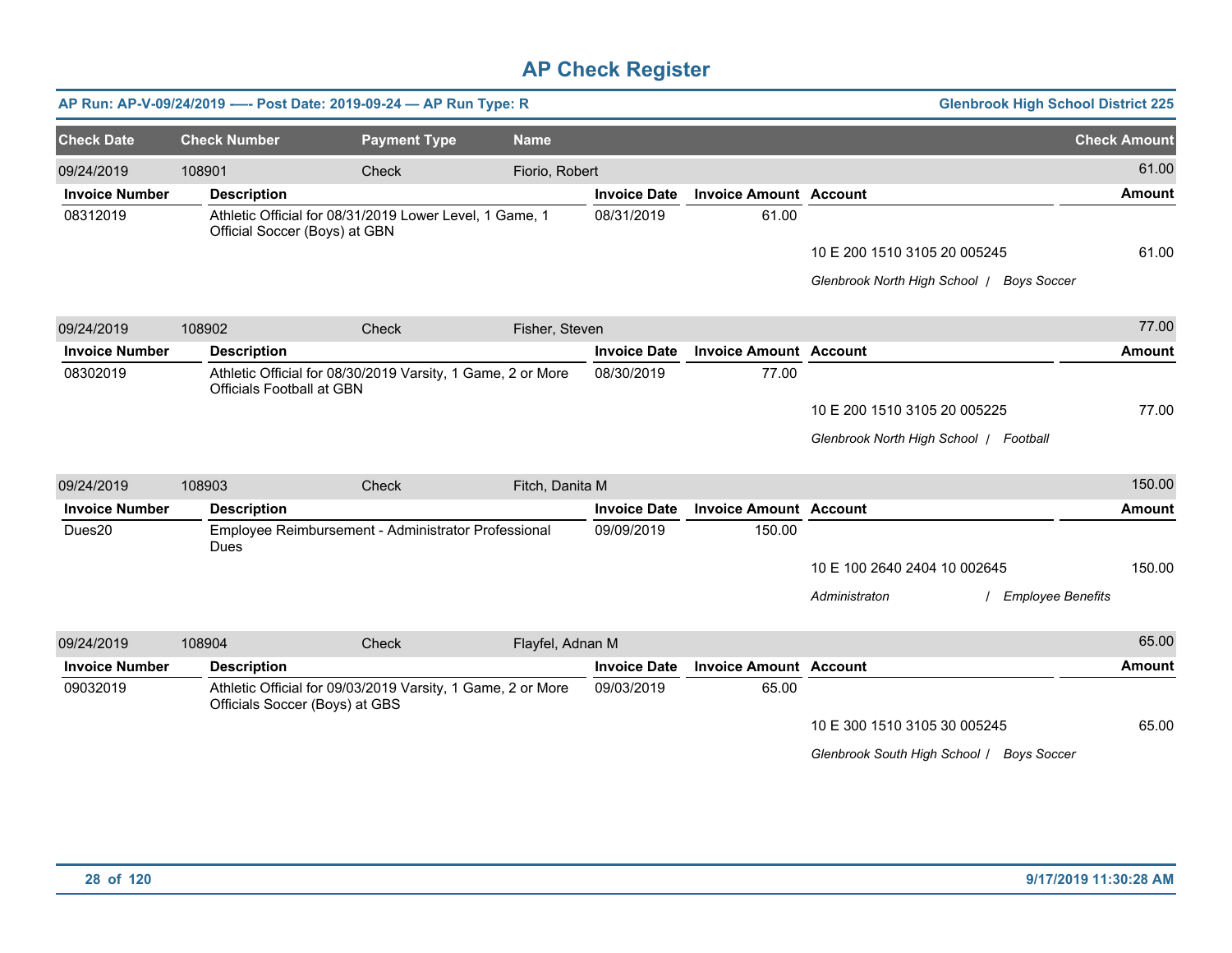|                       |                                 | AP Run: AP-V-09/24/2019 ---- Post Date: 2019-09-24 - AP Run Type: R |                      |                     |                               | <b>Glenbrook High School District 225</b>                                                                      |                     |
|-----------------------|---------------------------------|---------------------------------------------------------------------|----------------------|---------------------|-------------------------------|----------------------------------------------------------------------------------------------------------------|---------------------|
| <b>Check Date</b>     | <b>Check Number</b>             | <b>Payment Type</b>                                                 | <b>Name</b>          |                     |                               |                                                                                                                | <b>Check Amount</b> |
| 09/24/2019            | 108905                          | Check                                                               | Flinn Scientific Inc |                     |                               |                                                                                                                | 3,881.78            |
| <b>Invoice Number</b> | <b>Description</b>              |                                                                     |                      | <b>Invoice Date</b> | <b>Invoice Amount Account</b> |                                                                                                                | <b>Amount</b>       |
| 2372609               | <b>GBS - Forensics Supplies</b> |                                                                     |                      | 08/15/2019          | 34.17                         | 10 E 300 1130 4200 30 001055<br>Glenbrook South High School / Science                                          | 34.17               |
| 2372611               | GBS - AP Biology Supplies       |                                                                     |                      | 07/31/2019          | 93.16                         | 10 E 300 1130 4200 30 001055                                                                                   | 93.16               |
|                       |                                 |                                                                     |                      |                     |                               | Glenbrook South High School / Science                                                                          |                     |
| 2372902               | GBS - Med Tech Supplies         |                                                                     |                      | 08/01/2019          | 436.73                        | 10 E 300 1130 4200 30 001055<br>Glenbrook South High School / Science                                          | 436.73              |
| 2372905               | GBS - SELC Biology Supplies     |                                                                     |                      | 08/01/2019          | 188.90                        | 10 E 300 1130 4200 30 001055                                                                                   | 188.90              |
| 2374080               | <b>GBS - Chemistry Supplies</b> |                                                                     |                      | 08/02/2019          | 1,193.11                      | Glenbrook South High School / Science<br>10 E 300 1130 4200 30 001055                                          | 1,193.11            |
| 2374139               | GBS - Honors Biology Supplies   |                                                                     |                      | 08/02/2019          | 293.62                        | Glenbrook South High School / Science<br>10 E 300 1130 4200 30 001055<br>Glenbrook South High School / Science | 293.62              |
| 2374236               | <b>GBS - Physics Supplies</b>   |                                                                     |                      | 08/02/2019          | 516.87                        | 10 E 300 1130 4200 30 001055<br>Glenbrook South High School / Science                                          | 516.87              |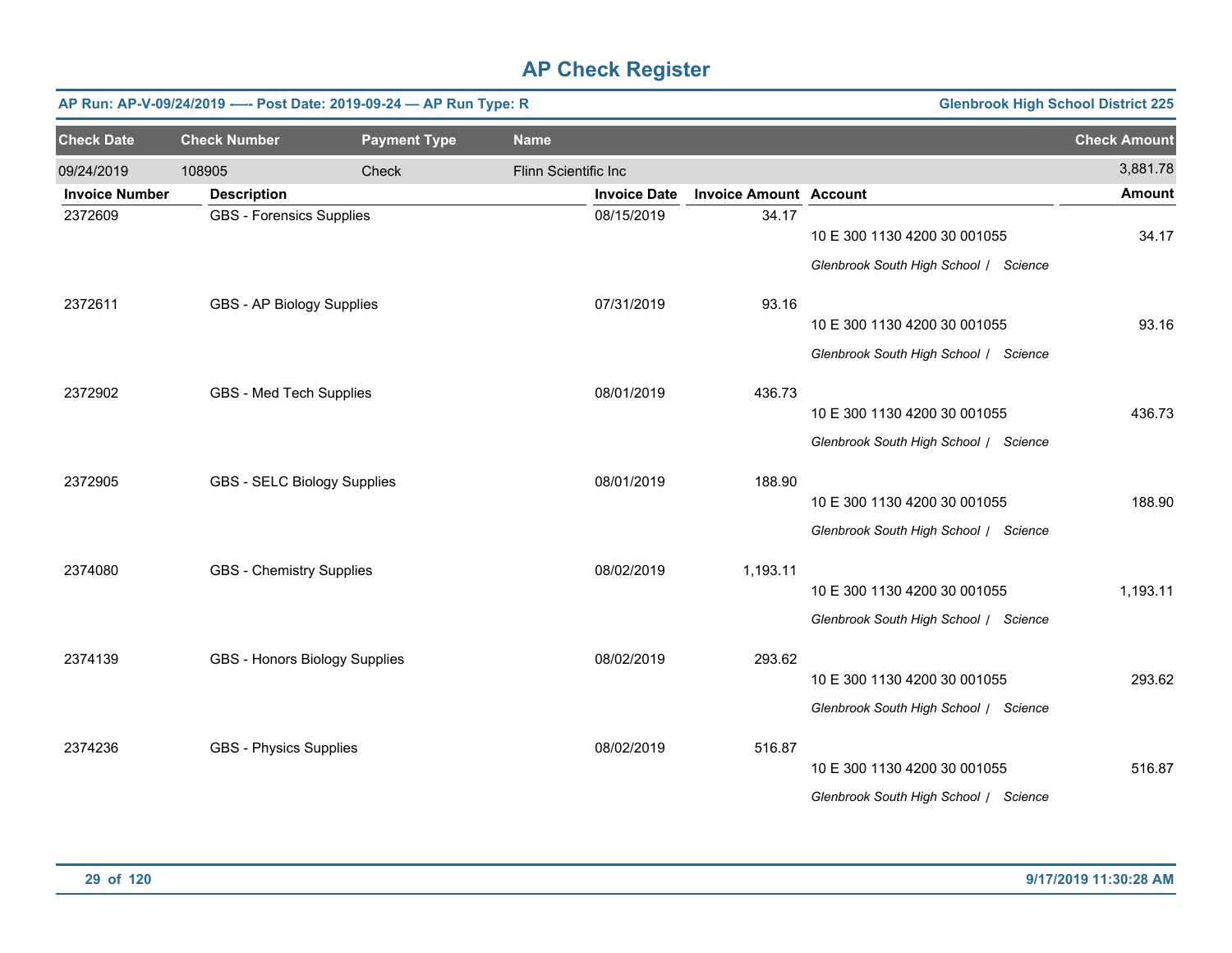| <b>Check Date</b><br><b>Check Number</b><br><b>Payment Type</b><br><b>Name</b>                             | <b>Check Amount</b> |
|------------------------------------------------------------------------------------------------------------|---------------------|
| 09/24/2019<br>Check<br>Flinn Scientific Inc<br>108905                                                      | 3,881.78            |
| <b>Invoice Number</b><br><b>Description</b><br><b>Invoice Date</b><br><b>Invoice Amount Account</b>        | <b>Amount</b>       |
| GBS - AP Environmental Science Supplies<br>195.74<br>2374312<br>08/02/2019<br>10 E 300 1130 4200 30 001055 | 195.74              |
| Glenbrook South High School / Science                                                                      |                     |
| GBS - Chemistry Supplies<br>08/07/2019<br>149.60<br>2375963                                                |                     |
| 10 E 300 1130 4200 30 001055                                                                               | 149.60              |
| Glenbrook South High School / Science                                                                      |                     |
| GBS - Biology Prep Room Supplies<br>2378019<br>08/15/2019<br>614.75                                        |                     |
| 10 E 300 1130 4200 30 001055                                                                               | 614.75              |
| Glenbrook South High School / Science                                                                      |                     |
| 106.38<br><b>GBS - Biology Studies Supplies</b><br>08/15/2019<br>2379352                                   |                     |
| 10 E 300 1130 4200 30 001055                                                                               | 106.38              |
| Glenbrook South High School / Science                                                                      |                     |
| 58.75<br>GBS - AP Biology Supplies<br>08/24/2019<br>2387635                                                |                     |
| 10 E 300 1130 4200 30 001055                                                                               | 58.75               |
| Glenbrook South High School / Science                                                                      |                     |
| Flolo Corporation<br>09/24/2019<br>108906<br>Check                                                         | 458.52              |
| <b>Invoice Number</b><br><b>Invoice Date</b><br><b>Invoice Amount Account</b><br><b>Description</b>        | <b>Amount</b>       |
| 242.21<br>441357<br><b>HVAC Supplies</b><br>08/29/2019<br>20 E 300 2544 4844 30 009050                     | 242.21              |
| Glenbrook South High School / Building Maintenance                                                         |                     |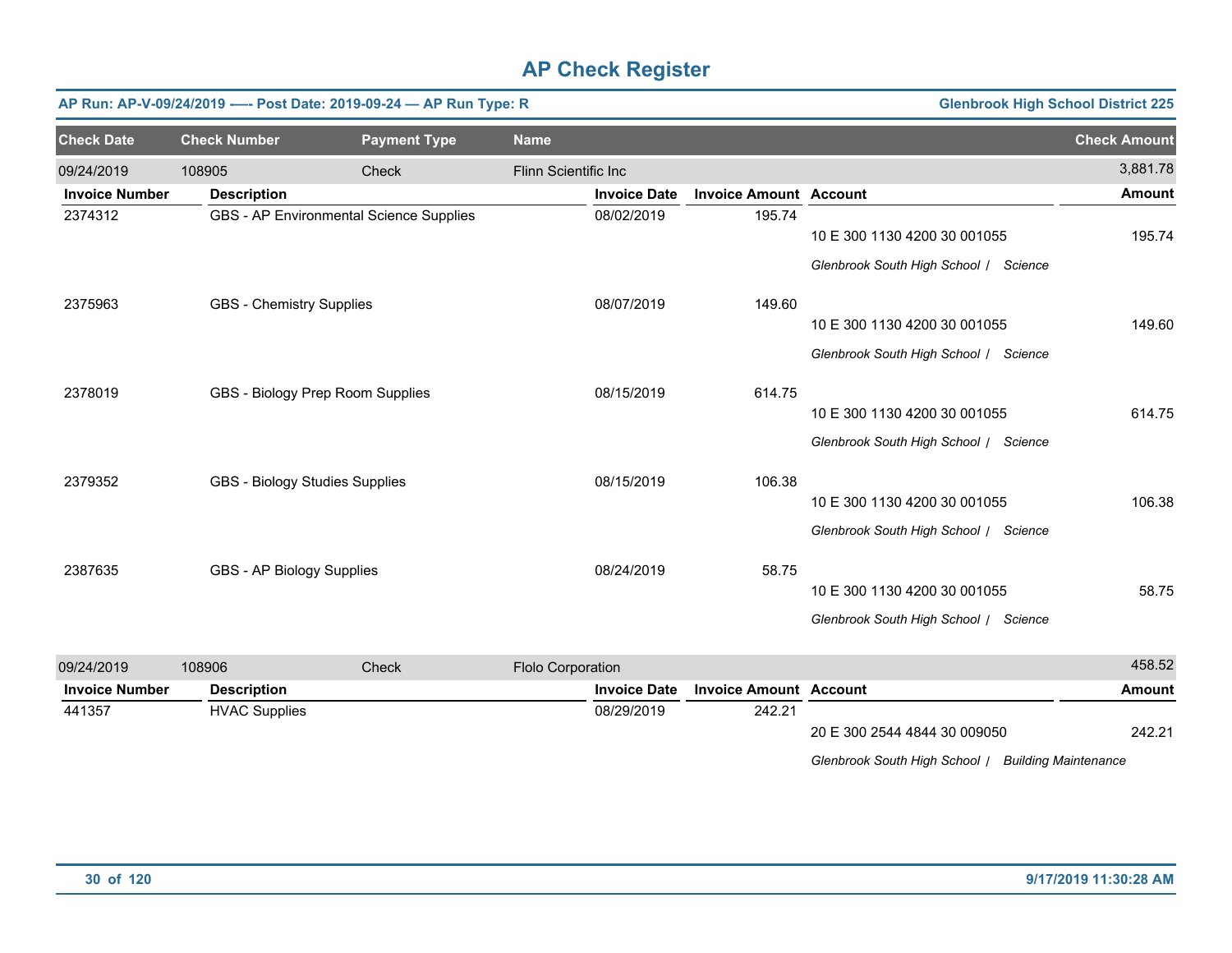|                                     | AP Run: AP-V-09/24/2019 ---- Post Date: 2019-09-24 - AP Run Type: R |                                                            |                     |                     |                               |                                                                                    | <b>Glenbrook High School District 225</b>     |
|-------------------------------------|---------------------------------------------------------------------|------------------------------------------------------------|---------------------|---------------------|-------------------------------|------------------------------------------------------------------------------------|-----------------------------------------------|
| <b>Check Date</b>                   | <b>Check Number</b>                                                 | <b>Payment Type</b>                                        | <b>Name</b>         |                     |                               |                                                                                    | <b>Check Amount</b>                           |
| 09/24/2019<br><b>Invoice Number</b> | 108906<br><b>Description</b>                                        | Check                                                      | Flolo Corporation   | <b>Invoice Date</b> | <b>Invoice Amount Account</b> |                                                                                    | 458.52<br>Amount                              |
| 441381                              | <b>HVAC V-Belt</b>                                                  |                                                            |                     | 08/30/2019          | 216.31                        | 20 E 300 2544 4844 30 009050<br>Glenbrook South High School / Building Maintenance | 216.31                                        |
| 09/24/2019                          | 108907                                                              | <b>Check</b>                                               | Fridman, Nina       |                     |                               |                                                                                    | 150.00                                        |
| <b>Invoice Number</b>               | <b>Description</b>                                                  |                                                            |                     | <b>Invoice Date</b> | <b>Invoice Amount Account</b> |                                                                                    | <b>Amount</b>                                 |
| NW090819                            | $9/6/19 - 9/8/19$                                                   | GBN Debate - Judging Fee - Niles Township Invitational     |                     | 09/06/2019          | 150.00                        | 10 E 200 1520 3105 20 005820<br>Glenbrook North High School   Debate               | 150.00                                        |
| 09/24/2019                          | 108908                                                              | <b>Check</b>                                               | Gallivan, Robert M  |                     |                               |                                                                                    | 1,260.00                                      |
| <b>Invoice Number</b>               | <b>Description</b>                                                  |                                                            |                     | <b>Invoice Date</b> | <b>Invoice Amount Account</b> |                                                                                    | Amount                                        |
| TuitionSummer19                     |                                                                     | Employee Reimbursement - Tuition Summer 2019               |                     | 09/04/2019          | 1,260.00                      | 10 E 100 2210 2300 10 002210<br>Administraton                                      | 1,260.00<br><b>Improvement Of Instruction</b> |
| 09/24/2019                          | 108909                                                              | Check                                                      | Garlock, Clark Alan |                     |                               |                                                                                    | 110.00                                        |
| <b>Invoice Number</b>               | <b>Description</b>                                                  |                                                            |                     | <b>Invoice Date</b> | <b>Invoice Amount Account</b> |                                                                                    | <b>Amount</b>                                 |
| 09042019                            | More Officials Soccer (Boys) at GBN                                 | Athletic Official for 09/04/2019 Lower Level, 1 Game, 2 or |                     | 09/04/2019          | 55.00                         | 10 E 200 1510 3105 20 005245<br>Glenbrook North High School   Boys Soccer          | 55.00                                         |
| 09142019                            | More Officials Soccer (Boys) at GBN                                 | Athletic Official for 09/14/2019 Lower Level, 1 Game, 2 or |                     | 09/14/2019          | 55.00                         | 10 E 200 1510 3105 20 005245<br>Glenbrook North High School   Boys Soccer          | 55.00                                         |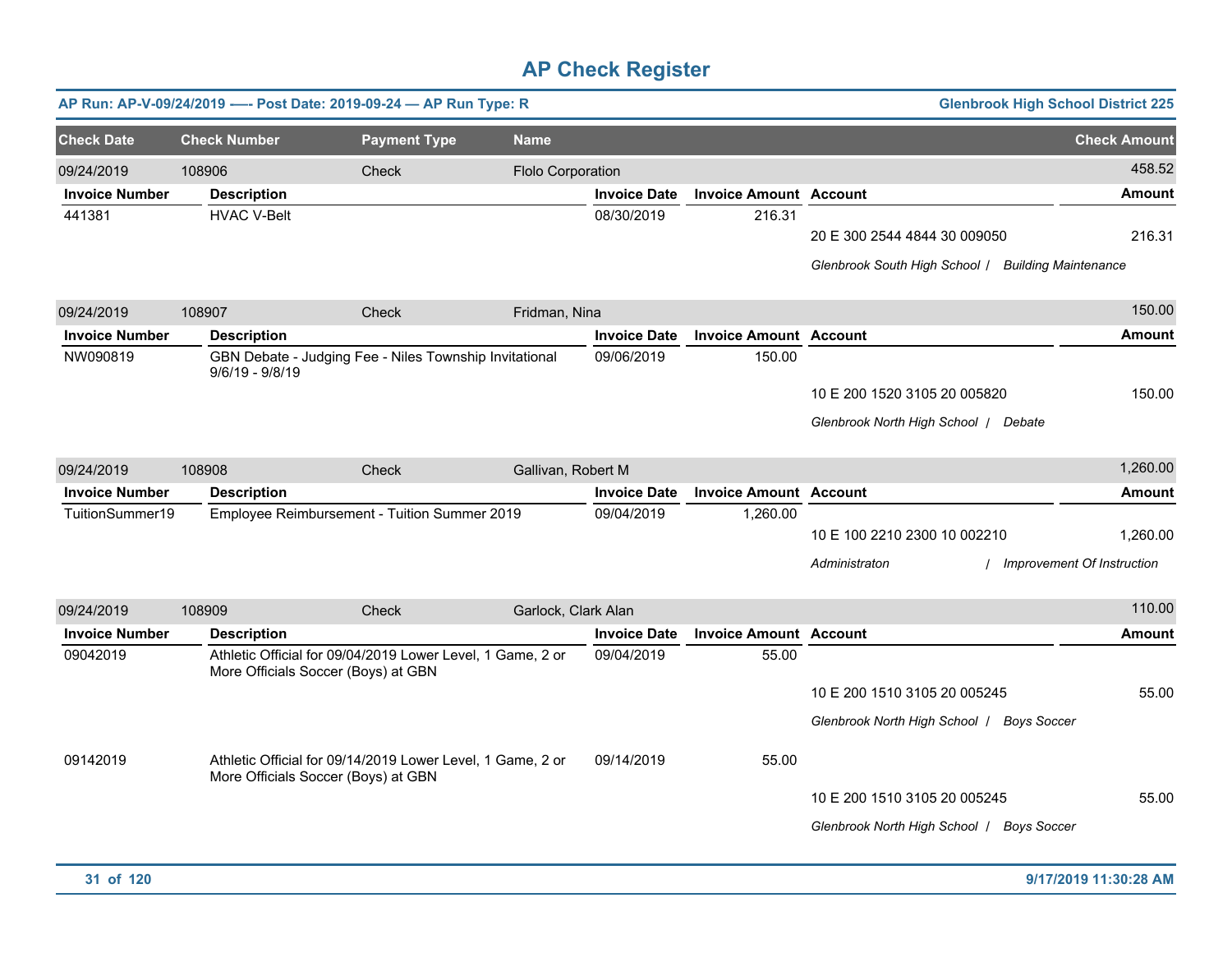|                       |                                      | AP Run: AP-V-09/24/2019 ---- Post Date: 2019-09-24 - AP Run Type: R                               |                             |                     |                               | <b>Glenbrook High School District 225</b>              |                     |
|-----------------------|--------------------------------------|---------------------------------------------------------------------------------------------------|-----------------------------|---------------------|-------------------------------|--------------------------------------------------------|---------------------|
| <b>Check Date</b>     | <b>Check Number</b>                  | <b>Payment Type</b>                                                                               | <b>Name</b>                 |                     |                               |                                                        | <b>Check Amount</b> |
| 09/24/2019            | 108910                               | Check                                                                                             | Gavrila, Nick               |                     |                               |                                                        | 116.00              |
| <b>Invoice Number</b> | <b>Description</b>                   |                                                                                                   |                             | <b>Invoice Date</b> | <b>Invoice Amount Account</b> |                                                        | <b>Amount</b>       |
| 09042019              |                                      | Athletic Official for 09/04/2019 Lower Level, 1 Game, 2 or<br>More Officials Soccer (Boys) at GBN |                             | 09/04/2019          | 55.00                         |                                                        |                     |
|                       |                                      |                                                                                                   |                             |                     |                               | 10 E 200 1510 3105 20 005245                           | 55.00               |
|                       |                                      |                                                                                                   |                             |                     |                               | Glenbrook North High School   Boys Soccer              |                     |
| 09112019              | Official Soccer (Boys) at GBN        | Athletic Official for 09/11/2019 Lower Level, 1 Game, 1                                           |                             | 09/11/2019          | 61.00                         |                                                        |                     |
|                       |                                      |                                                                                                   |                             |                     |                               | 10 E 200 1510 3105 20 005245                           | 61.00               |
|                       |                                      |                                                                                                   |                             |                     |                               | Glenbrook North High School   Boys Soccer              |                     |
| 09/24/2019            | 108911                               | Check                                                                                             | Geati, Richard S            |                     |                               |                                                        | 106.00              |
| <b>Invoice Number</b> | <b>Description</b>                   |                                                                                                   |                             | <b>Invoice Date</b> | <b>Invoice Amount Account</b> |                                                        | <b>Amount</b>       |
| 09042019              | Varsity 2 Games at GBS               | Athletic Official for 09/04/2019 Tournament Soccer (Boys)                                         |                             | 09/04/2019          | 106.00                        |                                                        |                     |
|                       |                                      |                                                                                                   |                             |                     |                               | 10 E 300 1510 3105 30 005245                           | 106.00              |
|                       |                                      |                                                                                                   |                             |                     |                               | Glenbrook South High School / Boys Soccer              |                     |
| 09/24/2019            | 108912                               | Check                                                                                             | <b>Glenbrook Auto Parts</b> |                     |                               |                                                        | 54.34               |
| <b>Invoice Number</b> | <b>Description</b>                   |                                                                                                   |                             | <b>Invoice Date</b> | <b>Invoice Amount Account</b> |                                                        | <b>Amount</b>       |
| 240919                | <b>Battery for Grounds Equipment</b> |                                                                                                   |                             | 08/30/2019          | 54.34                         |                                                        |                     |
|                       |                                      |                                                                                                   |                             |                     |                               | 20 E 300 2543 4870 30 009080                           | 54.34               |
|                       |                                      |                                                                                                   |                             |                     |                               | Glenbrook South High School / Grounds Maintenance      |                     |
| 09/24/2019            | 108913                               | <b>Check</b>                                                                                      | Goldin, Michelle            |                     |                               |                                                        | 300.00              |
| <b>Invoice Number</b> | <b>Description</b>                   |                                                                                                   |                             | <b>Invoice Date</b> | <b>Invoice Amount Account</b> |                                                        | Amount              |
| 210218                |                                      | Parent Refund - GBN Parking Pass - Full Year                                                      |                             | 09/10/2019          | 300.00                        | 20 R 200 1721 0000 00 000000                           | 300.00              |
|                       |                                      |                                                                                                   |                             |                     |                               | Glenbrook North High School   Accrual/Summary Accounts |                     |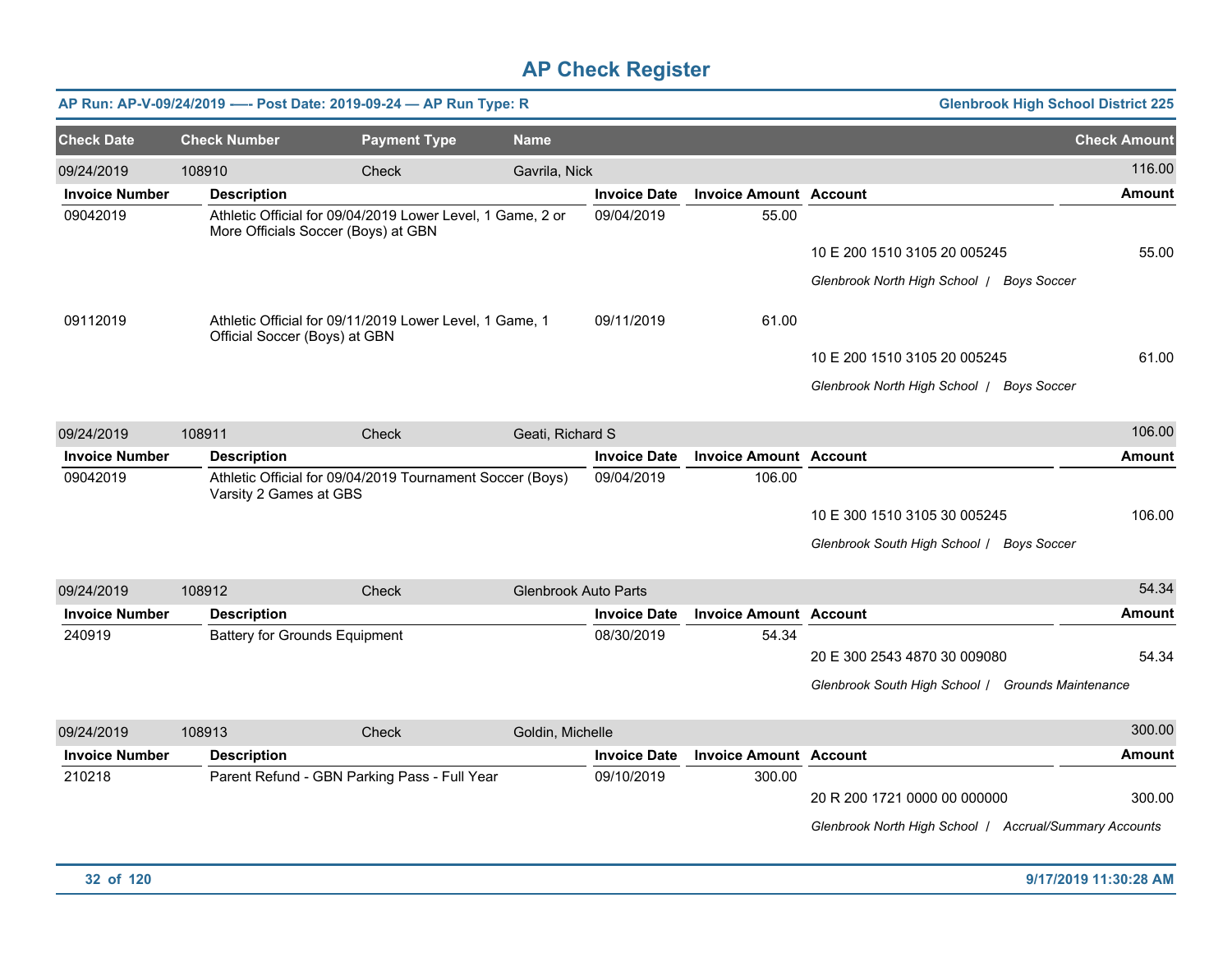| <b>Glenbrook High School District 225</b><br>AP Run: AP-V-09/24/2019 ---- Post Date: 2019-09-24 - AP Run Type: R |                                                                |                                           |              |                     |                               |                                                    |                     |  |  |
|------------------------------------------------------------------------------------------------------------------|----------------------------------------------------------------|-------------------------------------------|--------------|---------------------|-------------------------------|----------------------------------------------------|---------------------|--|--|
| <b>Check Date</b>                                                                                                | <b>Check Number</b>                                            | <b>Payment Type</b>                       | <b>Name</b>  |                     |                               |                                                    | <b>Check Amount</b> |  |  |
| 09/24/2019                                                                                                       | 108914                                                         | Check                                     | Grainger Inc |                     |                               |                                                    | 2,065.18            |  |  |
| <b>Invoice Number</b>                                                                                            | <b>Description</b>                                             |                                           |              | <b>Invoice Date</b> | <b>Invoice Amount Account</b> |                                                    | <b>Amount</b>       |  |  |
| 9271153653                                                                                                       |                                                                | GBN Maintenance Tools - Sound Level Meter |              |                     | 103.37                        | 20 E 200 2544 4840 20 009050                       | 103.37              |  |  |
|                                                                                                                  |                                                                |                                           |              |                     |                               | Glenbrook North High School / Building Maintenance |                     |  |  |
| 9271153661                                                                                                       | <b>GBN</b> - Maintenance Tools                                 |                                           |              | 08/22/2019          | 242.61                        |                                                    |                     |  |  |
|                                                                                                                  |                                                                |                                           |              |                     |                               | 20 E 200 2544 4840 20 009050                       | 242.61              |  |  |
|                                                                                                                  |                                                                |                                           |              |                     |                               | Glenbrook North High School / Building Maintenance |                     |  |  |
| 9272353948                                                                                                       | Quest - Dumpster Caster Replacement                            |                                           |              | 08/23/2019          | 18.24                         |                                                    |                     |  |  |
|                                                                                                                  |                                                                |                                           |              |                     |                               | 20 E 300 2544 4840 30 009050                       | 18.24               |  |  |
|                                                                                                                  |                                                                |                                           |              |                     |                               | Glenbrook South High School / Building Maintenance |                     |  |  |
| 9275378884                                                                                                       | <b>Cordless Hammer Drill</b>                                   |                                           |              | 08/27/2019          | 221.69                        |                                                    |                     |  |  |
|                                                                                                                  |                                                                |                                           |              |                     |                               | 20 E 300 2544 4840 30 009050                       | 221.69              |  |  |
|                                                                                                                  |                                                                |                                           |              |                     |                               | Glenbrook South High School / Building Maintenance |                     |  |  |
| 9278087201                                                                                                       | HVAC Supplies - V-Belt and Air Filters                         |                                           |              | 08/29/2019          | 697.95                        |                                                    |                     |  |  |
|                                                                                                                  |                                                                |                                           |              |                     |                               | 20 E 300 2544 4844 30 009050                       | 697.95              |  |  |
|                                                                                                                  |                                                                |                                           |              |                     |                               | Glenbrook South High School / Building Maintenance |                     |  |  |
| 9278679817                                                                                                       | GBN Maintenance Tools - Hammer Drill, Caster Stem, &<br>Chucks |                                           |              | 08/29/2019          | 435.08                        |                                                    |                     |  |  |
|                                                                                                                  |                                                                |                                           |              |                     |                               | 20 E 200 2544 4840 20 009050                       | 435.08              |  |  |
|                                                                                                                  |                                                                |                                           |              |                     |                               | Glenbrook North High School   Building Maintenance |                     |  |  |
|                                                                                                                  |                                                                | GBN Maintenance - Tools and Supplies      |              | 09/10/2019          | 346.24                        |                                                    |                     |  |  |
| 9286815494                                                                                                       |                                                                |                                           |              |                     |                               | 20 E 200 2544 4840 20 009050                       | 346.24              |  |  |
|                                                                                                                  |                                                                |                                           |              |                     |                               | Glenbrook North High School   Building Maintenance |                     |  |  |
|                                                                                                                  |                                                                |                                           |              |                     |                               |                                                    |                     |  |  |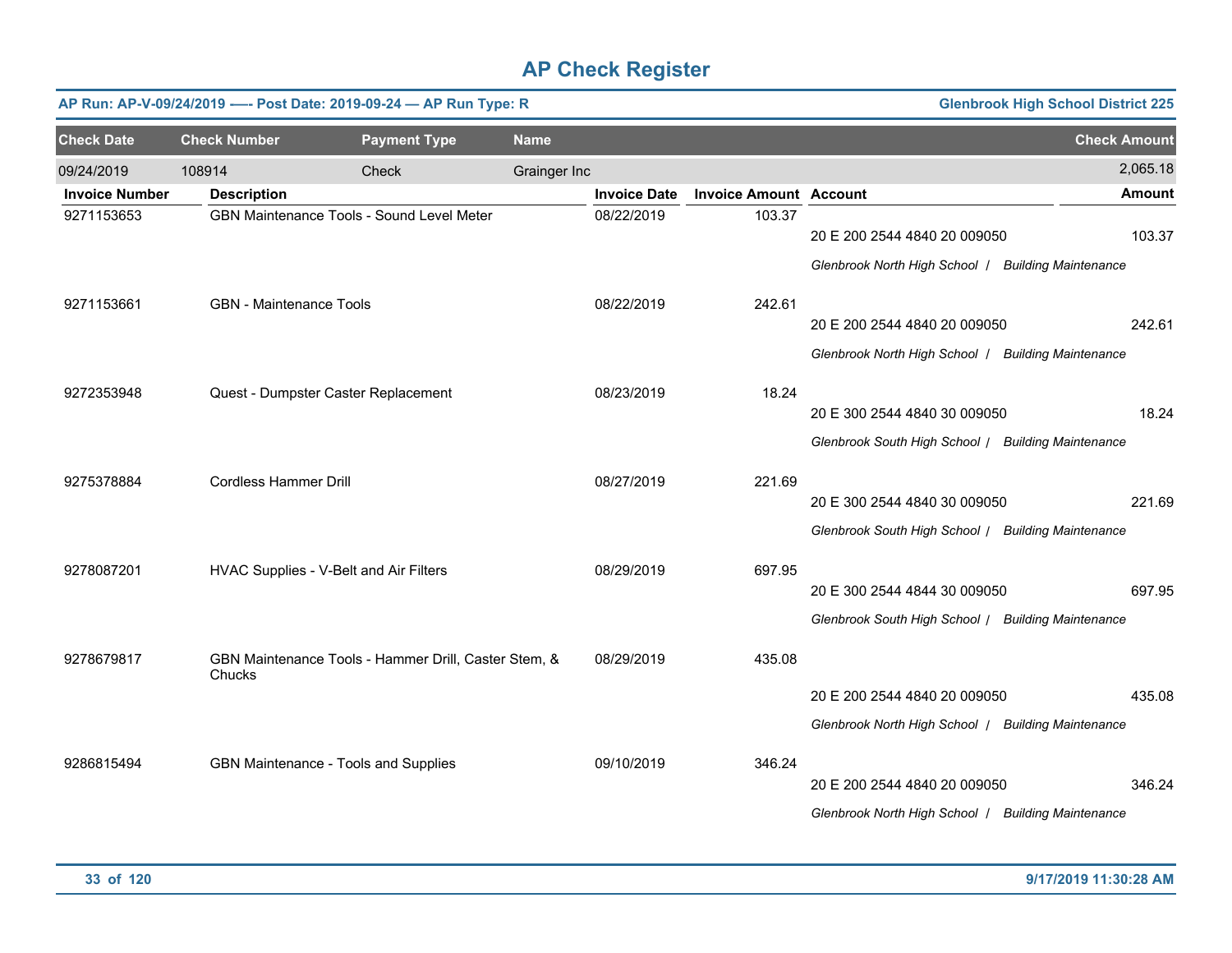|                       |                                        | AP Run: AP-V-09/24/2019 ---- Post Date: 2019-09-24 - AP Run Type: R |                            |                          |                               |                                                                                  |                | <b>Glenbrook High School District 225</b> |
|-----------------------|----------------------------------------|---------------------------------------------------------------------|----------------------------|--------------------------|-------------------------------|----------------------------------------------------------------------------------|----------------|-------------------------------------------|
| <b>Check Date</b>     | <b>Check Number</b>                    | <b>Payment Type</b>                                                 | <b>Name</b>                |                          |                               |                                                                                  |                | <b>Check Amount</b>                       |
| 09/24/2019            | 108915                                 | Check                                                               |                            | Gram & Ozei, Yan & Elina |                               |                                                                                  |                | 800.00                                    |
| <b>Invoice Number</b> | <b>Description</b>                     |                                                                     |                            | <b>Invoice Date</b>      | <b>Invoice Amount Account</b> |                                                                                  |                | <b>Amount</b>                             |
| 213538                |                                        | Parent Refund - Bus Pass 2019-20 Individual                         |                            | 09/04/2019               | 800.00                        | 40 R 100 1411 0000 00 002550<br>Administraton                                    | Transportation | 800.00                                    |
| 09/24/2019            | 108916                                 | Check                                                               | <b>Green Dry Solutions</b> |                          |                               |                                                                                  |                | 2,064.20                                  |
| <b>Invoice Number</b> | <b>Description</b>                     |                                                                     |                            | <b>Invoice Date</b>      | <b>Invoice Amount Account</b> |                                                                                  |                | <b>Amount</b>                             |
| 0815193               | <b>GBN Custodial Supplies - Liners</b> |                                                                     |                            | 08/15/2019               | 208.20                        | 20 E 200 2542 4100 20 009010<br>Glenbrook North High School   Custodial Services |                | 208.20                                    |
| 0820192               |                                        | GBN Custodial Supplies - RVD Floor Treatment                        |                            | 08/20/2019               | 1,856.00                      | 20 E 200 2542 4822 20 009010<br>Glenbrook North High School / Custodial Services |                | 1,856.00                                  |
| 09/24/2019            | 108917                                 | Check                                                               | Greenstein, Michael B      |                          |                               |                                                                                  |                | 64.00                                     |
| <b>Invoice Number</b> | <b>Description</b>                     |                                                                     |                            | <b>Invoice Date</b>      | <b>Invoice Amount Account</b> |                                                                                  |                | <b>Amount</b>                             |
| magbs100819           | Novice Scrimmage 10/8/19               | Employee Meal Advance - GBN Debate - Glenbrook South                |                            | 10/08/2019               | 32.00                         | 10 E 200 1520 3340 20 005820<br>Glenbrook North High School   Debate             |                | 32.00                                     |
| maNile 0923819        | Tournament 9/28/19                     | Employee Meal Advance - Niles West Congress Debate                  |                            | 09/28/2019               | 32.00                         | 10 E 200 1520 3340 20 005820<br>Glenbrook North High School / Debate             |                | 32.00                                     |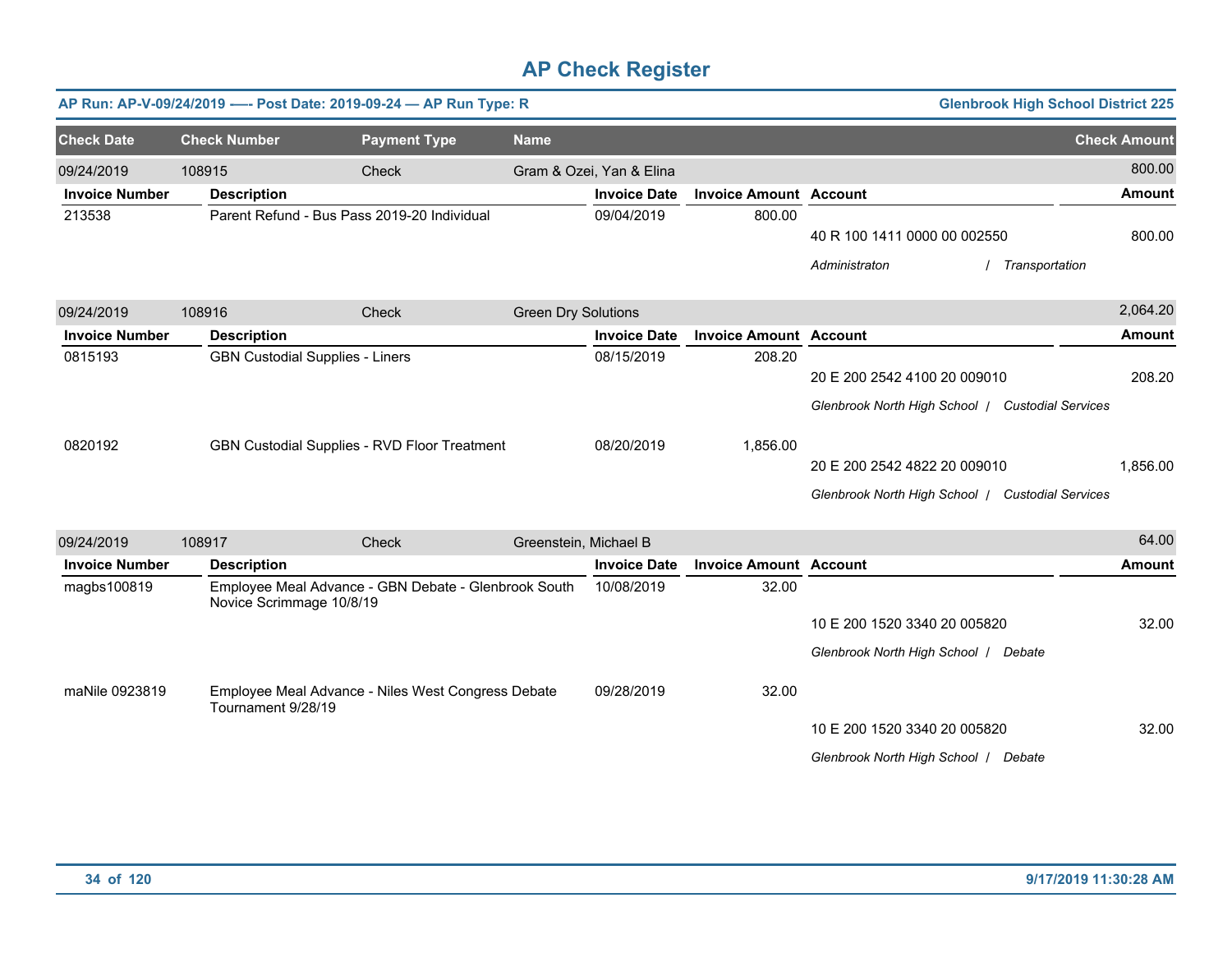|                           |        |                                 | AP Run: AP-V-09/24/2019 ---- Post Date: 2019-09-24 - AP Run Type: R |                      |                     |                               |                                                     | <b>Glenbrook High School District 225</b> |
|---------------------------|--------|---------------------------------|---------------------------------------------------------------------|----------------------|---------------------|-------------------------------|-----------------------------------------------------|-------------------------------------------|
| <b>Check Date</b>         |        | <b>Check Number</b>             | <b>Payment Type</b>                                                 | <b>Name</b>          |                     |                               |                                                     | <b>Check Amount</b>                       |
| 09/24/2019                | 108918 |                                 | Check                                                               | Gutowski, Michael    |                     |                               |                                                     | 270.00                                    |
| <b>Invoice Number</b>     |        | <b>Description</b>              |                                                                     |                      | <b>Invoice Date</b> | <b>Invoice Amount Account</b> |                                                     | <b>Amount</b>                             |
| Piano Tuning 9-5-<br>2019 |        | GBS Music - Piano Tuning        |                                                                     |                      | 09/05/2019          | 270.00                        |                                                     |                                           |
|                           |        |                                 |                                                                     |                      |                     |                               | 10 E 300 1130 3230 30 001045                        | 270.00                                    |
|                           |        |                                 |                                                                     |                      |                     |                               | Glenbrook South High School / Music/Performing Arts |                                           |
| 09/24/2019                | 108919 |                                 | Check                                                               | Guttman, Ari         |                     |                               |                                                     | 59.00                                     |
| <b>Invoice Number</b>     |        | <b>Description</b>              |                                                                     |                      | <b>Invoice Date</b> | <b>Invoice Amount Account</b> |                                                     | <b>Amount</b>                             |
| 08302019                  |        | <b>Official Football at GBN</b> | Athletic Official for 08/30/2019 Lower Level, 1 Game, 1             |                      | 08/30/2019          | 59.00                         |                                                     |                                           |
|                           |        |                                 |                                                                     |                      |                     |                               | 10 E 200 1510 3105 20 005225                        | 59.00                                     |
|                           |        |                                 |                                                                     |                      |                     |                               | Glenbrook North High School   Football              |                                           |
| 09/24/2019                | 108920 |                                 | Check                                                               | Halloran & Yauch Inc |                     |                               |                                                     | 2,834.35                                  |
| <b>Invoice Number</b>     |        | <b>Description</b>              |                                                                     |                      | <b>Invoice Date</b> | <b>Invoice Amount Account</b> |                                                     | <b>Amount</b>                             |
| 16163                     |        | GBN - Irrigation System Repair  |                                                                     |                      | 08/26/2019          | 2,834.35                      |                                                     |                                           |
|                           |        |                                 |                                                                     |                      |                     |                               | 20 E 200 2543 3270 20 009080                        | 2,834.35                                  |
|                           |        |                                 |                                                                     |                      |                     |                               | Glenbrook North High School / Grounds Maintenance   |                                           |
| 09/24/2019                | 108921 |                                 | Check                                                               | Halm, Steven V       |                     |                               |                                                     | 106.66                                    |
| <b>Invoice Number</b>     |        | <b>Description</b>              |                                                                     |                      | <b>Invoice Date</b> | <b>Invoice Amount Account</b> |                                                     | Amount                                    |
| 8/21 thru 8/30/2019       |        | 8/21/19 - 8/30/19               | Employee Reimbursement - Mileage To/From Transition                 |                      | 08/21/2019          | 48.43                         |                                                     |                                           |
|                           |        |                                 |                                                                     |                      |                     |                               | 10 E 100 1220 3323 10 001350                        | 48.43                                     |
|                           |        |                                 |                                                                     |                      |                     |                               | Administraton                                       | <b>Transition Services</b>                |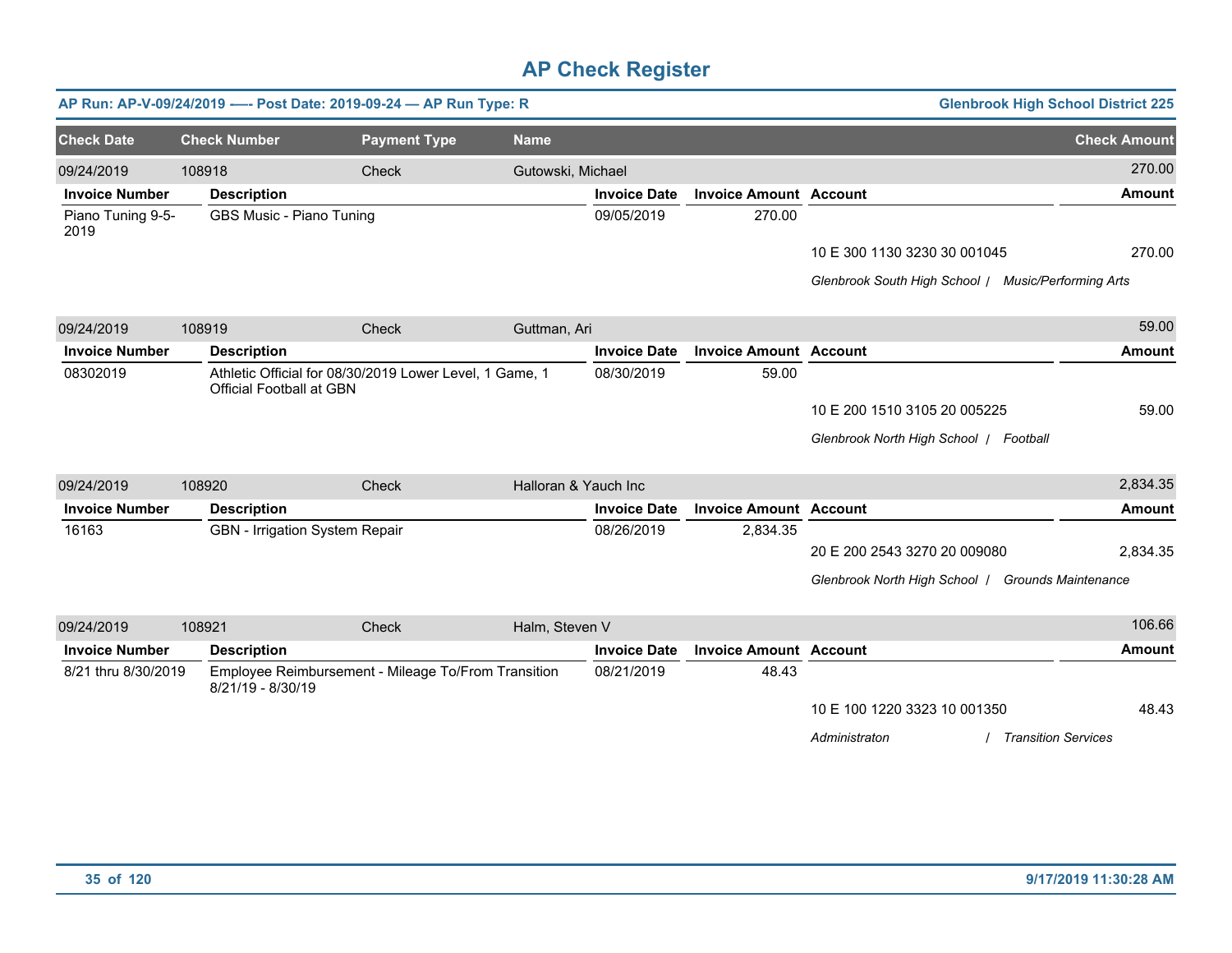|                       |                     | AP Run: AP-V-09/24/2019 ---- Post Date: 2019-09-24 - AP Run Type: R |                |                        |                               |                                                     | <b>Glenbrook High School District 225</b> |
|-----------------------|---------------------|---------------------------------------------------------------------|----------------|------------------------|-------------------------------|-----------------------------------------------------|-------------------------------------------|
| <b>Check Date</b>     | <b>Check Number</b> | <b>Payment Type</b>                                                 | <b>Name</b>    |                        |                               |                                                     | <b>Check Amount</b>                       |
| 09/24/2019            | 108921              | Check                                                               | Halm, Steven V |                        |                               |                                                     | 106.66                                    |
| <b>Invoice Number</b> | <b>Description</b>  |                                                                     |                | <b>Invoice Date</b>    | <b>Invoice Amount Account</b> |                                                     | <b>Amount</b>                             |
| 9-3 thru 9-13-19      | $-9/13/19$          | Employee Reimbursement - Mileage To/From GBOC 9/3/19                |                | 09/03/2019             | 58.23                         |                                                     |                                           |
|                       |                     |                                                                     |                |                        |                               | 10 E 100 1220 3323 10 001350                        | 58.23                                     |
|                       |                     |                                                                     |                |                        |                               | Administraton                                       | / Transition Services                     |
| 09/24/2019            | 108922              | Check                                                               |                | Halogen Supply Company |                               |                                                     | 503.82                                    |
| <b>Invoice Number</b> | <b>Description</b>  |                                                                     |                | <b>Invoice Date</b>    | <b>Invoice Amount Account</b> |                                                     | <b>Amount</b>                             |
| 00541194              |                     | <b>GBN</b> - Pool Maintenance Supplies                              |                | 08/15/2019             | 168.36                        |                                                     |                                           |
|                       |                     |                                                                     |                |                        |                               | 20 E 200 2544 4860 20 009050                        | 168.36                                    |
|                       |                     |                                                                     |                |                        |                               | Glenbrook North High School   Building Maintenance  |                                           |
| 00541560              |                     | <b>GBN</b> - Pool Maintenance Supplies                              |                | 08/22/2019             | 363.43                        |                                                     |                                           |
|                       |                     |                                                                     |                |                        |                               | 20 E 200 2544 4860 20 009050                        | 363.43                                    |
|                       |                     |                                                                     |                |                        |                               | Glenbrook North High School   Building Maintenance  |                                           |
|                       |                     |                                                                     |                |                        |                               |                                                     |                                           |
| 00542025              |                     | GBN - Pool Supplies Credit - Motor Quoted at Lower Price            |                | 09/03/2019             | $-27.97$                      |                                                     |                                           |
|                       |                     |                                                                     |                |                        |                               | 20 E 200 2544 4860 20 009050                        | $-27.97$                                  |
|                       |                     |                                                                     |                |                        |                               | Glenbrook North High School / Building Maintenance  |                                           |
| 09/24/2019            | 108923              | <b>Check</b>                                                        | Halpern, Bryan |                        |                               |                                                     | 46.45                                     |
| <b>Invoice Number</b> | <b>Description</b>  |                                                                     |                | <b>Invoice Date</b>    | <b>Invoice Amount Account</b> |                                                     | Amount                                    |
| Halpern \$46.45       |                     | Employee Reimbursement - Press Night Refreshments                   |                | 09/01/2019             | 46.45                         |                                                     |                                           |
|                       |                     |                                                                     |                |                        |                               | 99 L 990 1529 0000 20 821240                        | 46.45                                     |
|                       |                     |                                                                     |                |                        |                               | <b>Student Based Activity</b><br>/ Torch<br>Account |                                           |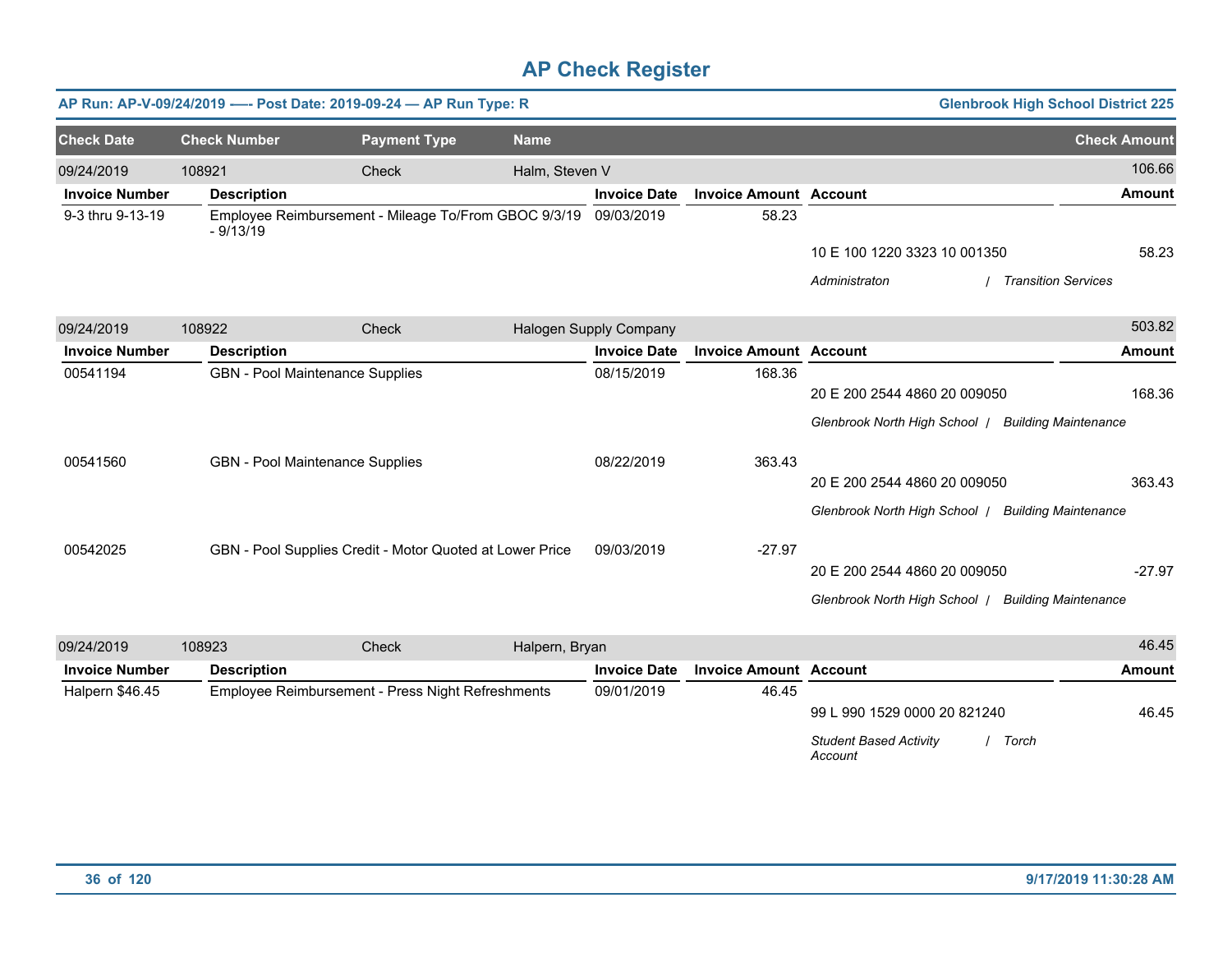|                       |                                 | AP Run: AP-V-09/24/2019 ---- Post Date: 2019-09-24 - AP Run Type: R |                    |                                   |                               |                              | <b>Glenbrook High School District 225</b> |                            |
|-----------------------|---------------------------------|---------------------------------------------------------------------|--------------------|-----------------------------------|-------------------------------|------------------------------|-------------------------------------------|----------------------------|
| <b>Check Date</b>     | <b>Check Number</b>             | <b>Payment Type</b>                                                 | <b>Name</b>        |                                   |                               |                              |                                           | <b>Check Amount</b>        |
| 09/24/2019            | 108924                          | Check                                                               | Hammerstein, Steve |                                   |                               |                              |                                           | 77.00                      |
| <b>Invoice Number</b> | <b>Description</b>              |                                                                     |                    | <b>Invoice Date</b>               | <b>Invoice Amount Account</b> |                              |                                           | <b>Amount</b>              |
| 08302019              | Football at GBN                 | Athletic Official for 08/30/2019 Varsity, 1 Game, 1 Official        |                    | 08/30/2019                        | 77.00                         |                              |                                           |                            |
|                       |                                 |                                                                     |                    |                                   |                               | 10 E 200 1510 3105 20 005225 |                                           | 77.00                      |
|                       |                                 |                                                                     |                    |                                   |                               |                              | Glenbrook North High School   Football    |                            |
| 09/24/2019            | 108925                          | Check                                                               |                    | <b>Heartland School Solutions</b> |                               |                              |                                           | 1,445.00                   |
| <b>Invoice Number</b> | <b>Description</b>              |                                                                     |                    | <b>Invoice Date</b>               | <b>Invoice Amount Account</b> |                              |                                           | <b>Amount</b>              |
| 140049                |                                 | Quest - End-of-Year Point-of-Sale Software Support                  |                    | 08/21/2019                        | 995.00                        |                              |                                           |                            |
|                       |                                 |                                                                     |                    |                                   |                               | 10 E 100 2660 3160 10 002660 |                                           | 995.00                     |
|                       |                                 |                                                                     |                    |                                   |                               | Administraton                | <b>Technology Services</b>                |                            |
| 142055                |                                 | Quest - Start-of-Year Point-of-Sale Software Support                |                    | 08/22/2019                        | 450.00                        |                              |                                           |                            |
|                       |                                 |                                                                     |                    |                                   |                               | 10 E 100 2660 3160 10 002660 |                                           | 450.00                     |
|                       |                                 |                                                                     |                    |                                   |                               | Administraton                | / Technology Services                     |                            |
| 09/24/2019            | 108926                          | Check                                                               |                    | Heritage Food Service Group Inc   |                               |                              |                                           | 382.26                     |
| <b>Invoice Number</b> | <b>Description</b>              |                                                                     |                    | <b>Invoice Date</b>               | <b>Invoice Amount Account</b> |                              |                                           | <b>Amount</b>              |
| 0006051372-IN         | GBN - Cafeteria Cooktop Repairs |                                                                     |                    | 08/20/2019                        | 382.26                        |                              |                                           |                            |
|                       |                                 |                                                                     |                    |                                   |                               | 10 E 100 2560 3230 10 002560 |                                           | 382.26                     |
|                       |                                 |                                                                     |                    |                                   |                               | Administraton                | / Food Service                            |                            |
| 09/24/2019            | 108927                          | Check                                                               | Hill, Julie Ann    |                                   |                               |                              |                                           | 539.00                     |
| <b>Invoice Number</b> | <b>Description</b>              |                                                                     |                    | <b>Invoice Date</b>               | <b>Invoice Amount Account</b> |                              |                                           | <b>Amount</b>              |
| TutiionSu19           |                                 | Employee Reimbursement - Tuition Summer 2019                        |                    | 09/10/2019                        | 539.00                        |                              |                                           |                            |
|                       |                                 |                                                                     |                    |                                   |                               | 10 E 100 2210 2300 10 002210 |                                           | 539.00                     |
|                       |                                 |                                                                     |                    |                                   |                               | Administraton                |                                           | Improvement Of Instruction |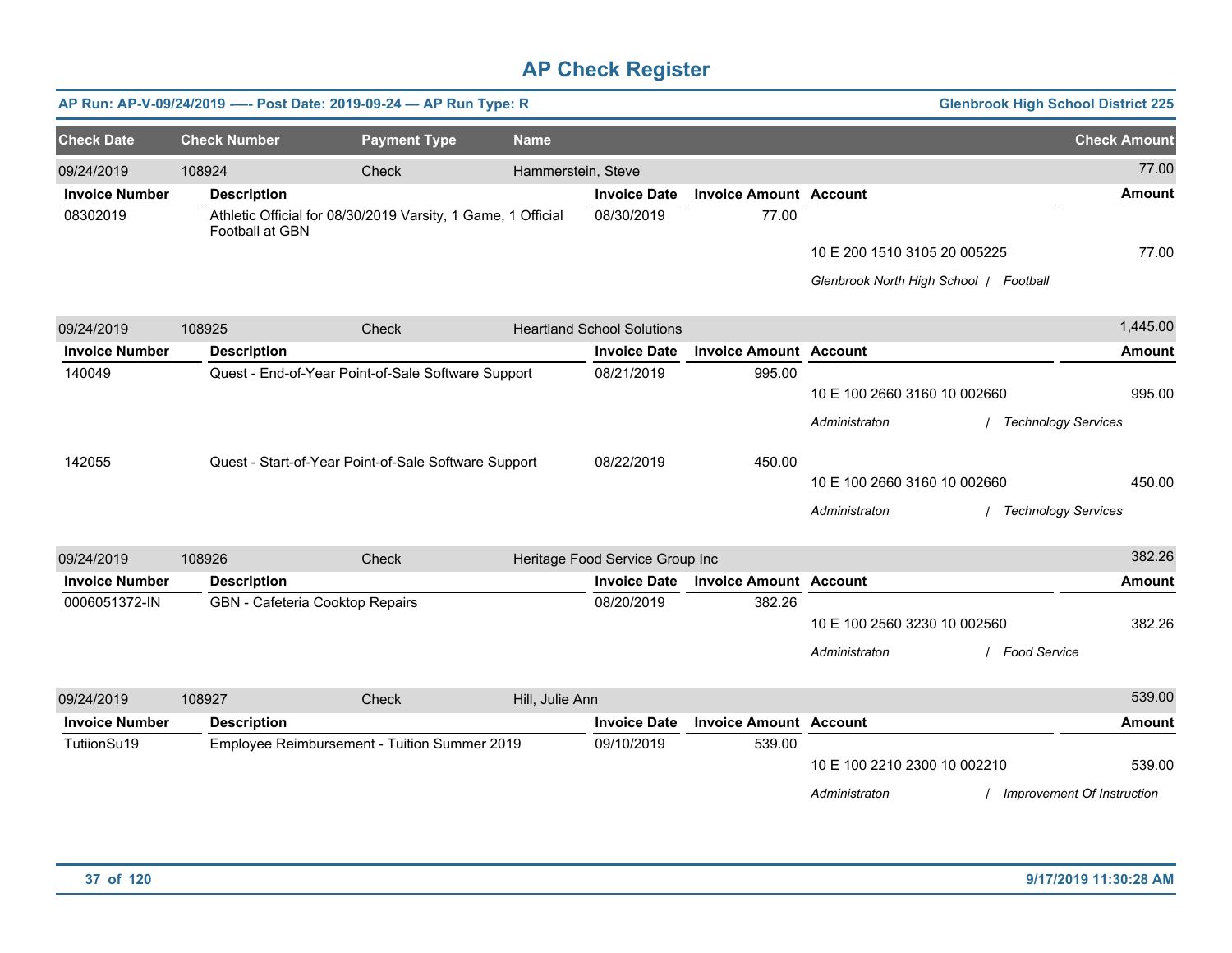|                             |                                 | AP Run: AP-V-09/24/2019 ---- Post Date: 2019-09-24 - AP Run Type: R                                                                                               |                |                          |                               |                                                                                  | <b>Glenbrook High School District 225</b> |                     |
|-----------------------------|---------------------------------|-------------------------------------------------------------------------------------------------------------------------------------------------------------------|----------------|--------------------------|-------------------------------|----------------------------------------------------------------------------------|-------------------------------------------|---------------------|
| <b>Check Date</b>           | <b>Check Number</b>             | <b>Payment Type</b>                                                                                                                                               | <b>Name</b>    |                          |                               |                                                                                  |                                           | <b>Check Amount</b> |
| 09/24/2019                  | 108928                          | Check                                                                                                                                                             | Hoeft, Pantra  |                          |                               |                                                                                  |                                           | 61.35               |
| <b>Invoice Number</b>       | <b>Description</b>              |                                                                                                                                                                   |                | <b>Invoice Date</b>      | <b>Invoice Amount Account</b> |                                                                                  |                                           | <b>Amount</b>       |
| Dues20                      |                                 | Employee Reimbursement - Teacher Professional Dues                                                                                                                |                | 09/11/2019               | 61.35                         | 10 E 100 2640 2404 10 002645<br>Administraton                                    | / Employee Benefits                       | 61.35               |
| 09/24/2019                  | 108929                          | <b>Check</b>                                                                                                                                                      | Home Depot Pro |                          |                               |                                                                                  |                                           | 1,950.26            |
| <b>Invoice Number</b>       | <b>Description</b>              |                                                                                                                                                                   |                | <b>Invoice Date</b>      | <b>Invoice Amount Account</b> |                                                                                  |                                           | <b>Amount</b>       |
| 508608510                   | <b>GBN</b> - Custodial Supplies |                                                                                                                                                                   |                | 08/22/2019               | 453.54                        | 20 E 200 2542 4800 20 009010<br>Glenbrook North High School   Custodial Services |                                           | 453.54              |
| 510670839                   | <b>Batteries</b>                | Custodial Supplies - Handwash, Cleaning Supplies, &                                                                                                               |                | 09/05/2019               | 1,496.72                      | 20 E 300 2542 4100 30 009010<br>Glenbrook South High School / Custodial Services |                                           | 1,496.72            |
| 09/24/2019                  | 108930                          | Check                                                                                                                                                             |                | Houmpavlis, Konstantena  |                               |                                                                                  |                                           | 262.77              |
| <b>Invoice Number</b>       | <b>Description</b>              |                                                                                                                                                                   |                | <b>Invoice Date</b>      | <b>Invoice Amount Account</b> |                                                                                  |                                           | <b>Amount</b>       |
| 09/16/20190-DH<br>09122019a | 9/2/19                          | Employee Reimbursement - Mileage To/From College<br>Board - Advanced Placement Program 6/24/19 - 6/27/19<br>Employee Reimbursement - Hellenic Club Party Supplies |                | 06/24/2019<br>09/03/2019 | 219.47<br>43.30               | 10 E 200 1130 3320 20 001040<br>Glenbrook North High School   Mathematics        |                                           | 219.47              |
|                             |                                 |                                                                                                                                                                   |                |                          |                               | 99 L 990 1529 0000 20 820545<br><b>Student Based Activity</b><br>Account         | / Hellenic Club                           | 43.30               |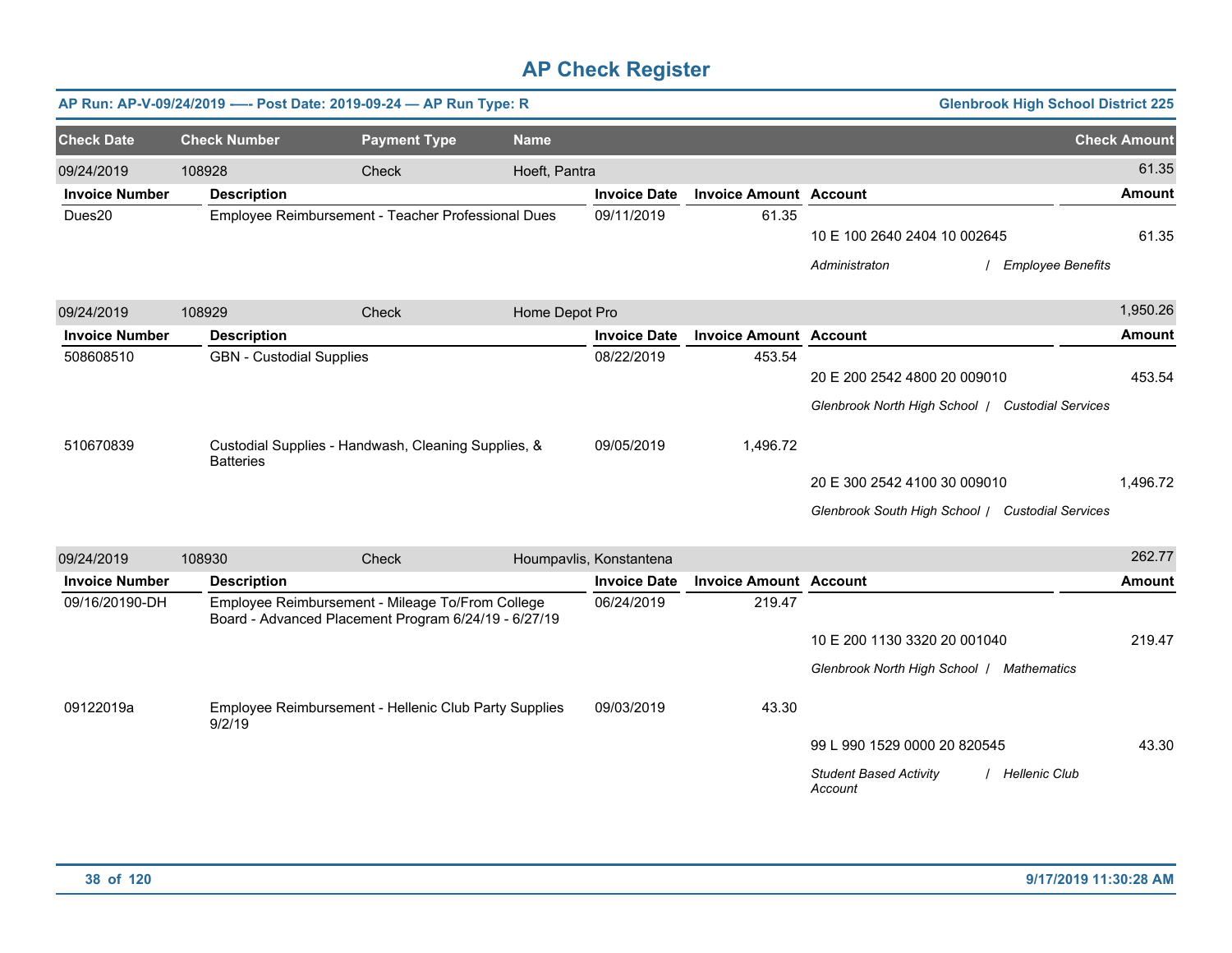|                                       | <b>Glenbrook High School District 225</b>                   |                                            |                                             |             |                                                                                                                            | AP Run: AP-V-09/24/2019 ---- Post Date: 2019-09-24 - AP Run Type: R |                       |
|---------------------------------------|-------------------------------------------------------------|--------------------------------------------|---------------------------------------------|-------------|----------------------------------------------------------------------------------------------------------------------------|---------------------------------------------------------------------|-----------------------|
| <b>Check Amount</b>                   |                                                             |                                            |                                             | <b>Name</b> | <b>Payment Type</b>                                                                                                        | <b>Check Number</b>                                                 | <b>Check Date</b>     |
| 48.97                                 |                                                             |                                            | Idlewood Electric Supply Inc                |             | Check                                                                                                                      | 108931                                                              | 09/24/2019            |
| <b>Amount</b>                         |                                                             | <b>Invoice Amount Account</b>              | <b>Invoice Date</b>                         |             |                                                                                                                            | <b>Description</b>                                                  | <b>Invoice Number</b> |
|                                       |                                                             | 48.97                                      | 08/16/2019                                  |             |                                                                                                                            | <b>GBN</b> - Electrical Supplies                                    | 563751                |
| 48.97                                 | 20 E 200 2544 4842 20 009050                                |                                            |                                             |             |                                                                                                                            |                                                                     |                       |
|                                       | Glenbrook North High School   Building Maintenance          |                                            |                                             |             |                                                                                                                            |                                                                     |                       |
| 280.00                                |                                                             | IHSGGCA/ILHS Girl Gymnastics Coaches Assoc |                                             |             | Check                                                                                                                      | 108932                                                              | 09/24/2019            |
| <b>Amount</b>                         |                                                             | <b>Invoice Amount Account</b>              | <b>Invoice Date</b>                         |             |                                                                                                                            | <b>Description</b>                                                  | <b>Invoice Number</b> |
|                                       |                                                             | 280.00                                     | 10/25/2019                                  |             | GBN - Registration for Illinois High School Girls Gymnastics<br>Coaches Association Clinic 10/25/19 - J Holmbeck, R Dul, & | A Romito                                                            | <b>GGYClinic</b>      |
| 280.00                                | 10 E 200 1510 3320 20 005100                                |                                            |                                             |             |                                                                                                                            |                                                                     |                       |
|                                       | Glenbrook North High School / Athletics                     |                                            |                                             |             |                                                                                                                            |                                                                     |                       |
| 75.00                                 |                                                             |                                            | IJAS/Illinois Junior Academy of Science Inc |             | Check                                                                                                                      | 108933                                                              | 09/24/2019            |
| <b>Amount</b>                         |                                                             | <b>Invoice Amount Account</b>              | <b>Invoice Date</b>                         |             |                                                                                                                            | <b>Description</b>                                                  | <b>Invoice Number</b> |
|                                       |                                                             | 75.00                                      | 09/03/2019                                  |             | GBS Science - State Membership Fees for 2019/20                                                                            |                                                                     | Invoice-09042019      |
| 75.00                                 | 10 E 300 1130 6500 30 001055                                |                                            |                                             |             |                                                                                                                            |                                                                     |                       |
|                                       | Glenbrook South High School / Science                       |                                            |                                             |             |                                                                                                                            |                                                                     |                       |
| 840.00                                |                                                             |                                            | Illinois Office of the State Fire Marshal   |             | Check                                                                                                                      | 108934                                                              | 09/24/2019            |
| <b>Amount</b>                         |                                                             | <b>Invoice Amount Account</b>              | <b>Invoice Date</b>                         |             |                                                                                                                            | <b>Description</b>                                                  | <b>Invoice Number</b> |
| 840.00<br><b>Building Maintenance</b> | 20 E 200 2544 3275 20 009050<br>Glenbrook North High School | 840.00                                     | 08/12/2019                                  |             |                                                                                                                            | GBN - Boiler Inspection Services 8/7/19                             | 9617783               |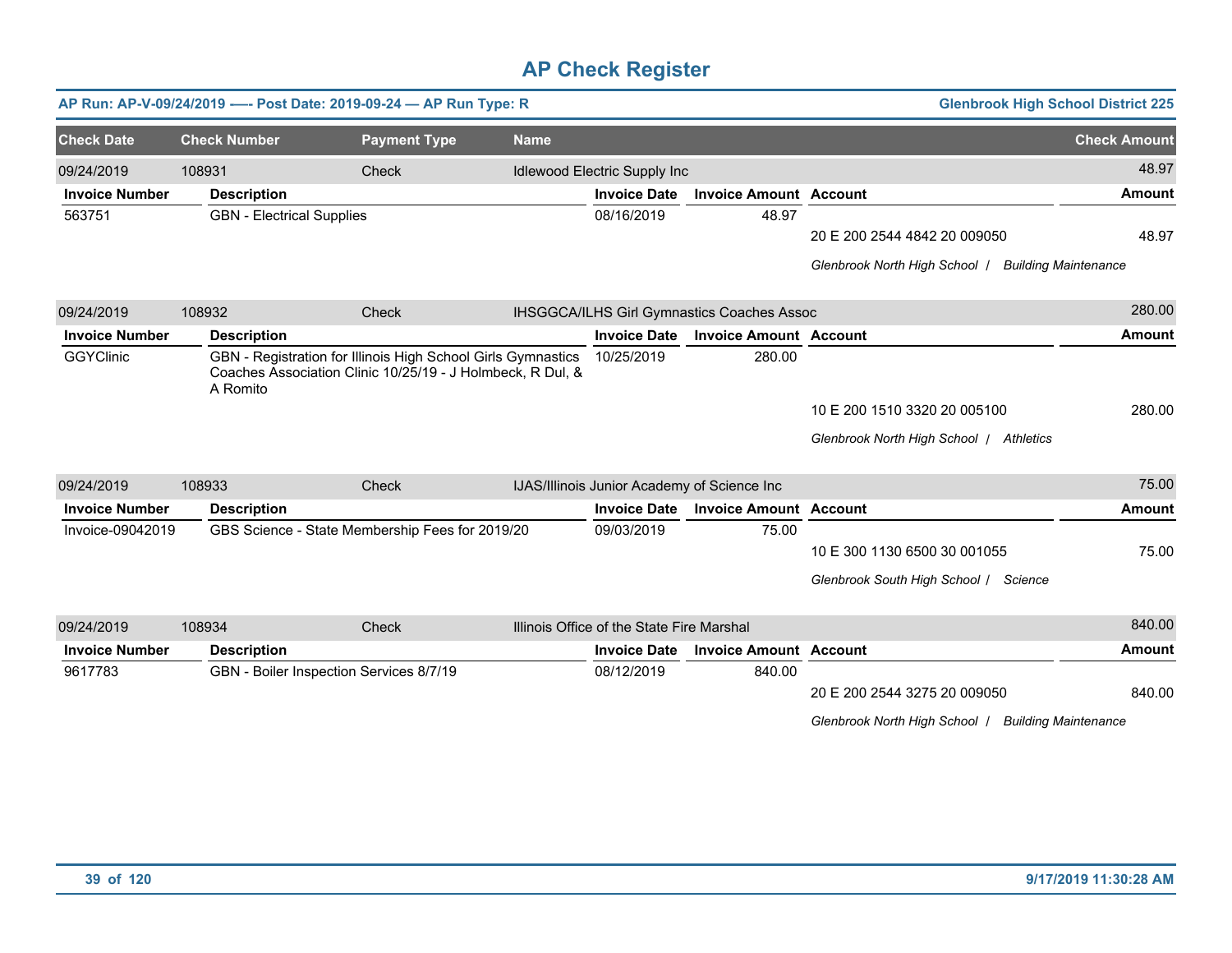|                       |                          | AP Run: AP-V-09/24/2019 ---- Post Date: 2019-09-24 - AP Run Type: R                               |             |                         |                                                      |                                                       | <b>Glenbrook High School District 225</b> |
|-----------------------|--------------------------|---------------------------------------------------------------------------------------------------|-------------|-------------------------|------------------------------------------------------|-------------------------------------------------------|-------------------------------------------|
| <b>Check Date</b>     | <b>Check Number</b>      | <b>Payment Type</b>                                                                               | <b>Name</b> |                         |                                                      |                                                       | <b>Check Amount</b>                       |
| 09/24/2019            | 108935                   | Check                                                                                             |             | Illinois Swimming Inc   |                                                      |                                                       | 788.00                                    |
| <b>Invoice Number</b> | <b>Description</b>       |                                                                                                   |             | <b>Invoice Date</b>     | <b>Invoice Amount Account</b>                        |                                                       | <b>Amount</b>                             |
| 3994                  |                          | Glenbrook Swim Club - Entry Fees - Age Group<br>Championships - Summer Regional 7/25/19 - 7/28/19 |             | 08/31/2019              | 788.00                                               |                                                       |                                           |
|                       |                          |                                                                                                   |             |                         |                                                      | 95 E 950 3200 6500 95 005505                          | 788.00                                    |
|                       |                          |                                                                                                   |             |                         |                                                      | <b>Glenbrook Aquatics</b>                             | <b>Glenbrook Aquatics</b>                 |
| 09/24/2019            | 108936                   | Check                                                                                             |             |                         | <b>INCCRRA/Illinois Network of Child Care Resour</b> |                                                       | 500.00                                    |
| <b>Invoice Number</b> | <b>Description</b>       |                                                                                                   |             | <b>Invoice Date</b>     | <b>Invoice Amount Account</b>                        |                                                       | <b>Amount</b>                             |
| 2593                  |                          | <b>GBN - ECE Level 1 Student Manuals</b>                                                          |             | 09/04/2019              | 200.00                                               |                                                       |                                           |
|                       |                          |                                                                                                   |             |                         |                                                      | 10 E 200 1400 4200 20 001425                          | 200.00                                    |
|                       |                          |                                                                                                   |             |                         |                                                      | Glenbrook North High School   Family/Consumer Science |                                           |
| 2614                  | Manuals                  | GBS - Early Childhood Education Level 1 PDF Student                                               |             | 09/12/2019              | 300.00                                               |                                                       |                                           |
|                       |                          |                                                                                                   |             |                         |                                                      | 10 E 300 1400 4200 30 001425                          | 300.00                                    |
|                       |                          |                                                                                                   |             |                         |                                                      | Glenbrook South High School / Family/Consumer Science |                                           |
| 09/24/2019            | 108937                   | Check                                                                                             |             | Ingram Library Services |                                                      |                                                       | 693.42                                    |
| <b>Invoice Number</b> | <b>Description</b>       |                                                                                                   |             | <b>Invoice Date</b>     | <b>Invoice Amount Account</b>                        |                                                       | <b>Amount</b>                             |
| 40157044              | <b>GBN - Book Credit</b> |                                                                                                   |             | 05/15/2019              | $-26.87$                                             |                                                       |                                           |
|                       |                          |                                                                                                   |             |                         |                                                      | 10 E 200 2222 4300 20 002220                          | $-26.87$                                  |
|                       |                          |                                                                                                   |             |                         |                                                      | Glenbrook North High School   Library Services        |                                           |
| 40700607              | <b>GBN - Book Credit</b> |                                                                                                   |             | 06/25/2019              | $-10.53$                                             |                                                       |                                           |
|                       |                          |                                                                                                   |             |                         |                                                      | 10 E 200 2222 4300 20 002220                          | $-10.53$                                  |
|                       |                          |                                                                                                   |             |                         |                                                      | Glenbrook North High School   Library Services        |                                           |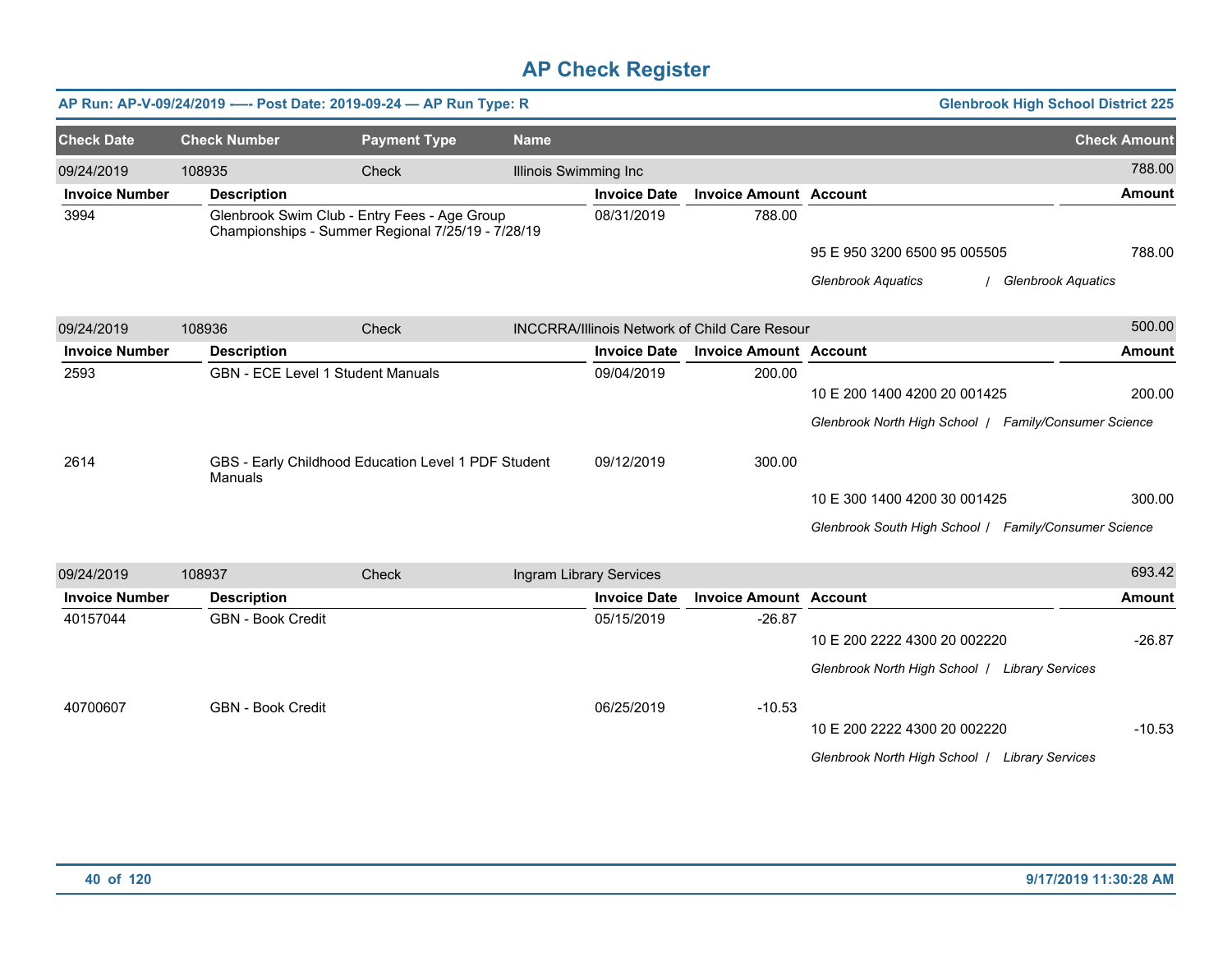|                       |                                 | AP Run: AP-V-09/24/2019 ---- Post Date: 2019-09-24 - AP Run Type: R |                         | <b>Glenbrook High School District 225</b> |                               |                                                               |                     |
|-----------------------|---------------------------------|---------------------------------------------------------------------|-------------------------|-------------------------------------------|-------------------------------|---------------------------------------------------------------|---------------------|
| <b>Check Date</b>     | <b>Check Number</b>             | <b>Payment Type</b>                                                 | <b>Name</b>             |                                           |                               |                                                               | <b>Check Amount</b> |
| 09/24/2019            | 108937                          | Check                                                               | Ingram Library Services |                                           |                               |                                                               | 693.42              |
| <b>Invoice Number</b> | <b>Description</b>              |                                                                     |                         | <b>Invoice Date</b>                       | <b>Invoice Amount Account</b> |                                                               | <b>Amount</b>       |
| 62594696              | GBN - Book Order                |                                                                     |                         | 08/21/2019                                | 28.12                         | 10 E 200 2222 4300 20 002220                                  | 28.12               |
|                       |                                 |                                                                     |                         |                                           |                               | Glenbrook North High School   Library Services                |                     |
| 62595583              | GBN - Book Order                |                                                                     |                         | 08/26/2019                                | 102.49                        |                                                               |                     |
|                       |                                 |                                                                     |                         |                                           |                               | 10 E 200 2222 4300 20 002220                                  | 102.49              |
|                       |                                 |                                                                     |                         |                                           |                               | Glenbrook North High School   Library Services                |                     |
| 62596991              | GBN - Book Order                |                                                                     |                         | 08/29/2019                                | 216.96                        |                                                               |                     |
|                       |                                 |                                                                     |                         |                                           |                               | 10 E 200 2222 4300 20 002220                                  | 216.96              |
|                       |                                 |                                                                     |                         |                                           |                               | Glenbrook North High School   Library Services                |                     |
| 62597177              |                                 | GBN - Lost Cart Book Replacement                                    |                         | 08/30/2019                                | 253.48                        |                                                               |                     |
|                       |                                 |                                                                     |                         |                                           |                               | 99 L 990 1529 0000 20 820660                                  | 253.48              |
|                       |                                 |                                                                     |                         |                                           |                               | <b>Student Based Activity</b><br>/ Library Account<br>Account |                     |
| 62598221              | GBN - Tuesday Book Order        |                                                                     |                         | 09/04/2019                                | 69.50                         |                                                               |                     |
|                       |                                 |                                                                     |                         |                                           |                               | 10 E 200 2222 4300 20 002220                                  | 69.50               |
|                       |                                 |                                                                     |                         |                                           |                               | Glenbrook North High School   Library Services                |                     |
| 67120278              | GBN - Replacement of Lost Books |                                                                     |                         | 09/02/2019                                | 60.27                         |                                                               |                     |
|                       |                                 |                                                                     |                         |                                           |                               | 99 L 990 1529 0000 20 820660                                  | 60.27               |
|                       |                                 |                                                                     |                         |                                           |                               | <b>Student Based Activity</b><br>/ Library Account<br>Account |                     |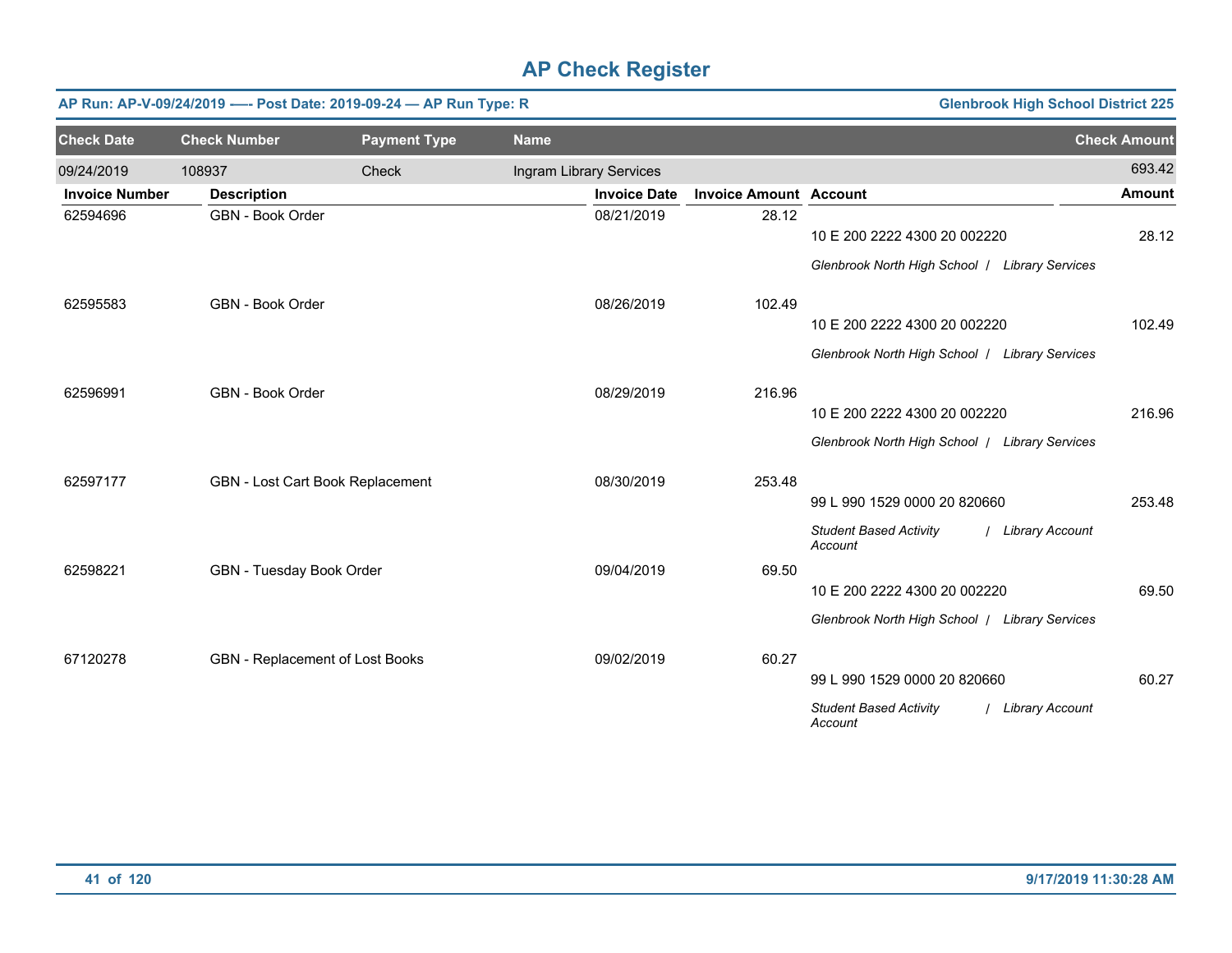|                       | AP Run: AP-V-09/24/2019 ---- Post Date: 2019-09-24 - AP Run Type: R |                                                              |                |                             |                               |                                                                                         | <b>Glenbrook High School District 225</b> |
|-----------------------|---------------------------------------------------------------------|--------------------------------------------------------------|----------------|-----------------------------|-------------------------------|-----------------------------------------------------------------------------------------|-------------------------------------------|
| <b>Check Date</b>     | <b>Check Number</b>                                                 | <b>Payment Type</b>                                          | <b>Name</b>    |                             |                               |                                                                                         | <b>Check Amount</b>                       |
| 09/24/2019            | 108938                                                              | Check                                                        |                | Interior Investments LLC    |                               |                                                                                         | 20,962.75                                 |
| <b>Invoice Number</b> | <b>Description</b>                                                  |                                                              |                | <b>Invoice Date</b>         | <b>Invoice Amount Account</b> |                                                                                         | <b>Amount</b>                             |
| 161348                | <b>GBN - SAO Furniture</b>                                          |                                                              |                | 09/13/2019                  | 11,057.13                     | 20 E 200 2530 5215 20 009830                                                            | 11,057.13                                 |
|                       |                                                                     |                                                              |                |                             |                               | Glenbrook North High School   Special Building Projects                                 |                                           |
| 161349                | <b>GBN - SAO Furniture</b>                                          |                                                              |                | 09/13/2019                  | 9,905.62                      |                                                                                         |                                           |
|                       |                                                                     |                                                              |                |                             |                               | 20 E 200 2530 5215 20 009830<br>Glenbrook North High School   Special Building Projects | 9,905.62                                  |
|                       |                                                                     |                                                              |                |                             |                               |                                                                                         |                                           |
| 09/24/2019            | 108939                                                              | Check                                                        |                | Jack Henry & Associates Inc |                               |                                                                                         | 45.00                                     |
| <b>Invoice Number</b> | <b>Description</b>                                                  |                                                              |                | <b>Invoice Date</b>         | <b>Invoice Amount Account</b> |                                                                                         | <b>Amount</b>                             |
| 3121655               |                                                                     | Summer Athletic Camp ACH Payment Services - April 2019       |                | 05/01/2019                  | 30.00                         |                                                                                         |                                           |
|                       |                                                                     |                                                              |                |                             |                               | 10 E 100 1510 3160 10 005400                                                            | 30.00                                     |
|                       |                                                                     |                                                              |                |                             |                               | Administraton                                                                           | <b>Summer Athletic Camp</b>               |
| 3219291               | Fees - August 2019                                                  | Summer Athletic Camp ACH Payment Services & Setup            |                | 09/01/2019                  | 15.00                         |                                                                                         |                                           |
|                       |                                                                     |                                                              |                |                             |                               | 10 E 100 1510 3160 10 005400                                                            | 15.00                                     |
|                       |                                                                     |                                                              |                |                             |                               | Administraton                                                                           | <b>Summer Athletic Camp</b>               |
| 09/24/2019            | 108940                                                              | Check                                                        | Jakobsze, John |                             |                               |                                                                                         | 106.00                                    |
| <b>Invoice Number</b> | <b>Description</b>                                                  |                                                              |                | <b>Invoice Date</b>         | <b>Invoice Amount Account</b> |                                                                                         | <b>Amount</b>                             |
| 09032019              | Officials Soccer (Boys) at GBS                                      | Athletic Official for 09/03/2019 Varsity, 2 Games, 2 or More |                | 09/03/2019                  | 106.00                        |                                                                                         |                                           |
|                       |                                                                     |                                                              |                |                             |                               | 10 E 300 1510 3105 30 005245                                                            | 106.00                                    |
|                       |                                                                     |                                                              |                |                             |                               | Glenbrook South High School / Boys Soccer                                               |                                           |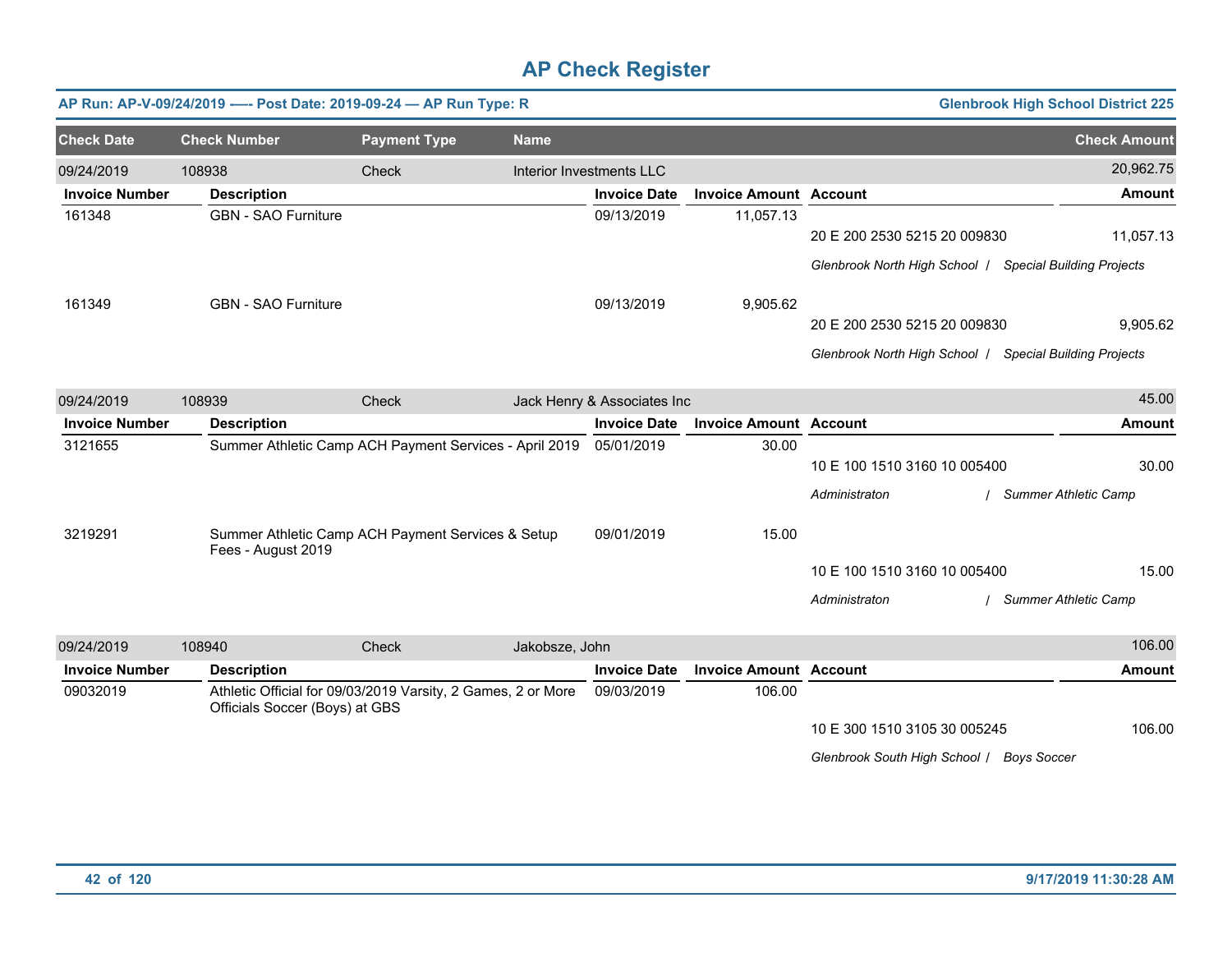|                       |                        | AP Run: AP-V-09/24/2019 ---- Post Date: 2019-09-24 - AP Run Type: R                                 |                  |                     |                               | <b>Glenbrook High School District 225</b>                       |                     |
|-----------------------|------------------------|-----------------------------------------------------------------------------------------------------|------------------|---------------------|-------------------------------|-----------------------------------------------------------------|---------------------|
| <b>Check Date</b>     | <b>Check Number</b>    | <b>Payment Type</b>                                                                                 | <b>Name</b>      |                     |                               |                                                                 | <b>Check Amount</b> |
| 09/24/2019            | 108941                 | Check                                                                                               | Johnstone, Brian |                     |                               |                                                                 | 185.00              |
| <b>Invoice Number</b> | <b>Description</b>     |                                                                                                     |                  | <b>Invoice Date</b> | <b>Invoice Amount Account</b> |                                                                 | <b>Amount</b>       |
| 09072019              | Varsity 2 Games at GBN | Athletic Official for 09/07/2019 Tournament Volleyball (Girls) 09/07/2019                           |                  |                     | 96.00                         |                                                                 |                     |
|                       |                        |                                                                                                     |                  |                     |                               | 10 E 200 1510 3105 20 005395                                    | 96.00               |
|                       |                        |                                                                                                     |                  |                     |                               | Glenbrook North High School   Girls Volleyball                  |                     |
| 09102019              |                        | Athletic Official for 09/10/2019 Varsity, 2 Games, 2 or More<br>Officials Volleyball (Girls) at GBN |                  | 09/10/2019          | 89.00                         |                                                                 |                     |
|                       |                        |                                                                                                     |                  |                     |                               | 10 E 200 1510 3105 20 005395                                    | 89.00               |
|                       |                        |                                                                                                     |                  |                     |                               | Glenbrook North High School   Girls Volleyball                  |                     |
| 09/24/2019            | 108942                 | Check                                                                                               | Joras, Ed        |                     |                               |                                                                 | 65.00               |
| <b>Invoice Number</b> | <b>Description</b>     |                                                                                                     |                  | <b>Invoice Date</b> | <b>Invoice Amount Account</b> |                                                                 | <b>Amount</b>       |
| 09142019              |                        | Athletic Official for 09/14/2019 Varsity, 1 Game, 2 or More<br>Officials Soccer (Boys) at GBN       |                  | 09/14/2019          | 65.00                         |                                                                 |                     |
|                       |                        |                                                                                                     |                  |                     |                               | 10 E 200 1510 3105 20 005245                                    | 65.00               |
|                       |                        |                                                                                                     |                  |                     |                               | Glenbrook North High School   Boys Soccer                       |                     |
| 09/24/2019            | 108943                 | Check                                                                                               | Jostens          |                     |                               |                                                                 | 30,524.72           |
| <b>Invoice Number</b> | <b>Description</b>     |                                                                                                     |                  | <b>Invoice Date</b> | <b>Invoice Amount Account</b> |                                                                 | Amount              |
| 1178363               | Publishing             | GBN - Final Payment for 2018/19 Laconian Yearbook                                                   |                  | 05/29/2019          | 30,466.60                     |                                                                 |                     |
|                       |                        |                                                                                                     |                  |                     |                               | 99 L 990 1529 0000 20 820610                                    | 30,466.60           |
|                       |                        |                                                                                                     |                  |                     |                               | <b>Student Based Activity</b><br>/ Laconian-yearbook<br>Account |                     |
| 23502768              |                        | GBS - Two Diploma Reprints for Alum                                                                 |                  | 09/03/2019          | 47.77                         |                                                                 |                     |
|                       |                        |                                                                                                     |                  |                     |                               | 10 E 300 2410 4121 30 002410                                    | 47.77               |
|                       |                        |                                                                                                     |                  |                     |                               | Glenbrook South High School / Principal's Office                |                     |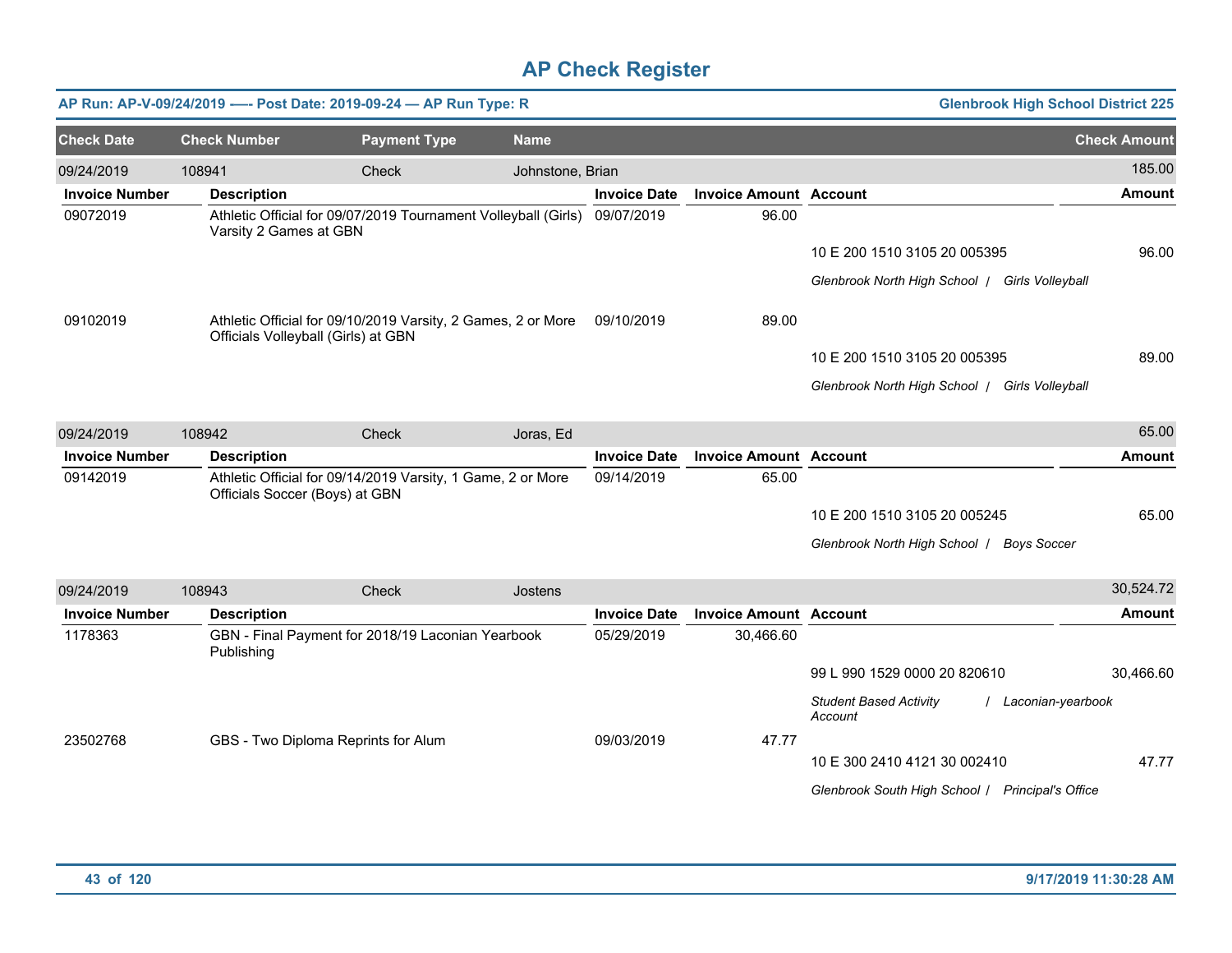|                       |                     | AP Run: AP-V-09/24/2019 ---- Post Date: 2019-09-24 - AP Run Type: R |                       |                     |                               |                                                  | <b>Glenbrook High School District 225</b> |
|-----------------------|---------------------|---------------------------------------------------------------------|-----------------------|---------------------|-------------------------------|--------------------------------------------------|-------------------------------------------|
| <b>Check Date</b>     | <b>Check Number</b> | <b>Payment Type</b>                                                 | <b>Name</b>           |                     |                               |                                                  | <b>Check Amount</b>                       |
| 09/24/2019            | 108943              | Check                                                               | Jostens               |                     |                               |                                                  | 30,524.72                                 |
| <b>Invoice Number</b> | <b>Description</b>  |                                                                     |                       | <b>Invoice Date</b> | <b>Invoice Amount Account</b> |                                                  | <b>Amount</b>                             |
| 23502789              | GBS - Diploma       |                                                                     |                       | 09/03/2019          | 10.35                         |                                                  |                                           |
|                       |                     |                                                                     |                       |                     |                               | 10 E 300 2410 4121 30 002410                     | 10.35                                     |
|                       |                     |                                                                     |                       |                     |                               | Glenbrook South High School / Principal's Office |                                           |
| 09/24/2019            | 108944              | Check                                                               | Judy, Michael or Lisa |                     |                               |                                                  | 367.33                                    |
| <b>Invoice Number</b> | <b>Description</b>  |                                                                     |                       | <b>Invoice Date</b> | <b>Invoice Amount Account</b> |                                                  | <b>Amount</b>                             |
| 9/4/2019              |                     | Parent Reimbursement - Girls Swimming Party Supplies                |                       | 08/19/2019          | 367.33                        |                                                  |                                           |
|                       |                     |                                                                     |                       |                     |                               | 99 L 990 1529 0000 30 831195                     | 367.33                                    |
|                       |                     |                                                                     |                       |                     |                               | <b>Student Based Activity</b><br>Account         | / GBS Swim/Diving-Boys                    |
| 09/24/2019            | 108945              | Check                                                               | Jun, Jen              |                     |                               |                                                  | 2,310.00                                  |
| <b>Invoice Number</b> | <b>Description</b>  |                                                                     |                       | <b>Invoice Date</b> | <b>Invoice Amount Account</b> |                                                  | <b>Amount</b>                             |
| Tutiion18.19          | 2019                | Employee Reimbursement - Tuition Fall 2018 - Summer                 |                       | 09/09/2019          | 2,310.00                      |                                                  |                                           |
|                       |                     |                                                                     |                       |                     |                               | 10 E 100 2210 2300 10 002210                     | 2,310.00                                  |
|                       |                     |                                                                     |                       |                     |                               | Administraton                                    | Improvement Of Instruction                |
| 09/24/2019            | 108946              | Check                                                               | Kane, Hillary A       |                     |                               |                                                  | 715.00                                    |
| <b>Invoice Number</b> | <b>Description</b>  |                                                                     |                       | <b>Invoice Date</b> | <b>Invoice Amount Account</b> |                                                  | <b>Amount</b>                             |
| TuitionSummer19.      |                     | Employee Reimbursement - Tuition Summer 2019                        |                       | 09/05/2019          | 715.00                        |                                                  |                                           |
|                       |                     |                                                                     |                       |                     |                               | 10 E 100 2210 2300 10 002210                     | 715.00                                    |
|                       |                     |                                                                     |                       |                     |                               | Administraton                                    | Improvement Of Instruction                |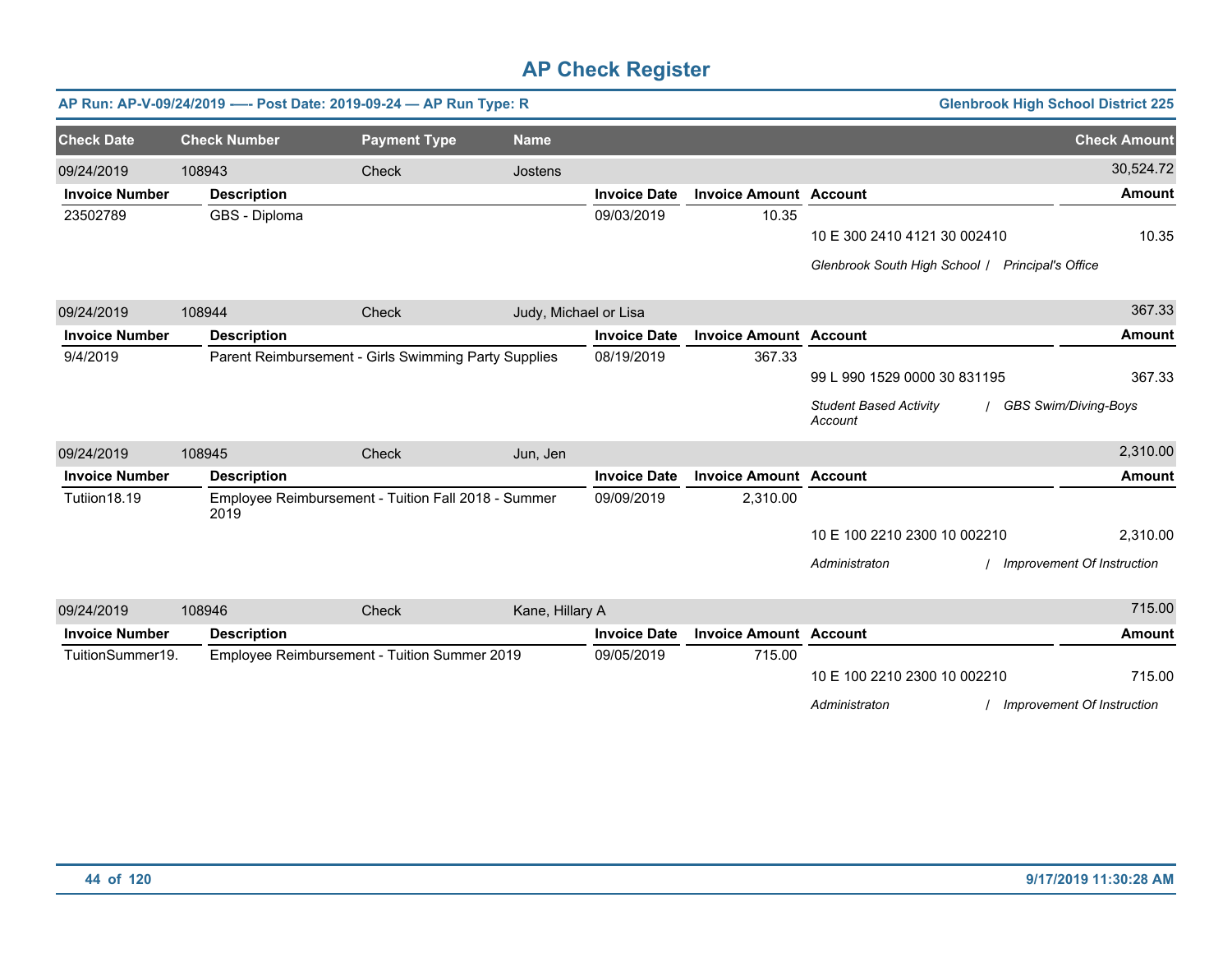|                       |                                 | AP Run: AP-V-09/24/2019 ---- Post Date: 2019-09-24 - AP Run Type: R                               |                           |                     |                               | <b>Glenbrook High School District 225</b>        |                     |
|-----------------------|---------------------------------|---------------------------------------------------------------------------------------------------|---------------------------|---------------------|-------------------------------|--------------------------------------------------|---------------------|
| <b>Check Date</b>     | <b>Check Number</b>             | <b>Payment Type</b>                                                                               | <b>Name</b>               |                     |                               |                                                  | <b>Check Amount</b> |
| 09/24/2019            | 108947                          | Check                                                                                             | Karcz, Bob                |                     |                               |                                                  | 101.00              |
| <b>Invoice Number</b> | <b>Description</b>              |                                                                                                   |                           | <b>Invoice Date</b> | <b>Invoice Amount Account</b> |                                                  | <b>Amount</b>       |
| 08312019              | Official Soccer (Boys) at GBN   | Athletic Official for 08/31/2019 Lower Level, 2 Games, 1                                          |                           | 08/31/2019          | 101.00                        |                                                  |                     |
|                       |                                 |                                                                                                   |                           |                     |                               | 10 E 200 1510 3105 20 005245                     | 101.00              |
|                       |                                 |                                                                                                   |                           |                     |                               | Glenbrook North High School   Boys Soccer        |                     |
| 09/24/2019            | 108948                          | Check                                                                                             | <b>KC Fitness Service</b> |                     |                               |                                                  | 6,557.29            |
| <b>Invoice Number</b> | <b>Description</b>              |                                                                                                   |                           | <b>Invoice Date</b> | <b>Invoice Amount Account</b> |                                                  | <b>Amount</b>       |
| 62414                 | 2020                            | Bi-Annual Maintenance Agreement - July 2019 & March                                               |                           | 07/22/2019          | 5,300.00                      |                                                  |                     |
|                       |                                 |                                                                                                   |                           |                     |                               | 10 E 300 1130 3230 30 001050                     | 5,300.00            |
|                       |                                 |                                                                                                   |                           |                     |                               | Glenbrook South High School / Physical Education |                     |
| 62495                 |                                 | GBS - Fitness Equipment Repair                                                                    |                           | 08/15/2019          | 1,060.15                      |                                                  |                     |
|                       |                                 |                                                                                                   |                           |                     |                               | 10 E 300 1130 3230 30 001050                     | 1,060.15            |
|                       |                                 |                                                                                                   |                           |                     |                               | Glenbrook South High School / Physical Education |                     |
| 62499                 | <b>Fitness Equipment Repair</b> |                                                                                                   |                           | 08/20/2019          | 197.14                        |                                                  |                     |
|                       |                                 |                                                                                                   |                           |                     |                               | 10 E 300 1130 3230 30 001050                     | 197.14              |
|                       |                                 |                                                                                                   |                           |                     |                               | Glenbrook South High School / Physical Education |                     |
| 09/24/2019            | 108949                          | Check                                                                                             | Khiavi, Ali               |                     |                               |                                                  | 150.00              |
| <b>Invoice Number</b> | <b>Description</b>              |                                                                                                   |                           | <b>Invoice Date</b> | <b>Invoice Amount Account</b> |                                                  | <b>Amount</b>       |
| 08282019              |                                 | Athletic Official for 08/28/2019 Lower Level, 1 Game, 2 or<br>More Officials Soccer (Boys) at GBN |                           | 08/28/2019          | 55.00                         |                                                  |                     |
|                       |                                 |                                                                                                   |                           |                     |                               | 10 E 200 1510 3105 20 005245                     | 55.00               |
|                       |                                 |                                                                                                   |                           |                     |                               | Glenbrook North High School   Boys Soccer        |                     |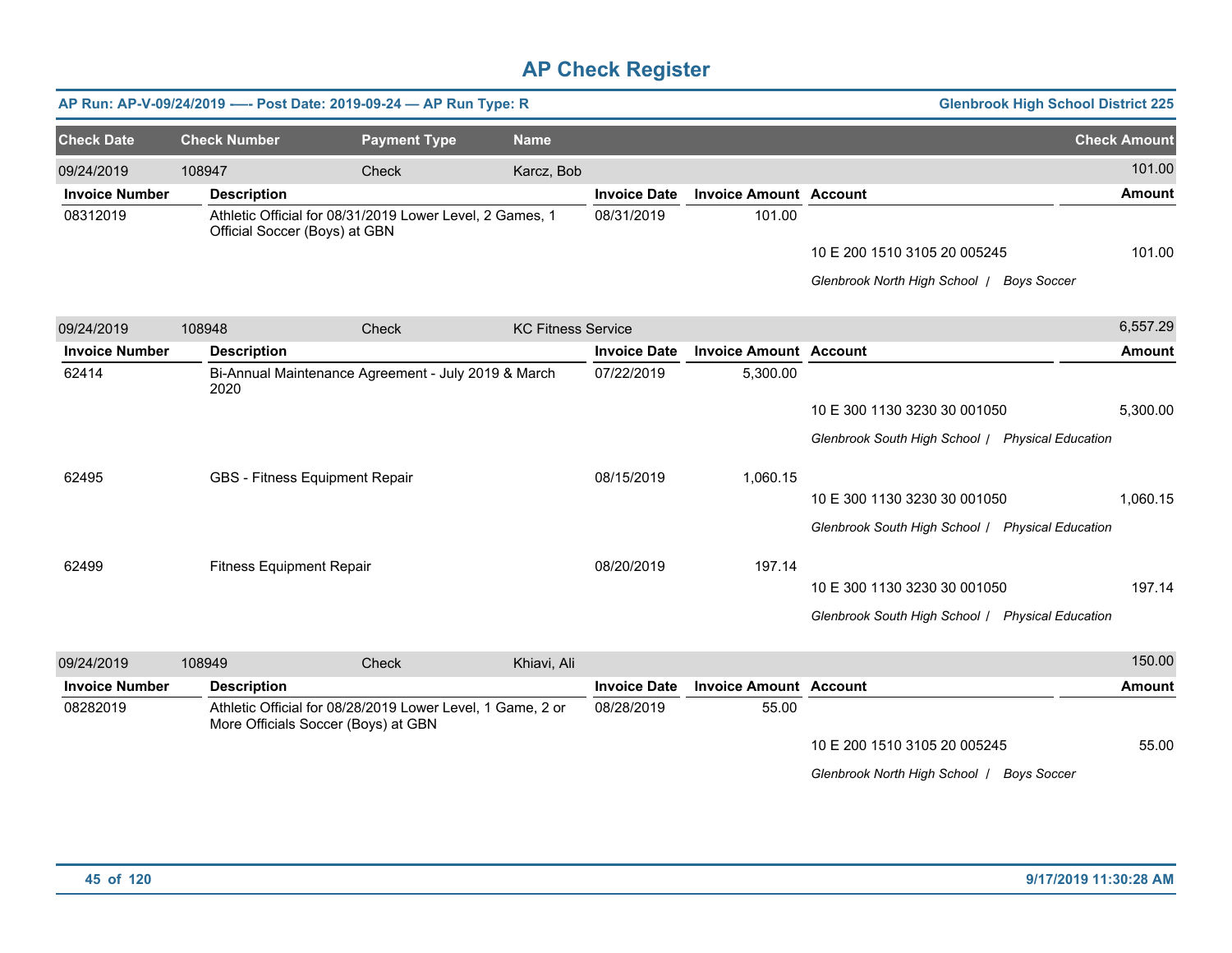|                          |                         | AP Run: AP-V-09/24/2019 ---- Post Date: 2019-09-24 - AP Run Type: R                                |                 |                     |                               | <b>Glenbrook High School District 225</b>           |                     |
|--------------------------|-------------------------|----------------------------------------------------------------------------------------------------|-----------------|---------------------|-------------------------------|-----------------------------------------------------|---------------------|
| <b>Check Date</b>        | <b>Check Number</b>     | <b>Payment Type</b>                                                                                | <b>Name</b>     |                     |                               |                                                     | <b>Check Amount</b> |
| 09/24/2019               | 108949                  | Check                                                                                              | Khiavi, Ali     |                     |                               |                                                     | 150.00              |
| <b>Invoice Number</b>    | <b>Description</b>      |                                                                                                    |                 | <b>Invoice Date</b> | <b>Invoice Amount Account</b> |                                                     | <b>Amount</b>       |
| 08312019                 |                         | Athletic Official for 08/31/2019 Lower Level, 2 Games, 2 or<br>More Officials Soccer (Boys) at GBN |                 | 08/31/2019          | 95.00                         |                                                     |                     |
|                          |                         |                                                                                                    |                 |                     |                               | 10 E 200 1510 3105 20 005245                        | 95.00               |
|                          |                         |                                                                                                    |                 |                     |                               | Glenbrook North High School /<br><b>Boys Soccer</b> |                     |
| 09/24/2019               | 108950                  | Check                                                                                              | Khouri, Albert  |                     |                               |                                                     | 161.00              |
| <b>Invoice Number</b>    | <b>Description</b>      |                                                                                                    |                 | <b>Invoice Date</b> | <b>Invoice Amount Account</b> |                                                     | <b>Amount</b>       |
| 09032019                 |                         | Athletic Official for 09/03/2019 Lower Level, 1 Game, 2 or<br>More Officials Soccer (Boys) at GBN  |                 | 09/03/2019          | 55.00                         |                                                     |                     |
|                          |                         |                                                                                                    |                 |                     |                               | 10 E 200 1510 3105 20 005245                        | 55.00               |
|                          |                         |                                                                                                    |                 |                     |                               | Glenbrook North High School /<br><b>Boys Soccer</b> |                     |
| 09052019                 |                         | Athletic Official for 09/05/2019 Varsity, 1 Game, 2 or More<br>Officials Soccer (Boys) at GBS      |                 | 09/05/2019          | 106.00                        |                                                     |                     |
|                          |                         |                                                                                                    |                 |                     |                               | 10 E 300 1510 3105 30 005245                        | 106.00              |
|                          |                         |                                                                                                    |                 |                     |                               | Glenbrook South High School / Boys Soccer           |                     |
| 09/24/2019               | 108951                  | Check                                                                                              | King, Geraldine |                     |                               |                                                     | 108.76              |
| <b>Invoice Number</b>    | <b>Description</b>      |                                                                                                    |                 | <b>Invoice Date</b> | <b>Invoice Amount Account</b> |                                                     | <b>Amount</b>       |
| Mileage - August<br>2019 | Placement - August 2019 | Parent Reimbursement - Mileage To/From Alternative                                                 |                 | 08/31/2019          | 108.76                        |                                                     |                     |
|                          |                         |                                                                                                    |                 |                     |                               | 40 E 100 2550 3311 10 001300                        | 108.76              |

*Administraton* / *Special Education*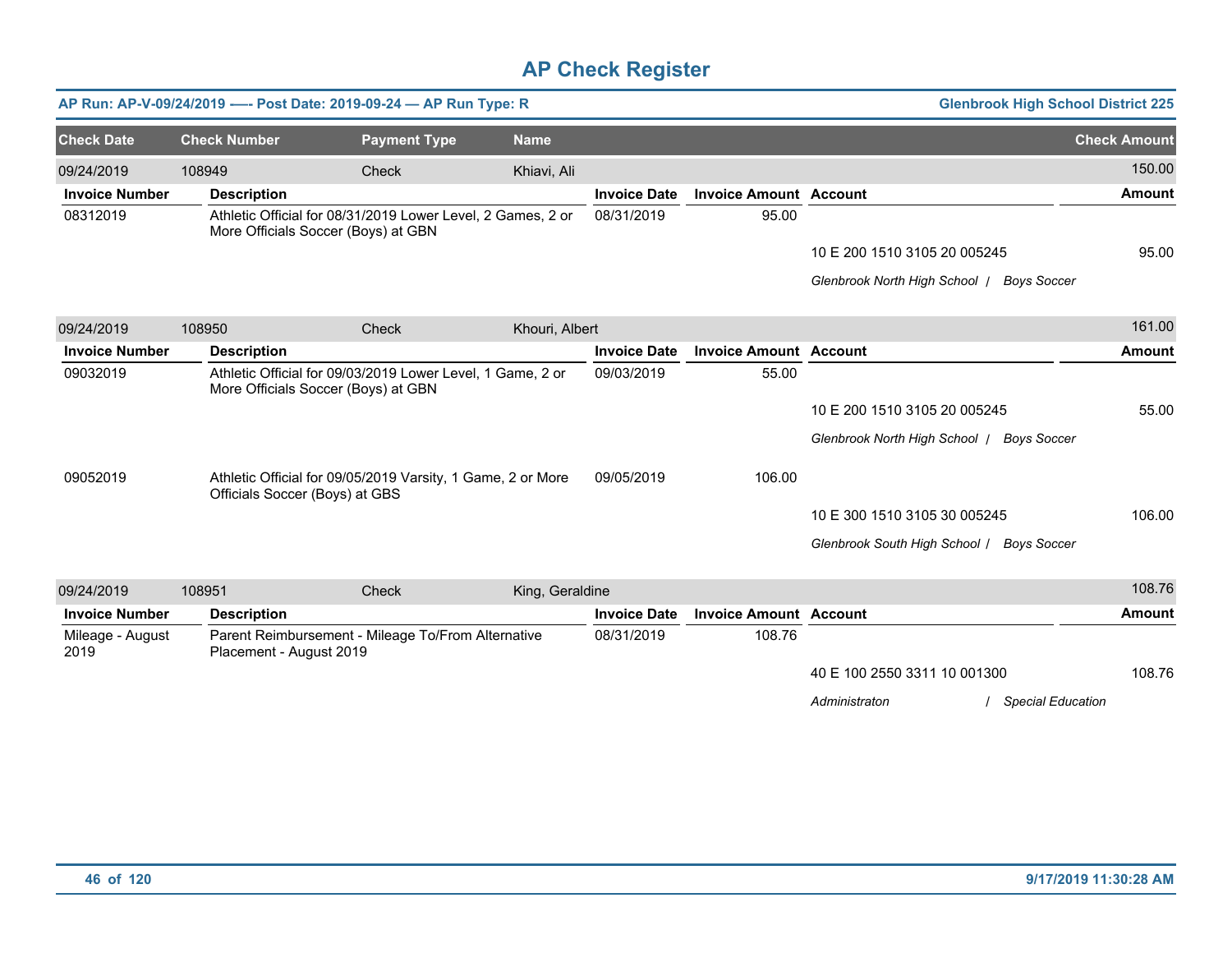|                         |                            | AP Run: AP-V-09/24/2019 ---- Post Date: 2019-09-24 - AP Run Type: R |                   |                                        |                               | <b>Glenbrook High School District 225</b>                                                    |                     |
|-------------------------|----------------------------|---------------------------------------------------------------------|-------------------|----------------------------------------|-------------------------------|----------------------------------------------------------------------------------------------|---------------------|
| <b>Check Date</b>       | <b>Check Number</b>        | <b>Payment Type</b>                                                 | <b>Name</b>       |                                        |                               |                                                                                              | <b>Check Amount</b> |
| 09/24/2019              | 108952                     | Check                                                               |                   | Kintetsu International Express         |                               |                                                                                              | 534.20              |
| <b>Invoice Number</b>   | <b>Description</b>         |                                                                     |                   | <b>Invoice Date</b>                    | <b>Invoice Amount Account</b> |                                                                                              | <b>Amount</b>       |
| 8130863                 |                            | GBS - Japan Trip Cell Phone Rental                                  |                   | 09/04/2019                             | 534.20                        | 99 L 990 1529 0000 30 830920<br><b>Student Based Activity</b><br>/ Japanese Grant<br>Account | 534.20              |
| 09/24/2019              | 108953                     | Check                                                               |                   | Kiwanis International, Member Services |                               |                                                                                              | 264.00              |
| <b>Invoice Number</b>   | <b>Description</b>         |                                                                     |                   | <b>Invoice Date</b>                    | <b>Invoice Amount Account</b> |                                                                                              | <b>Amount</b>       |
| H83836 GBS 2019<br>dues |                            | GBS - Key Club Dues for 2019/20                                     |                   | 09/16/2019                             | 264.00                        | 99 L 990 1529 0000 30 830600<br><b>Student Based Activity</b><br>/ Key Club<br>Account       | 264.00              |
| 09/24/2019              | 108954                     | Check                                                               | Knudson, Benjamin |                                        |                               |                                                                                              | 89.00               |
| <b>Invoice Number</b>   | <b>Description</b>         |                                                                     |                   | <b>Invoice Date</b>                    | <b>Invoice Amount Account</b> |                                                                                              | <b>Amount</b>       |
| 08292019                | Cross County (Boys) at GBS | Athletic Official for 08/29/2019 Varsity, 1 Game, 1 Official        |                   | 08/29/2019                             | 89.00                         | 10 E 300 1510 3105 30 005220<br>Glenbrook South High School / Boys Cross Country             | 89.00               |
| 09/24/2019              | 108955                     | Check                                                               | Kotsadam, Ann E   |                                        |                               |                                                                                              | 1,260.00            |
| <b>Invoice Number</b>   | <b>Description</b>         |                                                                     |                   | <b>Invoice Date</b>                    | <b>Invoice Amount Account</b> |                                                                                              | <b>Amount</b>       |
| TuitionSummer19         |                            | Employee Reimbursement - Tuition Summer 2019                        |                   | 09/05/2019                             | 1,260.00                      | 10 E 100 2210 2300 10 002210<br>/ Improvement Of Instruction<br>Administraton                | 1,260.00            |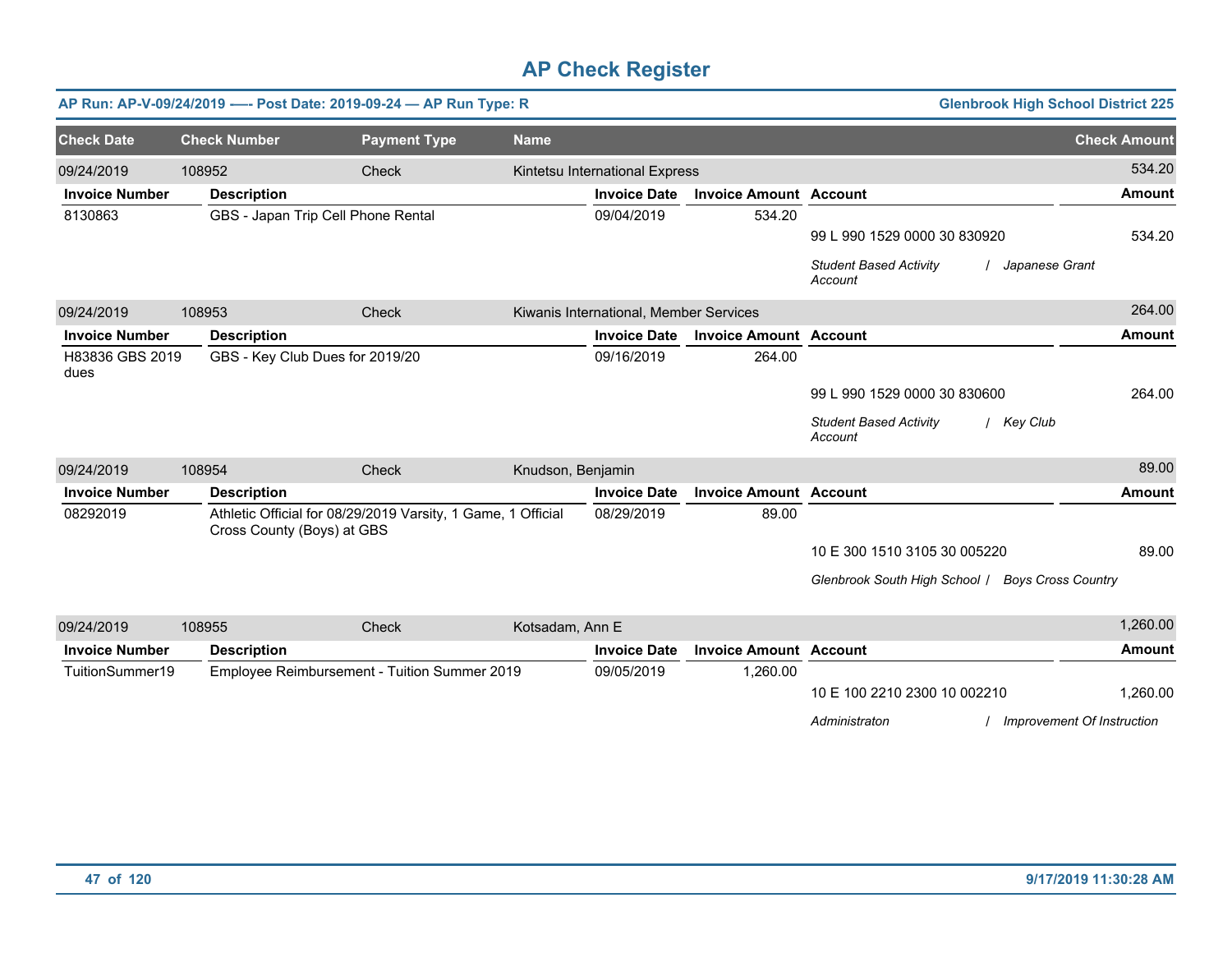|                       |                        | AP Run: AP-V-09/24/2019 ---- Post Date: 2019-09-24 - AP Run Type: R                                                 |                   |                                  |                               |                                                | <b>Glenbrook High School District 225</b> |
|-----------------------|------------------------|---------------------------------------------------------------------------------------------------------------------|-------------------|----------------------------------|-------------------------------|------------------------------------------------|-------------------------------------------|
| <b>Check Date</b>     | <b>Check Number</b>    | <b>Payment Type</b>                                                                                                 | <b>Name</b>       |                                  |                               |                                                | <b>Check Amount</b>                       |
| 09/24/2019            | 108956                 | Check                                                                                                               | Kotsifas, Vlasios |                                  |                               |                                                | 96.00                                     |
| <b>Invoice Number</b> | <b>Description</b>     |                                                                                                                     |                   | <b>Invoice Date</b>              | <b>Invoice Amount Account</b> |                                                | <b>Amount</b>                             |
| 09072019              | Varsity 2 Games at GBN | Athletic Official for 09/07/2019 Tournament Volleyball (Girls) 09/07/2019                                           |                   |                                  | 96.00                         |                                                |                                           |
|                       |                        |                                                                                                                     |                   |                                  |                               | 10 E 200 1510 3105 20 005395                   | 96.00                                     |
|                       |                        |                                                                                                                     |                   |                                  |                               | Glenbrook North High School   Girls Volleyball |                                           |
| 09/24/2019            | 108957                 | Check                                                                                                               |                   | Lake County Educational Services |                               |                                                | 1,435.00                                  |
| <b>Invoice Number</b> | <b>Description</b>     |                                                                                                                     |                   | <b>Invoice Date</b>              | <b>Invoice Amount Account</b> |                                                | <b>Amount</b>                             |
| W0044549              |                        | GBS - Registration for Effective Intercultural Communication 09/03/2019<br>in a Globalizing World 11/8/19 - S Wolfe |                   |                                  | 205.00                        |                                                |                                           |
|                       |                        |                                                                                                                     |                   |                                  |                               | 10 E 100 2300 3125 10 002324                   | 205.00                                    |
|                       |                        |                                                                                                                     |                   |                                  |                               | Administraton                                  | <b>Educational Services</b>               |
| W0044551              |                        | GBS - Registration for Effective Intercultural Communication 09/03/2019<br>in a Globalizing World 11/8/19 - D Fitch |                   |                                  | 205.00                        |                                                |                                           |
|                       |                        |                                                                                                                     |                   |                                  |                               | 10 E 100 2300 3125 10 002324                   | 205.00                                    |
|                       |                        |                                                                                                                     |                   |                                  |                               | Administraton                                  | / Educational Services                    |
| W0044552              |                        | GBS - Registration for Effective Intercultural Communication 09/03/2019                                             |                   |                                  | 205.00                        |                                                |                                           |
|                       |                        | in a Globalizing World 11/8/19 - M Maranto                                                                          |                   |                                  |                               |                                                |                                           |
|                       |                        |                                                                                                                     |                   |                                  |                               | 10 E 100 2300 3125 10 002324                   | 205.00                                    |
|                       |                        |                                                                                                                     |                   |                                  |                               | Administraton                                  | <b>Educational Services</b>               |
| W0044553              |                        | GBS - Registration for Effective Intercultural Communication 09/03/2019<br>in a Globalizing World 11/8/19 - D Hall  |                   |                                  | 205.00                        |                                                |                                           |
|                       |                        |                                                                                                                     |                   |                                  |                               | 10 E 100 2300 3125 10 002324                   | 205.00                                    |
|                       |                        |                                                                                                                     |                   |                                  |                               | Administraton                                  | / Educational Services                    |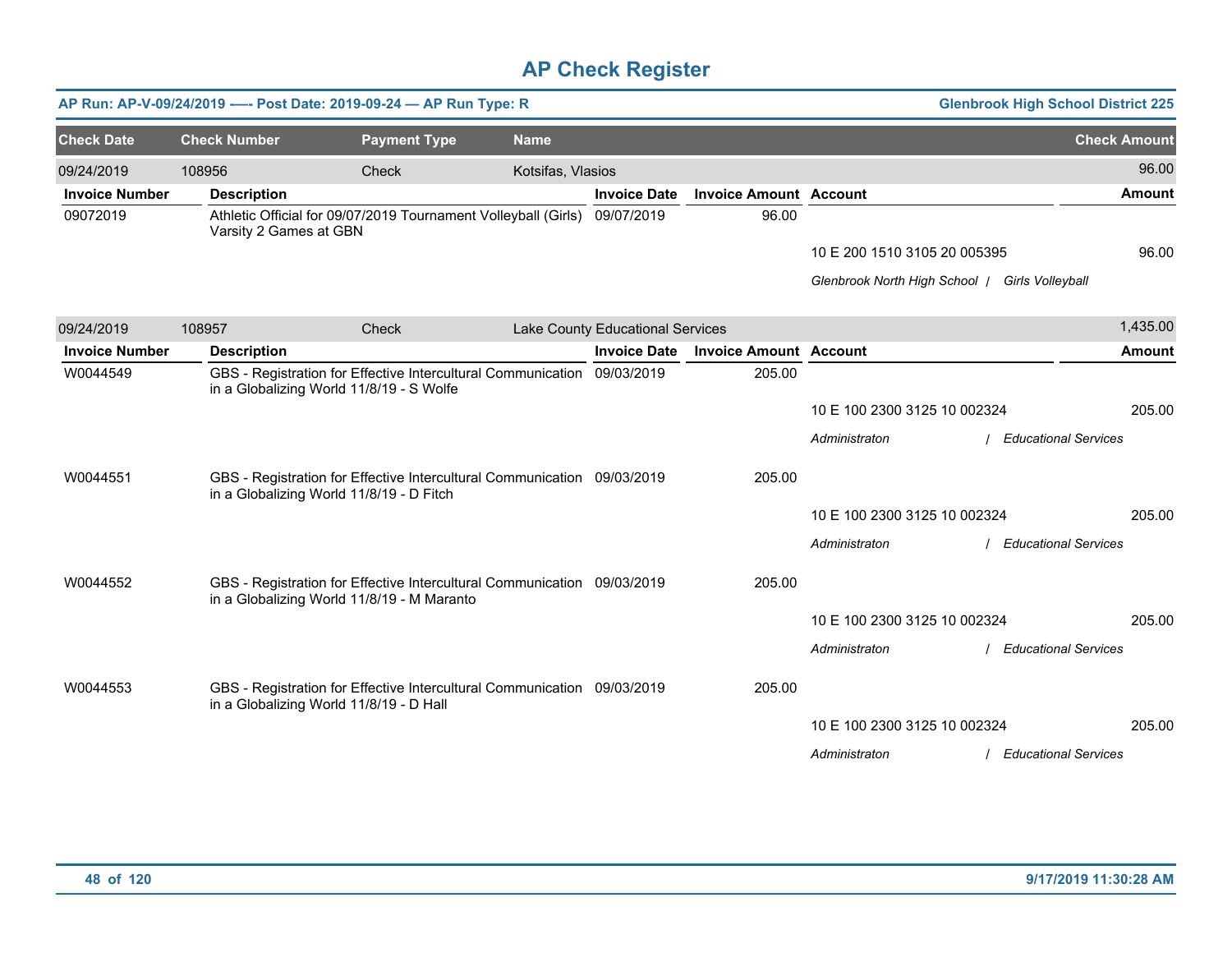|                       |                     |                                          | AP Run: AP-V-09/24/2019 ---- Post Date: 2019-09-24 - AP Run Type: R                                                    |             |                                  |                               |                              | <b>Glenbrook High School District 225</b> |
|-----------------------|---------------------|------------------------------------------|------------------------------------------------------------------------------------------------------------------------|-------------|----------------------------------|-------------------------------|------------------------------|-------------------------------------------|
| <b>Check Date</b>     | <b>Check Number</b> |                                          | <b>Payment Type</b>                                                                                                    | <b>Name</b> |                                  |                               |                              | <b>Check Amount</b>                       |
| 09/24/2019            | 108957              |                                          | Check                                                                                                                  |             | Lake County Educational Services |                               |                              | 1,435.00                                  |
| <b>Invoice Number</b> |                     | <b>Description</b>                       |                                                                                                                        |             | <b>Invoice Date</b>              | <b>Invoice Amount Account</b> |                              | <b>Amount</b>                             |
| W0044554              |                     | in a Globalizing World 11/8/19 - J Logan | GBS - Registration for Effective Intercultural Communication 09/03/2019                                                |             |                                  | 205.00                        |                              |                                           |
|                       |                     |                                          |                                                                                                                        |             |                                  |                               | 10 E 100 2300 3125 10 002324 | 205.00                                    |
|                       |                     |                                          |                                                                                                                        |             |                                  |                               | Administraton                | <b>Educational Services</b>               |
| W0044555              |                     |                                          | GBS - Registration for Effective Intercultural Communication 09/03/2019<br>in a Globalizing World 11/8/19 - S Stanicek |             |                                  | 205.00                        |                              |                                           |
|                       |                     |                                          |                                                                                                                        |             |                                  |                               | 10 E 100 2300 3125 10 002324 | 205.00                                    |
|                       |                     |                                          |                                                                                                                        |             |                                  |                               | Administraton                | <b>Educational Services</b>               |
| W0044556              |                     |                                          | GBS - Registration for Effective Intercultural Communication 09/03/2019<br>in a Globalizing World 11/8/19 - J Rylander |             |                                  | 205.00                        |                              |                                           |
|                       |                     |                                          |                                                                                                                        |             |                                  |                               | 10 E 100 2300 3125 10 002324 | 205.00                                    |
|                       |                     |                                          |                                                                                                                        |             |                                  |                               | Administraton                | <b>Educational Services</b>               |
| 09/24/2019            | 108958              |                                          | Check                                                                                                                  |             | Language Line Services Inc       |                               |                              | 405.16                                    |
| <b>Invoice Number</b> |                     | <b>Description</b>                       |                                                                                                                        |             | <b>Invoice Date</b>              | <b>Invoice Amount Account</b> |                              | <b>Amount</b>                             |
| 4634368               | 2019                |                                          | GBS - Over-the-Phone Interpretation Services - August                                                                  |             | 08/31/2019                       | 234.99                        |                              |                                           |
|                       |                     |                                          |                                                                                                                        |             |                                  |                               | 10 E 100 2660 3190 10 002660 | 234.99                                    |
|                       |                     |                                          |                                                                                                                        |             |                                  |                               | Administraton                | <b>Technology Services</b>                |

08/31/2019 170.17

10 E 100 2660 3190 10 002660

*Administraton* / *Technology Services*

4634376 GBN - Over-the-Phone Interpretation Services - August

2019

170.17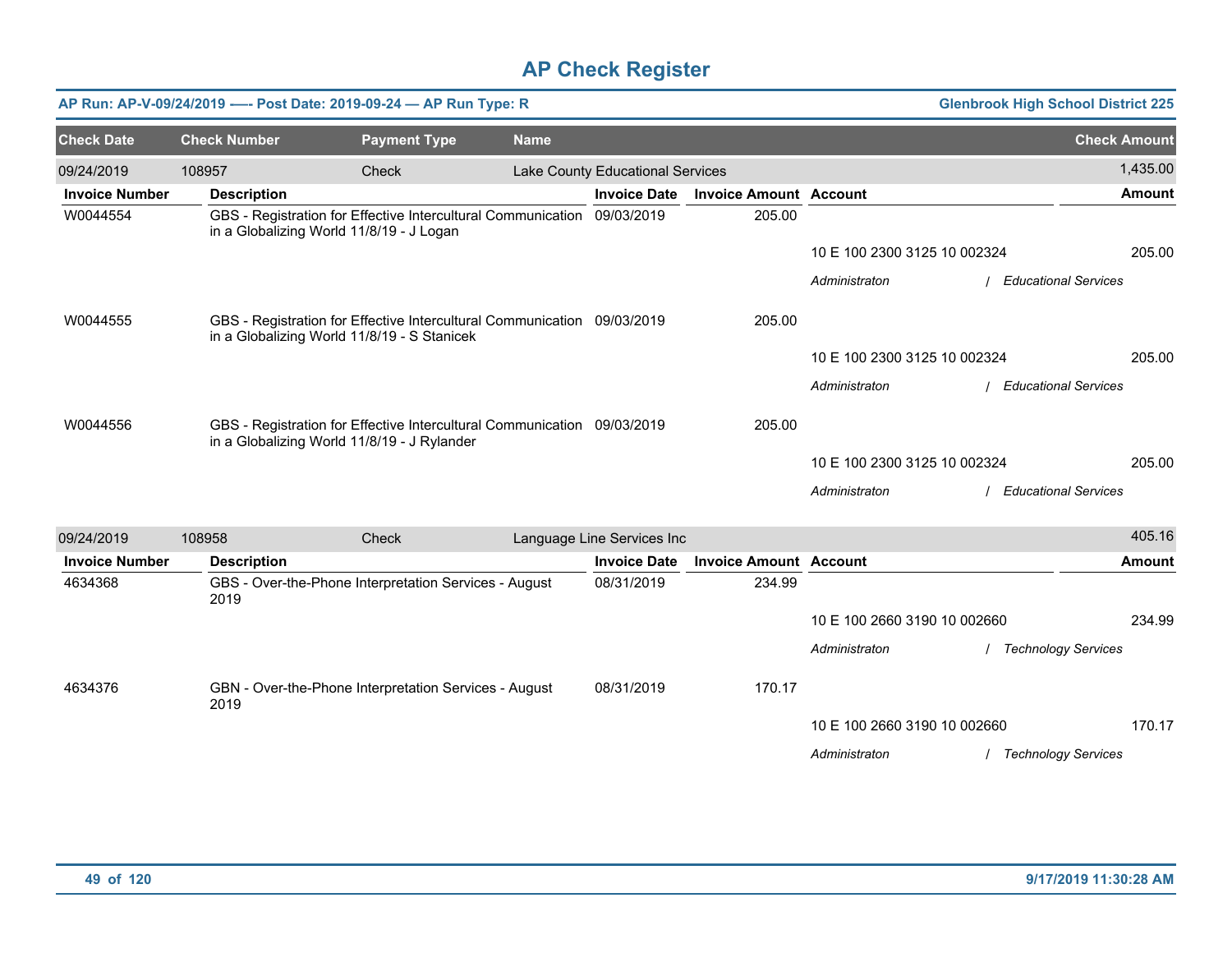|                       |                                     | AP Run: AP-V-09/24/2019 ---- Post Date: 2019-09-24 - AP Run Type: R                               |                            |                     |                               | <b>Glenbrook High School District 225</b>                 |                                 |
|-----------------------|-------------------------------------|---------------------------------------------------------------------------------------------------|----------------------------|---------------------|-------------------------------|-----------------------------------------------------------|---------------------------------|
| <b>Check Date</b>     | <b>Check Number</b>                 | <b>Payment Type</b>                                                                               | <b>Name</b>                |                     |                               |                                                           | <b>Check Amount</b>             |
| 09/24/2019            | 108959                              | Check                                                                                             | <b>Lawson Products Inc</b> |                     |                               |                                                           | 503.61                          |
| <b>Invoice Number</b> | <b>Description</b>                  |                                                                                                   |                            | <b>Invoice Date</b> | <b>Invoice Amount Account</b> |                                                           | <b>Amount</b>                   |
| 9306978166            | <b>GBN Maintenance - Shop Parts</b> |                                                                                                   |                            | 08/28/2019          | 503.61                        |                                                           |                                 |
|                       |                                     |                                                                                                   |                            |                     |                               | 20 E 200 2544 4840 20 009050                              | 503.61                          |
|                       |                                     |                                                                                                   |                            |                     |                               | Glenbrook North High School /                             | <b>Building Maintenance</b>     |
| 09/24/2019            | 108960                              | Check                                                                                             | Layfield, Christopher T    |                     |                               |                                                           | 30.10                           |
| <b>Invoice Number</b> | <b>Description</b>                  |                                                                                                   |                            | <b>Invoice Date</b> | <b>Invoice Amount Account</b> |                                                           | <b>Amount</b>                   |
| 05312019              | 5/28/19                             | Employee Reimbursement - Mileage To/From GBN 5/1/19 -                                             |                            | 05/01/2019          | 30.10                         |                                                           |                                 |
|                       |                                     |                                                                                                   |                            |                     |                               | 10 E 200 2330 3323 20 001300                              | 30.10                           |
|                       |                                     |                                                                                                   |                            |                     |                               | Glenbrook North High School  <br><b>Special Education</b> |                                 |
| 09/24/2019            | 108961                              | Check                                                                                             | Leonard, David             |                     |                               |                                                           | 55.00                           |
| <b>Invoice Number</b> | <b>Description</b>                  |                                                                                                   |                            | <b>Invoice Date</b> | <b>Invoice Amount Account</b> |                                                           | <b>Amount</b>                   |
| 08272019              |                                     | Athletic Official for 08/27/2019 Lower Level, 1 Game, 2 or<br>More Officials Soccer (Boys) at GBN |                            | 08/27/2019          | 55.00                         |                                                           |                                 |
|                       |                                     |                                                                                                   |                            |                     |                               | 10 E 200 1510 3105 20 005245                              | 55.00                           |
|                       |                                     |                                                                                                   |                            |                     |                               | Glenbrook North High School /<br><b>Boys Soccer</b>       |                                 |
| 09/24/2019            | 108962                              | Check                                                                                             | Levine-Wissing, Robin      |                     |                               |                                                           | 10.32                           |
| <b>Invoice Number</b> | <b>Description</b>                  |                                                                                                   |                            | <b>Invoice Date</b> | <b>Invoice Amount Account</b> |                                                           | Amount                          |
| 09102019              |                                     | Retiree Refund - Insurance Premium Overpayment                                                    |                            | 09/11/2019          | 10.32                         |                                                           |                                 |
|                       |                                     |                                                                                                   |                            |                     |                               | 10 L 100 4999 0000 00 000000                              | 10.32                           |
|                       |                                     |                                                                                                   |                            |                     |                               | Administraton                                             | <b>Accrual/Summary Accounts</b> |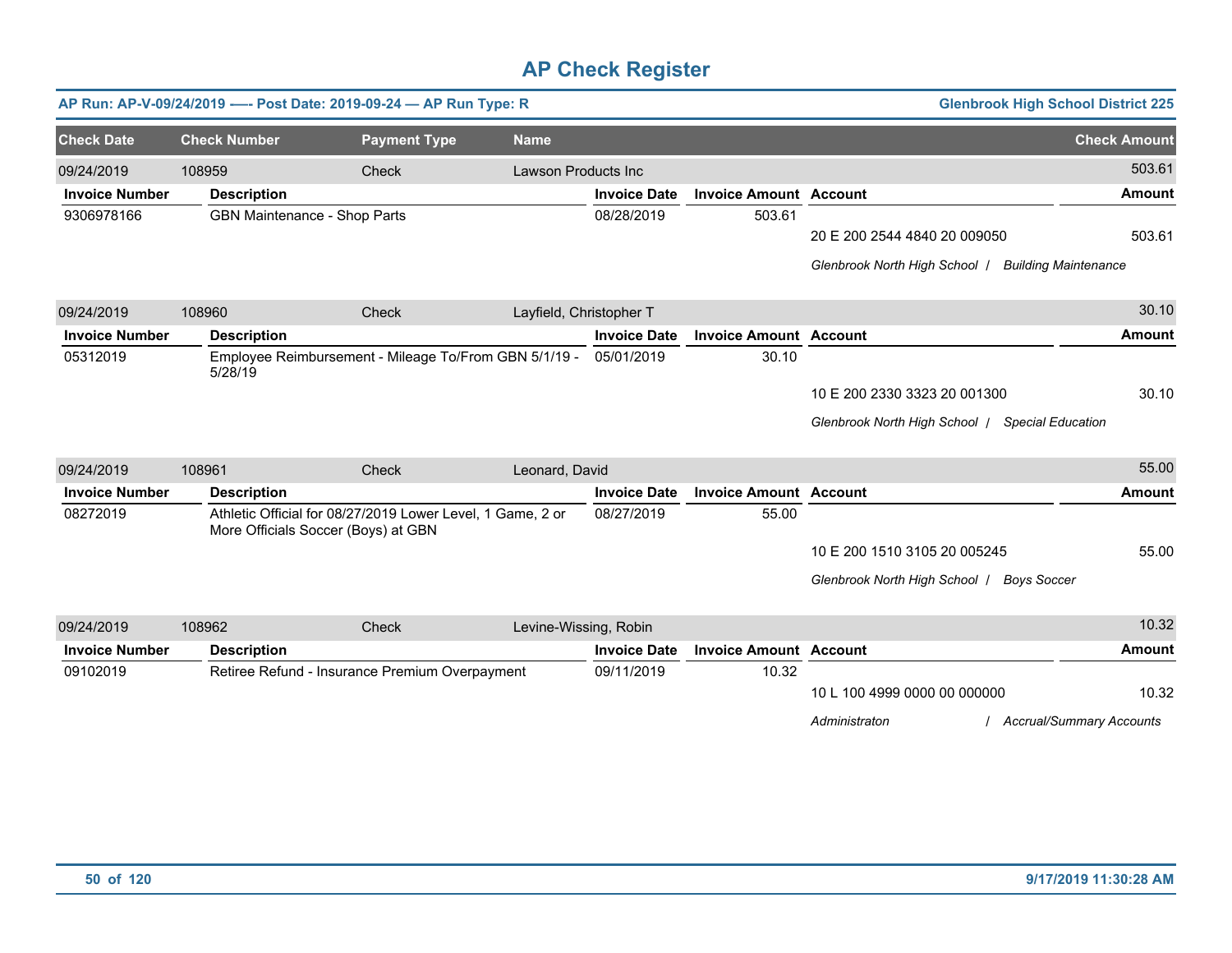|                       |                        | AP Run: AP-V-09/24/2019 ---- Post Date: 2019-09-24 - AP Run Type: R  |                     |                              |                               |                                                        | <b>Glenbrook High School District 225</b> |
|-----------------------|------------------------|----------------------------------------------------------------------|---------------------|------------------------------|-------------------------------|--------------------------------------------------------|-------------------------------------------|
| <b>Check Date</b>     | <b>Check Number</b>    |                                                                      |                     |                              |                               |                                                        | <b>Check Amount</b>                       |
|                       |                        | <b>Payment Type</b>                                                  | <b>Name</b>         |                              |                               |                                                        |                                           |
| 09/24/2019            | 108963                 | Check                                                                |                     | Lewis Paper Corporation      |                               |                                                        | 4,412.50                                  |
| <b>Invoice Number</b> | <b>Description</b>     |                                                                      |                     | <b>Invoice Date</b>          | <b>Invoice Amount Account</b> |                                                        | <b>Amount</b>                             |
| 358027                | GBN - Paper for School |                                                                      |                     | 09/12/2019                   | 4,412.50                      |                                                        |                                           |
|                       |                        |                                                                      |                     |                              |                               | 10 E 200 2574 4100 20 002574                           | 4,412.50                                  |
|                       |                        |                                                                      |                     |                              |                               | Glenbrook North High School / Printing and Duplicating |                                           |
| 09/24/2019            | 108964                 | Check                                                                | Lifeguard Store Inc |                              |                               |                                                        | 1,898.00                                  |
| <b>Invoice Number</b> | <b>Description</b>     |                                                                      |                     | <b>Invoice Date</b>          | <b>Invoice Amount Account</b> |                                                        | <b>Amount</b>                             |
| <b>INV898112</b>      |                        | GBN - Girls Swimming Warm-Ups                                        |                     | 08/29/2019                   | 1,262.00                      |                                                        |                                           |
|                       |                        |                                                                      |                     |                              |                               | 10 E 200 1510 4100 20 005360                           | 1,262.00                                  |
|                       |                        |                                                                      |                     |                              |                               | Glenbrook North High School   Girls Swimming           |                                           |
| <b>INV899502</b>      | GBN - Swim Caps        |                                                                      |                     | 09/03/2019                   | 636.00                        |                                                        |                                           |
|                       |                        |                                                                      |                     |                              |                               | 10 E 200 1510 4100 20 005360                           | 636.00                                    |
|                       |                        |                                                                      |                     |                              |                               | Glenbrook North High School   Girls Swimming           |                                           |
|                       |                        |                                                                      |                     |                              |                               |                                                        |                                           |
| 09/24/2019            | 108965                 | Check                                                                |                     | Lincoln-Way West High School |                               |                                                        | 200.00                                    |
| <b>Invoice Number</b> | <b>Description</b>     |                                                                      |                     | <b>Invoice Date</b>          | <b>Invoice Amount Account</b> |                                                        | <b>Amount</b>                             |
| Invoice-09092019a     | 10/12/19               | GBN - Entry Fees - Lincoln-Way Marching Band Invitational 10/12/2019 |                     |                              | 200.00                        |                                                        |                                           |
|                       |                        |                                                                      |                     |                              |                               | 10 E 200 1130 6500 20 001045                           | 200.00                                    |
|                       |                        |                                                                      |                     |                              |                               | Glenbrook North High School   Music/Performing Arts    |                                           |
| 09/24/2019            | 108966                 | Check                                                                | Ludolph, Amy E      |                              |                               |                                                        | 149.20                                    |
| <b>Invoice Number</b> | <b>Description</b>     |                                                                      |                     | <b>Invoice Date</b>          | <b>Invoice Amount Account</b> |                                                        | Amount                                    |
| TuitionSummer19       |                        | Employee Reimbursement - Tuition Summer 2019                         |                     | 08/29/2019                   | 149.20                        |                                                        |                                           |
|                       |                        |                                                                      |                     |                              |                               | 10 E 100 2210 2300 10 002210                           | 149.20                                    |
|                       |                        |                                                                      |                     |                              |                               | Administraton                                          | Improvement Of Instruction                |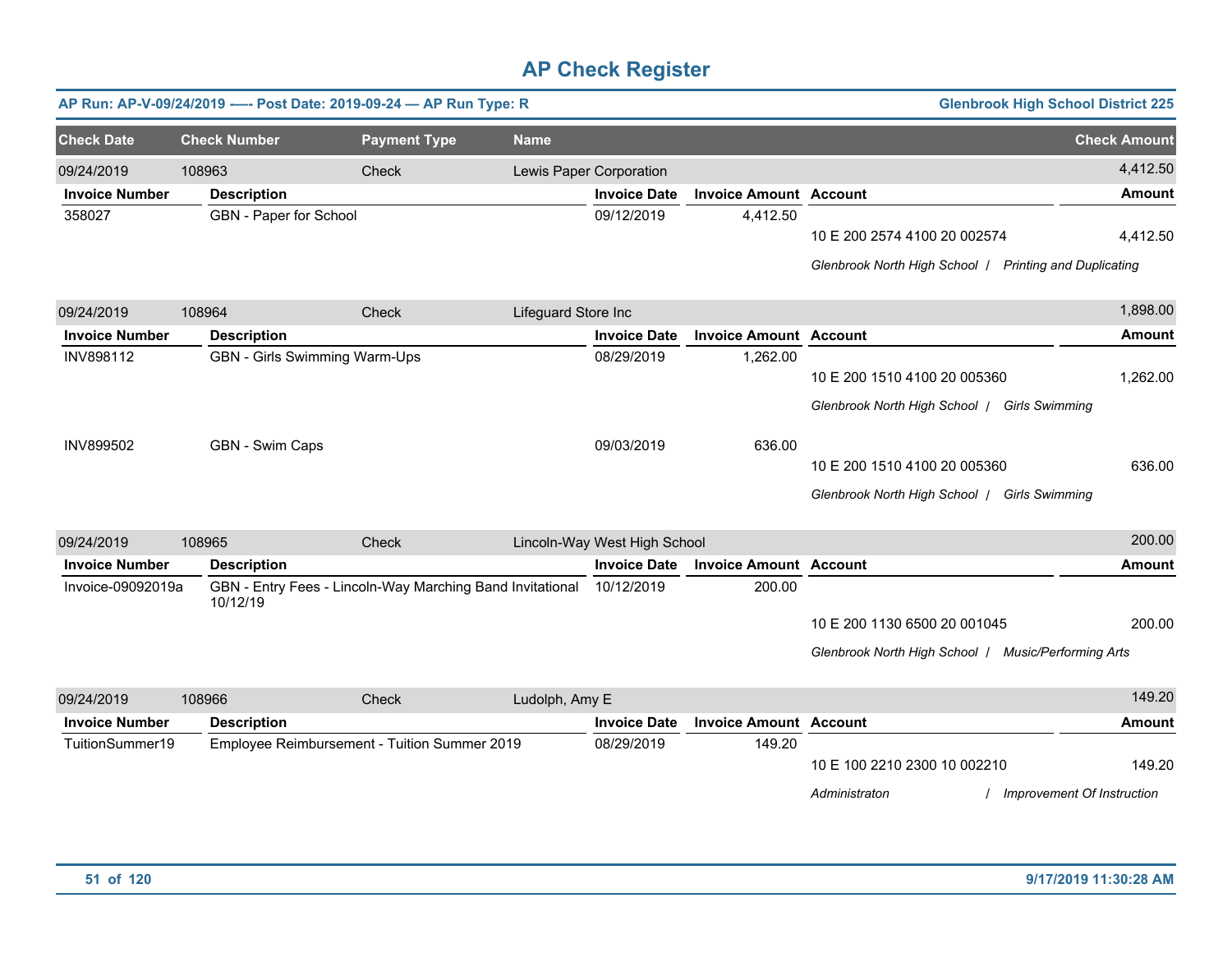|                       |                               | AP Run: AP-V-09/24/2019 ---- Post Date: 2019-09-24 - AP Run Type: R                          |                     |                     |                               | <b>Glenbrook High School District 225</b>                           |                     |
|-----------------------|-------------------------------|----------------------------------------------------------------------------------------------|---------------------|---------------------|-------------------------------|---------------------------------------------------------------------|---------------------|
| <b>Check Date</b>     | <b>Check Number</b>           | <b>Payment Type</b>                                                                          | <b>Name</b>         |                     |                               |                                                                     | <b>Check Amount</b> |
| 09/24/2019            | 108967                        | Check                                                                                        | Maisel, Brian C     |                     |                               |                                                                     | 116.00              |
| <b>Invoice Number</b> | <b>Description</b>            |                                                                                              |                     | <b>Invoice Date</b> | <b>Invoice Amount Account</b> |                                                                     | <b>Amount</b>       |
| 09062019              | Official Soccer (Boys) at GBN | Athletic Official for 09/06/2019 Lower Level, 1 Game, 1                                      |                     | 09/06/2019          | 55.00                         |                                                                     |                     |
|                       |                               |                                                                                              |                     |                     |                               | 10 E 200 1510 3105 20 005245                                        | 55.00               |
|                       |                               |                                                                                              |                     |                     |                               | Glenbrook North High School   Boys Soccer                           |                     |
| 09092019              | Official Soccer (Boys) at GBS | Athletic Official for 09/09/2019 Lower Level, 1 Game, 1                                      |                     | 09/09/2019          | 61.00                         |                                                                     |                     |
|                       |                               |                                                                                              |                     |                     |                               | 10 E 300 1510 3105 30 005245                                        | 61.00               |
|                       |                               |                                                                                              |                     |                     |                               | Glenbrook South High School / Boys Soccer                           |                     |
| 09/24/2019            | 108968                        | Check                                                                                        | Manly, Stephanie L  |                     |                               |                                                                     | 32.93               |
| <b>Invoice Number</b> | <b>Description</b>            |                                                                                              |                     | <b>Invoice Date</b> | <b>Invoice Amount Account</b> |                                                                     | <b>Amount</b>       |
| 09122019b             | <b>Stars</b>                  | Employee Reimbursement - Supplies for After School All-                                      |                     | 09/11/2019          | 32.93                         |                                                                     |                     |
|                       |                               |                                                                                              |                     |                     |                               | 99 L 990 1529 0000 20 820055                                        | 32.93               |
|                       |                               |                                                                                              |                     |                     |                               | <b>Student Based Activity</b><br>/ After School Allstars<br>Account |                     |
| 09/24/2019            | 108969                        | <b>Check</b>                                                                                 | Marabanian, Charles |                     |                               |                                                                     | 118.00              |
| <b>Invoice Number</b> | <b>Description</b>            |                                                                                              |                     | <b>Invoice Date</b> | <b>Invoice Amount Account</b> |                                                                     | <b>Amount</b>       |
| 08242019              |                               | Athletic Official for 08/24/2019 Lower Level, 1 Game, 2 or<br>More Officials Football at GBN |                     | 08/24/2019          | 59.00                         |                                                                     |                     |
|                       |                               |                                                                                              |                     |                     |                               | 10 E 200 1510 3105 20 005225                                        | 59.00               |
|                       |                               |                                                                                              |                     |                     |                               | Glenbrook North High School   Football                              |                     |
| 08302019              |                               | Athletic Official for 08/30/2019 Lower Level, 1 Game, 2 or<br>More Officials Football at GBS |                     | 08/30/2019          | 59.00                         |                                                                     |                     |
|                       |                               |                                                                                              |                     |                     |                               | 10 E 300 1510 3105 30 005225                                        | 59.00               |
|                       |                               |                                                                                              |                     |                     |                               | Glenbrook South High School / Football                              |                     |
|                       |                               |                                                                                              |                     |                     |                               |                                                                     |                     |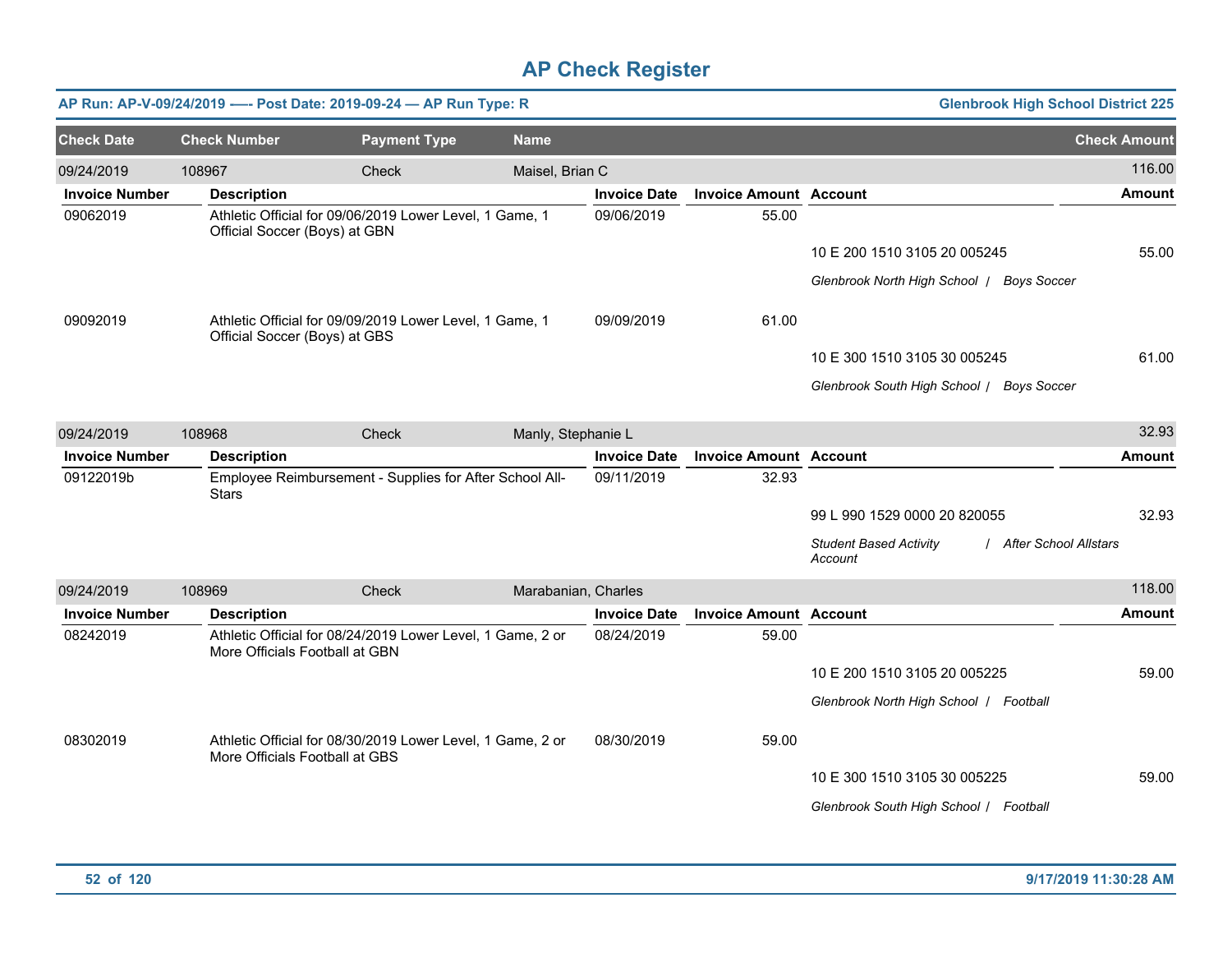|                       |                           | AP Run: AP-V-09/24/2019 ---- Post Date: 2019-09-24 - AP Run Type: R                          |                       |                     |                               | <b>Glenbrook High School District 225</b>                          |                     |
|-----------------------|---------------------------|----------------------------------------------------------------------------------------------|-----------------------|---------------------|-------------------------------|--------------------------------------------------------------------|---------------------|
| <b>Check Date</b>     | <b>Check Number</b>       | <b>Payment Type</b>                                                                          | <b>Name</b>           |                     |                               |                                                                    | <b>Check Amount</b> |
| 09/24/2019            | 108970                    | Check                                                                                        | Marshall, Michael K   |                     |                               |                                                                    | 50.00               |
| <b>Invoice Number</b> | <b>Description</b>        |                                                                                              |                       | <b>Invoice Date</b> | <b>Invoice Amount Account</b> |                                                                    | <b>Amount</b>       |
| 09022019              | Marshall Memo for J Finan | GBN - Subscription Renewal of September-to-September                                         |                       | 09/02/2019          | 50.00                         |                                                                    |                     |
|                       |                           |                                                                                              |                       |                     |                               | 10 E 200 2410 3320 20 002410                                       | 50.00               |
|                       |                           |                                                                                              |                       |                     |                               | Glenbrook North High School   Principal's Office                   |                     |
| 09/24/2019            | 108971                    | Check                                                                                        | Matanya's Hope        |                     |                               |                                                                    | 2,000.00            |
| <b>Invoice Number</b> | <b>Description</b>        |                                                                                              |                       | <b>Invoice Date</b> | <b>Invoice Amount Account</b> |                                                                    | Amount              |
| 09052019a             | Club                      | GBN - Donation from Fundraising Efforts by Global Citizens                                   |                       | 09/05/2019          | 2,000.00                      |                                                                    |                     |
|                       |                           |                                                                                              |                       |                     |                               | 99 L 990 1529 0000 20 820060                                       | 2,000.00            |
|                       |                           |                                                                                              |                       |                     |                               | <b>Global Citizens</b><br><b>Student Based Activity</b><br>Account |                     |
| 09/24/2019            | 108972                    | Check                                                                                        | Maugh, Martha         |                     |                               |                                                                    | 64.00               |
| <b>Invoice Number</b> | <b>Description</b>        |                                                                                              |                       | <b>Invoice Date</b> | <b>Invoice Amount Account</b> |                                                                    | <b>Amount</b>       |
| 09062019              |                           | Athletic Official for 09/06/2019 Varsity, 1 Game, 2 or More<br>Officials Field Hockey at GBS |                       | 09/06/2019          | 64.00                         |                                                                    |                     |
|                       |                           |                                                                                              |                       |                     |                               | 10 E 300 1510 3105 30 005323                                       | 64.00               |
|                       |                           |                                                                                              |                       |                     |                               | Glenbrook South High School / Field Hockey                         |                     |
| 09/24/2019            | 108973                    | Check                                                                                        | May Decorating II Inc |                     |                               |                                                                    | 1,965.50            |
| <b>Invoice Number</b> | <b>Description</b>        |                                                                                              |                       | <b>Invoice Date</b> | <b>Invoice Amount Account</b> |                                                                    | <b>Amount</b>       |
| 36255                 | GBA - Painting            |                                                                                              |                       | 08/26/2019          | 1,965.50                      |                                                                    |                     |
|                       |                           |                                                                                              |                       |                     |                               | 60 E 100 2530 5200 10 009823                                       | 1,965.50            |
|                       |                           |                                                                                              |                       |                     |                               | Administraton<br><b>Construction Projects</b>                      |                     |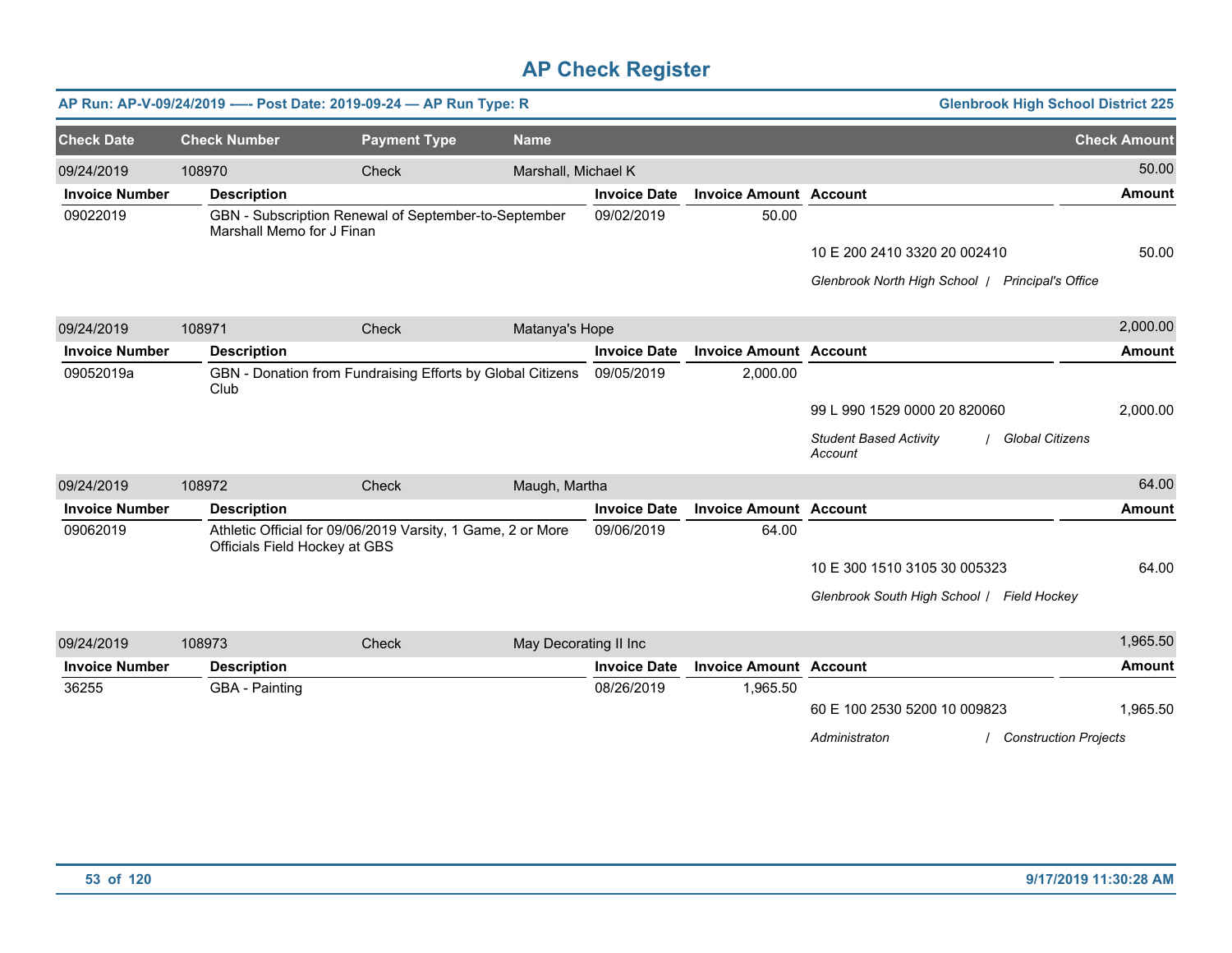|                       |                     | AP Run: AP-V-09/24/2019 ---- Post Date: 2019-09-24 - AP Run Type: R                                 |                   |                              |                               |                                                                                                       | <b>Glenbrook High School District 225</b>     |
|-----------------------|---------------------|-----------------------------------------------------------------------------------------------------|-------------------|------------------------------|-------------------------------|-------------------------------------------------------------------------------------------------------|-----------------------------------------------|
| <b>Check Date</b>     | <b>Check Number</b> | <b>Payment Type</b>                                                                                 | <b>Name</b>       |                              |                               |                                                                                                       | <b>Check Amount</b>                           |
| 09/24/2019            | 108974              | Check                                                                                               | McDonald, Kelli A |                              |                               |                                                                                                       | 1,365.00                                      |
| <b>Invoice Number</b> | <b>Description</b>  |                                                                                                     |                   | <b>Invoice Date</b>          | <b>Invoice Amount</b>         | <b>Account</b>                                                                                        | Amount                                        |
| TuitionSummer19       |                     | Employee Reimbursement - Tuition Summer 2019                                                        |                   | 09/04/2019                   | 1,365.00                      | 10 E 100 2210 2300 10 002210<br>Administraton                                                         | 1,365.00<br><b>Improvement Of Instruction</b> |
| 09/24/2019            | 108975              | Check                                                                                               | McGill, Carl      |                              |                               |                                                                                                       | 59.00                                         |
| <b>Invoice Number</b> | <b>Description</b>  |                                                                                                     |                   | <b>Invoice Date</b>          | <b>Invoice Amount Account</b> |                                                                                                       | <b>Amount</b>                                 |
| 08302019              |                     | Athletic Official for 08/30/2019 Lower Level, 1 Game, 2 or<br>More Officials Football at GBS        |                   | 08/30/2019                   | 59.00                         | 10 E 300 1510 3105 30 005225<br>Glenbrook South High School   Football                                | 59.00                                         |
| 09/24/2019            | 108976              | Check                                                                                               |                   | McMaster Carr Supply Company |                               |                                                                                                       | 130.23                                        |
| <b>Invoice Number</b> | <b>Description</b>  |                                                                                                     |                   | <b>Invoice Date</b>          | <b>Invoice Amount Account</b> |                                                                                                       | Amount                                        |
| 13527470              | Thermometer         | GBN HVAC System Parts - Domestic Hot Water Boiler                                                   |                   | 08/19/2019                   | 130.23                        | 20 E 200 2544 4844 20 009050<br>Glenbrook North High School   Building Maintenance                    | 130.23                                        |
| 09/24/2019            | 108977              | Check                                                                                               | Medox             |                              |                               |                                                                                                       | 214.05                                        |
| <b>Invoice Number</b> | <b>Description</b>  |                                                                                                     |                   | <b>Invoice Date</b>          | <b>Invoice Amount Account</b> |                                                                                                       | Amount                                        |
| 2451273<br>R02422129  |                     | GBN - Chemistry Lab Supplies (Liquid Nitrogen)<br>GBN - Chemistry Lab Supplies - Hydrogen Cylinders |                   | 09/10/2019<br>06/30/2019     | 125.83<br>43.55               | 10 E 200 1130 4200 20 001055<br>Glenbrook North High School   Science<br>10 E 200 1130 4200 20 001055 | 125.83<br>43.55                               |
|                       |                     |                                                                                                     |                   |                              |                               | Glenbrook North High School   Science                                                                 |                                               |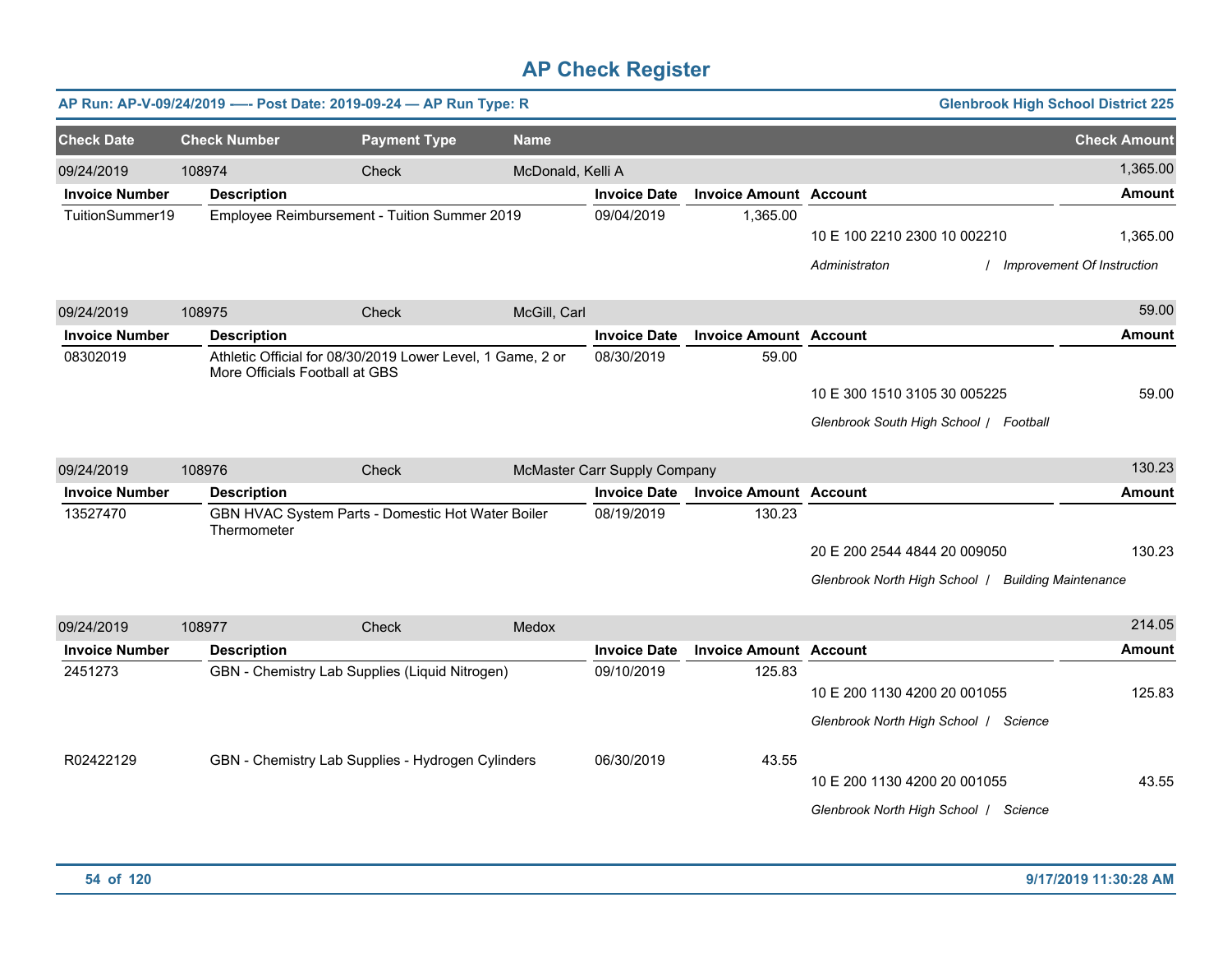|                       |                     | AP Run: AP-V-09/24/2019 ---- Post Date: 2019-09-24 - AP Run Type: R |                         |                           |                               | <b>Glenbrook High School District 225</b>                 |                     |
|-----------------------|---------------------|---------------------------------------------------------------------|-------------------------|---------------------------|-------------------------------|-----------------------------------------------------------|---------------------|
| <b>Check Date</b>     | <b>Check Number</b> | <b>Payment Type</b>                                                 | <b>Name</b>             |                           |                               |                                                           | <b>Check Amount</b> |
| 09/24/2019            | 108977              | Check                                                               | Medox                   |                           |                               |                                                           | 214.05              |
| <b>Invoice Number</b> | <b>Description</b>  |                                                                     |                         | <b>Invoice Date</b>       | <b>Invoice Amount Account</b> |                                                           | <b>Amount</b>       |
| R02435498             |                     | GBN - Chemistry Lab Supplies - Hydrogen Cylinders                   |                         | 07/31/2019                | 44.67                         |                                                           |                     |
|                       |                     |                                                                     |                         |                           |                               | 10 E 200 1130 4200 20 001055                              | 44.67               |
|                       |                     |                                                                     |                         |                           |                               | Glenbrook North High School   Science                     |                     |
| 09/24/2019            | 108978              | Check                                                               |                         | Midwest Time Recorder Inc |                               |                                                           | 435.00              |
| <b>Invoice Number</b> | <b>Description</b>  |                                                                     |                         | <b>Invoice Date</b>       | <b>Invoice Amount Account</b> |                                                           | <b>Amount</b>       |
| 168713                |                     | GBS - Dean's Office Time Clock Repair                               |                         | 08/20/2019                | 435.00                        |                                                           |                     |
|                       |                     |                                                                     |                         |                           |                               | 10 E 300 2111 3230 30 002110                              | 435.00              |
|                       |                     |                                                                     |                         |                           |                               | Glenbrook South High School / Dean's Office               |                     |
| 09/24/2019            | 108979              | Check                                                               | Miller, Matthew or Beth |                           |                               |                                                           | 81.09               |
| <b>Invoice Number</b> | <b>Description</b>  |                                                                     |                         | <b>Invoice Date</b>       | <b>Invoice Amount Account</b> |                                                           | <b>Amount</b>       |
| 09062019a             |                     | Parent Reimbursement - Junior Class Stickers - Qty 60               |                         | 09/06/2019                | 81.09                         |                                                           |                     |
|                       |                     |                                                                     |                         |                           |                               | 99 L 990 1529 0000 20 822021                              | 81.09               |
|                       |                     |                                                                     |                         |                           |                               | <b>Student Based Activity</b><br>Class of 2021<br>Account |                     |
| 09/24/2019            | 108980              | Check                                                               | Mnushkin, Bejamin       |                           |                               |                                                           | 450.00              |
| <b>Invoice Number</b> | <b>Description</b>  |                                                                     |                         | <b>Invoice Date</b>       | <b>Invoice Amount Account</b> |                                                           | <b>Amount</b>       |
| NW090719              | $9/6/19 - 9/8/19$   | GBN Debate - Judging Fee - Niles Township Invitational              |                         | 09/06/2019                | 450.00                        |                                                           |                     |
|                       |                     |                                                                     |                         |                           |                               | 10 E 200 1520 3105 20 005820                              | 450.00              |
|                       |                     |                                                                     |                         |                           |                               | Glenbrook North High School /<br>Debate                   |                     |
|                       |                     |                                                                     |                         |                           |                               |                                                           |                     |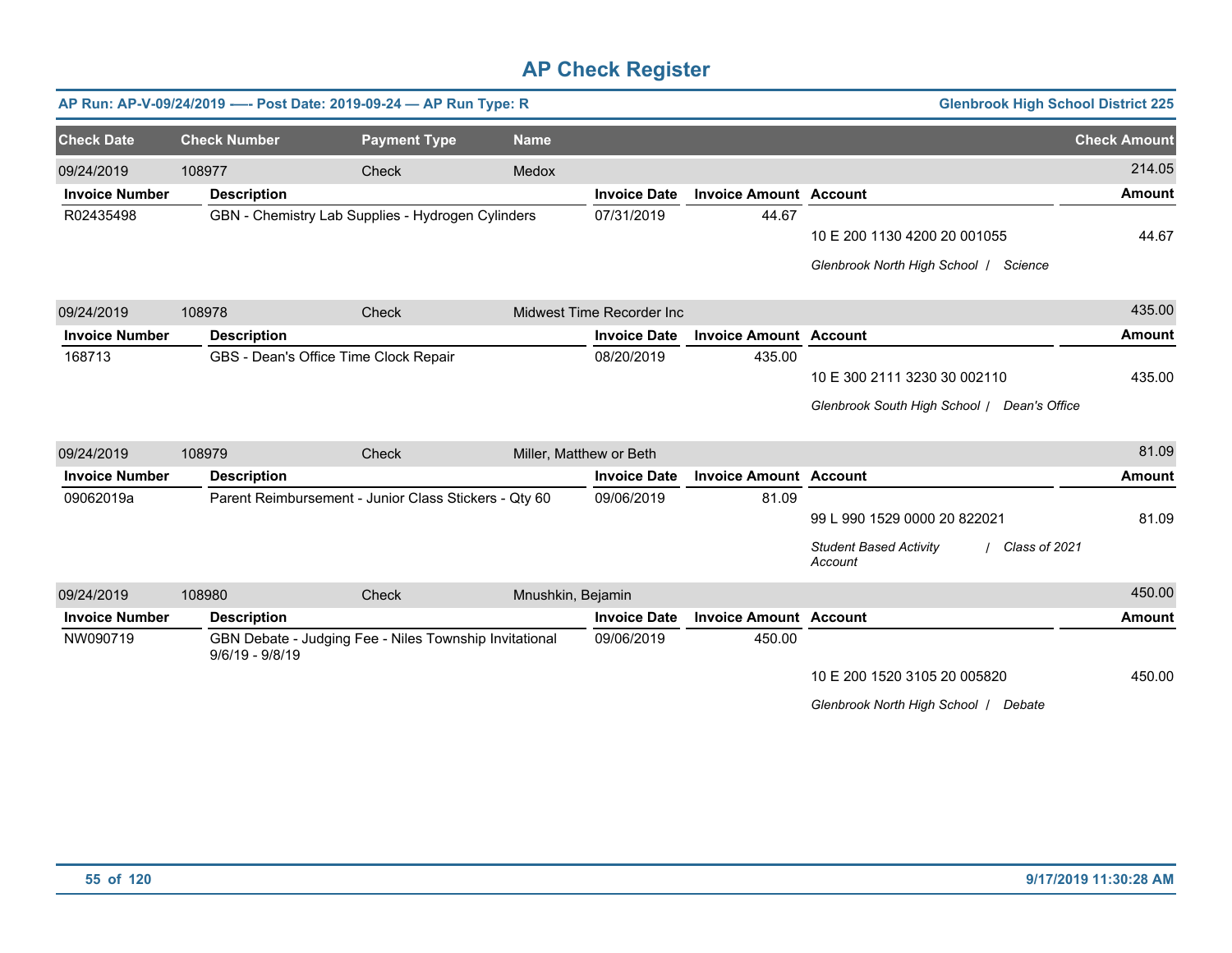|                                 |                                | AP Run: AP-V-09/24/2019 ---- Post Date: 2019-09-24 - AP Run Type: R |                   |                                   |                               | <b>Glenbrook High School District 225</b>               |                          |
|---------------------------------|--------------------------------|---------------------------------------------------------------------|-------------------|-----------------------------------|-------------------------------|---------------------------------------------------------|--------------------------|
| <b>Check Date</b>               | <b>Check Number</b>            | <b>Payment Type</b>                                                 | <b>Name</b>       |                                   |                               |                                                         | <b>Check Amount</b>      |
| 09/24/2019                      | 108981                         | Check                                                               |                   | Mobile Virtual Player LLC         |                               |                                                         | 6,600.00                 |
| <b>Invoice Number</b>           | <b>Description</b>             |                                                                     |                   | <b>Invoice Date</b>               | <b>Invoice Amount Account</b> |                                                         | <b>Amount</b>            |
| 204                             |                                | <b>GBN</b> - Robotic Tackling Dummies                               |                   | 08/12/2019                        | 6,600.00                      |                                                         |                          |
|                                 |                                |                                                                     |                   |                                   |                               | 99 L 990 1529 0000 20 820490                            | 6,600.00                 |
|                                 |                                |                                                                     |                   |                                   |                               | <b>Student Based Activity</b><br>Account                | / Gbn Sports Tournaments |
| 09/24/2019                      | 108982                         | <b>Check</b>                                                        | Molinari, Kenneth |                                   |                               |                                                         | 59.00                    |
| <b>Invoice Number</b>           | <b>Description</b>             |                                                                     |                   | <b>Invoice Date</b>               | <b>Invoice Amount Account</b> |                                                         | <b>Amount</b>            |
| 08302019                        | More Officials Football at GBN | Athletic Official for 08/30/2019 Lower Level, 1 Game, 2 or          |                   | 08/30/2019                        | 59.00                         |                                                         |                          |
|                                 |                                |                                                                     |                   |                                   |                               | 10 E 200 1510 3105 20 005225                            | 59.00                    |
|                                 |                                |                                                                     |                   |                                   |                               | Glenbrook North High School   Football                  |                          |
| 09/24/2019                      | 108983                         | Check                                                               | Moloney, Brian J  |                                   |                               |                                                         | 106.00                   |
| <b>Invoice Number</b>           | <b>Description</b>             |                                                                     |                   | <b>Invoice Date</b>               | <b>Invoice Amount Account</b> |                                                         | <b>Amount</b>            |
| 09052019                        |                                | Athletic Official for 09/05/2019 Tournament Soccer (Boys)           |                   | 09/05/2019                        | 106.00                        |                                                         |                          |
|                                 | Varsity 2 Games at GBS         |                                                                     |                   |                                   |                               |                                                         |                          |
|                                 |                                |                                                                     |                   |                                   |                               | 10 E 300 1510 3105 30 005245                            | 106.00                   |
|                                 |                                |                                                                     |                   |                                   |                               | Glenbrook South High School / Boys Soccer               |                          |
|                                 |                                |                                                                     |                   |                                   |                               |                                                         | 1,081.00                 |
| 09/24/2019                      | 108984                         | Check                                                               |                   | <b>Monarch Construction Co</b>    |                               |                                                         |                          |
| <b>Invoice Number</b><br>219389 | <b>Description</b>             |                                                                     |                   | <b>Invoice Date</b><br>08/13/2019 | <b>Invoice Amount Account</b> |                                                         | <b>Amount</b>            |
|                                 |                                | GBS - Drywall and Framing of Soffit in Main Office                  |                   |                                   | 1,081.00                      | 20 E 300 2530 5220 30 009830                            | 1,081.00                 |
|                                 |                                |                                                                     |                   |                                   |                               |                                                         |                          |
|                                 |                                |                                                                     |                   |                                   |                               | Glenbrook South High School / Special Building Projects |                          |
|                                 |                                |                                                                     |                   |                                   |                               |                                                         |                          |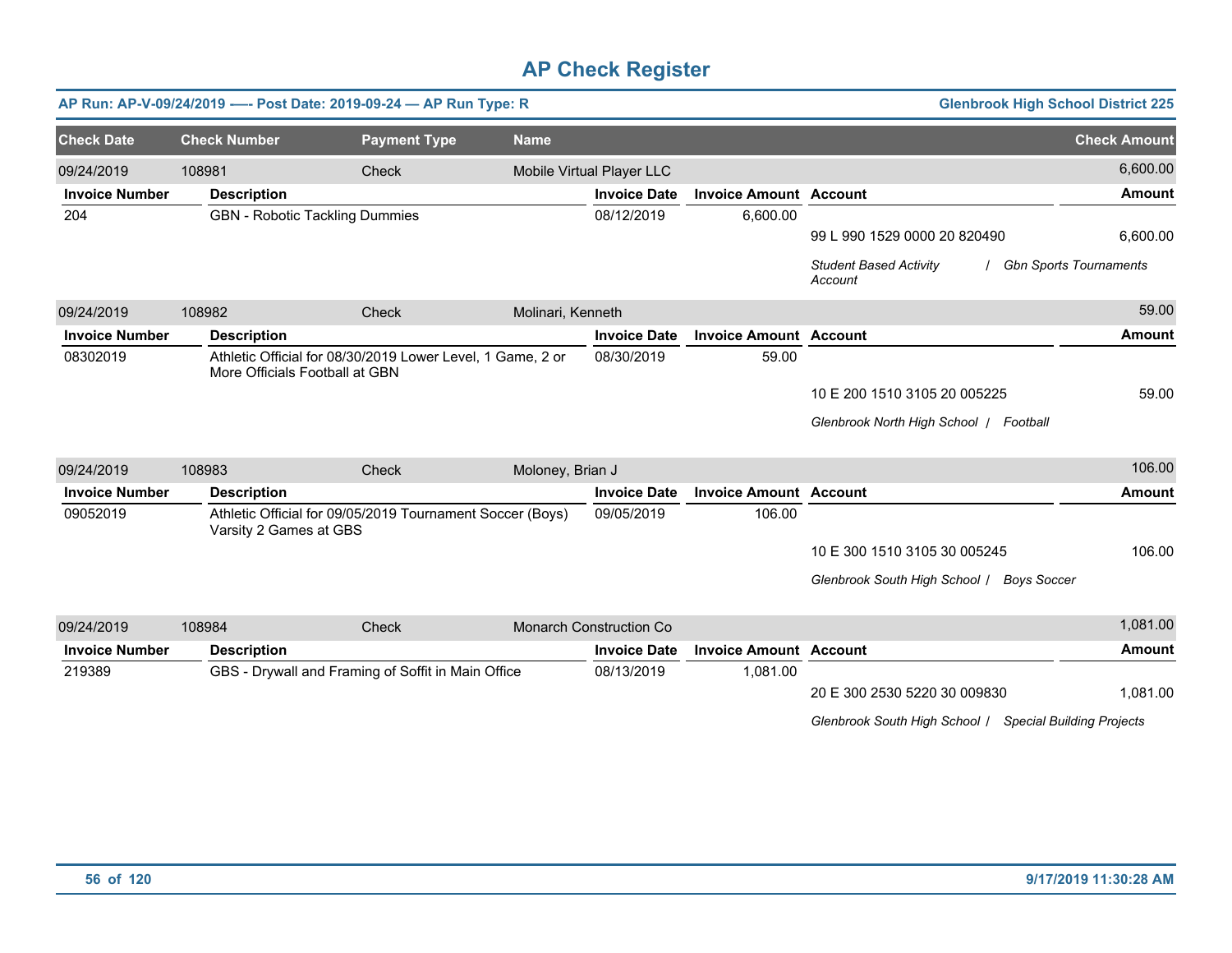|                       |                                 | AP Run: AP-V-09/24/2019 ---- Post Date: 2019-09-24 - AP Run Type: R |                    |                                |                               |                                                         | <b>Glenbrook High School District 225</b> |
|-----------------------|---------------------------------|---------------------------------------------------------------------|--------------------|--------------------------------|-------------------------------|---------------------------------------------------------|-------------------------------------------|
| <b>Check Date</b>     | <b>Check Number</b>             | <b>Payment Type</b>                                                 | <b>Name</b>        |                                |                               |                                                         | <b>Check Amount</b>                       |
| 09/24/2019            | 108985                          | Check                                                               |                    | <b>Monarch Construction Co</b> |                               |                                                         | 5,125.00                                  |
| <b>Invoice Number</b> | <b>Description</b>              |                                                                     |                    | <b>Invoice Date</b>            | <b>Invoice Amount Account</b> |                                                         | <b>Amount</b>                             |
| 219411                | Fieldhouse and Athletic Office  | GBS - Remove and Replace Ceiling Tile in Main Corridor of           |                    | 08/21/2019                     | 5,125.00                      |                                                         |                                           |
|                       |                                 |                                                                     |                    |                                |                               | 20 E 300 2530 5220 30 009830                            | 5,125.00                                  |
|                       |                                 |                                                                     |                    |                                |                               | Glenbrook South High School   Special Building Projects |                                           |
| 09/24/2019            | 108986                          | <b>Check</b>                                                        |                    | <b>Monarch Construction Co</b> |                               |                                                         | 7,938.00                                  |
| <b>Invoice Number</b> | <b>Description</b>              |                                                                     |                    | <b>Invoice Date</b>            | <b>Invoice Amount Account</b> |                                                         | <b>Amount</b>                             |
| 219434                |                                 | GBN - Student Activity Center Signage                               |                    | 09/04/2019                     | 7,938.00                      |                                                         |                                           |
|                       |                                 |                                                                     |                    |                                |                               | 20 E 200 2530 5220 20 009830                            | 101.46                                    |
|                       |                                 |                                                                     |                    |                                |                               | Glenbrook North High School / Special Building Projects |                                           |
|                       |                                 |                                                                     |                    |                                |                               | 99 L 990 1529 0000 20 822019                            | 7.836.54                                  |
|                       |                                 |                                                                     |                    |                                |                               | <b>Student Based Activity</b><br>Account                | GBN Class of 2019                         |
| 09/24/2019            | 108987                          | Check                                                               |                    | <b>Monarch Construction Co</b> |                               |                                                         | 3,305.00                                  |
| <b>Invoice Number</b> | <b>Description</b>              |                                                                     |                    | <b>Invoice Date</b>            | <b>Invoice Amount Account</b> |                                                         | <b>Amount</b>                             |
| 219409                | GBN - Server Room Ceiling Tiles |                                                                     |                    | 08/21/2019                     | 3,305.00                      |                                                         |                                           |
|                       |                                 |                                                                     |                    |                                |                               | 60 E 100 2530 5200 10 009823                            | 3,305.00                                  |
|                       |                                 |                                                                     |                    |                                |                               | Administraton                                           | <b>Construction Projects</b>              |
| 09/24/2019            | 108988                          | Check                                                               | Morley, Nicholas J |                                |                               |                                                         | 1,260.00                                  |
| <b>Invoice Number</b> | <b>Description</b>              |                                                                     |                    | <b>Invoice Date</b>            | <b>Invoice Amount Account</b> |                                                         | <b>Amount</b>                             |
| TuitionSu19           |                                 | Employee Reimbursement - Tuition Summer 2019                        |                    | 09/11/2019                     | 1,260.00                      |                                                         |                                           |
|                       |                                 |                                                                     |                    |                                |                               | 10 E 100 2210 2300 10 002210                            | 1,260.00                                  |
|                       |                                 |                                                                     |                    |                                |                               | Administraton                                           | Improvement Of Instruction                |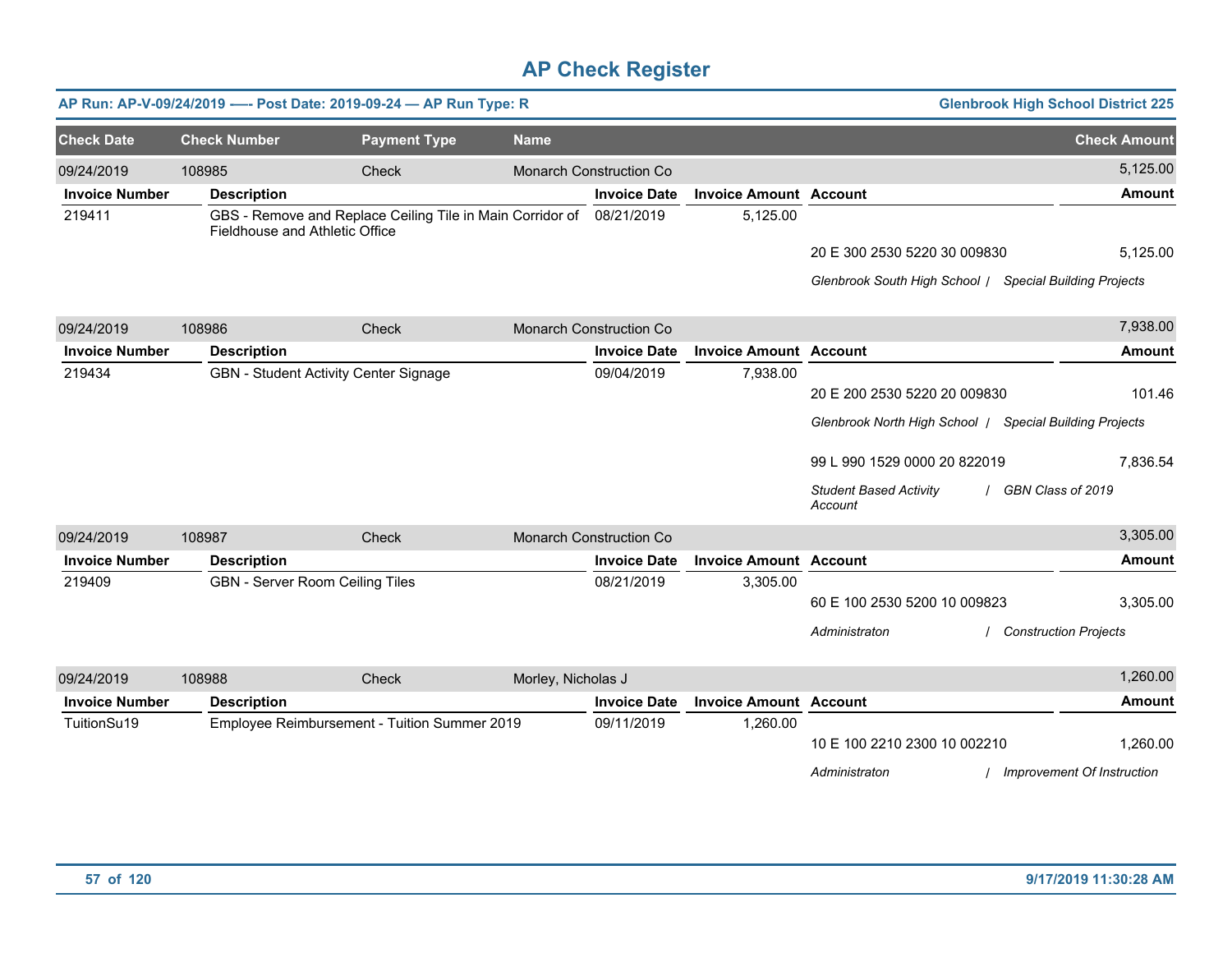|                       |                                | AP Run: AP-V-09/24/2019 ---- Post Date: 2019-09-24 - AP Run Type: R |                 |                            |                               | <b>Glenbrook High School District 225</b>                                                                                                                                        |                      |
|-----------------------|--------------------------------|---------------------------------------------------------------------|-----------------|----------------------------|-------------------------------|----------------------------------------------------------------------------------------------------------------------------------------------------------------------------------|----------------------|
| <b>Check Date</b>     | <b>Check Number</b>            | <b>Payment Type</b>                                                 | <b>Name</b>     |                            |                               |                                                                                                                                                                                  | <b>Check Amount</b>  |
| 09/24/2019            | 108989                         | Check                                                               | Mueller, Paul G |                            |                               |                                                                                                                                                                                  | 2,375.00             |
| <b>Invoice Number</b> | <b>Description</b>             |                                                                     |                 | <b>Invoice Date</b>        | <b>Invoice Amount Account</b> |                                                                                                                                                                                  | <b>Amount</b>        |
| Invoice09162019a      |                                | GBN - Piano Tunings for First Semester                              |                 | 09/15/2019                 | 2,375.00                      | 10 E 200 1130 3230 20 001045<br>Glenbrook North High School   Music/Performing Arts                                                                                              | 2,375.00             |
| 09/24/2019            | 108990                         | Check                                                               |                 | Multisystem Management Inc |                               |                                                                                                                                                                                  | 2,650.00             |
| <b>Invoice Number</b> | <b>Description</b>             |                                                                     |                 | <b>Invoice Date</b>        | <b>Invoice Amount Account</b> |                                                                                                                                                                                  | <b>Amount</b>        |
| 2056                  |                                | GBA & GBOC Janitorial Services - August 2019                        |                 | 09/01/2019                 | 2,650.00                      | 20 E 100 2542 3220 10 009010<br>Administraton<br><b>Custodial Services</b><br>20 E 500 2542 3220 10 009010<br><b>Glenbrook Off Campus</b><br><b>Custodial Services</b><br>Center | 1,325.00<br>1,325.00 |
| 09/24/2019            | 108991                         | Check                                                               | Munn, Robert    |                            |                               |                                                                                                                                                                                  | 59.00                |
| <b>Invoice Number</b> | <b>Description</b>             |                                                                     |                 | <b>Invoice Date</b>        | <b>Invoice Amount Account</b> |                                                                                                                                                                                  | <b>Amount</b>        |
| 08312019              | More Officials Football at GBS | Athletic Official for 08/31/2019 Lower Level, 1 Game, 2 or          |                 | 08/31/2019                 | 59.00                         | 10 E 300 1510 3105 30 005225<br>Glenbrook South High School / Football                                                                                                           | 59.00                |
| 09/24/2019            | 108992                         | <b>Check</b>                                                        | Naatz, Rick     |                            |                               |                                                                                                                                                                                  | 212.00               |
| <b>Invoice Number</b> | <b>Description</b>             |                                                                     |                 | <b>Invoice Date</b>        | <b>Invoice Amount Account</b> |                                                                                                                                                                                  | <b>Amount</b>        |
| 09042019              | Officials Soccer (Boys) at GBS | Athletic Official for 09/04/2019 Varsity, 2 Games, 2 or More        |                 | 09/04/2019                 | 106.00                        | 10 E 300 1510 3105 30 005245<br>Glenbrook South High School / Boys Soccer                                                                                                        | 106.00               |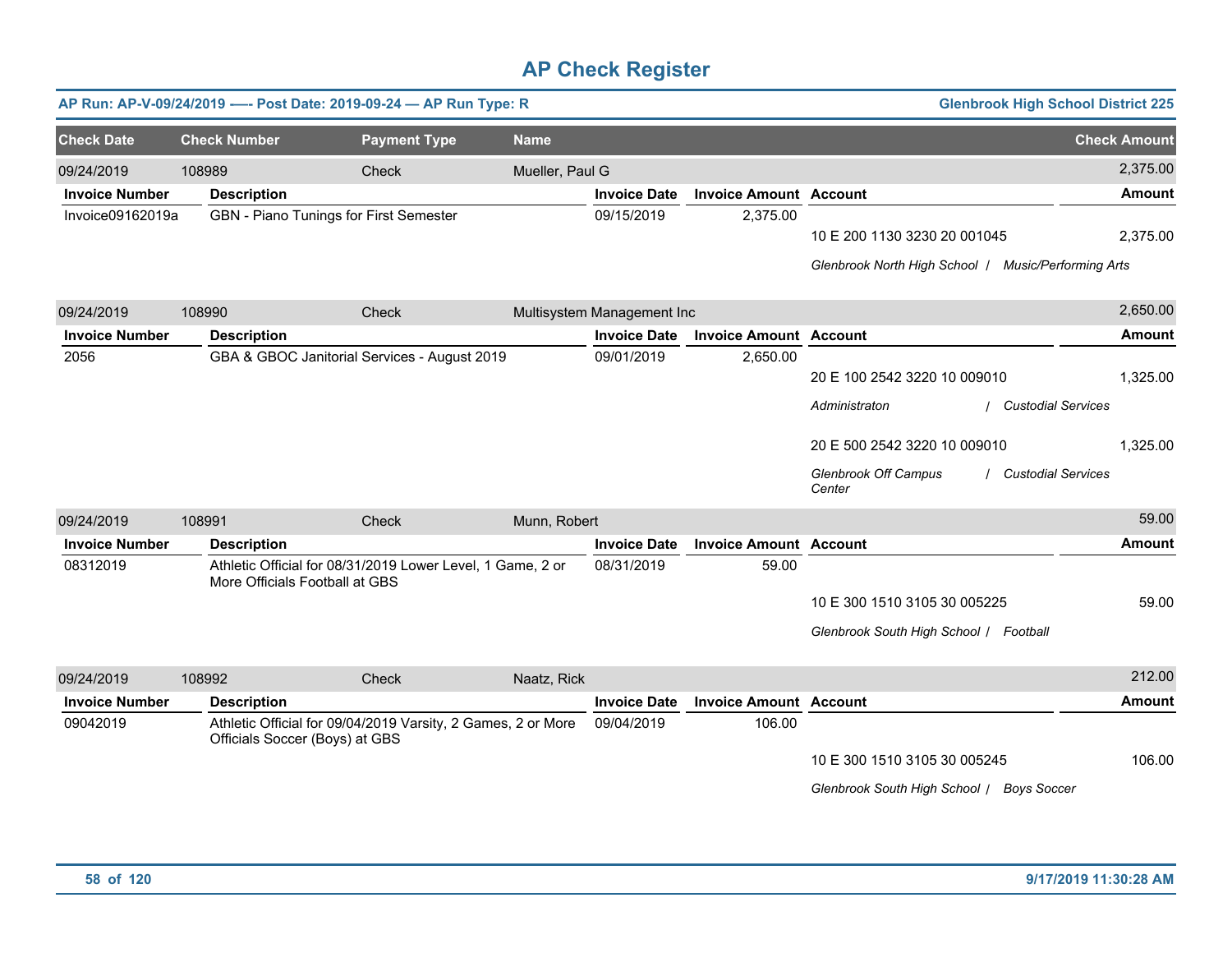|                       |                     | AP Run: AP-V-09/24/2019 ---- Post Date: 2019-09-24 - AP Run Type: R                            |                  |                     |                               |                                           | <b>Glenbrook High School District 225</b> |  |
|-----------------------|---------------------|------------------------------------------------------------------------------------------------|------------------|---------------------|-------------------------------|-------------------------------------------|-------------------------------------------|--|
| <b>Check Date</b>     | <b>Check Number</b> | <b>Payment Type</b>                                                                            | <b>Name</b>      |                     |                               |                                           | <b>Check Amount</b>                       |  |
| 09/24/2019            | 108992              | <b>Check</b>                                                                                   | Naatz, Rick      |                     |                               |                                           | 212.00                                    |  |
| <b>Invoice Number</b> | <b>Description</b>  |                                                                                                |                  | <b>Invoice Date</b> | <b>Invoice Amount Account</b> |                                           | <b>Amount</b>                             |  |
| 09072019              |                     | Athletic Official for 09/07/2019 Varsity, 2 Games, 2 or More<br>Officials Soccer (Boys) at GBS |                  | 09/07/2019          | 106.00                        |                                           |                                           |  |
|                       |                     |                                                                                                |                  |                     |                               | 10 E 300 1510 3105 30 005245              | 106.00                                    |  |
|                       |                     |                                                                                                |                  |                     |                               | Glenbrook South High School / Boys Soccer |                                           |  |
| 09/24/2019            | 108993              | <b>Check</b>                                                                                   | Naviance Inc     |                     |                               |                                           | 19,405.00                                 |  |
| <b>Invoice Number</b> | <b>Description</b>  |                                                                                                |                  | <b>Invoice Date</b> | <b>Invoice Amount Account</b> |                                           | <b>Amount</b>                             |  |
| INV00106692           |                     | GBN - Naviance Renewal 9/1/19 - 8/31/20                                                        |                  | 09/01/2019          | 7,750.00                      |                                           |                                           |  |
|                       |                     |                                                                                                |                  |                     |                               | 10 E 100 2660 3160 10 002660              | 7,750.00                                  |  |
|                       |                     |                                                                                                |                  |                     |                               | Administraton                             | <b>Technology Services</b>                |  |
| INV00106693           |                     | GBS - Naviance Renewal 9/1/19 - 8/31/20                                                        |                  | 09/01/2019          | 11,655.00                     |                                           |                                           |  |
|                       |                     |                                                                                                |                  |                     |                               | 10 E 100 2660 3160 10 002660              | 11,655.00                                 |  |
|                       |                     |                                                                                                |                  |                     |                               | Administraton                             | <b>Technology Services</b>                |  |
| 09/24/2019            | 108994              | Check                                                                                          | New Hope Academy |                     |                               |                                           | 4,497.22                                  |  |
| <b>Invoice Number</b> | <b>Description</b>  |                                                                                                |                  | <b>Invoice Date</b> | <b>Invoice Amount Account</b> |                                           | <b>Amount</b>                             |  |
| 819e11                |                     | Special Education - Tuition - August 2019                                                      |                  | 08/30/2019          | 1,654.38                      |                                           |                                           |  |
|                       |                     |                                                                                                |                  |                     |                               | 10 E 100 1912 6707 10 001305              | 1,654.38                                  |  |
|                       |                     |                                                                                                |                  |                     |                               | Administraton                             | <b>District SpEd Placements</b>           |  |
| 819w22                |                     | Special Education - Tuition - August 2019                                                      |                  | 08/30/2019          | 2,842.84                      |                                           |                                           |  |
|                       |                     |                                                                                                |                  |                     |                               | 10 E 100 1912 6707 10 001305              | 2,842.84                                  |  |
|                       |                     |                                                                                                |                  |                     |                               | Administraton                             | <b>District SpEd Placements</b>           |  |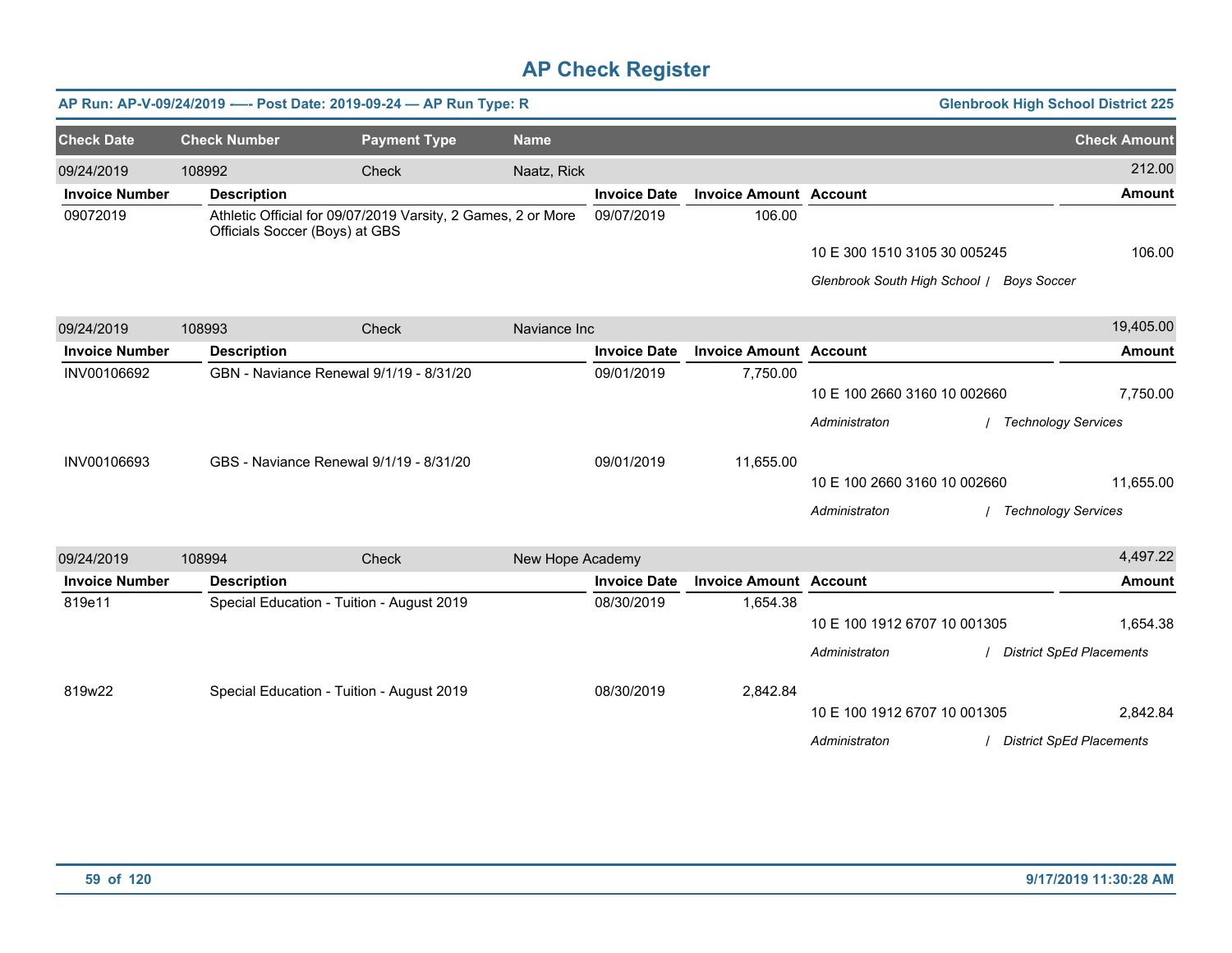|                       |        | AP Run: AP-V-09/24/2019 ---- Post Date: 2019-09-24 - AP Run Type: R                                 |                     |                   |                                       |                               | <b>Glenbrook High School District 225</b>           |                     |
|-----------------------|--------|-----------------------------------------------------------------------------------------------------|---------------------|-------------------|---------------------------------------|-------------------------------|-----------------------------------------------------|---------------------|
| <b>Check Date</b>     |        | <b>Check Number</b>                                                                                 | <b>Payment Type</b> | <b>Name</b>       |                                       |                               |                                                     | <b>Check Amount</b> |
| 09/24/2019            | 108995 |                                                                                                     | <b>Check</b>        | Nielsen, Glen     |                                       |                               |                                                     | 96.00               |
| <b>Invoice Number</b> |        | <b>Description</b>                                                                                  |                     |                   | <b>Invoice Date</b>                   | <b>Invoice Amount Account</b> |                                                     | <b>Amount</b>       |
| 09072019              |        | Athletic Official for 09/07/2019 Varsity, 2 Games, 2 or More<br>Officials Volleyball (Girls) at GBN |                     |                   | 09/07/2019                            | 96.00                         |                                                     |                     |
|                       |        |                                                                                                     |                     |                   |                                       |                               | 10 E 200 1510 3105 20 005395                        | 96.00               |
|                       |        |                                                                                                     |                     |                   |                                       |                               | Glenbrook North High School  <br>Girls Volleyball   |                     |
| 09/24/2019            | 108996 |                                                                                                     | Check               | Niemeyer, William |                                       |                               |                                                     | 130.00              |
| <b>Invoice Number</b> |        | <b>Description</b>                                                                                  |                     |                   | <b>Invoice Date</b>                   | <b>Invoice Amount Account</b> |                                                     | <b>Amount</b>       |
| 08262019              |        | Athletic Official for 08/26/2019 Varsity, 1 Game, 2 or More<br>Officials Soccer (Boys) at GBN       |                     |                   | 08/26/2019                            | 65.00                         |                                                     |                     |
|                       |        |                                                                                                     |                     |                   |                                       |                               | 10 E 200 1510 3105 20 005245                        | 65.00               |
|                       |        |                                                                                                     |                     |                   |                                       |                               | Glenbrook North High School /<br><b>Boys Soccer</b> |                     |
| 09142019              |        | Athletic Official for 09/14/2019 Varsity, 1 Game, 2 or More<br>Officials Soccer (Boys) at GBN       |                     |                   | 09/14/2019                            | 65.00                         |                                                     |                     |
|                       |        |                                                                                                     |                     |                   |                                       |                               | 10 E 200 1510 3105 20 005245                        | 65.00               |
|                       |        |                                                                                                     |                     |                   |                                       |                               | Glenbrook North High School /<br><b>Boys Soccer</b> |                     |
| 09/24/2019            | 108997 |                                                                                                     | Check               |                   | Nistler Maintenance And Landscape Inc |                               |                                                     | 2,909.37            |
| <b>Invoice Number</b> |        | <b>Description</b>                                                                                  |                     |                   | <b>Invoice Date</b>                   | <b>Invoice Amount Account</b> |                                                     | Amount              |
| 27245                 |        | GBN - Landscape Services - September 2019                                                           |                     |                   | 08/22/2019                            | 2,909.37                      |                                                     |                     |
|                       |        |                                                                                                     |                     |                   |                                       |                               | 20 E 200 2543 3270 20 009080                        | 2,909.37            |

*Glenbrook North High School* / *Grounds Maintenance*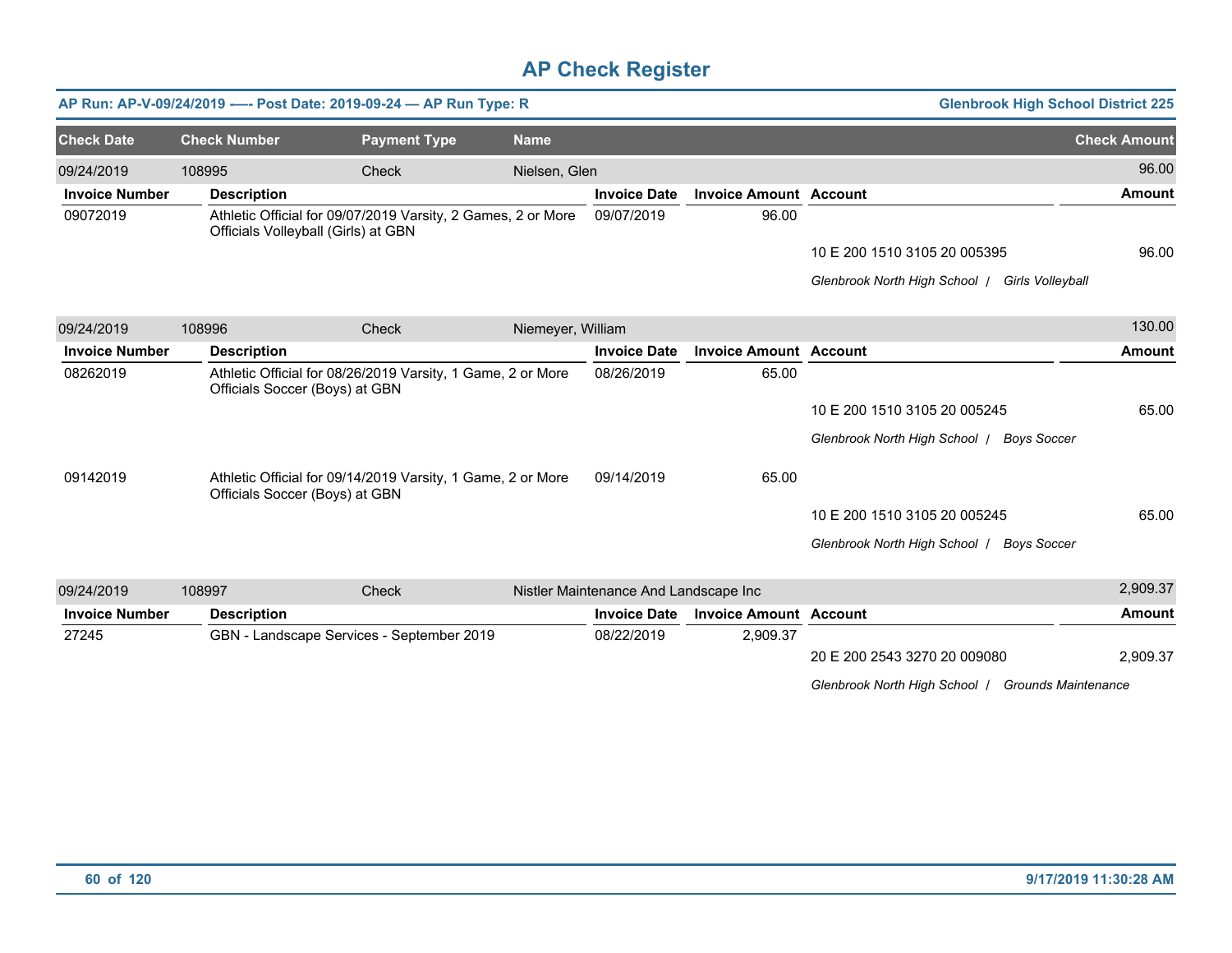|                       |                               | AP Run: AP-V-09/24/2019 ---- Post Date: 2019-09-24 - AP Run Type: R                                                   |                    |                     |                               |                                           | <b>Glenbrook High School District 225</b> |                     |
|-----------------------|-------------------------------|-----------------------------------------------------------------------------------------------------------------------|--------------------|---------------------|-------------------------------|-------------------------------------------|-------------------------------------------|---------------------|
| <b>Check Date</b>     | <b>Check Number</b>           | <b>Payment Type</b>                                                                                                   | <b>Name</b>        |                     |                               |                                           |                                           | <b>Check Amount</b> |
| 09/24/2019            | 108998                        | Check                                                                                                                 | Norco Cleaners Inc |                     |                               |                                           |                                           | 1,840.00            |
| <b>Invoice Number</b> | <b>Description</b>            |                                                                                                                       |                    | <b>Invoice Date</b> | <b>Invoice Amount Account</b> |                                           |                                           | <b>Amount</b>       |
| 112089                | Drapery                       | Cleaning, Flameproofing & Recertifying GBN Theatre                                                                    |                    | 08/23/2019          | 1,840.00                      |                                           |                                           |                     |
|                       |                               |                                                                                                                       |                    |                     |                               | 20 E 100 2530 3190 10 009823              |                                           | 1,840.00            |
|                       |                               |                                                                                                                       |                    |                     |                               | Administraton                             | <b>Construction Projects</b>              |                     |
| 09/24/2019            | 108999                        | Check                                                                                                                 | Noriega, Wilson    |                     |                               |                                           |                                           | 338.00              |
| <b>Invoice Number</b> | <b>Description</b>            |                                                                                                                       |                    | <b>Invoice Date</b> | <b>Invoice Amount Account</b> |                                           |                                           | <b>Amount</b>       |
| 08302019              | Official Soccer (Boys) at GBN | Athletic Official for 08/30/2019 Lower Level, 1 Game, 1                                                               |                    | 08/30/2019          | 61.00                         |                                           |                                           |                     |
|                       |                               |                                                                                                                       |                    |                     |                               | 10 E 200 1510 3105 20 005245              |                                           | 61.00               |
|                       |                               |                                                                                                                       |                    |                     |                               | Glenbrook North High School / Boys Soccer |                                           |                     |
| 08312019              | Official Soccer (Boys) at GBN | Athletic Official for 08/31/2019 Lower Level, 1 Game, 1                                                               |                    | 08/31/2019          | 61.00                         |                                           |                                           |                     |
|                       |                               |                                                                                                                       |                    |                     |                               | 10 E 200 1510 3105 20 005245              |                                           | 61.00               |
|                       |                               |                                                                                                                       |                    |                     |                               | Glenbrook North High School   Boys Soccer |                                           |                     |
| 09032019              |                               | Athletic Official for 09/03/2019 Lower Level, 1 Game and<br>Varsity, 1 Game, 2 or More Officials Soccer (Boys) at GBN |                    | 09/03/2019          | 55.00                         |                                           |                                           |                     |
|                       |                               |                                                                                                                       |                    |                     |                               | 10 E 200 1510 3105 20 005245              |                                           | 55.00               |
|                       |                               |                                                                                                                       |                    |                     |                               | Glenbrook North High School   Boys Soccer |                                           |                     |
| 09042019              |                               | Athletic Official for 09/04/2019 Lower Level, 1 Game, 2 or<br>More Officials Soccer (Boys) at GBS                     |                    | 09/04/2019          | 55.00                         |                                           |                                           |                     |
|                       |                               |                                                                                                                       |                    |                     |                               | 10 E 300 1510 3105 30 005245              |                                           | 55.00               |
|                       |                               |                                                                                                                       |                    |                     |                               | Glenbrook South High School / Boys Soccer |                                           |                     |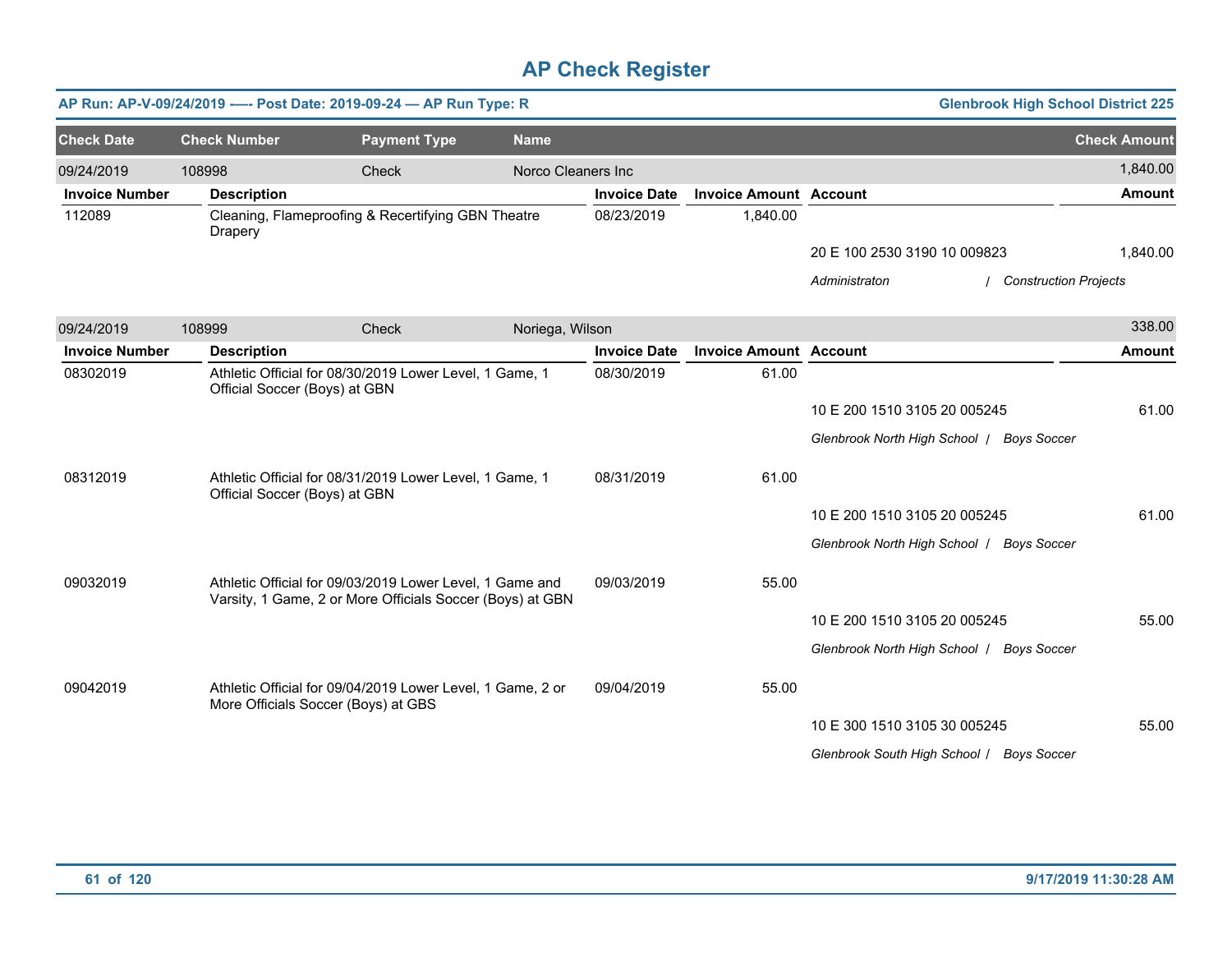|                       |                                 | AP Run: AP-V-09/24/2019 ---- Post Date: 2019-09-24 - AP Run Type: R  |                 |                            |                               |                                                  | <b>Glenbrook High School District 225</b> |                     |
|-----------------------|---------------------------------|----------------------------------------------------------------------|-----------------|----------------------------|-------------------------------|--------------------------------------------------|-------------------------------------------|---------------------|
| <b>Check Date</b>     | <b>Check Number</b>             | <b>Payment Type</b>                                                  | <b>Name</b>     |                            |                               |                                                  |                                           | <b>Check Amount</b> |
| 09/24/2019            | 108999                          | Check                                                                | Noriega, Wilson |                            |                               |                                                  |                                           | 338.00              |
| <b>Invoice Number</b> | <b>Description</b>              |                                                                      |                 | <b>Invoice Date</b>        | <b>Invoice Amount Account</b> |                                                  |                                           | Amount              |
| 09052019              | Officials Soccer (Boys) at GBS  | Athletic Official for 09/05/2019 Varsity, 2 Games, 2 or More         |                 | 09/05/2019                 | 106.00                        |                                                  |                                           |                     |
|                       |                                 |                                                                      |                 |                            |                               | 10 E 300 1510 3105 30 005245                     |                                           | 106.00              |
|                       |                                 |                                                                      |                 |                            |                               | Glenbrook South High School / Boys Soccer        |                                           |                     |
| 09/24/2019            | 109000                          | Check                                                                |                 | North American Corporation |                               |                                                  |                                           | 11,186.00           |
| <b>Invoice Number</b> | <b>Description</b>              |                                                                      |                 | <b>Invoice Date</b>        | <b>Invoice Amount Account</b> |                                                  |                                           | <b>Amount</b>       |
| A230607               | <b>GBN</b> - Custodial Supplies |                                                                      |                 | 08/15/2019                 | 3,007.52                      |                                                  |                                           |                     |
|                       |                                 |                                                                      |                 |                            |                               | 20 E 200 2542 4100 20 009010                     |                                           | 3,007.52            |
|                       |                                 |                                                                      |                 |                            |                               | Glenbrook North High School / Custodial Services |                                           |                     |
| A236286               | <b>GBN</b> - Custodial Supplies |                                                                      |                 | 08/20/2019                 | 1,478.83                      |                                                  |                                           |                     |
|                       |                                 |                                                                      |                 |                            |                               | 20 E 200 2542 4100 20 009010                     |                                           | 1,478.83            |
|                       |                                 |                                                                      |                 |                            |                               | Glenbrook North High School   Custodial Services |                                           |                     |
|                       |                                 |                                                                      |                 |                            |                               |                                                  |                                           |                     |
| A246222               |                                 | GBN Custodial Supplies - Towels, Liners, & Paper Products 08/27/2019 |                 |                            | 1,371.53                      | 20 E 200 2542 4100 20 009010                     |                                           | 1,371.53            |
|                       |                                 |                                                                      |                 |                            |                               | Glenbrook North High School   Custodial Services |                                           |                     |
|                       |                                 |                                                                      |                 |                            |                               |                                                  |                                           |                     |
| A259215               |                                 | GBN - Custodial Supplies - Restroom Paper Products                   |                 | 09/03/2019                 | 1,478.83                      |                                                  |                                           |                     |
|                       |                                 |                                                                      |                 |                            |                               | 20 E 200 2542 4100 20 009010                     |                                           | 1,478.83            |
|                       |                                 |                                                                      |                 |                            |                               | Glenbrook North High School / Custodial Services |                                           |                     |
| A259216               |                                 | GBS - Paper Products for Bathrooms - September 2019                  |                 | 09/03/2019                 | 3,802.70                      |                                                  |                                           |                     |
|                       |                                 |                                                                      |                 |                            |                               | 20 E 300 2542 4100 30 009010                     |                                           | 3,802.70            |
|                       |                                 |                                                                      |                 |                            |                               | Glenbrook South High School / Custodial Services |                                           |                     |
|                       |                                 |                                                                      |                 |                            |                               |                                                  |                                           |                     |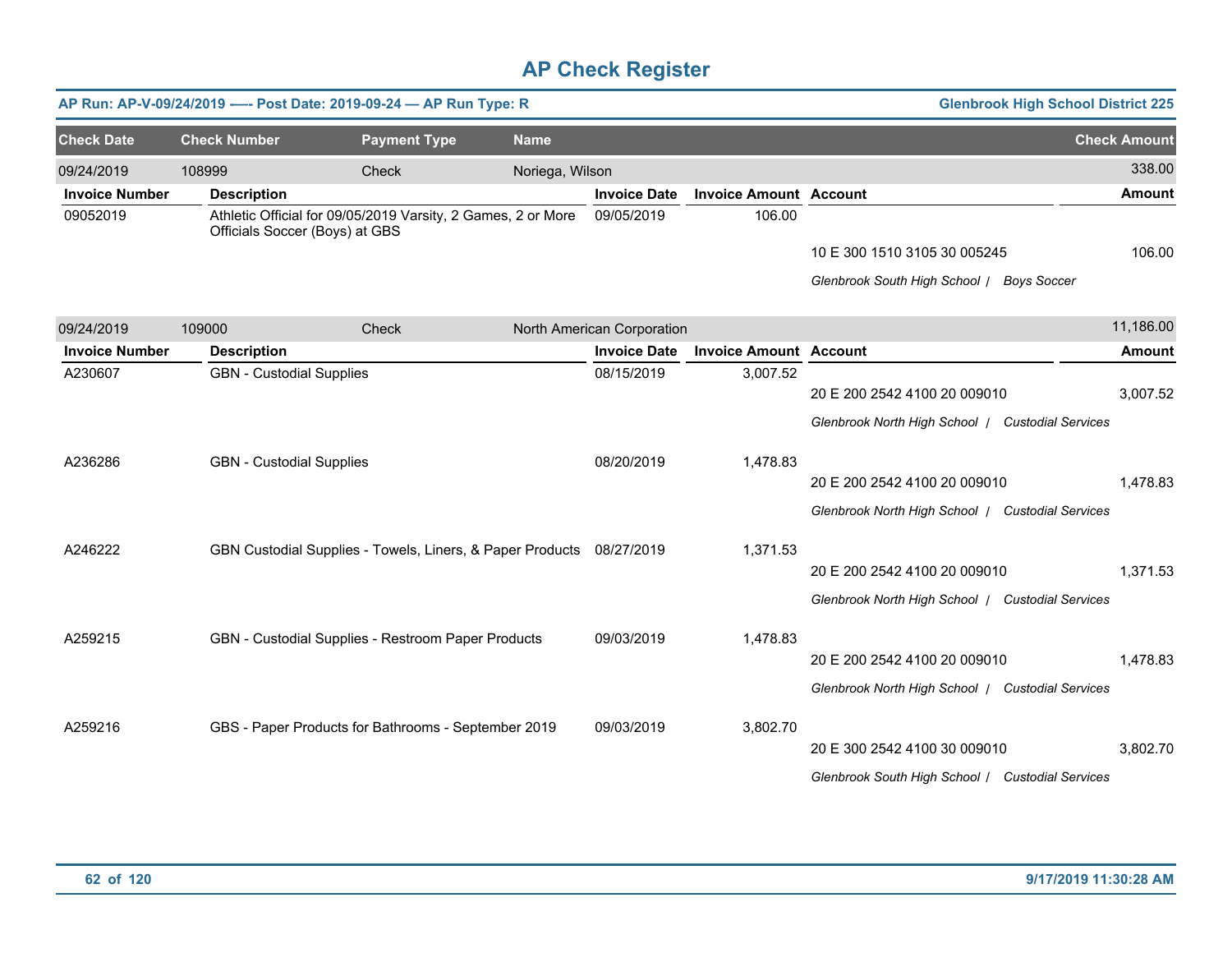|                        |                     | AP Run: AP-V-09/24/2019 ---- Post Date: 2019-09-24 - AP Run Type: R |                  |                                    |                               |                                                                                  | <b>Glenbrook High School District 225</b> |                     |
|------------------------|---------------------|---------------------------------------------------------------------|------------------|------------------------------------|-------------------------------|----------------------------------------------------------------------------------|-------------------------------------------|---------------------|
| <b>Check Date</b>      | <b>Check Number</b> | <b>Payment Type</b>                                                 | <b>Name</b>      |                                    |                               |                                                                                  |                                           | <b>Check Amount</b> |
| 09/24/2019             | 109000              | Check                                                               |                  | North American Corporation         |                               |                                                                                  |                                           | 11,186.00           |
| <b>Invoice Number</b>  | <b>Description</b>  |                                                                     |                  | <b>Invoice Date</b>                | <b>Invoice Amount Account</b> |                                                                                  |                                           | <b>Amount</b>       |
| A262756                |                     | GBN - Custodial Supplies - Vinegar                                  |                  | 09/05/2019                         | 46.59                         | 20 E 200 2542 4822 20 009010<br>Glenbrook North High School   Custodial Services |                                           | 46.59               |
| 09/24/2019             | 109001              | Check                                                               |                  | Northfield Woods Sanitary District |                               |                                                                                  |                                           | 40.00               |
| <b>Invoice Number</b>  | <b>Description</b>  |                                                                     |                  | <b>Invoice Date</b>                | <b>Invoice Amount Account</b> |                                                                                  |                                           | <b>Amount</b>       |
| 70026-1835<br>Landwehr |                     | GBOC - Sewer Services 4/15/19 - 7/26/19                             |                  | 08/29/2019                         | 40.00                         |                                                                                  |                                           |                     |
|                        |                     |                                                                     |                  |                                    |                               | 10 E 100 2540 3780 10 009005                                                     |                                           | 40.00               |
|                        |                     |                                                                     |                  |                                    |                               | Administraton                                                                    | <b>Utilities</b>                          |                     |
| 09/24/2019             | 109002              | Check                                                               |                  | Northshore Athletics Inc           |                               |                                                                                  |                                           | 14,625.00           |
| <b>Invoice Number</b>  | <b>Description</b>  |                                                                     |                  | <b>Invoice Date</b>                | <b>Invoice Amount Account</b> |                                                                                  |                                           | <b>Amount</b>       |
| 1370                   |                     | GBN - Registration for Cheer Camp 8/16/19 - 8/18/19                 |                  | 06/11/2019                         | 14,625.00                     | 99 L 990 1529 0000 20 820200<br><b>Student Based Activity</b><br>Account         | / Cheerleaders                            | 14,625.00           |
| 09/24/2019             | 109003              | Check                                                               | Northshore Omega |                                    |                               |                                                                                  |                                           | 971.00              |
| <b>Invoice Number</b>  | <b>Description</b>  |                                                                     |                  | <b>Invoice Date</b>                | <b>Invoice Amount Account</b> |                                                                                  |                                           | <b>Amount</b>       |
| 002361525-082719       |                     | Human Resources - Pre-Employment Physical Exam                      |                  | 08/27/2019                         | 61.00                         | 10 E 100 2640 2403 10 002645<br>Administraton                                    | <b>Employee Benefits</b>                  | 61.00               |
| 004700217-082219       |                     | Human Resources - Pre-Employment Physical Exam                      |                  | 08/24/2019                         | 121.00                        | 10 E 100 2640 2403 10 002645<br>Administraton                                    | / Employee Benefits                       | 121.00              |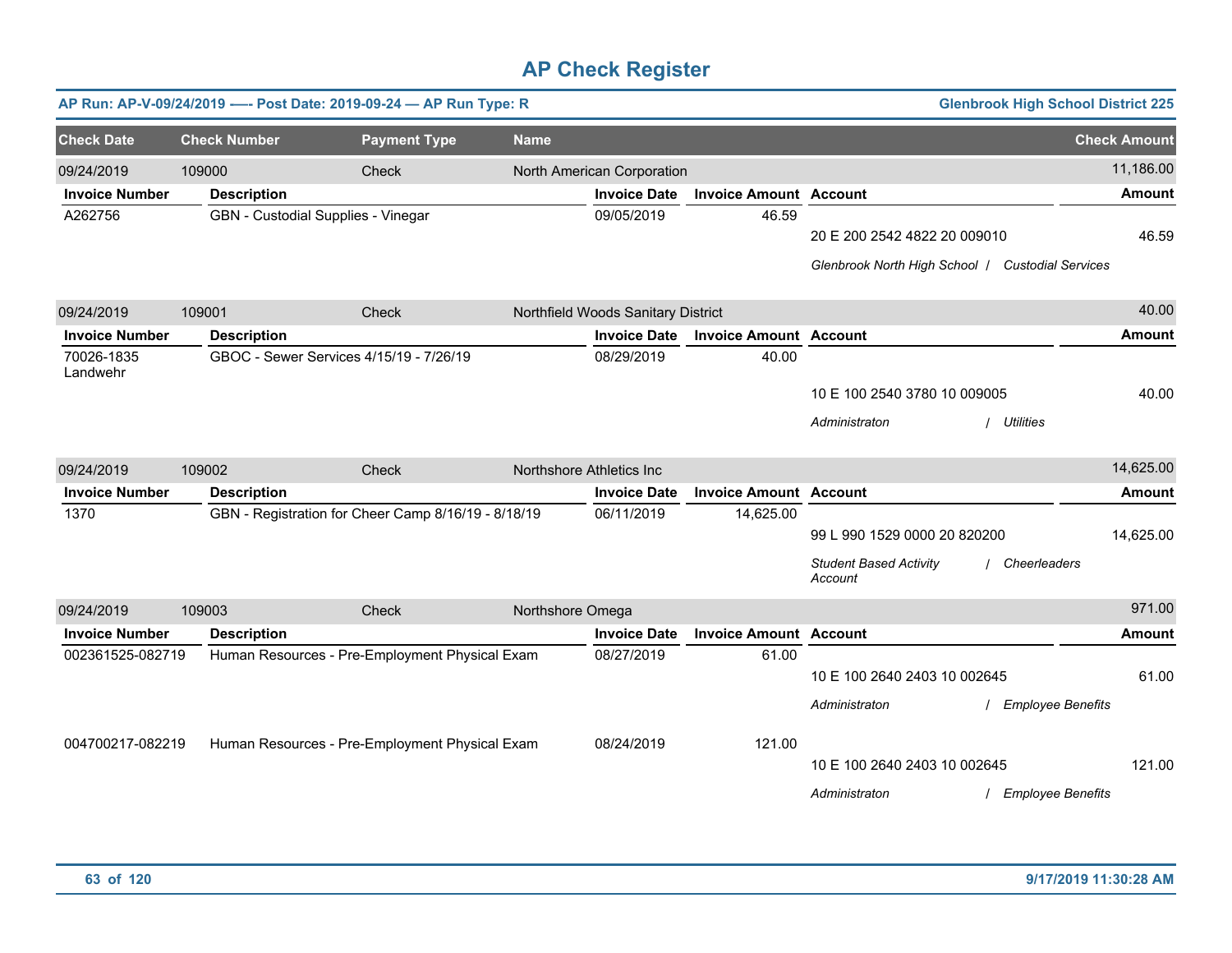|                       |                     | AP Run: AP-V-09/24/2019 ---- Post Date: 2019-09-24 - AP Run Type: R |                  |                     |                               |                              | <b>Glenbrook High School District 225</b> |                     |
|-----------------------|---------------------|---------------------------------------------------------------------|------------------|---------------------|-------------------------------|------------------------------|-------------------------------------------|---------------------|
| <b>Check Date</b>     | <b>Check Number</b> | <b>Payment Type</b>                                                 | <b>Name</b>      |                     |                               |                              |                                           | <b>Check Amount</b> |
| 09/24/2019            | 109003              | Check                                                               | Northshore Omega |                     |                               |                              |                                           | 971.00              |
| <b>Invoice Number</b> | <b>Description</b>  |                                                                     |                  | <b>Invoice Date</b> | <b>Invoice Amount Account</b> |                              |                                           | <b>Amount</b>       |
| 006568505-082719      |                     | Human Resources - Pre-Employment Physical Exam                      |                  | 08/27/2019          | 61.00                         | 10 E 100 2640 2403 10 002645 |                                           | 61.00               |
| 201426491-082719      |                     | Human Resources - Pre-Employment Physical Exam                      |                  | 08/28/2019          | 182.00                        | Administraton                | / Employee Benefits                       |                     |
|                       |                     |                                                                     |                  |                     |                               | 10 E 100 2640 2403 10 002645 |                                           | 182.00              |
|                       |                     |                                                                     |                  |                     |                               | Administraton                | / Employee Benefits                       |                     |
| 202257119-082619      |                     | Human Resources - Pre-Employment Physical Exam                      |                  | 08/26/2019          | 61.00                         | 10 E 100 2640 2403 10 002645 |                                           | 61.00               |
|                       |                     |                                                                     |                  |                     |                               |                              |                                           |                     |
|                       |                     |                                                                     |                  |                     |                               | Administraton                | / Employee Benefits                       |                     |
| 203195086-082419      |                     | Human Resources - Pre-Employment Physical Exam                      |                  | 08/24/2019          | 61.00                         |                              |                                           |                     |
|                       |                     |                                                                     |                  |                     |                               | 10 E 100 2640 2403 10 002645 |                                           | 61.00               |
|                       |                     |                                                                     |                  |                     |                               | Administraton                | / Employee Benefits                       |                     |
| 212459200-081619      |                     | Human Resources - Pre-Employment Physical Exam                      |                  | 08/26/2019          | 121.00                        |                              |                                           |                     |
|                       |                     |                                                                     |                  |                     |                               | 10 E 100 2640 2403 10 002645 |                                           | 121.00              |
|                       |                     |                                                                     |                  |                     |                               | Administraton                | / Employee Benefits                       |                     |
| 214171860-081519      |                     | Human Resources - Pre-Employment Physical Exam                      |                  | 08/28/2019          | 182.00                        |                              |                                           |                     |
|                       |                     |                                                                     |                  |                     |                               | 10 E 100 2640 2403 10 002645 |                                           | 182.00              |
|                       |                     |                                                                     |                  |                     |                               | Administraton                | / Employee Benefits                       |                     |
| 214187288-082219      |                     | Human Resources - Pre-Employment Physical Exam                      |                  | 08/24/2019          | 121.00                        |                              |                                           |                     |
|                       |                     |                                                                     |                  |                     |                               | 10 E 100 2640 2403 10 002645 |                                           | 121.00              |
|                       |                     |                                                                     |                  |                     |                               | Administraton                | / Employee Benefits                       |                     |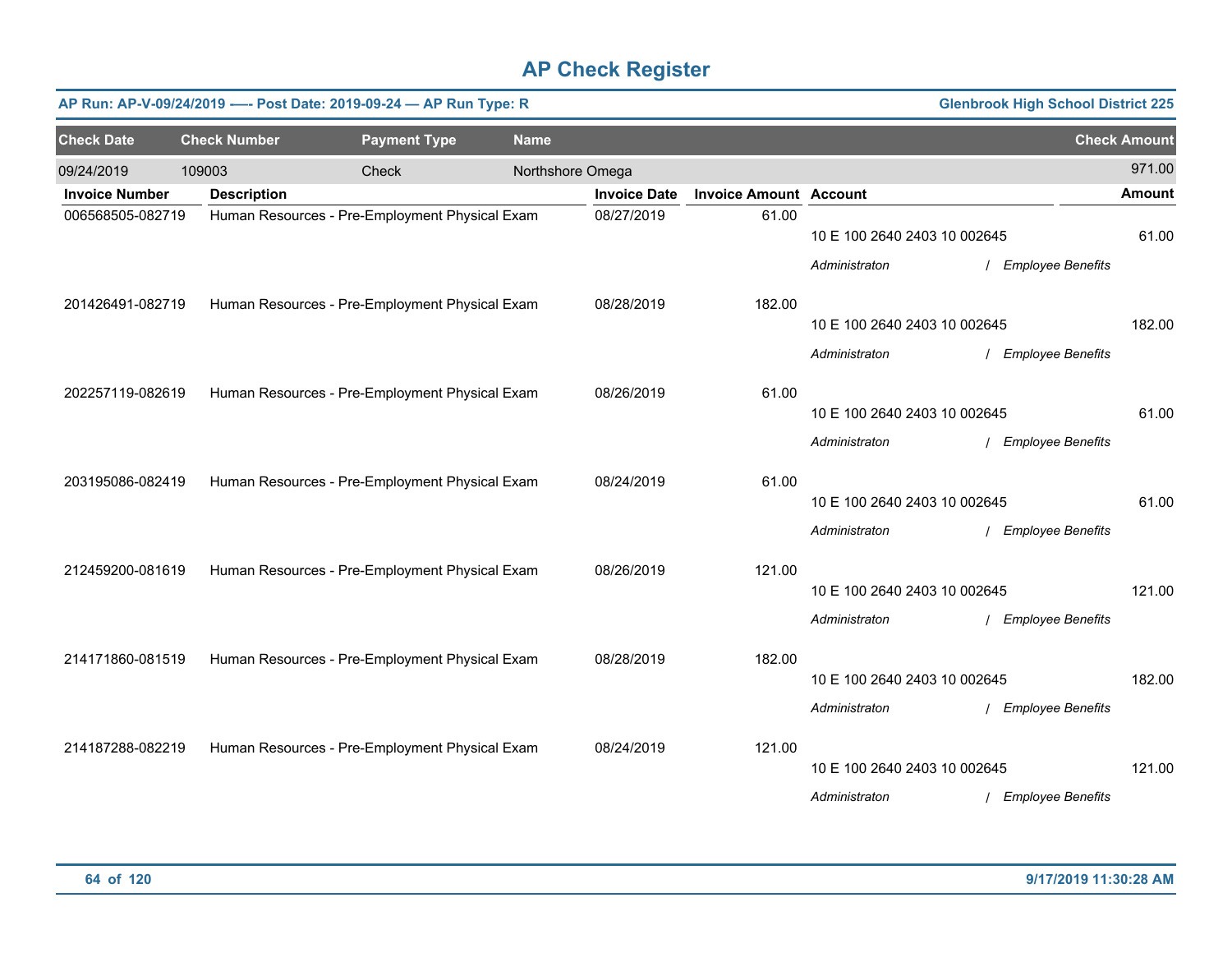|                       |                     | AP Run: AP-V-09/24/2019 ---- Post Date: 2019-09-24 - AP Run Type: R |                    |                     |                                               |                                             | <b>Glenbrook High School District 225</b> |
|-----------------------|---------------------|---------------------------------------------------------------------|--------------------|---------------------|-----------------------------------------------|---------------------------------------------|-------------------------------------------|
| <b>Check Date</b>     | <b>Check Number</b> | <b>Payment Type</b>                                                 | <b>Name</b>        |                     |                                               |                                             | <b>Check Amount</b>                       |
| 09/24/2019            | 109004              | <b>Check</b>                                                        | <b>NPN 360 Inc</b> |                     |                                               |                                             | 1,757.70                                  |
| <b>Invoice Number</b> | <b>Description</b>  |                                                                     |                    | <b>Invoice Date</b> | <b>Invoice Amount Account</b>                 |                                             | <b>Amount</b>                             |
| 0610346               |                     | GBN & GBS - Important Contacts Information Cards                    |                    | 08/23/2019          | 380.01                                        | 10 E 100 2610 3600 10 002610                | 380.01                                    |
|                       |                     |                                                                     |                    |                     |                                               | Administraton                               | / General Administration                  |
| 0610639               |                     | GBS - Business Cards for S Garrison                                 |                    | 08/27/2019          | 61.00                                         |                                             |                                           |
|                       |                     |                                                                     |                    |                     |                                               | 10 E 300 2111 3600 30 002110                | 61.00                                     |
|                       |                     |                                                                     |                    |                     |                                               | Glenbrook South High School / Dean's Office |                                           |
| 0610785               |                     | Student ID Vouchers for GBN & GBS                                   |                    | 08/28/2019          | 149.11                                        |                                             |                                           |
|                       |                     |                                                                     |                    |                     |                                               | 10 E 100 2510 3600 10 002510                | 149.11                                    |
|                       |                     |                                                                     |                    |                     |                                               | Administraton                               | / Business Services                       |
| 0610810               |                     | <b>GBS Athletics - Trainer Business Cards</b>                       |                    | 08/29/2019          | 38.00                                         |                                             |                                           |
|                       |                     |                                                                     |                    |                     |                                               | 10 E 300 1510 4100 30 005100                | 38.00                                     |
|                       |                     |                                                                     |                    |                     |                                               | Glenbrook South High School / Athletics     |                                           |
| 0610867               |                     | GBS - SAO Club Sponsor Gifts - Roll-Up Blankets                     |                    | 08/29/2019          | 1,129.58                                      |                                             |                                           |
|                       |                     |                                                                     |                    |                     |                                               | 99 L 990 1529 0000 30 830040                | 1,129.58                                  |
|                       |                     |                                                                     |                    |                     |                                               | <b>Student Based Activity</b><br>Account    | / Activity Tickets                        |
| 09/24/2019            | 109005              | Check                                                               |                    |                     | Nssed/Northern Suburban Special Education Dis |                                             | 443,478.77                                |
| <b>Invoice Number</b> | <b>Description</b>  |                                                                     |                    | <b>Invoice Date</b> | <b>Invoice Amount Account</b>                 |                                             | <b>Amount</b>                             |
| 992250819             |                     | Special Education - NSSED Membership and Tuition                    |                    | 08/23/2019          | 443,478.77                                    |                                             |                                           |
|                       |                     |                                                                     |                    |                     |                                               | 10 E 100 1912 6705 10 001305                | 36,986.28                                 |
|                       |                     |                                                                     |                    |                     |                                               | Administraton                               | / District SpEd Placements                |
|                       |                     |                                                                     |                    |                     |                                               | 10 E 100 1912 6706 10 001305                | 319,204.49                                |
|                       |                     |                                                                     |                    |                     |                                               | Administraton                               | / District SpEd Placements                |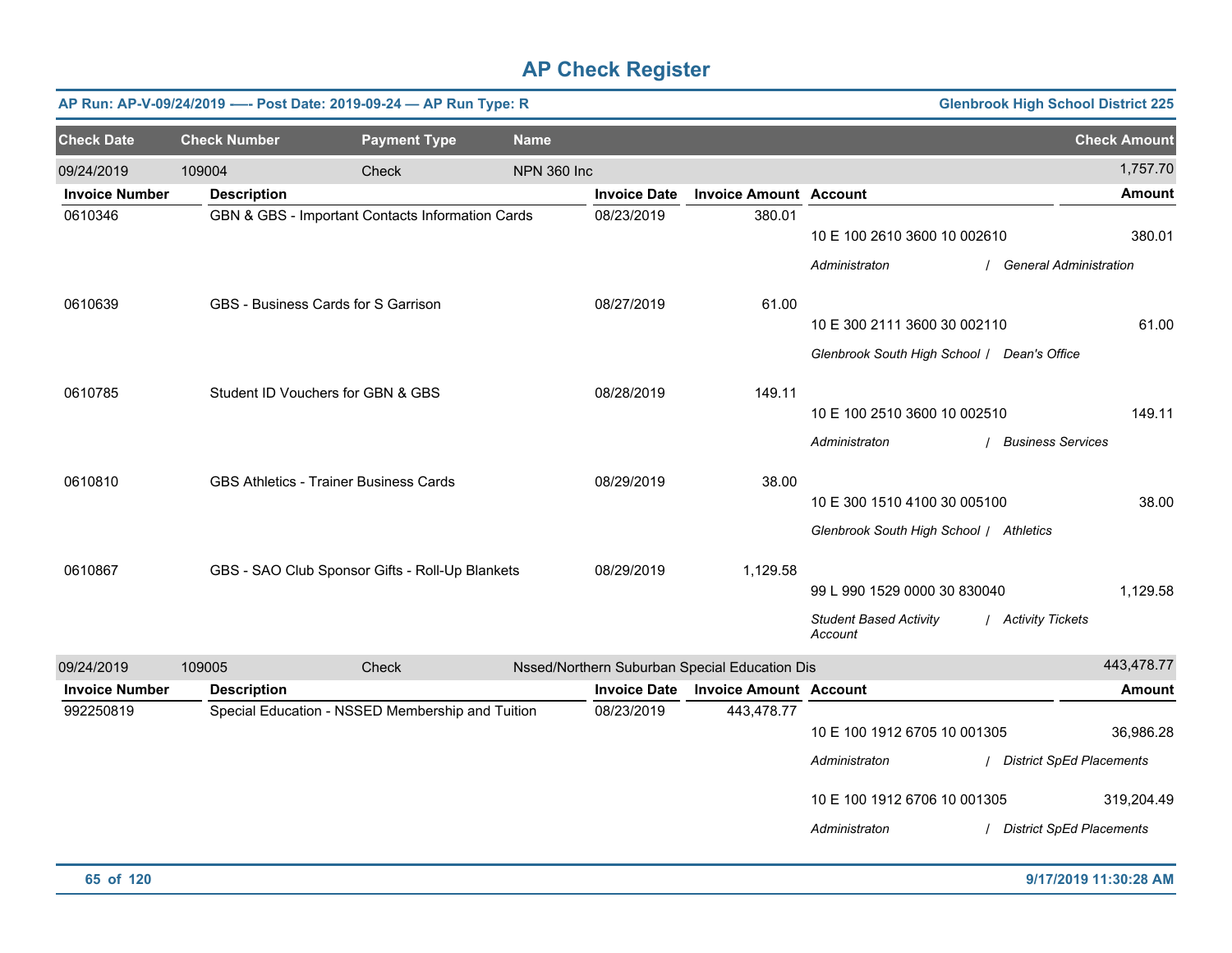|                       |        | AP Run: AP-V-09/24/2019 ---- Post Date: 2019-09-24 - AP Run Type: R                               |                     |                     |                                  |                                               | <b>Glenbrook High School District 225</b>          |                     |
|-----------------------|--------|---------------------------------------------------------------------------------------------------|---------------------|---------------------|----------------------------------|-----------------------------------------------|----------------------------------------------------|---------------------|
| <b>Check Date</b>     |        | <b>Check Number</b>                                                                               | <b>Payment Type</b> | <b>Name</b>         |                                  |                                               |                                                    | <b>Check Amount</b> |
| 09/24/2019            | 109005 |                                                                                                   | Check               |                     |                                  | Nssed/Northern Suburban Special Education Dis |                                                    | 443,478.77          |
| <b>Invoice Number</b> |        | <b>Description</b>                                                                                |                     |                     | <b>Invoice Date</b>              | <b>Invoice Amount Account</b>                 |                                                    | Amount              |
|                       |        |                                                                                                   |                     |                     |                                  |                                               | 10 E 100 4000 3110 10 004620                       | 87,288.00           |
|                       |        |                                                                                                   |                     |                     |                                  |                                               | Administraton<br>IDEA-PL 94-142                    |                     |
| 09/24/2019            | 109006 |                                                                                                   | Check               |                     | Oakbrook Mechanical Services Inc |                                               |                                                    | 3,482.15            |
| <b>Invoice Number</b> |        | <b>Description</b>                                                                                |                     |                     | <b>Invoice Date</b>              | <b>Invoice Amount Account</b>                 |                                                    | <b>Amount</b>       |
| 17416                 |        | Service Repair on Innovent Units                                                                  |                     |                     | 08/28/2019                       | 3,482.15                                      |                                                    |                     |
|                       |        |                                                                                                   |                     |                     |                                  |                                               | 20 E 300 2544 4844 30 009050                       | 3,482.15            |
|                       |        |                                                                                                   |                     |                     |                                  |                                               | Glenbrook South High School / Building Maintenance |                     |
| 09/24/2019            | 109007 |                                                                                                   | Check               | O'Brien, Kathleen M |                                  |                                               |                                                    | 18.38               |
| <b>Invoice Number</b> |        | <b>Description</b>                                                                                |                     |                     | <b>Invoice Date</b>              | <b>Invoice Amount Account</b>                 |                                                    | <b>Amount</b>       |
| 091619                |        | Employee Reimbursement - Seal of Biliteracy Testing<br>Refreshments                               |                     |                     | 09/15/2019                       | 18.38                                         |                                                    |                     |
|                       |        |                                                                                                   |                     |                     |                                  |                                               | 10 E 300 1130 4900 30 001030                       | 18.38               |
|                       |        |                                                                                                   |                     |                     |                                  |                                               | Glenbrook South High School / World Language       |                     |
| 09/24/2019            | 109008 |                                                                                                   | Check               | Offerle, Jude       |                                  |                                               |                                                    | 110.00              |
| <b>Invoice Number</b> |        | <b>Description</b>                                                                                |                     |                     | <b>Invoice Date</b>              | <b>Invoice Amount Account</b>                 |                                                    | <b>Amount</b>       |
| 09042019              |        | Athletic Official for 09/04/2019 Lower Level, 1 Game, 2 or<br>More Officials Soccer (Boys) at GBS |                     |                     | 09/04/2019                       | 55.00                                         |                                                    |                     |
|                       |        |                                                                                                   |                     |                     |                                  |                                               | 10 E 300 1510 3105 30 005245                       | 55.00               |
|                       |        |                                                                                                   |                     |                     |                                  |                                               | Glenbrook South High School / Boys Soccer          |                     |
| 09092019              |        | Athletic Official for 09/09/2019 Lower Level, 1 Game, 2 or<br>More Officials Soccer (Boys) at GBS |                     |                     | 09/09/2019                       | 55.00                                         |                                                    |                     |
|                       |        |                                                                                                   |                     |                     |                                  |                                               | 10 E 300 1510 3105 30 005245                       | 55.00               |
|                       |        |                                                                                                   |                     |                     |                                  |                                               | Glenbrook South High School / Boys Soccer          |                     |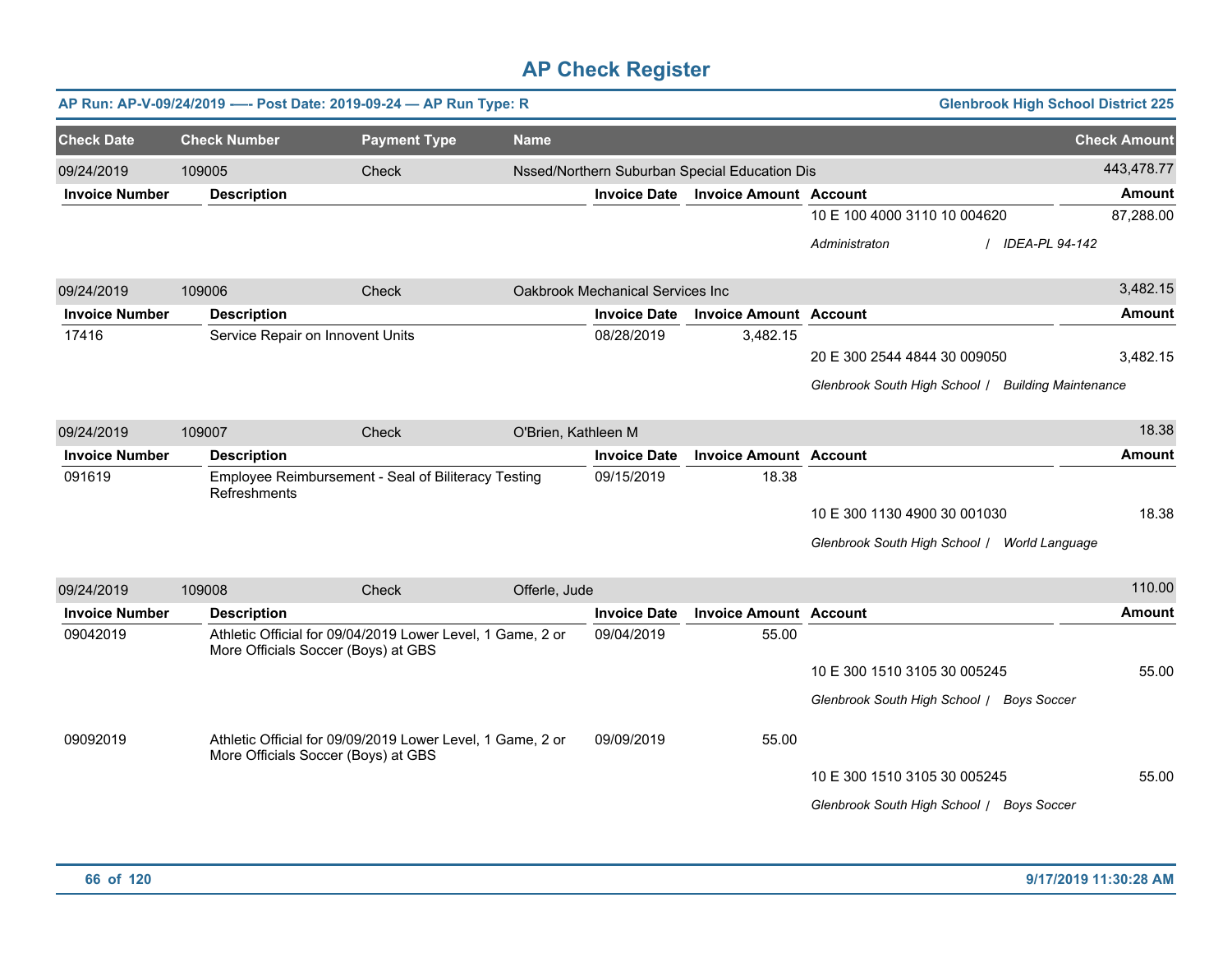|                       |                                  | AP Run: AP-V-09/24/2019 ---- Post Date: 2019-09-24 - AP Run Type: R |                    |                          |                               | <b>Glenbrook High School District 225</b>                 |                     |
|-----------------------|----------------------------------|---------------------------------------------------------------------|--------------------|--------------------------|-------------------------------|-----------------------------------------------------------|---------------------|
| <b>Check Date</b>     | <b>Check Number</b>              | <b>Payment Type</b>                                                 | <b>Name</b>        |                          |                               |                                                           | <b>Check Amount</b> |
| 09/24/2019            | 109009                           | Check                                                               | Oliver, Pamela     |                          |                               |                                                           | 96.00               |
| <b>Invoice Number</b> | <b>Description</b>               |                                                                     |                    | <b>Invoice Date</b>      | <b>Invoice Amount Account</b> |                                                           | <b>Amount</b>       |
| 09072019              | Varsity 2 Games at GBN           | Athletic Official for 09/07/2019 Tournament Volleyball (Girls)      |                    | 09/07/2019               | 96.00                         |                                                           |                     |
|                       |                                  |                                                                     |                    |                          |                               | 10 E 200 1510 3105 20 005395                              | 96.00               |
|                       |                                  |                                                                     |                    |                          |                               | Glenbrook North High School   Girls Volleyball            |                     |
| 09/24/2019            | 109010                           | Check                                                               |                    | Olson Transportation Inc |                               |                                                           | 7,200.00            |
| <b>Invoice Number</b> | <b>Description</b>               |                                                                     |                    | <b>Invoice Date</b>      | <b>Invoice Amount Account</b> |                                                           | <b>Amount</b>       |
| 26862                 | 12/13/19                         | GBS Debate - Coach Bus for Des Moines, Iowa Trip                    |                    | 09/12/2019               | 3,600.00                      |                                                           |                     |
|                       |                                  |                                                                     |                    |                          |                               | 99 L 990 1529 0000 30 830290                              | 3,600.00            |
|                       |                                  |                                                                     |                    |                          |                               | <b>Student Based Activity</b><br>/ Debate Club<br>Account |                     |
| 26863                 | 11/1/19                          | GBS Debate - Coach Bus for Ann Arbor, Michigan Trip                 |                    | 09/12/2019               | 3,600.00                      |                                                           |                     |
|                       |                                  |                                                                     |                    |                          |                               | 99 L 990 1529 0000 30 830290                              | 3,600.00            |
|                       |                                  |                                                                     |                    |                          |                               | <b>Student Based Activity</b><br>/ Debate Club<br>Account |                     |
| 09/24/2019            | 109011                           | Check                                                               | Pallardy, Thomas J |                          |                               |                                                           | 77.00               |
| <b>Invoice Number</b> | <b>Description</b>               |                                                                     |                    | <b>Invoice Date</b>      | <b>Invoice Amount Account</b> |                                                           | <b>Amount</b>       |
| 08302019              | <b>Officials Football at GBN</b> | Athletic Official for 08/30/2019 Varsity, 1 Game, 2 or More         |                    | 08/30/2019               | 77.00                         |                                                           |                     |
|                       |                                  |                                                                     |                    |                          |                               | 10 E 200 1510 3105 20 005225                              | 77.00               |
|                       |                                  |                                                                     |                    |                          |                               | Glenbrook North High School   Football                    |                     |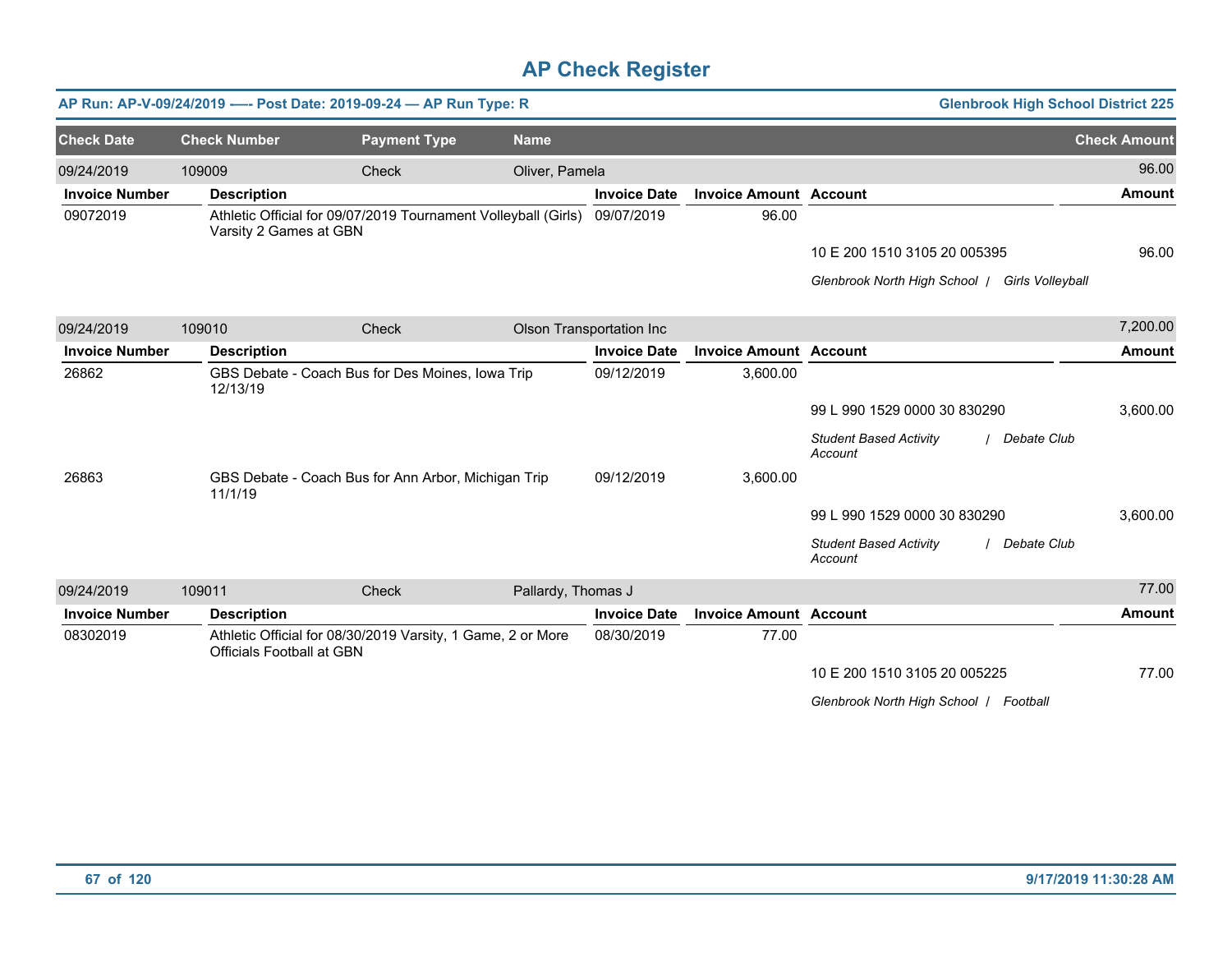|                       |                             | AP Run: AP-V-09/24/2019 ---- Post Date: 2019-09-24 - AP Run Type: R |                      |                                |                               | <b>Glenbrook High School District 225</b>              |                            |
|-----------------------|-----------------------------|---------------------------------------------------------------------|----------------------|--------------------------------|-------------------------------|--------------------------------------------------------|----------------------------|
| <b>Check Date</b>     | <b>Check Number</b>         | <b>Payment Type</b>                                                 | <b>Name</b>          |                                |                               |                                                        | <b>Check Amount</b>        |
| 09/24/2019            | 109012                      | Check                                                               |                      | Pauly's Custom Apparel Company |                               |                                                        | 370.50                     |
| <b>Invoice Number</b> | <b>Description</b>          |                                                                     |                      | <b>Invoice Date</b>            | <b>Invoice Amount Account</b> |                                                        | <b>Amount</b>              |
| ARINV-583036          |                             | GBS - Key Club Board Member Sweatshirts                             |                      | 08/29/2019                     | 370.50                        |                                                        |                            |
|                       |                             |                                                                     |                      |                                |                               | 99 L 990 1529 0000 30 830600                           | 370.50                     |
|                       |                             |                                                                     |                      |                                |                               | <b>Student Based Activity</b><br>/ Key Club<br>Account |                            |
| 09/24/2019            | 109013                      | <b>Check</b>                                                        | Peapod LLC           |                                |                               |                                                        | 760.62                     |
| <b>Invoice Number</b> | <b>Description</b>          |                                                                     |                      | <b>Invoice Date</b>            | <b>Invoice Amount Account</b> |                                                        | <b>Amount</b>              |
| a134266086            |                             | GBS - Grocery Supplies for Advanced Foods                           |                      | 09/03/2019                     | 130.55                        |                                                        |                            |
|                       |                             |                                                                     |                      |                                |                               | 10 E 300 1400 4200 30 001425                           | 130.55                     |
|                       |                             |                                                                     |                      |                                |                               | Glenbrook South High School / Family/Consumer Science  |                            |
| a134371085            | GBS - Groceries for Foods I |                                                                     |                      | 09/06/2019                     | 342.74                        |                                                        |                            |
|                       |                             |                                                                     |                      |                                |                               | 10 E 300 1400 4200 30 001425                           | 342.74                     |
|                       |                             |                                                                     |                      |                                |                               | Glenbrook South High School   Family/Consumer Science  |                            |
| a134567710            |                             | GBS - Groceries for Adv Foods                                       |                      | 09/12/2019                     | 287.33                        |                                                        |                            |
|                       |                             |                                                                     |                      |                                |                               | 10 E 300 1400 4200 30 001425                           | 287.33                     |
|                       |                             |                                                                     |                      |                                |                               | Glenbrook South High School / Family/Consumer Science  |                            |
| 09/24/2019            | 109014                      | <b>Check</b>                                                        | Pentegra Systems LLC |                                |                               |                                                        | 145.00                     |
| <b>Invoice Number</b> | <b>Description</b>          |                                                                     |                      | <b>Invoice Date</b>            | <b>Invoice Amount Account</b> |                                                        | <b>Amount</b>              |
| 58863                 |                             | <b>Remote Network Engineering Services</b>                          |                      | 08/01/2019                     | 145.00                        |                                                        |                            |
|                       |                             |                                                                     |                      |                                |                               | 10 E 100 2660 3120 10 002660                           | 145.00                     |
|                       |                             |                                                                     |                      |                                |                               | Administraton                                          | <b>Technology Services</b> |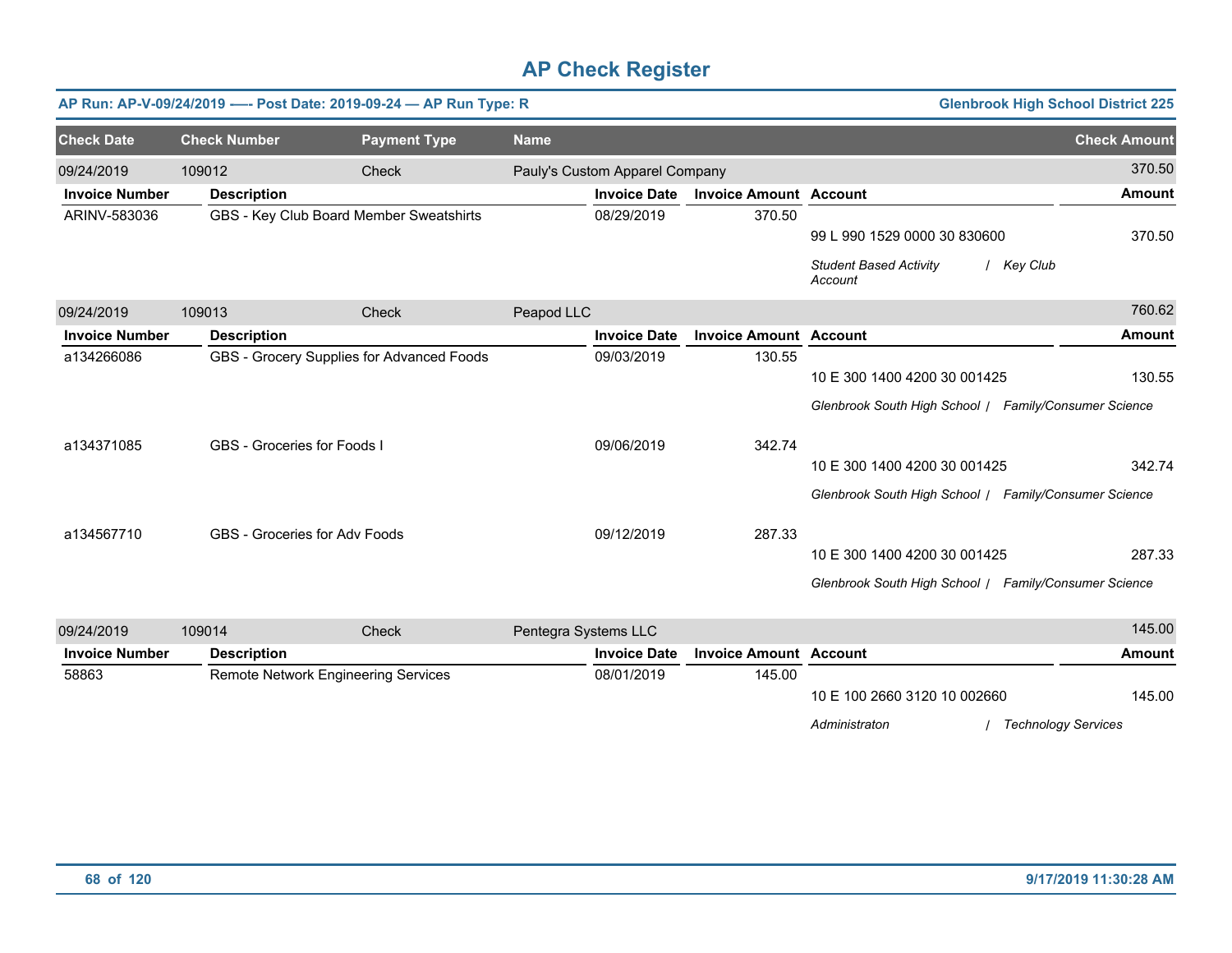|                       |                               | AP Run: AP-V-09/24/2019 ---- Post Date: 2019-09-24 - AP Run Type: R       |                       |                               |                               |                                                                                     | <b>Glenbrook High School District 225</b> |
|-----------------------|-------------------------------|---------------------------------------------------------------------------|-----------------------|-------------------------------|-------------------------------|-------------------------------------------------------------------------------------|-------------------------------------------|
| <b>Check Date</b>     | <b>Check Number</b>           | <b>Payment Type</b>                                                       | <b>Name</b>           |                               |                               |                                                                                     | <b>Check Amount</b>                       |
| 09/24/2019            | 109015                        | Check                                                                     |                       | Pitney Bowes Purchase Power   |                               |                                                                                     | 9,440.39                                  |
| <b>Invoice Number</b> | <b>Description</b>            |                                                                           |                       | <b>Invoice Date</b>           | <b>Invoice Amount Account</b> |                                                                                     | <b>Amount</b>                             |
| 1013788713            |                               | GBS - Printshop Mailing/Folding Equipment                                 |                       | 08/26/2019                    | 9,440.39                      | 10 E 100 2574 5400 10 002574<br>Administraton                                       | 9,440.39<br>/ Printing and Duplicating    |
|                       |                               |                                                                           |                       |                               |                               |                                                                                     |                                           |
| 09/24/2019            | 109016                        | Check                                                                     |                       | PM Music Center of Aurora Inc |                               |                                                                                     | 11,635.85                                 |
| <b>Invoice Number</b> | <b>Description</b>            |                                                                           |                       | <b>Invoice Date</b>           | <b>Invoice Amount Account</b> |                                                                                     | <b>Amount</b>                             |
| 1667775               |                               | GBS Band - Marching Baritone Repair                                       |                       | 06/11/2019                    | 73.00                         | 10 E 300 1130 3230 30 001045<br>Glenbrook South High School / Music/Performing Arts | 73.00                                     |
|                       |                               |                                                                           |                       |                               |                               |                                                                                     |                                           |
| 1667782               | GBS Band - Trombone Repair    |                                                                           |                       | 07/09/2019                    | 83.00                         | 10 E 300 1130 3230 30 001045                                                        | 83.00                                     |
|                       |                               |                                                                           |                       |                               |                               | Glenbrook South High School / Music/Performing Arts                                 |                                           |
| 1676156               |                               | GBS Band - Bass Trombone & Bass Clarinet                                  |                       | 07/02/2019                    | 6,840.90                      |                                                                                     |                                           |
|                       |                               |                                                                           |                       |                               |                               | 10 E 300 1130 7400 30 001045                                                        | 6,840.90                                  |
|                       |                               |                                                                           |                       |                               |                               | Glenbrook South High School / Music/Performing Arts                                 |                                           |
| 1676473               | <b>GBS Band - French Horn</b> |                                                                           |                       | 07/03/2019                    | 4,638.95                      |                                                                                     |                                           |
|                       |                               |                                                                           |                       |                               |                               | 10 E 300 1130 7400 30 001045                                                        | 4,638.95                                  |
|                       |                               |                                                                           |                       |                               |                               | Glenbrook South High School / Music/Performing Arts                                 |                                           |
| 09/24/2019            | 109017                        | Check                                                                     | Porterfield, Sharon R |                               |                               |                                                                                     | 96.00                                     |
| <b>Invoice Number</b> | <b>Description</b>            |                                                                           |                       | <b>Invoice Date</b>           | <b>Invoice Amount Account</b> |                                                                                     | <b>Amount</b>                             |
| 09072019              | Varsity 2 Games at GBN        | Athletic Official for 09/07/2019 Tournament Volleyball (Girls) 09/07/2019 |                       |                               | 96.00                         | 10 E 200 1510 3105 20 005395                                                        | 96.00                                     |
|                       |                               |                                                                           |                       |                               |                               | Glenbrook North High School   Girls Volleyball                                      |                                           |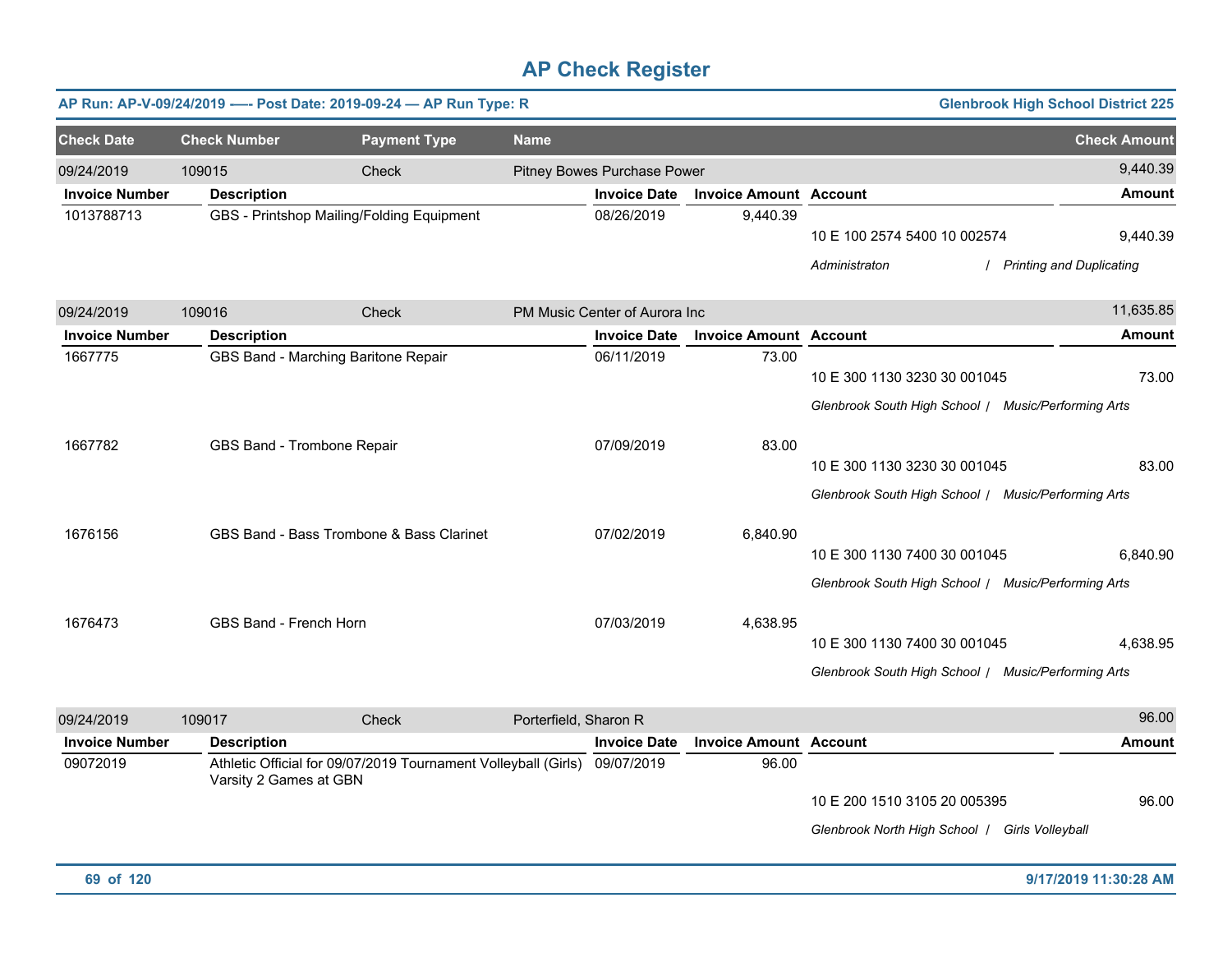|                       |                               | AP Run: AP-V-09/24/2019 ---- Post Date: 2019-09-24 - AP Run Type: R |                      |                                |                               |                                                | <b>Glenbrook High School District 225</b> |
|-----------------------|-------------------------------|---------------------------------------------------------------------|----------------------|--------------------------------|-------------------------------|------------------------------------------------|-------------------------------------------|
| <b>Check Date</b>     | <b>Check Number</b>           | <b>Payment Type</b>                                                 | <b>Name</b>          |                                |                               |                                                | <b>Check Amount</b>                       |
| 09/24/2019            | 109018                        | Check                                                               | Prockovic, Katrina S |                                |                               |                                                | 715.00                                    |
| <b>Invoice Number</b> | <b>Description</b>            |                                                                     |                      | <b>Invoice Date</b>            | <b>Invoice Amount Account</b> |                                                | <b>Amount</b>                             |
| TuitionSummer19       |                               | Employee Reimbursement - Tuition Summer 2019                        |                      | 09/05/2019                     | 715.00                        |                                                |                                           |
|                       |                               |                                                                     |                      |                                |                               | 10 E 100 2210 2300 10 002210                   | 715.00                                    |
|                       |                               |                                                                     |                      |                                |                               | Administraton                                  | / Improvement Of Instruction              |
| 09/24/2019            | 109019                        | Check                                                               |                      | Progressive Pediatrics Therapy |                               |                                                | 312.50                                    |
| <b>Invoice Number</b> | <b>Description</b>            |                                                                     |                      | <b>Invoice Date</b>            | <b>Invoice Amount Account</b> |                                                | Amount                                    |
| 16907                 |                               | Occupational Therapy Services - August 2019                         |                      | 08/30/2019                     | 312.50                        |                                                |                                           |
|                       |                               |                                                                     |                      |                                |                               | 10 E 100 1220 3190 10 001320                   | 312.50                                    |
|                       |                               |                                                                     |                      |                                |                               | Administraton<br><b>Skills</b>                 | <b>Developmental Learning</b>             |
| 09/24/2019            | 109020                        | Check                                                               | ProQuest LLC         |                                |                               |                                                | 1,894.17                                  |
| <b>Invoice Number</b> | <b>Description</b>            |                                                                     |                      | <b>Invoice Date</b>            | <b>Invoice Amount Account</b> |                                                | <b>Amount</b>                             |
| 70570839              |                               | GBN - SIRS Researcher Online Database 9/1/19 - 8/31/20              |                      | 09/01/2019                     | 1,894.17                      |                                                |                                           |
|                       |                               |                                                                     |                      |                                |                               | 10 E 200 2222 4310 20 002220                   | 1,894.17                                  |
|                       |                               |                                                                     |                      |                                |                               | Glenbrook North High School   Library Services |                                           |
| 09/24/2019            | 109021                        | Check                                                               |                      | Przybylski, Przemyslaw Eddie   |                               |                                                | 122.00                                    |
| <b>Invoice Number</b> | <b>Description</b>            |                                                                     |                      | <b>Invoice Date</b>            | <b>Invoice Amount Account</b> |                                                | <b>Amount</b>                             |
| 09042019              | Official Soccer (Boys) at GBN | Athletic Official for 09/04/2019 Lower Level, 1 Game, 1             |                      | 09/04/2019                     | 61.00                         |                                                |                                           |
|                       |                               |                                                                     |                      |                                |                               | 10 E 200 1510 3105 20 005245                   | 61.00                                     |
|                       |                               |                                                                     |                      |                                |                               | Glenbrook North High School   Boys Soccer      |                                           |
| 09092019              | Official Soccer (Boys) at GBN | Athletic Official for 09/09/2019 Lower Level, 1 Game, 1             |                      | 09/09/2019                     | 61.00                         |                                                |                                           |
|                       |                               |                                                                     |                      |                                |                               | 10 E 200 1510 3105 20 005245                   | 61.00                                     |
|                       |                               |                                                                     |                      |                                |                               | Glenbrook North High School   Boys Soccer      |                                           |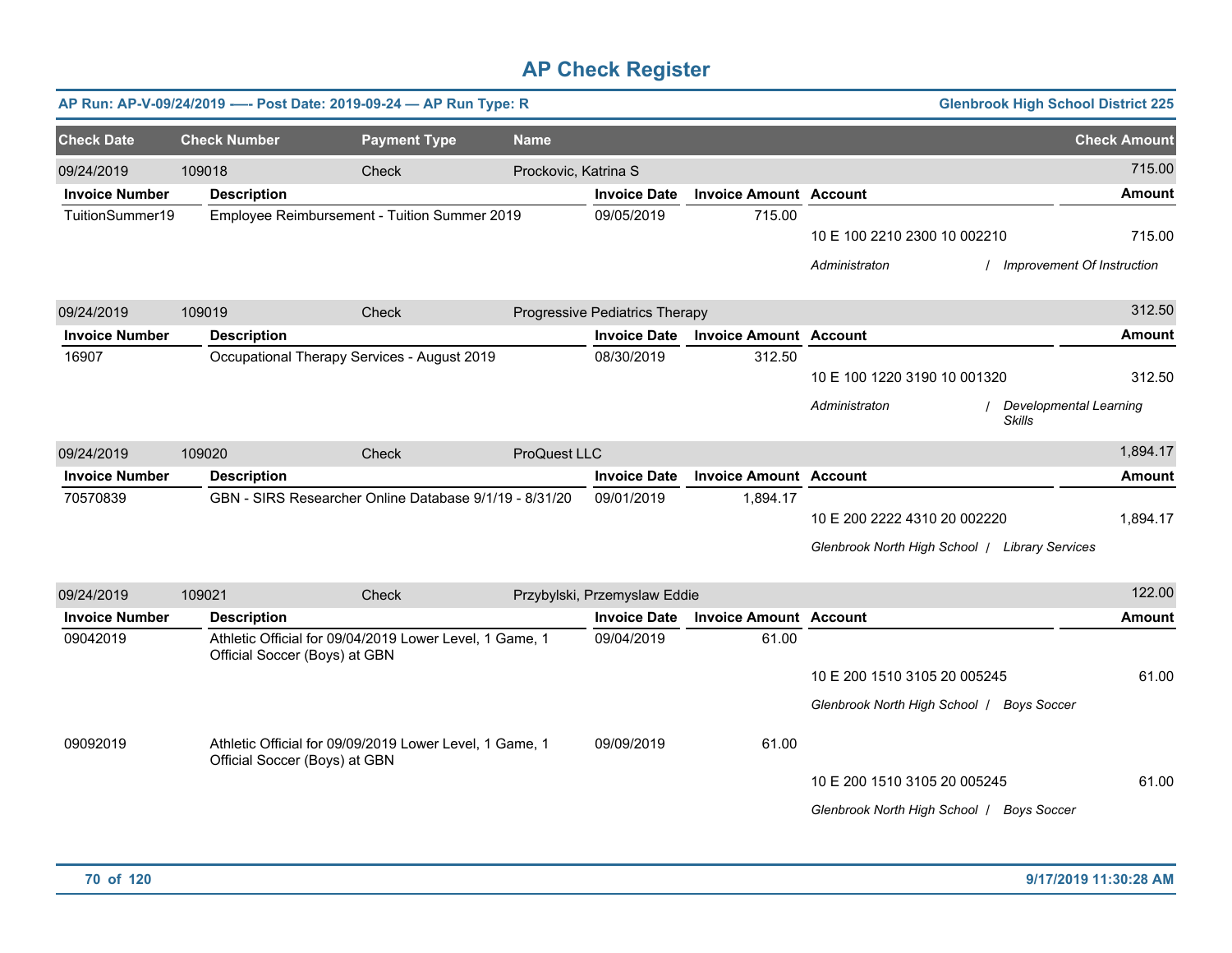|                       |                     | AP Run: AP-V-09/24/2019 ---- Post Date: 2019-09-24 - AP Run Type: R |                   |                                       |                               |                              | <b>Glenbrook High School District 225</b> |
|-----------------------|---------------------|---------------------------------------------------------------------|-------------------|---------------------------------------|-------------------------------|------------------------------|-------------------------------------------|
| <b>Check Date</b>     | <b>Check Number</b> | <b>Payment Type</b>                                                 | <b>Name</b>       |                                       |                               |                              | <b>Check Amount</b>                       |
| 09/24/2019            | 109022              | Check                                                               | Puppala, Aparna V |                                       |                               |                              | 1,281.50                                  |
| <b>Invoice Number</b> | <b>Description</b>  |                                                                     |                   | <b>Invoice Date</b>                   | <b>Invoice Amount Account</b> |                              | <b>Amount</b>                             |
| TuitionSummer19       |                     | Employee Reimbursement - Tuition Summer 2019                        |                   | 08/29/2019                            | 400.00                        |                              |                                           |
|                       |                     |                                                                     |                   |                                       |                               | 10 E 100 2210 2300 10 002210 | 400.00                                    |
|                       |                     |                                                                     |                   |                                       |                               | Administraton                | Improvement Of Instruction                |
| TuitionSummer19.      |                     | Employee Reimbursement - Tuition Summer 2019                        |                   | 09/05/2019                            | 307.50                        |                              |                                           |
|                       |                     |                                                                     |                   |                                       |                               | 10 E 100 2210 2300 10 002210 | 307.50                                    |
|                       |                     |                                                                     |                   |                                       |                               | Administraton                | Improvement Of Instruction                |
| TutiionSu19           |                     | Employee Reimbursement - Tuition Summer 2019                        |                   | 09/10/2019                            | 95.00                         |                              |                                           |
|                       |                     |                                                                     |                   |                                       |                               | 10 E 100 2210 2300 10 002210 | 95.00                                     |
|                       |                     |                                                                     |                   |                                       |                               | Administraton                | Improvement Of Instruction                |
| TutiionSu19           |                     | Employee Reimbursement - Tuition Summer 2019                        |                   | 09/09/2019                            | 479.00                        |                              |                                           |
|                       |                     |                                                                     |                   |                                       |                               | 10 E 100 2210 2300 10 002210 | 479.00                                    |
|                       |                     |                                                                     |                   |                                       |                               | Administraton                | Improvement Of Instruction                |
| 09/24/2019            | 109023              | Check                                                               |                   | <b>Quest Food Management Services</b> |                               |                              | 1,840.00                                  |
| <b>Invoice Number</b> | <b>Description</b>  |                                                                     |                   | <b>Invoice Date</b>                   | <b>Invoice Amount Account</b> |                              | <b>Amount</b>                             |
| IN104477              | 9/5/19              | GBS - Refreshments for Parent Night in the Classroom                |                   | 09/10/2019                            | 1,840.00                      |                              |                                           |

10 E 300 2410 4900 30 002410 840.00

*Glenbrook South High School* / *Principal's Office*

99 L 990 1529 0000 30 830812 1,000.00

*Student Based Activity Account* / *Parents Association*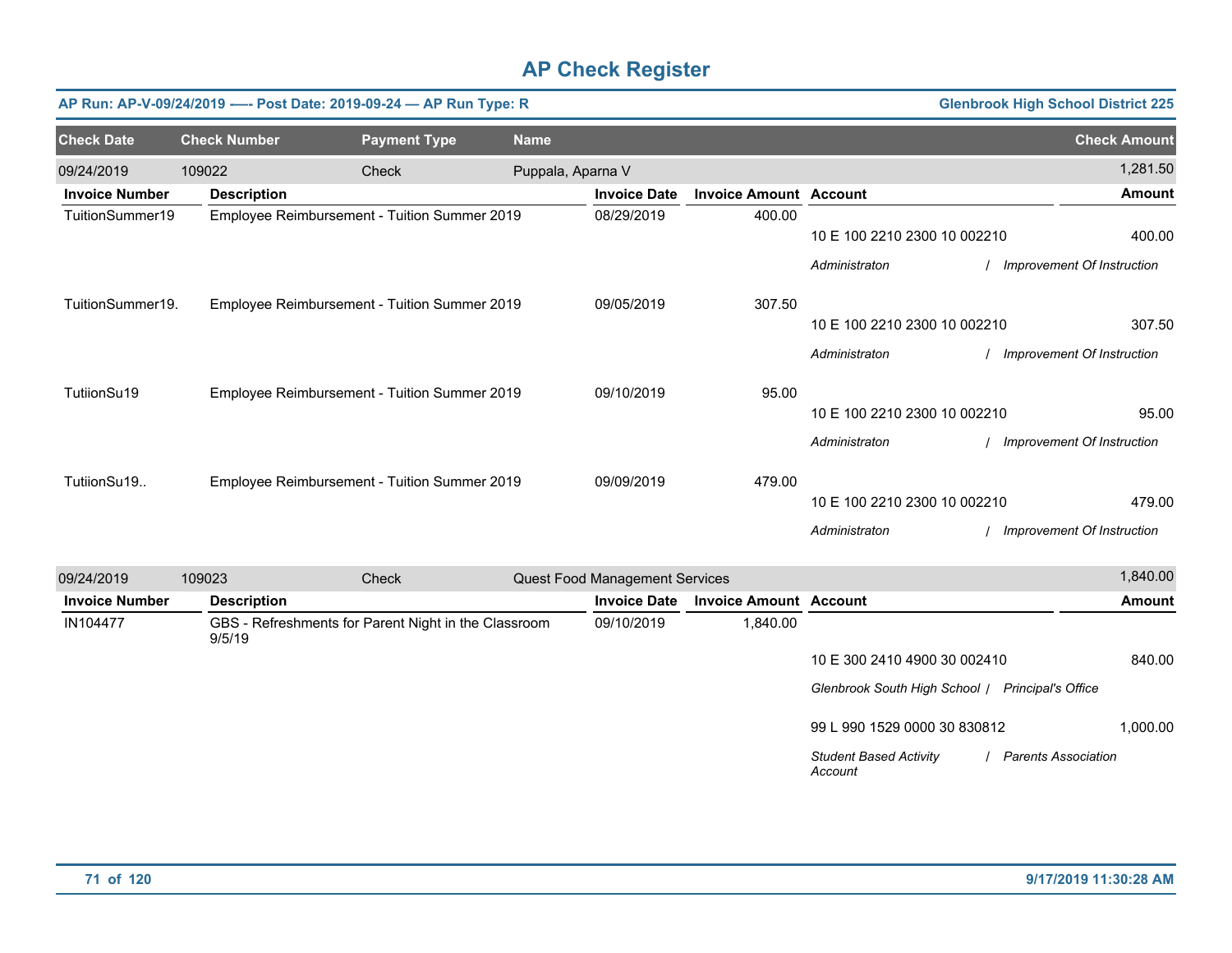|                       |                           | AP Run: AP-V-09/24/2019 ---- Post Date: 2019-09-24 - AP Run Type: R |                                |                         |                               | <b>Glenbrook High School District 225</b>                     |                     |
|-----------------------|---------------------------|---------------------------------------------------------------------|--------------------------------|-------------------------|-------------------------------|---------------------------------------------------------------|---------------------|
| <b>Check Date</b>     | <b>Check Number</b>       | <b>Payment Type</b>                                                 | <b>Name</b>                    |                         |                               |                                                               | <b>Check Amount</b> |
| 09/24/2019            | 109024                    | Check                                                               | <b>R&amp;G Consultants Inc</b> |                         |                               |                                                               | 1,697.68            |
| <b>Invoice Number</b> | <b>Description</b>        |                                                                     |                                | <b>Invoice Date</b>     | <b>Invoice Amount Account</b> |                                                               | <b>Amount</b>       |
| 5187                  | Services 4/1/19 - 6/30/19 | Special Education - Medicaid Reimbursement Recovery                 |                                | 09/05/2019              | 1,697.68                      |                                                               |                     |
|                       |                           |                                                                     |                                |                         |                               | 10 E 100 1200 3190 10 004990                                  | 1,697.68            |
|                       |                           |                                                                     |                                |                         |                               | Administraton<br>/ Medicaid                                   |                     |
| 09/24/2019            | 109025                    | Check                                                               | Raciak, Stephanie              |                         |                               |                                                               | 4,500.00            |
| <b>Invoice Number</b> | <b>Description</b>        |                                                                     |                                | <b>Invoice Date</b>     | <b>Invoice Amount Account</b> |                                                               | <b>Amount</b>       |
| 0026                  |                           | GBS - Poms Choreography Services                                    |                                | 08/07/2019              | 4,500.00                      |                                                               |                     |
|                       |                           |                                                                     |                                |                         |                               | 99 L 990 1529 0000 30 831220                                  | 4,500.00            |
|                       |                           |                                                                     |                                |                         |                               | <b>Student Based Activity</b><br><b>Titan Poms</b><br>Account |                     |
| 09/24/2019            | 109026                    | Check                                                               |                                | Raptor Technologies Inc |                               |                                                               | 525.00              |
| <b>Invoice Number</b> | <b>Description</b>        |                                                                     |                                | <b>Invoice Date</b>     | <b>Invoice Amount Account</b> |                                                               | <b>Amount</b>       |
| 57446 RN              |                           | GBN Dean's Office - Raptor One-Year Annual Access Fee               |                                | 09/01/2019              | 525.00                        |                                                               |                     |
|                       |                           |                                                                     |                                |                         |                               | 10 E 200 2111 4100 20 002110                                  | 525.00              |
|                       |                           |                                                                     |                                |                         |                               | Glenbrook North High School /<br>Dean's Office                |                     |
| 09/24/2019            | 109027                    | Check                                                               | Real Graphix Inc               |                         |                               |                                                               | 584.00              |
| <b>Invoice Number</b> | <b>Description</b>        |                                                                     |                                | <b>Invoice Date</b>     | <b>Invoice Amount Account</b> |                                                               | <b>Amount</b>       |
| 27194                 |                           | GBS - Block Schedule Posters for 2019/20                            |                                | 08/20/2019              | 584.00                        |                                                               |                     |
|                       |                           |                                                                     |                                |                         |                               | 10 E 300 2111 4100 30 002110                                  | 584.00              |
|                       |                           |                                                                     |                                |                         |                               | Glenbrook South High School /<br>Dean's Office                |                     |

**72 of 120 9/17/2019 11:30:28 AM**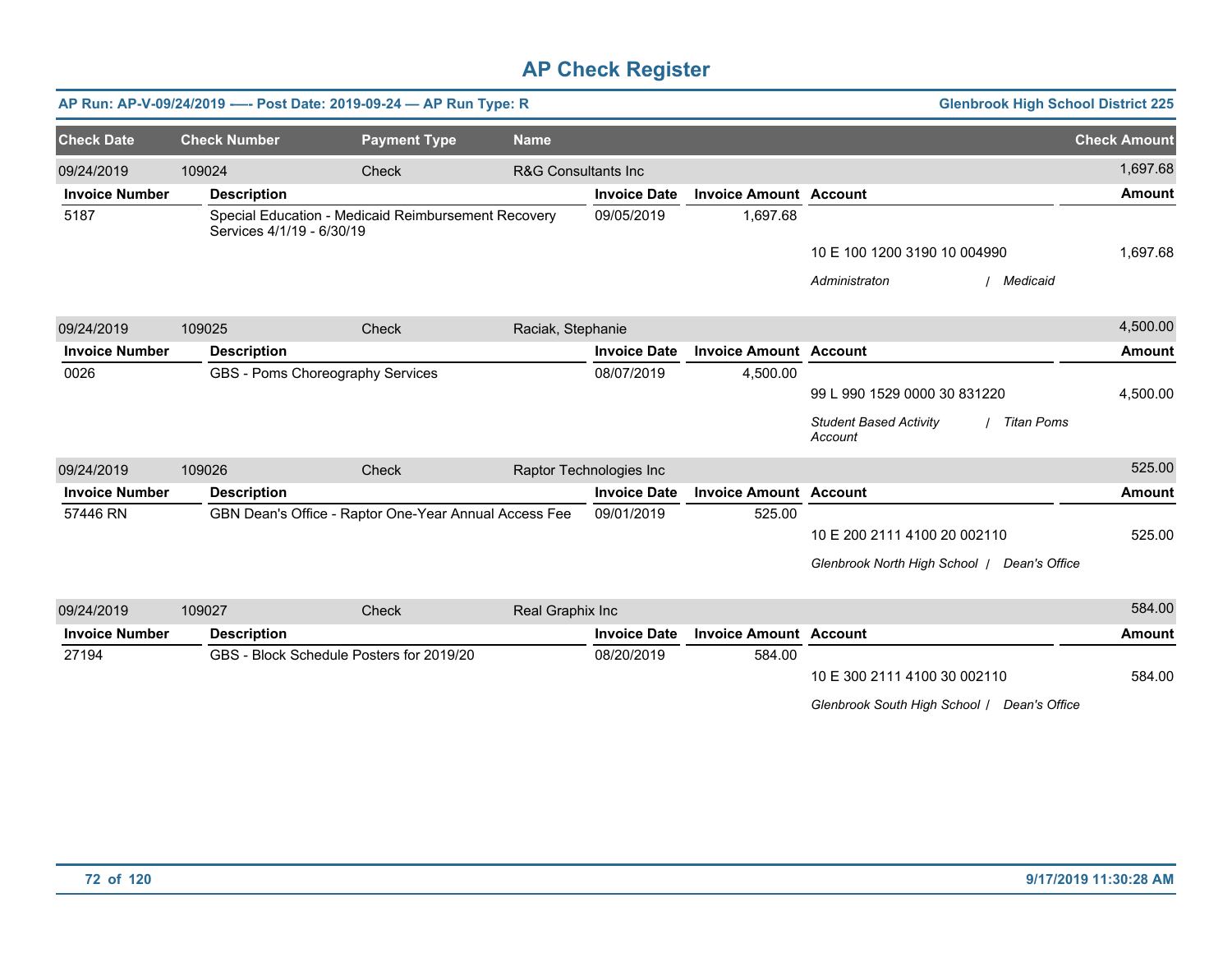|                       |                                | AP Run: AP-V-09/24/2019 ---- Post Date: 2019-09-24 - AP Run Type: R |             |                                  |                               |                                           | <b>Glenbrook High School District 225</b> |
|-----------------------|--------------------------------|---------------------------------------------------------------------|-------------|----------------------------------|-------------------------------|-------------------------------------------|-------------------------------------------|
| <b>Check Date</b>     | <b>Check Number</b>            | <b>Payment Type</b>                                                 | <b>Name</b> |                                  |                               |                                           | <b>Check Amount</b>                       |
| 09/24/2019            | 109028                         | Check                                                               | Reger, Tim  |                                  |                               |                                           | 106.00                                    |
| <b>Invoice Number</b> | <b>Description</b>             |                                                                     |             | <b>Invoice Date</b>              | <b>Invoice Amount Account</b> |                                           | <b>Amount</b>                             |
| 09072019              | Officials Soccer (Boys) at GBS | Athletic Official for 09/07/2019 Varsity, 2 Games, 2 or More        |             | 09/07/2019                       | 106.00                        |                                           |                                           |
|                       |                                |                                                                     |             |                                  |                               | 10 E 300 1510 3105 30 005245              | 106.00                                    |
|                       |                                |                                                                     |             |                                  |                               | Glenbrook South High School / Boys Soccer |                                           |
| 09/24/2019            | 109029                         | Check                                                               |             | Riddell/All American Sports Corp |                               |                                           | 2,674.83                                  |
| <b>Invoice Number</b> | <b>Description</b>             |                                                                     |             | <b>Invoice Date</b>              | <b>Invoice Amount Account</b> |                                           | <b>Amount</b>                             |
| 951026236             | <b>GBN</b> - Football Facemask |                                                                     |             | 08/27/2019                       | 40.00                         |                                           |                                           |
|                       |                                |                                                                     |             |                                  |                               | 10 E 200 1510 4100 20 005225              | 40.00                                     |
|                       |                                |                                                                     |             |                                  |                               | Glenbrook North High School   Football    |                                           |
| 951035805             |                                | <b>GBS Athletics - Football Helmets</b>                             |             | 09/04/2019                       | 2,433.95                      |                                           |                                           |
|                       |                                |                                                                     |             |                                  |                               | 99 L 990 1529 0000 30 830515              | 2,433.95                                  |
|                       |                                |                                                                     |             |                                  |                               | <b>Student Based Activity</b><br>Account  | <b>Grid Account</b>                       |
| 951037786             |                                | <b>GBS Athletics - Football Helmet Decals</b>                       |             | 09/05/2019                       | 61.93                         |                                           |                                           |
|                       |                                |                                                                     |             |                                  |                               | 99 L 990 1529 0000 30 830515              | 61.93                                     |
|                       |                                |                                                                     |             |                                  |                               | <b>Student Based Activity</b><br>Account  | / Grid Account                            |
| 951043260             |                                | <b>GBS Athletics - Football Helmet Decals</b>                       |             | 09/10/2019                       | 138.95                        |                                           |                                           |
|                       |                                |                                                                     |             |                                  |                               | 99 L 990 1529 0000 30 830515              | 138.95                                    |
|                       |                                |                                                                     |             |                                  |                               | <b>Student Based Activity</b><br>Account  | <b>Grid Account</b>                       |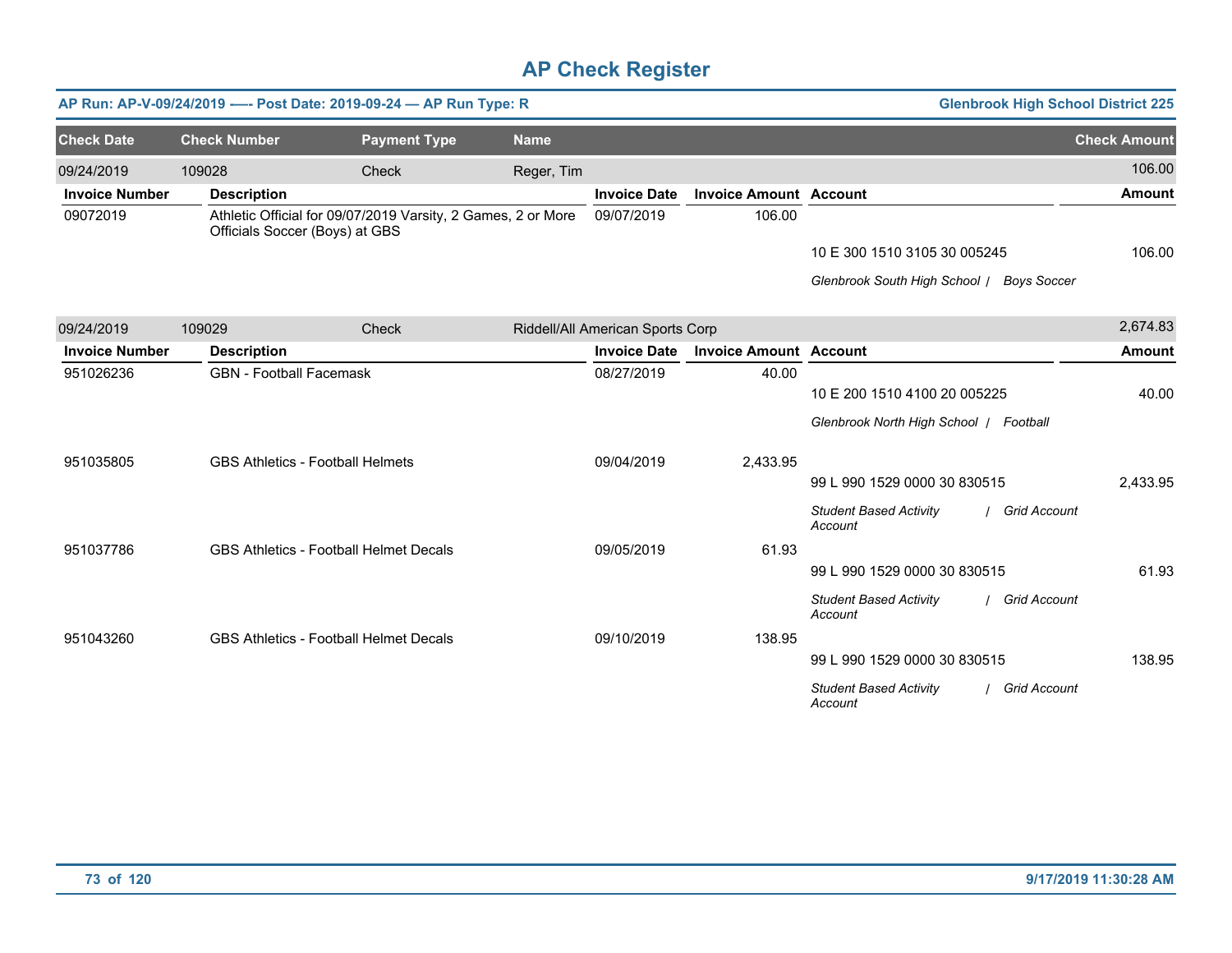|                       |                        | AP Run: AP-V-09/24/2019 ---- Post Date: 2019-09-24 - AP Run Type: R                                 |                     |                     |                               |                                                | <b>Glenbrook High School District 225</b> |
|-----------------------|------------------------|-----------------------------------------------------------------------------------------------------|---------------------|---------------------|-------------------------------|------------------------------------------------|-------------------------------------------|
| <b>Check Date</b>     | <b>Check Number</b>    | <b>Payment Type</b>                                                                                 | <b>Name</b>         |                     |                               |                                                | <b>Check Amount</b>                       |
| 09/24/2019            | 109030                 | Check                                                                                               | Riedy, Mike         |                     |                               |                                                | 226.00                                    |
| <b>Invoice Number</b> | <b>Description</b>     |                                                                                                     |                     | <b>Invoice Date</b> | <b>Invoice Amount Account</b> |                                                | <b>Amount</b>                             |
| 08282019              |                        | Athletic Official for 08/28/2019 Varsity, 2 Games, 2 or More<br>Officials Volleyball (Girls) at GBN |                     | 08/28/2019          | 89.00                         |                                                |                                           |
|                       |                        |                                                                                                     |                     |                     |                               | 10 E 200 1510 3105 20 005395                   | 89.00                                     |
|                       |                        |                                                                                                     |                     |                     |                               | Glenbrook North High School   Girls Volleyball |                                           |
| 09062019              | Varsity 3 Games at GBN | Athletic Official for 09/06/2019 Tournament Volleyball (Girls) 09/06/2019                           |                     |                     | 137.00                        |                                                |                                           |
|                       |                        |                                                                                                     |                     |                     |                               | 10 E 200 1510 3105 20 005395                   | 137.00                                    |
|                       |                        |                                                                                                     |                     |                     |                               | Glenbrook North High School   Girls Volleyball |                                           |
| 09/24/2019            | 109031                 | Check                                                                                               | Ritter, Craig M     |                     |                               |                                                | 59.00                                     |
| <b>Invoice Number</b> | <b>Description</b>     |                                                                                                     |                     | <b>Invoice Date</b> | <b>Invoice Amount Account</b> |                                                | <b>Amount</b>                             |
| 08302019              |                        | Athletic Official for 08/30/2019 Lower Level, 1 Game, 2 or<br>More Officials Football at GBS        |                     | 08/30/2019          | 59.00                         |                                                |                                           |
|                       |                        |                                                                                                     |                     |                     |                               | 10 E 300 1510 3105 30 005225                   | 59.00                                     |
|                       |                        |                                                                                                     |                     |                     |                               | Glenbrook South High School / Football         |                                           |
| 09/24/2019            | 109032                 | Check                                                                                               | Roche, Jim or Laura |                     |                               |                                                | 153.53                                    |
| <b>Invoice Number</b> | <b>Description</b>     |                                                                                                     |                     | <b>Invoice Date</b> | <b>Invoice Amount Account</b> |                                                | <b>Amount</b>                             |
| 091319                | Team, 'Style Swap LLC' | Parent Reimbursement - Incubator LLC Filing for Funded                                              |                     | 09/13/2019          | 153.53                        |                                                |                                           |
|                       |                        |                                                                                                     |                     |                     |                               | 99 L 990 1529 0000 30 830134                   | 153.53                                    |
|                       |                        |                                                                                                     |                     |                     |                               | <b>Student Based Activity</b><br>Account       | <b>GBS Business Incubator</b><br>Course   |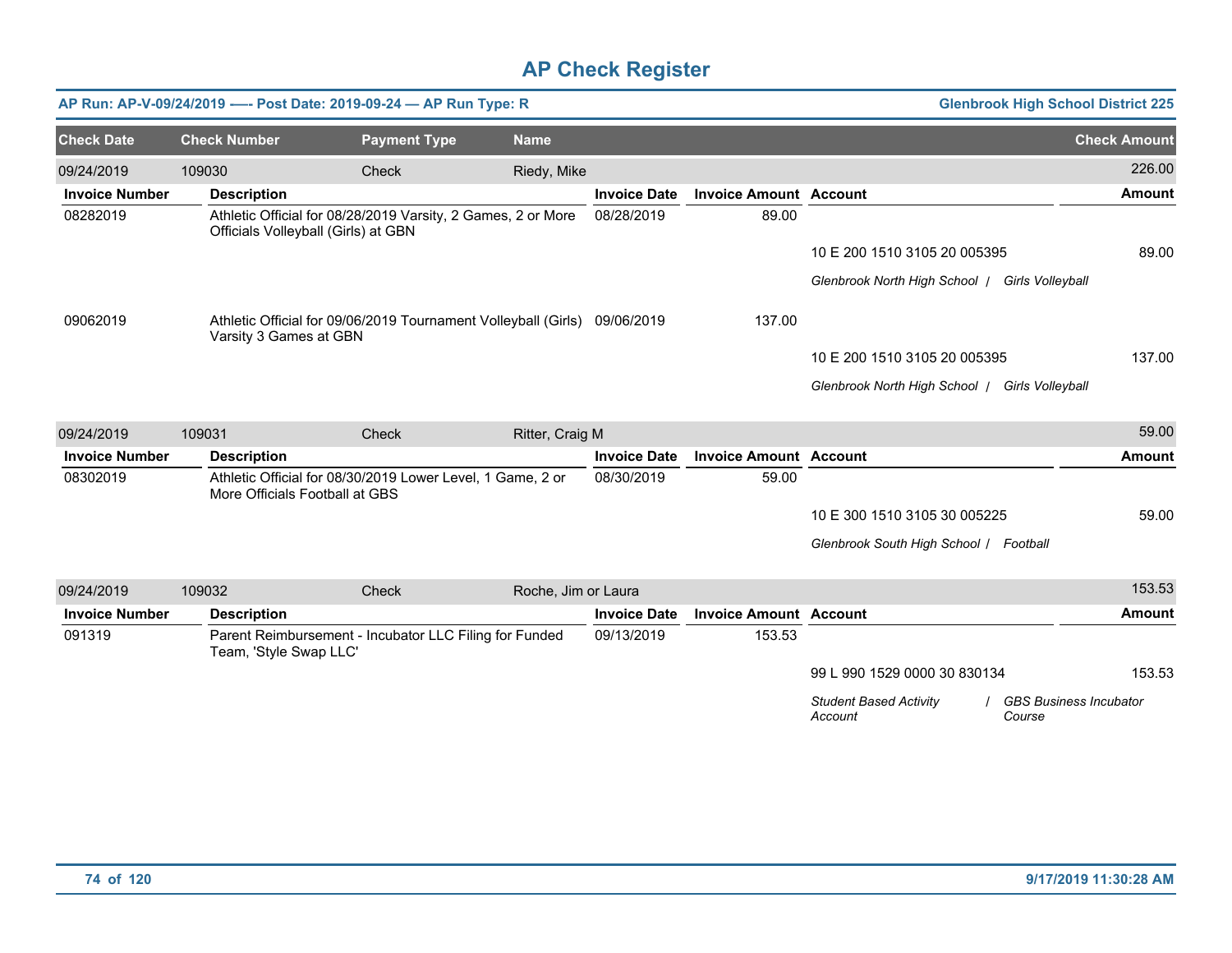|                       |                     | AP Run: AP-V-09/24/2019 ---- Post Date: 2019-09-24 - AP Run Type: R                                                  |                     |                     |                               | <b>Glenbrook High School District 225</b>  |                     |
|-----------------------|---------------------|----------------------------------------------------------------------------------------------------------------------|---------------------|---------------------|-------------------------------|--------------------------------------------|---------------------|
| <b>Check Date</b>     | <b>Check Number</b> | <b>Payment Type</b>                                                                                                  | <b>Name</b>         |                     |                               |                                            | <b>Check Amount</b> |
| 09/24/2019            | 109033              | Check                                                                                                                | Rockrohr, Mary E    |                     |                               |                                            | 103.43              |
| <b>Invoice Number</b> | <b>Description</b>  |                                                                                                                      |                     | <b>Invoice Date</b> | <b>Invoice Amount Account</b> |                                            | <b>Amount</b>       |
| MR083019              | Supplies            | Employee Reimbursement - Organization and Meeting                                                                    |                     | 08/13/2019          | 74.30                         |                                            |                     |
|                       |                     |                                                                                                                      |                     |                     |                               | 10 E 200 1130 4100 20 001055               | 24.08               |
|                       |                     |                                                                                                                      |                     |                     |                               | Glenbrook North High School   Science      |                     |
|                       |                     |                                                                                                                      |                     |                     |                               | 10 E 200 1130 4200 20 001055               | 37.54               |
|                       |                     |                                                                                                                      |                     |                     |                               | Glenbrook North High School   Science      |                     |
|                       |                     |                                                                                                                      |                     |                     |                               | 10 E 200 1130 4900 20 001055               | 12.68               |
|                       |                     |                                                                                                                      |                     |                     |                               | Glenbrook North High School   Science      |                     |
| MR090419              |                     | Employee Reimbursement - Lab Supplies                                                                                |                     | 09/04/2019          | 29.13                         |                                            |                     |
|                       |                     |                                                                                                                      |                     |                     |                               | 10 E 200 1130 4200 20 001055               | 29.13               |
|                       |                     |                                                                                                                      |                     |                     |                               | Glenbrook North High School   Science      |                     |
| 09/24/2019            | 109034              | <b>Check</b>                                                                                                         | Rodriguez, Fernando |                     |                               |                                            | 95.00               |
| <b>Invoice Number</b> | <b>Description</b>  |                                                                                                                      |                     | <b>Invoice Date</b> | <b>Invoice Amount Account</b> |                                            | <b>Amount</b>       |
| 09062019              |                     | Athletic Official for 09/06/2019 Lower Level, 1 Game and<br>Varsity, 1 Game, 2 or More Officials Field Hockey at GBS |                     | 09/06/2019          | 95.00                         |                                            |                     |
|                       |                     |                                                                                                                      |                     |                     |                               | 10 E 300 1510 3105 30 005323               | 95.00               |
|                       |                     |                                                                                                                      |                     |                     |                               | Glenbrook South High School   Field Hockey |                     |
| 09/24/2019            | 109035              | Check                                                                                                                | Rodriguez, Noreen P |                     |                               |                                            | 53.00               |
| <b>Invoice Number</b> | <b>Description</b>  |                                                                                                                      |                     | <b>Invoice Date</b> | <b>Invoice Amount Account</b> |                                            | <b>Amount</b>       |
| 09062019              |                     | Athletic Official for 09/06/2019 Lower Level, 1 Game, 2 or<br>More Officials Field Hockey at GBS                     |                     | 09/06/2019          | 53.00                         |                                            |                     |
|                       |                     |                                                                                                                      |                     |                     |                               | 10 E 300 1510 3105 30 005323               | 53.00               |
|                       |                     |                                                                                                                      |                     |                     |                               | Glenbrook South High School / Field Hockey |                     |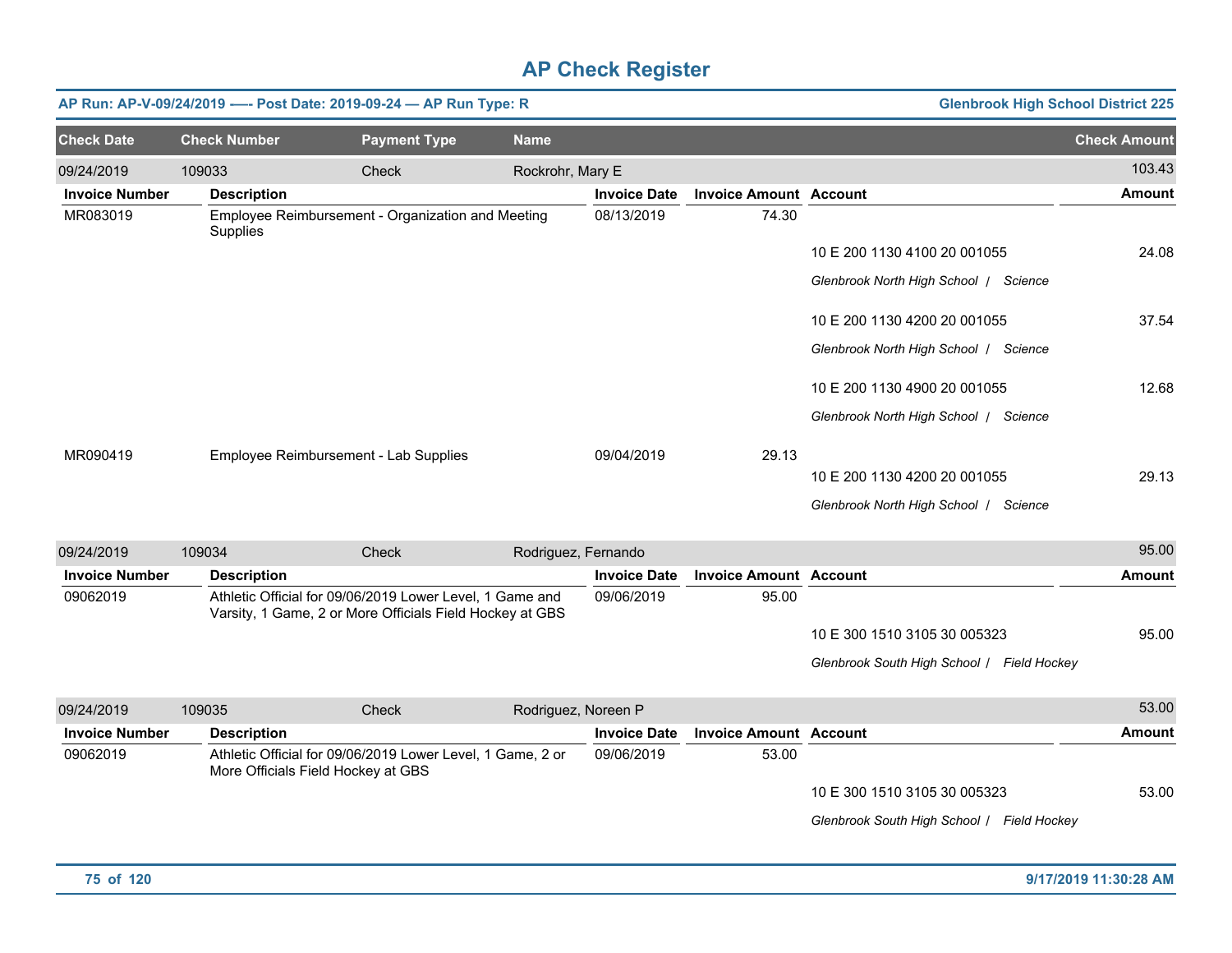|                       |                     | AP Run: AP-V-09/24/2019 ---- Post Date: 2019-09-24 - AP Run Type: R                                                    |                      |                     |                               | <b>Glenbrook High School District 225</b>         |                            |
|-----------------------|---------------------|------------------------------------------------------------------------------------------------------------------------|----------------------|---------------------|-------------------------------|---------------------------------------------------|----------------------------|
| <b>Check Date</b>     | <b>Check Number</b> | <b>Payment Type</b>                                                                                                    | <b>Name</b>          |                     |                               |                                                   | <b>Check Amount</b>        |
| 09/24/2019            | 109036              | Check                                                                                                                  | Rose, Christina M    |                     |                               |                                                   | 1,120.00                   |
| <b>Invoice Number</b> | <b>Description</b>  |                                                                                                                        |                      | <b>Invoice Date</b> | <b>Invoice Amount Account</b> |                                                   | <b>Amount</b>              |
| TuitionSummer19       |                     | Employee Reimbursement - Tuition Summer 2019                                                                           |                      | 09/04/2019          | 1,120.00                      |                                                   |                            |
|                       |                     |                                                                                                                        |                      |                     |                               | 10 E 100 2210 2300 10 002210                      | 1,120.00                   |
|                       |                     |                                                                                                                        |                      |                     |                               | Administraton                                     | Improvement Of Instruction |
| 09/24/2019            | 109037              | Check                                                                                                                  | Roth, Todd           |                     |                               |                                                   | 178.00                     |
| <b>Invoice Number</b> | <b>Description</b>  |                                                                                                                        |                      | <b>Invoice Date</b> | <b>Invoice Amount Account</b> |                                                   | <b>Amount</b>              |
| 08282019              |                     | Athletic Official for 08/28/2019 Varsity, 2 Games, 2 or More<br>Officials Volleyball (Girls) at GBN                    |                      | 08/28/2019          | 89.00                         |                                                   |                            |
|                       |                     |                                                                                                                        |                      |                     |                               | 10 E 200 1510 3105 20 005395                      | 89.00                      |
|                       |                     |                                                                                                                        |                      |                     |                               | Glenbrook North High School /<br>Girls Volleyball |                            |
| 09102019              | <b>GBN</b>          | Athletic Official for 09/10/2019 Lower Level, 1 Game and<br>Varsity, 1 Game, 2 or More Officials Volleyball (Girls) at |                      | 09/10/2019          | 89.00                         |                                                   |                            |
|                       |                     |                                                                                                                        |                      |                     |                               | 10 E 200 1510 3105 20 005395                      | 89.00                      |
|                       |                     |                                                                                                                        |                      |                     |                               | Glenbrook North High School /<br>Girls Volleyball |                            |
| 09/24/2019            | 109038              | Check                                                                                                                  | Rymarcsuk, Kristen E |                     |                               |                                                   | 53.00                      |
| <b>Invoice Number</b> | <b>Description</b>  |                                                                                                                        |                      | <b>Invoice Date</b> | <b>Invoice Amount Account</b> |                                                   | <b>Amount</b>              |
| 09062019              |                     | Athletic Official for 09/06/2019 Lower Level, 1 Game, 2 or<br>More Officials Field Hockey at GBS                       |                      | 09/06/2019          | 53.00                         |                                                   |                            |
|                       |                     |                                                                                                                        |                      |                     |                               | 10 E 300 1510 3105 30 005323                      | 53.00                      |
|                       |                     |                                                                                                                        |                      |                     |                               | Glenbrook South High School   Field Hockey        |                            |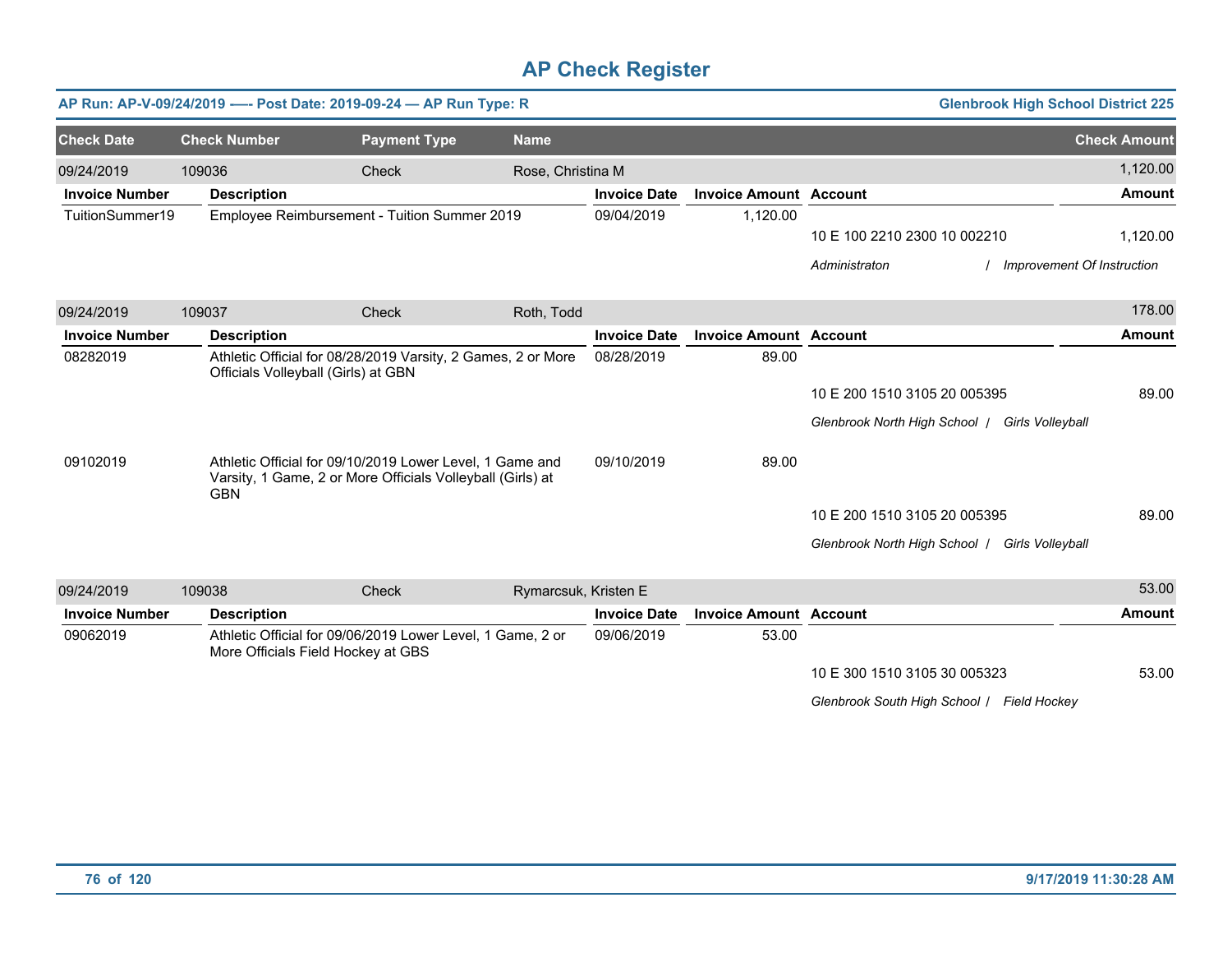|                       |                     | AP Run: AP-V-09/24/2019 ---- Post Date: 2019-09-24 - AP Run Type: R |                       |                              |                               | <b>Glenbrook High School District 225</b>               |                     |
|-----------------------|---------------------|---------------------------------------------------------------------|-----------------------|------------------------------|-------------------------------|---------------------------------------------------------|---------------------|
| <b>Check Date</b>     | <b>Check Number</b> | <b>Payment Type</b>                                                 | <b>Name</b>           |                              |                               |                                                         | <b>Check Amount</b> |
| 09/24/2019            | 109039              | Check                                                               |                       | Saint Mark's School of Texas |                               |                                                         | 615.00              |
| <b>Invoice Number</b> | <b>Description</b>  |                                                                     |                       | <b>Invoice Date</b>          | <b>Invoice Amount Account</b> |                                                         | <b>Amount</b>       |
| 274898                | 10/18/19 - 10/20/19 | GBS Debate - Entry Fees - Heart of Texas Tournament                 |                       | 09/04/2019                   | 615.00                        |                                                         |                     |
|                       |                     |                                                                     |                       |                              |                               | 99 L 990 1529 0000 30 830290                            | 615.00              |
|                       |                     |                                                                     |                       |                              |                               | <b>Student Based Activity</b><br>Debate Club<br>Account |                     |
| 09/24/2019            | 109040              | Check                                                               | Santucci Plumbing Inc |                              |                               |                                                         | 2,370.00            |
| <b>Invoice Number</b> | <b>Description</b>  |                                                                     |                       | <b>Invoice Date</b>          | <b>Invoice Amount Account</b> |                                                         | <b>Amount</b>       |
| 31804                 | Kitchen             | GBN Plumbing Repair Services - 4" Line in Tunnels Under             |                       | 08/15/2019                   | 670.00                        |                                                         |                     |
|                       |                     |                                                                     |                       |                              |                               | 20 E 200 2544 3277 20 009050                            | 670.00              |
|                       |                     |                                                                     |                       |                              |                               | Glenbrook North High School   Building Maintenance      |                     |
| 31906                 |                     | GBN Plumbing Repair Services - RPZ Device Testing                   |                       | 08/15/2019                   | 1,700.00                      |                                                         |                     |
|                       |                     |                                                                     |                       |                              |                               | 20 E 200 2544 3277 20 009050                            | 1,700.00            |
|                       |                     |                                                                     |                       |                              |                               | Glenbrook North High School   Building Maintenance      |                     |
| 09/24/2019            | 109041              | Check                                                               | Scholastic Inc        |                              |                               |                                                         | 90.75               |
| <b>Invoice Number</b> | <b>Description</b>  |                                                                     |                       | <b>Invoice Date</b>          | <b>Invoice Amount Account</b> |                                                         | <b>Amount</b>       |
| M67060764             |                     | GBN - Early Childhood Magazine Subscription                         |                       | 09/03/2019                   | 90.75                         |                                                         |                     |
|                       |                     |                                                                     |                       |                              |                               | 10 E 200 1400 4200 20 001435                            | 90.75               |
|                       |                     |                                                                     |                       |                              |                               | Glenbrook North High School   PreSchool                 |                     |
| 09/24/2019            | 109042              | Check                                                               | Schuler & Shook Inc   |                              |                               |                                                         | 2,440.00            |
| <b>Invoice Number</b> | <b>Description</b>  |                                                                     |                       | <b>Invoice Date</b>          | <b>Invoice Amount Account</b> |                                                         | <b>Amount</b>       |
| 1919.00-2             |                     | Theatre Consulting Services 7/16/19 - 8/15/19                       |                       | 08/26/2019                   | 2,440.00                      |                                                         |                     |
|                       |                     |                                                                     |                       |                              |                               | 60 E 100 2530 3190 10 009823                            | 2,440.00            |
|                       |                     |                                                                     |                       |                              |                               | Administraton<br><b>Construction Projects</b>           |                     |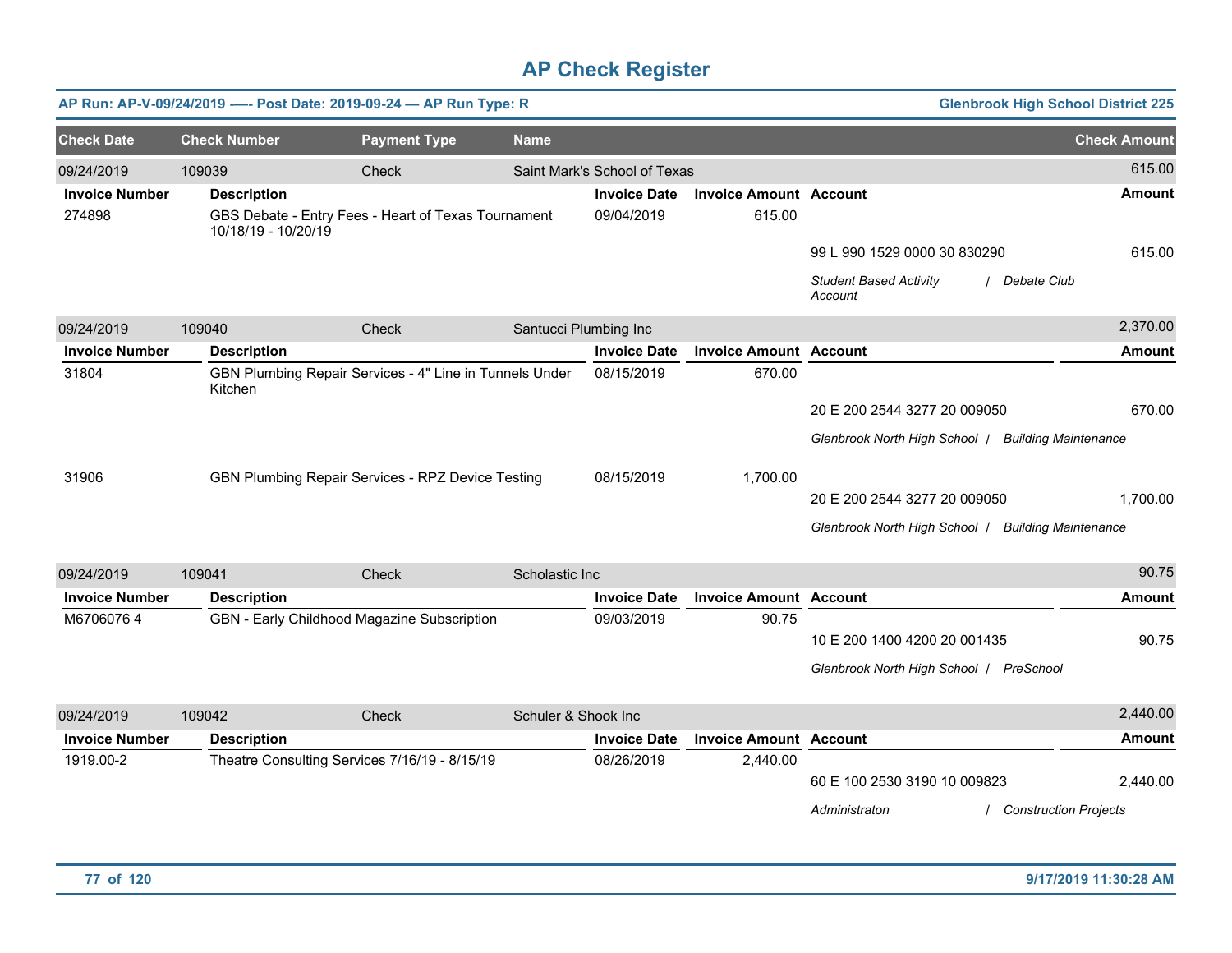|                       | AP Run: AP-V-09/24/2019 ---- Post Date: 2019-09-24 - AP Run Type: R |                                                  |                        |                     |                               |                                                  | <b>Glenbrook High School District 225</b> |
|-----------------------|---------------------------------------------------------------------|--------------------------------------------------|------------------------|---------------------|-------------------------------|--------------------------------------------------|-------------------------------------------|
| <b>Check Date</b>     | <b>Check Number</b>                                                 | <b>Payment Type</b>                              | <b>Name</b>            |                     |                               |                                                  | <b>Check Amount</b>                       |
| 09/24/2019            | 109043                                                              | Check                                            | Schullo, Sejal         |                     |                               |                                                  | 72.00                                     |
| <b>Invoice Number</b> | <b>Description</b>                                                  |                                                  |                        | <b>Invoice Date</b> | <b>Invoice Amount Account</b> |                                                  | <b>Amount</b>                             |
| Dues20                |                                                                     | Employee Reimbursement - Professional Dues       |                        | 09/12/2019          | 72.00                         |                                                  |                                           |
|                       |                                                                     |                                                  |                        |                     |                               | 10 E 100 2640 2404 10 002645                     | 72.00                                     |
|                       |                                                                     |                                                  |                        |                     |                               | Administraton                                    | <b>Employee Benefits</b>                  |
| 09/24/2019            | 109044                                                              | Check                                            | Service Sanitation Inc |                     |                               |                                                  | 885.94                                    |
| <b>Invoice Number</b> | <b>Description</b>                                                  |                                                  |                        | <b>Invoice Date</b> | <b>Invoice Amount Account</b> |                                                  | <b>Amount</b>                             |
| 7788806               |                                                                     | GBN Outdoor Facilities - Additional for Football |                        | 08/30/2019          | 196.87                        |                                                  |                                           |
|                       |                                                                     |                                                  |                        |                     |                               | 20 E 200 2542 3750 20 009010                     | 196.87                                    |
|                       |                                                                     |                                                  |                        |                     |                               | Glenbrook North High School / Custodial Services |                                           |
| 7792582               | <b>GBN Outdoor Facilities</b>                                       |                                                  |                        | 08/23/2019          | 689.07                        |                                                  |                                           |
|                       |                                                                     |                                                  |                        |                     |                               | 20 E 200 2542 3750 20 009010                     | 689.07                                    |
|                       |                                                                     |                                                  |                        |                     |                               | Glenbrook North High School   Custodial Services |                                           |
| 09/24/2019            | 109045                                                              | Check                                            | Share Corporation      |                     |                               |                                                  | 2,432.25                                  |
| <b>Invoice Number</b> | <b>Description</b>                                                  |                                                  |                        | <b>Invoice Date</b> | <b>Invoice Amount Account</b> |                                                  | <b>Amount</b>                             |
| 101712                | GBN - Cafeteria Maintenance Supplies                                |                                                  |                        | 08/19/2019          | 1,769.48                      |                                                  |                                           |
|                       |                                                                     |                                                  |                        |                     |                               | 10 E 100 2560 3230 10 002560                     | 1,769.48                                  |
|                       |                                                                     |                                                  |                        |                     |                               | Administraton                                    | / Food Service                            |
| 101732                | GBN Custodial Supplies - Drain Cleaner                              |                                                  |                        | 08/19/2019          | 662.77                        |                                                  |                                           |
|                       |                                                                     |                                                  |                        |                     |                               | 20 E 200 2542 4822 20 009010                     | 662.77                                    |
|                       |                                                                     |                                                  |                        |                     |                               | Glenbrook North High School / Custodial Services |                                           |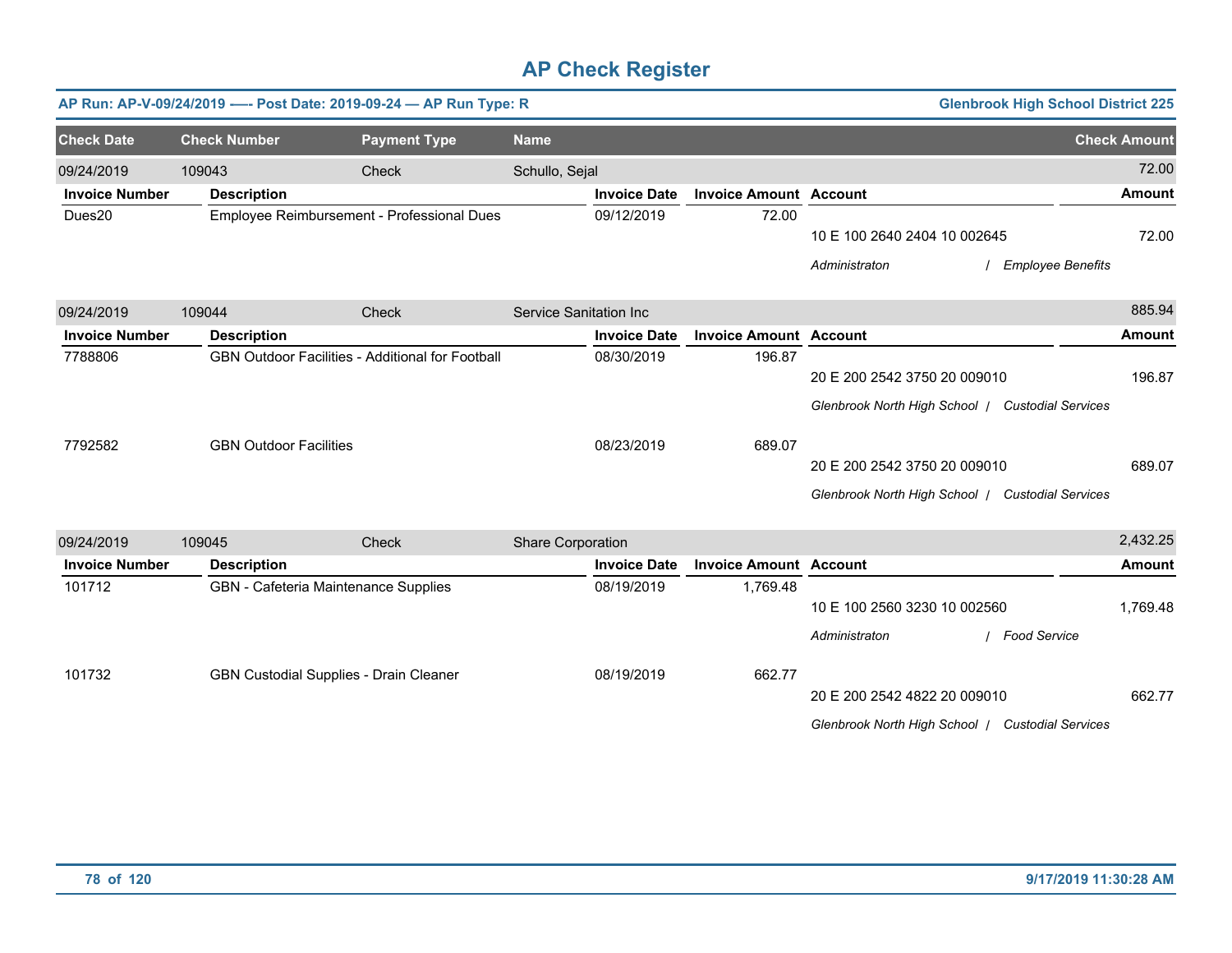|                              |        |                                | AP Run: AP-V-09/24/2019 ---- Post Date: 2019-09-24 - AP Run Type: R |                   |                                   |                               | <b>Glenbrook High School District 225</b>      |                     |
|------------------------------|--------|--------------------------------|---------------------------------------------------------------------|-------------------|-----------------------------------|-------------------------------|------------------------------------------------|---------------------|
| <b>Check Date</b>            |        | <b>Check Number</b>            | <b>Payment Type</b>                                                 | <b>Name</b>       |                                   |                               |                                                | <b>Check Amount</b> |
| 09/24/2019                   | 109046 |                                | Check                                                               | Shehaiber, Hanah  |                                   |                               |                                                | 106.00              |
| <b>Invoice Number</b>        |        | <b>Description</b>             |                                                                     |                   | <b>Invoice Date</b>               | <b>Invoice Amount Account</b> |                                                | <b>Amount</b>       |
| 09082019                     |        | Officials Soccer (Boys) at GBS | Athletic Official for 09/08/2019 Varsity, 2 Games, 2 or More        |                   | 09/08/2019                        | 106.00                        |                                                |                     |
|                              |        |                                |                                                                     |                   |                                   |                               | 10 E 300 1510 3105 30 005245                   | 106.00              |
|                              |        |                                |                                                                     |                   |                                   |                               | Glenbrook South High School / Boys Soccer      |                     |
| 09/24/2019                   | 109047 |                                | Check                                                               |                   | <b>Simulation Curriculum Corp</b> |                               |                                                | 499.99              |
| <b>Invoice Number</b>        |        | <b>Description</b>             |                                                                     |                   | <b>Invoice Date</b>               | <b>Invoice Amount Account</b> |                                                | <b>Amount</b>       |
| 6135                         |        | GBS - Astronomy Supplies       |                                                                     |                   | 07/31/2019                        | 499.99                        |                                                |                     |
|                              |        |                                |                                                                     |                   |                                   |                               | 10 E 300 1130 4200 30 001055                   | 499.99              |
|                              |        |                                |                                                                     |                   |                                   |                               | Glenbrook South High School / Science          |                     |
| 09/24/2019                   | 109048 |                                | Check                                                               | Skalany, Michal W |                                   |                               |                                                | 120.00              |
| <b>Invoice Number</b>        |        | <b>Description</b>             |                                                                     |                   | <b>Invoice Date</b>               | <b>Invoice Amount Account</b> |                                                | <b>Amount</b>       |
| M Skalany Custodial<br>Shoes |        |                                | Employee Reimbursement - Safety Work Shoes                          |                   | 08/24/2019                        | 120.00                        |                                                |                     |
|                              |        |                                |                                                                     |                   |                                   |                               | 20 E 300 2530 2310 10 009015                   | 120.00              |
|                              |        |                                |                                                                     |                   |                                   |                               | Glenbrook South High School / Safety Committee |                     |
| 09/24/2019                   | 109049 |                                | <b>Check</b>                                                        | Skrocki, Anthony  |                                   |                               |                                                | 137.00              |
| <b>Invoice Number</b>        |        | <b>Description</b>             |                                                                     |                   | <b>Invoice Date</b>               | <b>Invoice Amount Account</b> |                                                | <b>Amount</b>       |
| 09062019                     |        | Varsity 3 Games at GBN         | Athletic Official for 09/06/2019 Tournament Volleyball (Girls)      |                   | 09/06/2019                        | 137.00                        |                                                |                     |
|                              |        |                                |                                                                     |                   |                                   |                               | 10 E 200 1510 3105 20 005395                   | 137.00              |
|                              |        |                                |                                                                     |                   |                                   |                               | Glenbrook North High School   Girls Volleyball |                     |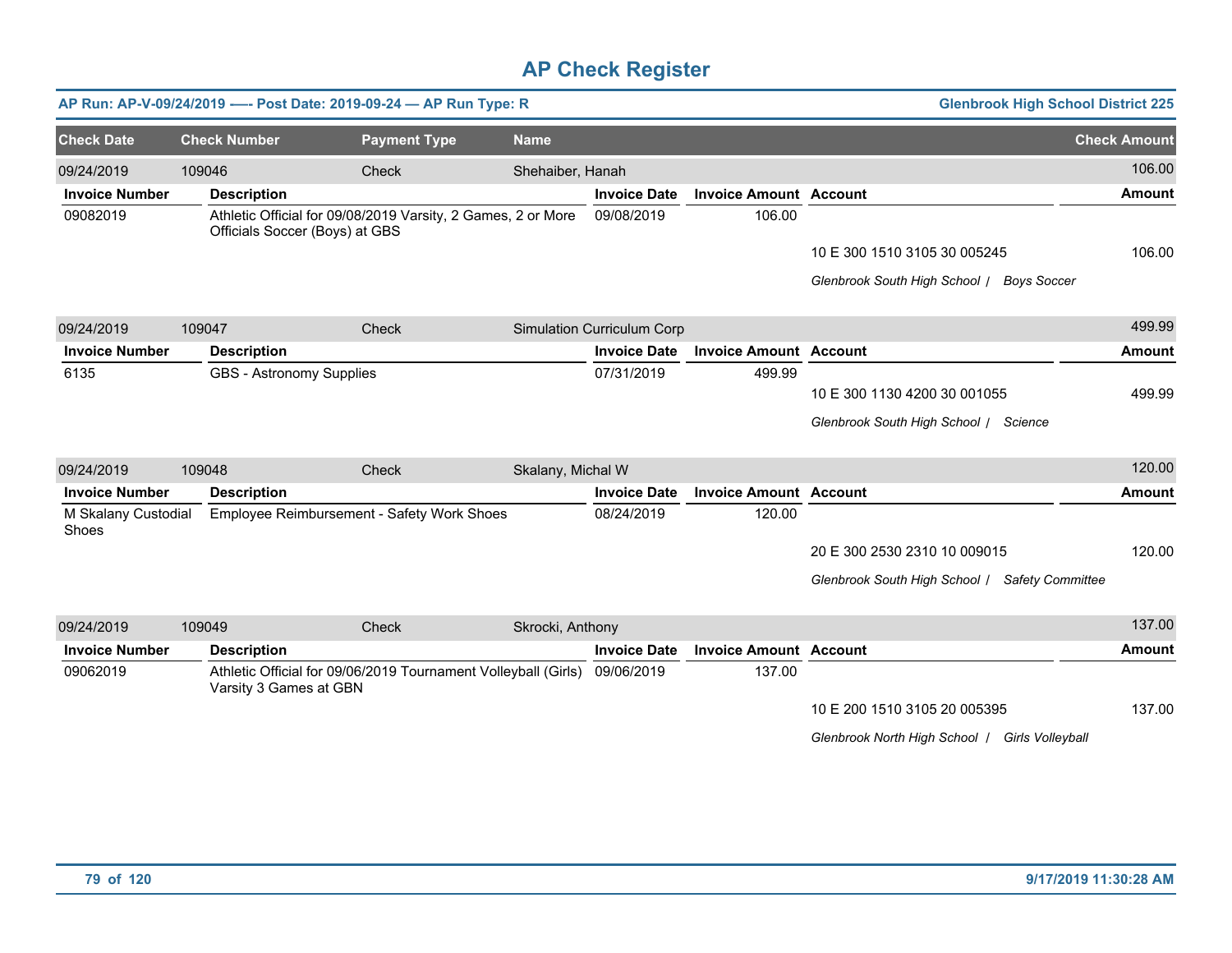|                       |                                 | AP Run: AP-V-09/24/2019 ---- Post Date: 2019-09-24 - AP Run Type: R                              |                      |                                  |                               |                                            | <b>Glenbrook High School District 225</b> |
|-----------------------|---------------------------------|--------------------------------------------------------------------------------------------------|----------------------|----------------------------------|-------------------------------|--------------------------------------------|-------------------------------------------|
| <b>Check Date</b>     | <b>Check Number</b>             | <b>Payment Type</b>                                                                              | <b>Name</b>          |                                  |                               |                                            | <b>Check Amount</b>                       |
| 09/24/2019            | 109050                          | Check                                                                                            | Smith, Austin M      |                                  |                               |                                            | 378.99                                    |
| <b>Invoice Number</b> | <b>Description</b>              |                                                                                                  |                      | <b>Invoice Date</b>              | <b>Invoice Amount Account</b> |                                            | <b>Amount</b>                             |
| TuitionSummer19       |                                 | Employee Reimbursement - Tuition Summer 2019                                                     |                      | 09/03/2019                       | 378.99                        |                                            |                                           |
|                       |                                 |                                                                                                  |                      |                                  |                               | 10 E 100 2210 2300 10 002210               | 378.99                                    |
|                       |                                 |                                                                                                  |                      |                                  |                               | Administraton                              | Improvement Of Instruction                |
| 09/24/2019            | 109051                          | Check                                                                                            | Smith, Christopher O |                                  |                               |                                            | 77.00                                     |
| <b>Invoice Number</b> | <b>Description</b>              |                                                                                                  |                      | <b>Invoice Date</b>              | <b>Invoice Amount Account</b> |                                            | <b>Amount</b>                             |
| 09062019              |                                 | Athletic Official for 09/06/2019 Lower Level, 1 Game, 2 or<br>More Officials Field Hockey at GBS |                      | 09/06/2019                       | 77.00                         |                                            |                                           |
|                       |                                 |                                                                                                  |                      |                                  |                               | 10 E 300 1510 3105 30 005323               | 77.00                                     |
|                       |                                 |                                                                                                  |                      |                                  |                               | Glenbrook South High School / Field Hockey |                                           |
| 09/24/2019            | 109052                          | Check                                                                                            | Southdata Inc        |                                  |                               |                                            | 49.95                                     |
| <b>Invoice Number</b> | <b>Description</b>              |                                                                                                  |                      | <b>Invoice Date</b>              | <b>Invoice Amount Account</b> |                                            | <b>Amount</b>                             |
| 992903309             | Payments                        | Coupon Books for Recent Retiree Insurance Premium                                                |                      | 08/31/2019                       | 49.95                         |                                            |                                           |
|                       |                                 |                                                                                                  |                      |                                  |                               | 10 E 100 2510 3600 10 002510               | 49.95                                     |
|                       |                                 |                                                                                                  |                      |                                  |                               | Administraton                              | <b>Business Services</b>                  |
| 09/24/2019            | 109053                          | Check                                                                                            |                      | Southeastern Performance Apparel |                               |                                            | 139.00                                    |
| <b>Invoice Number</b> | <b>Description</b>              |                                                                                                  |                      | <b>Invoice Date</b>              | <b>Invoice Amount Account</b> |                                            | <b>Amount</b>                             |
| 427421                | <b>GBS Choir - Glee Dresses</b> |                                                                                                  |                      | 08/29/2019                       | 139.00                        |                                            |                                           |
|                       |                                 |                                                                                                  |                      |                                  |                               | 99 L 990 1529 0000 30 830685               | 139.00                                    |
|                       |                                 |                                                                                                  |                      |                                  |                               | <b>Student Based Activity</b><br>Account   | <b>Master Singers</b>                     |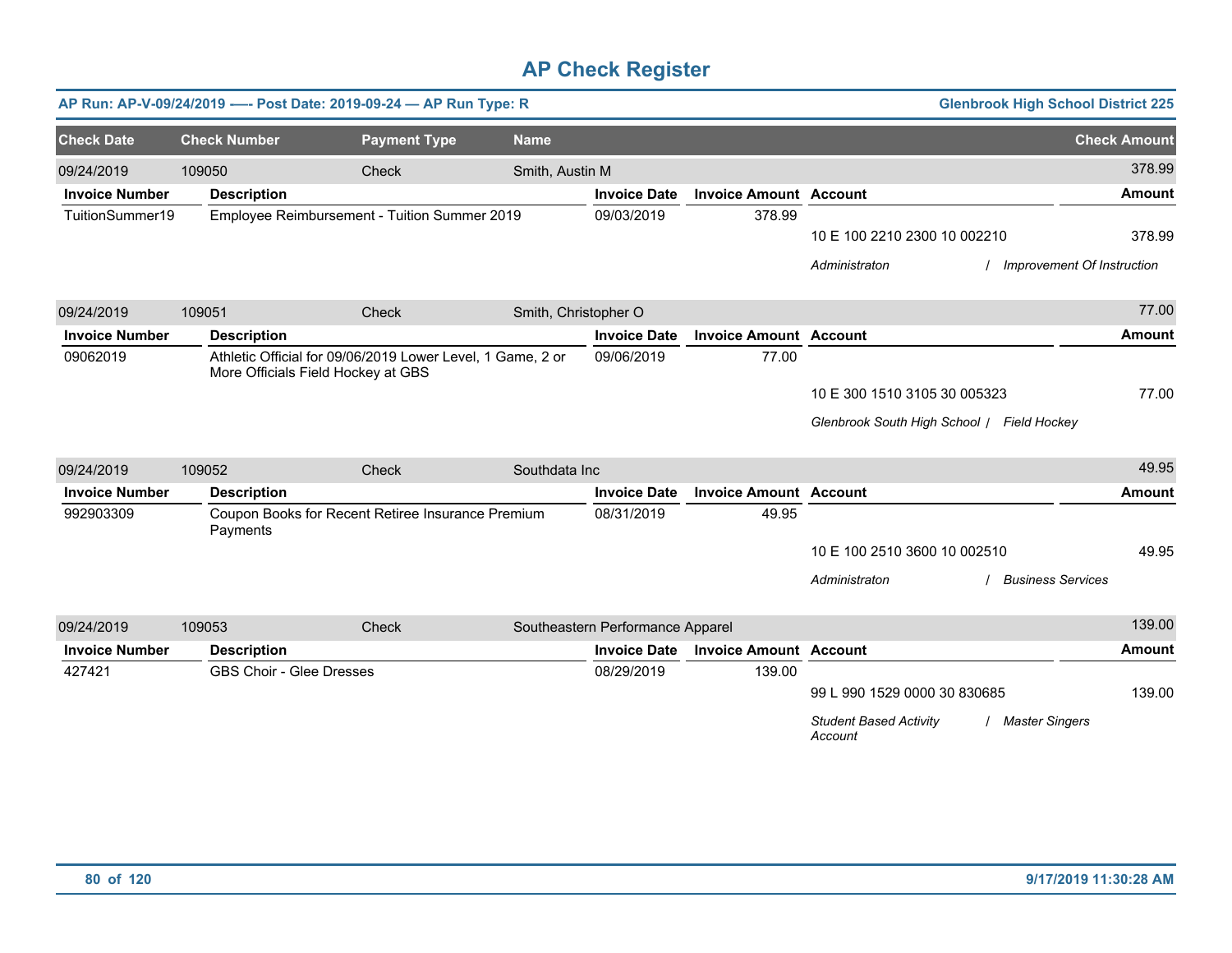|                        |                     | AP Run: AP-V-09/24/2019 ---- Post Date: 2019-09-24 - AP Run Type: R                                |                   |                                 |                                           |                                                        | <b>Glenbrook High School District 225</b> |
|------------------------|---------------------|----------------------------------------------------------------------------------------------------|-------------------|---------------------------------|-------------------------------------------|--------------------------------------------------------|-------------------------------------------|
| <b>Check Date</b>      | <b>Check Number</b> | <b>Payment Type</b>                                                                                | <b>Name</b>       |                                 |                                           |                                                        | <b>Check Amount</b>                       |
| 09/24/2019             | 109054              | Check                                                                                              | Spivak, Alexander |                                 |                                           |                                                        | 95.00                                     |
| <b>Invoice Number</b>  | <b>Description</b>  |                                                                                                    |                   | <b>Invoice Date</b>             | <b>Invoice Amount Account</b>             |                                                        | <b>Amount</b>                             |
| 08302019               |                     | Athletic Official for 08/30/2019 Lower Level, 2 Games, 2 or<br>More Officials Soccer (Boys) at GBN |                   | 08/30/2019                      | 95.00                                     |                                                        |                                           |
|                        |                     |                                                                                                    |                   |                                 |                                           | 10 E 200 1510 3105 20 005245                           | 95.00                                     |
|                        |                     |                                                                                                    |                   |                                 |                                           | Glenbrook North High School /<br><b>Boys Soccer</b>    |                                           |
| 09/24/2019             | 109055              | Check                                                                                              |                   |                                 | Sportsman's Country Club, Northbrook Park |                                                        | 7,758.00                                  |
| <b>Invoice Number</b>  | <b>Description</b>  |                                                                                                    |                   | <b>Invoice Date</b>             | <b>Invoice Amount Account</b>             |                                                        | <b>Amount</b>                             |
| 90719.000              |                     | GBN - Girls Greens Fees for 9/7/19                                                                 |                   | 09/14/2019                      | 150.00                                    |                                                        |                                           |
|                        |                     |                                                                                                    |                   |                                 |                                           | 10 E 200 1510 6500 20 005330                           | 150.00                                    |
|                        |                     |                                                                                                    |                   |                                 |                                           | Glenbrook North High School   Girls Golf               |                                           |
| <b>Fall 2019</b>       |                     | GBN - Practice Range for PE Golf - Fall 2019                                                       |                   | 09/11/2019                      | 2,808.00                                  |                                                        |                                           |
|                        |                     |                                                                                                    |                   |                                 |                                           | 10 L 200 4850 0000 00 000000                           | 2,808.00                                  |
|                        |                     |                                                                                                    |                   |                                 |                                           | Glenbrook North High School / Accrual/Summary Accounts |                                           |
| <b>GBN Boys 2 2019</b> |                     | GBN - Boys Golf Team Fees                                                                          |                   | 08/25/2019                      | 4,800.00                                  |                                                        |                                           |
|                        |                     |                                                                                                    |                   |                                 |                                           | 99 L 990 1529 0000 20 820490                           | 4,800.00                                  |
|                        |                     |                                                                                                    |                   |                                 |                                           | <b>Student Based Activity</b><br>Account               | <b>Gbn Sports Tournaments</b>             |
| 09/24/2019             | 109056              | Check                                                                                              |                   | <b>Steiner Electric Company</b> |                                           |                                                        | 1,242.60                                  |
| <b>Invoice Number</b>  | <b>Description</b>  |                                                                                                    |                   | <b>Invoice Date</b>             | <b>Invoice Amount Account</b>             |                                                        | <b>Amount</b>                             |
| S006441857.002         | Department          | Blue Cat6 Plenum Cable for Project in GBS Guidance                                                 |                   | 09/05/2019                      | 297.00                                    |                                                        |                                           |
|                        |                     |                                                                                                    |                   |                                 |                                           | 10 E 100 2660 7411 10 002660                           | 297.00                                    |
|                        |                     |                                                                                                    |                   |                                 |                                           | Administraton                                          | <b>Technology Services</b>                |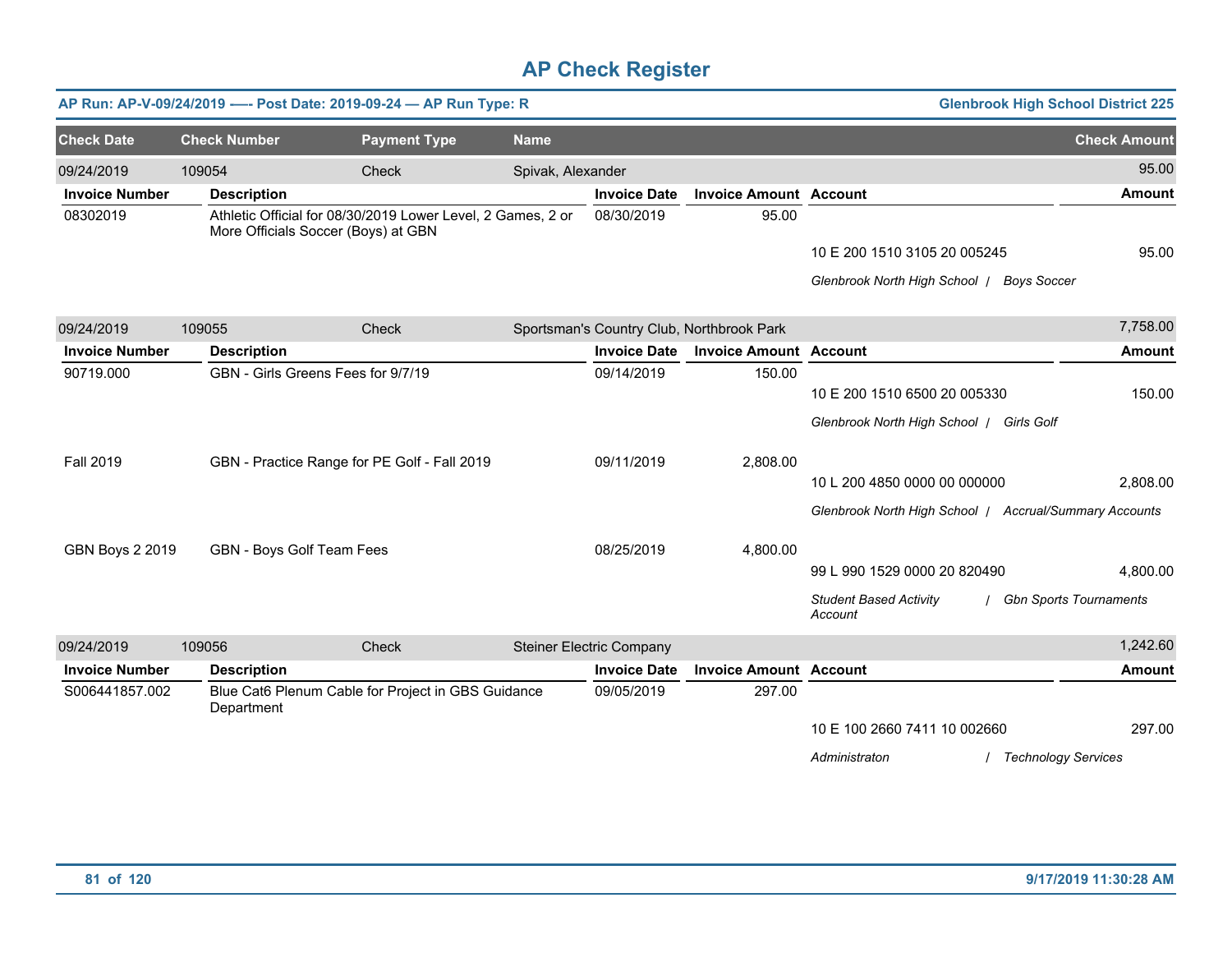|                       |                                     | AP Run: AP-V-09/24/2019 ---- Post Date: 2019-09-24 - AP Run Type: R |               |                                   |                               |                                                                                    | <b>Glenbrook High School District 225</b> |
|-----------------------|-------------------------------------|---------------------------------------------------------------------|---------------|-----------------------------------|-------------------------------|------------------------------------------------------------------------------------|-------------------------------------------|
| <b>Check Date</b>     | <b>Check Number</b>                 | <b>Payment Type</b>                                                 | <b>Name</b>   |                                   |                               |                                                                                    | <b>Check Amount</b>                       |
| 09/24/2019            | 109056                              | Check                                                               |               | <b>Steiner Electric Company</b>   |                               |                                                                                    | 1,242.60                                  |
| <b>Invoice Number</b> | <b>Description</b>                  |                                                                     |               | <b>Invoice Date</b>               | <b>Invoice Amount Account</b> |                                                                                    | <b>Amount</b>                             |
| S006447375.001        | GBN - Lamps                         |                                                                     |               | 09/06/2019                        | 945.60                        | 20 E 200 2544 4842 20 009050<br>Glenbrook North High School   Building Maintenance | 945.60                                    |
| 09/24/2019            | 109057                              | <b>Check</b>                                                        |               | Suburban Elevator Company         |                               |                                                                                    | 173.23                                    |
| <b>Invoice Number</b> | <b>Description</b>                  |                                                                     |               | <b>Invoice Date</b>               | <b>Invoice Amount Account</b> |                                                                                    | <b>Amount</b>                             |
| 196561                |                                     | GBA Elevator Maintenance - September 2019                           |               | 09/01/2019                        | 173.23                        | 20 E 100 2544 3273 10 009050<br>Administraton                                      | 173.23<br>/ Building Maintenance          |
| 09/24/2019            | 109058                              | Check                                                               | Tener, Walter |                                   |                               |                                                                                    | 55.00                                     |
| <b>Invoice Number</b> | <b>Description</b>                  |                                                                     |               | <b>Invoice Date</b>               | <b>Invoice Amount Account</b> |                                                                                    | <b>Amount</b>                             |
| 08302019              | More Officials Soccer (Boys) at GBN | Athletic Official for 08/30/2019 Lower Level, 1 Game, 2 or          |               | 08/30/2019                        | 55.00                         | 10 E 200 1510 3105 20 005245<br>Glenbrook North High School   Boys Soccer          | 55.00                                     |
| 09/24/2019            | 109059                              | Check                                                               |               | Tennant Sales And Service Company |                               |                                                                                    | 951.78                                    |
| <b>Invoice Number</b> | <b>Description</b>                  |                                                                     |               | <b>Invoice Date</b>               | <b>Invoice Amount Account</b> |                                                                                    | Amount                                    |
| 916505548             | Extractor                           | GBN Custodial Machine Preventative Maintenance -                    |               | 08/20/2019                        | 122.44                        | 20 E 200 2542 3230 20 009010<br>Glenbrook North High School   Custodial Services   | 122.44                                    |
| 916505549             | Scrubber                            | <b>GBN Custodial Machine Preventative Maintenance - T5</b>          |               | 08/20/2019                        | 222.49                        | 20 E 200 2542 3230 20 009010<br>Glenbrook North High School   Custodial Services   | 222.49                                    |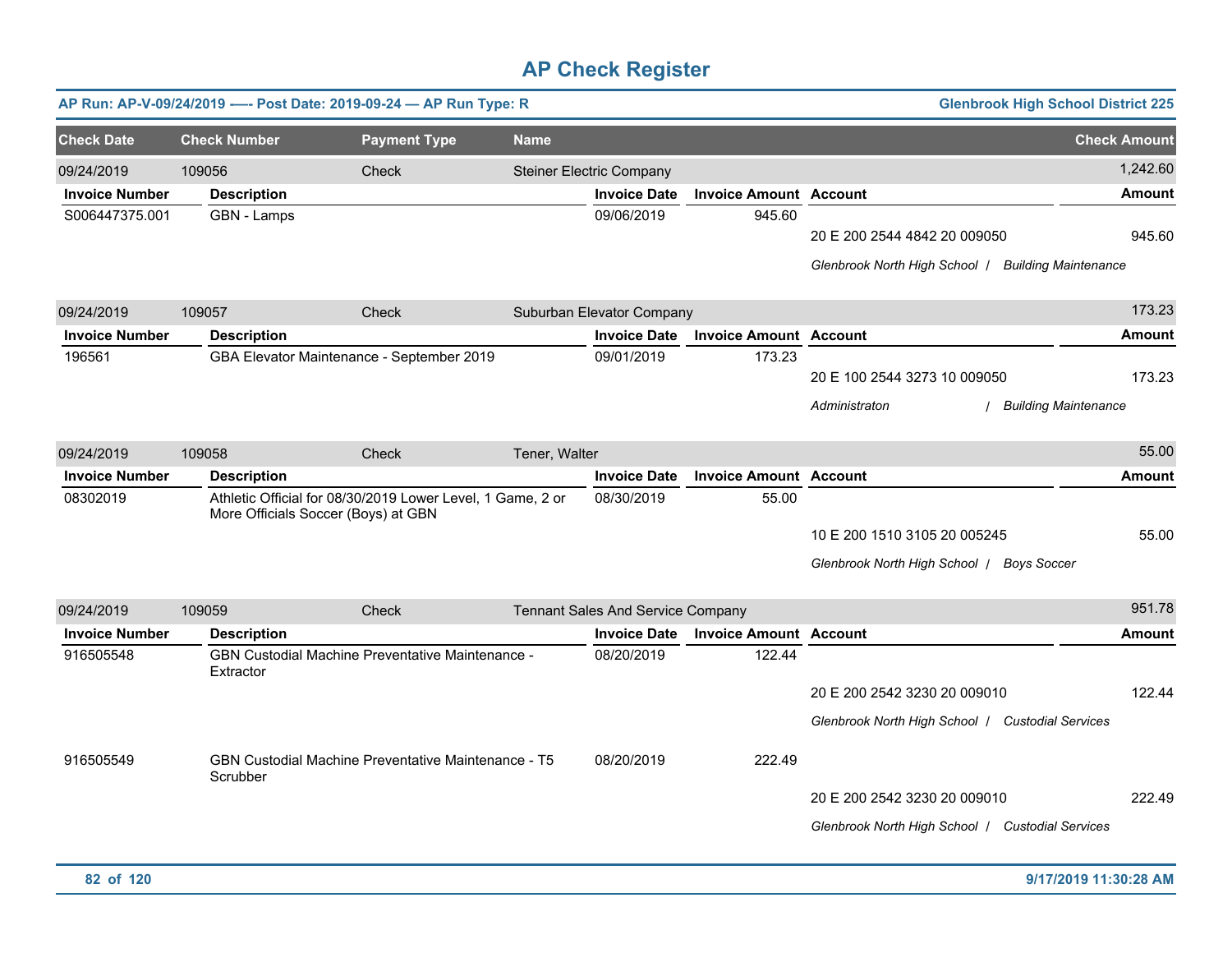|                       |                     | AP Run: AP-V-09/24/2019 ---- Post Date: 2019-09-24 - AP Run Type: R                              |                   |                                       |                               | <b>Glenbrook High School District 225</b>        |                     |
|-----------------------|---------------------|--------------------------------------------------------------------------------------------------|-------------------|---------------------------------------|-------------------------------|--------------------------------------------------|---------------------|
| <b>Check Date</b>     | <b>Check Number</b> | <b>Payment Type</b>                                                                              | <b>Name</b>       |                                       |                               |                                                  | <b>Check Amount</b> |
| 09/24/2019            | 109059              | Check                                                                                            |                   | Tennant Sales And Service Company     |                               |                                                  | 951.78              |
| <b>Invoice Number</b> | <b>Description</b>  |                                                                                                  |                   | <b>Invoice Date</b>                   | <b>Invoice Amount Account</b> |                                                  | <b>Amount</b>       |
| 916505550             | Scrubber            | <b>GBN Custodial Machine Preventative Maintenance - T16</b>                                      |                   | 08/20/2019                            | 384.09                        |                                                  |                     |
|                       |                     |                                                                                                  |                   |                                       |                               | 20 E 200 2542 3230 20 009010                     | 384.09              |
|                       |                     |                                                                                                  |                   |                                       |                               | Glenbrook North High School / Custodial Services |                     |
| 916505551             | Scrubber            | <b>GBN Custodial Machine Preventative Maintenance - T16</b>                                      |                   | 08/20/2019                            | 113.27                        |                                                  |                     |
|                       |                     |                                                                                                  |                   |                                       |                               | 20 E 200 2542 3230 20 009010                     | 113.27              |
|                       |                     |                                                                                                  |                   |                                       |                               | Glenbrook North High School / Custodial Services |                     |
| 916505552             | Sweeper             | <b>GBN Custodial Machine Preventative Maintenance - 6100</b>                                     |                   | 08/20/2019                            | 109.49                        |                                                  |                     |
|                       |                     |                                                                                                  |                   |                                       |                               | 20 E 200 2542 3230 20 009010                     | 109.49              |
|                       |                     |                                                                                                  |                   |                                       |                               | Glenbrook North High School / Custodial Services |                     |
| 09/24/2019            | 109060              | Check                                                                                            | Teschendorf, Gale |                                       |                               |                                                  | 53.00               |
| <b>Invoice Number</b> | <b>Description</b>  |                                                                                                  |                   | <b>Invoice Date</b>                   | <b>Invoice Amount Account</b> |                                                  | Amount              |
| 09062019              |                     | Athletic Official for 09/06/2019 Lower Level, 1 Game, 2 or<br>More Officials Field Hockey at GBS |                   | 09/06/2019                            | 53.00                         |                                                  |                     |
|                       |                     |                                                                                                  |                   |                                       |                               | 10 E 300 1510 3105 30 005323                     | 53.00               |
|                       |                     |                                                                                                  |                   |                                       |                               | Glenbrook South High School / Field Hockey       |                     |
| 09/24/2019            | 109061              | Check                                                                                            |                   | Texon Athletic Towel & Laundry Supply |                               |                                                  | 926.38              |
| <b>Invoice Number</b> | <b>Description</b>  |                                                                                                  |                   | <b>Invoice Date</b>                   | <b>Invoice Amount Account</b> |                                                  | <b>Amount</b>       |
| S1-113481             |                     | GBN - Athletic Towels for Weight Room                                                            |                   | 08/19/2019                            | 926.38                        |                                                  |                     |
|                       |                     |                                                                                                  |                   |                                       |                               | 20 E 200 2542 4100 20 009010                     | 926.38              |
|                       |                     |                                                                                                  |                   |                                       |                               | Clanbrook North High School 1 Custodial Senvices |                     |

| 09/24/2019<br>109061<br>Check |                    |                                              | Texon Athletic Towel & Laundry Supply |                               |                                                     |        |  |
|-------------------------------|--------------------|----------------------------------------------|---------------------------------------|-------------------------------|-----------------------------------------------------|--------|--|
| <b>Invoice Number</b>         | <b>Description</b> |                                              | <b>Invoice Date</b>                   | <b>Invoice Amount Account</b> |                                                     | Amount |  |
| S1-113481                     |                    | <b>GBN</b> - Athletic Towels for Weight Room | 08/19/2019                            | 926.38                        |                                                     |        |  |
|                               |                    |                                              |                                       |                               | 20 E 200 2542 4100 20 009010                        | 926.38 |  |
|                               |                    |                                              |                                       |                               | Glenbrook North High School /<br>Custodial Services |        |  |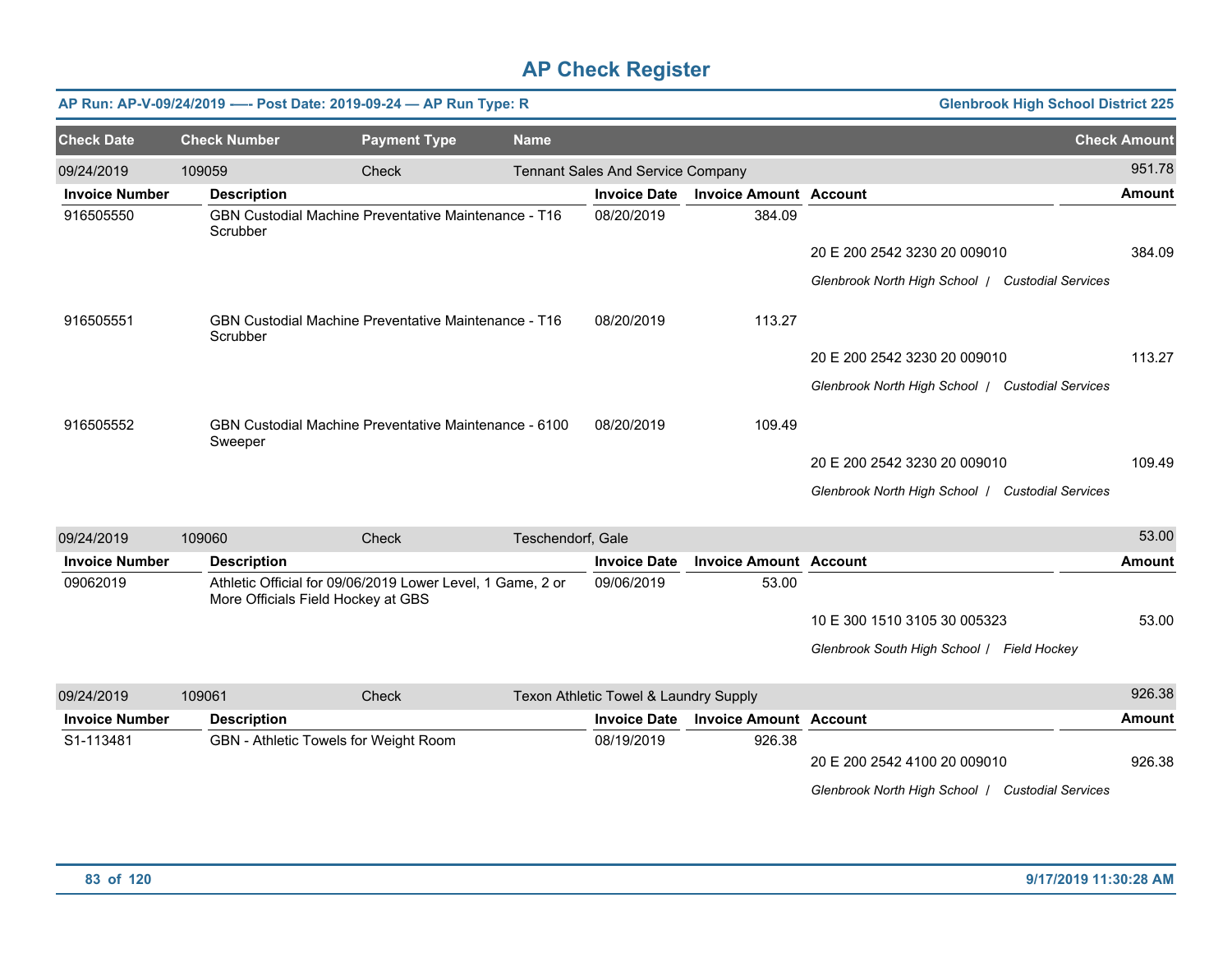|                       | AP Run: AP-V-09/24/2019 ---- Post Date: 2019-09-24 - AP Run Type: R |                                               |                          |                          |                               |                                                                          | <b>Glenbrook High School District 225</b> |
|-----------------------|---------------------------------------------------------------------|-----------------------------------------------|--------------------------|--------------------------|-------------------------------|--------------------------------------------------------------------------|-------------------------------------------|
| <b>Check Date</b>     | <b>Check Number</b>                                                 | <b>Payment Type</b>                           | <b>Name</b>              |                          |                               |                                                                          | <b>Check Amount</b>                       |
| 09/24/2019            | 109062                                                              | Check                                         |                          | The Sherwin-Williams Co. |                               |                                                                          | 251.40                                    |
| <b>Invoice Number</b> | <b>Description</b>                                                  |                                               |                          | <b>Invoice Date</b>      | <b>Invoice Amount Account</b> |                                                                          | <b>Amount</b>                             |
| 9138-5                | <b>GBN</b> - Painting Supplies                                      |                                               |                          | 08/02/2019               | 196.80                        | 20 E 200 2544 4846 20 009050                                             | 196.80                                    |
|                       |                                                                     |                                               |                          |                          |                               | Glenbrook North High School   Building Maintenance                       |                                           |
| 9440-5                | <b>GBN</b> - Painting Supplies                                      |                                               |                          | 08/13/2019               | 54.60                         |                                                                          |                                           |
|                       |                                                                     |                                               |                          |                          |                               | 20 E 200 2544 4846 20 009050                                             | 54.60                                     |
|                       |                                                                     |                                               |                          |                          |                               | Glenbrook North High School / Building Maintenance                       |                                           |
| 09/24/2019            | 109063                                                              | Check                                         |                          | Thomson Reuters - West   |                               |                                                                          | 337.05                                    |
| <b>Invoice Number</b> | <b>Description</b>                                                  |                                               |                          | <b>Invoice Date</b>      | <b>Invoice Amount Account</b> |                                                                          | <b>Amount</b>                             |
| 840890402             |                                                                     | Investigative Suite of Services - August 2019 |                          | 09/01/2019               | 337.05                        | 10 E 100 2114 3165 10 002114<br>Administraton                            | 337.05<br>/ Residency                     |
| 09/24/2019            | 109064                                                              | Check                                         | Ticho, Amy               |                          |                               |                                                                          | 68.86                                     |
| <b>Invoice Number</b> | <b>Description</b>                                                  |                                               |                          | <b>Invoice Date</b>      | <b>Invoice Amount Account</b> |                                                                          | <b>Amount</b>                             |
| 08262019              |                                                                     | Employee Reimbursement - Speech BBQ Supplies  |                          | 08/26/2019               | 68.86                         | 99 L 990 1529 0000 20 820740<br><b>Student Based Activity</b><br>Account | 68.86<br>/ National Forensics League      |
| 09/24/2019            | 109065                                                              | Check                                         | <b>TLK Marketing Inc</b> |                          |                               |                                                                          | 414.00                                    |
| <b>Invoice Number</b> | <b>Description</b>                                                  |                                               |                          | <b>Invoice Date</b>      | <b>Invoice Amount Account</b> |                                                                          | <b>Amount</b>                             |
| 13655                 | <b>GBN</b> - Football Hats                                          |                                               |                          | 09/13/2019               | 414.00                        | 99 L 990 1529 0000 20 820490<br><b>Student Based Activity</b><br>Account | 414.00<br><b>Gbn Sports Tournaments</b>   |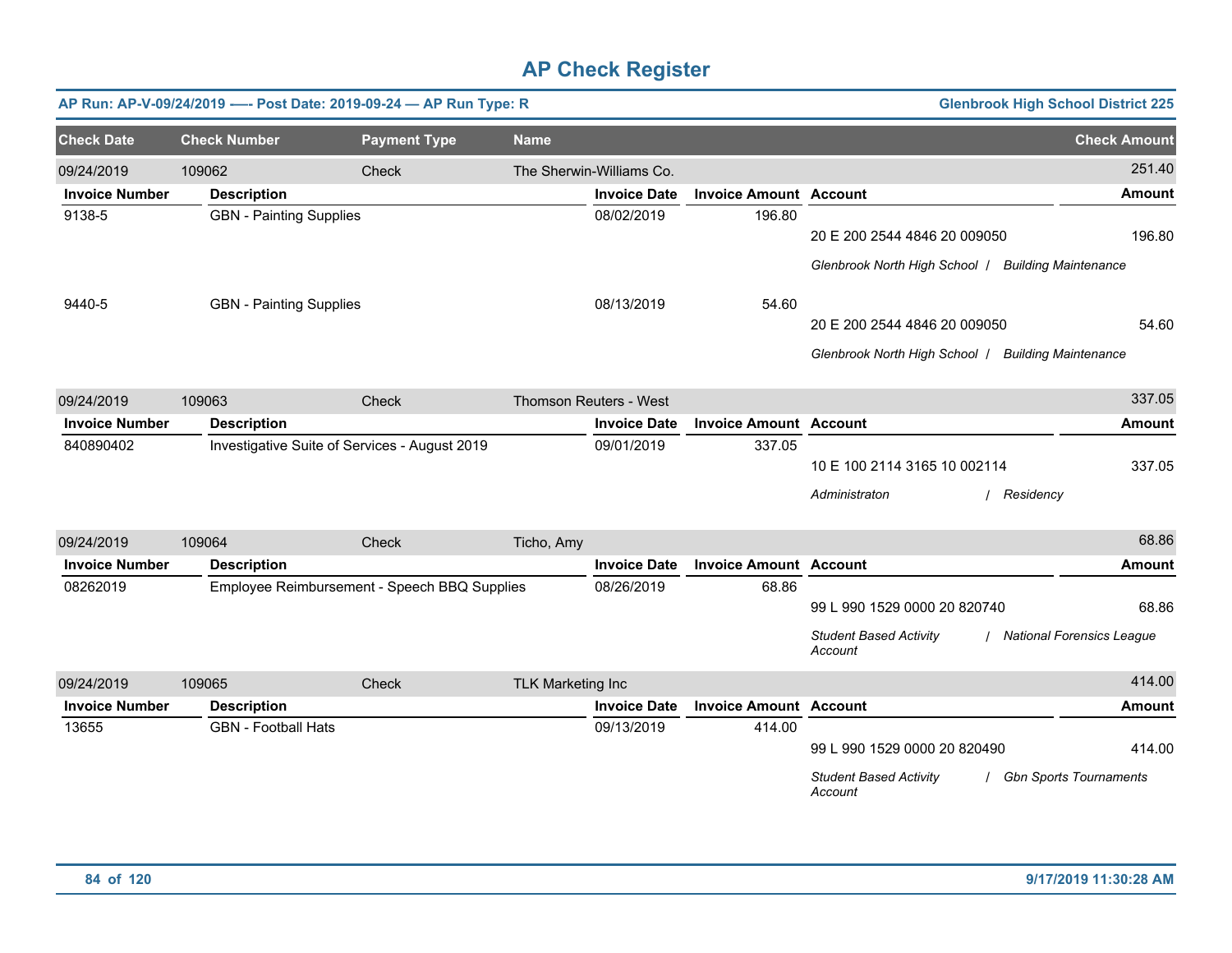| <b>Glenbrook High School District 225</b><br>AP Run: AP-V-09/24/2019 ---- Post Date: 2019-09-24 - AP Run Type: R |                     |                                                                                                                                         |                                               |                        |                                          |                                                                                                                                                                                                                   |  |  |  |  |  |
|------------------------------------------------------------------------------------------------------------------|---------------------|-----------------------------------------------------------------------------------------------------------------------------------------|-----------------------------------------------|------------------------|------------------------------------------|-------------------------------------------------------------------------------------------------------------------------------------------------------------------------------------------------------------------|--|--|--|--|--|
| <b>Check Number</b>                                                                                              | <b>Payment Type</b> | <b>Name</b>                                                                                                                             |                                               |                        |                                          | <b>Check Amount</b>                                                                                                                                                                                               |  |  |  |  |  |
| 109066                                                                                                           | Check               |                                                                                                                                         |                                               |                        |                                          | 2,687.27                                                                                                                                                                                                          |  |  |  |  |  |
| <b>Description</b>                                                                                               |                     |                                                                                                                                         | <b>Invoice Date</b>                           |                        |                                          | <b>Amount</b>                                                                                                                                                                                                     |  |  |  |  |  |
|                                                                                                                  |                     |                                                                                                                                         | 08/23/2019                                    | 1,671.70               |                                          |                                                                                                                                                                                                                   |  |  |  |  |  |
|                                                                                                                  |                     |                                                                                                                                         |                                               |                        |                                          | 1,671.70                                                                                                                                                                                                          |  |  |  |  |  |
|                                                                                                                  |                     |                                                                                                                                         |                                               |                        | <b>Student Based Activity</b><br>Account | <b>Gbn Sports Tournaments</b>                                                                                                                                                                                     |  |  |  |  |  |
|                                                                                                                  |                     |                                                                                                                                         | 09/06/2019                                    | 144.75                 |                                          |                                                                                                                                                                                                                   |  |  |  |  |  |
|                                                                                                                  |                     |                                                                                                                                         |                                               |                        | 144.75                                   |                                                                                                                                                                                                                   |  |  |  |  |  |
|                                                                                                                  |                     |                                                                                                                                         |                                               |                        | Glenbrook North High School /            | <b>Boys Volleyball</b>                                                                                                                                                                                            |  |  |  |  |  |
|                                                                                                                  |                     |                                                                                                                                         | 08/30/2019                                    | 621.32                 |                                          |                                                                                                                                                                                                                   |  |  |  |  |  |
|                                                                                                                  |                     |                                                                                                                                         |                                               |                        |                                          | 621.32                                                                                                                                                                                                            |  |  |  |  |  |
|                                                                                                                  |                     |                                                                                                                                         |                                               |                        | Glenbrook North High School /            | <b>Girls Swimming</b>                                                                                                                                                                                             |  |  |  |  |  |
|                                                                                                                  |                     |                                                                                                                                         | 09/06/2019                                    | 249.50                 |                                          |                                                                                                                                                                                                                   |  |  |  |  |  |
|                                                                                                                  |                     |                                                                                                                                         |                                               |                        |                                          | 249.50                                                                                                                                                                                                            |  |  |  |  |  |
|                                                                                                                  |                     |                                                                                                                                         |                                               |                        |                                          |                                                                                                                                                                                                                   |  |  |  |  |  |
|                                                                                                                  |                     | <b>GBN - Custom Coaches Gifts - Coaster Sets</b><br>GBN - Varsity Volleyball Invite Awards<br><b>GBN</b> - Sprint Classic Invite Awards | GBN - Junior High Cross Country Invite Awards | Trophies By George Inc |                                          | <b>Invoice Amount Account</b><br>99 L 990 1529 0000 20 820490<br>10 E 200 1510 4100 20 005285<br>10 E 200 1510 4100 20 005360<br>10 E 200 1510 4100 20 005220<br>Glenbrook North High School   Boys Cross Country |  |  |  |  |  |

| 09/24/2019            | 109067 |                             | Check                                                      | <b>Turnitin LLC</b> |                     |                               |                               | 16,945.00                  |
|-----------------------|--------|-----------------------------|------------------------------------------------------------|---------------------|---------------------|-------------------------------|-------------------------------|----------------------------|
| <b>Invoice Number</b> |        | <b>Description</b>          |                                                            |                     | <b>Invoice Date</b> | <b>Invoice Amount Account</b> |                               | Amount                     |
| IN11180069            |        | of 3                        | Turnitin Multi-Year Renewal - 8/1/19 - 7/21/22 - Payment 1 |                     | 08/31/2019          | 16,945.00                     |                               |                            |
|                       |        |                             |                                                            |                     |                     |                               | 10 E 100 2660 3160 10 002660  | 16,945.00                  |
|                       |        |                             |                                                            |                     |                     |                               | Administraton                 | <b>Technology Services</b> |
| 09/24/2019            | 109068 |                             | Check                                                      | Uline               |                     |                               |                               | 441.29                     |
| <b>Invoice Number</b> |        | <b>Description</b>          |                                                            |                     | <b>Invoice Date</b> | <b>Invoice Amount Account</b> |                               | Amount                     |
| 111597486             |        | GBN - Custodial Tool Repair |                                                            |                     | 08/20/2019          | 441.29                        |                               |                            |
|                       |        |                             |                                                            |                     |                     |                               | 20 E 200 2542 3230 20 009010  | 441.29                     |
|                       |        |                             |                                                            |                     |                     |                               | Glenbrook North High School / | <b>Custodial Services</b>  |

**85 of 120 9/17/2019 11:30:28 AM**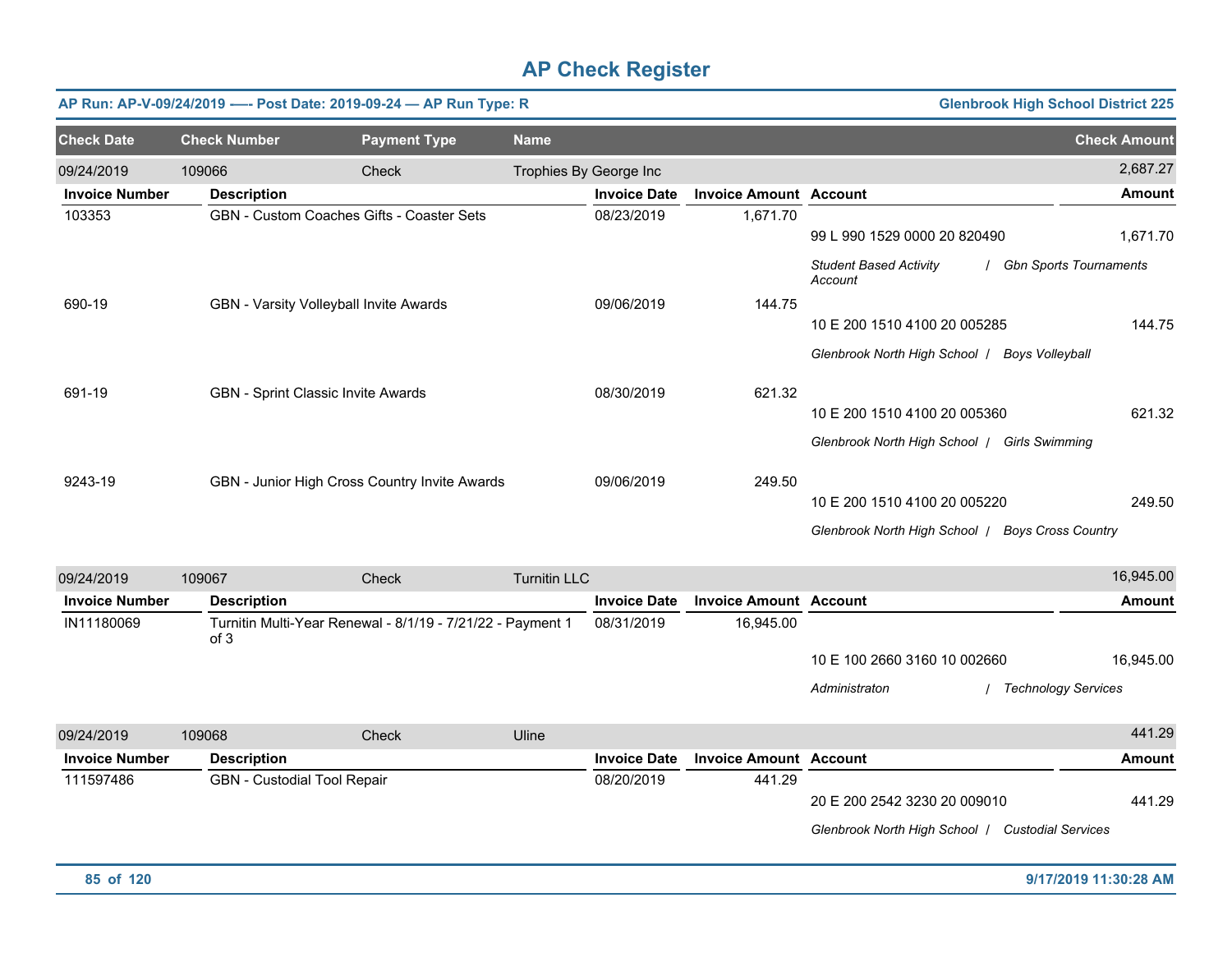|                       |                                | AP Run: AP-V-09/24/2019 ---- Post Date: 2019-09-24 - AP Run Type: R                      |                  |                                        |                               |                                                               | <b>Glenbrook High School District 225</b> |
|-----------------------|--------------------------------|------------------------------------------------------------------------------------------|------------------|----------------------------------------|-------------------------------|---------------------------------------------------------------|-------------------------------------------|
| <b>Check Date</b>     | <b>Check Number</b>            | <b>Payment Type</b>                                                                      | <b>Name</b>      |                                        |                               |                                                               | <b>Check Amount</b>                       |
| 09/24/2019            | 109069                         | Check                                                                                    |                  | University of South Carolina           |                               |                                                               | 500.00                                    |
| <b>Invoice Number</b> | <b>Description</b>             |                                                                                          |                  | <b>Invoice Date</b>                    | <b>Invoice Amount Account</b> |                                                               | <b>Amount</b>                             |
| 062819                |                                | GBN - Business Incubator Scholarship - Spencer Testa ID<br>#H34506424 / VIP ID #00536927 |                  | 09/04/2019                             | 500.00                        |                                                               |                                           |
|                       |                                |                                                                                          |                  |                                        |                               | 99 L 990 1529 0000 20 820371                                  | 500.00                                    |
|                       |                                |                                                                                          |                  |                                        |                               | <b>Student Based Activity</b><br>Account                      | <b>GBS Entrepreneurship</b>               |
| 09/24/2019            | 109070                         | Check                                                                                    |                  | Varsity Spirit Fashions & Supplies LLC |                               |                                                               | 577.86                                    |
| <b>Invoice Number</b> | <b>Description</b>             |                                                                                          |                  | <b>Invoice Date</b>                    | <b>Invoice Amount Account</b> |                                                               | <b>Amount</b>                             |
| 20200660              | <b>GBS - Poms Costumes</b>     |                                                                                          |                  | 08/28/2019                             | 343.30                        |                                                               |                                           |
|                       |                                |                                                                                          |                  |                                        |                               | 99 L 990 1529 0000 30 831220                                  | 343.30                                    |
|                       |                                |                                                                                          |                  |                                        |                               | <b>Student Based Activity</b><br><b>Titan Poms</b><br>Account |                                           |
| 20200674              |                                | <b>GBN</b> - Cheer Rain Jacket & Pants                                                   |                  | 08/27/2019                             | 110.03                        |                                                               |                                           |
|                       |                                |                                                                                          |                  |                                        |                               | 99 L 990 1529 0000 20 820200                                  | 110.03                                    |
|                       |                                |                                                                                          |                  |                                        |                               | <b>Student Based Activity</b><br>Cheerleaders<br>Account      |                                           |
| 20200678              | <b>GBN</b> - Cheer Rain Jacket |                                                                                          |                  | 08/29/2019                             | 124.53                        |                                                               |                                           |
|                       |                                |                                                                                          |                  |                                        |                               | 99 L 990 1529 0000 20 820200                                  | 124.53                                    |
|                       |                                |                                                                                          |                  |                                        |                               | <b>Student Based Activity</b><br>/ Cheerleaders<br>Account    |                                           |
| 09/24/2019            | 109071                         | Check                                                                                    | Vergara, Raymund |                                        |                               |                                                               | 137.00                                    |
| <b>Invoice Number</b> | <b>Description</b>             |                                                                                          |                  | <b>Invoice Date</b>                    | <b>Invoice Amount Account</b> |                                                               | <b>Amount</b>                             |
| 09062019              | Varsity 3 Games at GBN         | Athletic Official for 09/06/2019 Tournament Volleyball (Girls) 09/06/2019                |                  |                                        | 137.00                        |                                                               |                                           |
|                       |                                |                                                                                          |                  |                                        |                               | 10 E 200 1510 3105 20 005395                                  | 137.00                                    |
|                       |                                |                                                                                          |                  |                                        |                               | Glenbrook North High School / Girls Volleyball                |                                           |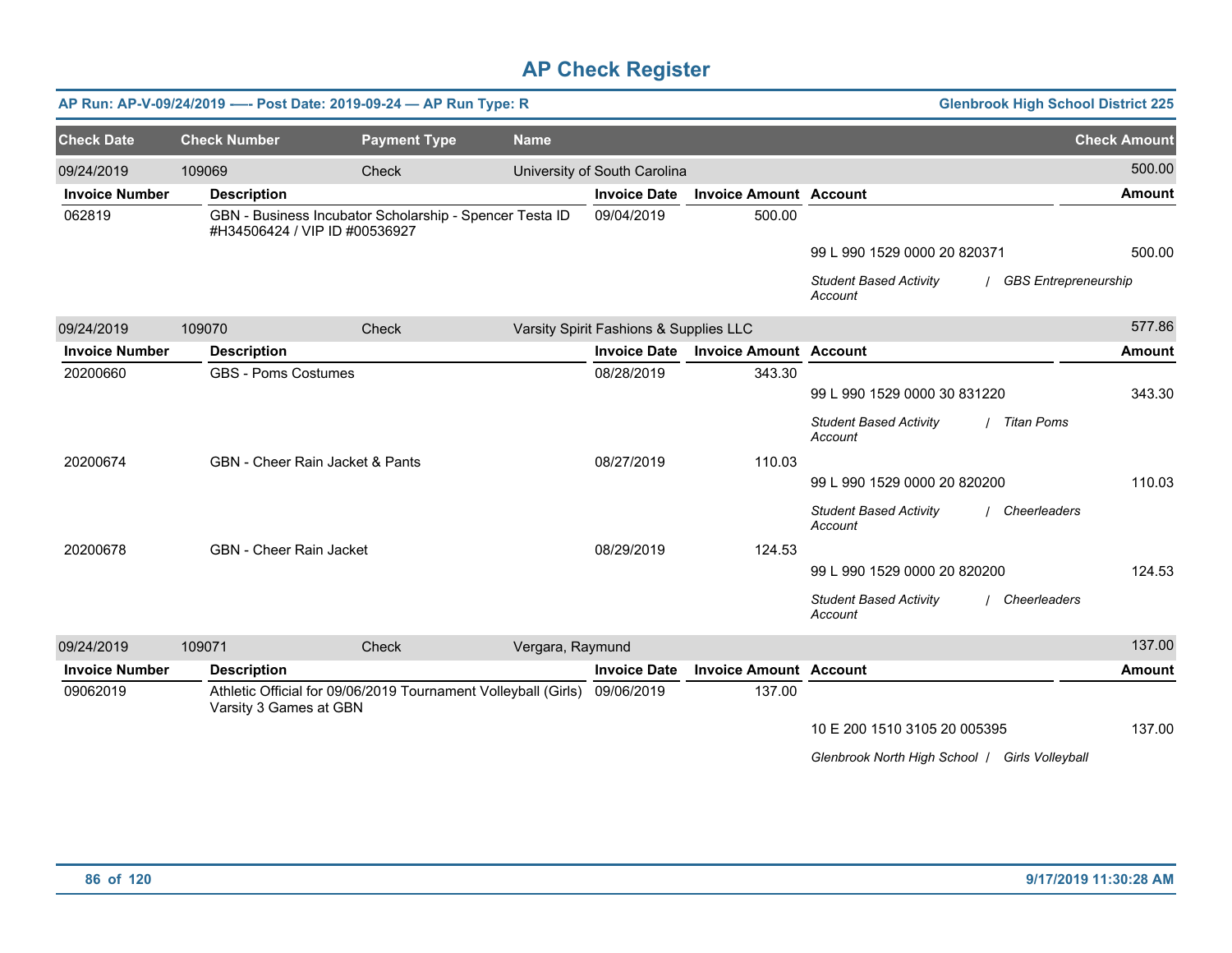|                       |                                 | AP Run: AP-V-09/24/2019 ---- Post Date: 2019-09-24 - AP Run Type: R |             |                               |                               | <b>Glenbrook High School District 225</b>                             |                     |
|-----------------------|---------------------------------|---------------------------------------------------------------------|-------------|-------------------------------|-------------------------------|-----------------------------------------------------------------------|---------------------|
| <b>Check Date</b>     | <b>Check Number</b>             | <b>Payment Type</b>                                                 | <b>Name</b> |                               |                               |                                                                       | <b>Check Amount</b> |
| 09/24/2019            | 109072                          | Check                                                               |             | Vernier Software & Technology |                               |                                                                       | 3,659.41            |
| <b>Invoice Number</b> | <b>Description</b>              |                                                                     |             | <b>Invoice Date</b>           | <b>Invoice Amount Account</b> |                                                                       | <b>Amount</b>       |
| 5342300               | GBS - Med Tech Supplies         |                                                                     |             | 07/30/2019                    | 35.00                         | 10 E 300 1130 4200 30 001055<br>Glenbrook South High School / Science | 35.00               |
| 5342302               | <b>GBS - Physics Supplies</b>   |                                                                     |             | 07/30/2019                    | 2,176.25                      | 10 E 300 1130 4200 30 001055<br>Glenbrook South High School / Science | 2,176.25            |
| 5342303               |                                 | GBS - AP Environmental Science Supplies                             |             | 07/30/2019                    | 485.00                        | 10 E 300 1130 4200 30 001055<br>Glenbrook South High School / Science | 485.00              |
| 5342304               | <b>GBS</b> - Chemistry Supplies |                                                                     |             | 07/30/2019                    | 963.16                        | 10 E 300 1130 4200 30 001055<br>Glenbrook South High School / Science | 963.16              |
| 09/24/2019            | 109073                          | <b>Check</b>                                                        |             | Viccino's Pizza Company       |                               |                                                                       | 565.00              |

| 09/24/2019            | IUYU73             | UNECK                                            |                 | VICCINO'S PIZZA COMPANY |                               |                                          |                           | JUJ.UU        |
|-----------------------|--------------------|--------------------------------------------------|-----------------|-------------------------|-------------------------------|------------------------------------------|---------------------------|---------------|
| <b>Invoice Number</b> | <b>Description</b> |                                                  |                 | <b>Invoice Date</b>     | <b>Invoice Amount Account</b> |                                          |                           | Amount        |
| gbs aug 30 football   |                    | GBS - Concession Pizza for Football Game 8/31/19 |                 | 08/31/2019              | 565.00                        |                                          |                           |               |
|                       |                    |                                                  |                 |                         |                               | 99 L 990 1529 0000 30 830260             |                           | 565.00        |
|                       |                    |                                                  |                 |                         |                               | <b>Student Based Activity</b><br>Account | Concessions               |               |
| 09/24/2019            | 109074             | Check                                            | Vicco Group Inc |                         |                               |                                          |                           | 702.79        |
| <b>Invoice Number</b> | <b>Description</b> |                                                  |                 | <b>Invoice Date</b>     | <b>Invoice Amount Account</b> |                                          |                           | <b>Amount</b> |
| 159693                |                    | <b>GBN</b> - Plant Operations Uniforms           |                 | 06/25/2019              | 702.79                        |                                          |                           |               |
|                       |                    |                                                  |                 |                         |                               | 20 E 200 2542 4130 20 009010             |                           | 702.79        |
|                       |                    |                                                  |                 |                         |                               | Glenbrook North High School              | <b>Custodial Services</b> |               |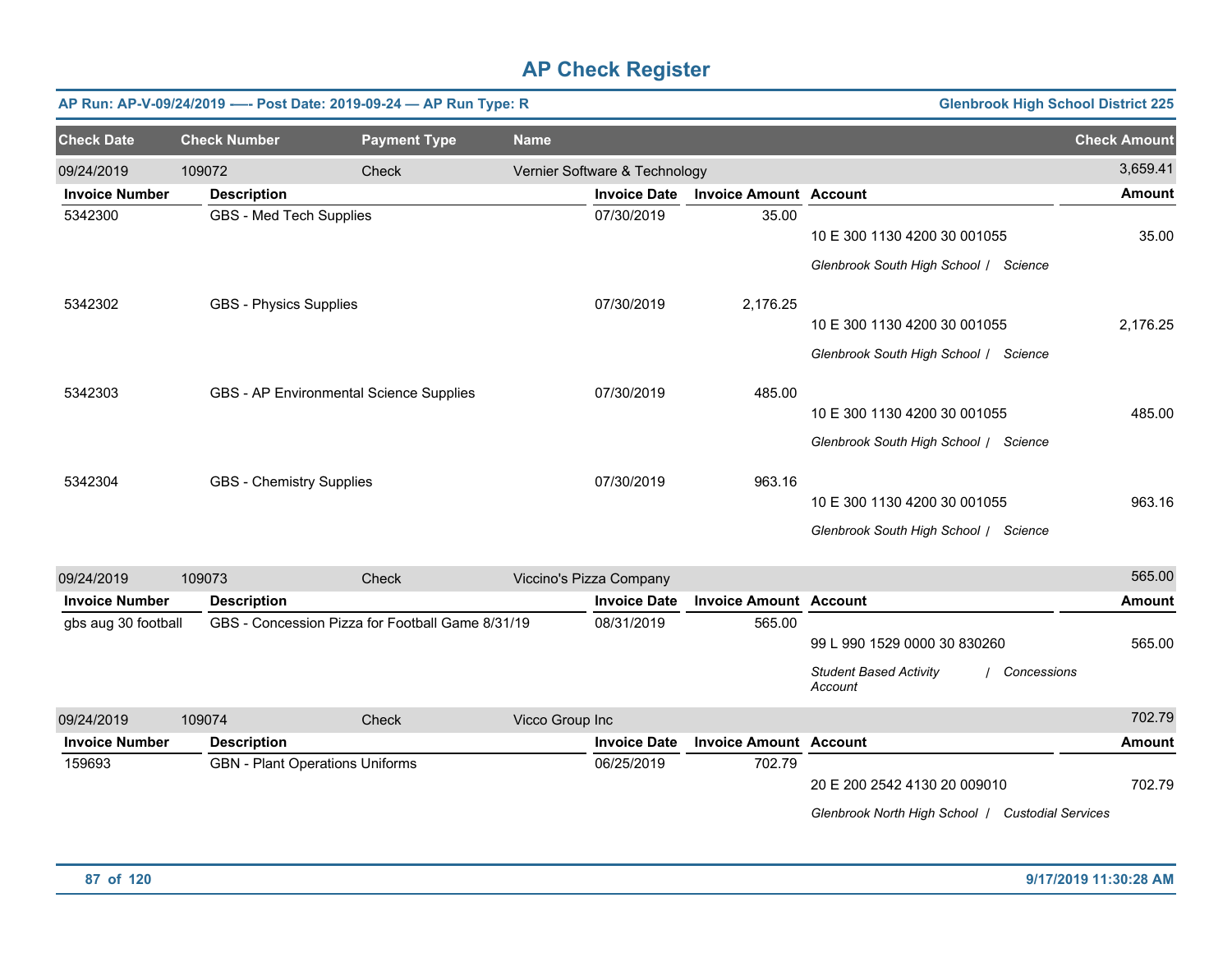|                       | AP Run: AP-V-09/24/2019 ---- Post Date: 2019-09-24 - AP Run Type: R |                                                       |                           |                                |                               |                               | <b>Glenbrook High School District 225</b> |
|-----------------------|---------------------------------------------------------------------|-------------------------------------------------------|---------------------------|--------------------------------|-------------------------------|-------------------------------|-------------------------------------------|
| <b>Check Date</b>     | <b>Check Number</b>                                                 | <b>Payment Type</b>                                   | <b>Name</b>               |                                |                               |                               | <b>Check Amount</b>                       |
| 09/24/2019            | 109075                                                              | Check                                                 |                           | <b>Viking Chemical Company</b> |                               |                               | 684.00                                    |
| <b>Invoice Number</b> | <b>Description</b>                                                  |                                                       |                           | <b>Invoice Date</b>            | <b>Invoice Amount Account</b> |                               | <b>Amount</b>                             |
| 83648                 | Chlorine for GBS Pools - September 2019                             |                                                       |                           | 09/03/2019                     | 684.00                        |                               |                                           |
|                       |                                                                     |                                                       |                           |                                |                               | 20 E 300 2544 4860 30 009050  | 684.00                                    |
|                       |                                                                     |                                                       |                           |                                |                               | Glenbrook South High School / | <b>Building Maintenance</b>               |
| 09/24/2019            | 109076                                                              | Check                                                 | Village of Glenview       |                                |                               |                               | 201.65                                    |
| <b>Invoice Number</b> | <b>Description</b>                                                  |                                                       |                           | <b>Invoice Date</b>            | <b>Invoice Amount Account</b> |                               | <b>Amount</b>                             |
| 8879                  |                                                                     | GBS - Student Resource Officer Overtime - August 2019 |                           | 09/03/2019                     | 201.65                        |                               |                                           |
|                       |                                                                     |                                                       |                           |                                |                               | 10 E 300 2111 3770 30 002110  | 201.65                                    |
|                       |                                                                     |                                                       |                           |                                |                               | Glenbrook South High School / | Dean's Office                             |
| 09/24/2019            | 109077                                                              | Check                                                 | Waste Management          |                                |                               |                               | 1,067.51                                  |
| <b>Invoice Number</b> | <b>Description</b>                                                  |                                                       |                           | <b>Invoice Date</b>            | <b>Invoice Amount Account</b> |                               | <b>Amount</b>                             |
| 2387111-2008-5        |                                                                     | GBN Waste Disposal Service - 30 Yard Rolloff          |                           | 09/03/2019                     | 1,067.51                      |                               |                                           |
|                       |                                                                     |                                                       |                           |                                |                               | 20 E 200 2542 3760 20 009010  | 1,067.51                                  |
|                       |                                                                     |                                                       |                           |                                |                               | Glenbrook North High School / | <b>Custodial Services</b>                 |
| 09/24/2019            | 109078                                                              | Check                                                 | <b>Wenger Corporation</b> |                                |                               |                               | 2,779.00                                  |
| <b>Invoice Number</b> | <b>Description</b>                                                  |                                                       |                           | <b>Invoice Date</b>            | <b>Invoice Amount Account</b> |                               | <b>Amount</b>                             |
| 769996                | GBS Orchestra - Storage Cabinets                                    |                                                       |                           | 08/12/2019                     | 2,779.00                      |                               |                                           |

10 E 300 1130 7400 30 001045 2,779.00

*Glenbrook South High School* / *Music/Performing Arts*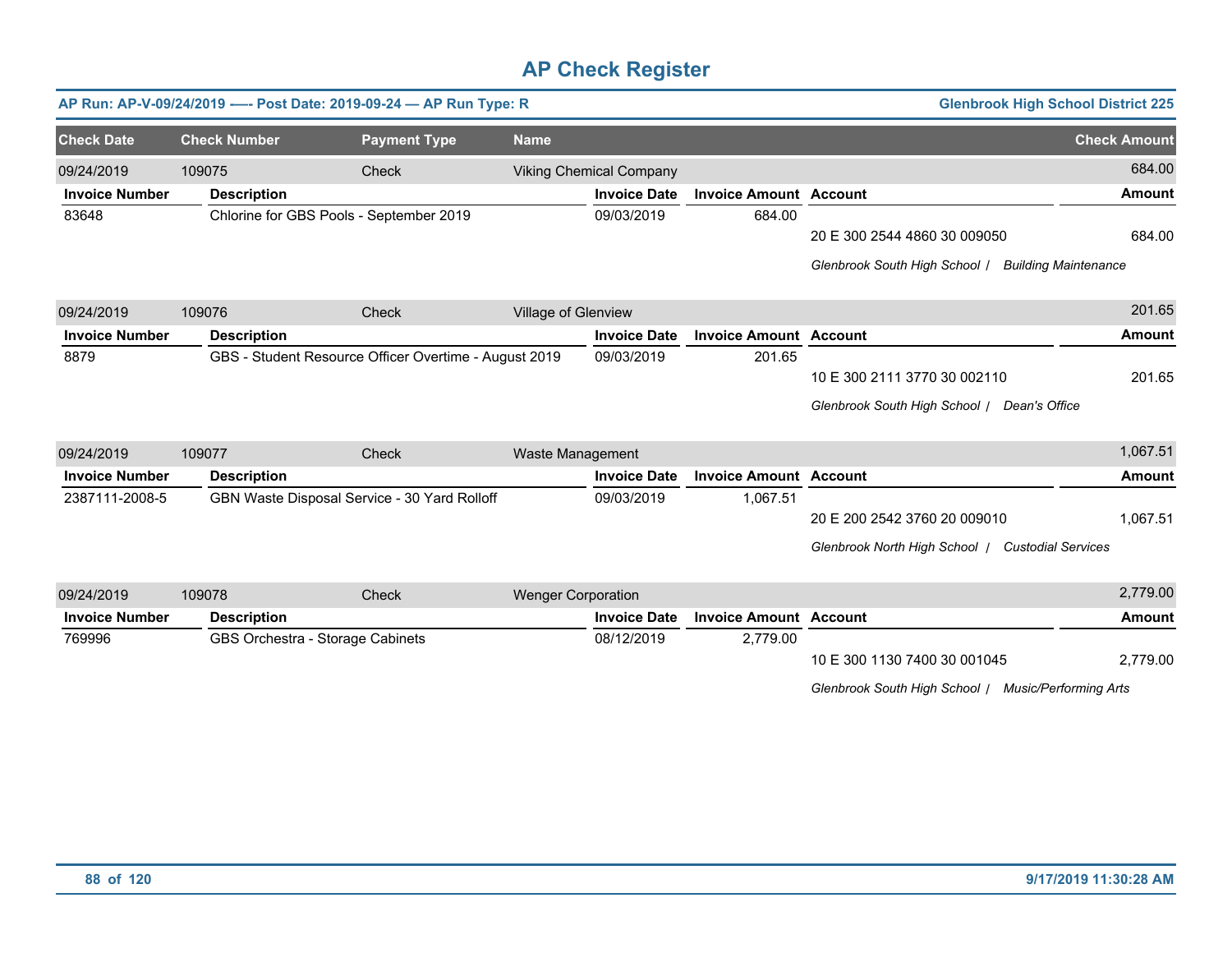|                       |                        | AP Run: AP-V-09/24/2019 ---- Post Date: 2019-09-24 - AP Run Type: R       |                   |                                          |                               | <b>Glenbrook High School District 225</b>         |                            |
|-----------------------|------------------------|---------------------------------------------------------------------------|-------------------|------------------------------------------|-------------------------------|---------------------------------------------------|----------------------------|
| <b>Check Date</b>     | <b>Check Number</b>    | <b>Payment Type</b>                                                       | <b>Name</b>       |                                          |                               |                                                   | <b>Check Amount</b>        |
| 09/24/2019            | 109079                 | Check                                                                     | Wiese, Jonathan   |                                          |                               |                                                   | 137.00                     |
| <b>Invoice Number</b> | <b>Description</b>     |                                                                           |                   | <b>Invoice Date</b>                      | <b>Invoice Amount Account</b> |                                                   | <b>Amount</b>              |
| 09062019              | Varsity 3 Games at GBN | Athletic Official for 09/06/2019 Tournament Volleyball (Girls) 09/06/2019 |                   |                                          | 137.00                        |                                                   |                            |
|                       |                        |                                                                           |                   |                                          |                               | 10 E 200 1510 3105 20 005395                      | 137.00                     |
|                       |                        |                                                                           |                   |                                          |                               | Glenbrook North High School   Girls Volleyball    |                            |
| 09/24/2019            | 109080                 | Check                                                                     | Williams, Scott L |                                          |                               |                                                   | 1,636.00                   |
| <b>Invoice Number</b> | <b>Description</b>     |                                                                           |                   | <b>Invoice Date</b>                      | <b>Invoice Amount Account</b> |                                                   | <b>Amount</b>              |
| TuitionSu19Fall19     |                        | Employee Reimbursement - Tuition Summer & Fall 2019                       |                   | 09/11/2019                               | 1,636.00                      |                                                   |                            |
|                       |                        |                                                                           |                   |                                          |                               | 10 E 100 2210 2300 10 002210                      | 1,636.00                   |
|                       |                        |                                                                           |                   |                                          |                               | Administraton                                     | Improvement Of Instruction |
| 09/24/2019            | 109081                 | Check                                                                     |                   | Wilmette Truck & Bus Sales & Service Inc |                               |                                                   | 120.00                     |
| <b>Invoice Number</b> | <b>Description</b>     |                                                                           |                   | <b>Invoice Date</b>                      | <b>Invoice Amount Account</b> |                                                   | <b>Amount</b>              |
| 1364                  |                        | GBS Athletics - Minibus Safety Inspection                                 |                   | 08/17/2019                               | 90.00                         |                                                   |                            |
|                       |                        |                                                                           |                   |                                          |                               | 10 E 300 1510 3230 30 005100                      | 90.00                      |
|                       |                        |                                                                           |                   |                                          |                               | Glenbrook South High School / Athletics           |                            |
| 1373                  |                        | <b>GBN</b> - Activity Bus Safety Test                                     |                   | 08/31/2019                               | 30.00                         |                                                   |                            |
|                       |                        |                                                                           |                   |                                          |                               | 20 E 200 2543 4870 20 009080                      | 30.00                      |
|                       |                        |                                                                           |                   |                                          |                               | Glenbrook North High School   Grounds Maintenance |                            |
| 09/24/2019            | 109082                 | Check                                                                     |                   | Workplace Installation Network Inc       |                               |                                                   | 1,504.00                   |
| <b>Invoice Number</b> | <b>Description</b>     |                                                                           |                   | <b>Invoice Date</b>                      | <b>Invoice Amount Account</b> |                                                   | <b>Amount</b>              |
| 151662                |                        | GBA - Tech Office Furniture Installation                                  |                   | 04/04/2019                               | 808.00                        |                                                   |                            |
|                       |                        |                                                                           |                   |                                          |                               | 10 E 100 2610 3230 10 002610                      | 808.00                     |
|                       |                        |                                                                           |                   |                                          |                               | <b>General Administration</b><br>Administraton    |                            |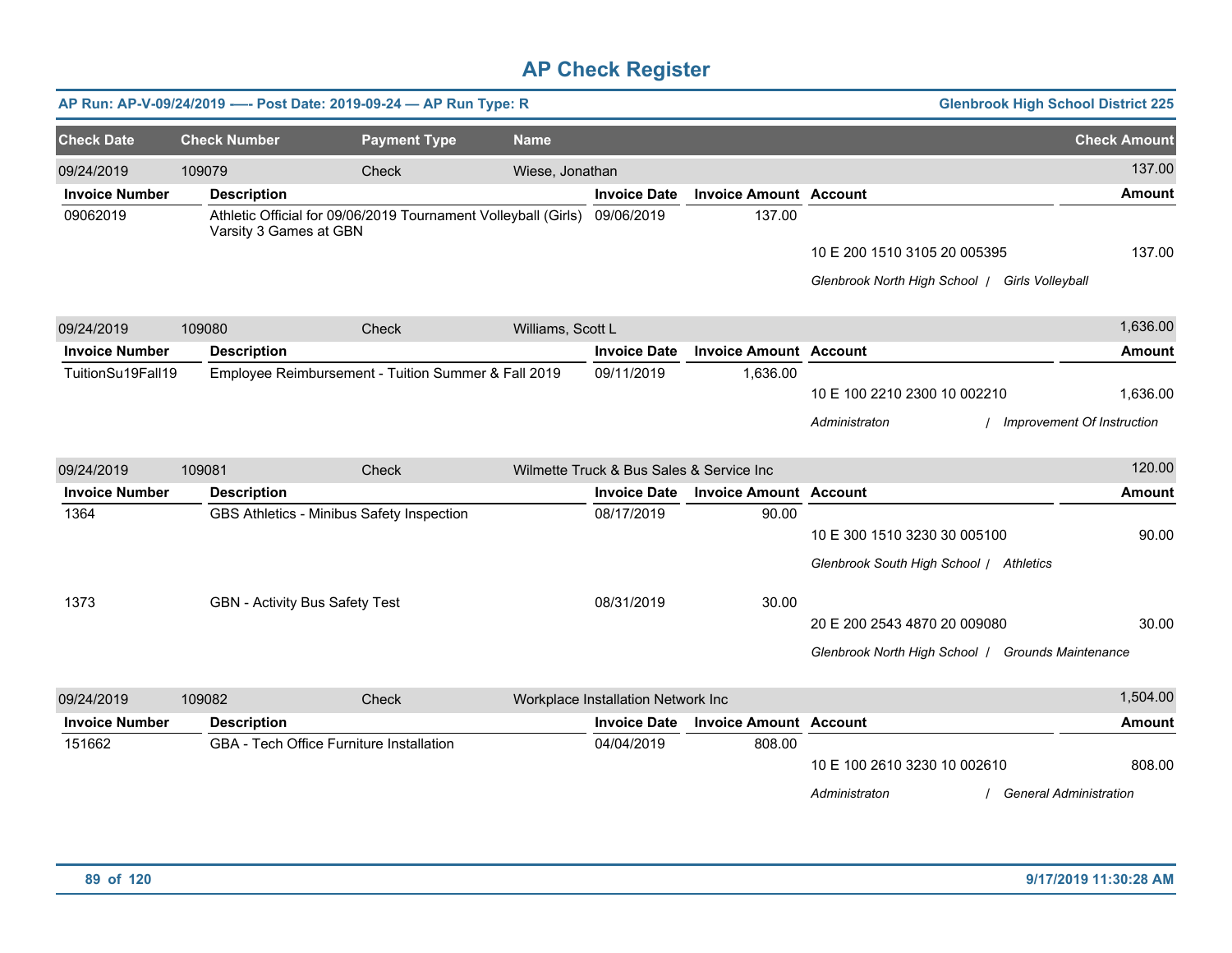|                       |                                   | AP Run: AP-V-09/24/2019 ---- Post Date: 2019-09-24 - AP Run Type: R |                 |                                    |                               |                                                     | <b>Glenbrook High School District 225</b> |
|-----------------------|-----------------------------------|---------------------------------------------------------------------|-----------------|------------------------------------|-------------------------------|-----------------------------------------------------|-------------------------------------------|
| <b>Check Date</b>     | <b>Check Number</b>               | <b>Payment Type</b>                                                 | <b>Name</b>     |                                    |                               |                                                     | <b>Check Amount</b>                       |
| 09/24/2019            | 109082                            | Check                                                               |                 | Workplace Installation Network Inc |                               |                                                     | 1,504.00                                  |
| <b>Invoice Number</b> | <b>Description</b>                |                                                                     |                 | <b>Invoice Date</b>                | <b>Invoice Amount Account</b> |                                                     | <b>Amount</b>                             |
| 151663                | <b>GBA</b> - Furniture Relocation |                                                                     |                 | 04/04/2019                         | 696.00                        |                                                     |                                           |
|                       |                                   |                                                                     |                 |                                    |                               | 10 E 100 2610 3230 10 002610                        | 696.00                                    |
|                       |                                   |                                                                     |                 |                                    |                               | Administraton                                       | <b>General Administration</b>             |
| 09/24/2019            | 109083                            | Check                                                               | Yelton, Rich    |                                    |                               |                                                     | 59.00                                     |
| <b>Invoice Number</b> | <b>Description</b>                |                                                                     |                 | <b>Invoice Date</b>                | <b>Invoice Amount Account</b> |                                                     | <b>Amount</b>                             |
| 08302019              | More Officials Football at GBS    | Athletic Official for 08/30/2019 Lower Level, 1 Game, 2 or          |                 | 08/30/2019                         | 59.00                         |                                                     |                                           |
|                       |                                   |                                                                     |                 |                                    |                               | 10 E 300 1510 3105 30 005225                        | 59.00                                     |
|                       |                                   |                                                                     |                 |                                    |                               | Glenbrook South High School / Football              |                                           |
| 09/24/2019            | 109084                            | Check                                                               | Yokana, Esam S  |                                    |                               |                                                     | 61.00                                     |
| <b>Invoice Number</b> | <b>Description</b>                |                                                                     |                 | <b>Invoice Date</b>                | <b>Invoice Amount Account</b> |                                                     | <b>Amount</b>                             |
| 08302019              | Official Soccer (Boys) at GBN     | Athletic Official for 08/30/2019 Lower Level, 1 Game, 1             |                 | 08/30/2019                         | 61.00                         |                                                     |                                           |
|                       |                                   |                                                                     |                 |                                    |                               | 10 E 200 1510 3105 20 005245                        | 61.00                                     |
|                       |                                   |                                                                     |                 |                                    |                               | Glenbrook North High School /<br><b>Boys Soccer</b> |                                           |
| 09/24/2019            | 109085                            | Check                                                               | Zacios, Marek M |                                    |                               |                                                     | 393.00                                    |
| <b>Invoice Number</b> | <b>Description</b>                |                                                                     |                 | <b>Invoice Date</b>                | <b>Invoice Amount Account</b> |                                                     | <b>Amount</b>                             |
| 08262019              | Officials Soccer (Boys) at GBN    | Athletic Official for 08/26/2019 Varsity, 1 Game, 2 or More         |                 | 08/26/2019                         | 65.00                         |                                                     |                                           |
|                       |                                   |                                                                     |                 |                                    |                               | 10 E 200 1510 3105 20 005245                        | 65.00                                     |
|                       |                                   |                                                                     |                 |                                    |                               | Glenbrook North High School   Boys Soccer           |                                           |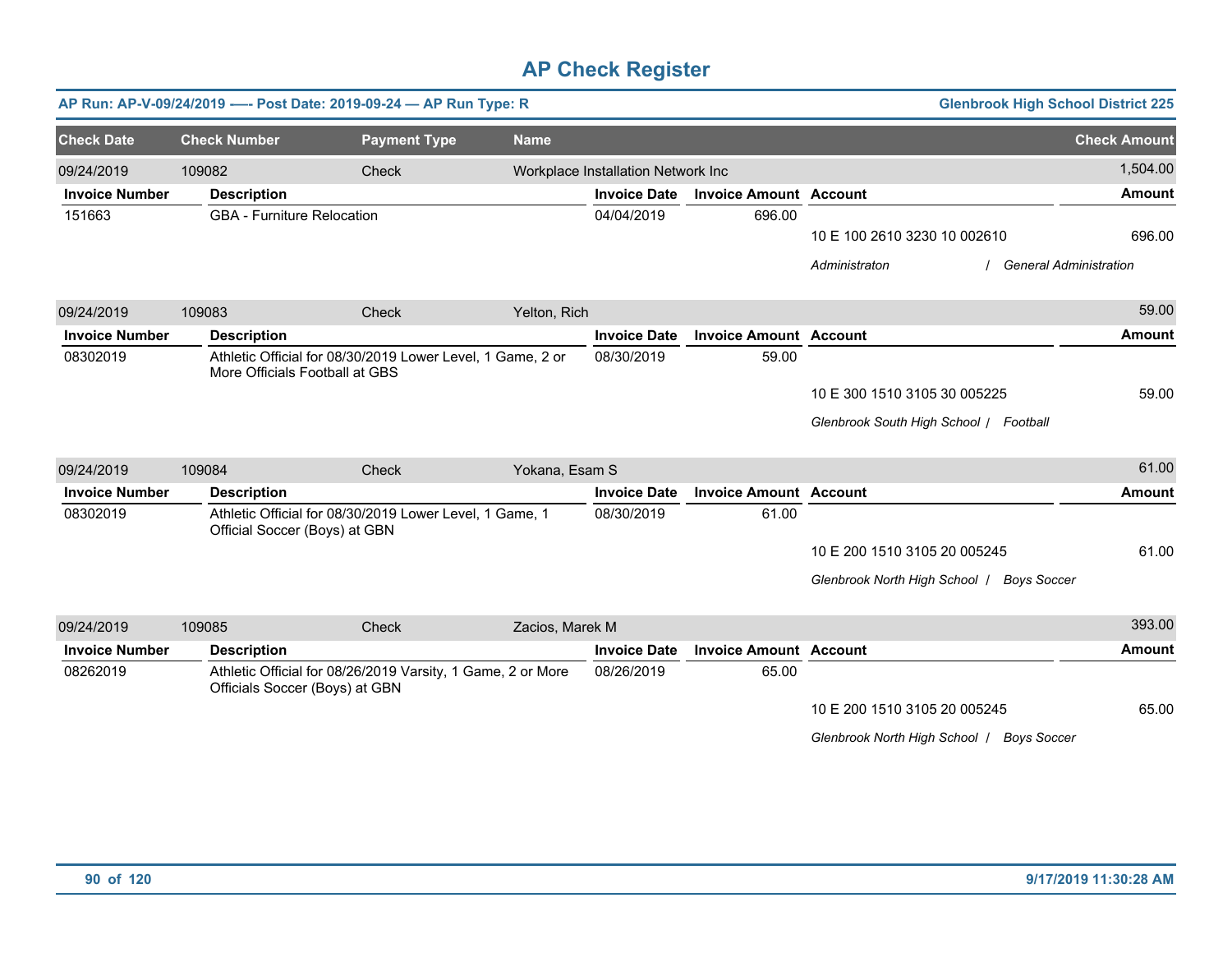|                       |                               | AP Run: AP-V-09/24/2019 ---- Post Date: 2019-09-24 - AP Run Type: R                               |                       |                     |                               | <b>Glenbrook High School District 225</b>                         |                     |
|-----------------------|-------------------------------|---------------------------------------------------------------------------------------------------|-----------------------|---------------------|-------------------------------|-------------------------------------------------------------------|---------------------|
| <b>Check Date</b>     | <b>Check Number</b>           | <b>Payment Type</b>                                                                               | <b>Name</b>           |                     |                               |                                                                   | <b>Check Amount</b> |
| 09/24/2019            | 109085                        | Check                                                                                             | Zacios, Marek M       |                     |                               |                                                                   | 393.00              |
| <b>Invoice Number</b> | <b>Description</b>            |                                                                                                   |                       | <b>Invoice Date</b> | <b>Invoice Amount Account</b> |                                                                   | Amount              |
| 09032019              |                               | Athletic Official for 09/03/2019 Varsity, 2 Games, 2 or More<br>Officials Soccer (Boys) at GBS    |                       | 09/03/2019          | 106.00                        |                                                                   |                     |
|                       |                               |                                                                                                   |                       |                     |                               | 10 E 300 1510 3105 30 005245                                      | 106.00              |
|                       |                               |                                                                                                   |                       |                     |                               | Glenbrook South High School / Boys Soccer                         |                     |
| 09052019              |                               | Athletic Official for 09/05/2019 Varsity, 2 Games, 2 or More<br>Officials Soccer (Boys) at GBS    |                       | 09/05/2019          | 106.00                        |                                                                   |                     |
|                       |                               |                                                                                                   |                       |                     |                               | 10 E 300 1510 3105 30 005245                                      | 106.00              |
|                       |                               |                                                                                                   |                       |                     |                               | Glenbrook South High School / Boys Soccer                         |                     |
| 09062019              | Official Soccer (Boys) at GBN | Athletic Official for 09/06/2019 Lower Level, 1 Game, 1                                           |                       | 09/06/2019          | 61.00                         |                                                                   |                     |
|                       |                               |                                                                                                   |                       |                     |                               | 10 E 200 1510 3105 20 005245                                      | 61.00               |
|                       |                               |                                                                                                   |                       |                     |                               | Glenbrook North High School   Boys Soccer                         |                     |
| 09092019              |                               | Athletic Official for 09/09/2019 Lower Level, 1 Game, 2 or<br>More Officials Soccer (Boys) at GBS |                       | 09/09/2019          | 55.00                         |                                                                   |                     |
|                       |                               |                                                                                                   |                       |                     |                               | 10 E 300 1510 3105 30 005245                                      | 55.00               |
|                       |                               |                                                                                                   |                       |                     |                               | Glenbrook South High School / Boys Soccer                         |                     |
| 09/24/2019            | 109086                        | Check                                                                                             | Zengeler Cleaners Inc |                     |                               |                                                                   | 667.40              |
| <b>Invoice Number</b> | <b>Description</b>            |                                                                                                   |                       | <b>Invoice Date</b> | <b>Invoice Amount</b>         | <b>Account</b>                                                    | <b>Amount</b>       |
| 08-530869             |                               | GBN - Dry Cleaning of Band Uniforms                                                               |                       | 08/06/2019          | 667.40                        |                                                                   |                     |
|                       |                               |                                                                                                   |                       |                     |                               | 99 L 990 1529 0000 20 820925                                      | 667.40              |
|                       |                               |                                                                                                   |                       |                     |                               | <b>Student Based Activity</b><br>Spartan Marching Band<br>Account |                     |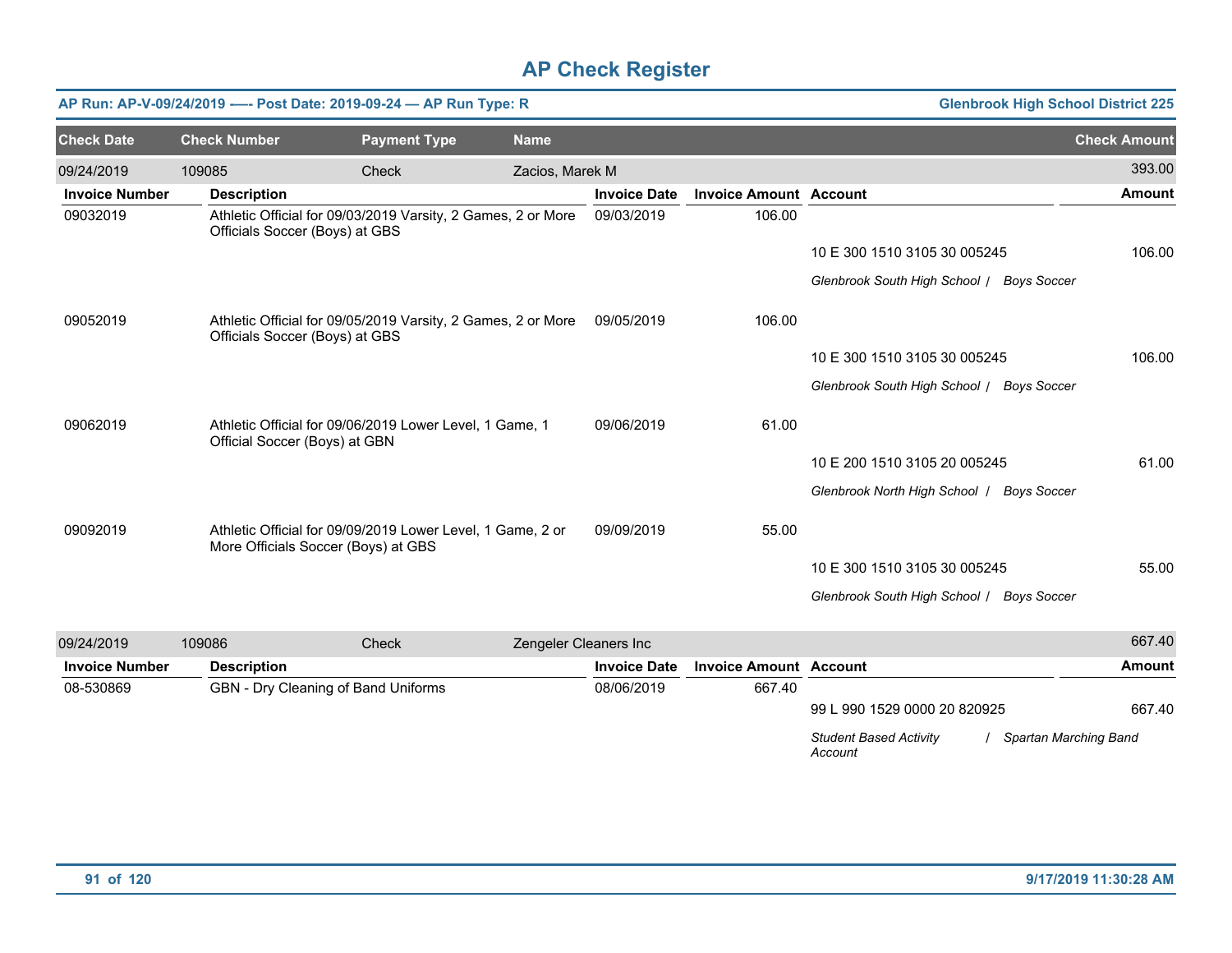|                       |                        | AP Run: AP-V-09/24/2019 ---- Post Date: 2019-09-24 - AP Run Type: R                           |                    |                     |                               | <b>Glenbrook High School District 225</b>         |                     |
|-----------------------|------------------------|-----------------------------------------------------------------------------------------------|--------------------|---------------------|-------------------------------|---------------------------------------------------|---------------------|
| <b>Check Date</b>     | <b>Check Number</b>    | <b>Payment Type</b>                                                                           | <b>Name</b>        |                     |                               |                                                   | <b>Check Amount</b> |
| 09/24/2019            | 109087                 | Check                                                                                         | Zickert, Paul      |                     |                               |                                                   | 137.00              |
| <b>Invoice Number</b> | <b>Description</b>     |                                                                                               |                    | <b>Invoice Date</b> | <b>Invoice Amount Account</b> |                                                   | <b>Amount</b>       |
| 09062019              | Varsity 3 Games at GBN | Athletic Official for 09/06/2019 Tournament Volleyball (Girls)                                |                    | 09/06/2019          | 137.00                        |                                                   |                     |
|                       |                        |                                                                                               |                    |                     |                               | 10 E 200 1510 3105 20 005395                      | 137.00              |
|                       |                        |                                                                                               |                    |                     |                               | Glenbrook North High School /<br>Girls Volleyball |                     |
| 09/24/2019            | 109088                 | Check                                                                                         | Zielinski, Rafal M |                     |                               |                                                   | 65.00               |
| <b>Invoice Number</b> | <b>Description</b>     |                                                                                               |                    | <b>Invoice Date</b> | <b>Invoice Amount Account</b> |                                                   | <b>Amount</b>       |
| 09032019              |                        | Athletic Official for 09/03/2019 Varsity, 1 Game, 2 or More<br>Officials Soccer (Boys) at GBS |                    | 09/03/2019          | 65.00                         |                                                   |                     |
|                       |                        |                                                                                               |                    |                     |                               | 10 E 300 1510 3105 30 005245                      | 65.00               |
|                       |                        |                                                                                               |                    |                     |                               | Glenbrook South High School / Boys Soccer         |                     |
| 09/24/2019            | 109089                 | Check                                                                                         | Zuckerman, Jared J |                     |                               |                                                   | 128.00              |
| <b>Invoice Number</b> | <b>Description</b>     |                                                                                               |                    | <b>Invoice Date</b> | <b>Invoice Amount Account</b> |                                                   | <b>Amount</b>       |
| maNiles 092819        | Tournament 9/28/19     | Employee Meal Advance - Niles West Congress Debate                                            |                    | 09/28/2019          | 32.00                         |                                                   |                     |
|                       |                        |                                                                                               |                    |                     |                               | 10 E 200 1520 3340 20 005820                      | 32.00               |
|                       |                        |                                                                                               |                    |                     |                               | Glenbrook North High School   Debate              |                     |
| mant101219a           | 10/12/19 - 10/14/19    | GBN Debate - Entry Fees - New Trier Trevian Invitational                                      |                    | 10/12/2019          | 96.00                         |                                                   |                     |
|                       |                        |                                                                                               |                    |                     |                               | 10 E 200 1520 3340 20 005820                      | 96.00               |
|                       |                        |                                                                                               |                    |                     |                               | Glenbrook North High School   Debate              |                     |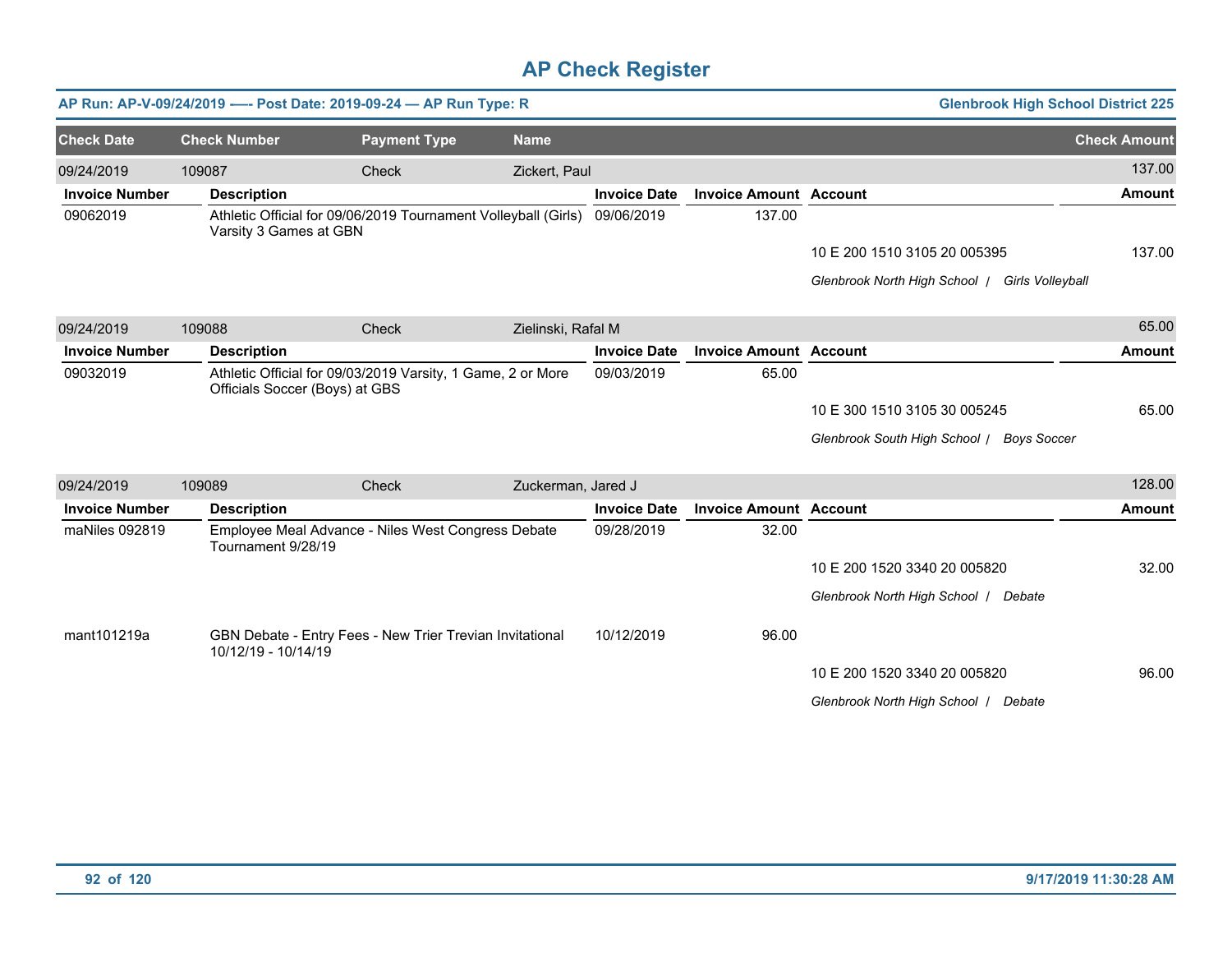|                           |                                   | AP Run: AP-V-09/24/2019 ---- Post Date: 2019-09-24 - AP Run Type: R |                      |                       |                               |                                                | <b>Glenbrook High School District 225</b> |
|---------------------------|-----------------------------------|---------------------------------------------------------------------|----------------------|-----------------------|-------------------------------|------------------------------------------------|-------------------------------------------|
| <b>Check Date</b>         | <b>Check Number</b>               | <b>Payment Type</b>                                                 | <b>Name</b>          |                       |                               |                                                | <b>Check Amount</b>                       |
| 09/24/2019                | 109090                            | <b>Check</b>                                                        | Zurita, Arnoldo      |                       |                               |                                                | 67.50                                     |
| <b>Invoice Number</b>     | <b>Description</b>                |                                                                     |                      | <b>Invoice Date</b>   | <b>Invoice Amount Account</b> |                                                | <b>Amount</b>                             |
| 67.50 Work Shoes<br>19-20 |                                   | Employee Reimbursement - Safety Work Shoes                          |                      | 09/01/2019            | 67.50                         |                                                |                                           |
|                           |                                   |                                                                     |                      |                       |                               | 20 E 300 2530 2310 10 009015                   | 67.50                                     |
|                           |                                   |                                                                     |                      |                       |                               | Glenbrook South High School / Safety Committee |                                           |
| 09/24/2019                | 9000000917                        | <b>ACH</b>                                                          |                      | Anderson Lock Company |                               |                                                | 46,800.00                                 |
| <b>Invoice Number</b>     | <b>Description</b>                |                                                                     |                      | <b>Invoice Date</b>   | <b>Invoice Amount Account</b> |                                                | <b>Amount</b>                             |
| 7082699                   | <b>Attic Stock Wireless Locks</b> |                                                                     |                      | 08/28/2019            | 46,800.00                     |                                                |                                           |
|                           |                                   |                                                                     |                      |                       |                               | 60 E 100 2530 5200 10 009823                   | 46,800.00                                 |
|                           |                                   |                                                                     |                      |                       |                               | Administraton                                  | / Construction Projects                   |
| 09/24/2019                | 9000000918                        | <b>ACH</b>                                                          | Andrews, Chiara      |                       |                               |                                                | 184.27                                    |
| <b>Invoice Number</b>     | <b>Description</b>                |                                                                     |                      | <b>Invoice Date</b>   | <b>Invoice Amount Account</b> |                                                | <b>Amount</b>                             |
| Invoice-09052019b         |                                   | Employee Reimbursement - Kleenex for Classrooms                     |                      | 08/23/2019            | 184.27                        |                                                |                                           |
|                           |                                   |                                                                     |                      |                       |                               | 10 E 300 1130 4100 30 001055                   | 184.27                                    |
|                           |                                   |                                                                     |                      |                       |                               | Glenbrook South High School / Science          |                                           |
| 09/24/2019                | 9000000919                        | <b>ACH</b>                                                          | <b>BlueModus Inc</b> |                       |                               |                                                | 4,200.00                                  |
| <b>Invoice Number</b>     | <b>Description</b>                |                                                                     |                      | <b>Invoice Date</b>   | <b>Invoice Amount Account</b> |                                                | <b>Amount</b>                             |
| 20272                     | <b>Professional Services</b>      | Technology Services - Kentico CMS Upgrade &                         |                      | 07/31/2019            | 481.25                        |                                                |                                           |
|                           |                                   |                                                                     |                      |                       |                               | 10 E 100 2660 3120 10 002660                   | 481.25                                    |
|                           |                                   |                                                                     |                      |                       |                               | Administraton                                  | / Technology Services                     |
|                           |                                   |                                                                     |                      |                       |                               |                                                |                                           |
| 20339                     | - August 2019                     | Technology Services - Web Development Support Services 08/31/2019   |                      |                       | 3,718.75                      |                                                |                                           |
|                           |                                   |                                                                     |                      |                       |                               | 10 E 100 2660 3120 10 002660                   | 3,718.75                                  |
|                           |                                   |                                                                     |                      |                       |                               |                                                |                                           |
|                           |                                   |                                                                     |                      |                       |                               | Administraton                                  | / Technology Services                     |
|                           |                                   |                                                                     |                      |                       |                               |                                                |                                           |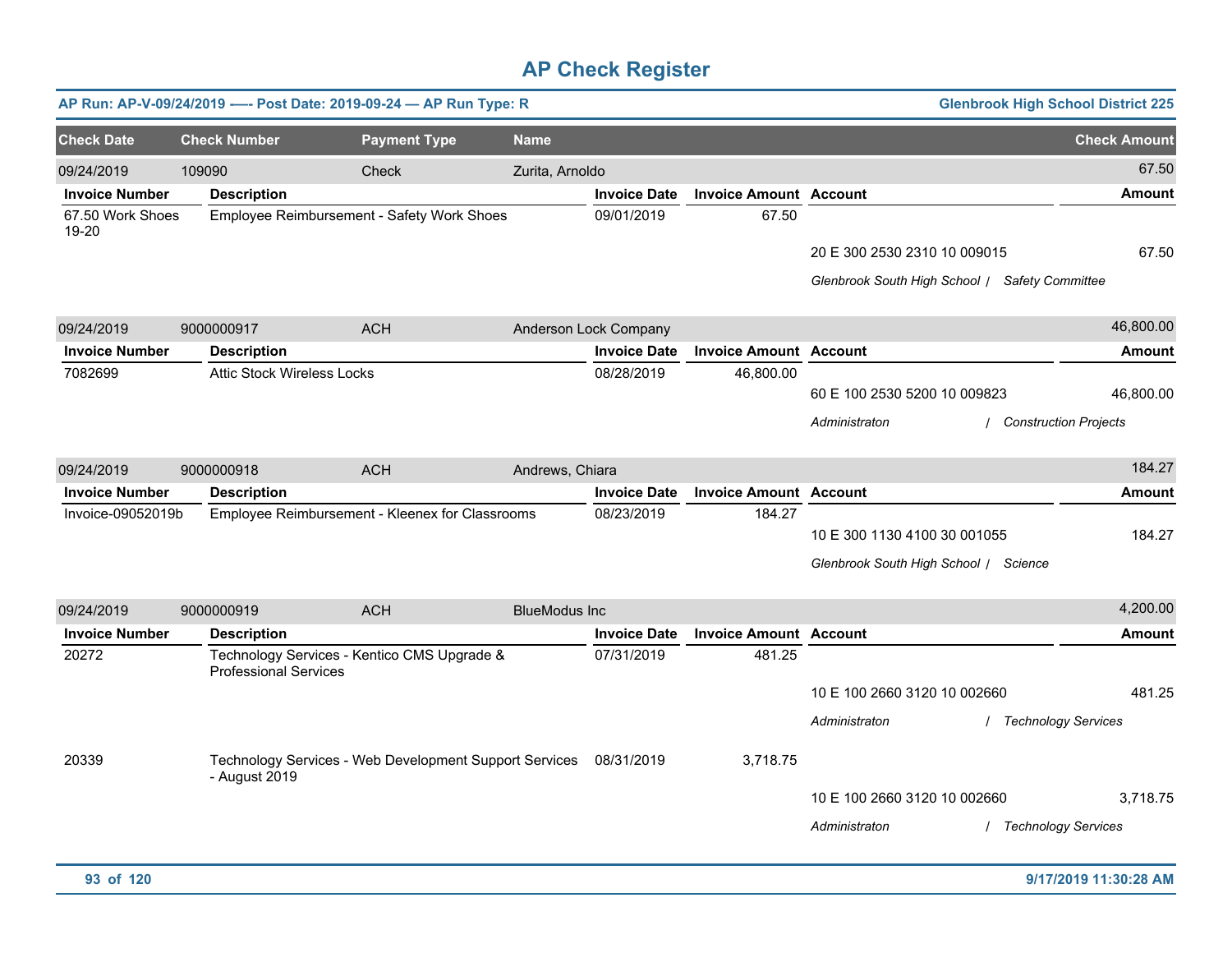|                       | AP Run: AP-V-09/24/2019 ---- Post Date: 2019-09-24 - AP Run Type: R |                                                                   |                           |                     |                                              |                              | <b>Glenbrook High School District 225</b> |                            |
|-----------------------|---------------------------------------------------------------------|-------------------------------------------------------------------|---------------------------|---------------------|----------------------------------------------|------------------------------|-------------------------------------------|----------------------------|
| <b>Check Date</b>     | <b>Check Number</b>                                                 | <b>Payment Type</b>                                               | <b>Name</b>               |                     |                                              |                              |                                           | <b>Check Amount</b>        |
| 09/24/2019            | 9000000920                                                          | <b>ACH</b>                                                        |                           |                     | CCMSI/Cannon Cochran Management Services Inc |                              |                                           | 10,928.79                  |
| <b>Invoice Number</b> | <b>Description</b>                                                  |                                                                   |                           | <b>Invoice Date</b> | <b>Invoice Amount Account</b>                |                              |                                           | <b>Amount</b>              |
| 0074982-IN            | <b>Issued August 2019</b>                                           | Workers' Compensation - Funding Reimbursement - Checks 08/31/2019 |                           |                     | 10,928.79                                    |                              |                                           |                            |
|                       |                                                                     |                                                                   |                           |                     |                                              | 10 E 100 2310 3830 10 002311 |                                           | 10,928.79                  |
|                       |                                                                     |                                                                   |                           |                     |                                              | Administraton                | Tort                                      |                            |
| 09/24/2019            | 9000000921                                                          | <b>ACH</b>                                                        | <b>Cdw Government Inc</b> |                     |                                              |                              |                                           | 51,381.64                  |
| <b>Invoice Number</b> | <b>Description</b>                                                  |                                                                   |                           | <b>Invoice Date</b> | <b>Invoice Amount Account</b>                |                              |                                           | <b>Amount</b>              |
| <b>TNR6356</b>        | <b>Building Staff Monitors</b>                                      |                                                                   |                           | 08/20/2019          | 349.57                                       | 10 E 100 2660 7411 10 002660 |                                           | 349.57                     |
|                       |                                                                     |                                                                   |                           |                     |                                              | Administraton                |                                           | <b>Technology Services</b> |
|                       |                                                                     |                                                                   |                           |                     |                                              |                              |                                           |                            |
| <b>TNT2699</b>        | <b>GBN</b> - Staff Monitors                                         |                                                                   |                           | 08/20/2019          | 1,232.10                                     |                              |                                           |                            |
|                       |                                                                     |                                                                   |                           |                     |                                              | 10 E 100 2660 7411 10 002660 |                                           | 1,232.10                   |
|                       |                                                                     |                                                                   |                           |                     |                                              | Administraton                | / Technology Services                     |                            |
| <b>TPN6527</b>        | <b>GBA - Staff Monitors</b>                                         |                                                                   |                           | 08/22/2019          | 1,232.10                                     |                              |                                           |                            |
|                       |                                                                     |                                                                   |                           |                     |                                              | 10 E 100 2660 7411 10 002660 |                                           | 1,232.10                   |
|                       |                                                                     |                                                                   |                           |                     |                                              | Administraton                | / Technology Services                     |                            |
| <b>TPR3137</b>        | <b>GBN</b> - Staff Monitors                                         |                                                                   |                           | 08/22/2019          | 3,080.25                                     |                              |                                           |                            |
|                       |                                                                     |                                                                   |                           |                     |                                              | 10 E 100 2660 7411 10 002660 |                                           | 3,080.25                   |
|                       |                                                                     |                                                                   |                           |                     |                                              | Administraton                | / Technology Services                     |                            |
| <b>TQL8843</b>        | Credit for Return of Wrong Adapters Received                        |                                                                   |                           | 08/26/2019          | $-286.56$                                    |                              |                                           |                            |
|                       |                                                                     |                                                                   |                           |                     |                                              | 10 E 100 2660 7411 10 002660 |                                           | $-286.56$                  |
|                       |                                                                     |                                                                   |                           |                     |                                              | Administraton                | / Technology Services                     |                            |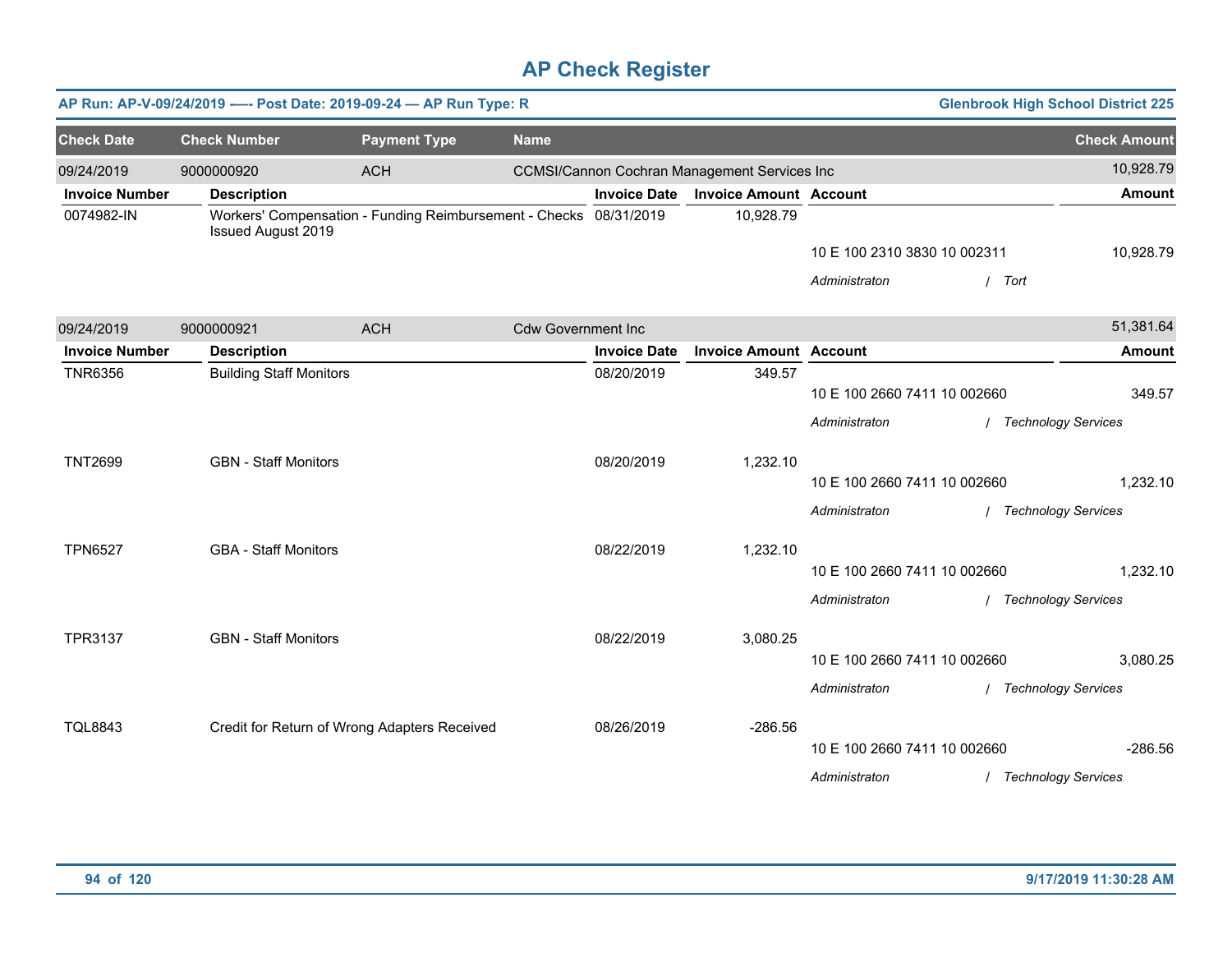|                       |                                    | AP Run: AP-V-09/24/2019 ---- Post Date: 2019-09-24 - AP Run Type: R |                           |                     |                               |                              | <b>Glenbrook High School District 225</b> |                            |
|-----------------------|------------------------------------|---------------------------------------------------------------------|---------------------------|---------------------|-------------------------------|------------------------------|-------------------------------------------|----------------------------|
| <b>Check Date</b>     | <b>Check Number</b>                | <b>Payment Type</b>                                                 | <b>Name</b>               |                     |                               |                              |                                           | <b>Check Amount</b>        |
| 09/24/2019            | 9000000921                         | <b>ACH</b>                                                          | <b>Cdw Government Inc</b> |                     |                               |                              |                                           | 51,381.64                  |
| <b>Invoice Number</b> | <b>Description</b>                 |                                                                     |                           | <b>Invoice Date</b> | <b>Invoice Amount Account</b> |                              |                                           | <b>Amount</b>              |
| <b>TRP2256</b>        | <b>VMWare Subscription Renewal</b> |                                                                     |                           | 08/29/2019          | 12,909.18                     | 10 E 100 2660 3160 10 002660 |                                           | 12,909.18                  |
|                       |                                    |                                                                     |                           |                     |                               |                              |                                           |                            |
|                       |                                    |                                                                     |                           |                     |                               | Administraton                | / Technology Services                     |                            |
| <b>TSF2392</b>        |                                    | Epson Replacement Projector Bulb                                    |                           | 08/30/2019          | 113.58                        |                              |                                           |                            |
|                       |                                    |                                                                     |                           |                     |                               | 10 E 100 2660 4100 10 002660 |                                           | 113.58                     |
|                       |                                    |                                                                     |                           |                     |                               | Administraton                | / Technology Services                     |                            |
| <b>TSP2452</b>        |                                    | Epson Replacement Projector Bulbs                                   |                           | 09/03/2019          | 454.32                        |                              |                                           |                            |
|                       |                                    |                                                                     |                           |                     |                               | 10 E 100 2660 4100 10 002660 |                                           | 454.32                     |
|                       |                                    |                                                                     |                           |                     |                               | Administraton                |                                           | <b>Technology Services</b> |
| <b>TSP4561</b>        | <b>Blank Student ID Cards</b>      |                                                                     |                           | 09/03/2019          | 126.43                        |                              |                                           |                            |
|                       |                                    |                                                                     |                           |                     |                               | 10 E 100 2660 4100 10 002660 |                                           | 126.43                     |
|                       |                                    |                                                                     |                           |                     |                               | Administraton                | / Technology Services                     |                            |
| TSQ3001               | Aruba Support Renewal              |                                                                     |                           | 09/04/2019          | 28,281.14                     |                              |                                           |                            |
|                       |                                    |                                                                     |                           |                     |                               | 10 E 100 2660 3160 10 002660 |                                           | 28,281.14                  |
|                       |                                    |                                                                     |                           |                     |                               | Administraton                | / Technology Services                     |                            |
| <b>TTM9331</b>        |                                    | Schneider Electric Critical Power & Cooling Services                |                           | 09/06/2019          | 3,889.53                      |                              |                                           |                            |
|                       | Advantage Ultra Service Plan       |                                                                     |                           |                     |                               |                              |                                           |                            |
|                       |                                    |                                                                     |                           |                     |                               | 10 E 100 2660 3230 10 002660 |                                           | 3,889.53                   |
|                       |                                    |                                                                     |                           |                     |                               | Administraton                | / Technology Services                     |                            |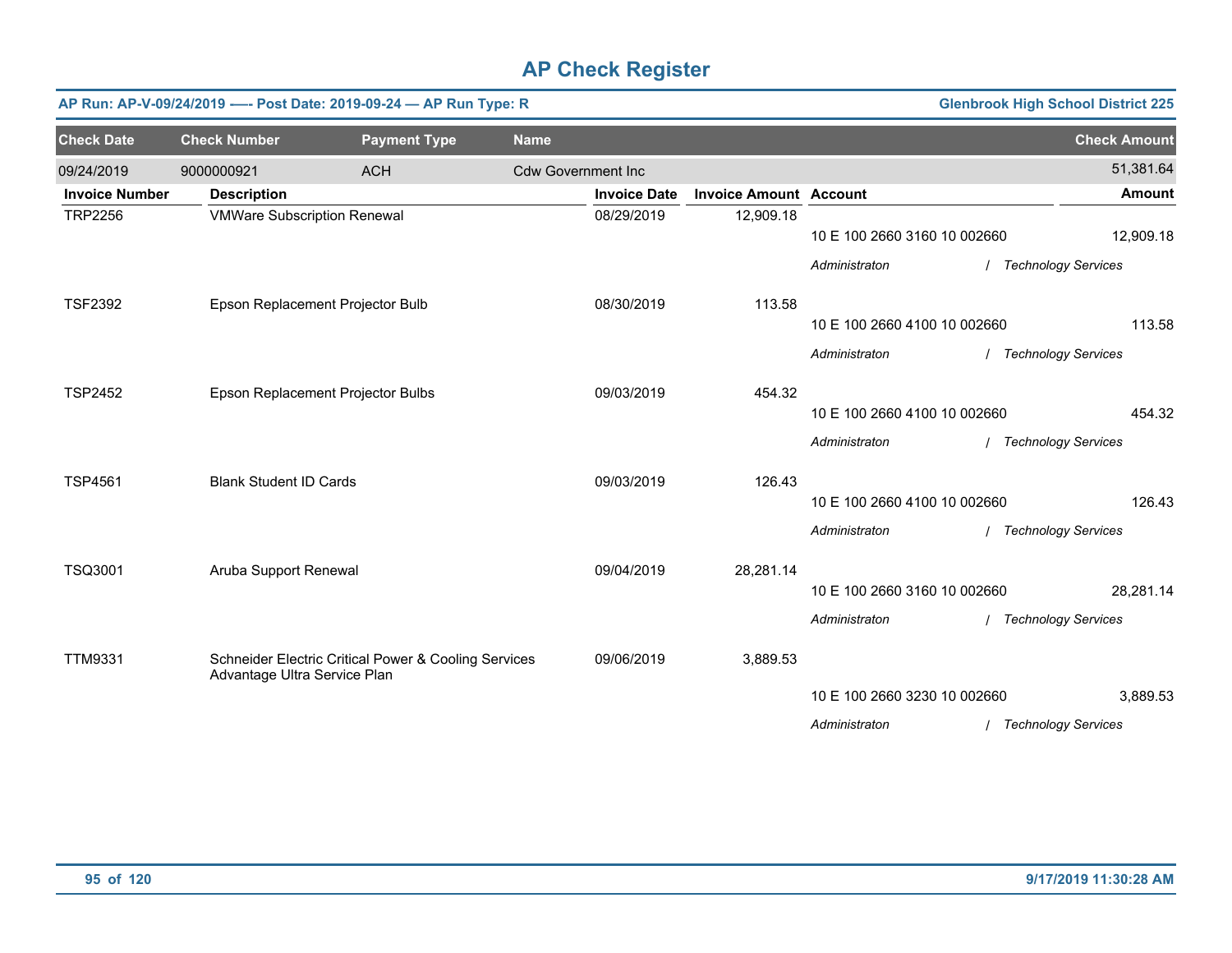|                                          |                     | AP Run: AP-V-09/24/2019 ---- Post Date: 2019-09-24 - AP Run Type: R |               |                             |                               |                                               | <b>Glenbrook High School District 225</b>      |                     |
|------------------------------------------|---------------------|---------------------------------------------------------------------|---------------|-----------------------------|-------------------------------|-----------------------------------------------|------------------------------------------------|---------------------|
| <b>Check Date</b>                        | <b>Check Number</b> | <b>Payment Type</b>                                                 | <b>Name</b>   |                             |                               |                                               |                                                | <b>Check Amount</b> |
| 09/24/2019                               | 9000000922          | <b>ACH</b>                                                          |               | Conduent HR Consulting, LLC |                               |                                               |                                                | 180.00              |
| <b>Invoice Number</b>                    | <b>Description</b>  |                                                                     |               | <b>Invoice Date</b>         | <b>Invoice Amount Account</b> |                                               |                                                | <b>Amount</b>       |
| 2430591                                  |                     | Human Resources - BCBS Service Fees - July 2019                     |               | 08/30/2019                  | 180.00                        | 10 E 100 2640 3134 10 002645<br>Administraton | / Employee Benefits                            | 180.00              |
|                                          |                     |                                                                     |               |                             |                               |                                               |                                                | 359.00              |
| 09/24/2019                               | 9000000923          | <b>ACH</b>                                                          | Dec, Mark E   |                             |                               |                                               |                                                |                     |
| <b>Invoice Number</b><br>TuitionSummer19 | <b>Description</b>  |                                                                     |               | <b>Invoice Date</b>         | <b>Invoice Amount Account</b> |                                               |                                                | <b>Amount</b>       |
|                                          |                     | Employee Reimbursement - Tuition Summer 2019                        |               | 09/16/2019                  | 359.00                        | 10 E 100 2210 2300 10 002210                  |                                                | 359.00              |
|                                          |                     |                                                                     |               |                             |                               | Administraton                                 | / Improvement Of Instruction                   |                     |
| 09/24/2019                               | 9000000924          | <b>ACH</b>                                                          | Dick, Silas F |                             |                               |                                               |                                                | 70.99               |
| <b>Invoice Number</b>                    | <b>Description</b>  |                                                                     |               | <b>Invoice Date</b>         | <b>Invoice Amount Account</b> |                                               |                                                | <b>Amount</b>       |
| 8-21 thru 9-9-19                         | 8/21/19 - 9/9/19    | Employee Reimbursement - Mileage To/From GBOC                       |               | 08/21/2019                  | 70.99                         |                                               |                                                |                     |
|                                          |                     |                                                                     |               |                             |                               | 10 E 100 1220 3323 10 001350                  |                                                | 70.99               |
|                                          |                     |                                                                     |               |                             |                               | Administraton                                 | / Transition Services                          |                     |
| 09/24/2019                               | 9000000925          | <b>ACH</b>                                                          | Duffy, Laura  |                             |                               |                                               |                                                | 79.87               |
| <b>Invoice Number</b>                    | <b>Description</b>  |                                                                     |               | <b>Invoice Date</b>         | <b>Invoice Amount Account</b> |                                               |                                                | <b>Amount</b>       |
| 08232019                                 | Class               | Employee Reimbursement - Body Fat Analyzers for Health              |               | 08/23/2019                  | 52.95                         |                                               |                                                |                     |
|                                          |                     |                                                                     |               |                             |                               | 10 E 300 1130 4200 30 001035                  |                                                | 52.95               |
|                                          |                     |                                                                     |               |                             |                               |                                               | Glenbrook South High School / Health Education |                     |
| 08292019                                 | Training            | Employee Reimbursement - Alcohol Swabs for CPR                      |               | 08/29/2019                  | 26.92                         |                                               |                                                |                     |
|                                          |                     |                                                                     |               |                             |                               | 10 E 300 1130 4100 30 001035                  |                                                | 26.92               |
|                                          |                     |                                                                     |               |                             |                               |                                               | Glenbrook South High School / Health Education |                     |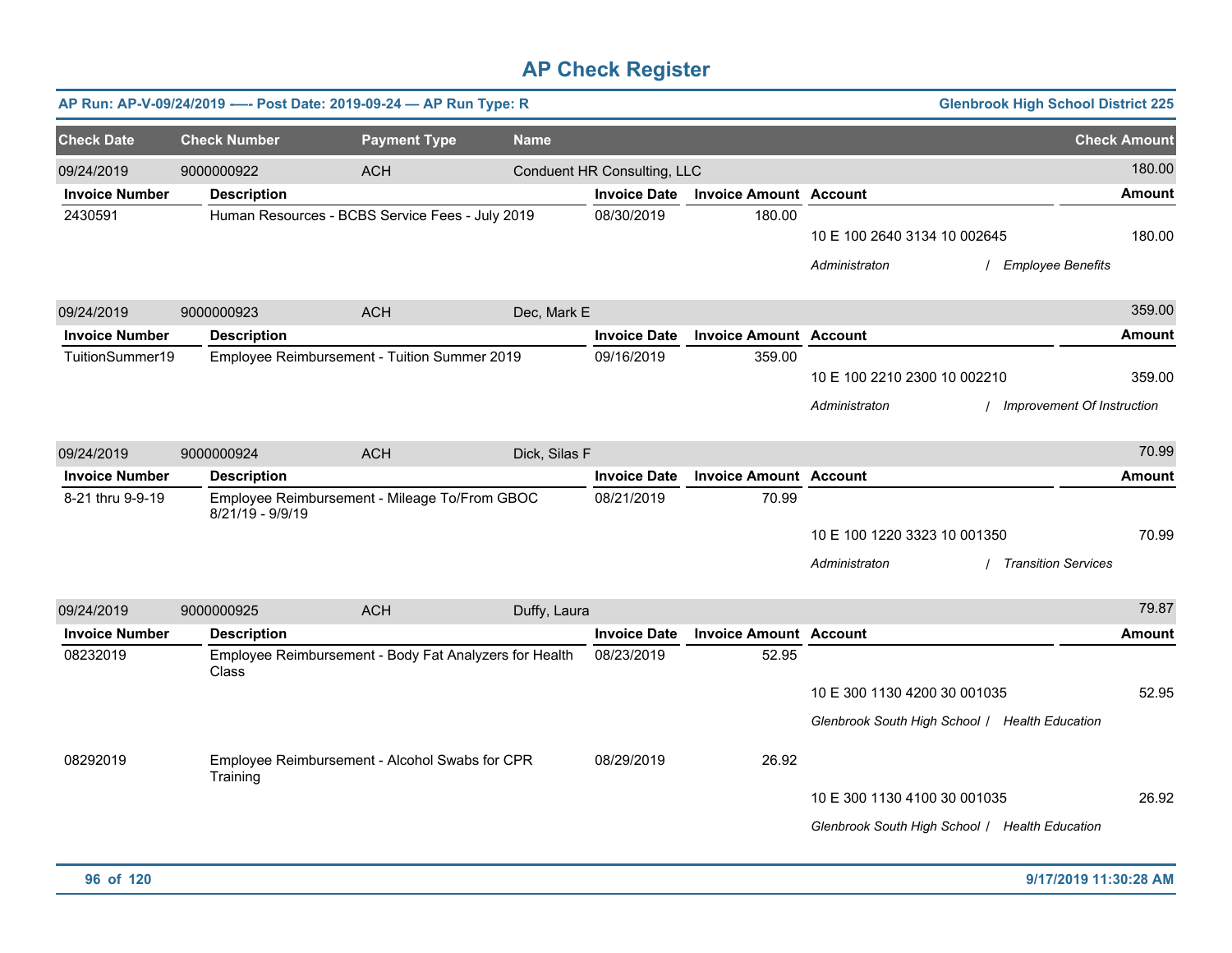|                       |                      | AP Run: AP-V-09/24/2019 ---- Post Date: 2019-09-24 - AP Run Type: R |                          |                     |                               |                                                                                                                                        | <b>Glenbrook High School District 225</b> |
|-----------------------|----------------------|---------------------------------------------------------------------|--------------------------|---------------------|-------------------------------|----------------------------------------------------------------------------------------------------------------------------------------|-------------------------------------------|
| <b>Check Date</b>     | <b>Check Number</b>  | <b>Payment Type</b>                                                 | <b>Name</b>              |                     |                               |                                                                                                                                        | <b>Check Amount</b>                       |
| 09/24/2019            | 9000000926           | <b>ACH</b>                                                          | Ericksen, Mary Ann       |                     |                               |                                                                                                                                        | 89.64                                     |
| <b>Invoice Number</b> | <b>Description</b>   |                                                                     |                          | <b>Invoice Date</b> | <b>Invoice Amount Account</b> |                                                                                                                                        | <b>Amount</b>                             |
| Invoice-09052019f     |                      | Employee Reimbursement - Lab Supplies for AP Biology                |                          | 08/28/2019          | 89.64                         | 10 E 300 1130 4200 30 001055<br>Glenbrook South High School / Science                                                                  | 89.64                                     |
| 09/24/2019            | 9000000927           | <b>ACH</b>                                                          | Fastert, Meaghan T       |                     |                               |                                                                                                                                        | 928.40                                    |
| <b>Invoice Number</b> | <b>Description</b>   |                                                                     |                          | <b>Invoice Date</b> | <b>Invoice Amount Account</b> |                                                                                                                                        | <b>Amount</b>                             |
| TuitionSummer19       |                      | Employee Reimbursement - Tuition Summer 2019                        |                          | 09/05/2019          | 928.40                        | 10 E 100 2210 2302 10 002210<br>Administraton                                                                                          | 928.40<br>Improvement Of Instruction      |
| 09/24/2019            | 9000000928           | <b>ACH</b>                                                          | <b>First Student Inc</b> |                     |                               |                                                                                                                                        | 2,506.65                                  |
| <b>Invoice Number</b> | <b>Description</b>   |                                                                     |                          | <b>Invoice Date</b> | <b>Invoice Amount Account</b> |                                                                                                                                        | <b>Amount</b>                             |
| 091-C-066229          |                      | Glenbrook South - Choral Program - Glenbrook North                  |                          | 03/08/2019          | 348.23                        | 40 E 300 2550 3310 30 001045<br>Glenbrook South High School / Music/Performing Arts                                                    | 348.23                                    |
| 091-C-066230          |                      | Glenbrook South - Choral Program - Glenbrook North                  |                          | 03/08/2019          | 168.84                        | 40 E 300 2550 3310 30 001045<br>Glenbrook South High School / Music/Performing Arts                                                    | 168.84                                    |
| 091-C-066255          | <b>Techny Towers</b> | Glenbrook South - Choir Program / Festival of Music -               |                          | 03/10/2019          | 253.26                        | 40 E 300 2550 3310 30 001045                                                                                                           | 253.26                                    |
| 091-C-067248          |                      | Glenbrook South - Girls Lacrosse - Hinsdale Central                 |                          | 05/31/2019          | 305.63                        | Glenbrook South High School / Music/Performing Arts<br>40 E 300 2550 3310 30 005300<br>Glenbrook South High School   Athletics - Girls | 305.63                                    |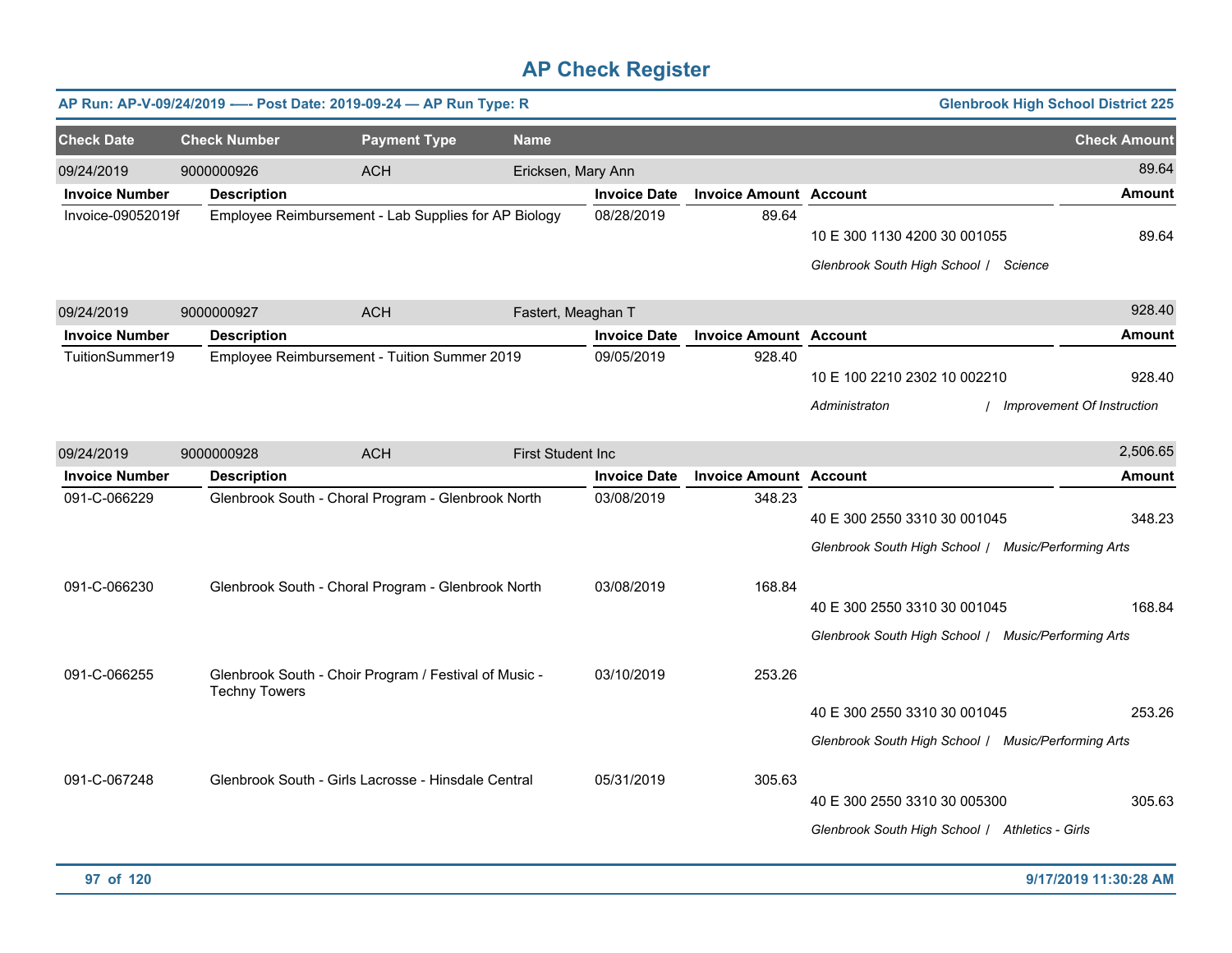|                       |                     | AP Run: AP-V-09/24/2019 ---- Post Date: 2019-09-24 - AP Run Type: R     |                   |                     |                               | <b>Glenbrook High School District 225</b>       |                     |
|-----------------------|---------------------|-------------------------------------------------------------------------|-------------------|---------------------|-------------------------------|-------------------------------------------------|---------------------|
| <b>Check Date</b>     | <b>Check Number</b> | <b>Payment Type</b>                                                     | <b>Name</b>       |                     |                               |                                                 | <b>Check Amount</b> |
| 09/24/2019            | 9000000928          | <b>ACH</b>                                                              | First Student Inc |                     |                               |                                                 | 2,506.65            |
| <b>Invoice Number</b> | <b>Description</b>  |                                                                         |                   | <b>Invoice Date</b> | <b>Invoice Amount Account</b> |                                                 | <b>Amount</b>       |
| 11611782              | Children            | Glenbrook North - Transportation - Feed My Starving                     |                   | 08/27/2019          | 248.81                        |                                                 |                     |
|                       |                     |                                                                         |                   |                     |                               | 40 E 200 2550 3310 20 005300                    | 248.81              |
|                       |                     |                                                                         |                   |                     |                               | Glenbrook North High School / Athletics - Girls |                     |
| 11611871              |                     | Glenbrook North - Transportation - Wood Oaks                            |                   | 08/27/2019          | 126.63                        |                                                 |                     |
|                       |                     |                                                                         |                   |                     |                               | 40 E 200 2550 3310 20 005300                    | 126.63              |
|                       |                     |                                                                         |                   |                     |                               | Glenbrook North High School   Athletics - Girls |                     |
| 117721                |                     | Glenbrook North - Transportation - Athletics - Swim Practice 08/22/2019 |                   |                     | 126.63                        |                                                 |                     |
|                       |                     |                                                                         |                   |                     |                               | 40 E 200 2550 3310 20 005300                    | 126.63              |
|                       |                     |                                                                         |                   |                     |                               | Glenbrook North High School   Athletics - Girls |                     |
| 117722                |                     | Glenbrook North - Transportation - Athletics - Swim Practice 08/22/2019 |                   |                     | 126.63                        |                                                 |                     |
|                       |                     |                                                                         |                   |                     |                               | 40 E 200 2550 3310 20 005300                    | 126.63              |
|                       |                     |                                                                         |                   |                     |                               | Glenbrook North High School   Athletics - Girls |                     |
| 118150                |                     | Glenbrook North - Transportation - Athletics - Tennis F                 |                   | 08/26/2019          | 126.63                        |                                                 |                     |
|                       |                     |                                                                         |                   |                     |                               | 40 E 200 2550 3310 20 005300                    | 126.63              |
|                       |                     |                                                                         |                   |                     |                               | Glenbrook North High School   Athletics - Girls |                     |
| 118474                |                     | Glenbrook North - Transportation - Athletics - Swim Practice 08/27/2019 |                   |                     | 126.63                        | 40 E 200 2550 3310 20 005300                    | 126.63              |
|                       |                     |                                                                         |                   |                     |                               |                                                 |                     |
|                       |                     |                                                                         |                   |                     |                               | Glenbrook North High School   Athletics - Girls |                     |
| 118604                |                     | Glenbrook North - Transportation - Athletics - Swim Practice 08/29/2019 |                   |                     | 126.63                        |                                                 |                     |
|                       |                     |                                                                         |                   |                     |                               | 40 E 200 2550 3310 20 005300                    | 126.63              |
|                       |                     |                                                                         |                   |                     |                               | Glenbrook North High School   Athletics - Girls |                     |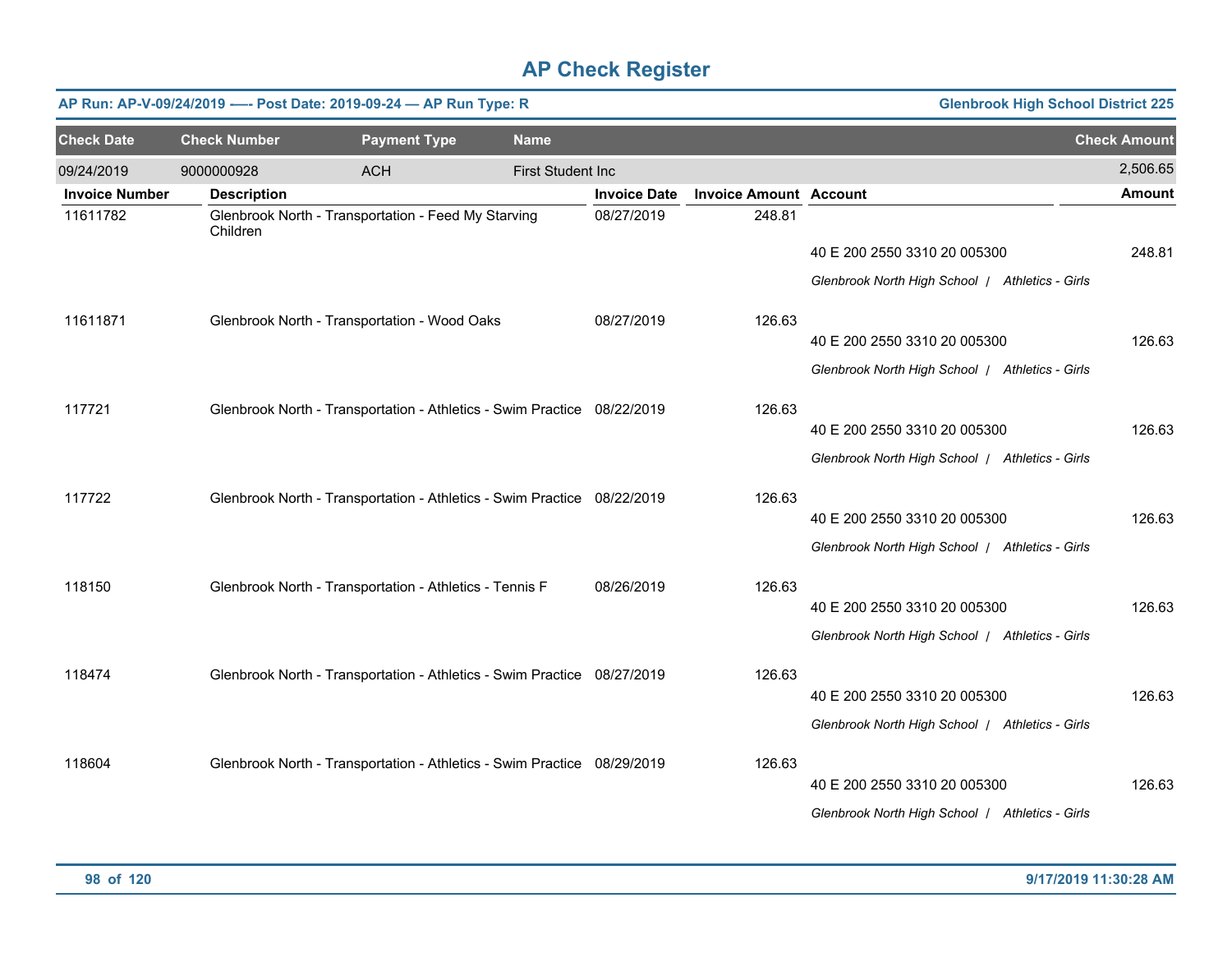|                       |                     | AP Run: AP-V-09/24/2019 ---- Post Date: 2019-09-24 - AP Run Type: R |                          |                          |                               |                                                   | <b>Glenbrook High School District 225</b> |               |
|-----------------------|---------------------|---------------------------------------------------------------------|--------------------------|--------------------------|-------------------------------|---------------------------------------------------|-------------------------------------------|---------------|
| <b>Check Date</b>     | <b>Check Number</b> | <b>Payment Type</b>                                                 | <b>Name</b>              |                          |                               |                                                   | <b>Check Amount</b>                       |               |
| 09/24/2019            | 9000000928          | <b>ACH</b>                                                          | <b>First Student Inc</b> |                          |                               |                                                   |                                           | 2,506.65      |
| <b>Invoice Number</b> | <b>Description</b>  |                                                                     |                          | <b>Invoice Date</b>      | <b>Invoice Amount Account</b> |                                                   |                                           | <b>Amount</b> |
| 118604                |                     | Glenbrook North - Transportation - PE - Golf                        |                          | 08/29/2019               | 295.47                        | 40 E 200 2550 3313 20 001000                      |                                           | 295.47        |
|                       |                     |                                                                     |                          |                          |                               | Glenbrook North High School   General Instruction |                                           |               |
| 118604                |                     | Glenbrook North - Transportation - Athletics - Soccer JV            |                          | 08/29/2019               | 126.63                        |                                                   |                                           |               |
|                       |                     |                                                                     |                          |                          |                               | 40 E 200 2550 3310 20 005200                      |                                           | 126.63        |
|                       |                     |                                                                     |                          |                          |                               | Glenbrook North High School   Athletics - Boys    |                                           |               |
| 09/24/2019            | 9000000929          | <b>ACH</b>                                                          |                          | Forecast 5 Analytics Inc |                               |                                                   |                                           | 598.00        |
| <b>Invoice Number</b> | <b>Description</b>  |                                                                     |                          | <b>Invoice Date</b>      | <b>Invoice Amount Account</b> |                                                   |                                           | <b>Amount</b> |
| <b>INV10348</b>       | Johns               | Registration for National Conference 10/9/19 - 10/11/19 - C         |                          | 09/09/2019               | 299.00                        |                                                   |                                           |               |
|                       |                     |                                                                     |                          |                          |                               | 10 E 100 2321 3320 10 002320                      |                                           | 299.00        |
|                       |                     |                                                                     |                          |                          |                               | Administraton                                     | Superintendent's Office                   |               |
| <b>INV10359</b>       | Gravel              | Registration for National Conference 10/9/19 - 10/11/19 - R         |                          | 09/10/2019               | 299.00                        |                                                   |                                           |               |
|                       |                     |                                                                     |                          |                          |                               | 10 E 100 2510 3320 10 002510                      |                                           | 299.00        |
|                       |                     |                                                                     |                          |                          |                               | Administraton                                     | <b>Business Services</b>                  |               |
| 09/24/2019            | 9000000930          | <b>ACH</b>                                                          | Forward Space            |                          |                               |                                                   |                                           | 20,847.24     |
| <b>Invoice Number</b> | <b>Description</b>  |                                                                     |                          | <b>Invoice Date</b>      | <b>Invoice Amount Account</b> |                                                   |                                           | <b>Amount</b> |
| 775688                |                     | GBS - Furniture for Adams Resource Center                           |                          | 09/12/2019               | 20,847.24                     |                                                   |                                           |               |
|                       |                     |                                                                     |                          |                          |                               | 10 E 300 1130 7400 30 001000                      |                                           | 20,847.24     |
|                       |                     |                                                                     |                          |                          |                               | Glenbrook South High School / General Instruction |                                           |               |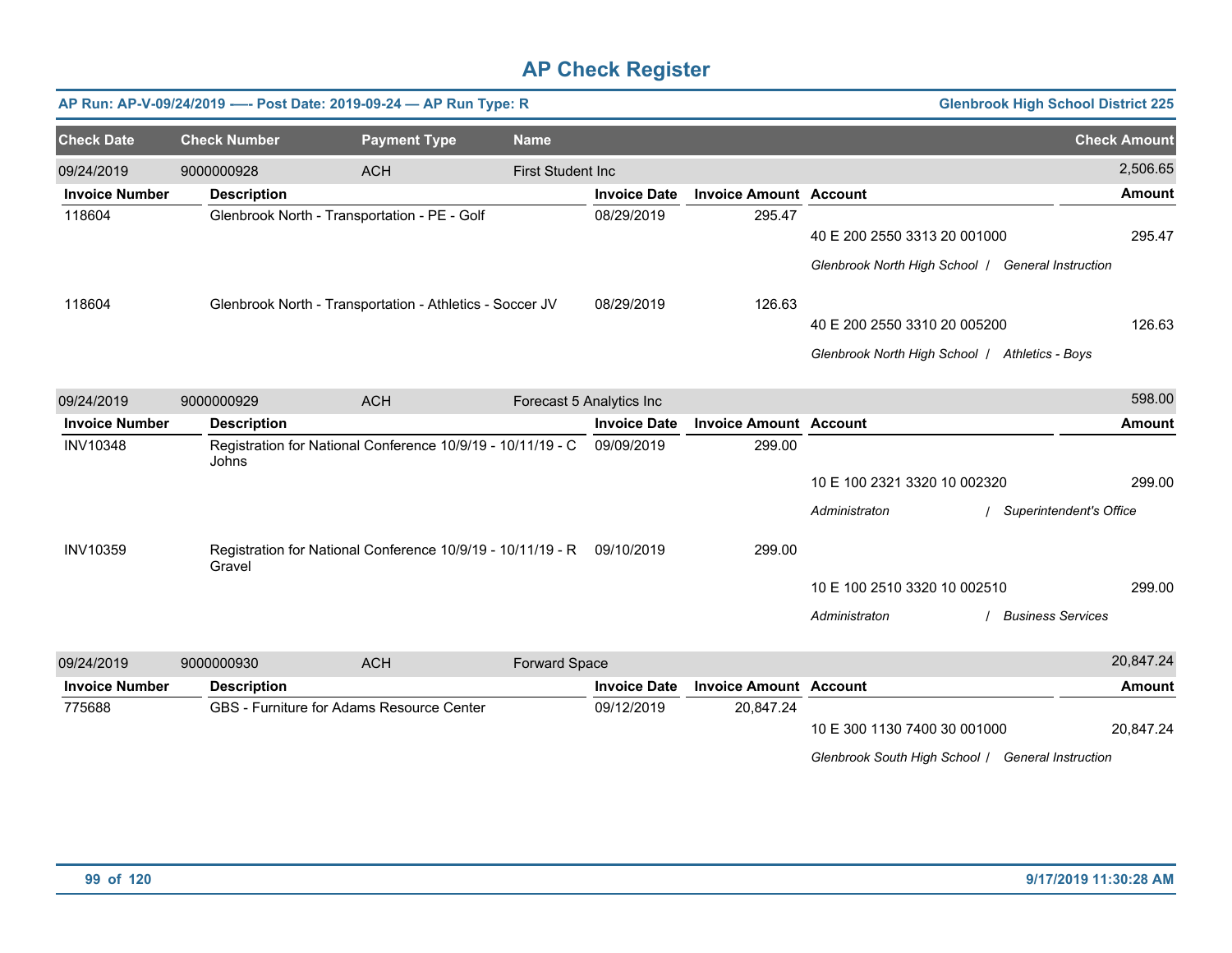|                          |                            | AP Run: AP-V-09/24/2019 ---- Post Date: 2019-09-24 - AP Run Type: R                                                                                               |                             |                                   |                               |                                                       | <b>Glenbrook High School District 225</b> |
|--------------------------|----------------------------|-------------------------------------------------------------------------------------------------------------------------------------------------------------------|-----------------------------|-----------------------------------|-------------------------------|-------------------------------------------------------|-------------------------------------------|
| <b>Check Date</b>        | <b>Check Number</b>        | <b>Payment Type</b>                                                                                                                                               | <b>Name</b>                 |                                   |                               |                                                       | <b>Check Amount</b>                       |
| 09/24/2019               | 9000000931                 | <b>ACH</b>                                                                                                                                                        | <b>Glenbrook Foundation</b> |                                   |                               |                                                       | 250.00                                    |
| <b>Invoice Number</b>    | <b>Description</b>         |                                                                                                                                                                   |                             | <b>Invoice Date</b>               | <b>Invoice Amount Account</b> |                                                       | <b>Amount</b>                             |
| GBS2018-<br>2019donation | GBS 5/4/19                 | GBS Parents Association - Donation to Glenbrook<br>Foundation for the Fundraiser "A Night of Glenbrook<br>Theater" in Conjunction with the "Mamma Mia" Musical at |                             | 05/04/2019                        | 250.00                        |                                                       |                                           |
|                          |                            |                                                                                                                                                                   |                             |                                   |                               | 99 L 990 1529 0000 30 830812                          | 250.00                                    |
|                          |                            |                                                                                                                                                                   |                             |                                   |                               | <b>Student Based Activity</b><br>Account              | / Parents Association                     |
| 09/24/2019               | 9000000932                 | <b>ACH</b>                                                                                                                                                        |                             | <b>Glenbrook North Grad Night</b> |                               |                                                       | 26,441.00                                 |
| <b>Invoice Number</b>    | <b>Description</b>         |                                                                                                                                                                   |                             | <b>Invoice Date</b>               | <b>Invoice Amount Account</b> |                                                       | <b>Amount</b>                             |
| 2019/20 Registration     | <b>Registration Period</b> | Funds Collected for GBN Grad Nite During 2019/20 Student 09/05/2019                                                                                               |                             |                                   | 26,441.00                     |                                                       |                                           |
|                          |                            |                                                                                                                                                                   |                             |                                   |                               | 99 L 990 1529 0000 20 820062                          | 26,441.00                                 |
|                          |                            |                                                                                                                                                                   |                             |                                   |                               | <b>Student Based Activity</b><br>Account              | <b>GBN Grad Nite</b>                      |
| 09/24/2019               | 9000000933                 | <b>ACH</b>                                                                                                                                                        | Hall, Dawn R                |                                   |                               |                                                       | 1,454.01                                  |
| <b>Invoice Number</b>    | <b>Description</b>         |                                                                                                                                                                   |                             | <b>Invoice Date</b>               | <b>Invoice Amount Account</b> |                                                       | <b>Amount</b>                             |
| 090519                   |                            | Employee Reimbursement - Various Department Purchases 09/01/2019                                                                                                  |                             |                                   | 89.01                         |                                                       |                                           |
|                          |                            |                                                                                                                                                                   |                             |                                   |                               | 10 E 300 1400 4100 30 001405                          | 28.56                                     |
|                          |                            |                                                                                                                                                                   |                             |                                   |                               | Glenbrook South High School / Technical Education     |                                           |
|                          |                            |                                                                                                                                                                   |                             |                                   |                               | 10 E 300 1400 4100 30 001415                          | 51.91                                     |
|                          |                            |                                                                                                                                                                   |                             |                                   |                               | Glenbrook South High School / Business Education      |                                           |
|                          |                            |                                                                                                                                                                   |                             |                                   |                               | 10 E 300 1400 4100 30 001425                          | 8.54                                      |
|                          |                            |                                                                                                                                                                   |                             |                                   |                               | Glenbrook South High School   Family/Consumer Science |                                           |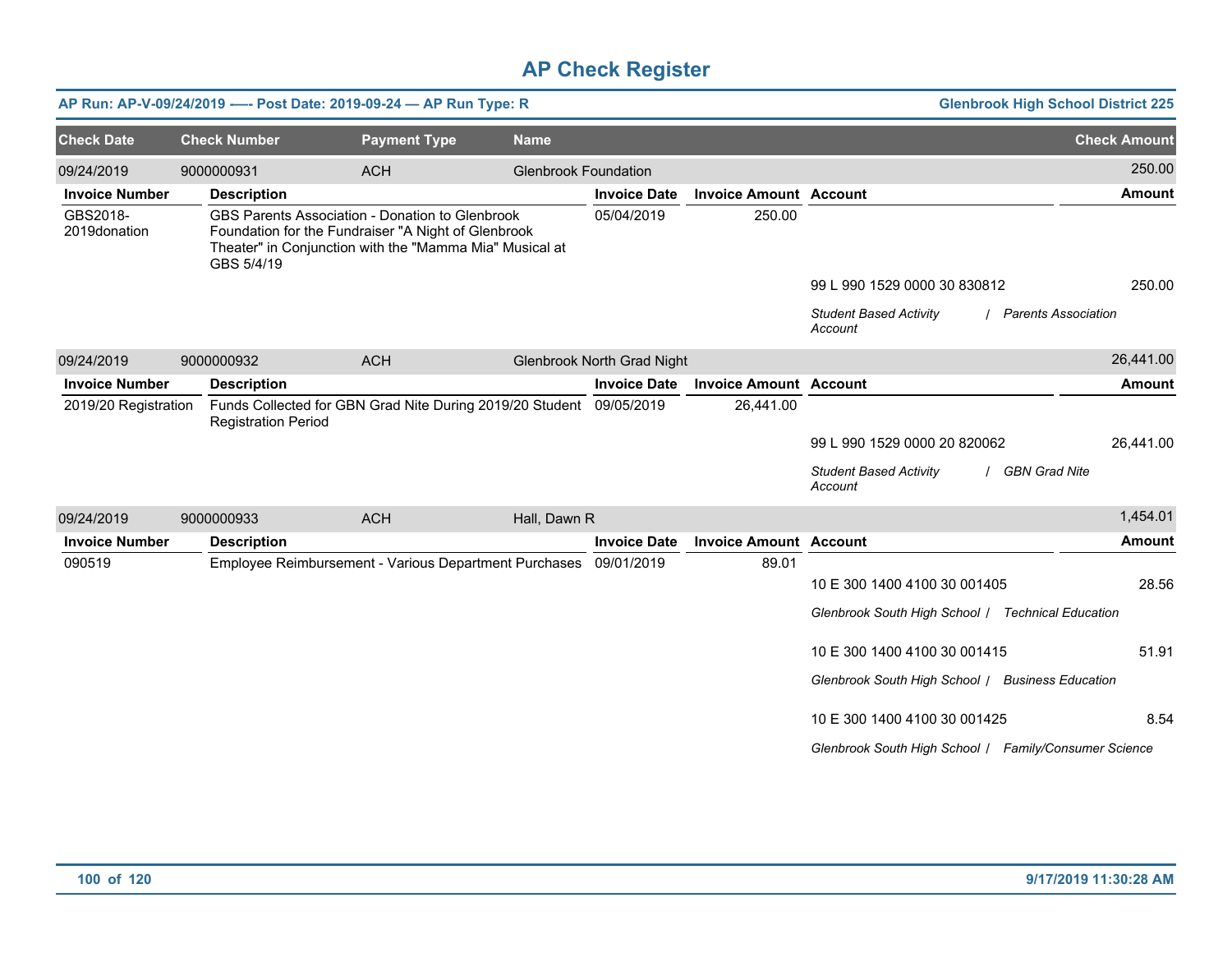|                       |                     | AP Run: AP-V-09/24/2019 ---- Post Date: 2019-09-24 - AP Run Type: R                                                |                    |                               |                               |                                              | <b>Glenbrook High School District 225</b> |
|-----------------------|---------------------|--------------------------------------------------------------------------------------------------------------------|--------------------|-------------------------------|-------------------------------|----------------------------------------------|-------------------------------------------|
| <b>Check Date</b>     | <b>Check Number</b> | <b>Payment Type</b>                                                                                                | <b>Name</b>        |                               |                               |                                              | <b>Check Amount</b>                       |
| 09/24/2019            | 9000000933          | <b>ACH</b>                                                                                                         | Hall, Dawn R       |                               |                               |                                              | 1,454.01                                  |
| <b>Invoice Number</b> | <b>Description</b>  |                                                                                                                    |                    | <b>Invoice Date</b>           | <b>Invoice Amount Account</b> |                                              | <b>Amount</b>                             |
| TutiionSu19           |                     | Employee Reimbursement - Tuition Summer 2019                                                                       |                    | 09/09/2019                    | 1,365.00                      |                                              |                                           |
|                       |                     |                                                                                                                    |                    |                               |                               | 10 E 100 2210 2300 10 002210                 | 1,365.00                                  |
|                       |                     |                                                                                                                    |                    |                               |                               | Administraton                                | / Improvement Of Instruction              |
| 09/24/2019            | 9000000934          | <b>ACH</b>                                                                                                         | Harris, Marshall J |                               |                               |                                              | 459.00                                    |
| <b>Invoice Number</b> | <b>Description</b>  |                                                                                                                    |                    | <b>Invoice Date</b>           | <b>Invoice Amount Account</b> |                                              | <b>Amount</b>                             |
| TuitionSummer19       |                     | Employee Reimbursement - Tuition Summer 2019                                                                       |                    | 09/04/2019                    | 459.00                        |                                              |                                           |
|                       |                     |                                                                                                                    |                    |                               |                               | 10 E 100 2210 2300 10 002210                 | 459.00                                    |
|                       |                     |                                                                                                                    |                    |                               |                               | Administraton                                | Improvement Of Instruction                |
| 09/24/2019            | 9000000935          | <b>ACH</b>                                                                                                         | Hutton, Michael    |                               |                               |                                              | 96.00                                     |
| <b>Invoice Number</b> | <b>Description</b>  |                                                                                                                    |                    | <b>Invoice Date</b>           | <b>Invoice Amount Account</b> |                                              | <b>Amount</b>                             |
| 09062019              | (Girls) at GBN      | Athletic Official for 09/06/2019 Lower Level, 1 Game and<br>Varsity, 1 Game, 2 or More Officials Swimming / Diving |                    | 09/06/2019                    | 96.00                         |                                              |                                           |
|                       |                     |                                                                                                                    |                    |                               |                               | 10 E 200 1510 3105 20 005360                 | 96.00                                     |
|                       |                     |                                                                                                                    |                    |                               |                               | Glenbrook North High School   Girls Swimming |                                           |
| 09/24/2019            | 9000000936          | <b>ACH</b>                                                                                                         |                    | Inrush Broadcast Services LLC |                               |                                              | 284.45                                    |
| <b>Invoice Number</b> | <b>Description</b>  |                                                                                                                    |                    | <b>Invoice Date</b>           | <b>Invoice Amount Account</b> |                                              | <b>Amount</b>                             |
| 1017                  |                     | GBS Radio - Mic Maintenance and Repair                                                                             |                    | 09/09/2019                    | 284.45                        |                                              |                                           |
|                       |                     |                                                                                                                    |                    |                               |                               | 10 E 300 1400 3230 30 001410                 | 284.45                                    |
|                       |                     |                                                                                                                    |                    |                               |                               | Glenbrook South High School /                | <b>Broadcasting</b>                       |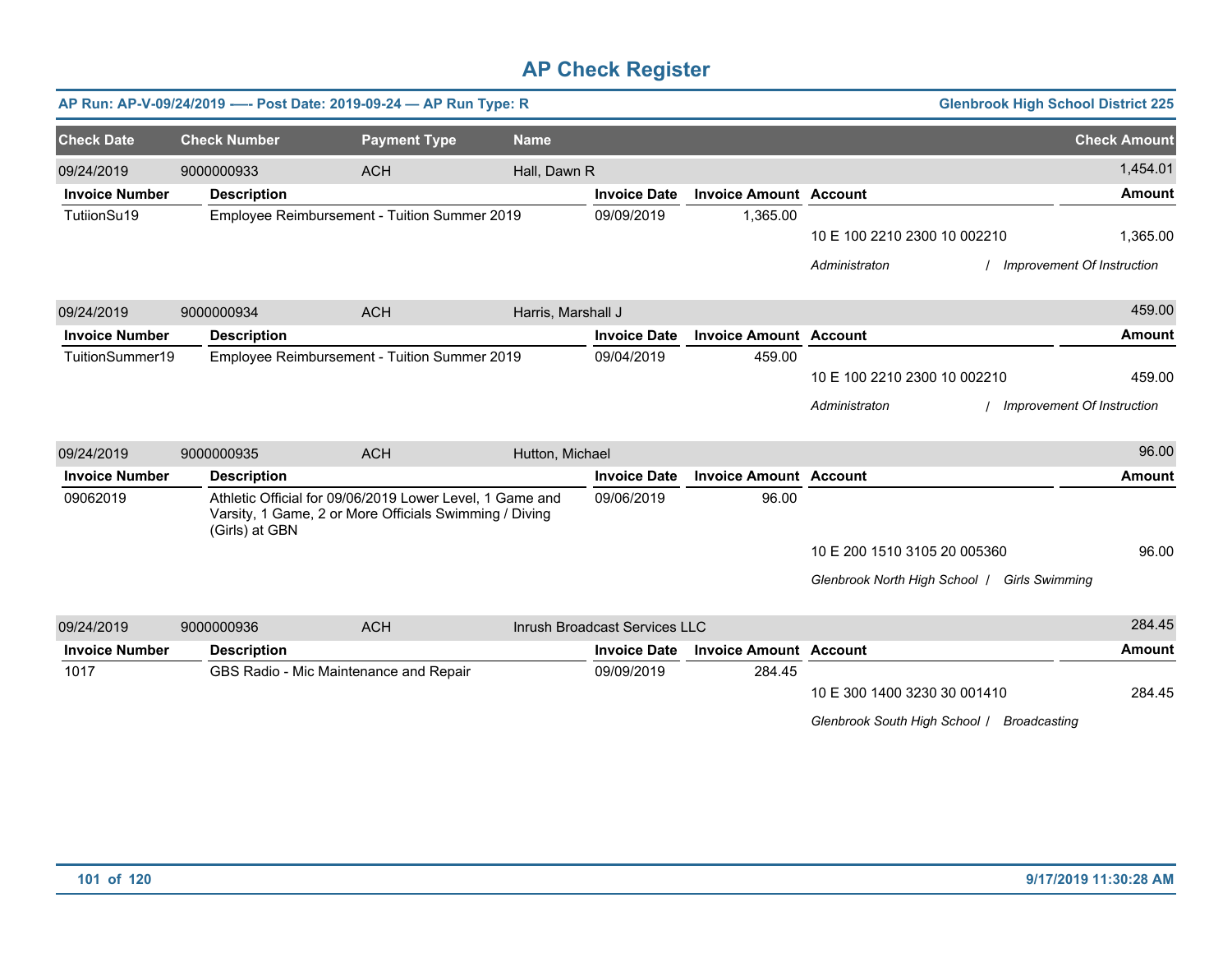|                       |                                | AP Run: AP-V-09/24/2019 ---- Post Date: 2019-09-24 - AP Run Type: R |                        |                     |                               |                                        | <b>Glenbrook High School District 225</b> |
|-----------------------|--------------------------------|---------------------------------------------------------------------|------------------------|---------------------|-------------------------------|----------------------------------------|-------------------------------------------|
| <b>Check Date</b>     | <b>Check Number</b>            | <b>Payment Type</b>                                                 | <b>Name</b>            |                     |                               |                                        | <b>Check Amount</b>                       |
| 09/24/2019            | 9000000937                     | <b>ACH</b>                                                          | Levin, Jason           |                     |                               |                                        | 450.00                                    |
| <b>Invoice Number</b> | <b>Description</b>             |                                                                     |                        | <b>Invoice Date</b> | <b>Invoice Amount Account</b> |                                        | <b>Amount</b>                             |
| NW090619              | $9/6/19 - 9/8/19$              | GBN Debate - Judging Fee - Niles Township Invitational              |                        | 09/06/2019          | 450.00                        |                                        |                                           |
|                       |                                |                                                                     |                        |                     |                               | 10 E 200 1520 3105 20 005820           | 450.00                                    |
|                       |                                |                                                                     |                        |                     |                               | Glenbrook North High School   Debate   |                                           |
| 09/24/2019            | 9000000938                     | <b>ACH</b>                                                          | Morales, Giovanni      |                     |                               |                                        | 59.00                                     |
| <b>Invoice Number</b> | <b>Description</b>             |                                                                     |                        | <b>Invoice Date</b> | <b>Invoice Amount Account</b> |                                        | <b>Amount</b>                             |
| 08302019              | More Officials Football at GBN | Athletic Official for 08/30/2019 Lower Level, 1 Game, 2 or          |                        | 08/30/2019          | 59.00                         |                                        |                                           |
|                       |                                |                                                                     |                        |                     |                               | 10 E 200 1510 3105 20 005225           | 59.00                                     |
|                       |                                |                                                                     |                        |                     |                               | Glenbrook North High School   Football |                                           |
| 09/24/2019            | 9000000939                     | <b>ACH</b>                                                          | Moulakelis, Patricia A |                     |                               |                                        | 1,077.60                                  |
| <b>Invoice Number</b> | <b>Description</b>             |                                                                     |                        | <b>Invoice Date</b> | <b>Invoice Amount Account</b> |                                        | <b>Amount</b>                             |
| TuitionSummer19       |                                | Employee Reimbursement - Tuition Summer 2019                        |                        | 09/04/2019          | 1,077.60                      |                                        |                                           |
|                       |                                |                                                                     |                        |                     |                               | 10 E 100 2210 2300 10 002210           | 1,077.60                                  |
|                       |                                |                                                                     |                        |                     |                               | Administraton                          | Improvement Of Instruction                |
| 09/24/2019            | 9000000940                     | <b>ACH</b>                                                          | Neuco Inc              |                     |                               |                                        | 22.94                                     |
| <b>Invoice Number</b> | <b>Description</b>             |                                                                     |                        | <b>Invoice Date</b> | <b>Invoice Amount Account</b> |                                        | <b>Amount</b>                             |
| 3886081               | <b>GBN - HVAC Parts</b>        |                                                                     |                        | 08/29/2019          | 22.94                         |                                        |                                           |
|                       |                                |                                                                     |                        |                     |                               | 20 E 200 2544 4844 20 009050           | 22.94                                     |
|                       |                                |                                                                     |                        |                     |                               | Glenbrook North High School            | <b>Building Maintenance</b>               |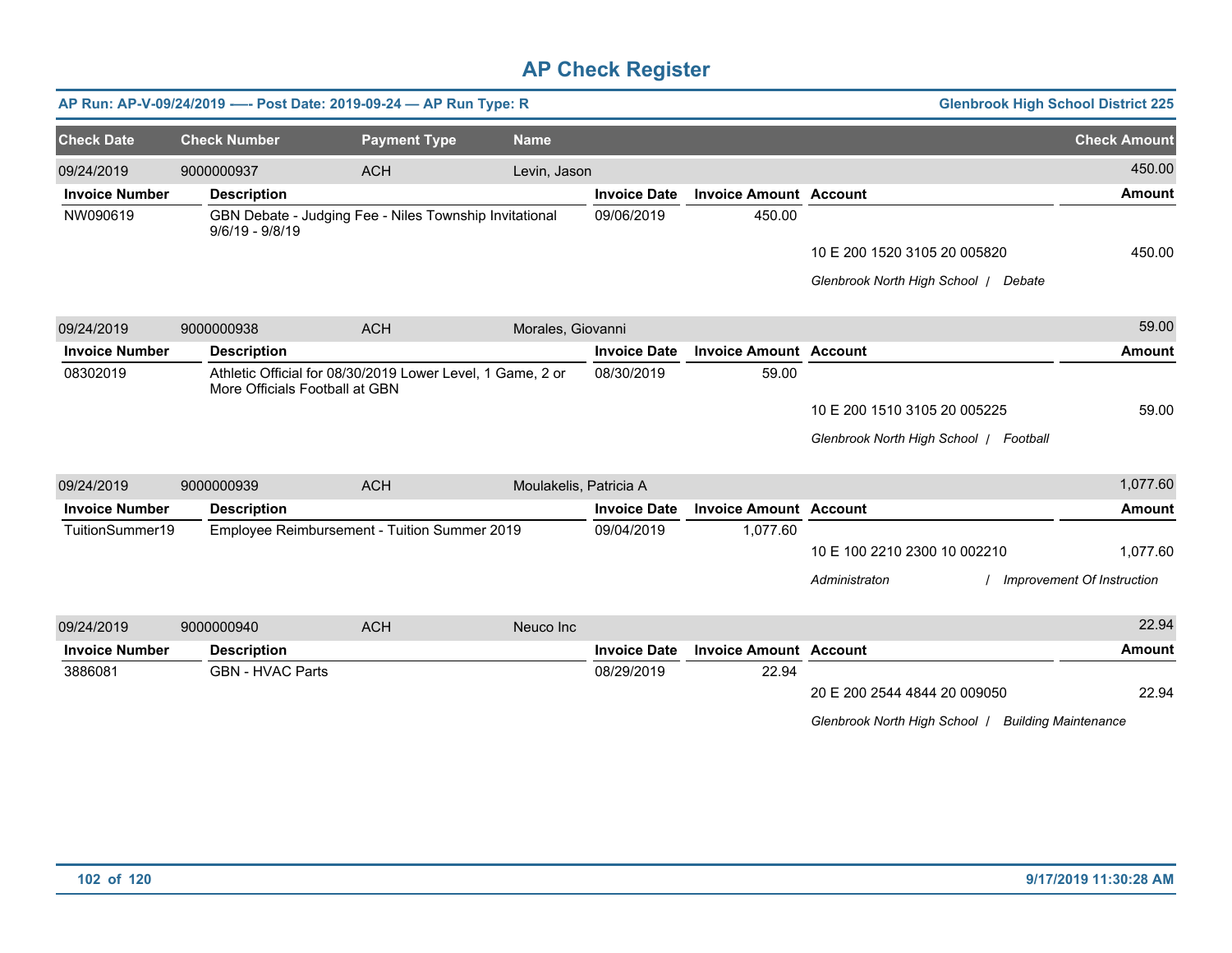|                       |                                  | AP Run: AP-V-09/24/2019 ---- Post Date: 2019-09-24 - AP Run Type: R                                      |                      |                                |                               | <b>Glenbrook High School District 225</b>                                 |                                          |
|-----------------------|----------------------------------|----------------------------------------------------------------------------------------------------------|----------------------|--------------------------------|-------------------------------|---------------------------------------------------------------------------|------------------------------------------|
| <b>Check Date</b>     | <b>Check Number</b>              | <b>Payment Type</b>                                                                                      | <b>Name</b>          |                                |                               |                                                                           | <b>Check Amount</b>                      |
| 09/24/2019            | 9000000941                       | <b>ACH</b>                                                                                               | O'Dwyer, Catherine C |                                |                               |                                                                           | 1,260.00                                 |
| <b>Invoice Number</b> | <b>Description</b>               |                                                                                                          |                      | <b>Invoice Date</b>            | <b>Invoice Amount Account</b> |                                                                           | <b>Amount</b>                            |
| TuitionSummer19       |                                  | Employee Reimbursement - Tuition Summer 2019                                                             |                      | 09/03/2019                     | 1,260.00                      | 10 E 100 2210 2300 10 002210<br>Administraton                             | 1,260.00<br>/ Improvement Of Instruction |
| 09/24/2019            | 9000000942                       | <b>ACH</b>                                                                                               | Pipkin, Stephen R    |                                |                               |                                                                           | 96.00                                    |
| <b>Invoice Number</b> | <b>Description</b>               |                                                                                                          |                      | <b>Invoice Date</b>            | <b>Invoice Amount Account</b> |                                                                           | <b>Amount</b>                            |
| maNT101219            | Invitational 10/12/19 - 10/14/19 | Employee Meal Advance - GBN Debate - New Trier                                                           |                      | 10/12/2019                     | 96.00                         | 10 E 200 1520 3340 20 005820<br>Glenbrook North High School   Debate      | 96.00                                    |
| 09/24/2019            | 9000000943                       | <b>ACH</b>                                                                                               | Pritzker, Jessica O  |                                |                               |                                                                           | 24.00                                    |
| <b>Invoice Number</b> | <b>Description</b>               |                                                                                                          |                      | <b>Invoice Date</b>            | <b>Invoice Amount Account</b> |                                                                           | Amount                                   |
| Invoice-09052019c     |                                  | Employee Reimbursement - Parking Fees for Developing &<br>Teaching with NGSS Storylines 7/8/19 - 7/12/19 |                      | 07/08/2019                     | 24.00                         | 10 E 300 1130 3320 30 001055<br>Glenbrook South High School / Science     | 24.00                                    |
| 09/24/2019            | 9000000944                       | <b>ACH</b>                                                                                               |                      | Quest Food Management Services |                               |                                                                           | 17,829.10                                |
| <b>Invoice Number</b> | <b>Description</b>               |                                                                                                          |                      | <b>Invoice Date</b>            | <b>Invoice Amount</b>         | <b>Account</b>                                                            | <b>Amount</b>                            |
| 09062019              |                                  | GBS Math - Hospitality for Late Arrival                                                                  |                      | 09/06/2019                     | 320.00                        | 10 E 300 1130 4900 30 001040<br>Glenbrook South High School / Mathematics | 320.00                                   |
| 091219                | Night at GBS 9/12/19             | GBA - Coffee and Tea Service During the Academy Parent                                                   |                      | 09/12/2019                     | 210.00                        | 10 E 100 1650 4900 10 001650<br>Administraton<br>/ Academy                | 210.00                                   |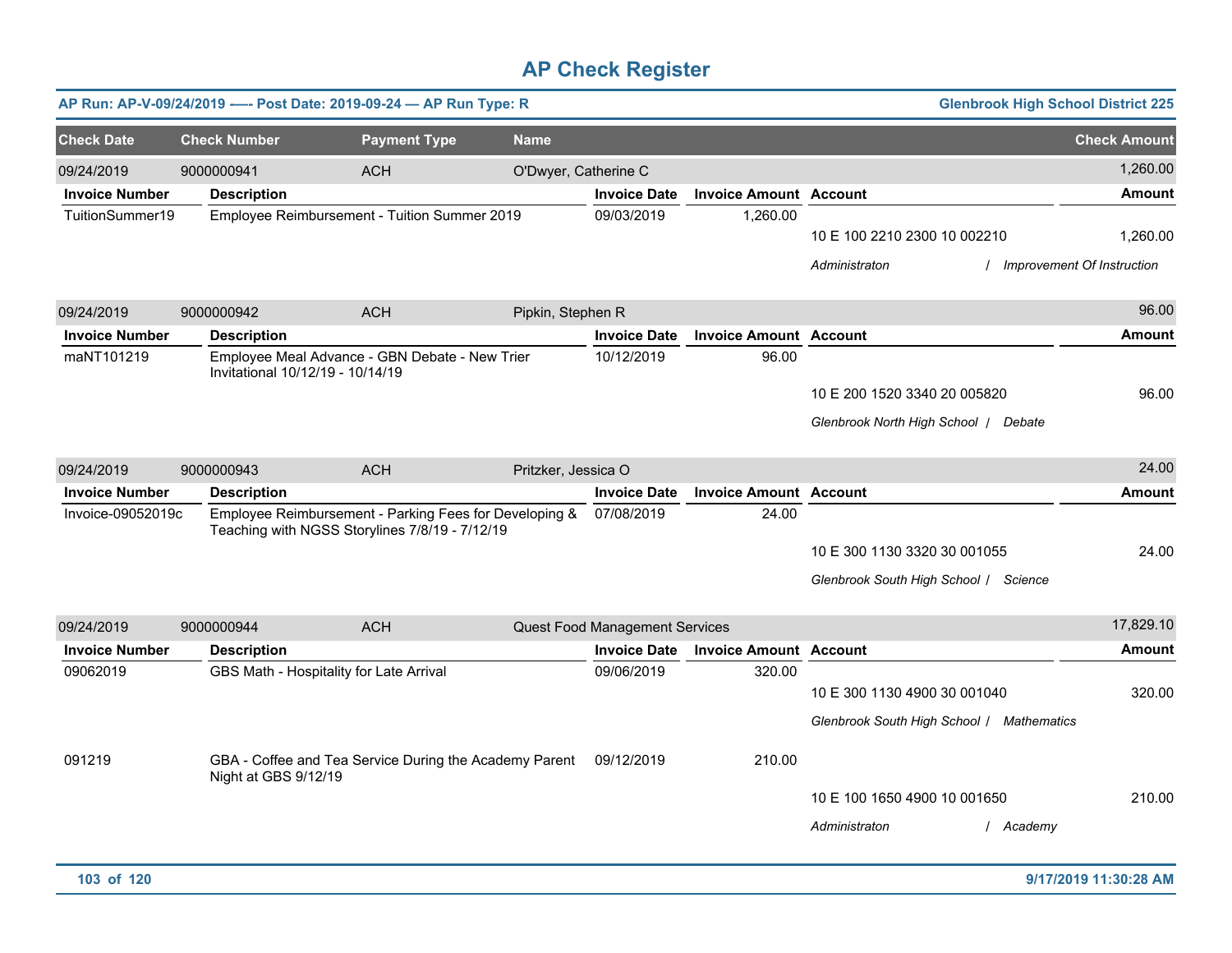| <b>Glenbrook High School District 225</b><br>AP Run: AP-V-09/24/2019 ---- Post Date: 2019-09-24 - AP Run Type: R |                                    |                                                                                                                                                             |             |                                |                               |                                                                                          |                                           |
|------------------------------------------------------------------------------------------------------------------|------------------------------------|-------------------------------------------------------------------------------------------------------------------------------------------------------------|-------------|--------------------------------|-------------------------------|------------------------------------------------------------------------------------------|-------------------------------------------|
| <b>Check Date</b>                                                                                                | <b>Check Number</b>                | <b>Payment Type</b>                                                                                                                                         | <b>Name</b> |                                |                               |                                                                                          | <b>Check Amount</b>                       |
| 09/24/2019                                                                                                       | 9000000944                         | <b>ACH</b>                                                                                                                                                  |             | Quest Food Management Services |                               |                                                                                          | 17,829.10                                 |
| <b>Invoice Number</b>                                                                                            | <b>Description</b>                 |                                                                                                                                                             |             | <b>Invoice Date</b>            | <b>Invoice Amount Account</b> |                                                                                          | <b>Amount</b>                             |
| 09122019                                                                                                         |                                    | GBN - SCCRMP Meeting Hospitality 9/12/19                                                                                                                    |             | 09/04/2019                     | 73.25                         | 10 E 200 2410 4900 20 002410<br>Glenbrook North High School   Principal's Office         | 73.25                                     |
| GD082019                                                                                                         |                                    | GBN - Glenbrook Day Breakfast 8/20/19                                                                                                                       |             | 08/20/2019                     | 2,193.75                      |                                                                                          |                                           |
|                                                                                                                  |                                    |                                                                                                                                                             |             |                                |                               | 10 E 200 2210 4900 20 002210<br>Glenbrook North High School   Improvement Of Instruction | 2,193.75                                  |
| IN104000                                                                                                         | <b>GBS</b> - Small Cafeteria Wares |                                                                                                                                                             |             | 08/31/2019                     | 7,432.85                      | 10 E 100 2560 7400 10 002560<br>Administraton                                            | 7,432.85<br>/ Food Service                |
| IN104439                                                                                                         |                                    | Catering for Clerical Welcome 8/7/19, Titan Pride Open<br>House 8/12/19, District Wellness Breakfast 8/19/19, &<br>Glenbrook Day Wellness Breakfast 8/20/19 |             | 08/31/2019                     | 4,180.25                      | 10 E 100 2210 4900 10 002210<br>Administraton                                            | 2,500.00<br>/ Improvement Of Instruction  |
|                                                                                                                  |                                    |                                                                                                                                                             |             |                                |                               | 10 E 300 2410 4900 30 002410<br>Glenbrook South High School / Principal's Office         | 1,680.25                                  |
| IN104440                                                                                                         | 8/8/19                             | GBS - First Responder Team Meeting Hospitality 8/7/19 &                                                                                                     |             | 08/31/2019                     | 440.00                        | 10 E 300 2410 4900 30 002410                                                             | 440.00                                    |
|                                                                                                                  |                                    |                                                                                                                                                             |             |                                |                               | Glenbrook South High School / Principal's Office                                         |                                           |
| IN104441                                                                                                         |                                    | Recognition for First Student Transportation 8/8/19                                                                                                         |             | 08/31/2019                     | 1,230.00                      | 10 E 100 2610 4900 10 002610<br>Administraton                                            | 1,230.00<br><b>General Administration</b> |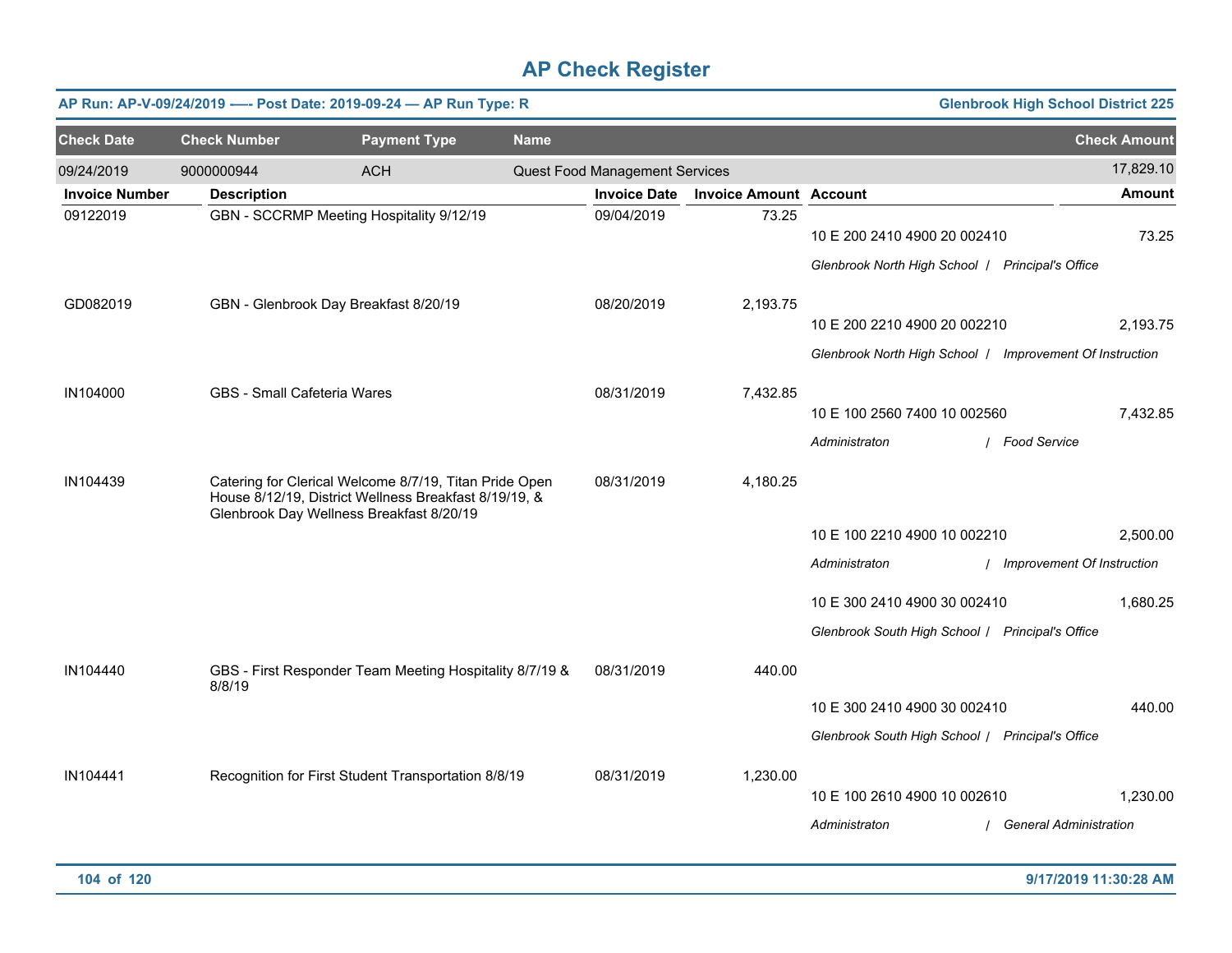| <b>Glenbrook High School District 225</b><br>AP Run: AP-V-09/24/2019 ---- Post Date: 2019-09-24 - AP Run Type: R |                        |                                                                          |                   |                                |                               |                                              |  |                               |
|------------------------------------------------------------------------------------------------------------------|------------------------|--------------------------------------------------------------------------|-------------------|--------------------------------|-------------------------------|----------------------------------------------|--|-------------------------------|
| <b>Check Date</b>                                                                                                | <b>Check Number</b>    | <b>Payment Type</b>                                                      | <b>Name</b>       |                                |                               |                                              |  | <b>Check Amount</b>           |
| 09/24/2019                                                                                                       | 9000000944             | <b>ACH</b>                                                               |                   | Quest Food Management Services |                               |                                              |  | 17,829.10                     |
| <b>Invoice Number</b>                                                                                            | <b>Description</b>     |                                                                          |                   | <b>Invoice Date</b>            | <b>Invoice Amount Account</b> |                                              |  | <b>Amount</b>                 |
| IN104441                                                                                                         | Administrators 8/14/19 | Recognition Event for District Wide Support Staff &                      |                   | 08/31/2019                     | 1,025.00                      |                                              |  |                               |
|                                                                                                                  |                        |                                                                          |                   |                                |                               | 10 E 100 2610 4900 10 002610                 |  | 1,025.00                      |
|                                                                                                                  |                        |                                                                          |                   |                                |                               | Administraton                                |  | <b>General Administration</b> |
| IN104441                                                                                                         |                        | Hospitality - Feeder District Meeting 8/28/19                            |                   |                                | 106.50                        |                                              |  |                               |
|                                                                                                                  |                        |                                                                          |                   |                                |                               | 10 E 100 2610 4900 10 002610                 |  | 106.50                        |
|                                                                                                                  |                        |                                                                          |                   |                                |                               | Administraton                                |  | <b>General Administration</b> |
| IN104447                                                                                                         |                        | Quest - Breakfast Refreshments 8/15/19                                   |                   | 08/31/2019                     | 332.50                        |                                              |  |                               |
|                                                                                                                  |                        |                                                                          |                   |                                |                               | 10 E 100 2640 4900 10 002645                 |  | 332.50                        |
|                                                                                                                  |                        |                                                                          |                   |                                |                               | Administraton                                |  | / Employee Benefits           |
| IN104449                                                                                                         |                        | GBS - Social Studies Department Lunch 8/19/19                            |                   |                                | 210.00                        |                                              |  |                               |
|                                                                                                                  |                        |                                                                          |                   |                                |                               | 10 E 300 1130 4900 30 001060                 |  | 210.00                        |
|                                                                                                                  |                        |                                                                          |                   |                                |                               | Glenbrook South High School   Social Studies |  |                               |
| IN104474                                                                                                         |                        | GBS Athletics - Meeting Hospitality 9/4/19                               |                   | 09/10/2019                     | 75.00                         |                                              |  |                               |
|                                                                                                                  |                        |                                                                          |                   |                                |                               | 99 L 990 1529 0000 30 830490                 |  | 75.00                         |
|                                                                                                                  |                        |                                                                          |                   |                                |                               | <b>Student Based Activity</b><br>Account     |  | / Sports Tournaments          |
| 09/24/2019                                                                                                       | 9000000945             | <b>ACH</b>                                                               | Reyes, Joel Angel |                                |                               |                                              |  | 18.82                         |
| <b>Invoice Number</b>                                                                                            | <b>Description</b>     |                                                                          |                   | <b>Invoice Date</b>            | <b>Invoice Amount Account</b> |                                              |  | <b>Amount</b>                 |
|                                                                                                                  | $-8/29/19$             | JAR Mileage 08-2019 Employee Reimbursement - Mileage To/From GBA 8/21/19 |                   |                                | 18.82                         |                                              |  |                               |
|                                                                                                                  |                        |                                                                          |                   |                                |                               | 10 E 100 2190 3323 10 002190                 |  | 18.82                         |
|                                                                                                                  |                        |                                                                          |                   |                                |                               | Administraton                                |  | / Supervision/Security        |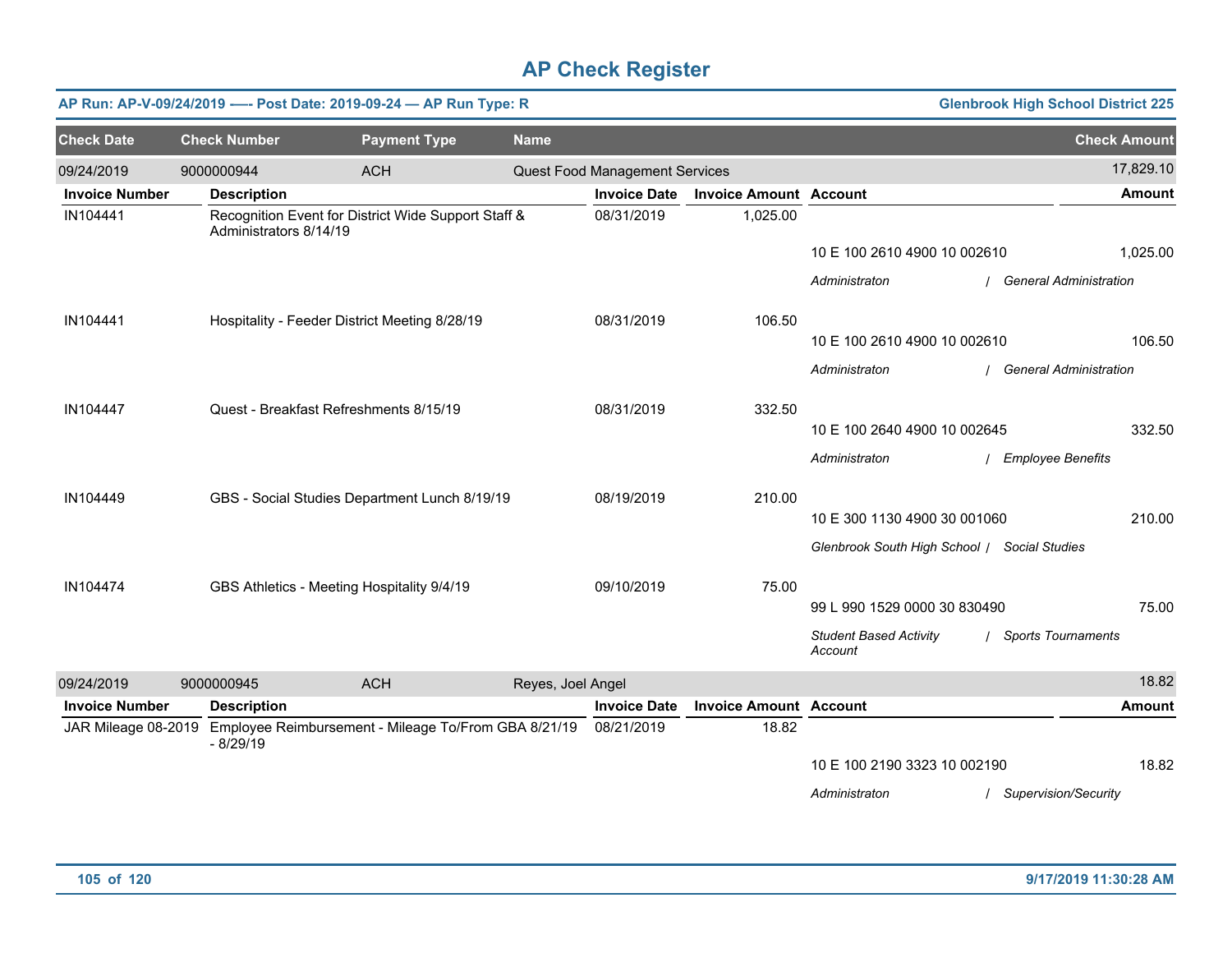|                             |                     | AP Run: AP-V-09/24/2019 ---- Post Date: 2019-09-24 - AP Run Type: R                            |                     |                     |                               |                                       | <b>Glenbrook High School District 225</b> |
|-----------------------------|---------------------|------------------------------------------------------------------------------------------------|---------------------|---------------------|-------------------------------|---------------------------------------|-------------------------------------------|
| <b>Check Date</b>           | <b>Check Number</b> | <b>Payment Type</b>                                                                            | <b>Name</b>         |                     |                               |                                       | <b>Check Amount</b>                       |
| 09/24/2019                  | 9000000946          | <b>ACH</b>                                                                                     | Ruder, Brian M      |                     |                               |                                       | 47.21                                     |
| <b>Invoice Number</b>       | <b>Description</b>  |                                                                                                |                     | <b>Invoice Date</b> | <b>Invoice Amount Account</b> |                                       | <b>Amount</b>                             |
| Mileage - September<br>2019 | 8/19/19 - 8/30/19   | Employee Reimbursement - Mileage To/From Transition                                            |                     | 08/19/2019          | 47.21                         |                                       |                                           |
|                             |                     |                                                                                                |                     |                     |                               | 10 E 100 1220 3323 10 001350          | 47.21                                     |
|                             |                     |                                                                                                |                     |                     |                               | Administraton                         | <b>Transition Services</b>                |
| 09/24/2019                  | 9000000947          | <b>ACH</b>                                                                                     | Rylander, Jeffrey W |                     |                               |                                       | 270.82                                    |
| <b>Invoice Number</b>       | <b>Description</b>  |                                                                                                |                     | <b>Invoice Date</b> | <b>Invoice Amount Account</b> |                                       | <b>Amount</b>                             |
| Invoice-09052019a           |                     | Employee Reimbursement - Kleenex for Classrooms                                                |                     | 08/23/2019          | 184.27                        |                                       |                                           |
|                             |                     |                                                                                                |                     |                     |                               | 10 E 300 1130 4100 30 001055          | 184.27                                    |
|                             |                     |                                                                                                |                     |                     |                               | Glenbrook South High School / Science |                                           |
| Invoice-09052019d           |                     | Employee Reimbursement - Lab Supplies                                                          |                     | 08/27/2019          | 3.99                          |                                       |                                           |
|                             |                     |                                                                                                |                     |                     |                               | 10 E 300 1130 4200 30 001055          | 3.99                                      |
|                             |                     |                                                                                                |                     |                     |                               | Glenbrook South High School / Science |                                           |
| Invoice-09052019e           |                     | Employee Reimbursement - Department Supplies                                                   |                     | 09/02/2019          | 82.56                         |                                       |                                           |
|                             |                     |                                                                                                |                     |                     |                               | 10 E 300 1130 4200 30 001055          | 82.56                                     |
|                             |                     |                                                                                                |                     |                     |                               | Glenbrook South High School / Science |                                           |
| 09/24/2019                  | 9000000948          | <b>ACH</b>                                                                                     | Schramm, Nicole M   |                     |                               |                                       | 41.57                                     |
| <b>Invoice Number</b>       | <b>Description</b>  |                                                                                                |                     | <b>Invoice Date</b> | <b>Invoice Amount Account</b> |                                       | <b>Amount</b>                             |
| September 2019              |                     | Employee Reimbursement - Tolls & Mileage To/From<br>IASBO Leadership Institute 9/4/19 - 9/5/19 |                     | 09/04/2019          | 41.57                         |                                       |                                           |
|                             |                     |                                                                                                |                     |                     |                               | 10 E 100 2510 3323 10 002510          | 41.57                                     |
|                             |                     |                                                                                                |                     |                     |                               | / Business Services<br>Administraton  |                                           |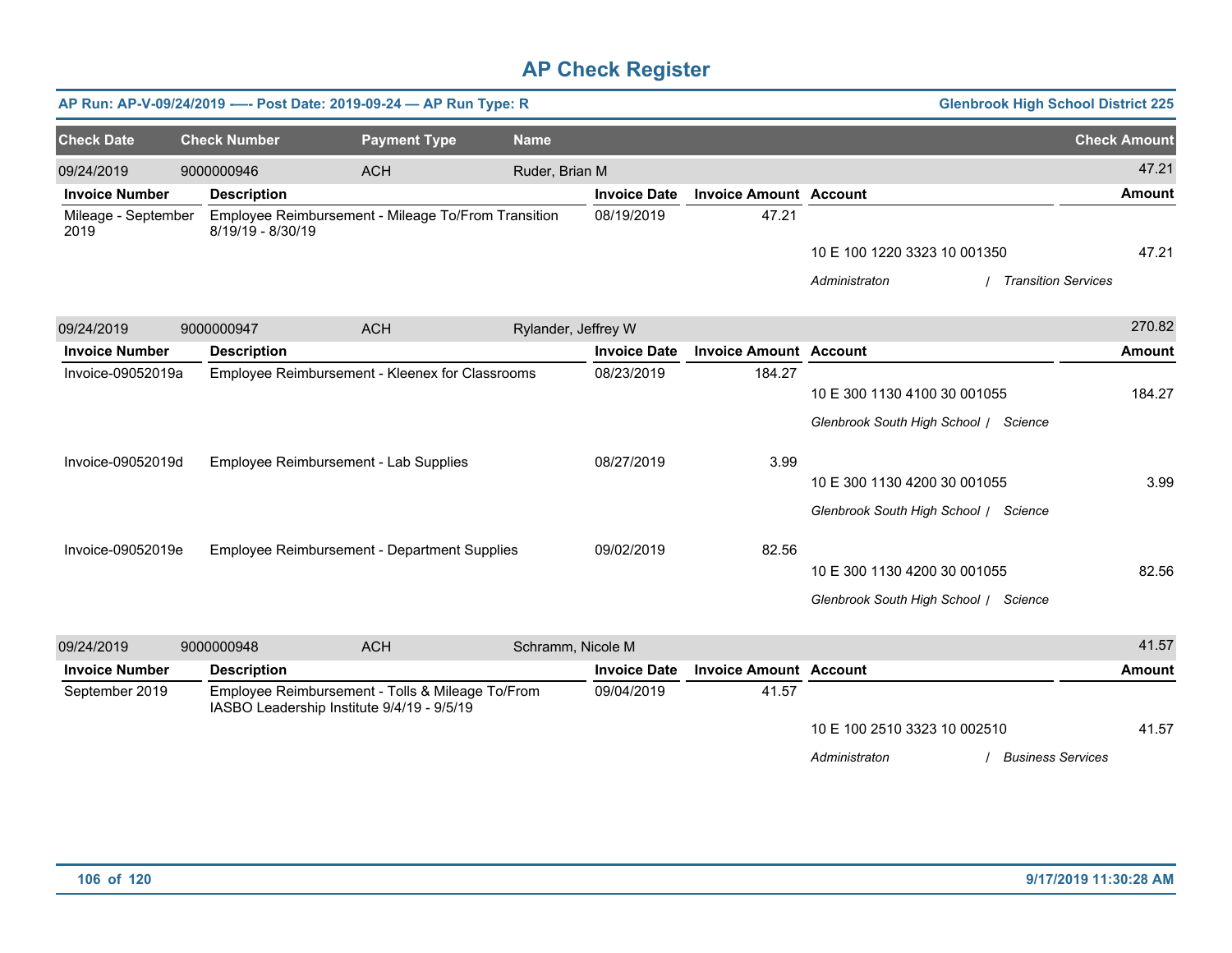|                       |                     | AP Run: AP-V-09/24/2019 ---- Post Date: 2019-09-24 - AP Run Type: R |                        |                                 |                               |                              | <b>Glenbrook High School District 225</b> |
|-----------------------|---------------------|---------------------------------------------------------------------|------------------------|---------------------------------|-------------------------------|------------------------------|-------------------------------------------|
| <b>Check Date</b>     | <b>Check Number</b> | <b>Payment Type</b>                                                 | <b>Name</b>            |                                 |                               |                              | <b>Check Amount</b>                       |
| 09/24/2019            | 9000000949          | <b>ACH</b>                                                          | Sly, Lisa Meinhard     |                                 |                               |                              | 23.02                                     |
| <b>Invoice Number</b> | <b>Description</b>  |                                                                     |                        | <b>Invoice Date</b>             | <b>Invoice Amount Account</b> |                              | <b>Amount</b>                             |
| LisaSly               | 8/29/19             | Employee Reimbursement - Mileage To/From GBA 8/6/19 -               |                        | 08/06/2019                      | 23.02                         |                              |                                           |
|                       |                     |                                                                     |                        |                                 |                               | 10 E 100 2660 3323 10 002660 | 23.02                                     |
|                       |                     |                                                                     |                        |                                 |                               | Administraton                | / Technology Services                     |
| 09/24/2019            | 9000000950          | <b>ACH</b>                                                          | Soliant Consulting Inc |                                 |                               |                              | 9,498.30                                  |
| <b>Invoice Number</b> | <b>Description</b>  |                                                                     |                        | <b>Invoice Date</b>             | <b>Invoice Amount Account</b> |                              | Amount                                    |
| 34118                 | 7/10/19 - 8/12/19   | Technology Services - FileMaker Database Consulting                 |                        | 08/31/2019                      | 121.80                        |                              |                                           |
|                       |                     |                                                                     |                        |                                 |                               | 10 E 100 2660 3120 10 002660 | 121.80                                    |
|                       |                     |                                                                     |                        |                                 |                               | Administraton                | / Technology Services                     |
| 34379                 | 8/5/19 - 8/31/19    | Technology Services - FileMaker Database Consulting                 |                        | 08/31/2019                      | 7,053.90                      |                              |                                           |
|                       |                     |                                                                     |                        |                                 |                               | 10 E 100 2660 3120 10 002660 | 7,053.90                                  |
|                       |                     |                                                                     |                        |                                 |                               | Administraton                | / Technology Services                     |
| 34445                 | 8/19/19 - 8/30/19   | Technology Services - FileMaker Database Consulting                 |                        | 08/31/2019                      | 2,322.60                      |                              |                                           |
|                       |                     |                                                                     |                        |                                 |                               | 10 E 100 2660 3120 10 002660 | 2,322.60                                  |
|                       |                     |                                                                     |                        |                                 |                               | Administraton                | / Technology Services                     |
| 09/24/2019            | 9000000951          | <b>ACH</b>                                                          |                        | Sonitrol Great Lakes - Illinois |                               |                              | 234.00                                    |
| <b>Invoice Number</b> | <b>Description</b>  |                                                                     |                        | <b>Invoice Date</b>             | <b>Invoice Amount Account</b> |                              | <b>Amount</b>                             |
| 444599                |                     | GBOC - Monthly Security Monitoring 10/1/19 - 12/31/19               |                        | 09/01/2019                      | 117.00                        |                              |                                           |
|                       |                     |                                                                     |                        |                                 |                               | 10 E 100 2190 3770 10 002190 | 117.00                                    |
|                       |                     |                                                                     |                        |                                 |                               | Administraton                | <b>Supervision/Security</b>               |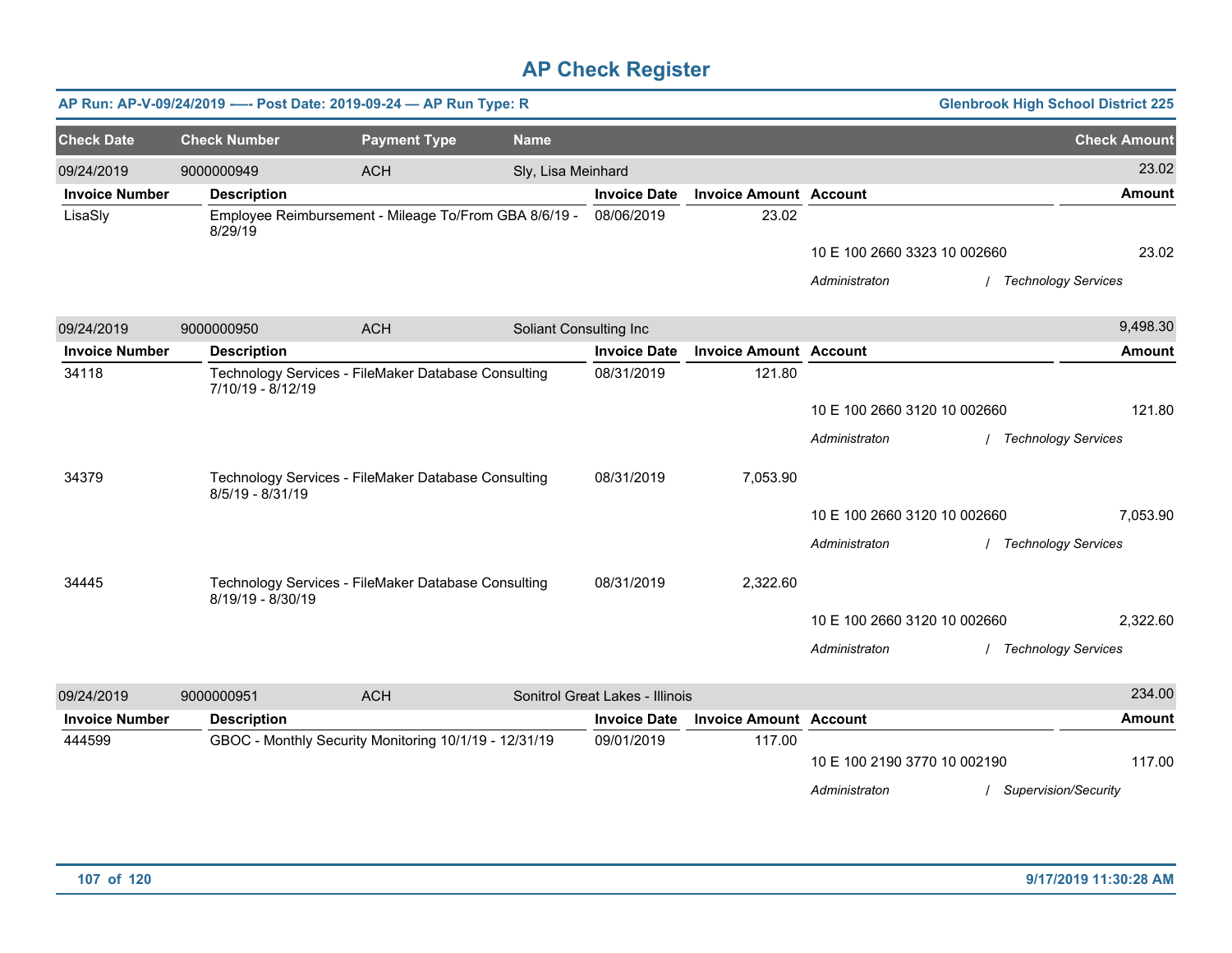|                                     |                     | AP Run: AP-V-09/24/2019 ---- Post Date: 2019-09-24 - AP Run Type: R |                       |                                 |                               |                                           | <b>Glenbrook High School District 225</b> |
|-------------------------------------|---------------------|---------------------------------------------------------------------|-----------------------|---------------------------------|-------------------------------|-------------------------------------------|-------------------------------------------|
| <b>Check Date</b>                   | <b>Check Number</b> | <b>Payment Type</b>                                                 | <b>Name</b>           |                                 |                               |                                           | <b>Check Amount</b>                       |
| 09/24/2019                          | 9000000951          | <b>ACH</b>                                                          |                       | Sonitrol Great Lakes - Illinois |                               |                                           | 234.00                                    |
| <b>Invoice Number</b>               | <b>Description</b>  |                                                                     |                       | <b>Invoice Date</b>             | <b>Invoice Amount Account</b> |                                           | <b>Amount</b>                             |
| 444600                              |                     | GBA Monthly Security Monitoring 10/1/19 - 12/31/19                  |                       | 09/01/2019                      | 117.00                        |                                           |                                           |
|                                     |                     |                                                                     |                       |                                 |                               | 10 E 100 2190 3770 10 002190              | 117.00                                    |
|                                     |                     |                                                                     |                       |                                 |                               | Administraton                             | / Supervision/Security                    |
| 09/24/2019                          | 9000000952          | <b>ACH</b>                                                          | Sorkin, Karla M       |                                 |                               |                                           | 114.48                                    |
| <b>Invoice Number</b>               | <b>Description</b>  |                                                                     |                       | <b>Invoice Date</b>             | <b>Invoice Amount Account</b> |                                           | <b>Amount</b>                             |
| 8-22 Thru 8-30-2019                 | 8/22/19 - 8/30/19   | Employee Reimbursement - Mileage To/From Transition                 |                       | 08/22/2019                      | 53.68                         |                                           |                                           |
|                                     |                     |                                                                     |                       |                                 |                               | 10 E 100 1220 3323 10 001350              | 53.68                                     |
|                                     |                     |                                                                     |                       |                                 |                               | Administraton                             | <b>Transition Services</b>                |
|                                     |                     |                                                                     |                       |                                 |                               |                                           |                                           |
| 9-3 thru 9-13-2019                  | $-9/13/19$          | Employee Reimbursement - Mileage To/From GBOC 9/3/19 09/03/2019     |                       |                                 | 60.80                         |                                           |                                           |
|                                     |                     |                                                                     |                       |                                 |                               | 10 E 100 1220 3323 10 001350              | 60.80                                     |
|                                     |                     |                                                                     |                       |                                 |                               | Administraton                             | / Transition Services                     |
| 09/24/2019                          | 9000000953          | <b>ACH</b>                                                          | Stanton, Joshua J     |                                 |                               |                                           | 1,077.60                                  |
| <b>Invoice Number</b>               | <b>Description</b>  |                                                                     |                       | <b>Invoice Date</b>             | <b>Invoice Amount</b>         | <b>Account</b>                            | <b>Amount</b>                             |
| TuitionSummer19                     |                     | Employee Reimbursement - Tuition Summer 2019                        |                       | 09/04/2019                      | 1,077.60                      |                                           |                                           |
|                                     |                     |                                                                     |                       |                                 |                               | 10 E 100 2210 2300 10 002210              | 1,077.60                                  |
|                                     |                     |                                                                     |                       |                                 |                               | Administraton                             | Improvement Of Instruction                |
|                                     |                     |                                                                     |                       |                                 |                               |                                           | 72.73                                     |
| 09/24/2019<br><b>Invoice Number</b> | 9000000954          | <b>ACH</b>                                                          | Vasilopoulos, Maria J | <b>Invoice Date</b>             | <b>Invoice Amount Account</b> |                                           | <b>Amount</b>                             |
| 06/17/2019 mv                       | <b>Description</b>  | Employee Reimbursement - Mileage To/From ILT Retreat                |                       | 06/12/2019                      | 72.73                         |                                           |                                           |
|                                     | 6/12/19             |                                                                     |                       |                                 |                               |                                           |                                           |
|                                     |                     |                                                                     |                       |                                 |                               | 10 E 200 1130 3320 20 001040              | 72.73                                     |
|                                     |                     |                                                                     |                       |                                 |                               | Glenbrook North High School   Mathematics |                                           |
|                                     |                     |                                                                     |                       |                                 |                               |                                           |                                           |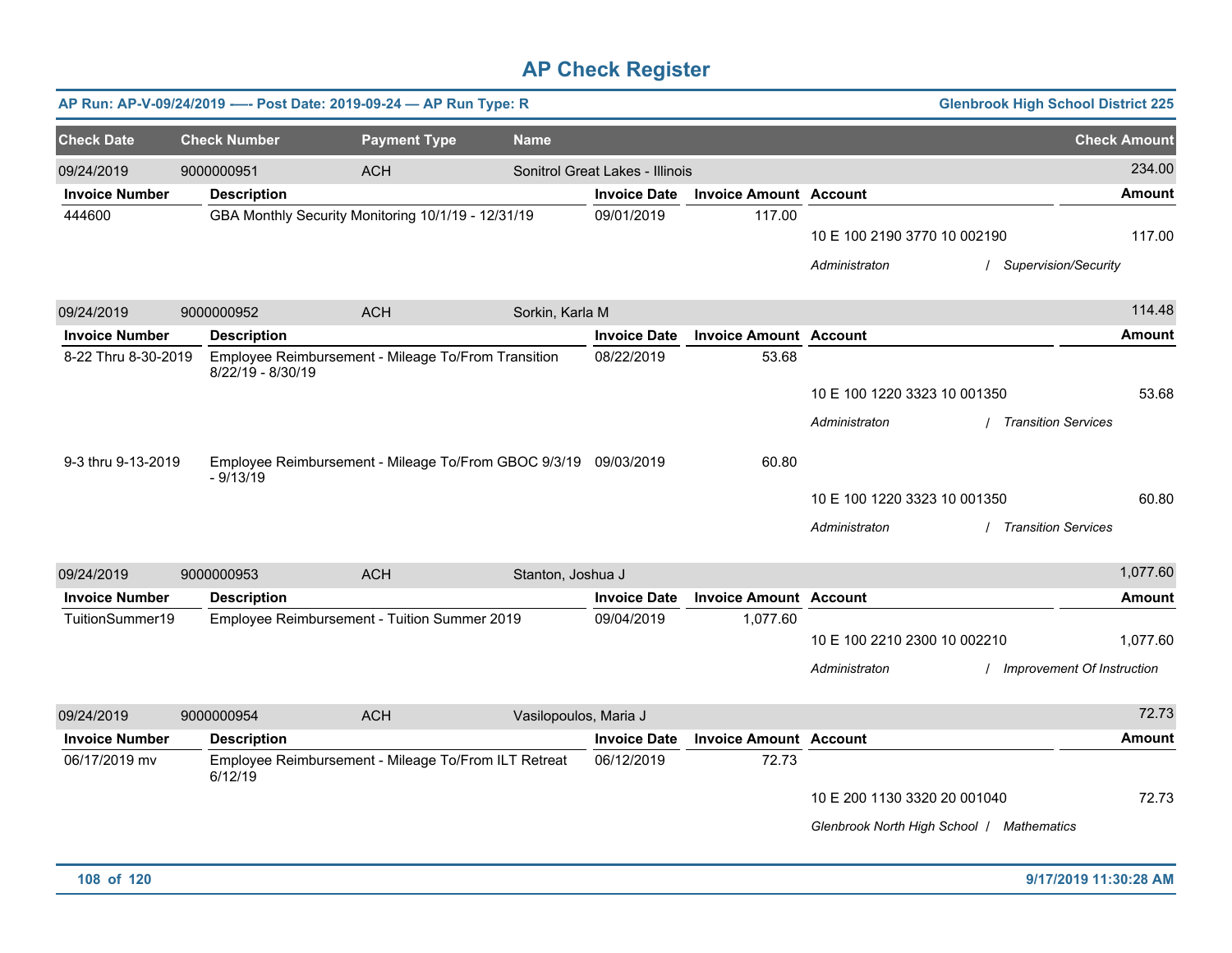|                       |                      | AP Run: AP-V-09/24/2019 ---- Post Date: 2019-09-24 - AP Run Type: R |                    |                     |                               |                              | <b>Glenbrook High School District 225</b> |                                   |
|-----------------------|----------------------|---------------------------------------------------------------------|--------------------|---------------------|-------------------------------|------------------------------|-------------------------------------------|-----------------------------------|
| <b>Check Date</b>     | <b>Check Number</b>  | <b>Payment Type</b>                                                 | <b>Name</b>        |                     |                               |                              |                                           | <b>Check Amount</b>               |
| 09/24/2019            | 9000000955           | <b>ACH</b>                                                          | Vogg, Amanda M     |                     |                               |                              |                                           | 1,260.00                          |
| <b>Invoice Number</b> | <b>Description</b>   |                                                                     |                    | <b>Invoice Date</b> | <b>Invoice Amount Account</b> |                              |                                           | <b>Amount</b>                     |
| TutiionSu19           |                      | Employee Reimbursement - Tuition Summer 2019                        |                    | 09/09/2019          | 1,260.00                      |                              |                                           |                                   |
|                       |                      |                                                                     |                    |                     |                               | 10 E 100 2210 2300 10 002210 |                                           | 1,260.00                          |
|                       |                      |                                                                     |                    |                     |                               | Administraton                |                                           | <b>Improvement Of Instruction</b> |
| 09/24/2019            | 9000000956           | <b>ACH</b>                                                          | Whipple, Matthew R |                     |                               |                              |                                           | 57.19                             |
| <b>Invoice Number</b> | <b>Description</b>   |                                                                     |                    | <b>Invoice Date</b> | <b>Invoice Amount Account</b> |                              |                                           | <b>Amount</b>                     |
| 091219                | Parent Night 9/12/19 | Employee Reimbursement - Refreshments for the Academy               |                    | 09/12/2019          | 57.19                         |                              |                                           |                                   |
|                       |                      |                                                                     |                    |                     |                               | 10 E 100 1650 4900 10 001650 |                                           | 57.19                             |
|                       |                      |                                                                     |                    |                     |                               | Administraton                | / Academy                                 |                                   |
| 09/24/2019            | 9000000957           | <b>ACH</b>                                                          | Williams, Megan E  |                     |                               |                              |                                           | 718.00                            |
| <b>Invoice Number</b> | <b>Description</b>   |                                                                     |                    | <b>Invoice Date</b> | <b>Invoice Amount Account</b> |                              |                                           | <b>Amount</b>                     |
| TuitionSu19           |                      | Employee Reimbursement - Tuition Summer 2019                        |                    | 09/11/2019          | 718.00                        |                              |                                           |                                   |
|                       |                      |                                                                     |                    |                     |                               | 10 E 100 2210 2300 10 002210 |                                           | 718.00                            |
|                       |                      |                                                                     |                    |                     |                               | Administraton                | / Improvement Of Instruction              |                                   |
| 09/24/2019            | 9000000958           | <b>ACH</b>                                                          | Winship, Richard C |                     |                               |                              |                                           | 45.19                             |
| <b>Invoice Number</b> | <b>Description</b>   |                                                                     |                    | <b>Invoice Date</b> | <b>Invoice Amount Account</b> |                              |                                           | <b>Amount</b>                     |
| costco aug 29         |                      | Employee Reimbursement - Auditorium Crew Refreshments               |                    | 08/29/2019          | 45.19                         |                              |                                           |                                   |
|                       |                      |                                                                     |                    |                     |                               | 10 E 100 1601 4100 10 001160 |                                           | 26.20                             |
|                       |                      |                                                                     |                    |                     |                               | Administraton                | <b>Summer School</b>                      |                                   |
|                       |                      |                                                                     |                    |                     |                               | 10 E 100 1601 4900 10 001160 |                                           | 18.99                             |
|                       |                      |                                                                     |                    |                     |                               | Administraton                | / Summer School                           |                                   |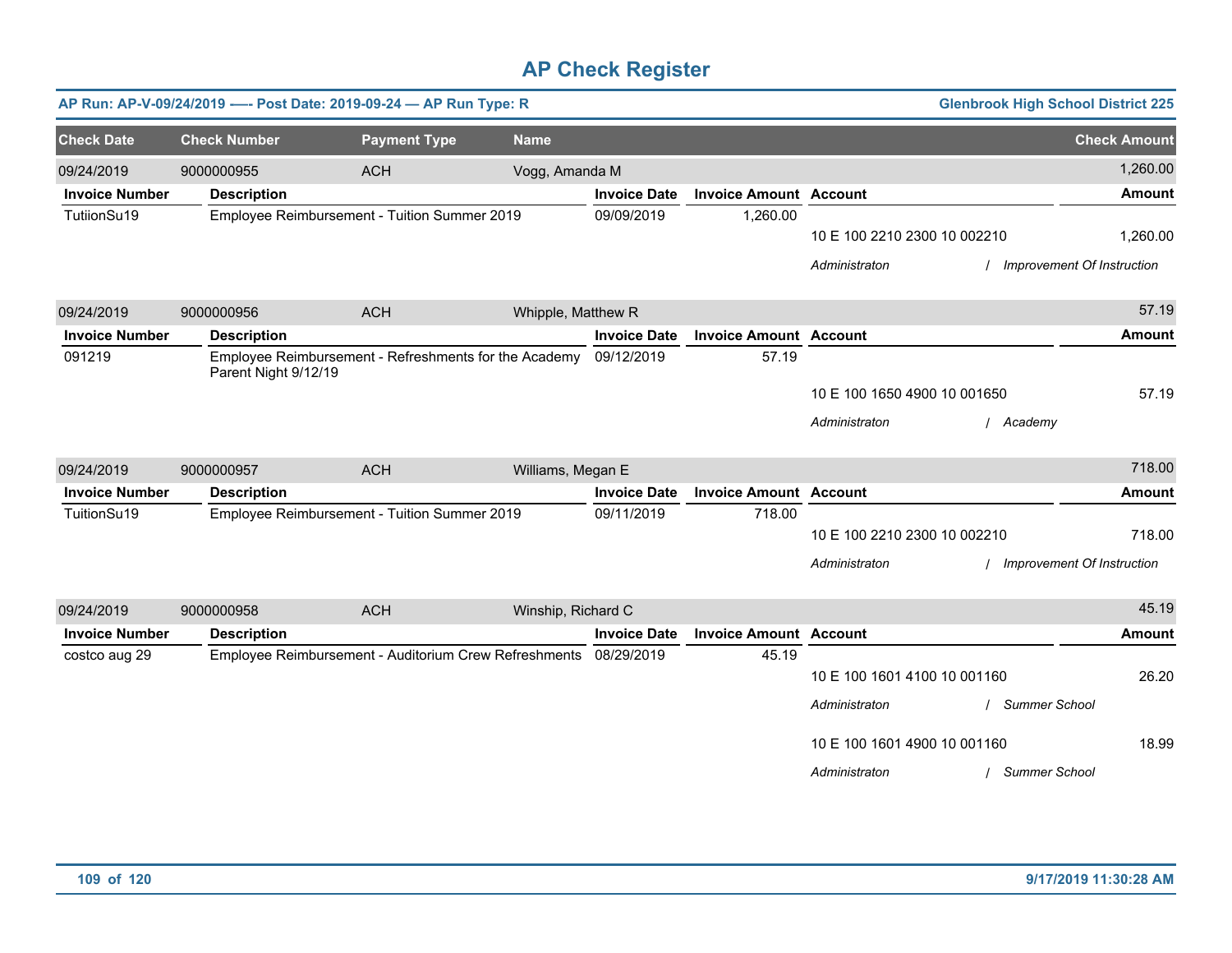|                       |                     | AP Run: AP-V-09/24/2019 ---- Post Date: 2019-09-24 - AP Run Type: R |                 |                     |                               |                              |                          | <b>Glenbrook High School District 225</b> |
|-----------------------|---------------------|---------------------------------------------------------------------|-----------------|---------------------|-------------------------------|------------------------------|--------------------------|-------------------------------------------|
| <b>Check Date</b>     | <b>Check Number</b> | <b>Payment Type</b>                                                 | <b>Name</b>     |                     |                               |                              |                          | <b>Check Amount</b>                       |
| 09/24/2019            | 9000000959          | <b>ACH</b>                                                          | Wolfe, Stacey M |                     |                               |                              |                          | 150.00                                    |
| <b>Invoice Number</b> | <b>Description</b>  |                                                                     |                 | <b>Invoice Date</b> | <b>Invoice Amount Account</b> |                              |                          | Amount                                    |
| Dues20                | Dues 19/20          | Employee Reimbursement - Administrator Professional                 |                 | 09/03/2019          | 150.00                        |                              |                          |                                           |
|                       |                     |                                                                     |                 |                     |                               | 10 E 100 2640 2404 10 002645 |                          | 150.00                                    |
|                       |                     |                                                                     |                 |                     |                               | Administraton                | <b>Employee Benefits</b> |                                           |
|                       |                     |                                                                     |                 |                     |                               |                              | Total:                   | \$1,177,856.50                            |
|                       |                     |                                                                     |                 |                     |                               |                              | AP-V-09/24/2019 Summary  |                                           |
|                       |                     |                                                                     |                 |                     |                               | <b>Type</b>                  | Count                    | Amount                                    |
|                       |                     |                                                                     |                 |                     |                               | Regular                      | 263                      | 975,269.98                                |
|                       |                     |                                                                     |                 |                     |                               | <b>ACH Checks:</b>           | 43                       | 202,586.52                                |
|                       |                     |                                                                     |                 |                     |                               | Wire Transfers:              | 0                        | 0.00                                      |
|                       |                     |                                                                     |                 |                     |                               | Total:                       | 306                      | \$1,177,856.50                            |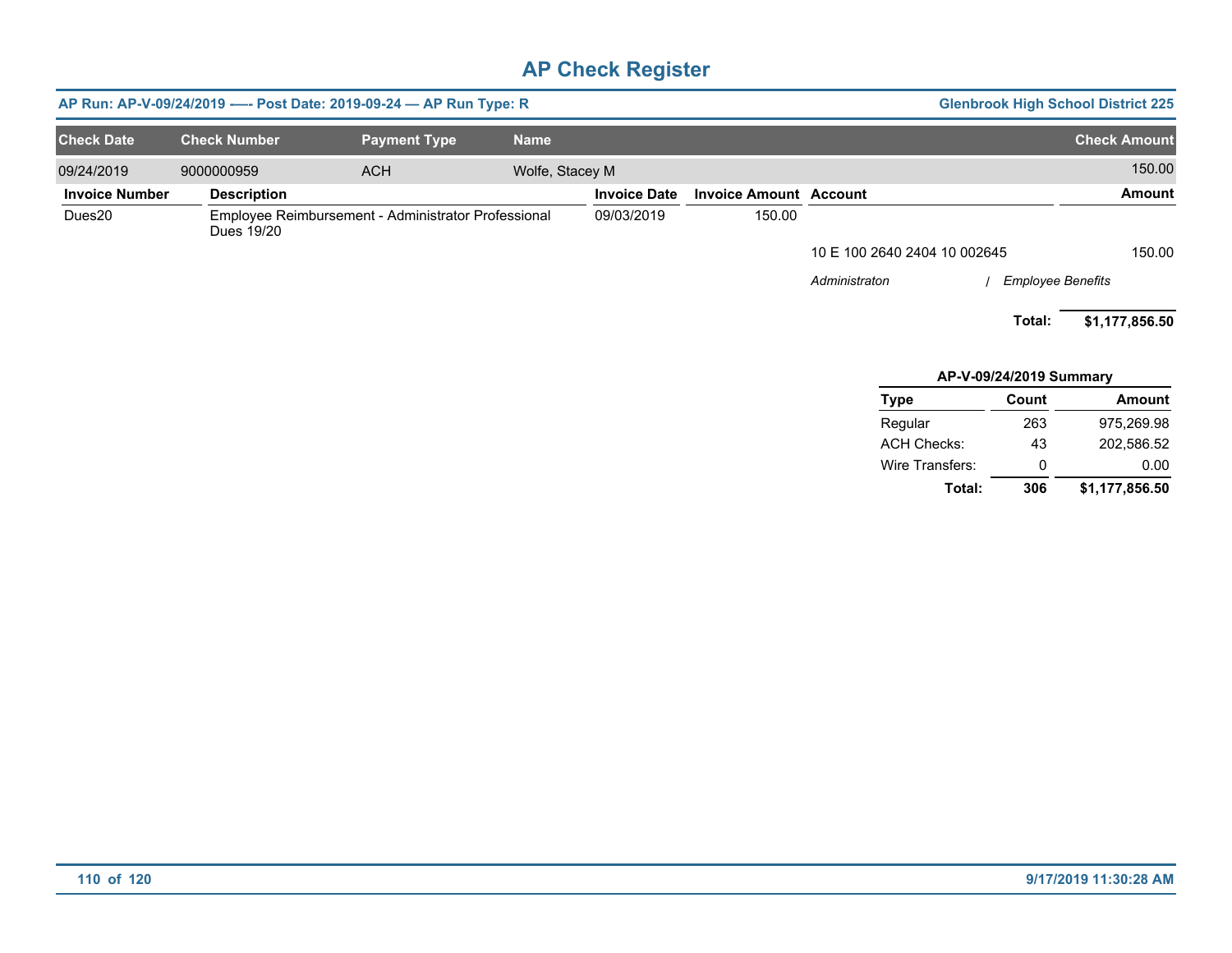|                       |                                    | AP Run: AP-V-09/24/2019b - - - Post Date: 2019-09-24 - AP Run Type: R |                     |                                       |                               |                                                  |                          | <b>Glenbrook High School District 225</b> |
|-----------------------|------------------------------------|-----------------------------------------------------------------------|---------------------|---------------------------------------|-------------------------------|--------------------------------------------------|--------------------------|-------------------------------------------|
| <b>Check Date</b>     | <b>Check Number</b>                | <b>Payment Type</b>                                                   | <b>Name</b>         |                                       |                               |                                                  |                          | <b>Check Amount</b>                       |
| 09/24/2019            | 109091                             | Check                                                                 | 1st Ayd Corporation |                                       |                               |                                                  |                          | 863.96                                    |
| <b>Invoice Number</b> | <b>Description</b>                 |                                                                       |                     | <b>Invoice Date</b>                   | <b>Invoice Amount Account</b> |                                                  |                          | <b>Amount</b>                             |
| PSI302661             | <b>Custodial Cleaning Supplies</b> |                                                                       |                     | 09/04/2019                            | 863.96                        |                                                  |                          |                                           |
|                       |                                    |                                                                       |                     |                                       |                               | 20 E 300 2542 4822 30 009010                     |                          | 863.96                                    |
|                       |                                    |                                                                       |                     |                                       |                               | Glenbrook South High School / Custodial Services |                          |                                           |
| 09/24/2019            | 109092                             | Check                                                                 |                     | <b>Citadel Information Management</b> |                               |                                                  |                          | 431.52                                    |
| <b>Invoice Number</b> | <b>Description</b>                 |                                                                       |                     | <b>Invoice Date</b>                   | <b>Invoice Amount Account</b> |                                                  |                          | <b>Amount</b>                             |
| 150587                |                                    | Special Education - Record Destruction                                |                     | 08/08/2019                            | 431.52                        |                                                  |                          |                                           |
|                       |                                    |                                                                       |                     |                                       |                               | 10 E 100 2330 4100 10 001300                     |                          | 431.52                                    |
|                       |                                    |                                                                       |                     |                                       |                               | Administraton                                    | <b>Special Education</b> |                                           |
| 09/24/2019            | 109093                             | Check                                                                 |                     | Northfield Woods Sanitary District    |                               |                                                  |                          | 315.00                                    |
| <b>Invoice Number</b> | <b>Description</b>                 |                                                                       |                     | <b>Invoice Date</b>                   | <b>Invoice Amount Account</b> |                                                  |                          | <b>Amount</b>                             |
| 70277 - Aug 2019      | Concessions 4/15/19 - 7/12/19      | Annual Inspection of Sewer Services for Outdoor                       |                     | 08/29/2019                            | 315.00                        |                                                  |                          |                                           |
|                       |                                    |                                                                       |                     |                                       |                               | 10 E 300 2540 3780 30 009005                     |                          | 315.00                                    |
|                       |                                    |                                                                       |                     |                                       |                               | Glenbrook South High School / Utilities          |                          |                                           |
|                       |                                    |                                                                       |                     |                                       |                               |                                                  | Total:                   | \$1,610.48                                |
|                       |                                    |                                                                       |                     |                                       |                               |                                                  |                          |                                           |
|                       |                                    |                                                                       |                     |                                       |                               |                                                  | AP-V-09/24/2019b Summary |                                           |
|                       |                                    |                                                                       |                     |                                       |                               | <b>Type</b>                                      | Count                    | <b>Amount</b>                             |
|                       |                                    |                                                                       |                     |                                       |                               | Regular<br><b>ACH Checks:</b>                    | 3<br>0                   | 1,610.48<br>0.00                          |
|                       |                                    |                                                                       |                     |                                       |                               | Wire Transfers:                                  | 0                        | 0.00                                      |

**\$1,610.48**

**Total:**

**3**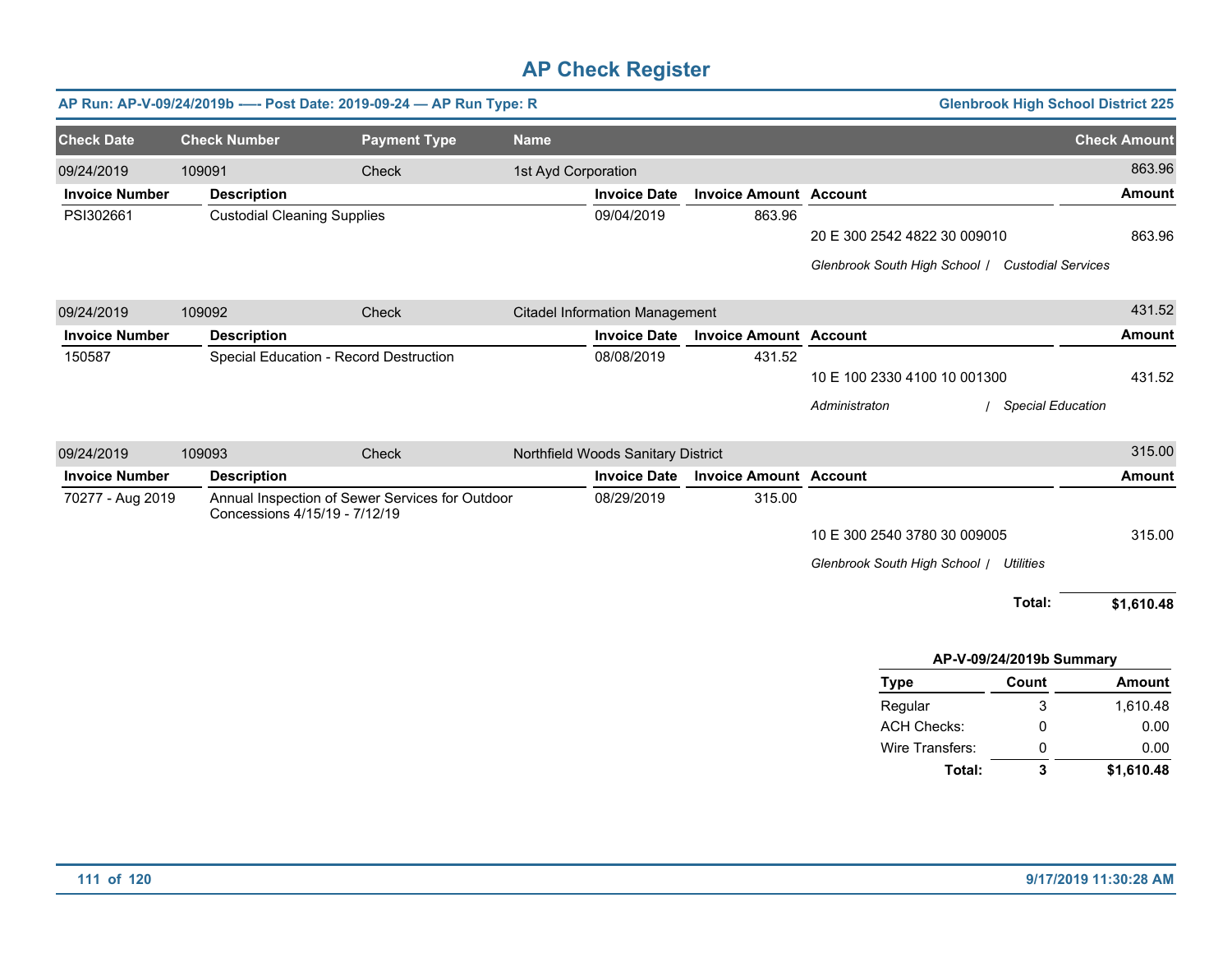|                       | AP Run: AP-V-09/24/2019c ---- Post Date: 2019-09-24 - AP Run Type: R |                                                  |                                |                                     |                               | <b>Glenbrook High School District 225</b>                              |                     |
|-----------------------|----------------------------------------------------------------------|--------------------------------------------------|--------------------------------|-------------------------------------|-------------------------------|------------------------------------------------------------------------|---------------------|
| <b>Check Date</b>     | <b>Check Number</b>                                                  | <b>Payment Type</b>                              | <b>Name</b>                    |                                     |                               |                                                                        | <b>Check Amount</b> |
| 09/24/2019            | 109094                                                               | Check                                            |                                | <b>Amber Mechanical Contractors</b> |                               |                                                                        | 13,860.00           |
| <b>Invoice Number</b> | <b>Description</b>                                                   |                                                  |                                | <b>Invoice Date</b>                 | <b>Invoice Amount Account</b> |                                                                        | <b>Amount</b>       |
| PayApp#6              | <b>GBS - Athletics Office</b>                                        |                                                  |                                | 09/03/2019                          | 13,860.00                     |                                                                        |                     |
|                       |                                                                      |                                                  |                                |                                     |                               | 60 E 100 2530 5200 10 009823                                           | 13,860.00           |
|                       |                                                                      |                                                  |                                |                                     |                               | Administraton<br><b>Construction Projects</b>                          |                     |
| 09/24/2019            | 109095                                                               | Check                                            |                                | Anderson Lock Company               |                               |                                                                        | 38,712.00           |
| <b>Invoice Number</b> | <b>Description</b>                                                   |                                                  |                                | <b>Invoice Date</b>                 | <b>Invoice Amount Account</b> |                                                                        | <b>Amount</b>       |
| PayApp#4              | <b>GBS - Wireless Access</b>                                         |                                                  |                                | 09/03/2019                          | 38,712.00                     |                                                                        |                     |
|                       |                                                                      |                                                  |                                |                                     |                               | 60 E 100 2530 5200 10 009823                                           | 38,712.00           |
|                       |                                                                      |                                                  |                                |                                     |                               | <b>Construction Projects</b><br>Administraton                          |                     |
| 09/24/2019            | 109096                                                               | Check                                            | <b>Bizar Entertainment Inc</b> |                                     |                               |                                                                        | 2,988.00            |
| <b>Invoice Number</b> | <b>Description</b>                                                   |                                                  |                                | <b>Invoice Date</b>                 | <b>Invoice Amount Account</b> |                                                                        | <b>Amount</b>       |
| 09032019a             | 10/5/19                                                              | GBN Homecoming Dance 2019 - DJ Final Payment for |                                | 09/03/2019                          | 2,988.00                      |                                                                        |                     |
|                       |                                                                      |                                                  |                                |                                     |                               | 99 L 990 1529 0000 20 820990                                           | 2,988.00            |
|                       |                                                                      |                                                  |                                |                                     |                               | <b>Student Based Activity</b><br><b>Student Association</b><br>Account |                     |
| 09/24/2019            | 109097                                                               | Check                                            | Carey Electric Inc             |                                     |                               |                                                                        | 21,986.00           |
| <b>Invoice Number</b> | <b>Description</b>                                                   |                                                  |                                | <b>Invoice Date</b>                 | <b>Invoice Amount Account</b> |                                                                        | <b>Amount</b>       |
| PayApp#6              | <b>GBS - Athletics Office</b>                                        |                                                  |                                | 09/03/2019                          | 21,986.00                     |                                                                        |                     |
|                       |                                                                      |                                                  |                                |                                     |                               | 60 E 100 2530 5200 10 009823                                           | 21,986.00           |
|                       |                                                                      |                                                  |                                |                                     |                               | Administraton<br><b>Construction Projects</b>                          |                     |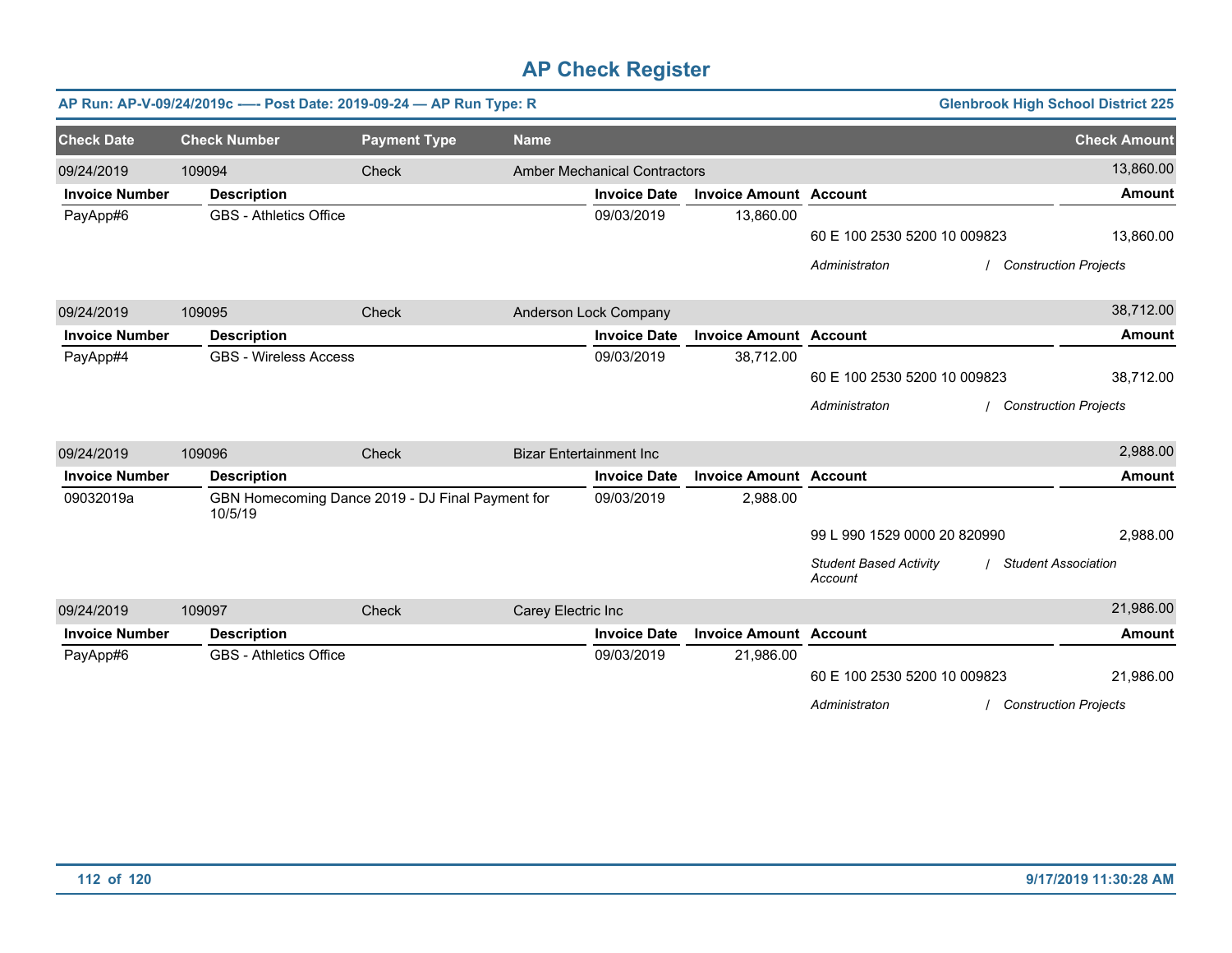|                       |                     |                                        | AP Run: AP-V-09/24/2019c ---- Post Date: 2019-09-24 - AP Run Type: R |                    |                                      |                               |                                                                                   | <b>Glenbrook High School District 225</b> |
|-----------------------|---------------------|----------------------------------------|----------------------------------------------------------------------|--------------------|--------------------------------------|-------------------------------|-----------------------------------------------------------------------------------|-------------------------------------------|
| <b>Check Date</b>     | <b>Check Number</b> |                                        | <b>Payment Type</b>                                                  | <b>Name</b>        |                                      |                               |                                                                                   | <b>Check Amount</b>                       |
| 09/24/2019            | 109098              |                                        | Check                                                                | Carey Electric Inc |                                      |                               |                                                                                   | 85,439.00                                 |
| <b>Invoice Number</b> |                     | <b>Description</b>                     |                                                                      |                    | <b>Invoice Date</b>                  | <b>Invoice Amount Account</b> |                                                                                   | Amount                                    |
| PayApp#4              |                     | GBN - Intercom System                  |                                                                      |                    | 09/03/2019                           | 85,439.00                     | 90 E 100 2530 5200 10 009827<br>Administraton                                     | 85,439.00<br>/ Life Safety Amendments     |
| 09/24/2019            | 109099              |                                        | Check                                                                |                    | Central Suburban League              |                               |                                                                                   | 1,750.00                                  |
| <b>Invoice Number</b> |                     | <b>Description</b>                     |                                                                      |                    | <b>Invoice Date</b>                  | <b>Invoice Amount Account</b> |                                                                                   | Amount                                    |
| 082619                |                     |                                        | GBN - CSL Principals Membership Dues 2019/20                         |                    | 08/26/2019                           | 1,750.00                      | 10 E 200 1130 6400 20 001000<br>Glenbrook North High School   General Instruction | 1,750.00                                  |
| 09/24/2019            | 109100              |                                        | <b>Check</b>                                                         |                    | Central Suburban League              |                               |                                                                                   | 1,750.00                                  |
| <b>Invoice Number</b> |                     | <b>Description</b>                     |                                                                      |                    | <b>Invoice Date</b>                  | <b>Invoice Amount</b>         | <b>Account</b>                                                                    | <b>Amount</b>                             |
| <b>GBS2019CSL</b>     |                     |                                        | GBS - CSL Principals Membership Dues 2019/20                         |                    | 08/26/2019                           | 1,750.00                      | 10 E 300 1130 6400 30 001000<br>Glenbrook South High School / General Instruction | 1,750.00                                  |
| 09/24/2019            | 109101              |                                        | Check                                                                |                    | <b>Combined Roofing Services LLC</b> |                               |                                                                                   | 32,722.00                                 |
| <b>Invoice Number</b> |                     | <b>Description</b>                     |                                                                      |                    | <b>Invoice Date</b>                  | <b>Invoice Amount</b>         | <b>Account</b>                                                                    | Amount                                    |
| PayApp#4              |                     | <b>GBN</b> - Fieldhouse Roof           |                                                                      |                    | 09/03/2019                           | 32,722.00                     | 90 E 100 2530 5200 10 009827<br>Administraton                                     | 32,722.00<br>/ Life Safety Amendments     |
| 09/24/2019            | 109102              |                                        | Check                                                                |                    | Damiano Diesel Service               |                               |                                                                                   | 946.67                                    |
| <b>Invoice Number</b> |                     | <b>Description</b>                     |                                                                      |                    | <b>Invoice Date</b>                  | <b>Invoice Amount</b>         | <b>Account</b>                                                                    | <b>Amount</b>                             |
| 8/27/29               |                     | Repairs and Tow on the 2012 Ford Truck |                                                                      |                    | 08/27/2019                           | 946.67                        | 20 E 300 2543 3230 30 009080<br>Glenbrook South High School / Grounds Maintenance | 946.67                                    |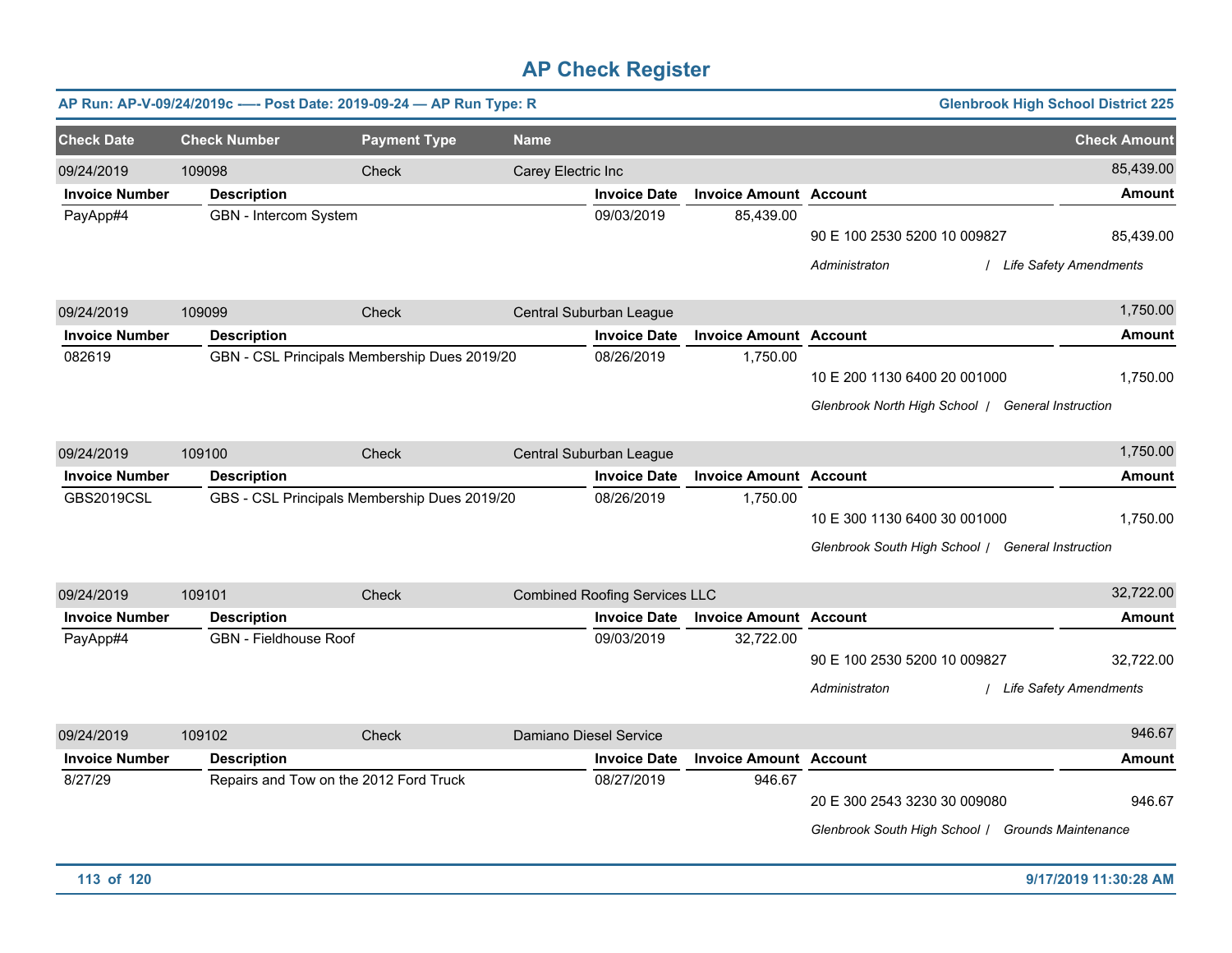|                       | AP Run: AP-V-09/24/2019c ---- Post Date: 2019-09-24 - AP Run Type: R |                                                                                                          |                       |                                       |                               |                                                  | <b>Glenbrook High School District 225</b> |
|-----------------------|----------------------------------------------------------------------|----------------------------------------------------------------------------------------------------------|-----------------------|---------------------------------------|-------------------------------|--------------------------------------------------|-------------------------------------------|
| <b>Check Date</b>     | <b>Check Number</b>                                                  | <b>Payment Type</b>                                                                                      | <b>Name</b>           |                                       |                               |                                                  | <b>Check Amount</b>                       |
| 09/24/2019            | 109103                                                               | Check                                                                                                    | Dekalb Mechanical Inc |                                       |                               |                                                  | 553,550.00                                |
| <b>Invoice Number</b> | <b>Description</b>                                                   |                                                                                                          |                       | <b>Invoice Date</b>                   | <b>Invoice Amount Account</b> |                                                  | <b>Amount</b>                             |
| PayApp#4              | <b>GBN</b> - Dehumidification                                        |                                                                                                          |                       | 09/03/2019                            | 553,550.00                    |                                                  |                                           |
|                       |                                                                      |                                                                                                          |                       |                                       |                               | 90 E 100 2530 5200 10 009827                     | 553,550.00                                |
|                       |                                                                      |                                                                                                          |                       |                                       |                               | Administraton                                    | / Life Safety Amendments                  |
| 09/24/2019            | 109104                                                               | Check                                                                                                    |                       | Glenbrook HSD 225 - Business Services |                               |                                                  | 206.25                                    |
| <b>Invoice Number</b> | <b>Description</b>                                                   |                                                                                                          |                       | <b>Invoice Date</b>                   | <b>Invoice Amount Account</b> |                                                  | <b>Amount</b>                             |
| ca091119              | ENPN4100 To ANACT3900                                                | Transfer of Funds - SWEN Class Act Stickers - From                                                       |                       | 09/11/2019                            | 206.25                        |                                                  |                                           |
|                       |                                                                      |                                                                                                          |                       |                                       |                               | 10 E 200 2410 4100 20 002410                     | 206.25                                    |
|                       |                                                                      |                                                                                                          |                       |                                       |                               | Glenbrook North High School   Principal's Office |                                           |
| 09/24/2019            | 109105                                                               | Check                                                                                                    |                       | Glenbrook HSD 225 - Business Services |                               |                                                  | 1,291.80                                  |
| <b>Invoice Number</b> | <b>Description</b>                                                   |                                                                                                          |                       | <b>Invoice Date</b>                   | <b>Invoice Amount Account</b> |                                                  | <b>Amount</b>                             |
| 20190913SAF           | Cycle)                                                               | Repayment of Payroll Account from Student Activity -<br>Funded Employee Compensation (09/13/2019 Payroll |                       | 09/13/2019                            | 1,291.80                      |                                                  |                                           |
|                       |                                                                      |                                                                                                          |                       |                                       |                               | 99 L 990 1529 0000 20 820335                     | 1,291.80                                  |
|                       |                                                                      |                                                                                                          |                       |                                       |                               | <b>Student Based Activity</b><br>Account         | / No Drama Productions                    |
| 09/24/2019            | 109106                                                               | Check                                                                                                    | Illinois Swimming Inc |                                       |                               |                                                  | 30,968.00                                 |
| <b>Invoice Number</b> | <b>Description</b>                                                   |                                                                                                          |                       | <b>Invoice Date</b>                   | <b>Invoice Amount Account</b> |                                                  | <b>Amount</b>                             |
| III. swimming 091219  |                                                                      | Glenbrook Swim Club - Swim Registration Fees 2019/20                                                     |                       | 09/12/2019                            | 30,968.00                     |                                                  |                                           |
|                       |                                                                      |                                                                                                          |                       |                                       |                               | 95 R 200 1719 0000 00 005505                     | 30,968.00                                 |
|                       |                                                                      |                                                                                                          |                       |                                       |                               | Glenbrook North High School   Glenbrook Aquatics |                                           |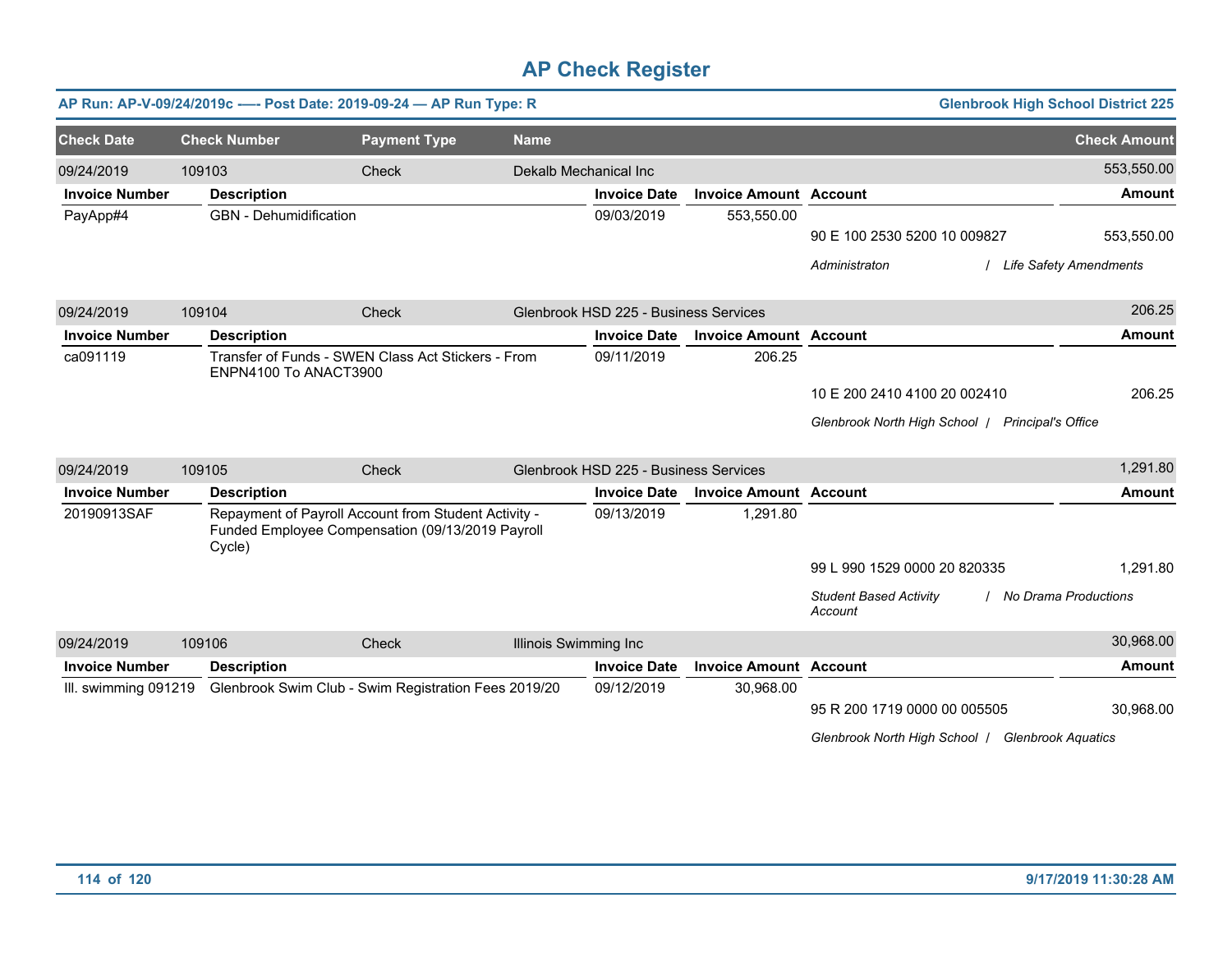|                            |        |                              | AP Run: AP-V-09/24/2019c ---- Post Date: 2019-09-24 - AP Run Type: R |                              |                                |                               | <b>Glenbrook High School District 225</b>                                     |                     |
|----------------------------|--------|------------------------------|----------------------------------------------------------------------|------------------------------|--------------------------------|-------------------------------|-------------------------------------------------------------------------------|---------------------|
| <b>Check Date</b>          |        | <b>Check Number</b>          | <b>Payment Type</b>                                                  | <b>Name</b>                  |                                |                               |                                                                               | <b>Check Amount</b> |
| 09/24/2019                 | 109107 |                              | Check                                                                | <b>Illinois Swimming Inc</b> |                                |                               |                                                                               | 75.00               |
| <b>Invoice Number</b>      |        | <b>Description</b>           |                                                                      |                              | <b>Invoice Date</b>            | <b>Invoice Amount Account</b> |                                                                               | <b>Amount</b>       |
| Illinois swim<br>sanctions |        | 10/5/19, 12/15/19 & 2/23/20  | Glenbrook Swim Club - GSC Team-Only Meet Sanctions                   |                              | 10/05/2019                     | 75.00                         |                                                                               |                     |
|                            |        |                              |                                                                      |                              |                                |                               | 95 E 950 3200 6500 95 005505                                                  | 75.00               |
|                            |        |                              |                                                                      |                              |                                |                               | <b>Glenbrook Aquatics</b><br><b>Glenbrook Aquatics</b>                        |                     |
| 09/24/2019                 | 109108 |                              | Check                                                                |                              | Maine East High School         |                               |                                                                               | 458.50              |
| <b>Invoice Number</b>      |        | <b>Description</b>           |                                                                      |                              | <b>Invoice Date</b>            | <b>Invoice Amount Account</b> |                                                                               | <b>Amount</b>       |
| Invoice09052019a           |        | Exhibition 4/10/20 - 4/21/20 | GBN - Highland Park Art Center Rental Fee for CSL                    |                              | 09/05/2019                     | 458.50                        |                                                                               |                     |
|                            |        |                              |                                                                      |                              |                                |                               | 10 E 200 1130 6500 20 001005                                                  | 458.50              |
|                            |        |                              |                                                                      |                              |                                |                               | Glenbrook North High School / Visual Arts                                     |                     |
| 09/24/2019                 | 109109 |                              | Check                                                                |                              | Maine East High School         |                               |                                                                               | 458.50              |
| <b>Invoice Number</b>      |        | <b>Description</b>           |                                                                      |                              | <b>Invoice Date</b>            | <b>Invoice Amount Account</b> |                                                                               | <b>Amount</b>       |
| <b>CSL 2020</b>            |        | Exhibition 4/10/20 - 4/21/20 | GBS - Highland Park Art Center Rental Fee for CSL                    |                              | 09/04/2019                     | 458.50                        |                                                                               |                     |
|                            |        |                              |                                                                      |                              |                                |                               | 10 E 300 1130 6500 30 001005                                                  | 458.50              |
|                            |        |                              |                                                                      |                              |                                |                               | Glenbrook South High School / Visual Arts                                     |                     |
| 09/24/2019                 | 109110 |                              | Check                                                                |                              | <b>Monarch Construction Co</b> |                               |                                                                               | 12,329.00           |
| <b>Invoice Number</b>      |        | <b>Description</b>           |                                                                      |                              | <b>Invoice Date</b>            | <b>Invoice Amount Account</b> |                                                                               | <b>Amount</b>       |
| PayApp#4                   |        | <b>GBN Bollards</b>          |                                                                      |                              | 09/03/2019                     | 12,329.00                     | 60 E 100 2530 5200 10 009823<br>Administraton<br><b>Construction Projects</b> | 12,329.00           |
|                            |        |                              |                                                                      |                              |                                |                               |                                                                               |                     |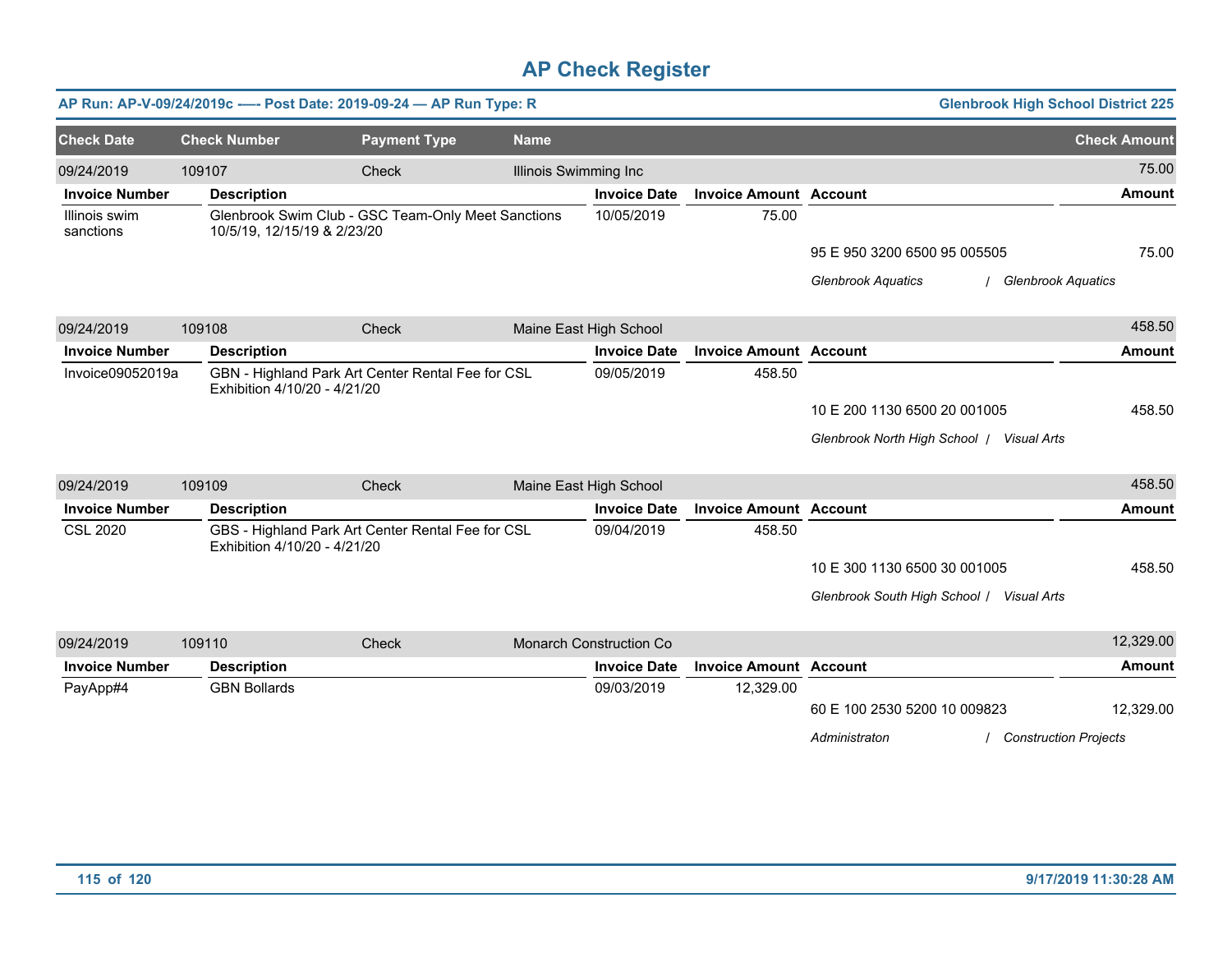|                       |                                | AP Run: AP-V-09/24/2019c ---- Post Date: 2019-09-24 - AP Run Type: R |             |                         |                               |                              |                                                                       | <b>Glenbrook High School District 225</b> |
|-----------------------|--------------------------------|----------------------------------------------------------------------|-------------|-------------------------|-------------------------------|------------------------------|-----------------------------------------------------------------------|-------------------------------------------|
| <b>Check Date</b>     | <b>Check Number</b>            | <b>Payment Type</b>                                                  | <b>Name</b> |                         |                               |                              |                                                                       | <b>Check Amount</b>                       |
| 09/24/2019            | 109111                         | Check                                                                |             | Monarch Construction Co |                               |                              |                                                                       | 63,837.00                                 |
| <b>Invoice Number</b> | <b>Description</b>             |                                                                      |             | <b>Invoice Date</b>     | <b>Invoice Amount Account</b> |                              |                                                                       | Amount                                    |
| PayApp#6              | <b>GBS - Athletics Office</b>  |                                                                      |             | 09/03/2019              | 63,837.00                     |                              |                                                                       |                                           |
|                       |                                |                                                                      |             |                         |                               | 60 E 100 2530 5200 10 009823 |                                                                       | 63,837.00                                 |
|                       |                                |                                                                      |             |                         |                               | Administraton                |                                                                       | <b>Construction Projects</b>              |
| 09/24/2019            | 109112                         | Check                                                                | Nepco Inc   |                         |                               |                              |                                                                       | 145,779.42                                |
| <b>Invoice Number</b> | <b>Description</b>             |                                                                      |             | <b>Invoice Date</b>     | <b>Invoice Amount Account</b> |                              |                                                                       | <b>Amount</b>                             |
| 11722-8               | Management Fee                 | August 2019 - Fixed General Conditions & Construction                |             | 08/28/2019              | 33,796.00                     |                              |                                                                       |                                           |
|                       |                                |                                                                      |             |                         |                               | 60 E 100 2530 5212 10 009823 |                                                                       | 33,796.00                                 |
|                       |                                |                                                                      |             |                         |                               | Administraton                |                                                                       | / Construction Projects                   |
| 11733-4               |                                | August 2019 - Life Safety Construction Management Fee                |             | 08/28/2019              | 24,397.00                     |                              |                                                                       |                                           |
|                       |                                |                                                                      |             |                         |                               | 90 E 100 2530 5212 10 009827 |                                                                       | 24,397.00                                 |
|                       |                                |                                                                      |             |                         |                               | Administraton                |                                                                       |                                           |
| 11744                 | August 2019 - Monthly Services |                                                                      |             | 08/28/2019              | 6,825.00                      |                              |                                                                       |                                           |
|                       |                                |                                                                      |             |                         |                               | 60 E 100 2530 5212 10 009823 |                                                                       | 6,825.00                                  |
|                       |                                |                                                                      |             |                         |                               | Administraton                |                                                                       |                                           |
| 11745                 | Services                       | GBN & GBS - Building Mounted Lighting, Survey, & Other               |             | 08/28/2019              | 80,761.42                     |                              |                                                                       |                                           |
|                       |                                |                                                                      |             |                         |                               | 60 E 100 2530 5200 10 009823 | / Life Safety Amendments<br><b>Construction Projects</b><br>80,761.42 |                                           |
|                       |                                |                                                                      |             |                         |                               | Administraton                |                                                                       | <b>Construction Projects</b>              |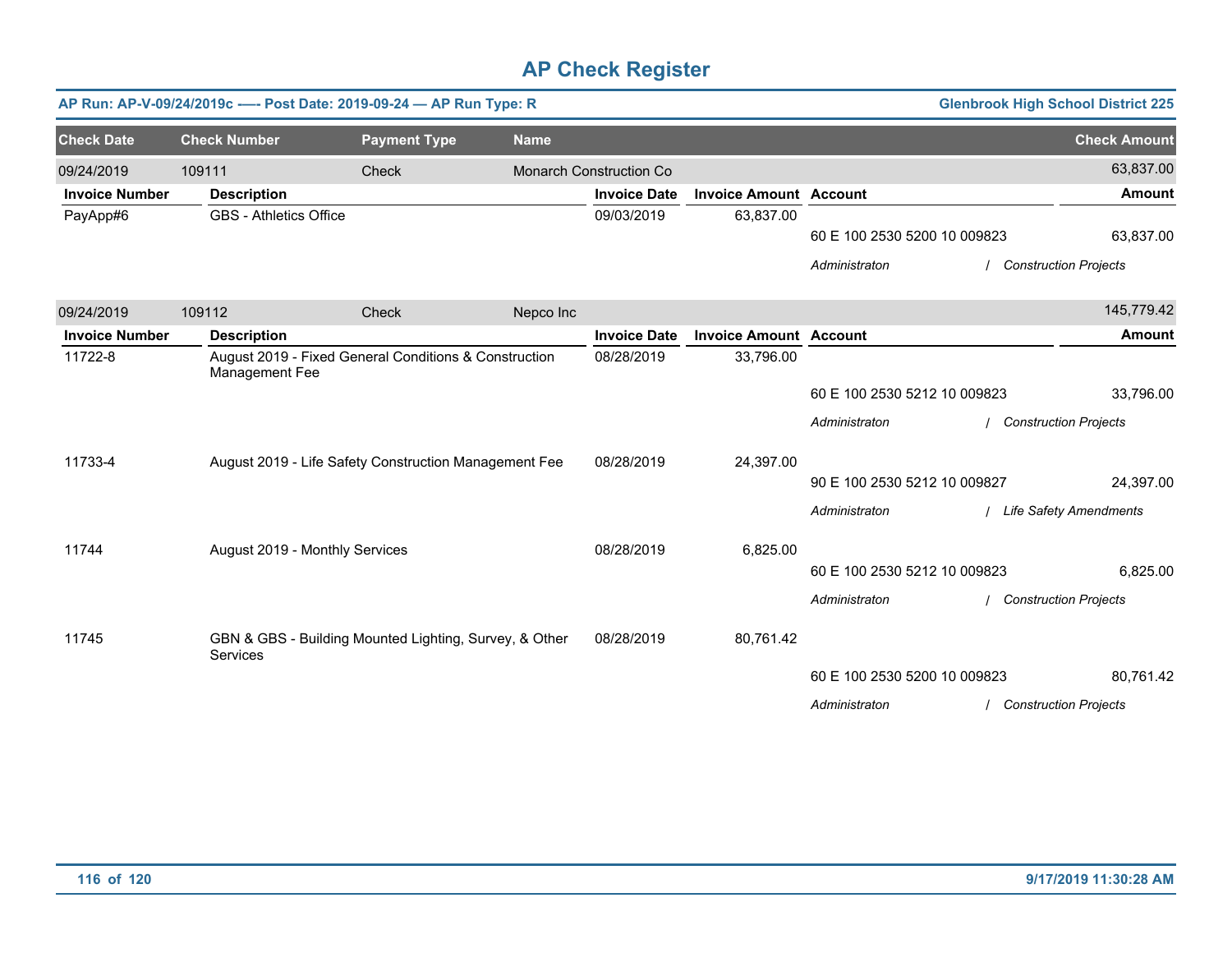|                                                                                           |        |                                    | AP Run: AP-V-09/24/2019c ---- Post Date: 2019-09-24 - AP Run Type: R |                       |                       |                               | <b>Glenbrook High School District 225</b>                 |                     |
|-------------------------------------------------------------------------------------------|--------|------------------------------------|----------------------------------------------------------------------|-----------------------|-----------------------|-------------------------------|-----------------------------------------------------------|---------------------|
| <b>Check Date</b>                                                                         |        | <b>Check Number</b>                | <b>Payment Type</b>                                                  | <b>Name</b>           |                       |                               |                                                           | <b>Check Amount</b> |
| 09/24/2019                                                                                | 109113 |                                    | Check                                                                |                       | New Trier High School |                               |                                                           | 840.00              |
| <b>Invoice Number</b>                                                                     |        | <b>Description</b>                 |                                                                      |                       | <b>Invoice Date</b>   | <b>Invoice Amount Account</b> |                                                           | <b>Amount</b>       |
| 10122019                                                                                  |        | 10/12/19 - 10/14/19                | GBS Debate - Entry Fees - New Trier Trevian Tournament               |                       | 10/12/2019            | 840.00                        |                                                           |                     |
|                                                                                           |        |                                    |                                                                      |                       |                       |                               | 99 L 990 1529 0000 30 830290                              | 840.00              |
|                                                                                           |        |                                    |                                                                      |                       |                       |                               | <b>Student Based Activity</b><br>/ Debate Club<br>Account |                     |
| 09/24/2019                                                                                | 109114 |                                    | Check                                                                |                       | New Trier High School |                               |                                                           | 1,655.00            |
| <b>Invoice Number</b>                                                                     |        | <b>Description</b>                 |                                                                      |                       | <b>Invoice Date</b>   | <b>Invoice Amount Account</b> |                                                           | <b>Amount</b>       |
| 273293<br>GBN Debate - Entry Fees - New Trier Trevian Invitational<br>10/12/19 - 10/14/19 |        |                                    |                                                                      | 09/12/2019            | 1,655.00              |                               |                                                           |                     |
|                                                                                           |        |                                    |                                                                      |                       |                       |                               | 10 E 200 1520 6500 20 005820                              | 1,655.00            |
|                                                                                           |        |                                    |                                                                      |                       |                       |                               | Glenbrook North High School   Debate                      |                     |
| 09/24/2019                                                                                | 109115 |                                    | Check                                                                | <b>New York Times</b> |                       |                               |                                                           | 676.50              |
| <b>Invoice Number</b>                                                                     |        | <b>Description</b>                 |                                                                      |                       | <b>Invoice Date</b>   | <b>Invoice Amount Account</b> |                                                           | <b>Amount</b>       |
| 900377268                                                                                 |        |                                    | GBN - New York Times Annual Renewal 8/23/19 - 6/4/20                 |                       | 08/25/2019            | 676.50                        |                                                           |                     |
|                                                                                           |        |                                    |                                                                      |                       |                       |                               | 10 E 200 2222 4400 20 002220                              | 676.50              |
|                                                                                           |        |                                    |                                                                      |                       |                       |                               | Glenbrook North High School   Library Services            |                     |
| 09/24/2019                                                                                | 109116 |                                    | Check                                                                | Nicor Gas             |                       |                               |                                                           | 1,053.46            |
| <b>Invoice Number</b>                                                                     |        | <b>Description</b>                 |                                                                      |                       | <b>Invoice Date</b>   | <b>Invoice Amount Account</b> |                                                           | <b>Amount</b>       |
| Set #:8261                                                                                |        | GBS - Gas Services 8/1/19 - 9/1/19 |                                                                      |                       | 09/04/2019            | 1,053.46                      |                                                           |                     |
|                                                                                           |        |                                    |                                                                      |                       |                       |                               | 10 E 100 2540 4650 10 009005                              | 1,053.46            |
|                                                                                           |        |                                    |                                                                      |                       |                       |                               | Administraton<br><b>Utilities</b>                         |                     |
|                                                                                           |        |                                    |                                                                      |                       |                       |                               |                                                           |                     |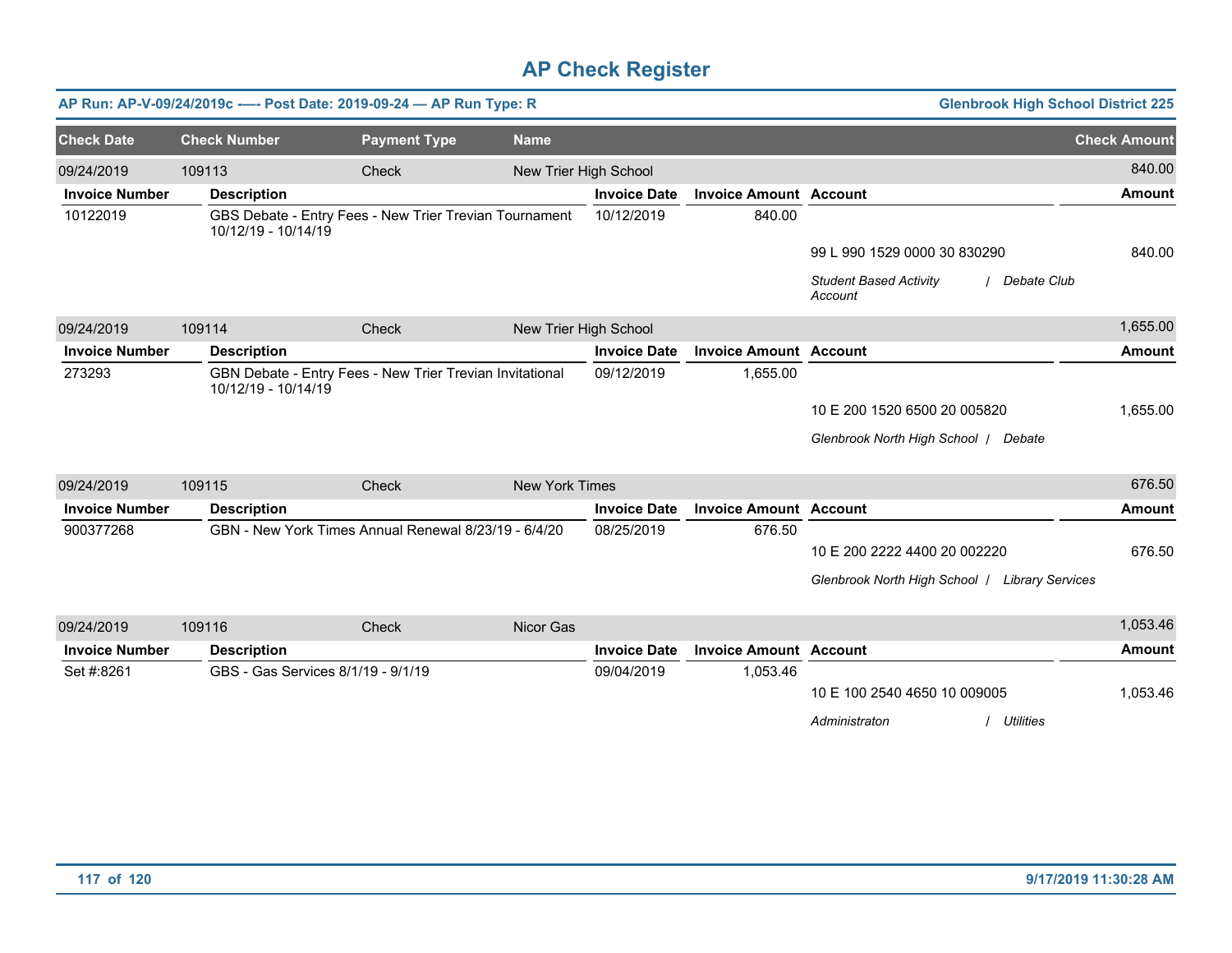|                                                    |                     |                                    | AP Run: AP-V-09/24/2019c ---- Post Date: 2019-09-24 - AP Run Type: R |             |                        |                               |                                          | <b>Glenbrook High School District 225</b> |                     |
|----------------------------------------------------|---------------------|------------------------------------|----------------------------------------------------------------------|-------------|------------------------|-------------------------------|------------------------------------------|-------------------------------------------|---------------------|
| <b>Check Date</b>                                  | <b>Check Number</b> |                                    | <b>Payment Type</b>                                                  | <b>Name</b> |                        |                               |                                          |                                           | <b>Check Amount</b> |
| 09/24/2019                                         | 109117              |                                    | Check                                                                | Nicor Gas   |                        |                               |                                          |                                           | 1,186.80            |
| <b>Invoice Number</b>                              |                     | <b>Description</b>                 |                                                                      |             | <b>Invoice Date</b>    | <b>Invoice Amount Account</b> |                                          |                                           | <b>Amount</b>       |
| Set #: 8256                                        |                     | GBN - Gas Services 8/1/19 - 9/1/19 |                                                                      |             | 09/04/2019             | 1,186.80                      |                                          |                                           |                     |
|                                                    |                     |                                    |                                                                      |             |                        |                               | 10 E 100 2540 4650 10 009005             |                                           | 1,186.80            |
|                                                    |                     |                                    |                                                                      |             |                        |                               | Administraton                            | / Utilities                               |                     |
| 09/24/2019                                         | 109118              |                                    | Check                                                                | Nicor Gas   |                        |                               |                                          |                                           | 153.13              |
| <b>Invoice Number</b>                              |                     | <b>Description</b>                 |                                                                      |             | <b>Invoice Date</b>    | <b>Invoice Amount Account</b> |                                          |                                           | <b>Amount</b>       |
| GBOC - Gas Services 8/1/19 - 9/1/19<br>Set #: 8260 |                     |                                    |                                                                      | 09/04/2019  | 153.13                 |                               |                                          |                                           |                     |
|                                                    |                     |                                    |                                                                      |             |                        |                               | 10 E 100 2540 4650 10 009005             |                                           | 153.13              |
|                                                    |                     |                                    |                                                                      |             |                        |                               | Administraton                            | / Utilities                               |                     |
| 09/24/2019                                         | 109119              |                                    | Check                                                                |             | Niles West High School |                               |                                          |                                           | 420.00              |
| <b>Invoice Number</b>                              |                     | <b>Description</b>                 |                                                                      |             | <b>Invoice Date</b>    | <b>Invoice Amount Account</b> |                                          |                                           | <b>Amount</b>       |
| 274308                                             | 9/28/19             |                                    | GBN Debate - Entry Fees - Niles West Novice JV Opener                |             | 09/08/2019             | 420.00                        |                                          |                                           |                     |
|                                                    |                     |                                    |                                                                      |             |                        |                               | 10 E 200 1520 6500 20 005820             |                                           | 420.00              |
|                                                    |                     |                                    |                                                                      |             |                        |                               | Glenbrook North High School   Debate     |                                           |                     |
| 09/24/2019                                         | 109120              |                                    | Check                                                                |             | Niles West High School |                               |                                          |                                           | 320.00              |
| <b>Invoice Number</b>                              |                     | <b>Description</b>                 |                                                                      |             | <b>Invoice Date</b>    | <b>Invoice Amount Account</b> |                                          |                                           | <b>Amount</b>       |
| 09282019                                           | 9/28/19             |                                    | GBS Debate - Entry Fees - Niles West JV/Novice Opener                |             | 09/28/2019             | 320.00                        |                                          |                                           |                     |
|                                                    |                     |                                    |                                                                      |             |                        |                               | 99 L 990 1529 0000 30 830290             |                                           | 320.00              |
|                                                    |                     |                                    |                                                                      |             |                        |                               | <b>Student Based Activity</b><br>Account | / Debate Club                             |                     |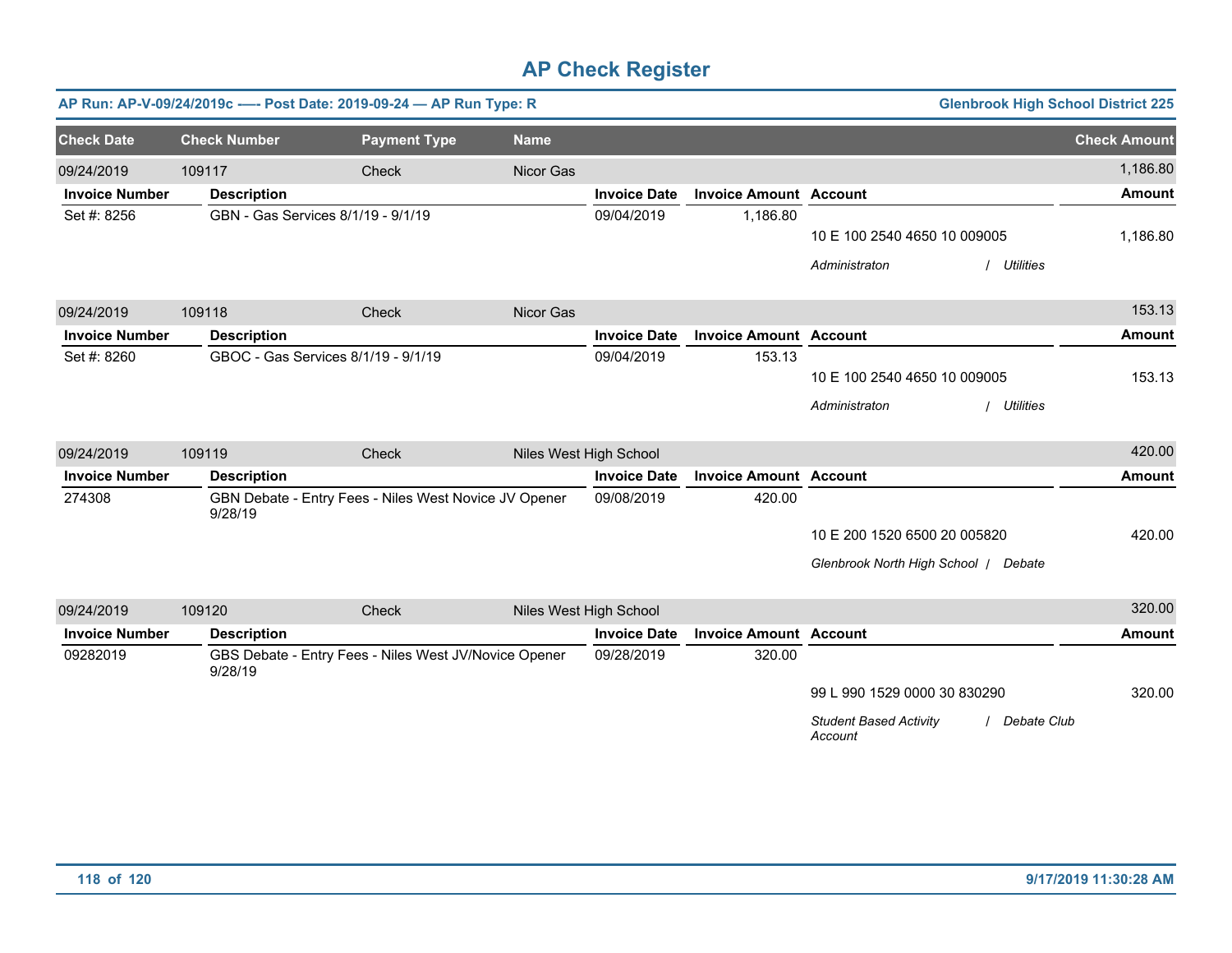|                       | AP Run: AP-V-09/24/2019c ---- Post Date: 2019-09-24 - AP Run Type: R |                     |                     |                                   |                               |                              |                              | <b>Glenbrook High School District 225</b> |
|-----------------------|----------------------------------------------------------------------|---------------------|---------------------|-----------------------------------|-------------------------------|------------------------------|------------------------------|-------------------------------------------|
| <b>Check Date</b>     | <b>Check Number</b>                                                  | <b>Payment Type</b> | <b>Name</b>         |                                   |                               |                              |                              | <b>Check Amount</b>                       |
| 09/24/2019            | 109121                                                               | Check               | Rb Construction Inc |                                   |                               |                              |                              | 45,150.00                                 |
| <b>Invoice Number</b> | <b>Description</b>                                                   |                     |                     | <b>Invoice Date</b>               | <b>Invoice Amount Account</b> |                              |                              | <b>Amount</b>                             |
| PayApp#6              | <b>GBN</b> - Sidewalk                                                |                     |                     | 09/03/2019                        | 45,150.00                     |                              |                              |                                           |
|                       |                                                                      |                     |                     |                                   |                               | 60 E 100 2530 5200 10 009823 |                              | 45,150.00                                 |
|                       |                                                                      |                     |                     |                                   |                               | Administraton                | <b>Construction Projects</b> |                                           |
| 09/24/2019            | 109122                                                               | Check               |                     | Schroeder Asphalt Services Inc    |                               |                              |                              | 125,382.00                                |
| <b>Invoice Number</b> | <b>Description</b>                                                   |                     |                     | <b>Invoice Date</b>               | <b>Invoice Amount Account</b> |                              |                              | <b>Amount</b>                             |
| PayApp#4              | <b>GBN Paving</b>                                                    |                     |                     | 09/03/2019                        | 125,382.00                    |                              |                              |                                           |
|                       |                                                                      |                     |                     |                                   |                               | 60 E 100 2530 5200 10 009823 |                              | 125,382.00                                |
|                       |                                                                      |                     |                     |                                   |                               | Administraton                | / Construction Projects      |                                           |
| 09/24/2019            | 109123                                                               | Check               |                     | <b>Vortex Commercial Flooring</b> |                               |                              |                              | 49,239.00                                 |
| <b>Invoice Number</b> | <b>Description</b>                                                   |                     |                     | <b>Invoice Date</b>               | <b>Invoice Amount Account</b> |                              |                              | <b>Amount</b>                             |
| PayApp#6              | <b>GBN Flooring</b>                                                  |                     |                     | 09/03/2019                        | 49,239.00                     |                              |                              |                                           |
|                       |                                                                      |                     |                     |                                   |                               | 60 E 100 2530 5200 10 009823 |                              | 49,239.00                                 |
|                       |                                                                      |                     |                     |                                   |                               | Administraton                |                              | <b>Construction Projects</b>              |
|                       |                                                                      |                     |                     |                                   |                               |                              | Total:                       | \$1,235,183.03                            |
|                       |                                                                      |                     |                     |                                   |                               | AP-V-09/24/2019c Summary     |                              |                                           |
|                       |                                                                      |                     |                     |                                   |                               | <b>Type</b>                  | Count                        | <b>Amount</b>                             |
|                       |                                                                      |                     |                     |                                   |                               | Regular                      | $30\,$                       | 1,235,183.03                              |
|                       |                                                                      |                     |                     |                                   |                               | <b>ACH Checks:</b>           | 0                            | 0.00                                      |
|                       |                                                                      |                     |                     |                                   |                               | Wire Transfers:              | 0                            | 0.00                                      |
|                       |                                                                      |                     |                     |                                   |                               | Total:                       | 30                           | \$1,235,183.03                            |